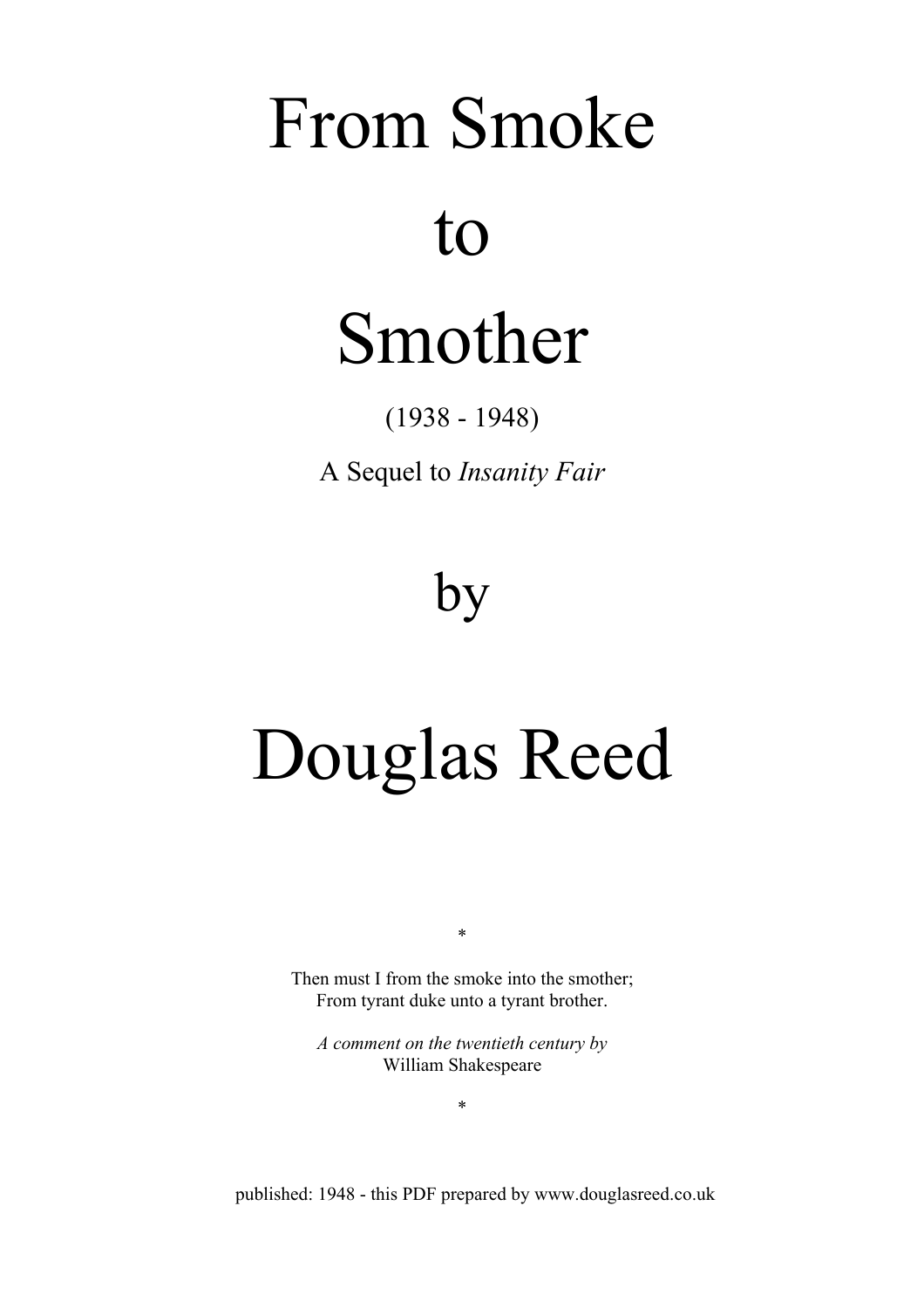#### **CONTENTS**

[Foreword: Vienna, 1938](#page-2-0) 

#### **Part One – The Smoke: 1933 - 1939**

- [01 Dinner With A Condemned Man](#page-5-0)
- [02 Delicate-Handed Priest](#page-7-0)
- [03 The Lonely Kings](#page-9-0)
- [04 The Wrecker](#page-12-0)
- [05 Between Two Thieves](#page-17-0)
- [06 Longest Night](#page-20-0)
- [07 Clamorous Harbinger](#page-23-0)
- [08 The Puppets Dance](#page-26-0)

#### **Part Two – The Fire: 1940 - 1945**

- [01 Warm September Eve](#page-33-0)
- [02 On Boiling Boots](#page-36-0)
- [03 Spirit Of Mischief](#page-39-0)
- [04 Husarenfieber](#page-41-0)
- [05 Crisis On The Isis](#page-45-0)
- [06 Moat Defensive](#page-47-0)
- [07 The Blessed Boskage](#page-49-0)
- [08 The Caves Of Caen](#page-52-0)
- [09 The Man At The Pyramid's Peak](#page-54-0)
- [10 Charm The Narrow Seas](#page-58-0)
- [11 The War Behind The War](#page-63-0)
- [12 Fissionary Society](#page-69-0)
- [13 A Thief Or Two …](#page-73-0)
- [14 In Unknown England](#page-76-0)

#### **Part Three – The Smother: 1945 – 1950 -**

- [01 Nor Never Shall …](#page-82-0)
- [02 The Second Interregnum?](#page-127-0)

#### **[Part Four – The Fulminant Fifties: 1950 -](#page-132-0)**

[Epilogue: Ten Times April](#page-159-0) 

[Postscript](#page-162-0)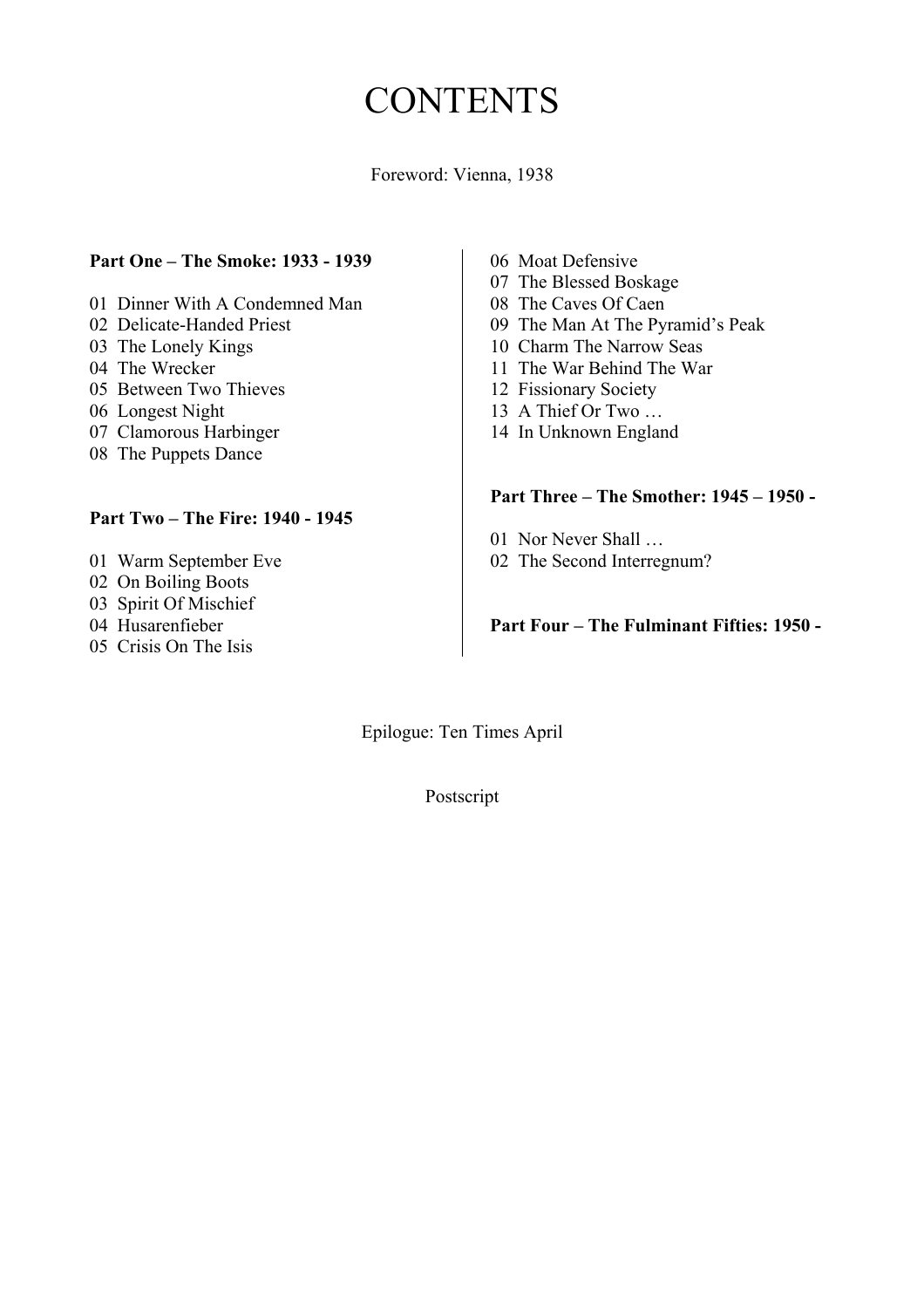#### FOREWORD

#### *Vienna 1938*

<span id="page-2-0"></span>When this book appears just ten years will have passed since the publication of the one, *Insanity Fair*, to which it is a sequel. The shape of events, as they have come about, may now be compared with the shape of the forebodings and warnings which filled *Insanity Fair*; and, when that has been done, the prospect of the next ten years, 1948-58 may be examined.

Has the enpested air of the twentieth century at last been cleared? In my opinion the answer is plainly, No. The great choice between liberty and slavery remains to be made. We have merely passed from the smoke of the Thirties, through ordeal by fire in the Forties, to the dark smother that awaits us in the Fifties. Military victory in the second war was in the event turned against the shining cause for which it was begun: Liberty. The second war brought great generalship, but no statesmanship, only politicianship, and the acts of politicians, much more even than in the first war and the years that followed it, were misguided by hidden groups hostile to liberty and nationhood everywhere.

I find certain changes in my own mind, when I look back on the man who wrote *Insanity Fair* in Vienna ten years ago. The memory of the first war and its huge carnage was lurid in me then and the obsessing premonition of a new slaughter did more than anything else to drive me to write that warning; horror and hatred of the tyrannies I saw rising in Europe were, I think, emotions secondary to that overwhelming anxiety. After ten years I find myself reversing the order of those fears. Though lives may be destroyed, life cannot be, for it eternally renews itself. Ruins are relatively unimportant, since human hands can always rebuild what human hands have razed. The annihilation of spiritual values now seems to me the most important thing to arrest.

The ones I chiefly mean are religion, patriotism, liberty, human dignity and honour. The process of destroying these, begun in the Thirties, was quickened and extended through the second war. Its continuance now seems to me a prospect more dreadful than even that of 'the third war' which I hear people on all hands discuss. The worst prospect of all is that such a third war, like the second one, would be begun in the name of Liberty and be stealthily turned into one for the final extinction of liberty, while it went on. The mechanism of these twentieth-century wars has clearly been brought under remote control, so that such transformations are possible. We have now seen the trick performed twice.

A few days before *Insanity Fair* appeared its warning was abruptly borne out by the German invasion of Austria, a thing which the public mind of the Thirties refused to imagine until it happened; I received some credit for having foreseen the blindingly obvious. The second war began then, although the fighting waited another eighteen months. We are in precisely the same state of suspended, non-fighting but undeniable warfare today, ten years later. The same possibilities of averting a fighting-war, of arresting the Gadarene process of the twentieth century, are open to us now, as were open then.

That clamorous, fear-laden night in Vienna is foremost in my memory as I write this sequel, ten years later, to *Insanity Fair*. Among my farewells at that time was one I paid to a humble ragman who relieved me of the piles of yellowing newspapers which encumbered my lodging. He inhabited three vast cellars beneath on old house near the cathedral, the Stefansdom; built one below the other, they were the equivalent of a tall house buried underground, and from them passages led to the catacombs of that ancient city. He lived there, in the gloom, amid great mounds of sacks, round and on which prowled or sat innumerable cats. They were his skilled assistants: without them the rats would have eaten his business; and as we talked their inscrutable green and amber eyes watched us from all sides.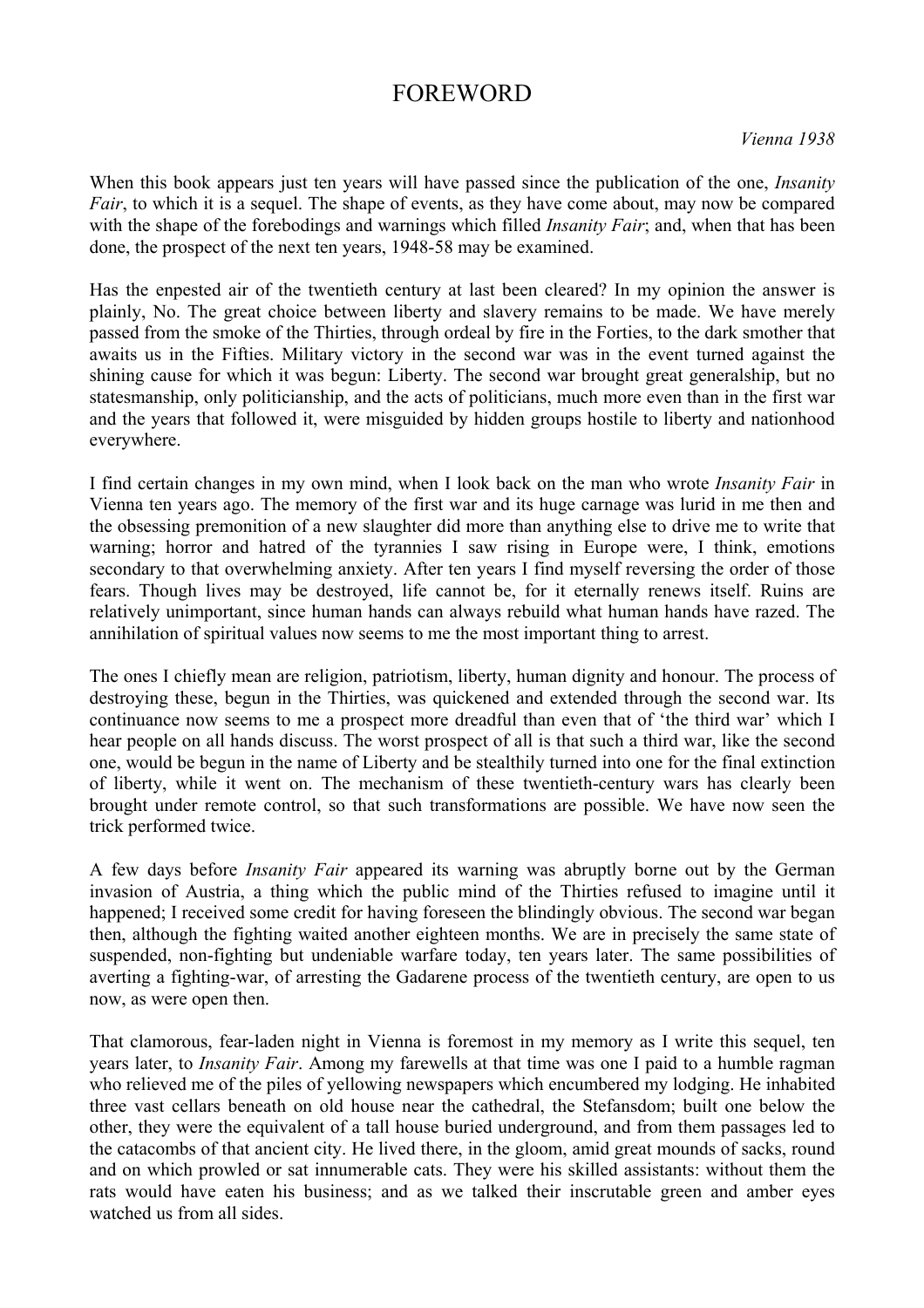Down there the noise of the howling mob overhead was muffled, a distant ominous cacophony, the theme-song of the mad twentieth century. This ragman was a civilised man; that was why I went to say goodbye to him. He nodded to the muted clamour with his head. 'Listen,' he said, 'Heut' Nazis, Morgen Kommunisten, und allezeit Idioten - Nazis today, Communists tomorrow, and idiots always.'

Were there more like him the Marats, Lenins and Hitlers could not prosper. I shook his hand and made my way homeward, through the Kaerntnerstrasse. That half mile of roadway, between the Stefansdom and the Ring, seemed to me the High Street of a civilised Europe then threatened with destruction (and now almost destroyed). Not even Rome or London, in our two thousand years, have seen as much of the process of alternating invasion, siege, battle, conquest, defeat, tyranny, liberation, recovery and Christian progress which is our common story, as the Kaerntnerstrasse in Vienna.

On that night the voice, face and noise of the mob filled High Street, Europe, which leads to London as straight as it leads to Wiener Neustadt. How easy the mob has made the work of the wreckers! That mob-face appals me. Of the Gadarene swine, I imagine that each stampeding one wore the same expression of rapt admiration for the posterior view of the one in front. Why look elsewhere, and should not one always follow the swine in front? In these ten years I have seen the mob-face nearer home than I like.

Ten years ago! Babies born that night are still children, boys then ten years old are still youths, youths of twenty are still young men: is it possible? It is fascinating to turn back the pages and in 1948 to compare the ten years, as they have been, with the ten years which that night loomed menacingly ahead. Having made that comparison, and thus having so much experience to guide the judgment, it is even more absorbing to contemplate the ten years which now lie before us all. To the writer of *Insanity Fair* they appear more ominous than the ten years looked which lay ahead that night in 1938.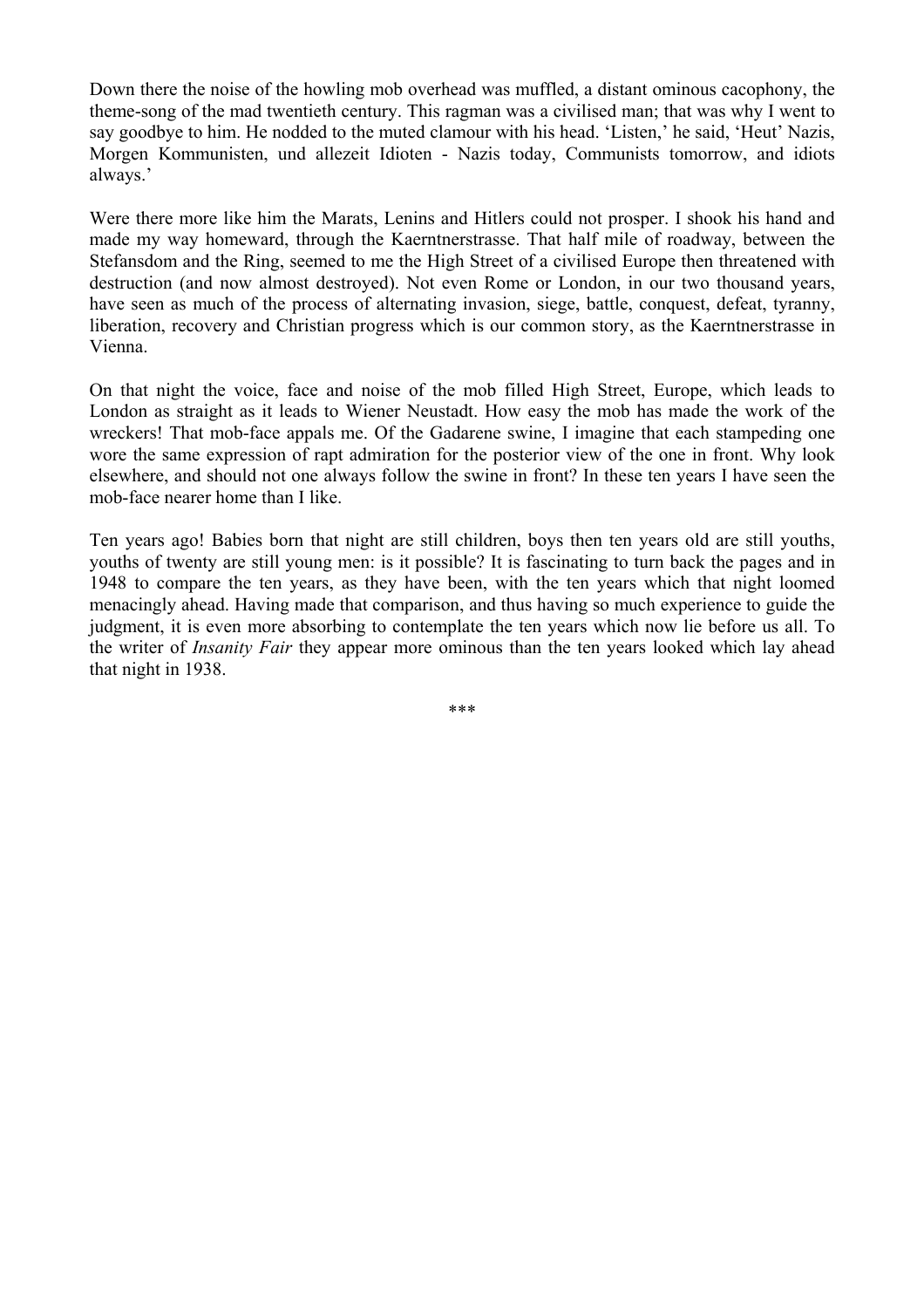# PART ONE

# THE SMOKE: 1933 - 1939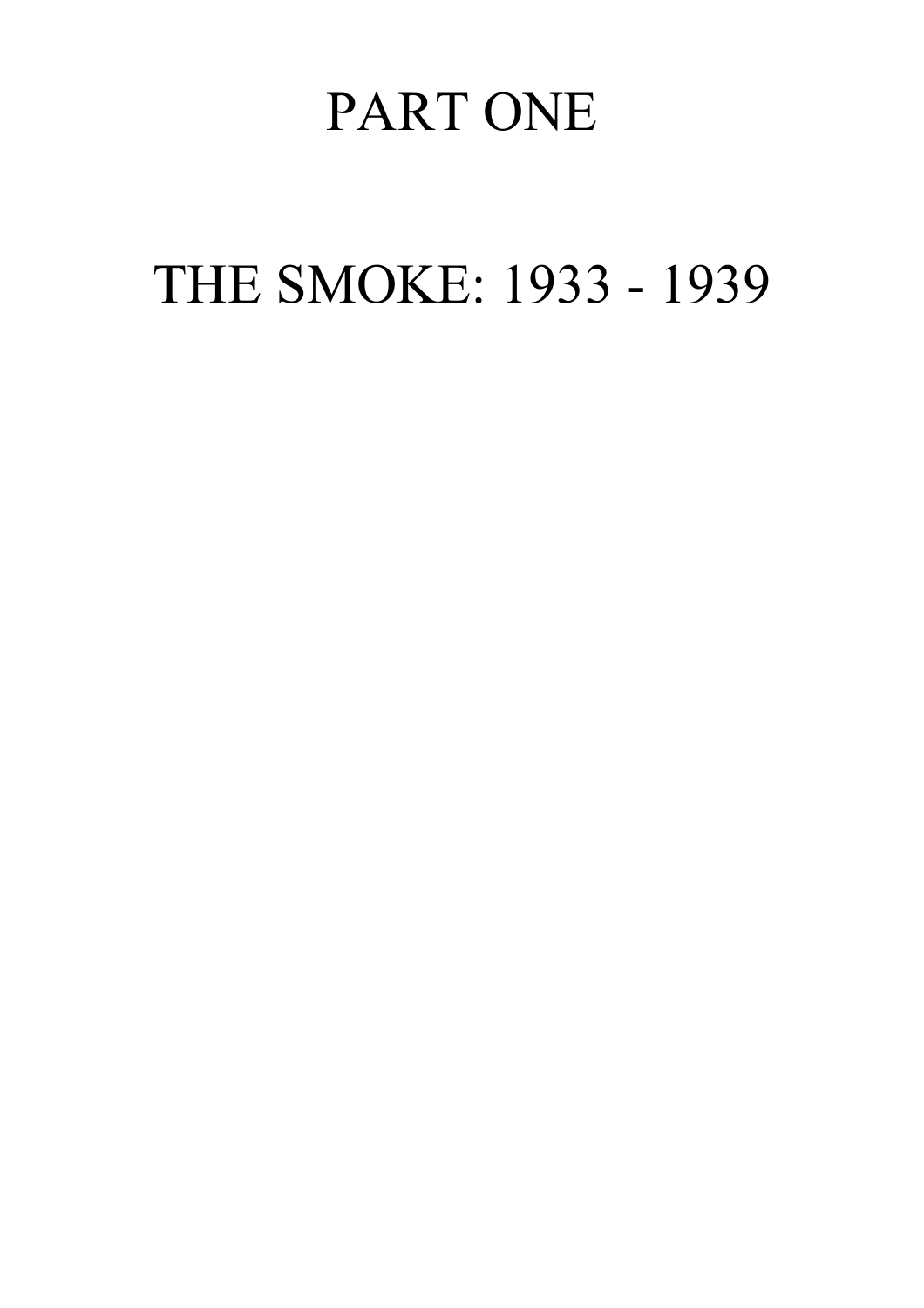#### Chapter One

#### DINNER WITH A CONDEMNED MAN

<span id="page-5-0"></span>It was but yesterday; it was at the other end of time. It was ten years ago. I did not know why my host wished me to dine with him. Within a year or two his name was to be famous or infamous everywhere, but at this time he was ostensibly just a solicitor, politically inactive and publicly unknown, so that I had never heard of him. Some mutual acquaintance arranged our meeting. 'An interesting man,' he told me, 'a friend of the Chancellor, in whose battery he served in the war. He's not a Nazi but thinks Austria will have to come to some arrangement with Germany. You should meet him.'

I studied him across the wine. Urbane, easy, humorous: that was the pleasant Austrian heritage. Tall, well-built, and good-looking save for wary eyes, magnified by thick-lensed glasses. His stiff leg, I supposed, came from a war wound. What did he want with a British newspaper correspondent? Did he seek to pump or to prime me? Was he truly just an anxious and disinterested patriot or could he be a political intriguer? He did not raise the mask. Perhaps he himself did not clearly read the future and his own part in it. He knew what I could not divine: that he was a conspirator among the powder barrels, but he certainly did not foresee, any more than I, the noose that would end his life.

Behind him was a mural of Viennese wine-gardens, the reminder of happy times departed. He talked with smiling flippancy about Hitler and the Nazis: if only all men were like you and me, Herr Reed, he implied, these matters would soon be settled. The Germans? Ach, they were heavyhanded folk, one knew their irritating ways, *net wahr*? But they had to be reckoned with now and Austria could not play David if even France and England were afraid to stand up to Goliath. Germany had the right and the might to demand a firm place in Europe and good-neighbourliness from adjoining countries; the great powers could not expect these small ones to play the part of sentinels posted against the Reich. But there could be no question of Germany swallowing Austria and Czechoslovakia. They must remain independent.

Thus the pleasant, reasonable voice which, a few weeks later, would say 'Agreed' to a German demand for him to usurp power and invite a German invasion. Suddenly unmasking, this unknown man would appear on the balcony of the historic Chancery and smile on the howling mob while his friend, the Chancellor, was thrown into prison. Soon after that, the second war, and like one of Napoleon's marshals he would be made ruler of a small realm, the Low Countries. Not long after that: Nuremberg and the gallows.

This man, when I look back ten years later, seems to me hugely important. In his person and career the course of the disease can plainly be traced, which is now laying Europe waste, like a plague, and may bring the Christian continent to an end as loathsome as his own. He was of the tribe of the traitors and when I met him they seemed extinct. Civilised man had come to hold treason as the crime worse than murder, and it was as rare. Ten years ago, in fact, it was not only an abominable but an almost unimaginable thing: I remember the shock of disbelief I had when I watched him posturing on that balcony.

I know now that many of the men I met in those days were traitors, and that many of them condemned this man, merely because his treason was in a different foreign cause from the one they served. 'Communism' or 'Fascism': where is the difference, for a patriot?

An all-falsifying dishonesty is the mark of our century, and particularly of the last ten years. The unquestioning public acceptance of the Communist traitor, immediately after the execution of Nazi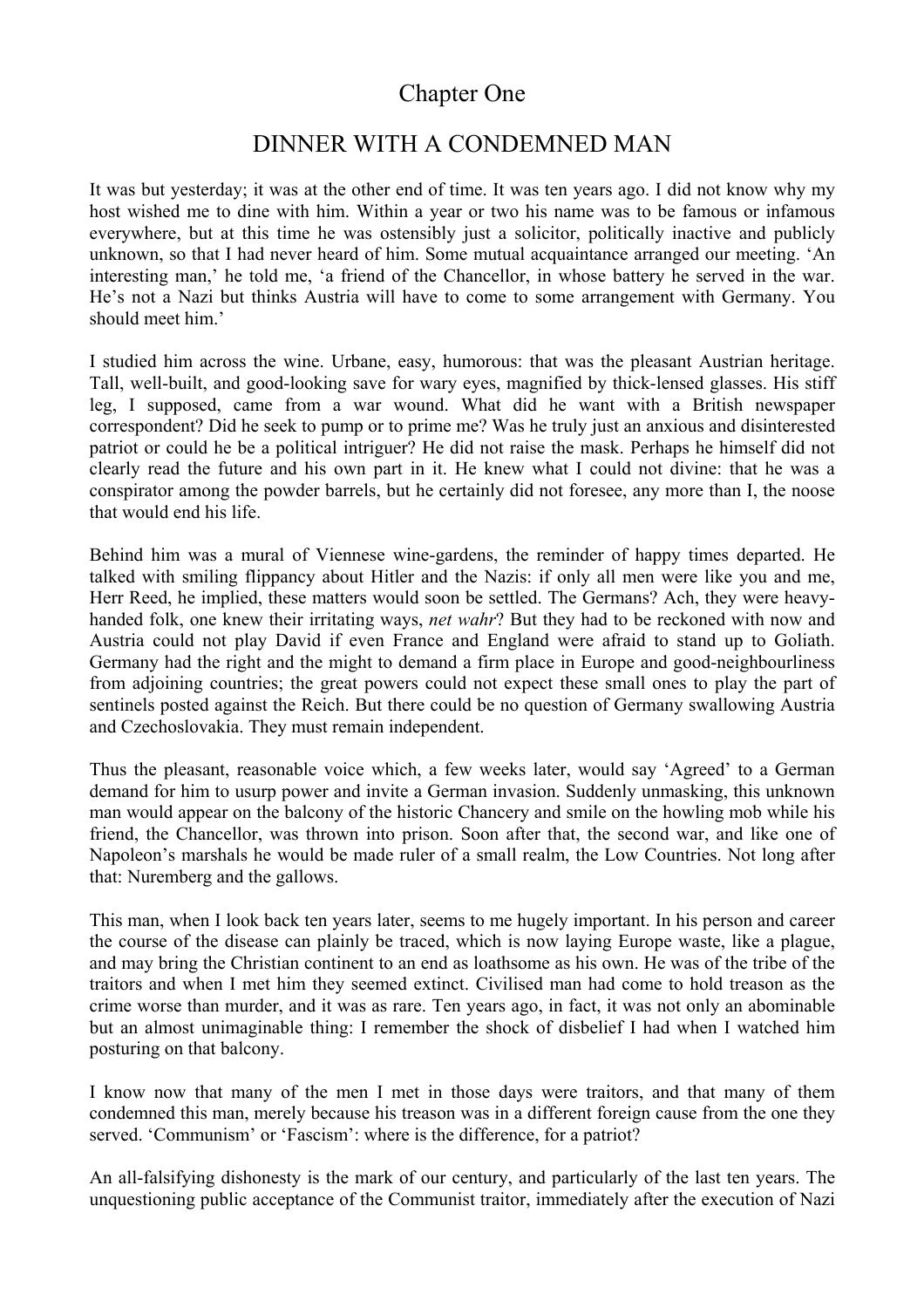ones, in the countries which fought the second war, is its most repugnant feature. It is the worst of the changes which the war, and these ten years, have brought. Treachery as a calling can now be seen as a disease of the twentieth century. Earlier ones of the body, like leprosy, were in time overcome. The traitor's uncleanliness has polluted public principle and civic security everywhere.

I drove my new acquaintance home that night in my unforgettable Little Rocket. He lived in a pleasant suburb, a place like Wimbledon, where good, substantial villas and well-kept gardens spoke of good times nearly gone. I watched him as he painfully climbed the steps to his door. It opened, showing a comfortable interior, and he was silhouetted against warm light as he limped in towards the scaffold.

I rather envied him as the door closed. From the glimpse of his snug house I guessed at welcoming sounds within and a happy family life. My own future was obscure. I was writing a book which I expected to cost me my post; I knew the new war would soon drive me from Europe, which I loved, and could not imagine when I would ever live in it again; I could already see the destruction and the greater dangers beyond. Perhaps this mysterious man would fare better than I.

'Seyss-Inquart,' I mused, as I drove away, 'an odd name. I wonder why he wanted to talk to me?'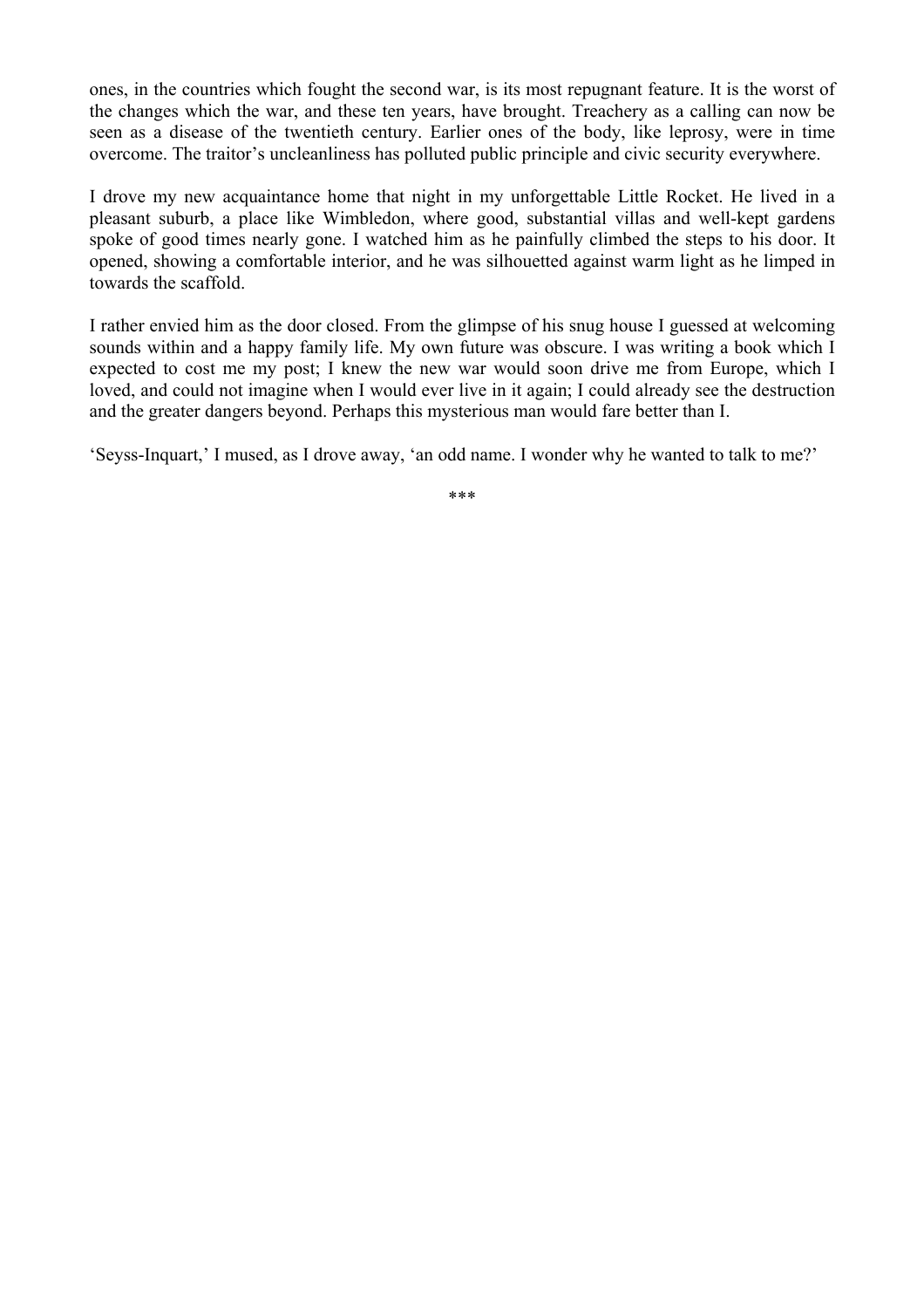#### Chapter Two

#### DELICATE-HANDED PRIEST

<span id="page-7-0"></span>The shape of events and men often looked clear in the smoky Thirties, yet appears quite different now that I look back ten years later. This agreeable fellow, in whom you could not suspect perfidy, proved a traitor; that disagreeable one, whom you distrusted, was not. The daily judgments of mortal men were shallow; Himalaya-like above them stands the truth of the old word, Vengeance is Mine. Shakespeare said, 'There's nothing either good or bad, but thinking makes it so', and this is the greatest danger of our day, in which men's thinking is done for them by the machines of massmisinformation.

Take this priest, whom I met ten years ago in a craggy old town, set bluff above the Danube. Set angularly among its winding streets and ancient houses is the typical concrete hotel of the Twenties, and in its big dining-room he sat, with respectful listeners leaning on his words, for he was locally the great man. He had a bullet head, cropped hair, thick neck, fair paunch and jowl. An instinctive antagonism to the priest-in-politics stirred in me.

'Thinking makes it so'; how wrong I was. The twentieth-century man, who can usually read and seldom discriminate, inherits from ancient feuds a mass of written prejudices which he applies to his own day. How many men's minds are formed for them by other men, long dead, who cursed others, also long mouldered? In my reading I had often met the 'turbulent priest', 'fiddling priest', 'churlish priest', 'pale-eyed priest'.

Over two hundred years ago one Jean Messelier wrote in his will: 'This will be the last and most ardent of my desires: I should like to see the last king strangled with the guts of the last priest.' Voltaire seized on and published these words of unwisdom, probably in mockery; for Voltaire was intelligent enough to foresee that the Common Man would be worse than the priests and kings. A Messelier of today might as ardently wish to see the last Communist strangled by the guts of the last Fascist; and such words, which might be inept fifty years from now, might still inflame immature minds long after their truth was dead. Men who attack the visible enemies of justice and liberty forget that their words may live on when new enemies have risen, and that these may turn their fiery phrases against the very things they themselves love. They identify tyranny with distinct classes or callings, when it is a disease of power and infects each successive group that comes to power; just as the waves that break on the shore, though each is separate, yet are all one and eternal.

Such prejudices, obsolete but unwittingly absorbed, may have caused my vague aversion: those and the nearness of the truculent Germans, which obsessed me. They were just across the bridge, a few hundred yards away. Would this priest-politician have truck with them, I wondered? He had fine hands. They stirred another memory: 'the dilettante, delicate-handed priest'.

I see more clearly now than I saw in the smoke then. This man, whose neck also was to wear a noose, was different from, indeed the opposite of, Seyss-Inquart. He never feigned a false allegiance. He was a professed Christian and Slovak patriot, and died in that cause.

Slovakia! The Briton is insular (though I seldom met one as insular as any Frenchman), and I do not know how he shall find his way among distant Slavs, Slovaks, Slovenes and Slavonians. Yet all have their *eigenart*, their distinct speech, history and way of life, and hunger to live freely in their own lands. A thousand years cannot quench this longing in even the smallest tribe. The Slovaks are a peasant-nation; no people, submerged for centuries, can produce a ruling-class. Having no knights they must needs turn for leaders to the only literate class, the priests, who are usually peasants'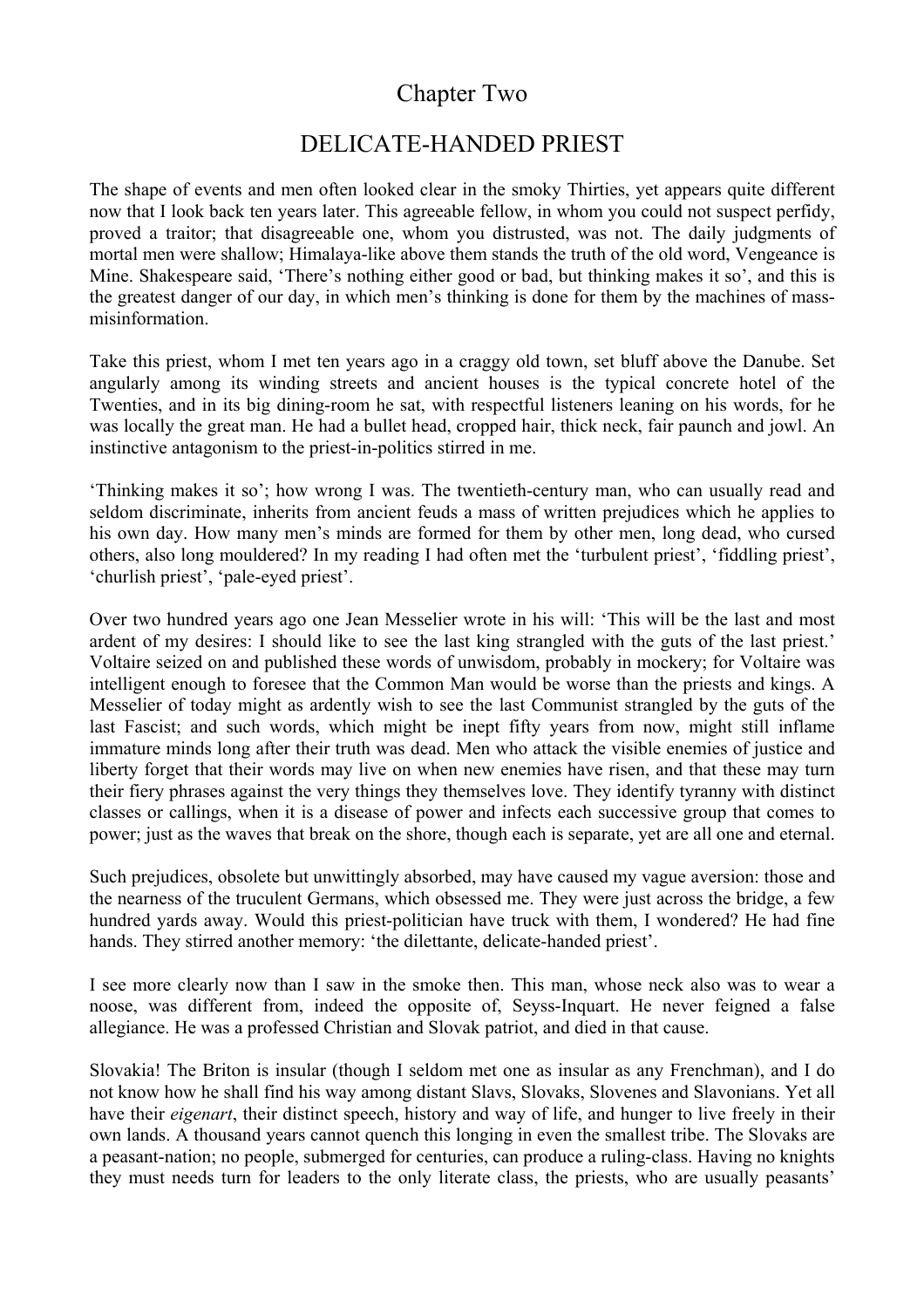sons. They have no longer even the choice which Viola made (in *Twelfth Night*): 'I am one that had rather go with sir priest than sir knight; I care not who knows so much of my mettle.'

Hence the emergence, as the second twentieth-century war approached, of this Father Tiso as the Slovak leader. I suspected him of private parleys with Hitler, and was right; he may have had the draft treaty in his pocket that night. In the Thirties I thought that a mad and evil thing to do. In the Forties he was hanged for it, and this execution looks infinitely more evil to me when I look back; indeed, his figure takes the shape of a Christian martyr.

Could we foresee the end of those with whom we dine there would be some grisly feasts. The reptilian dishonesty of our century creeps with slimy trail through the trial and hanging of this man. His crime was that he signed a treaty with Hitler! By that token nearly every politician in Europe is as guilty (that I did not foresee ten years ago). The President of Czechoslovakia himself submitted to Hitler, under duress from the British, French and Italian Prime Ministers, supported by all their political parties! That transaction (the Pact of Munich) opened the way to the second war, which was actually begun by a pact of alliance between Hitler and the Soviet dictator.

The Priest-President of tiny Slovakia, who under the impact of these terrific forces made a treaty with Hitler, they hanged! The death warrant was signed by the Czechoslovak President himself. How the outlines of men change, when I look back from the Forties at the Thirties. I held this President Benes for a foremost champion of liberty and justice. Working-man, artisan, petty bourgeois: here I saw the Common Man, triumphant at last, a fighter for liberation from alien rule, even before 1914, who at last had reaped the reward of his and his people's long struggle.

I have been looking at the record of things he said to me, about Germany, in the Thirties. Thus, in January 1937: 'If I knew for certain that England and France would not carry out their League obligation I should make an agreement with Germany at once....' And in December 1937: 'If you think we are of no use in maintaining this extraordinarily important geographical position in Central Europe, on which all European peace rests, that means that finally our interests will be to agree with Germany and to go with her in all German conquests.'

Thus President Benes, whose country in the event was 'forced to go with Germany'; ten years later he confirmed the sentence on President Tiso, whose dilemma was precisely the same. Today he and his country have been forced to go with Soviet Russia, and this hanging was an act of Soviet policy. $[1]$ 

Thirty years ago the world in which 'thinking makes it so' was being taught to think the Austrian Emperors tyrants. Under their rule, however, a Masaryk and a Benes were free to fight for freedom. The execution of a Slovak patriot was all the Czech patriots could offer on the altar of gratitude, thirty years later.

The corpulent Father Tiso looks different to me now. The portrait of men is often made by their background, and he has been given the background of a barbarous martyrdom for his faith and patriotism. It is darkened by the hue of black hypocrisy in the charge: that he, like his executioners, commuted with Hitler. His last message to the Slovaks, from the scaffold, was clear truth in gathering darkness: 'Be always united in serving God and the Nation, this being, by God's explicit command, the Law of Nature, which I have served all my life. I regard myself as a martyr in the defence of Christianity against Bolshevism and call on you always to remain faithful and devoted to the Church of Christ.'

That night, when I left him, I gave him little further thought, for Slovakia and he seemed but pawns in the great game. In the streets Nazi Storm Troopers, barely bothering now to disguise their allegiance, tramped noisily about. The war was near. These Germans, I thought, these Germans....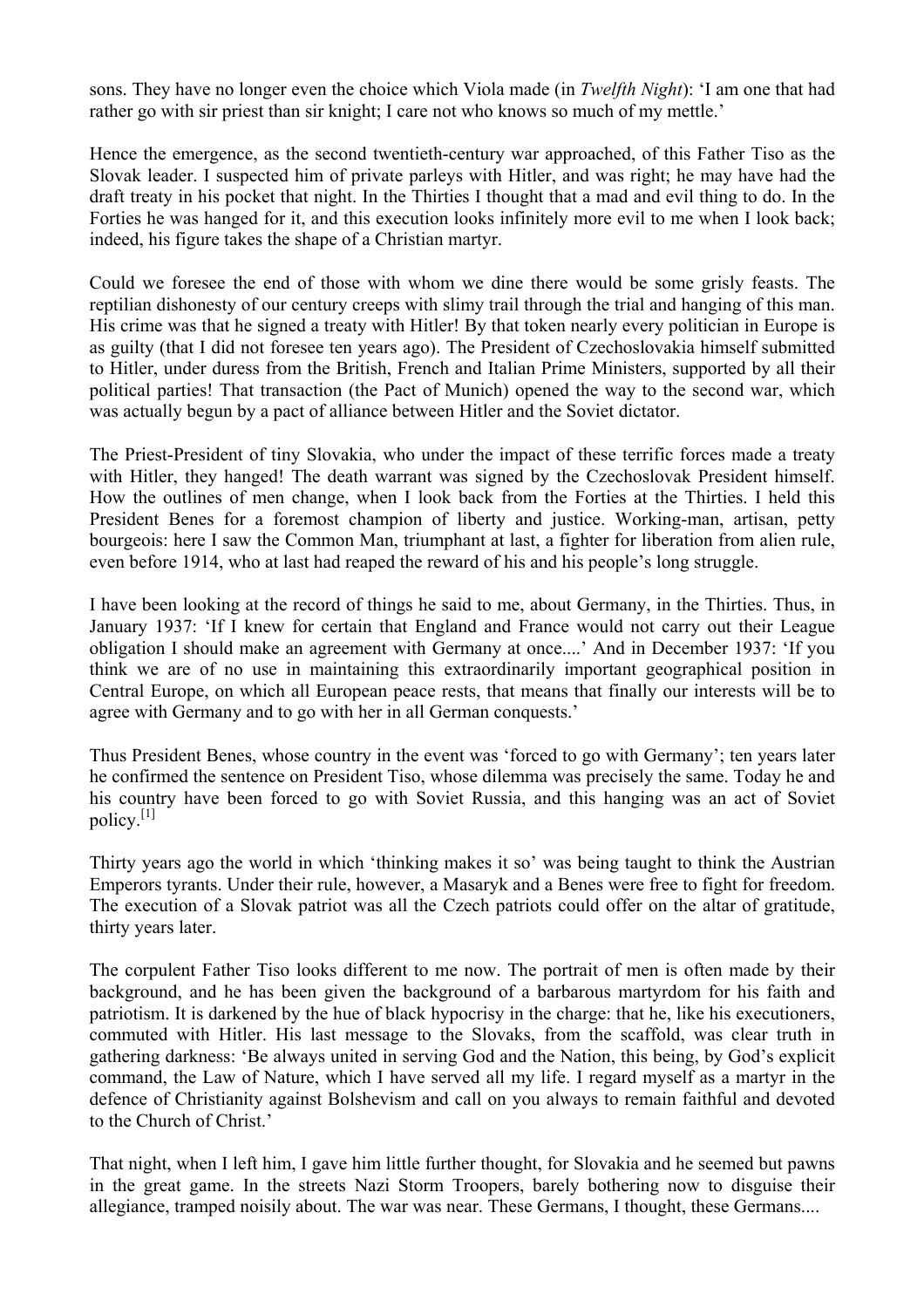#### Chapter Three

#### THE LONELY KINGS

<span id="page-9-0"></span>Two men of the smoky Thirties in *Insanity Fair* are quite unchanged now that I look back on them after ten years: Boris of Bulgaria and George of Greece. Their conduct and their ends, in the Forties, were what I anticipated. The flames consumed them, but to the last their motives and loyalty remained clear.

Kings stand sharply apart from all others in politics, in my experience. They are professionals in a professional calling. The professional statesman, the nobleman, cleric or scholar who gave his life to public affairs, is extinct. His successor, the twentieth-century politician, of whom I met a multitude, appears to me an amateur. He is always in origin something else: a lawyer, peasant's son, journalist, trades union official, professor, artisan; who sees in politics the road to material gain, or enters politics to improve or ruin his country. In this century of the great masquerade his true motives may only appear at the moment of unmasking, when a traitor may emerge. He is sometimes the agent or dupe of half-hidden groups. His renown is as brief as snow; where are the politicians of yesteryear? His posterity sinks again into the mass.

When I met a king I felt the respect I feel for a surgeon in an operating-theatre, or should feel if I were in a ship's engine-room with Kipling's old McAndrew, who was 'Alone wi' God an' these my engines'. These are technical specialists; their detachment from parties is real. They *are* what they seem. A chilly loneliness surrounded them, like that which encloses the front-line soldier in a war.

The Balkan kings *are* front-line kings. A hundred years ago, when the Turks after five centuries fell back to Asia Minor, Europe seemed at last secure for Christianity and the small nations. The Balkan ones all chose kings, and most chose Germanic ones. Germany somehow bred men who understood kingship and this island fared well enough after making a similar choice. But after the Turks, Austria, Germany, and today the Communist Empire fell upon the Balkan kingdoms. Russia under the Czars was their friend; the Communist Emperor made them again the dark shambles they were under the Sultans. A century ago the Christians had to build underground churches to keep their faith alight; one such faced Boris's Tootingesque palace in Sofia. The words 'resistance' and 'underground' were born there; they were Christian and patriotic words, not anti-Christian and treasonable ones. That battle, too, was all Europe's battle. The British islander will never know it, but the Balkans are his front-line. Bulgaria and Greece inexorably mean him.

Boris perfectly understood this. The chill around him was tangible, and I wondered why any man, having safety and ease within simple reach, should persist in this beleaguered outpost. I thought, and now feel sure, that the specialist's attachment to his job kept him and his brother-kings at their posts. It must have been that, for the two figures behind his chair, though shadowy, were yet plain to me. I wrote in *Insanity Fair*: 'He has spent twenty years fighting the twin enemies of every Balkan monarch, abdication and assassination ... The thought of assassination (not the fear of it, he is courageous) is always with him ... He looks it in the face.'

He talked much of assassination, its methods and his counter-methods. He spoke as a specialist calmly considering professional problems. He was a family man, with young children. His Bulgars liked him, he did not see danger there. Whose would the hand be, Russian, German - whose? I tried to draw him, and found the first man in a high place who spoke of other powers than these, of hidden, super-national forces. He pointed to the assassination of his neighbour, Alexander of Yugoslavia. A Macedonian gunman; Croat confederates; a murder-school in Hungary; Italian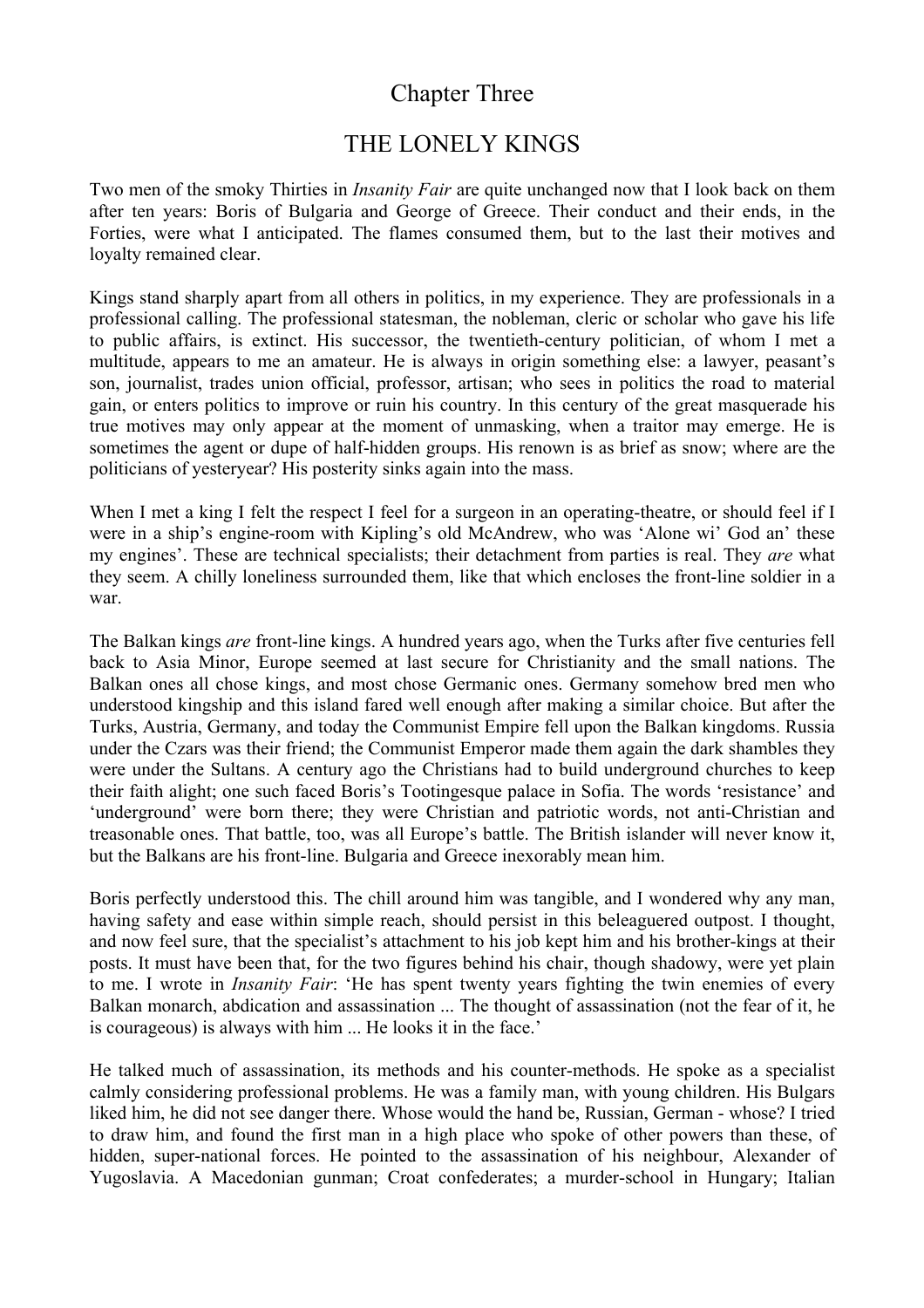money and complicity; a murder in Marseilles and the unaccountable laxity of French police officials; British and French pressure, at the League of Nations, to shelve the inquiry....

He smiled. 'Who, then, was the culprit?' he asked me, 'incidentally, I warned Alexander. No, Mr. Reed, there are forces in the world which do not want peace and order in the Balkans, where the future of Europe will be decided, but you cannot pin them down in any one country. They are international groups, super-national ones rather....'

I wish I could discuss these things with him now, in the light of all that happened in the Forties. By amazing chance he foretold to me the way in which he would himself be killed. He was speaking of an attempt on his life which he had sidestepped, through advance information, at Varna. His English was not perfect. 'They wanted to send me with an aeroplane,' he said, with an upward movement of his hands. I missed his meaning. 'In an aeroplane?' I asked. 'They wanted to blow me up,' he explained, repeating the gesture. 'Oh, I see,' said I. In the Forties he *was* sent in an aeroplane, with an oxygen helmet adjusted for his suffocation. His brother Cyril told the story at his own trial. Cyril was shot or hanged, for what pretended reason, I forget. The hand which killed him was that of the Communist Emperor. Yet I think Boris, could he speak, would smilingly deny that his own death was caused in that quarter *alone*. 'There are super-national forces,' I believe he would say, 'which do not desire peace and order here in the Balkans where the future of Europe will be decided.'

I thought of his words when Peter of Yugoslavia, after enthronement by acclamation in the teeth of the German invader, was dethroned by Britain and America and a Communist dictator set up. When that happened I first saw that the second twentieth-century war was being lost before it was won. Again, I think Boris, discussing this event, would have pointed to the dark combination of forces in many countries at the time of Alexander's murder, and have repeated, 'There are supernational forces which do not desire peace and order here in the Balkans ...'.

He died at his post in the way he expected and he believed he knew the identity of his 'enemies. He loved his children, flowers, the study of insect life and his job. He wanted to keep his kingdom and to keep the peace, so that his motives and interests were identical with those of the Bulgars. That is why they chose a king and will recall his son Simeon if ever they are allowed.

George of Greece, quite different as a man, had the same alert aloofness and lived in the same chill loneliness. I have never seen public rejoicing equal to that at his first restoration. 'Ah, yes, but how much does it all mean?' he said to me afterwards, and his windows were shuttered by day. I do not know if he shared Boris's opinions about super-national forces, arrayed against him, but he certainly knew the dangers surrounding him and I doubt if he feared a Greek assassin. A Balkan king need seldom fear his own people.

His last years strengthen Boris's theory, for a tremendous campaign of international hatred was waged against this man who so well served the cause called 'Allied'. The hostility towards him, of those supposed to be his allies, points to the existence of forces and motives beyond and behind the ones which were publicly proclaimed to the masses. It came from Britain and America, as well as Communist Russia.

Twice-restored kings must be rare in history. This king's two restorations, one in the shadow of the looming war, and the other when it was ostensibly won, prove the real desires of a Balkan people. His life was a panorama-in-little of the whole Balkan tragedy. In his youth he heard French and British shells fall in the palace garden, saw Greek soldiers go out to press back French and British landing-parties, saw his mother telegraph impetuous complaint to her brother, the German Kaiser, and his father try to ward off a German descent on Greece. In middle age he led a victorious Greek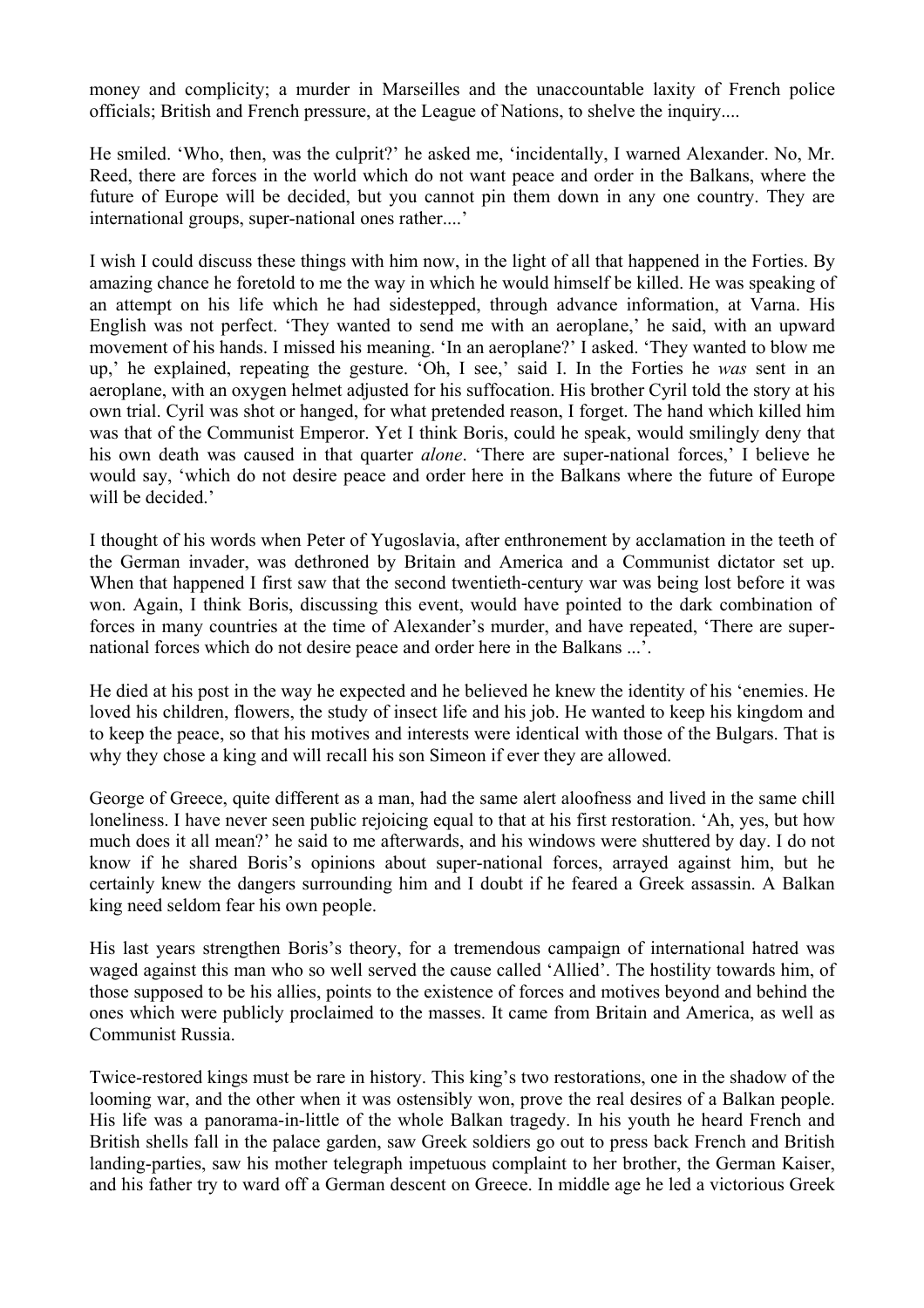army against Italy and was driven from Greece by Germany. When he died Greece was besieged by the hordes of the Communist Empire.

Thrice on the throne, he occupied it for barely a decade. He was schooled in England and spent much of his life here. He was in manner and bearing English and Greece was a distant kingdom to which he was periodically restored. 'In fact,' he told me, 'I am everywhere described as an English agent.' More years in England awaited him, during which he would be reviled as 'a Fascist'. I thought he was wrong in 1936, when he suspended the Constitution and abolished parties, but in the light, or darkness, of the Forties would not care to reaffirm the criticism I put in *Insanity Fair*. 'There is so little time,' he said, repeatedly. For what, he did not say, but we both knew. The war was near.

He must have done marvels in the little time he had, for on his first restoration he found a ruined army, yet the victory over Italy of the one he led belongs to the wonders of history. I do not suppose that he, more than Boris, could have been surprised by anything, or, more than Talleyrand, have believed that gratitude existed; he was a professional ruler. He may have been mildly perplexed when, after that fantastic victory, he reached England and heard its Prime Minister announce that the Greeks must be consulted before he reoccupied his throne. By that time the shadow of Boris's super-national forces was spreading over the war and the hidden motives were emerging. The result, as I write, is that the danger of a new war beginning in Greece is great and the heirs of President Roosevelt's ill-omened regime are trying desperately to prevent one.

However, the Greeks called him back, and the scenes of 1935 were repeated after ten years. Once more, he had 'little time'. One day he was found dead in the palace, after (it was said) asking for a glass of water. I do not think this was a natural death. The organised campaign against him, through newspapers and politicians all over the world, is too ominous; the resemblance to the case of Alexander of Yugoslavia is in that respect striking. But for the moment he had saved his kingdom; his brother succeeded him and has a son; another front-line outpost is held.

He seemed an especially lonely man, even for a Balkan king. He too stayed at his post to the end.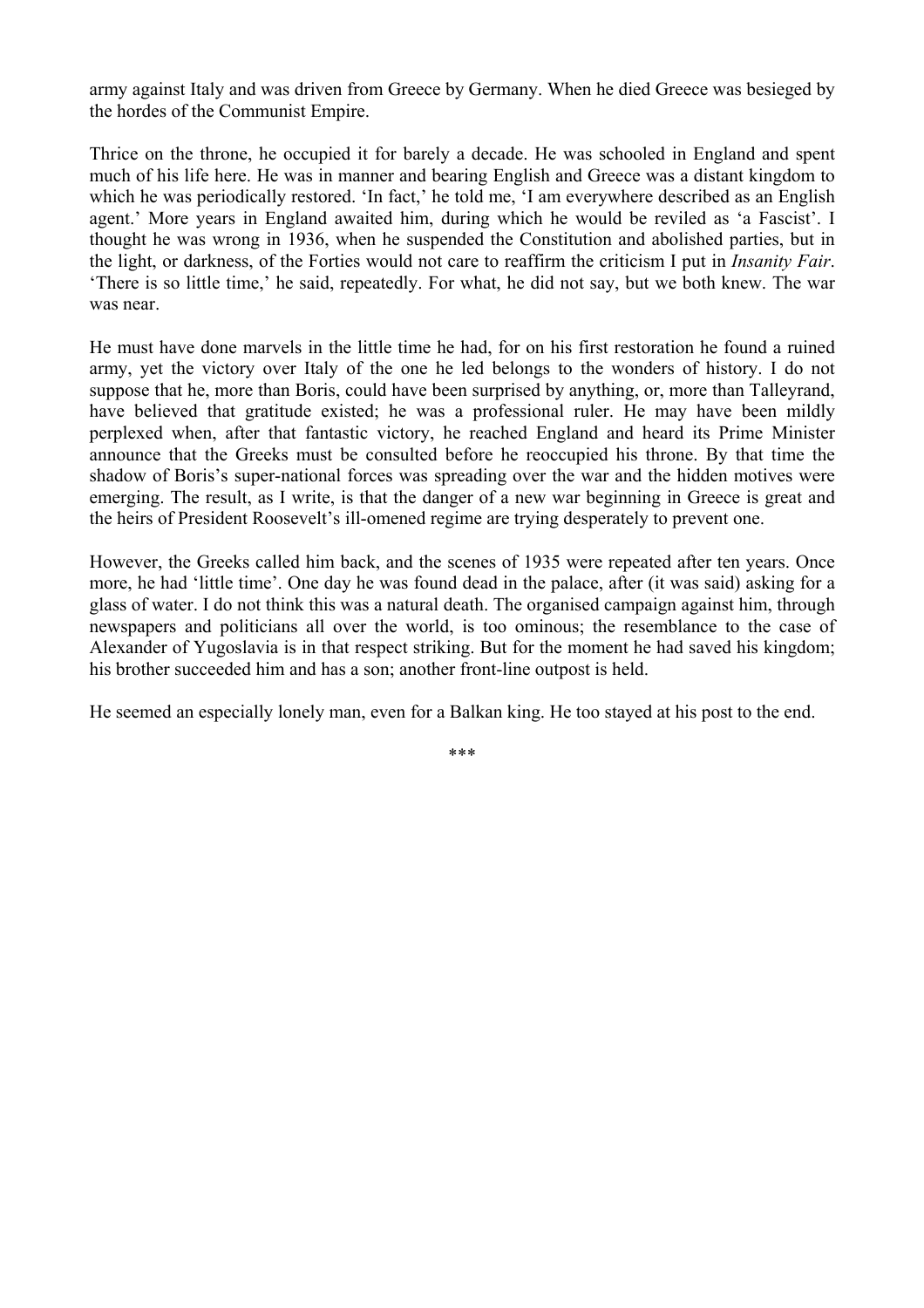#### Chapter Four

#### THE WRECKER

<span id="page-12-0"></span>Ten years ago I was coming to a different opinion, from that commonly accepted, of the part played by one man in the events of our century, and today, ten years later, I feel much surer in my view of him. I thought Hitler meant to ruin Germany. It was the only plausible explanation of the things he did. The new crime of 'genocide' (destroying nations) was charged against his henchmen at the great trial in the Forties, and was chiefly argued on behalf of the Jews, but I think the nation he aimed to destroy was the German.

This key to the riddle of our times was discovered by a few of the men near to him, who recoiled in horror when they opened Bluebeard's forbidden room with it. The first was Hermann Rauschning, who fled abroad before the war and sought to enlighten mankind in two books, *Germany's Revolution of Destruction* and *Hitler Speaks* (1939). In his reports of Hitler's conversation I first found confirmation of what I suspected:

'We are obliged to depopulate as part of our mission of preserving the German population. We shall have to develop a technique of depopulation. If you ask me what I mean by depopulation I mean the removal of entire racial units. And that is what I intend to carry out - that, roughly, is my task. If I can send the flower of the German nation into the hell of war without the smallest pity for the spilling of German blood, then surely I have the right to remove millions of an inferior race that breeds like vermin.'

'Send the flower of the *German* nation into hell without the smallest pity for the spilling of *German* blood': the train of his thought ran from blood, through blood, into blood. Depopulation<sup>[\[2\]](#page-167-0)</sup> is an idea which, I believe, first emerged as a political programme in the French Revolution. It is discussed, as a deliberate motive behind that event, in Mrs. Nesta Webster's book, *The French Revolution*.

Rauschning's discovery was subsequently made by many other Germans, who tried to kill Hitler. If the devil's hand is potent on earth his power may be seen in the failure of their many attempts and the fearful deaths which befell them, from the slow strangulation of Admiral Canaris to the public exhibition of Field-Marshal von Witzleben's body on a meat-hook. If, on the other hand, there are mortal forces in league with 'the revolution of destruction', their strength may be indicated by the fact that the German who could throw most light on this secret of Hitler's work, and who tried to kill him, received twenty years imprisonment at Nuremberg!

This man, Albert Speer, the Minister for Armaments, was in Hitler's innermost group, and eventually made Rauschning's horrifying discovery: that Hitler's aim was the destruction of Germany and universal destruction. When he heard Hitler and Goebbels (these two, and Martin Bormann, were, significantly, the only leaders who did not fall into British or American hands) order the Germans to ruin and ravage their country themselves, he tried to gas the arch-wreckers in their dugout. The last broadcasts from that dugout were nihilist paeans of triumph:

'The bomb-terror spares the dwellings of neither rich nor poor ... the last class barriers have had to go down ... under the debris of our shattered cities the last so-called achievements of the middleclass century have been finally buried ... there is no end to revolution; a revolution is only doomed to failure if those who make it cease to be revolutionaries ... together with the monuments of culture there crumble also the last obstacles to the fulfilment of our revolutionary task.. Now that everything is ruined, we are forced to rebuild Europe ... The bombs, instead of killing all Europeans, have only smashed the prison walls which held them captive ... In trying to destroy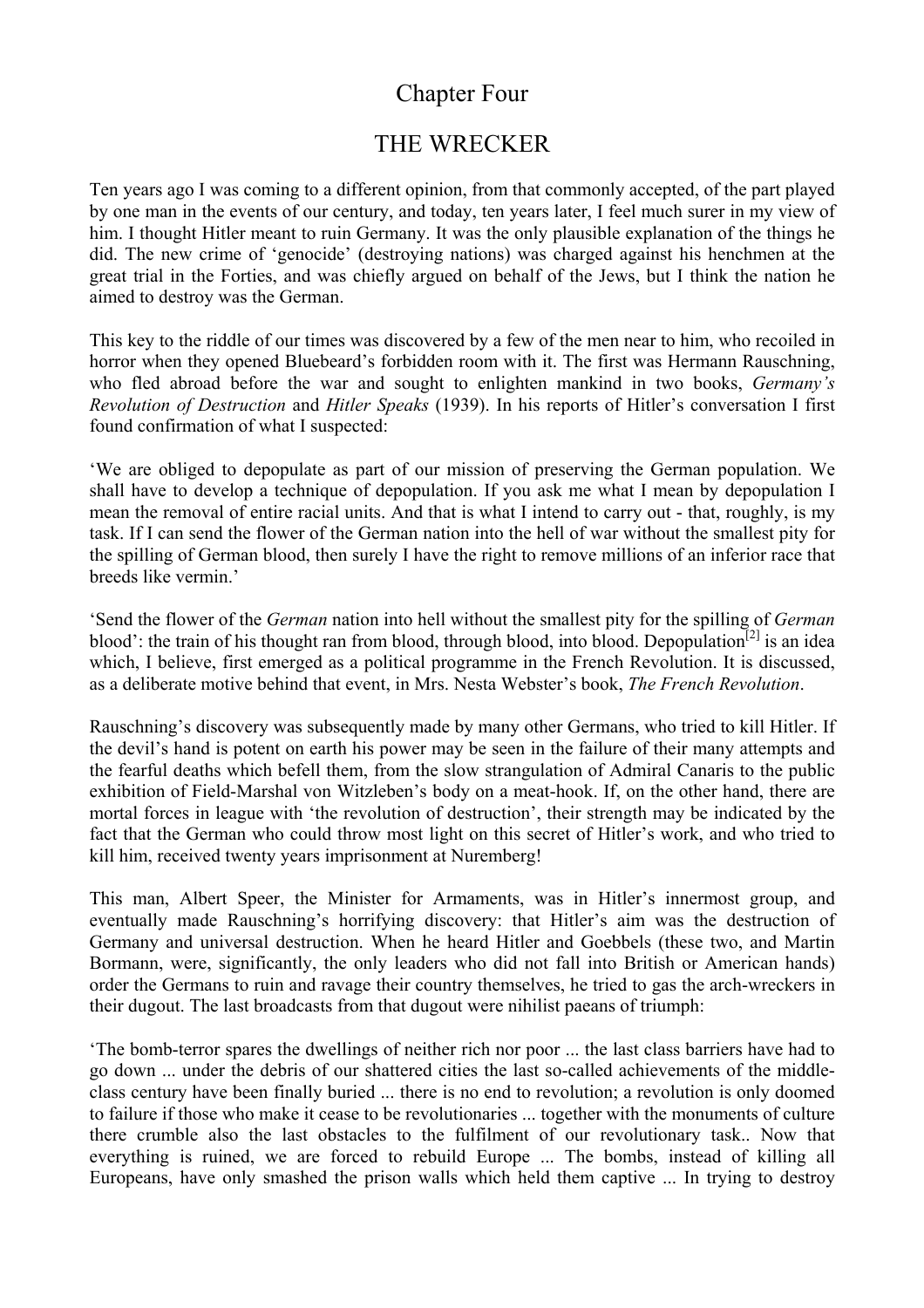Europe's future, the enemy has only succeeded in smashing his past; and with that, everything old and outworn has gone.'

Nihilism, anarchism, communism, fascism: the ape's or the infant's joy in destruction, of friend or foe, by no matter whom. That was the meaning of it all.

The long interval between the French and Russian revolutions blinded the public mind to this meaning; the skilful trick of presenting the Hitlerist revolution to the world as something different from those, and as their opposite, concealed the continuing process from the perception of the masses.

The word 'wrecker' is in the dictionary and means a man who by showing false lights on shore brings about shipwreck. The mass-wrecker in politics works by the same method, but seeks something greater than monetary gain: power. I like to think that I saw three of the wreckers of this decisive century in the flesh (Lenin dead, Hitler and Mussolini alive) and moved among the peoples they ruined. Mussolini may have been an unwitting agent of destruction, a man corrupted by the disease of power itself, after he gained it. Lenin and Hitler, I believe, were both fully enlightened destroyers and depopulators. The mass-mind, however, seems only able to comprehend the multimurderer in private life, for instance, those respectable Parisians Landru and Dr. Petiot who, like minor vermin on a huge field of carnage, prowled about during the first and second wars; the great mass-murderers of public affairs, from Robespierre and Marat to Lenin and Trotsky, Hitler and Goebbels, remain outside its understanding.

Hitler I met, and watched, on a hundred occasions. He was shadowy, and as distinct from the millions he ruled as if he were of another species. I think this separateness came from the secret he carried, the secret which only an odd German in a million ever learned, then recoiling from or trying to kill the monster. He played a part, and the mob never knew that; it saw in him the heroic image of itself and was infatuated.

I felt the need to laugh when I talked with him; or rather, when I listened to his rasping rodomontade, while the uneasy, worshipping Hess sat beside us. In Hyde Park, I thought, the balloon of this verbosity would quickly be pricked by some sharp Cockney interjection. Today, I am less sure about an English crowd, and know I was wrong about him. He skilfully suited his acting to his audience. 'The furious German comes, with his clarions and his drums': Macaulay was right, the German can be stirred by this appeal, and Hitler mastered it. Moreover, his rages, which were so transparently artificial, like those of a barn-stormer tearing Lear to rags, became real and lethal paroxysms when power to shed blood was his.

That great student of the French Revolution, Lord Acton (were he alive now, I think he would trace the unbroken thread from it, through Soviet Communism and German National Socialism, to the World Nihilist State which threatens us today) said two things which seem to me to explain Hitler and the process of our times:

First, the famous verdict: 'All power tends to corrupt, and absolute power corrupts absolutely.' It has been repeatedly proved true in our century and means that even a man who does not consciously set out as a wrecker of nations, becomes one when he reaches out for power beyond public and parliamentary control.

Second: 'The appalling thing in the French revolution is not the tumult, but the design. Through all the fire and smoke we perceive the evidence of calculating organisation. The managers remain studiously concealed; but there is no doubt about their presence from the first.' This, also, seems to me to have been proved true, much more by the events of the twentieth century than it was when he wrote it, towards the end of the nineteenth, about the great upheaval of the eighteenth. It means, to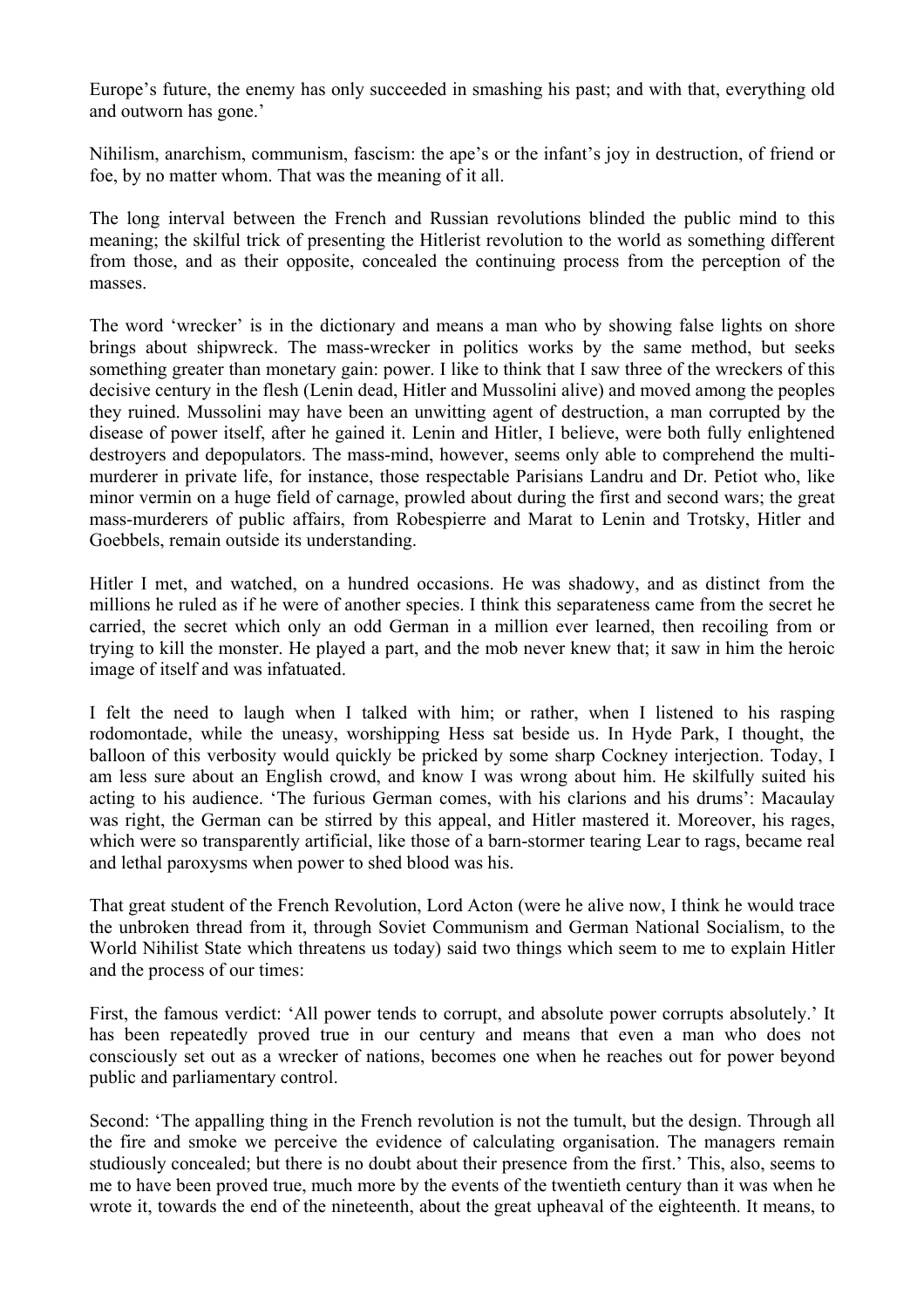my mind, that men who seize power find 'a design' and 'managers' waiting and become the instruments of these; they are only allowed to rise so far because their usefulness in 'the design' is foreseen. Some of them, however, are privy to the design from the start, and among these I would include the man Hitler, alongside those he pretended to hate, like Marx, Lenin, Trotsky and Stalin.

There Lord Acton's reading of the times comes near to King Boris's and to my own today. When I look back on the smoky Thirties, and around me at the smouldering Forties, the appalling thing is, not the smoke, but the design. It is that of destroying liberty and justice and the plant from which these grew, Christianity, in *all* countries. Contemplated in the light of such a design, Hitler's war was a triumph. After he went the shape of the 'design' spread over a larger field than he ever conquered, and now enshadows this island.

In the Forties no doubt remains about that *effect* of his work. The only question unanswered is, was he the witting or unwitting agent? Did he consciously desire the destruction of all Christian Europe, which has been almost completed since he went?

I think he did, because of the mystery which surrounds his early life, his appearance on and disappearance from the scene. There appears to me to be design, and the presence of managers, in this.

The formative years of his life were spent in Vienna before 1914. Hardly anything is known of them. Since I last wrote Berlin, Munich and Vienna have been captured and every archive ransacked. Nothing has been heard of his Viennese police dossier. In my opinion it should show what manner of man he was, and with whom he consorted, in those years when the great Eurasian migration to the West was beginning; when the nihilists and anarchists from Russia were gathering in the mean streets of Vienna, Berlin, Paris and London; when Peter the Painter and his dark band vanished in the flames of Sidney Street.

In 1919, again, he was a German soldier, still serving, under the Bolshevist Government, in Munich. He did not fight against it and yet, after its overthrow, suddenly became leader of an anti-Bolshevist 'National Socialist Party'! In our century such sudden appearances in politics have otherwise only been made by Communists, long secretly trained in the schools that bred the anarchists and nhilists of 1900-14. In age, origins and suddenness of appearance Hitler much resembles the mysterious, pseudonymous and previously unknown 'Tito', who in the second war descended on Yugoslavia from Russia and was soon enabled by means of British and American gold, arms and supplies to set up a Communist dictatorship there.<sup>[\[3\]](#page-167-0)</sup> The manner of Tito's apparition and the support he thus received from super-national sources, again, recall the arrival of Lenin and Trotsky in Russia during the first war, with German and American help. If there is no 'design' and 'management' in all this, then the arm of coincidence in our century is endless.

Hitler, then, appeared in German politics as if released from a spring-trap, like the demon king in pantomime. Ten years ago, when I was forming these theories about his real allegiance and motives (one can only theorise about conspiracy until Guy Fawkes is found among the powder-barrels, and in our time any proposal to search the cellars would be dismissed as Fascist, or 'a witch-hunt', or anti-something) I looked forward with interest to his end. If there were managers and a design, I thought, he might disappear as he had come.

Ten years later he passed from the visible scene. A British intelligence officer in Berlin Mr. H.R. Trevor-Roper, was charged with the investigation and had all available evidence. He published a book, *The Last Days of Hitler*. The title is conclusive, but the facts do not seem to me final or to establish more than the end of some black trousers. Several points occur to me: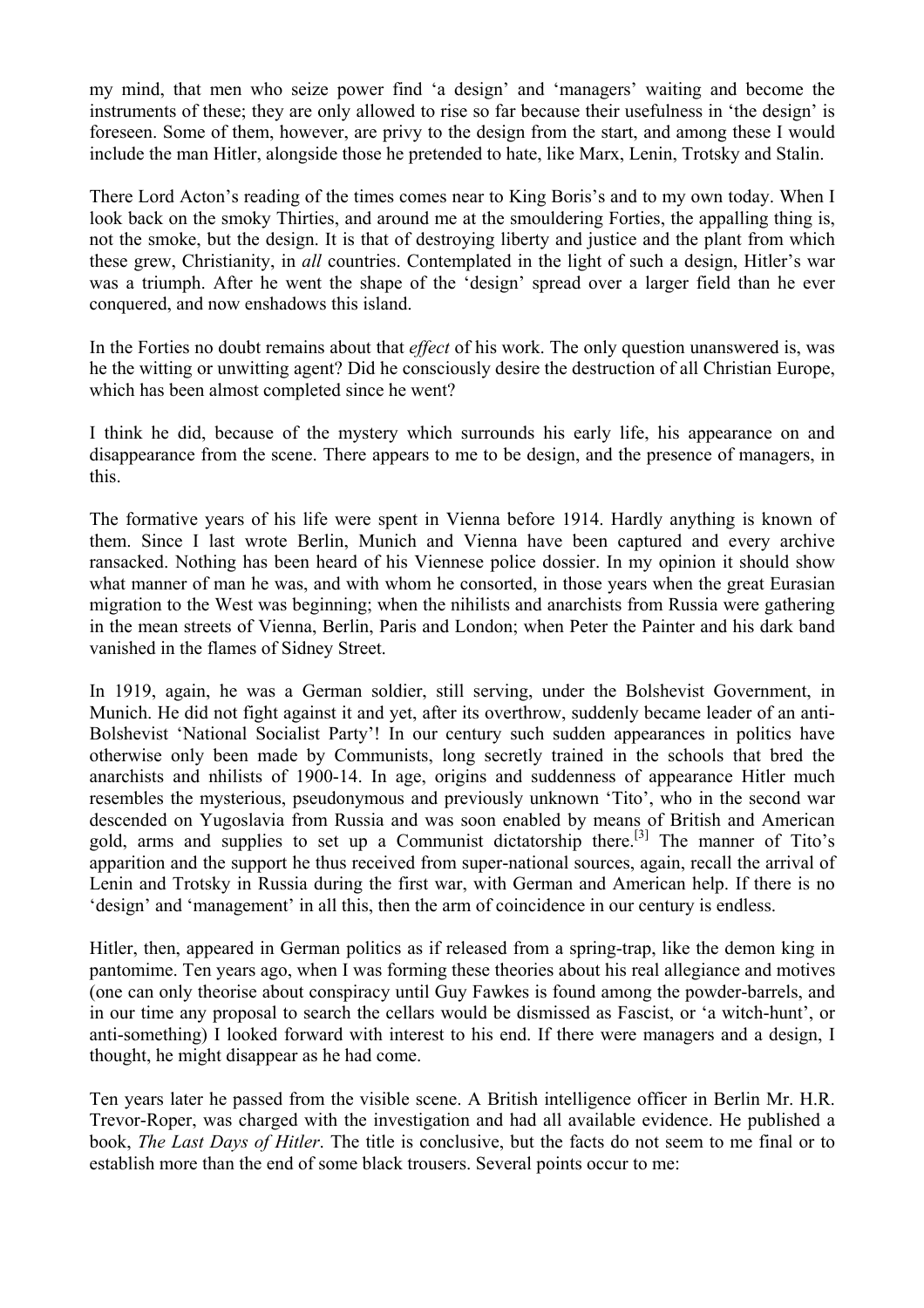In the week before Hitler committed suicide (if he did) on April 30th, 1945, thirty-two persons lived in his dugout or in others near. Only eleven of these fell into British or American hands, and these included none of the ten or eleven men who claim to have waited in the passage outside Hitler's suite while he and Eva Braun killed themselves. The solitary man interrogated by the British or Americans who claims to have seen Hitler dead on a sofa is Artur Axmann, head of the Hitler Youth. He also asserts that he saw, later, the corpse of Martin Bormann, Hitler's second-incommand of the Nazi Party.

Bormann was included *in absentia* among the accused men of Nuremberg and thus was apparently presumed alive. Hitler, 'that wicked man', *was not included among the accused*.

The only other witnesses in British or American hands who claimed indirect knowledge of Hitler's end were obscure persons, policemen or guards. One policeman 'saw the body being carried out with a blanket concealing the bloodstained and shattered head ... *and easily recognised it by the familiar black trousers*'. Another by chance came upon the two bodies burning; they were 'easily recognisable, *though Hitler's head was smashed*'.

Certainty might exist had the British or Americans reached the scene first. By some high order, the reason for which was never published, the Americans appear to have been halted to ensure that the Soviet troops should be first on the spot. That is where uncertainty begins.

Hitler drew up two wills, one of which announced the intention of suicide and desired that his body and Eva Braun's be burnt on the spot. This, if it was genuine, was a public message to the German people and the world. Yet 'careful precautions' were taken to conceal the cremation, and only by accident did 'two unauthorised persons' witness it. One, a policeman, 'was shouted at by Hitler's SS adjutant, Guensche, to get out of the way quickly'. Later the senior police officer, Brigadier Rattenhuber, 'gathered his men and made them promise to keep the events of the day a holy secret; anyone talking about them would be shot'.

Why? This Rattenhuber would be a useful witness, but his testimony is not available. The Soviet commander announced that Rattenhuber was in Soviet hands, together with the man who is supposed to have carried Hitler's body out of the dugout (his personal attendant, Heinz Linge). British and American requests for the identification of these two men, however, were refused. Hitler's body was never found.

Another strange thing happened on 'the last day'. If Hitler died, he was buried *just before midnight on April 30th, 1945*. At that very moment Goebbels, Bormann, General Burgdorf, Artur Axmann and one other were 'working out the project of a treaty with the Russians'!

The one other was General Hans Krebs, 'who had served for a long time in Moscow before the war'. This General Krebs, then, who knew all about the Hitler-Stalin Pact which began the second war, *at midnight on April 30th* was on his way from the dugout with a letter from Goebbels (who had already announced his own impending suicide) for Marshal Zhukov, the Soviet commander, informing him of Hitler's death and inviting him to sign an armistice! Twelve hours later he returned and said the answer was 'not satisfactory'. At least, we are told so. General Krebs has never been seen again; Bormann is missing; Burgdorf has vanished; Goebbels was said (by the Soviet authorities) not only to have committed suicide, but even to have left his body behind, though in his case no photographs were published to my knowledge.

Truly, if Hitler had not died his death would have had to be invented, for those negotiations on his 'last day' with the approaching ally of 1939 would otherwise have needed much explaining.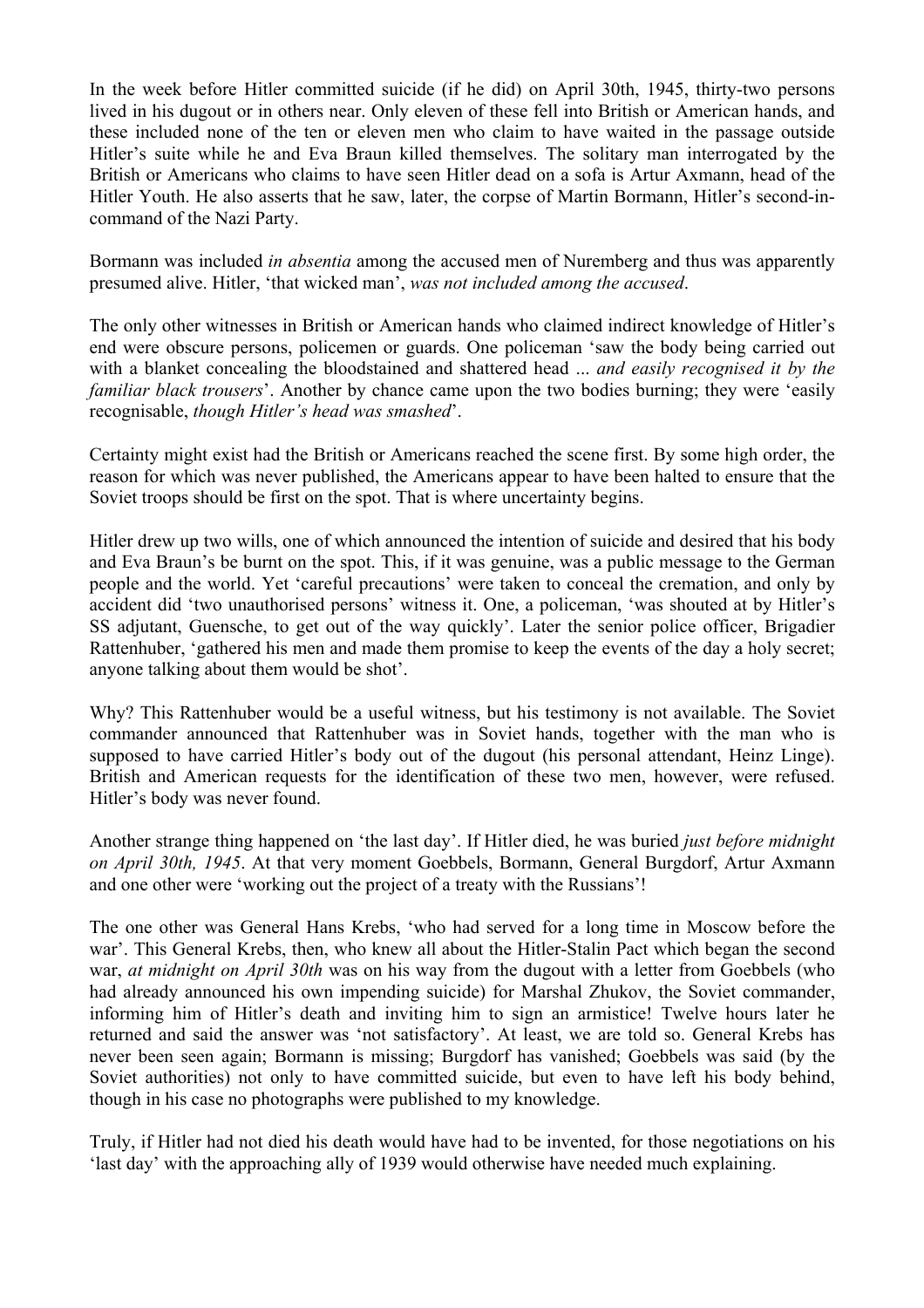Are they dead, he and his companions of the last days? If he is dead, it is an irrelevant accident. 'Satan with a small moustache', one tin-pan troubadour sang of him in New York, during the war. Perhaps; but his satanism was directed more against Christian Europe than against the Jews. With his disappearance the revolution of nihilism was not annihilated, but made its greatest advance.

I think the missing Viennese dossier might supply the missing link in our knowledge of his early associations, and that it might lead to Russia. My theory is that Hitler, between 1908 and 1914, received his political training in the Russian schools of anarchism and nihilism; and that these have now bred the ostensibly opposed factions of 'Communism' and 'Fascism', in order the better to work, behind this screen of pretended mutual hatred, for the aim of continental destruction. I think these forces have been clearly shown, by the events of the Forties, to be internationally organised, and to have friends in the 'capitalist West' as in the 'communist East'. I think he was their agent and had as many protectors as enemies in the eastern armies which were given priority to capture Berlin. I think he sprang from those secret, nationless, conspiratorial ranks and, with his chosen initiates, may have been spirited away by them. If he still lives, I would look for him first behind the dark curtain; if he is dead, I think his secret might yet be found there. If there is 'a design', he furthered it; and if there are 'managers', they may claim him as their man.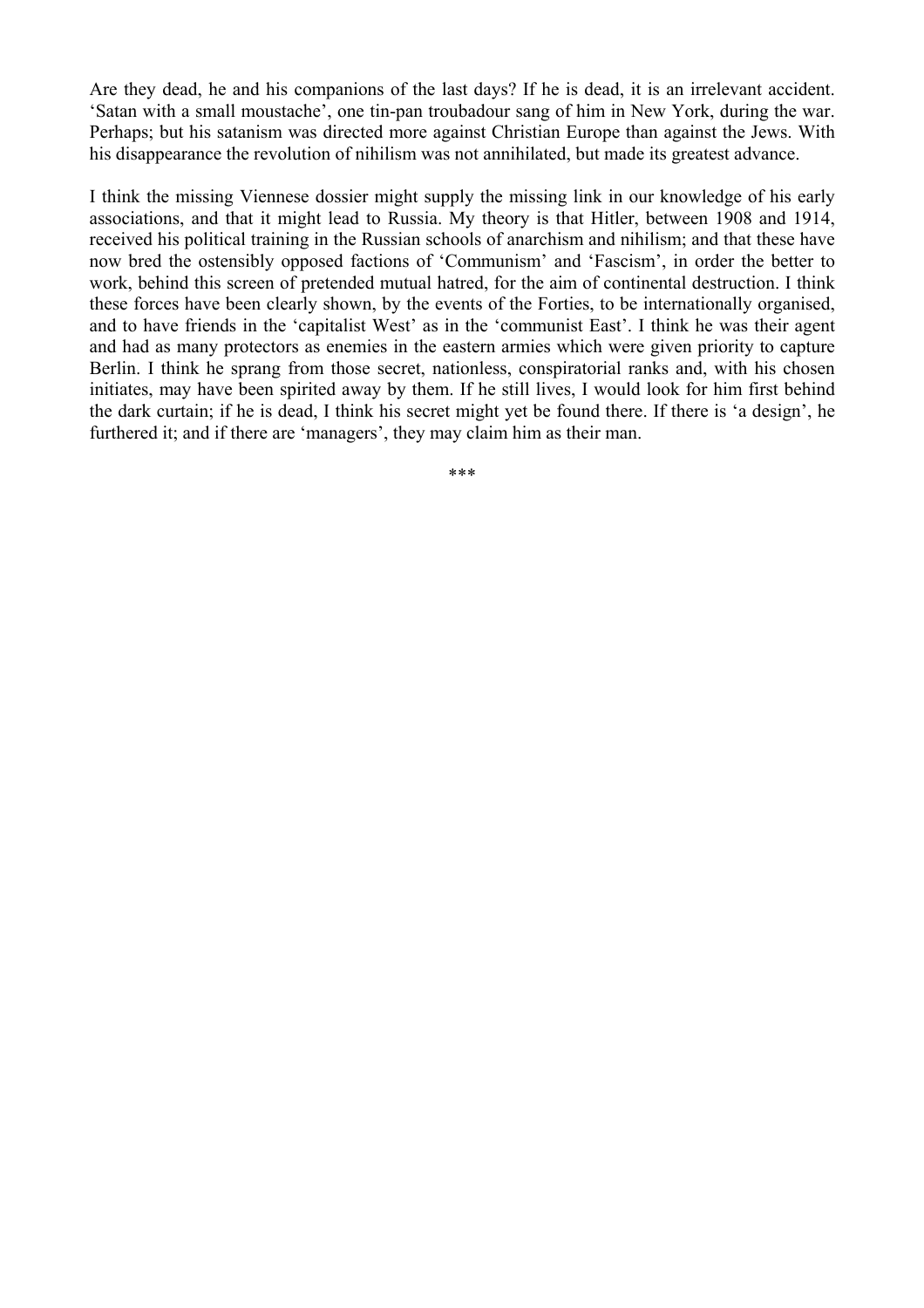#### Chapter Five

#### BETWEEN TWO THIEVES

<span id="page-17-0"></span>There is one man of the Thirties who, I realise ten years later, owes me compensation for my wasted time (an indemnity which he himself then claimed from the German Supreme Court), my misplaced faith and my misinformed readers. Georgi Dimitroff moved me, a hard-driven journalist, to write my first book, *The Burning of the Reichstag*, and I squeezed the night dry to do it. Daily reports in newspapers would never clearly show people at home the horror that was coming on Europe, I thought; then perhaps a book? And here was the theme: innocence persecuted by guilt, a brave man defying bullies, the eternal People against eternal Tyranny.

I shudder to think of it now. Our century is all a masquerade and how can you compile a truthful *Who's What* when all men wear a mask? How his features changed, when he unmasked! He only wanted power to do to others what he denounced when it was done to him; he did not wish to cleanse Europe of the Gauleiters, but merely to rename them Commissars.

Chance was kind, to send me past the Reichstag as it took fire. A man who saw those flames, and what followed, has the key to the riddle of this century. A Major Breen, who on that fateful night was at the British Embassy in Berlin, fifteen years later wrote to *The Times*, 'The Reichstag hoax was the atomic bomb which blew our continent to pieces', and the words are exactly true. Those flames lick at the lives and liberties of every man, woman and child in the British island *today*.

The chain of events is plain. The fire was attributed to 'Bolshevists' and in that pretext parliamentary government was abolished and 'emergency powers' over men seized in Germany. Thus the area of ruined parliaments and rule-by-terror was extended, at a single move, from Soviet Asia to the largest country in Europe. Later the war was begun in agreement and alliance with 'the Bolshevists'; this spread the regime of savagery over all the land between the two, so that the Asiatic despotism reached to the Rhine. When the alliance was broken this area did not shrink, nor did it diminish when victory was won. As a *result* of the victorious war against Germany, 'emergency powers' (which mean that parliament rests on half-ruined foundations) were perpetuated in England. In the British island, therefore, this twilight of insecurity derives directly from the Reichstag fire.

That seems to me to prove the continuing truth of Lord Acton's dictum about 'design behind the tumult' and the 'calculating organisation' of unseen managers. Who fired the Reichstag, shot the Archduke at Serajevo, murdered Alexander at Marseilles or killed Boris? We shall not know, but now can clearly see that all these and other pieces fit into the pattern of destroying nationhood, parliamentary government, justice, liberty and the rights of man (which were most nobly defined by the prophets of the French Revolution) everywhere.

Having seen the gibbering, slavering van der Lubbe I know the petty minion in these affairs. But Dimitroff was different. He was a leading and enlightened conspirator; that is now clear. I admired his courage, and today think the writer should be wary in extolling this quality. Like Mark Twain (who began a book by saying that if his readers wanted weather they could turn to the end, where in an appendix he included samples of the more lurid weather reports from contemporary writing) the political writer should keep courage out of his portraits, which this trait may falsify. Göring, who seemed the image of a cowardly bully when he threatened Dimitroff with a private hanging, died calmly enough when Dimitroff himself was erecting gallows in Sofia.

I even wonder now about Dimitroff's courage. May the managerial hand have been even in the Reichstag trial? It puzzled me then that the Nazis allowed him to give so effective a public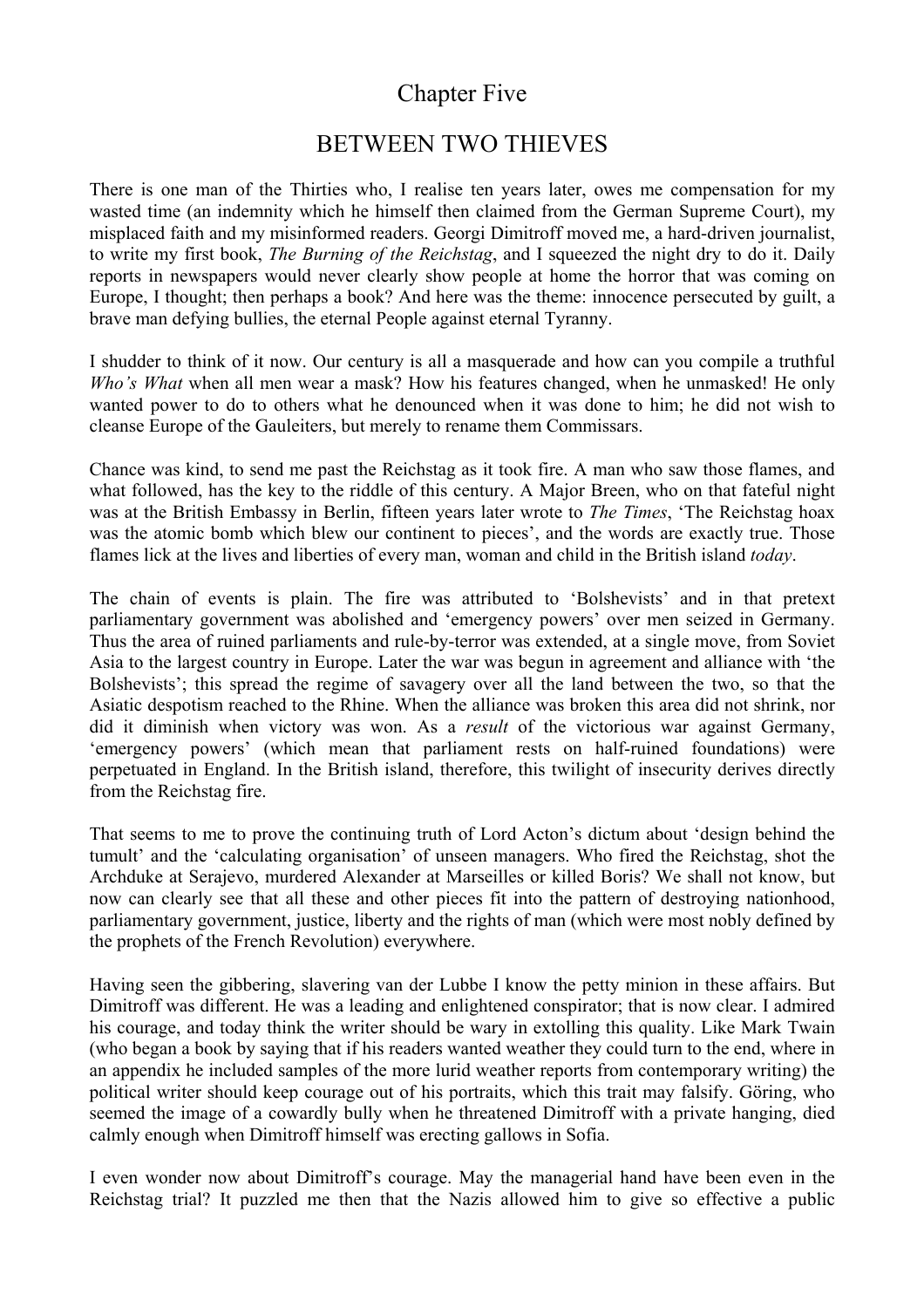performance, when they tried their own people secretly in 'People's Courts' or put them away without any trial. I now recall an episode which may mean more than I then thought.

Before the trial began an acquaintance in Berlin casually told me I might be visited in my hotel at Leipzig by a friend of hers, whom she merely called 'Heinrich'. (I was not then familiar with the Communist method of using aliases.) This man duly appeared. He was a Jewish Communist from Russia, yet seemed at ease in that Gestapo-ridden town. He wanted me, after each day's hearing, to give him a brief résumé of events in court, and for several days he awaited me, sitting in the lounge, to collect it. Since I was reporting the trial anyway I saw no harm in telling him what went on. What interests me now, in the light of all that has happened since, is that before the trial began he told me 'Dimitroff will make a big show in this trial' (*Dimitroff wird in diesem Prozess sehr gross auftreten*). How did he know that Dimitroff would be allowed a *grosses Auftreten*?

Dimitroff was but a name to me then and Communism an unanswered question. I knew he was a member of the ruling coterie of International Communism, but in 1933 did not know what *that* meant; in 1947 I do. I knew then that Communist and National Socialist methods were the same, but thought Communism might remain in Russia; my objection to National Socialism was the certain knowledge that it did not mean to stay in Germany. Communism could only spread through war and the condition of Russia, after fifteen years of Communism, was so miserable that I thought Communism must dread war. I foresaw, and said in *Insanity Fair*, that Hitler, when he was ready for war, would seek alliance with Stalin. I did not foresee the second murderer's alacrity to agree. Had I seen so far, I would not have imagined Dimitroff to be the pitiful victim of Hitler (his subsequent release and restoration to Russia, at a time when innocence meant nothing in Germany, should have foretold me of Stalin's complicity in 1939).

I thought his plight heartrendingly forlorn in the Thirties. Exactly ten years before he had led an unsuccessful rising in Bulgaria; exactly ten years before Hitler had led an unsuccessful rising in Bavaria. What changes the ten years had wrought! The one man a friendless prisoner before the German Supreme Court, the other (by his own declaration) the Supreme Magistrate of Germany!

Let another ten years pass, and Dimitroff was to behave in Bulgaria exactly as Hitler behaved in Germany. 'Communism is not cruel and brutal', I heard him cry from the dock. Another decade,'and he would set up in Bulgaria the selfsame 'People's Courts' which Hitler established after the Reichstag fire! I attended the first German People's Court and feel the creeping horror of it now, when I go to a British court of law and watch judges, who cannot be coerced, still doing justice. There is something godly about these courts, and everything devilish about those where The Party deals out death to The People under the ironic device, The People's Court. Hundreds of heads rolled at the order of Dimitroff's People's Courts.

He mocked the charge that the Reichstag fire was the result of 'a Communist conspiracy to seize power', he cried that it was an act of 'political provocation', he taunted his accusers with the suppression of the Communist Party and the expulsion of its deputies from the Reichstag - in the Thirties. But in the Forties he (like Hitler) held 'elections', and then arrested the Opposition leader, Petkoff, had him put to death ('To a dog, a dog's death!' he cried), expelled the twenty-three Opposition deputies from Parliament. Why? 'They have been conspiring' (he gravely told the British Minister) 'to seize power by force of arms.'

One thing I divined when I wrote about him in the Thirties: 'Those who take a long view of history may ponder the fact that the Communist Party, as an organisation, alone survives in Germany of all the parties that National Socialism has destroyed. Conservatives, Socialists, Catholics, Democrats, Liberals have all been swept away. The Communist Party, which it was the primary purpose' (today I should write 'professed purpose') 'of National Socialism to destroy, remains - a skeleton force, working underground, its members still apparently in organised relationship with each other,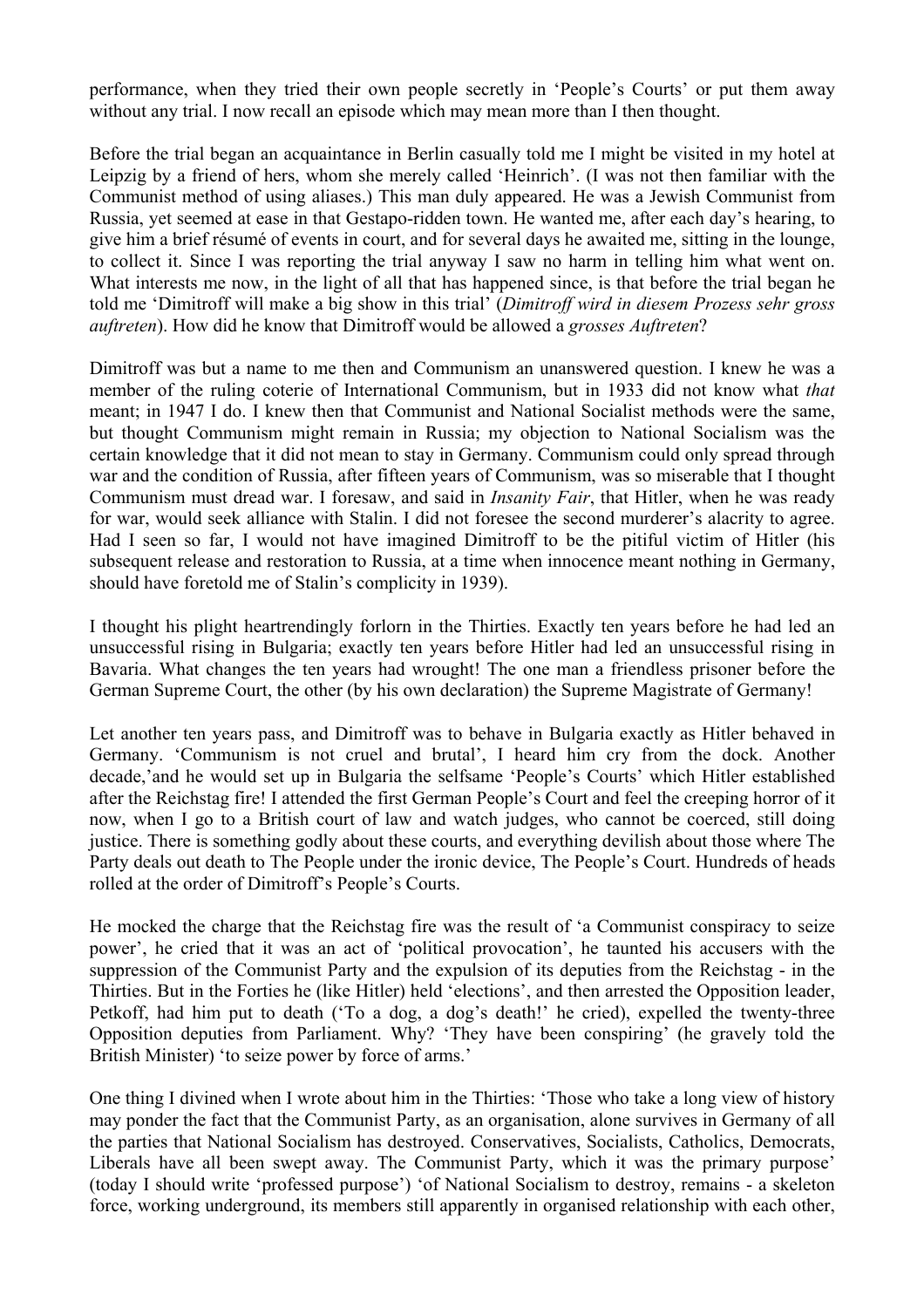its activities pursued in spite of obstacles - waiting for its opportunity, waiting for National Socialism to collapse in the stress of a new war....'

How valorous he seemed, in the Thirties, and what a fraud he was. Where, in that smoky masquerade, was a man who really fought for what he claimed to fight for; who sincerely wished to free his fellow men, and not himself to enslave them? I see few in the smoke of the Thirties and fewer now. Today, when I watch a 'Fascist' and a 'Communist' haranguing the idlers in Hyde Park, I think, of the first, 'You are Dimitroff', and of the second 'You are Hitler', and of the twain, 'You are robbers both. You both work to the same end and behind you stand the same managers.'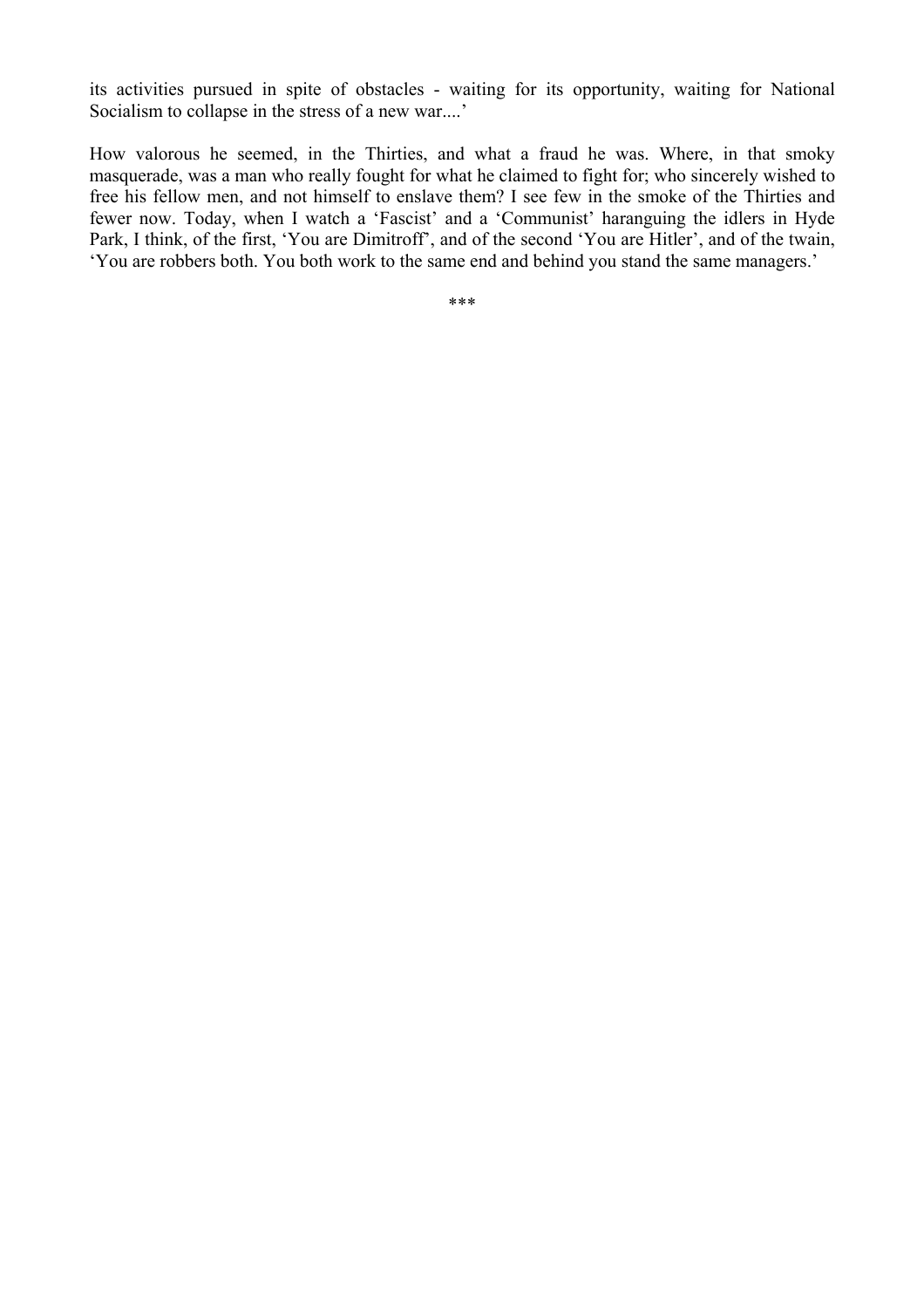#### Chapter Six

#### LONGEST NIGHT

<span id="page-20-0"></span>It was exciting, in the Thirties, to go to Russia, in the train of a Mr. Eden, from whose journey to the hermit-crab of the Kremlin good islanders at home hoped for peace and goodwill among men. The signatures in the visitors' book have multiplied since then: Davies, Eden again, Roosevelt, Churchill, Truman, Bevin, Marshall; and where are goodwill and peace?

It was exciting to reach Moscow, this dream metropolis of 'the great Soviet experiment' (for some) and nightmare capital of Red ruination (for others). The shape I had seen from afar was the real one: ruination was right. Today, ten years later, the shape has not changed.

I can check that by an all-revealing detail. In my Moscow hotel bedroom in the Thirties the telephone rang and a woman's voice said, 'Wouldn't you like me to come up and see you?' (see *Insanity Fair*). In March 1947, when another British correspondent (Mr. Herbert Ashley of the *Daily Telegraph*) accompanied another Foreign Minister (Mr. Bevin) to Moscow his bedside telephone rang and a woman's voice spoke the same words. I do not know if it was the same woman, but in ten years the Soviet secret police has not learned to vary the words, let alone the method. This incident is the key to all else; the picture Mr. Ashley otherwise gave was the one I saw, in every detail.

I can add, from the Thirties, a trifle to that tale. I knew the nice Russian girl could not enter the hotel without her secret police card and declined her offer (she appears in Victor Kravchenko's *I Chose Freedom*, too). However, later the door opened and a girl came in. This was a different one and had hardly a word of English, French or German. Perhaps, to earn food or clothing, or gain freedom for a lover, she had told the secret police she spoke English; I do not know. She was anything but a *femme fatale*, she was a poor drab and pitiful in this part. I was just leaving to catch my train and recall that an American correspondent looked in to say goodbye and quickly retired, thinking no doubt that I was a willing captive. I gave her some oddments not worth packing; a piece of chocolate, some soap, two handkerchiefs and some revolting paper roubles. She burst into tears, stammered, 'You ... good', and, miming the need for haste, I went to catch my train.

Ah, mother Russia, mother of sorrows. The sufferings of the Germans and of their victims are but a drop from the cup the Russian people have had to drink in these three decades. 'This will last out a night in Russia when nights are longest there,' said Angelo, impatiently quitting a tedious debate.<sup>[\[4\]](#page-167-0)</sup> The simile has a meaning today which Shakespeare could not foresee; a modern Angelo, having seen the endless night that has followed the red sunset of October 1917, might use the words if he heard the British or American politician, cleric and professor of 1947 belauding 'the great Soviet experiment'. The humane man seems nearly extinct in the twentieth century.

The shape of Moscow was what I expected, not because I took hostility with me, but because I had seen in Germany the replica of the terrorist state, of which the Soviet one was the prototype and the Nazi one the facsimile, touched-up in different colours. To me the secret police headquarters, whether in Moscow or Berlin, and the concentration camps, whether in Russia or Germany, were not merely brick walls and barbed wire fences. I had heard the cries, seen the wounds, talked with the weeping womenfolk, knew the all-pervading and all-degrading fear.

That was why, when I left the civilisation of Poland behind and entered Russia, I felt I passed from life to death and wrote, in *Insanity Fair*: 'Once across, that battened-down feeling fell upon you that the discerning traveller experiences in a State based on terror and the secret police. You have the same feeling in Germany, Italy or any other dictatorship State, if you live there. It comes from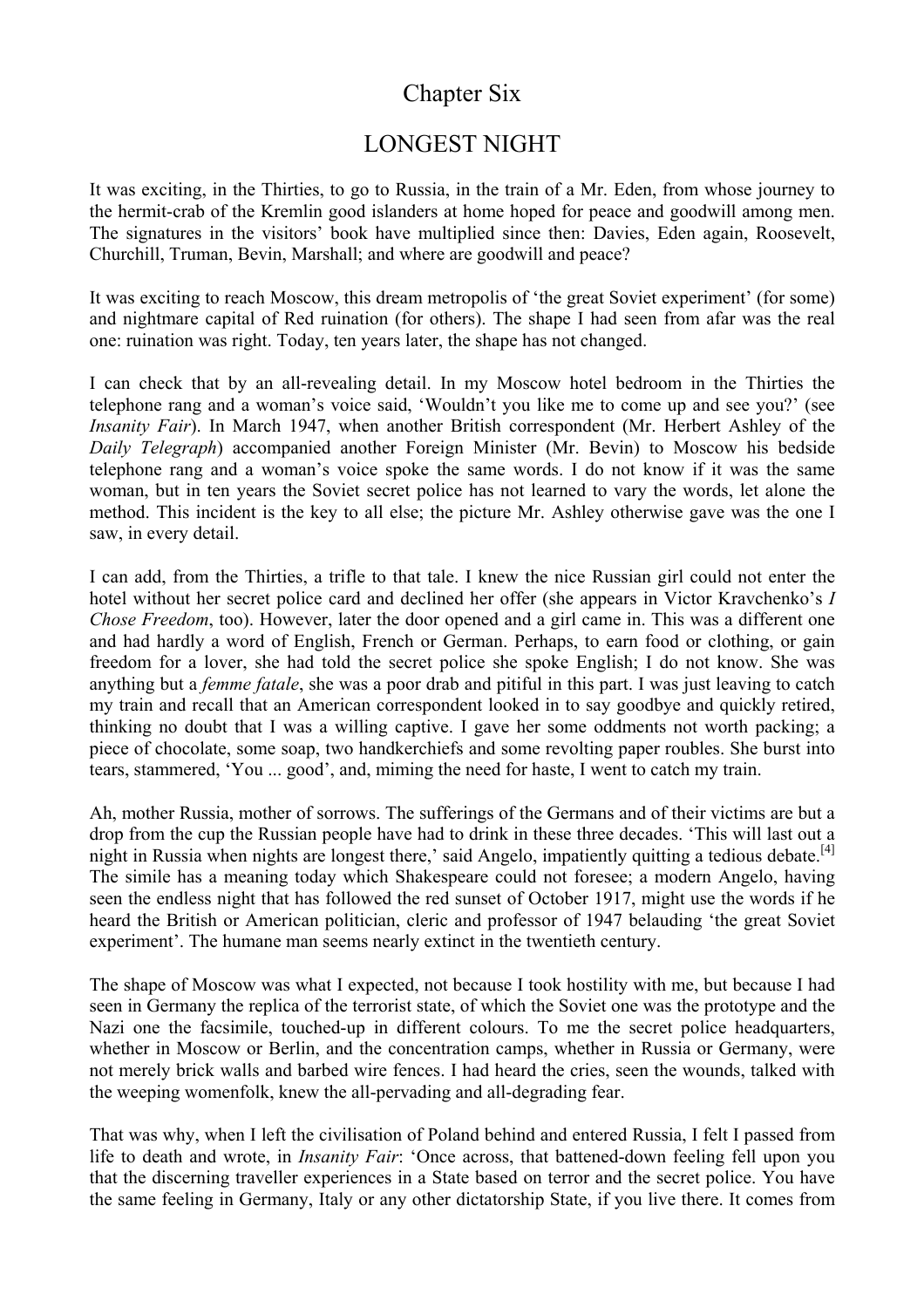the knowledge that you must keep your mouth shut, that you have no real liberty and are liable to arrest and imprisonment without trial if you do not keep your thoughts to yourself ... I saw the universal sign of the terrorist State, whether its name be Germany, Russia, or what not. Barbed wire palisades, corner towers with machine-guns and sentries. Within, nameless men lost to the world, imprisoned without trial by the secret police. The concentration camp, the political prisoners. In Germany the camps held tens of thousands, in this country hundreds of thousands' (today 'hundreds of thousands' should read 'millions'). 'I felt I would have loved Russia, but I could see that you would never be allowed to love Russia. I knew the signs of a police State, from Germany, and saw that here, too, a foreigner, though entirely surrounded by Russians, might stay for years and never enter the life of the people. They would be too scared to know him. He would remain perpetually alone, his circle confined to other foreigners, his life limited to Legation teas, an unfelt flea on the hide of the colossus Russia.'

The words are as true now as then; W.H. Chamberlin's *Russia's Iron Age* confirmed them in the Thirties, and Victor Kravchenko paints the same picture, still blacker, in the Forties. This one thing has not changed in Europe, save that it has changed for the worse by spreading outward, submerging half the continent and threatening England.

'The great Soviet experiment': there is not, in the history of thirty Soviet years, one *new* thing. Everything in it bears the features of reaction towards the pitiless savagery of times long before the Czars. If there is one thing in it new to modern times, it is only the abolition of *all* rights of property. Done in the original pretence of crushing great landowners, this has been the most ruthless attack in history on the common man and, in a huge peasant country, has made every peasant a landless serf.

Ten years ago I fell into a fault of which I was critical in others, when I gave dogmatic views, in *Insanity Fair*, about something I had neither seen nor sufficiently studied: the beginning of the endless Soviet night. 'The Bolshevist revolution was born in the agony of Russia, an agony endured in a common cause. It was a revolt against intolerable tyranny ... It was the convulsive upheaval of a nation tortured and exploited beyond endurance, a desperate effort to throw off an age-old tyranny and achieve better things.'

No. In the Forties we have seen too much to believe any longer that power-over-people passes from one group to another through uprisings of The People; were it so, the Russian people would have convulsively upheaved long before now. The next sentence was correct: 'In the event power passed from one gang to another gang and none can yet say what will ultimately come out of the Bolshevist revolution for Russia.'

In the Forties, however, we know what is coming of it for others than Russians. In no other country has Communism gained power through a majority vote. It never will. Nevertheless, Communism now rules over many other lands, through the presence there of the Red Army. (The only two countries which, after a look at Communism, had a chance to express an opinion at a free election registered loathing and repugnance; these were Hungary and Greece).

In the Thirties, when I was in Moscow, the good Litvinoff was blandly defining 'an act of aggression' as that of the first country to set foot or aeroplane over a neighbour's frontier. Stalin was telling Mr. Eden that 'two expansionist countries, Germany and Japan, threaten the peace of the world' (but did not add that he would join Germany in breaking that peace). In those days it seemed that the rulers of Russia might desire peace and the enslaved Russians find happiness.

That was not so. The ruined area has merely been enlarged, and no doubt about the future intention remains. The question-mark over the Kremlin in the Thirties has been answered, in the Forties, and we are back where we came in ten years ago. Europe cannot remain bisected any more than a man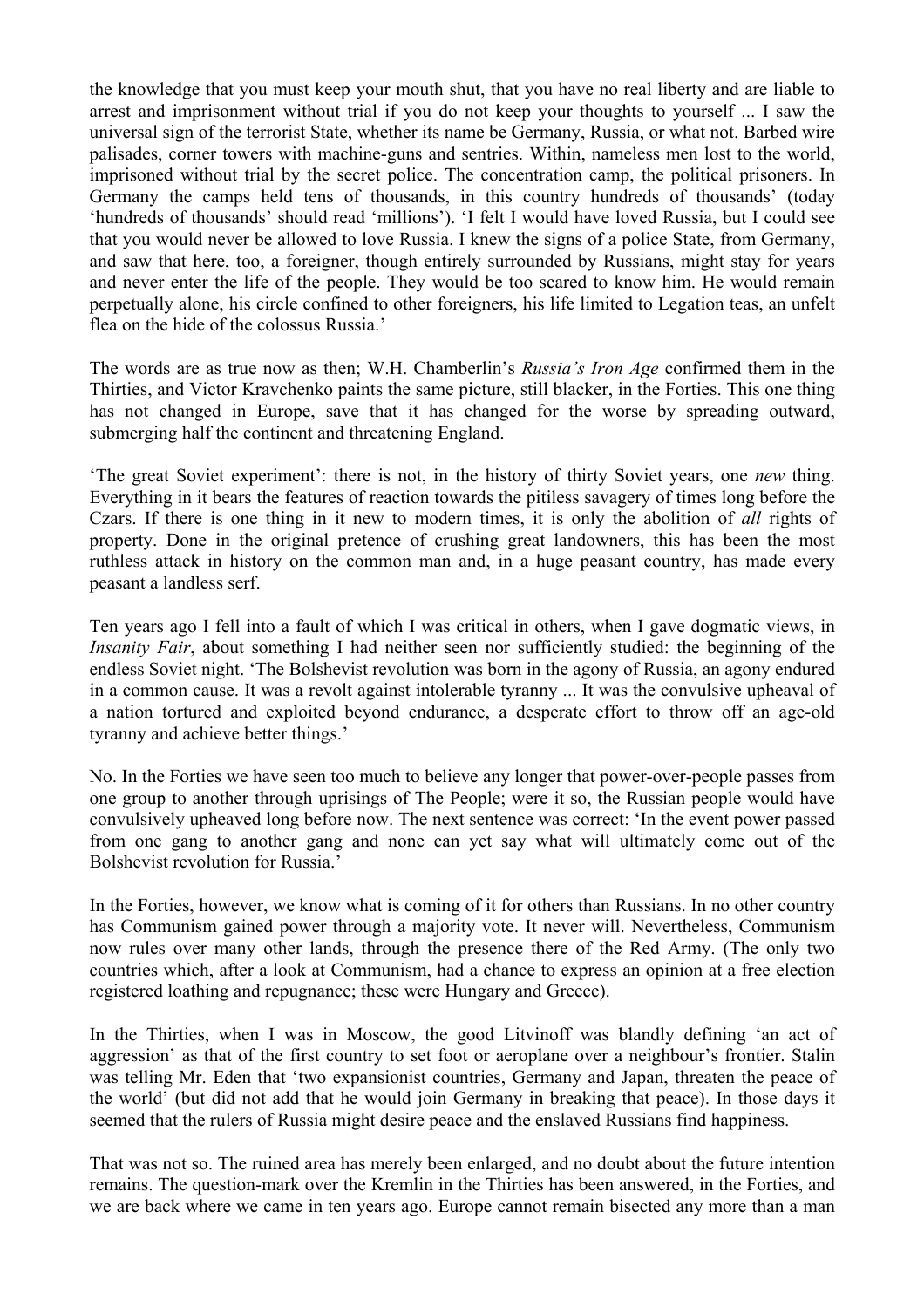can walk through life with a broken spine.<sup>[\[5\]](#page-167-0)</sup> It must either be mended or he must die. That Communism *might* repeat the Hitlerist and Napoleonic bid for world domination was clear enough, in the Thirties; what was not clear was that it would be helped by Britain and America.

Unhappy Russia, unhappy Moscow. How incongruously the Moscow-made Union Jacks fluttered, as a British Foreign Minister for the first time arrived there, in the Thirties. How drab and silent were the distant crowds, herded behind the watchful secret-police troops. They had nothing to lose but their chains (they had once been told). Now they bore crueller chains than ever. Nothing was left them but the misery of thought.

How good it was to pass back through the iron curtain<sup>[\[6\]](#page-167-0)</sup> into civilised Poland. Poor Poland!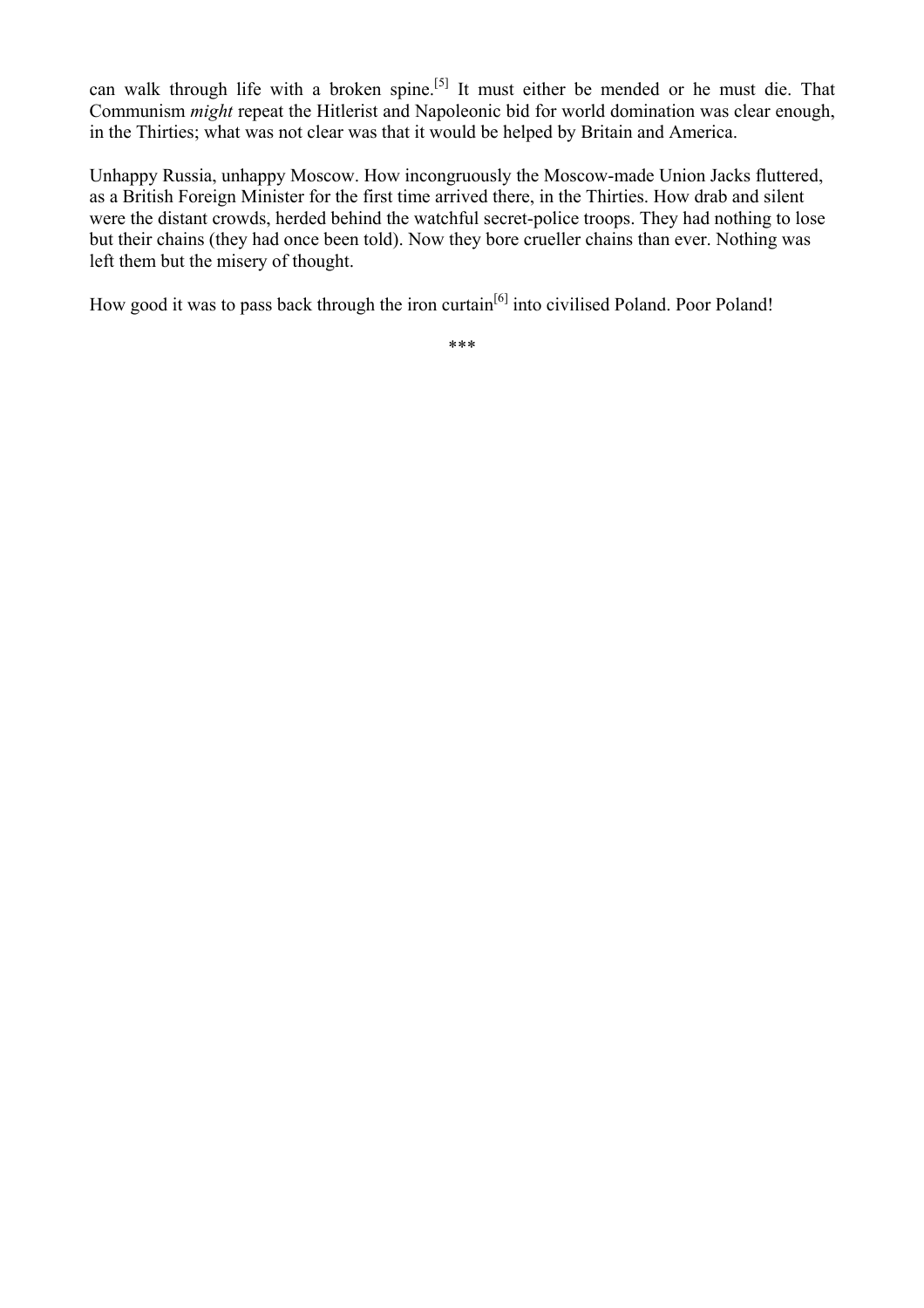#### Chapter Seven

#### CLAMOROUS HARBINGER

<span id="page-23-0"></span>I give here some extracts from private reports which I sent to *The Times* as the Thirties darkened:

In mid-1933: 'War in about five years, unless the danger be realised and prevented....'

In 1935: 'We are moving to a war which, unless it be prevented, will either be a short one ending in German victory or a long one leaving Europe in a state of deteriorating, Chinese confusion....'

In April 1936: 'The Austrian Chancellor agreed with me that Austria and the world must be prepared for anything at any time from now on ... My own opinion is that from now on one should be ready at any moment for events which will place Britain before the immediate necessity to take a decision for peace or war ... The possibility of a German descent on Austria must be always borne in mind ... At present the depressing likelihood seems to be that nobody will take this situation seriously until it is too late and that the muddle-into-war history of 1914 will be repeated for the want of consideration in advance of the situation with which the world is likely to be confronted before all too long....'

In April 1937: 'The Chancellor said the worst thing that could happen for Austria, and the thing they had most to fear, was the outbreak of war in Europe. "And who can prevent war? Only England"....'

In June 1937: 'Austria is now at the mercy of Germany and it is almost a matter for surprise that she has not walked in long since. She could do it at any moment. If Germany should march in there seem only two possible results: the rapid submission of Austria and disintegration of Czechoslovakia or a European war....'

In June 1937: 'The Minister for Home Affairs said Austria could not resist an invasion by the Reichswehr; it would be hopeless. This was my estimate of the possibilities in a memorandum sent two years ago ... Did the seizure of Austria inevitably mean, in his view, the immediate disintegration of Czechoslovakia, provided there were no general war? Yes, he said, inevitably .... At the end he said, "Well, let's hope that some way out can yet be found without the great blood bath", but I did not have the impression that this hope was very strong in him....'

In September 1937: 'Italy has agreed to let Germany have her way in Austria ... in return for support in the Mediterranean or in a major European conflict ... Mussolini is "contemplating early hostilities in Europe" ... British foreign policy seems to be moving drearily to the inevitable disaster, so long foreseen and easily predictable....'

In December 1937: 'The Chancellor told me, "Any territorial expansion by Germany in this area must lead inevitably to war" ... A new war would bring Communism. He thought it a mistake to think you could avoid war by seeking to propitiate Germany with concessions in the Danubian area. He did not think England would be spared the social upheavals which would follow a new war ... I said I heard Germany was reckoning with war in about two years (this was an allusion to a report, which I have on good authority, that Papen between November 9th and 11th was told by Hitler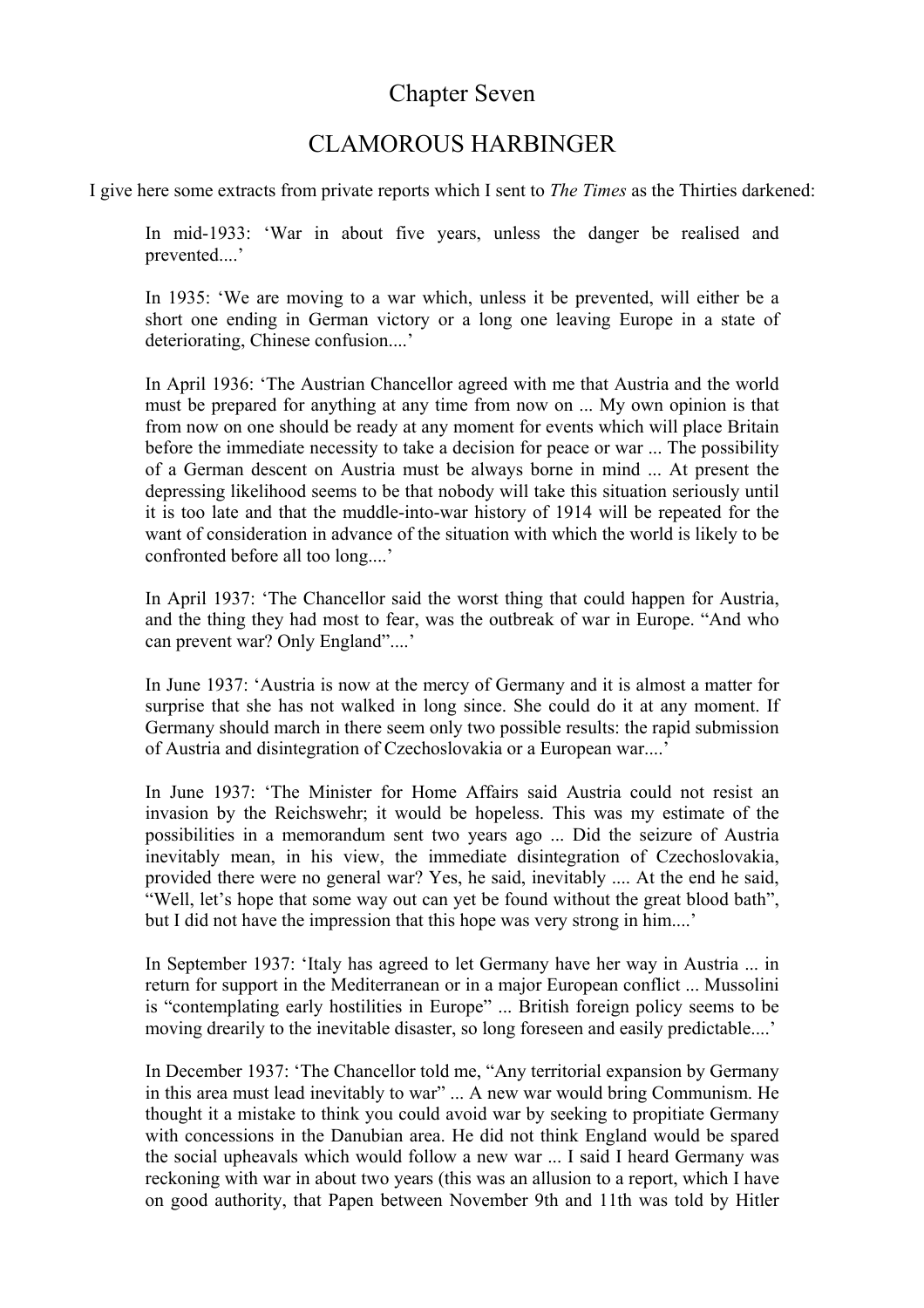that Germany was calculating on war "in two years at the least" and by Göring, "in two years at the latest"). The Chancellor said, without my specifically referring to this report, that he believed Germany was working for "two years at the least". His use of the identical phrase I had in mind, but had not used, seemed to show that he also had heard of this Hitler-Papen conversation....'

Austria was invaded in March 1938, Czechoslovakia in March 1939, and the second war began in September 1939.

The reader may see that the diligent journalist of the Thirties was a clamorous, but truthful, harbinger of blood and death. Not he alone, however: the files of nearly every British Embassy or Legation in Europe must contain warnings similarly exact about Hitler's Germany in the Thirties (and, in the Forties, about Stalin's Russia).

The pattern has not changed in the new decade. I am surer now than I was in the Thirties that the second war could have been stopped by an unyielding stand over Czechoslovakia. We know now (from evidence at Nuremberg, from von Hassell's *The Other Germany* and Gisevius's *To The Bitter End*) that Germans were then ready to remove or kill Hitler. The Pact of Munich foiled them; what could they do if the outer world made encouraging gifts of territory, man-power, food-power and munition-power to Hitler? Today the scene is the same, with Soviet Russia in Hitlerist Germany's place. If 'the men of Munich' were guilty then, the men of Moscow are so now. Still the wall of misinformation stands between the peoples and the truth.

The political leaders of our century remain a riddle. If Ramsay MacDonald, even before Hitler's triumph, foresaw the danger, why did he and his successors allow it to approach? Do politicians-inpower come under pressures, which they cannot resist, from those forces 'behind the scenes' of which Disraeli spoke? Do they only look to the next election, as Baldwin implied? Or do they express an inarticulate desire of masses, to be told 'Now go home and sleep safely in your beds'? 'And you all know, security is mortals' chiefest enemy,' said Lady Macbeth.

In the Thirties, if there were 'guilty men', they were in all parties. Not only some Tories cried, 'The King is clothed' when naked dictatorship stripped for war. Snowden and Lansbury thought Hitler 'a friend of peace'; Lloyd George scoffed at German rearmament; Attlee and Morrison thought British disarmament the sure road to peace. Alone of them all the Communists, who raised this last cry most loudly, saw clearly what they wanted: a British collapse and universal destruction.

I find interest in looking back into the mind of a man (myself) who was in his own thirties during the fantastic Thirties. The background to all my thoughts was the first war. It hung there, a great grey backcloth, and when the monstrous new war took shape ahead it was like being between two huge, closing walls; one's puny arms tried to keep them asunder.

The first war, in my belief, was not just one of the innumerable wars of history. Now that the second war may be seen appended to it, like wagon to locomotive, it appears unique. The two together are one war, and this has been used, for the first time in history, to promote super-national aims, quite distinct from those of the peoples which were thrown into the melting-pot. Before the first one began (this is now clear) the seeds of those overriding schemes had been planted, and these alone throve and blossomed through both.

Therefore the first war began something new in our planet's history. For the first time that huge mechanism was set moving which brought men from the ends of the earth to fight 'for freedom', as they were told, but in the event to destroy it. I still see Chinese labourers and perplexed Portuguese toiling in Flanders fields; they, like the Brazilians in the second war, might have asked what they were doing in that galley. The omnipotent ruthlessness of that enormous machine, which clutched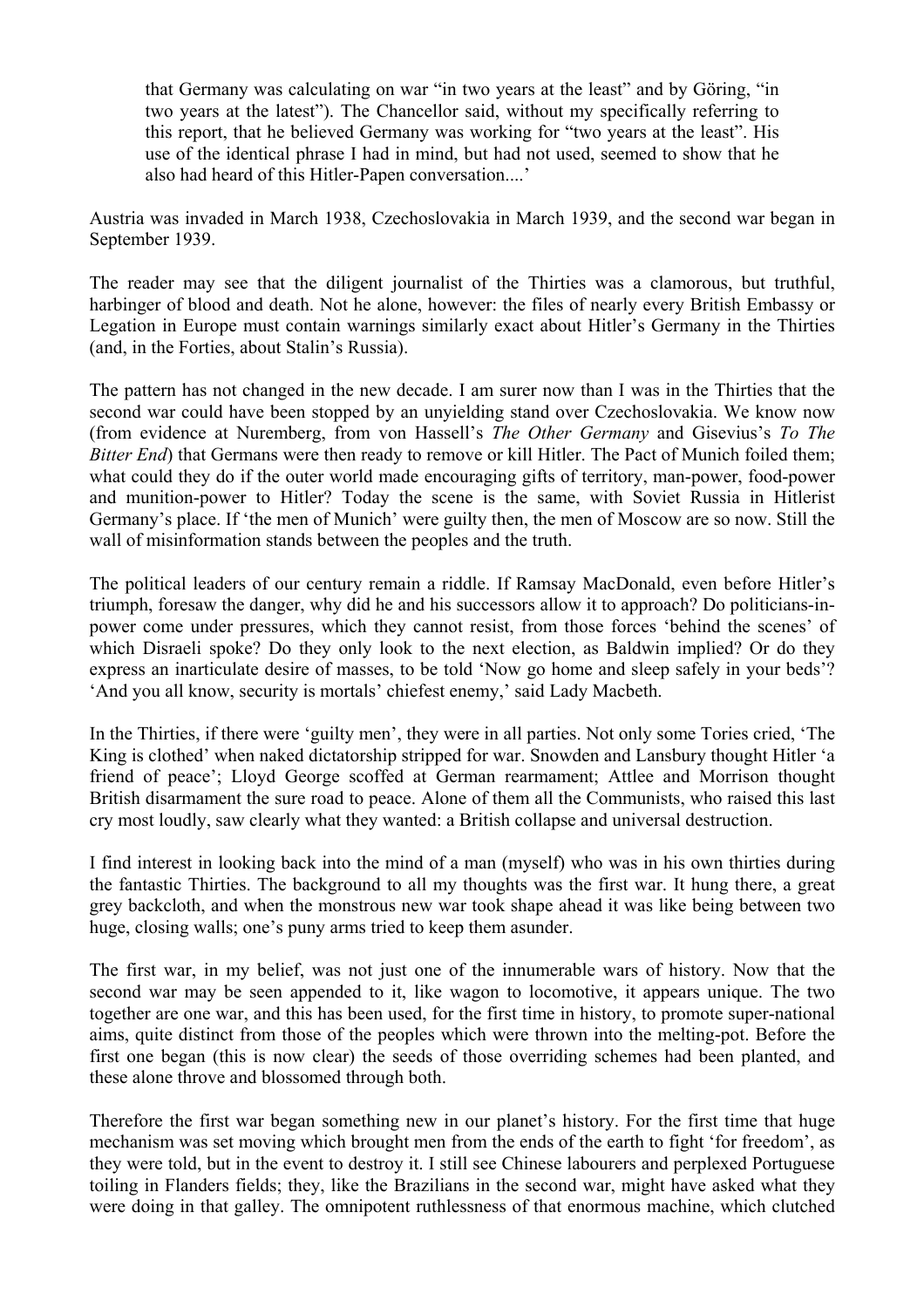up men from remote corners of every continent, was then first revealed. It seemed, in 1914-18, a natural phenomenon, produced by spontaneous combustion, which could never recur. But we have now seen it twice!

Then there was its insensate immobility and gigantic destructiveness. When I look back I am astounded that the millions could be brought to lie down in mud for four years, merely waiting until a shell burst near enough. The most lethal war in history was in a sense a non-fighting war. Were the generals hamstrung by politicians (like the journalists between the wars) or was it a sterile period in the military mind? The 'war of attrition' in the great quagmire seems to me a freak among wars.

Nevertheless it was justified by its apparent results. It left Europe as near perfection as a human community in an earthy continent will ever be. While it went on it was like a dinosaur weltering in mud and blood, but when the monster at last lay still there was clean air and sweet hope. It was militarily a fiasco and politically a brilliant success. In the Thirties the monster stirred again, and the most evil of the dervish-like figures that danced through that smoky time, to me, were those who cried, 'This is all the fault of the Treaty of Versailles'. In the Forties men may yearn for the Treaty of Versailles as drowning seafarers for a raft.

For the second war was militarily a brilliant success and politically a fiasco. The falsification of causes and motives, which began in the Thirties, ran all through it like some war-born plague. The pattern of the Thirties became plainer. A tyrant duke had only been removed in favour of a more tyrannous brother. The great machine was set in motion, the second time, for ends quite different from those which were proclaimed when the button was pressed.

As the Thirties ended, and the long-denied second war began, all this was hidden behind the wavecrest of the onrushing Forties. I listened impatiently to a loudspeaker in Devon, which told me that The War had begun. It had been going on for nearly seven years (and continues as I write).

Having nothing better to do at that instant, I sorted my papers and put aside the carbon-copies of those reports of the years 1933-39.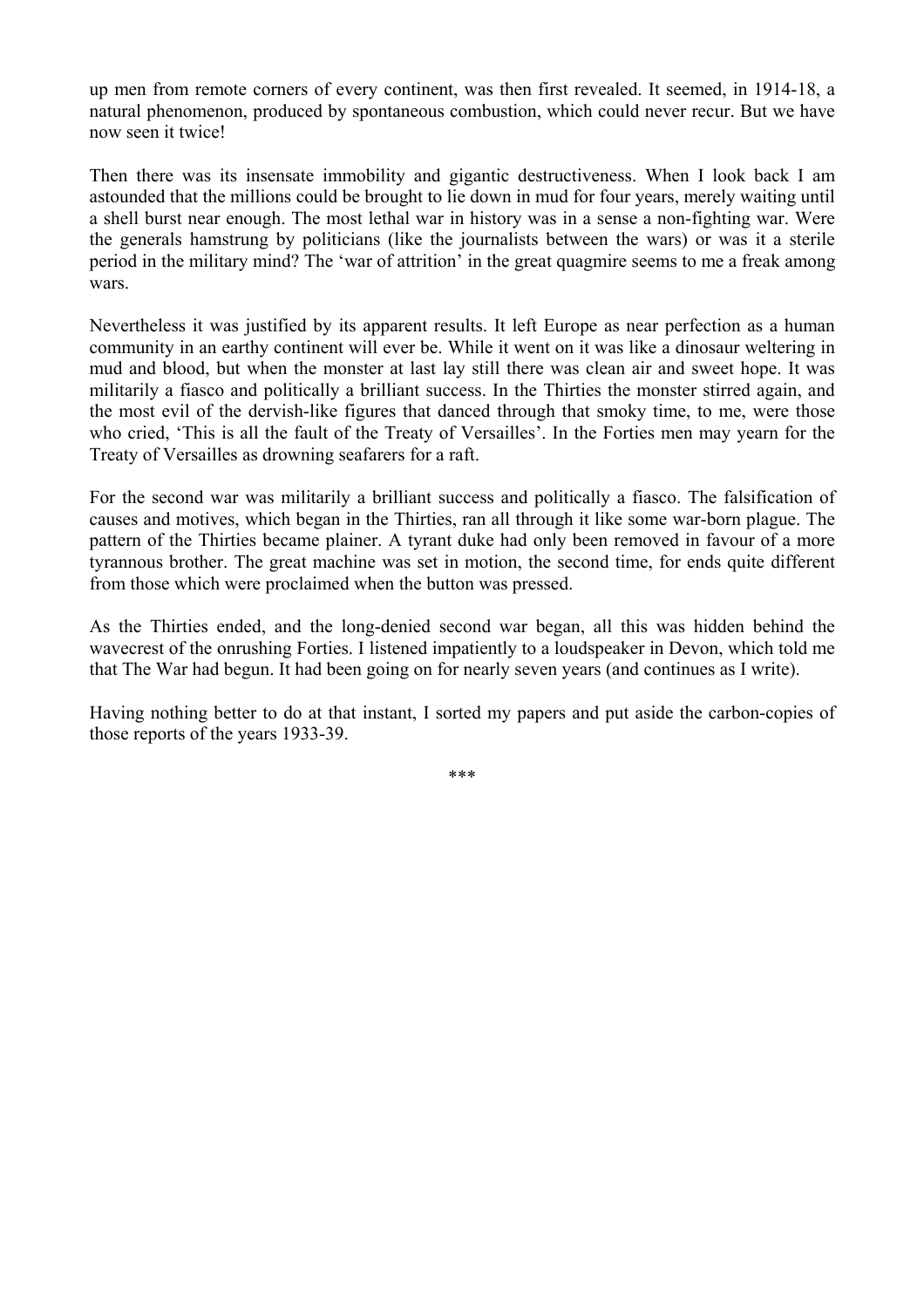#### Chapter Eight

#### THE PUPPETS DANCE

<span id="page-26-0"></span>It was a devil's carmagnole that began in the Thirties, when the mob gathered round the flags of anti-Christendom. Swastika; sickle-and-hammer; it was no accident, but part of 'the design' that both were in the shape of a broken or distorted cross, and this revealed their common origin.

Once the cross was in all the flags of Europe, of France, Prussia, Russia, Austria and the others. Now it remains only in that of this country, the Scandinavian ones, Switzerland and Greece. Above the darkness that spread over Europe in the Forties waves the anti-Christian symbol of the destroyers. That is the exact measurement, in its simplest form, of the result of the two wars and of three decades. They have almost undone the work of nineteen centuries; the passing of the crosses is not meaningless. Through them the vainest warlord bowed to the limits of mortal pretensions. The new ones acknowledge no authority higher than their own; theirs the vainglory of the baboon $^{[7]}$  $^{[7]}$  $^{[7]}$ 

Pitiful were the mobs I saw, shouting 'Stalin, Stalin' in the Red Square, or 'Heil Hitler' in the Wilhelmstrasse, or 'Duce, Duce, Duce' in Rome (they also shout 'Tito, Tito, Tito' now). Always they have roared themselves from bad to worse since the first mob cried 'Give us Barabbas'.

Forty years ago politics was a fairly safe occupation and the average expectation of an honourable, peaceful end was high. Now it is a dangerous calling. Stalin killed nearly all the Bolshevist leaders; Hitler killed hundreds of his confederates; dead Mussolini was hanged upside-down by his own mob. All that will not deter a new generation of wreckers. The intoxicant, power, is too potent, the unseen managers are too mighty.

They may die in thousands, these upstarts who are the curse of our century, and the mob in millions. The pitiful ones are the others, those who try to keep hold of the Christian values and let the mob rush by, but are caught in the maelstrom and swept away. What can they do against the secret police, bread-tickets, forced labour, the informer and the all-powerful Party? These victims of the devil's machine are the ones I chiefly see when I look back at the Thirties. The survivors today live in a Europe suspended between hammer and anvil; it cannot stay as it is, neither civilised nor savage, neither wholly enslaved nor wholly free. In the darkness of the Forties those millions wait, almost hopelessly now, for the final blow.

Where are my friends of the smoky Thirties in *Insanity Fair*? Most of them have vanished. Where is Nadya the dancing-girl, who rode with me in the Little Rocket, who learned the crawl with me in Budapest, who in exuberant mother-nakedness grilled a steak among the rushes of a lake, in Mecklenburg, who sacrificed her waist-line to the pastries of Brussels and her good-humour to regaining it among the cream-cakes of Vienna? Once I had news of her, a signed letter that came out of Antwerp just before the Germans marched in. I still see the last words: 'Es geht mir schlecht. Dein Nadya.' Good Nadya, I fear you fared still worse, but your laughter and the gay moments, in a darkling time, remain eternal.

Strange faces and figures pop up in that crowded, confused, composite street which to me is mad Europe of the lowering Thirties. There is Charles Chaplin, who lampooned the Germans in *Shoulder Arms* during the first war and would again lampoon them in *The Dictator*, during the second; there he stands before the Adlon Hotel, Berlin, and beams on a cheering German mob. The time? For him, between two films; for the mob, between two wars; in other words, the Thirties. How much he resembles Hitler, soon to beam on the same mob at the same spot. Not only in feature: in the sad hearts of these two clowns is the same self-mistrust, the same aversion from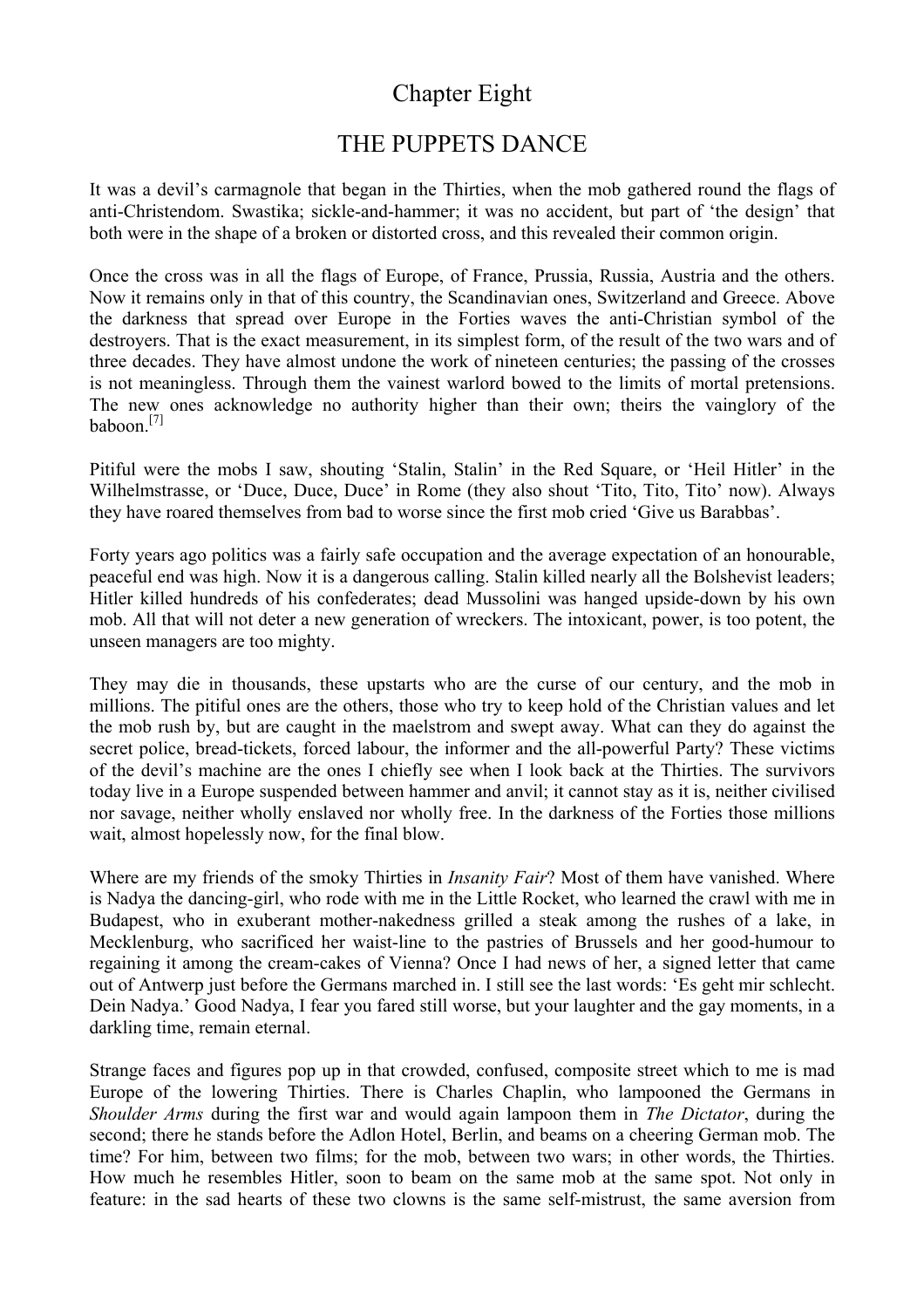mortal mankind. The one man, who has a political itch, shows it in his pictures; the other, who itched to paint pictures, shows it in his politics.

There were new noises in Nineteen Thirty Street. In every dwelling little boxes began to speak; little did the millions who listened guess how much poison was to be injected into their minds through them. The films began to talk. I see *The Blue Angel* now, and Emil Jannings and Marlene Dietrich together in the Kurfuerstendamm. In the Forties Marlene, would still be Marlene, a little finer-drawn, but still *vom Kopf bis Fuss auf Liebe eingestellt*, still a little guttural as she sang American soldiers on to victory over the Germans (perhaps the German soldiers thought of her when they mournfully serenaded the vision of one 'Lili Marlen'.) Had Jannings stayed in Hollywood he might, who knows, also have entertained American soldiers Germany-bound, but he did not and, when they arrived, was arrested, 'grilled', charged with 'collaboration'. Had he not acted in German films? Why had he not remained in California and stayed an honest man?

Unaccountable tricks of destiny, cruel to some, kind to others. There sits lovely Lilian Harvey, smiling at me through her film make-up. She danced through the smoky Thirties and through *The Congress Dances*. She looked English, spoke English; I supposed her parentage was English. She was loved by all, as she drove out of the Reichskanzlerplatz in her long tourer with the musical horn and probably never suspected, when its name was changed to Adolf Hitler Platz, that this spelt ruin. But I surmise that it did, for she was rich then, and yet was swept away by the whirlwind and in the Forties suddenly reappeared, frail and ailing, in a Paris music-hall. She was 'glad to be at work again', she said; the newspapers made 'a story' of her for a day.

Capriciously the Thirties sported with the public idols, around whom the mob cavorted. There goes Bunny Austin, to play for England on the Rot-Weiss tennis courts in the Grünewald, and thereafter to a queer, unforseeable assignation with 'moral rearmament' somewhere in America. The mob loved to admire itself and forget itself in such champions. It gathered there to cheer two other heroes of the day, the American Tilden and the German von Cramm. (In the Forties both these manly figures passed out of the sunshine of public adulation into a reproachful oblivion.) There through the Tauentizenstrasse, as yet unknown, goes the rising young novelist Christopher Isherwood (the Forties will find him, too, in America) and beside him are the people of his books: the scented and bewigged Mr. Norris, the self-squandering English wanton, Sally.

And there, in the Ringstrasse, is the King of England. His story seemed then to add the one piece still missing to the pattern of Greek tragedy that was Europe in the Thirties. How ominous, I thought: when the storm broke the British people would need, on their throne, a man who so firmly united the devotion of that great family scattered over the world. It was difficult to see God's hand anywhere then; in the Forties, however, the British people might say again, there's a divinity that shapes our ends. The new king, starting with none of the huge advantages of his brother, by quiet example strengthened the feeling of union within the British family everywhere.

The idols were caught up, tossed round, cast down; not for them the tranquil, continuing renown of earlier favourites. There, through the Rue de la Paix, goes a boy, Lindbergh. He little knew the storms he flew towards when he flew towards Atlantic storms. The mob, with the smoke thickening round it, clutched at the dream-picture of itself: a golden youth, with gale-tossed hair, conquering all hazards and safely reaching that Paris where good Americans go when they fly. Mass-adulation swirled about him.

The hero became the mob's captive; never again might he own his own soul; if he wished to ride *this* storm he must follow the mob. He flew here, there, everywhere. Everything he said was important - if it was what the mob wanted; mobs will not brook heresy since one cried, 'Give us Barabbas'. The sudden journeyings precipitated his mind into world affairs, and he formed his own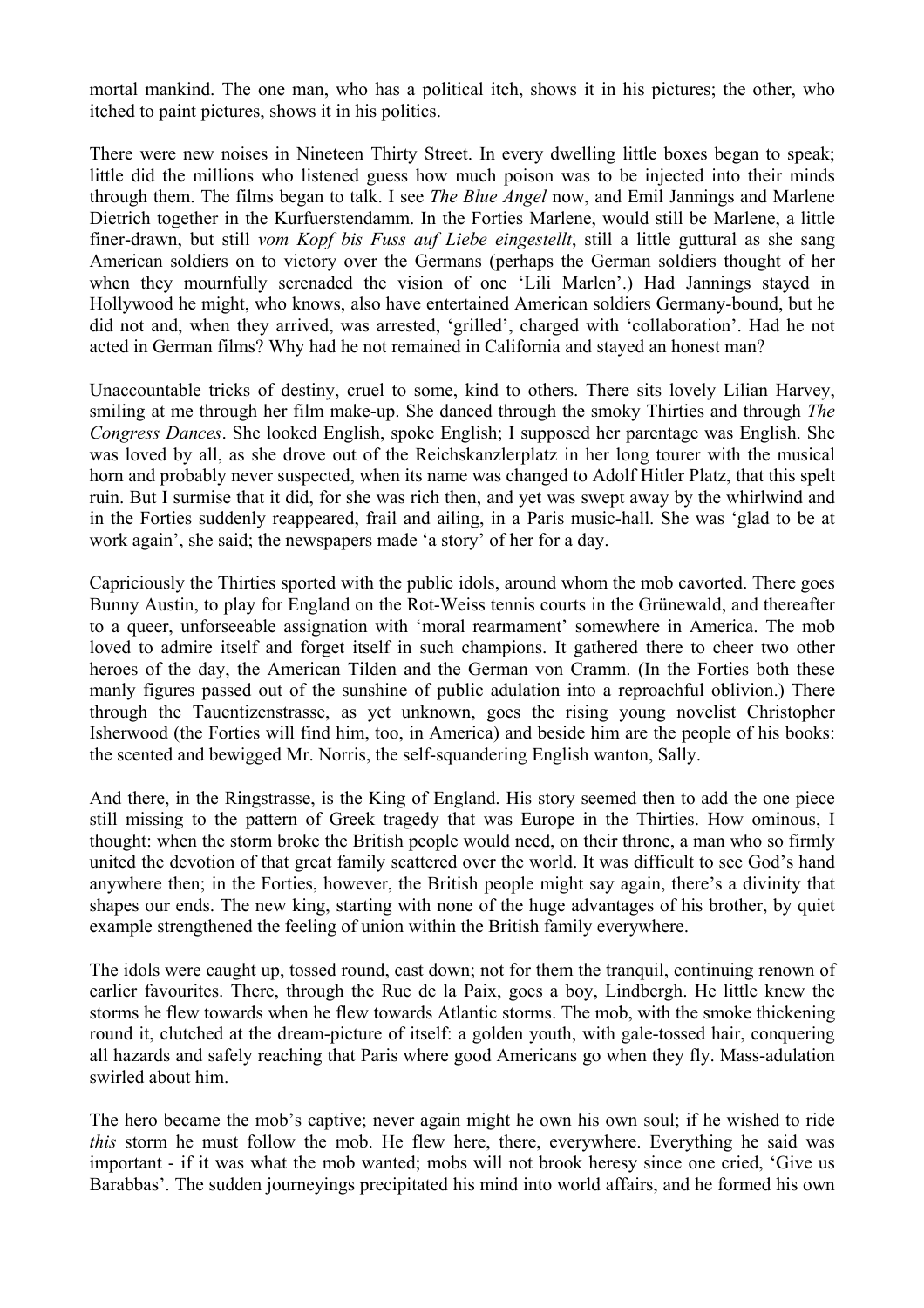opinions. That was enough, or rather, too much: he was 'A Fascist'. That a German murdered his baby son brought him no mob-sympathy when he cried, 'Keep out of the war against Germany'.

Men who form opinions about Europe without sufficient knowledge are usually wrong, and he was wrong if he thought 'Fascism' and 'Communism' left alone, would destroy each other. That was not in the plan. He may now, in the Forties, be half way towards the truth, when he is telling his countrymen, 'Get into Europe and stop Communism'. The whole truth, however, of these thirty years is that a President Roosevelt is more dangerous to America than Fascism, Communism or any New Weapon.

Here is a strange picture from the smoky Thirties: Ramsay MacDonald, with his fellow-socialist, Sir Oswald Mosley, beside him, warning the Germans, in the Reichstag, against attacking Poland! That was even before Hitler came to power! Looking back, I feel proud of that episode. Did he 'betray Socialism'? We know much more about the Communist Empire today and might wish to see another such betrayal, rather than the hidden Communist domination of 'British Labour' which wreaked such havoc in England in the Forties; that is a much worse betrayal of England than anything this Socialist ever did. In the Forties those who most loudly reviled 'the renegade leader' have come to compare poorly with him.

And the wealthy baronet at his side? His figure, that day, seemed clearcut enough; the rich man among our Socialists is as familiar as the American millionaire among the Communists. The smoke of the Thirties must have got in his eyes, for him to have coupled the words 'British' and 'Fascist'. You cannot have a British Ogpu, a British Gestapo, a British Nazi or a British Communist, if there is always to be an England, any more than you can have a pastor with horns.

I met many other men who to my eyes had no definite shape, in the smoky Thirties, but now are gaining one. I seldom knew or cared what their politics were; they echoed my loathing of 'the Nazis' and I assumed, as I then thought, logically, that they would loathe Communism equally. I hated the *things* that both did, not their names.

I was often wrong, as I now see, in this assumption. I sat with a Mr. John Strachey in a Viennese café and with him denounced 'the Nazis'. To me he was but a name. I did not know he was (then) a champion of Communism; or that he had written of the Invergordon naval mutiny of the Thirties as revealing 'the true spirit of the British sailor', of 'one Union of Soviet Republics reaching to the Rhine' and of 'the centre of gravity of world Communism shifting westwards from Moscow to Berlin'. Had I then read these words of his, I would have suggested to him that such a prospect was just as evil as that of a Nazi Empire reaching to the Urals, with the centre of gravity of world National Socialism shifting eastward from Berlin to Moscow, and that it was humbug to advocate the one and denounce the other. I did not guess, that night in Vienna, that this shadowy acquaintance would in the next decade become Food Minister in Britain and under 'Defence Regulations' of a bygone war bring bread-tickets to this island. Had I been so clairvoyant, I would have argued that despotic power over a people's food is the unmistakable mark of dictatorship by any name, and have asked just what he objected to in National Socialism.

Then there was a Mr. Richard Grossman, who moved about Germany in the Thirties and similarly scarified 'the Nazis'. He seemed a slightly lisping young professor, pleasant but nebulous. When the war came I was puzzled to hear his voice each night, calling the German *Arbeiter* to rid himself of Hitler. He, and the professorettes who broadcast similar fiery messages in Girtonesque German, were not *Arbeiter* or *Arbeiterinnen*, I reflected; why this laboured stress on 'the working classes'. When the war was over this voice was to urge 'understanding' for the Soviet Power as loudly as others had recommended it for the well-meaning Hitler, and again I could not reconcile this respect for the devil in red with hatred of the devil in brown, or his support of 'emergency powers' in England with his loathing of dictatorship in Germany.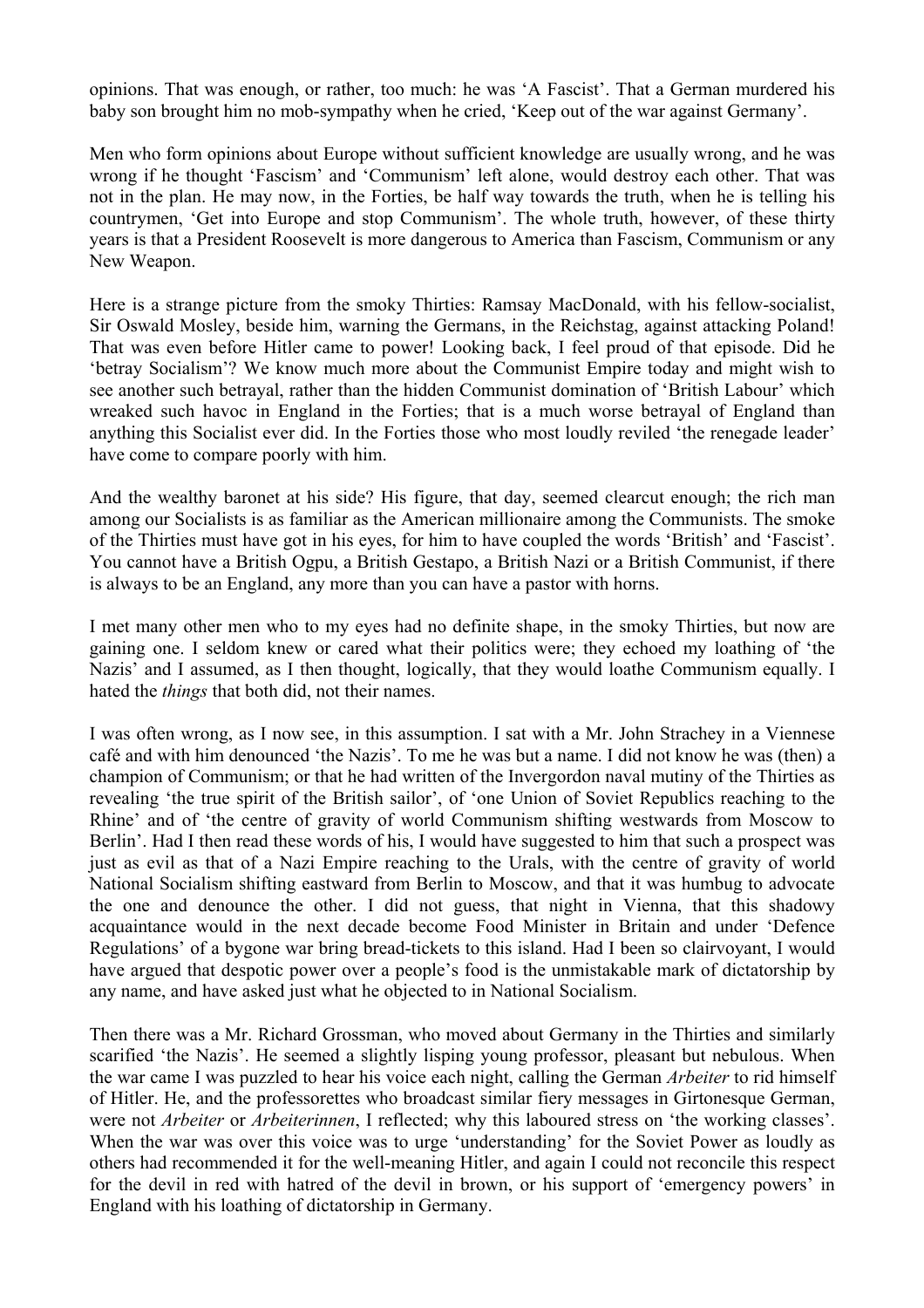Truly, men were seldom what I thought them, in the Thirties, and they often emerged, in the Forties, in shapes far different from anything I foresaw when I talked with them. In Geneva, for instance, was a rather vague figure, a Mr. Konrad Zilliacus. I used to surmise casually about his unusual name and the origins it might indicate. The League of Nations needed men of languages, I supposed, and there he was. Had my life depended on it I would not have guessed that, ten years later, he would be elected by a majority of 19,000 votes to represent the Geordies of grey Gateshead, or that this enemy of things 'Fascist' would become famous as an apologist of things Communist. I never could see the sense of that and never will.

I knew some men in the Thirties whose faith was clear. They hated both devils, and usually died. Here are two: Grada Kozomaritch, a Serb, and Sima Franzen, a Croat, both Yugoslav journalists. Kozomaritch, who escaped to England in the first war and studied at Oxford, was long correspondent of *The Times* in Belgrade. The Balkan man often sees further than the westerner; possibly those five Turkish centuries sharpened his wits. Kozomaritch in his youth fought the Germans in his native Serbia and hated the Nazis, their heirs. But he saw clearly that 'Fascism' was only a stalking-horse for Communism. I did not, at that time, and we had many arguments. Because he hated Communism Kozomaritch was defamed as 'a Fascist'; when the Nazis reached Belgrade they killed him. (He was convinced that the murder of King Alexander at Marseilles was Communist in its origins; now that the plan of a Communist Empire stretching to the Adriatic and beyond has been revealed, and the then unknown men who were in training for it in Russia have emerged, his farsightedness is evident.)

His colleague Franzen was with me in Czechoslovakia in 1938 and joined me in trying to help refugees, most of them Jewish, from the advancing Germans. Consequently he was 'smeared' as a Communist, though he recognised the oneness and indivisibility of Fascism and Communism and hated both. When the Soviet armies reached Belgrade he was shot.

The Thirties were the hey-day of the charlatan and the bully; the Forties, which were to prove even more profitable to fraud and brutality, were yet to come (and the Fifties, which may yield an even greater harvest, are still unborn). Masses of human beings showed that civilisation in Europe was not even skin deep; it was a wafer-thin veneer laid over animal instincts and dictatorship found the way to peel off the veneer. The mob turned blindly towards reaction in its foulest form when it bore the features of Marx, Lenin or Hitler and put on the mask of The Common Man or The Working Class. The great civilising minds, from the Nazarene to Shakespeare, from da Vinci to Goethe, in two thousand years barely touched the mob-mind. Mankind was still a toad with the humane jewel dulling in its forehead; the toad had not become a lovely prince.

Let me take a man to point my theme, a man who set up a 'booth in *Insanity Fair* in the Thirties. Through him we may look into the soul of a man who might have become a dictator. He was a most sordid murderer, yet almost reached the seats of the mighty and had he done so he would have seemed respectable, upright, religious almost to bigotry. If it is still possible to persuade any of the danger of allowing a politician, who has climbed the party-rungs to a top place, to seize 'emergency powers', the study of this man should convince.

Thomas John Ley appeared in Danzig in the smoky Thirties; he organised the then popular sweepstakes. He had great strength of feature, muscle and will. The lust for power over men was in him and by ambition he was a politician. A butler's son from our West Country, he was taken in infancy to Australia and there became a successful politician. Electors do not choose their representatives today; in the twentieth century they are picked beforehand in the secret party conclaves, and Ley learned the trick of these. It was the time of Prohibition in America and the cry was likely to catch votes. He became 'Lemonade Ley', a temperance-crusader (had he been twenty years younger, and come to politics in the Forties, he would probably have called himself a Socialist and secretly curried Communist favour). He became (in New South Wales) Minister for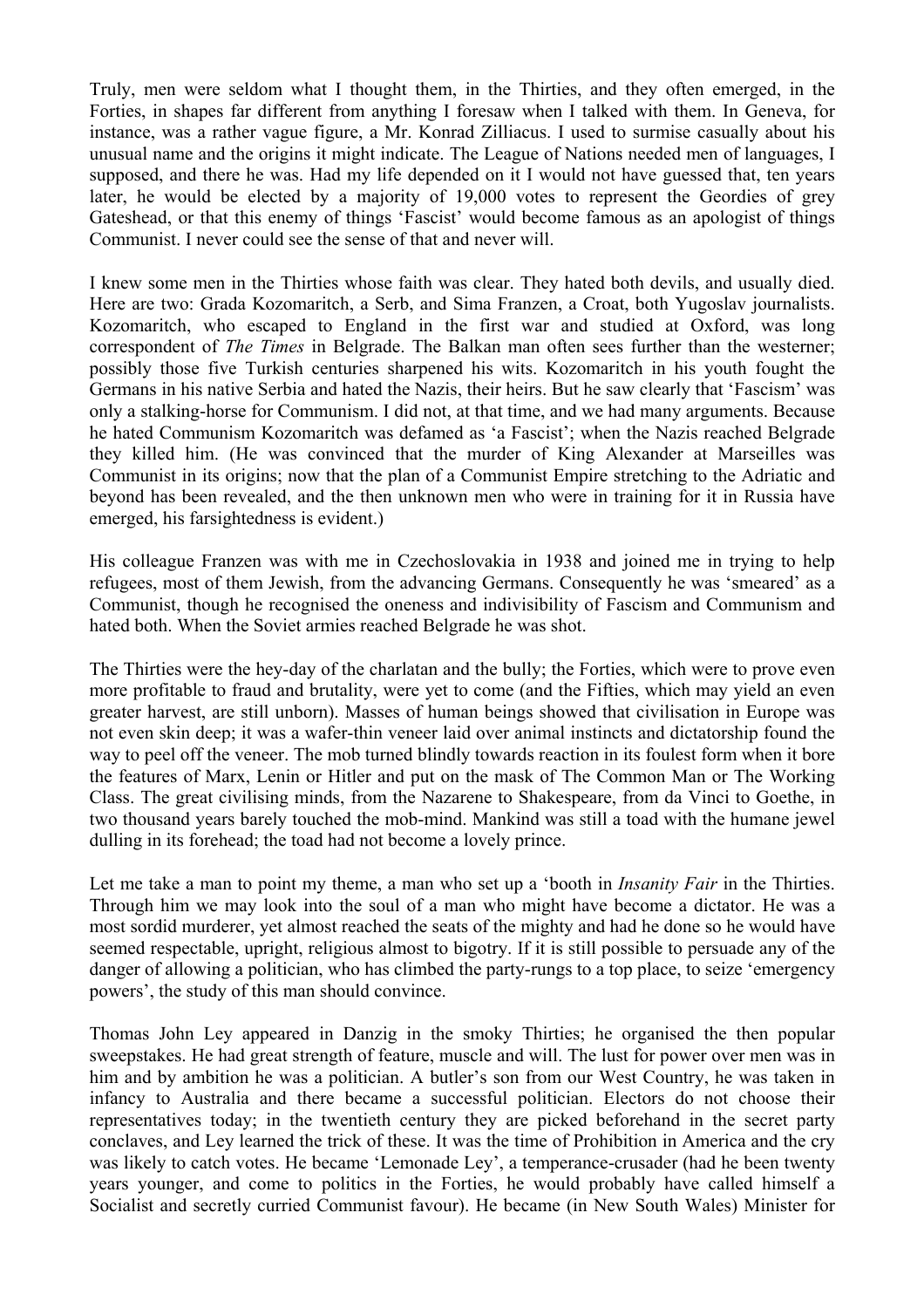Public Instruction, Minister for Labour, and from 1922-95 Minister for Justice! (In that post he refused reprieve to a man whose wife was certified insane and who, dreading the taint for his three children, killed them; this man's plea of insanity for himself was rejected and Ley, denying reprieve, said, 'Murder is murder and justice must be done'.)

This period, 1925, is the fascinating point in his career to the student of twentieth-century affairs. The next obvious step towards power was the Australian national parliament. Ley took it; he was elected to Canberra. A post in the Australian Government seemed sure. He might have become Prime Minister. The second war was not far ahead and in wartime Ministers rule through 'emergency powers'. What might he not have become in the sequel? Take one possibility: he might have become Commander-in-Chief of the World Police Force, with authority to send armies against any he was prompted to name a transgressor.

But at that decisive moment things happened. His opponent at the election, who had said hard things about him, disappeared and was never seen again. Lawsuits were begun against him in respect of certain company-promoting transactions. The Australian Prime Minister would have none of him. Suddenly he left Australia. The Thirties saw him, out of politics but rich, busy in Danzig and Andorra. The war came and he returned to the island of his birth.

But for his opponent's disappearance and those lawsuits he might have become powerful in world affairs, a governor of the 'United Nations' or what not. In 1946 he was arrested in London, for murder. The corrupting power of such a man is gruesome to study: with small trouble he picked from London streets several persons who were ready for a little money to kidnap and deliver to him a man unknown to them. I would not have thought this possible in London. The body was found, and the trail uncovered, by merest chance; but for it the victim would have disappeared like the man in Australia twenty years before.

Unlike the man whose plea of insanity was rejected, whose reprieve Ley refused, Ley was found insane after conviction and reprieved (he died soon after in Broadmoor Asylum). Was he insane, and for how long had he been? In my surmise his insanity was only that of the lust for power over men, which is the worst form of insanity. How near he came to wielding it in great public affairs. His case is illuminating for the study of Lenin, Hitler, and those men of the Forties who today seek power-over-masses. The task of The Common Man is not to follow them, but at all costs to curb them, for they seek to destroy him.<sup>[\[8\]](#page-167-0)</sup>

A pandemonium of men and machines was *Insanity Fair* in the smoky Thirties. I see the first rocket-car on the Avus track near Berlin, watched by impassive German general staff officers with the forbidden red stripe on their trousers. My more sober British colleagues smiled at my deep interest in this toy. I followed every scrap of rocket news with avidity. There was a man who claimed to make a package-carrying rocket deposit its load within a prescribed area. There was talk of an experimental 'postal rocket' to America and when I reported it a friend (who in the later war was to be a senior intelligence officer in our air force) twitted me with wasting the space of *The Times* on 'a stunt'.

But in the Forties I thought of the rocket-car with its flaming tail when I leaned from a cottagewindow in Sussex and watched the first flying-bombs, with their flaming tails, come over the shoulder of the Downs, London-bound. A newspaper-correspondent abroad, if he is allowed, can do his country good service.

The Nineteen-Thirties seem to me to have been the ten most evil and fateful years in our twenty centuries of rising civilisation. Whatever the temporary setbacks, the main tendency was always clear before, and it was an upward one. In those ten years huge backward strides were made; very few people yet realise how much was lost in that decade. When the Thirties began the Christian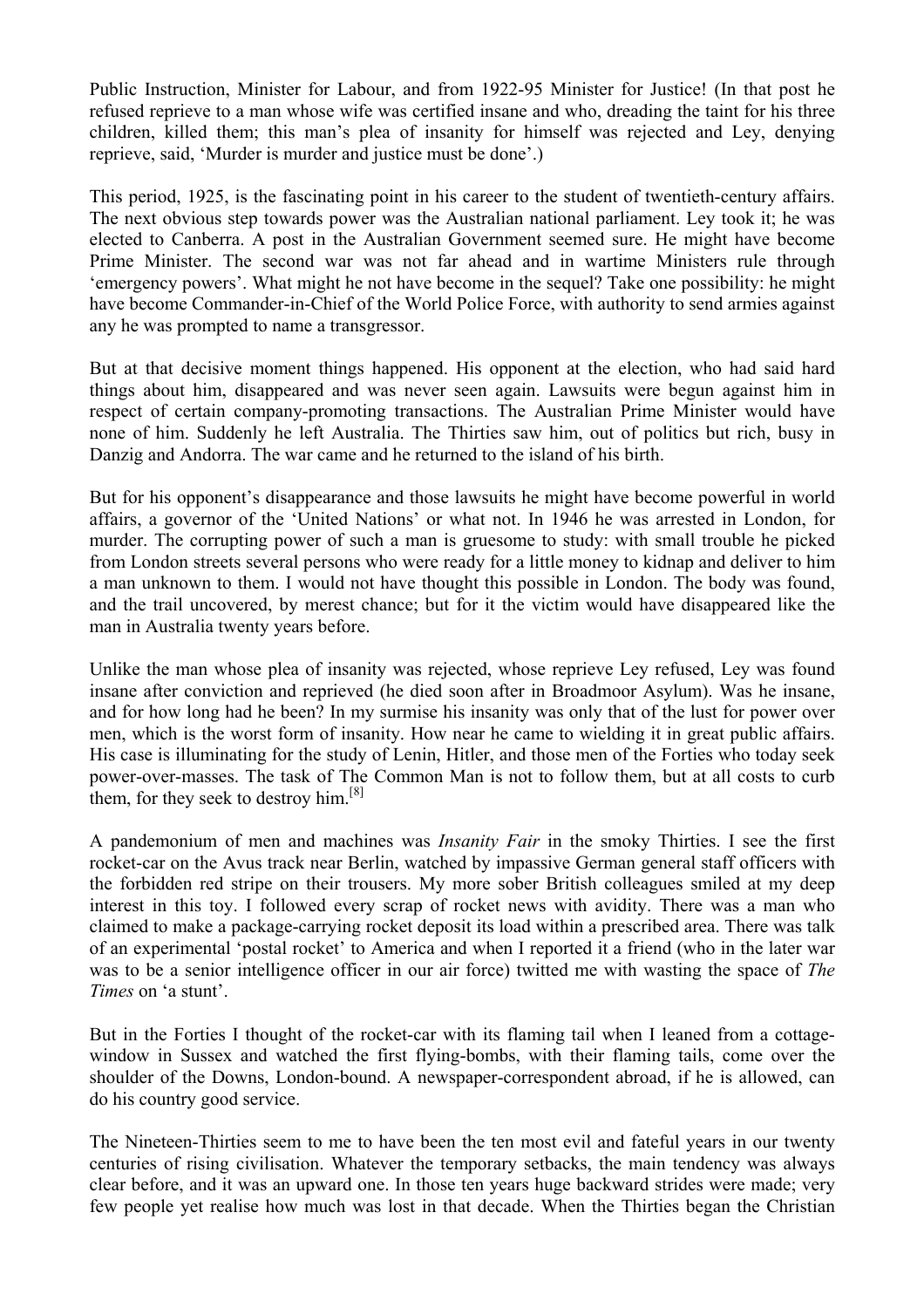principles of liberty and justice, in greater or lesser degree, prevailed almost everywhere in Europe outside the small slice of Asiatic Russia which the map puts in Europe. When they ended unlawful imprisonment, torture and death, mass deportation and mass depopulation were the methods of government in three-parts of the continent; the rulers of imprisoned Russia and imprisoned Germany joined hands to extend this plague-area until it infected nearly all of Europe.

The Thirties! How the herd, released into the pleasant prairie of a free life by the nineteenth century, rushed to find the slopes of Gadarea again! Puny were the great men, many of them crying ''Ware wolf!' only because they wanted to play a wolfish part themselves. Rare was (and still is) the man who stood steadfastly by the principles of the New Testament, of British justice, of the American Constitution, no matter which side seemed uppermost in the medley of the day.

As the smoke of the Thirties burst into the flame of the Forties, and the puppets danced faster and more furiously still, the Sage of the Century gave it all a final benediction. When the two leaders of anti-Christendom joined hands to destroy Europe, in the few moments before they jointly fell on Poland, Mr. Shaw cried, 'Hitler has put himself under the powerful thumb of Stalin, whose interest in peace is overwhelming'. It was a fitting end to the mad Thirties.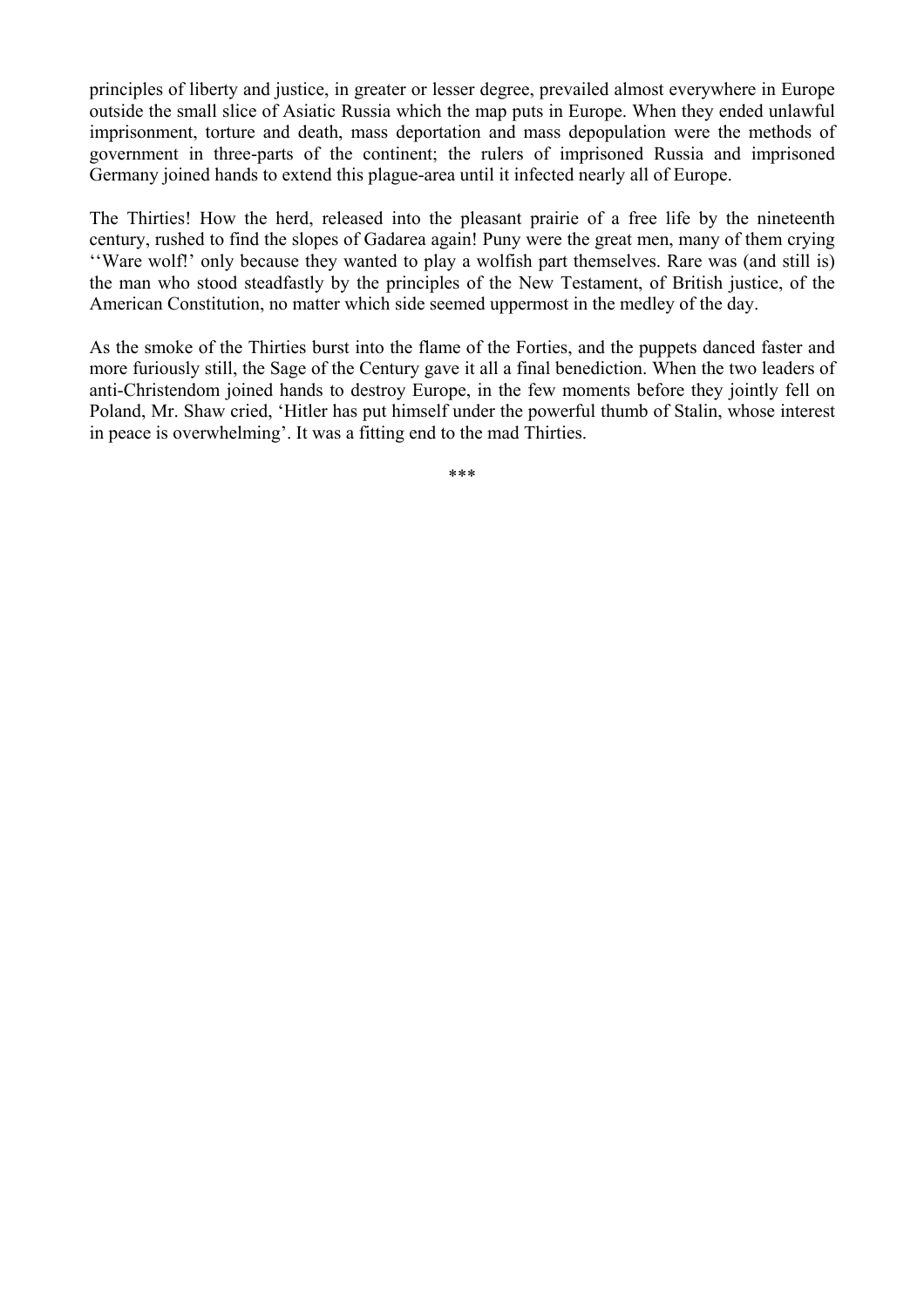### PART TWO

# THE FIRE: 1940 - 1945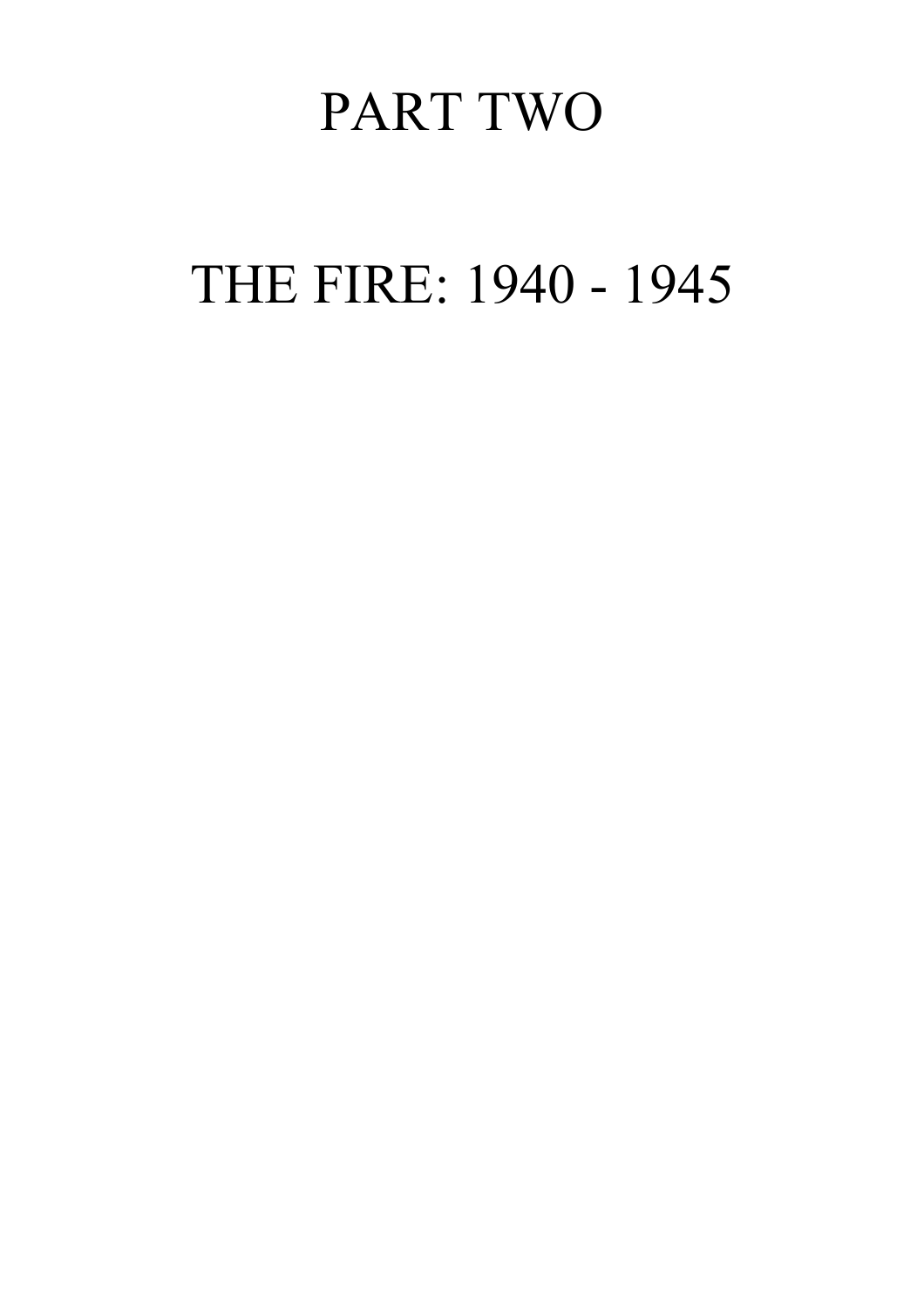#### Chapter One

#### WARM SEPTEMBER EVE

<span id="page-33-0"></span>The darkening cloud that overhangs our century suddenly cleared away for me (sad illusion) one autumn evening in 1940 when I came into London by the Bedford road. The first nine months of the Forties were ones of intolerable suspense. That evening the silent, brooding sky abruptly filled with fleeting glints, like the sun on dragon-flies' wings, with white trails, and the noise of fighting. Aeroplanes fell, one so near that I saw black crosses. The battle was on at last and all at once I knew we should win. The Forties, the twentieth century, cleared.

Some days stand bright in memory like illuminations in an old manuscript. I began that one in Bedford, thinking on John Bunyan's long imprisonment by the bridge. In prisons he wrote *Pilgrim's Progress* (through Vanity Fair) and *Grace Abounding*; in the prison of the soul, which the Thirties were for me, I wrote books called *Insanity Fair* and *Disgrace Abounding*. I looked at his jail and tried to count the English writers, from his time till now, whose lot has been persecution. I felt a morbid loathing of my times. Then I thought of his words: 'A castle, called Doubting Castle, the owner whereof was Giant Despair.' Saluting him, and throwing off an evil humour, I got into my car. God bless old John, I thought, as I drove towards London. I counted my blessings. I was not in prison, though some would have liked me there. My companion was the most charming I ever knew. My car was unique in slender grace and power (I fear I shall not see its like again). I bought it, perversely, after Dunkirk, thinking, at least I'll ride this beautiful creature a few leagues before nightfall. It was long, low, and of a blue which matched the scarf round my companion's hair, her eyes and the sky above. She had never read Bunyan, yet in her own words echoed him, for she chided 'the man that can look no way but downwards, with a muckrake in his hands'. It was hard not to do that then.

So I had barely left Bedford behind when I felt the happiest man alive. I came, indeed, at a delicate plain called Ease, and went with much content - but that plain was but narrow. Suddenly we came on a scene that stays sharp-etched in my mind.

Beside the road was a great airfield, with aeroplanes about and big buildings black against the green turf. Some alarm had been given and in groups of three or four, scattered over the sunny field, stood soldiers, tautly alert, looking upward and southward. Of what they had been warned I do not know, perhaps of a bombing-raid or parachute-attack. In these early days of airfield-defence I think sergeants and corporals alone had bullets for their rifles. I never knew so infectious a feeling of peril, or saw so many men so rigidly poised. No limb stirred or head turned as our blue car flashed by and soon we ran again between placid, empty fields. But the glimpse told me what lay ahead: battle over London.

London! It is all things to all men, or to the same man in different moods. A great wen, Cobbett thought, as he rode from it, looking back, but he saw, not London, rather the gathering evil of the century to come. 'Hell is a city much like London', cursed Shelley. 'A man who is tired of London is tired of life', pontificated Johnson. 'London is a modern Babylon', suavely averred Disraeli, his easterner's mind full of false oriental images. 'London is the Rome of today', decided Ralph Waldo Emerson.

Rome: that is nearer, but not exact, for there is nothing like London. Paul was Rome's captive, but St. Paul's Cathedral crowns London city, and more proudly since the flames fell away from its dome. To me even Rome offers a picture no lovelier than that which a man sees who today looks from Waterloo Bridge across the Thames towards St. Paul's. Providence is the master town-planner and deftly uses calamity and ugliness in composing such a city scene. For centuries men toiled to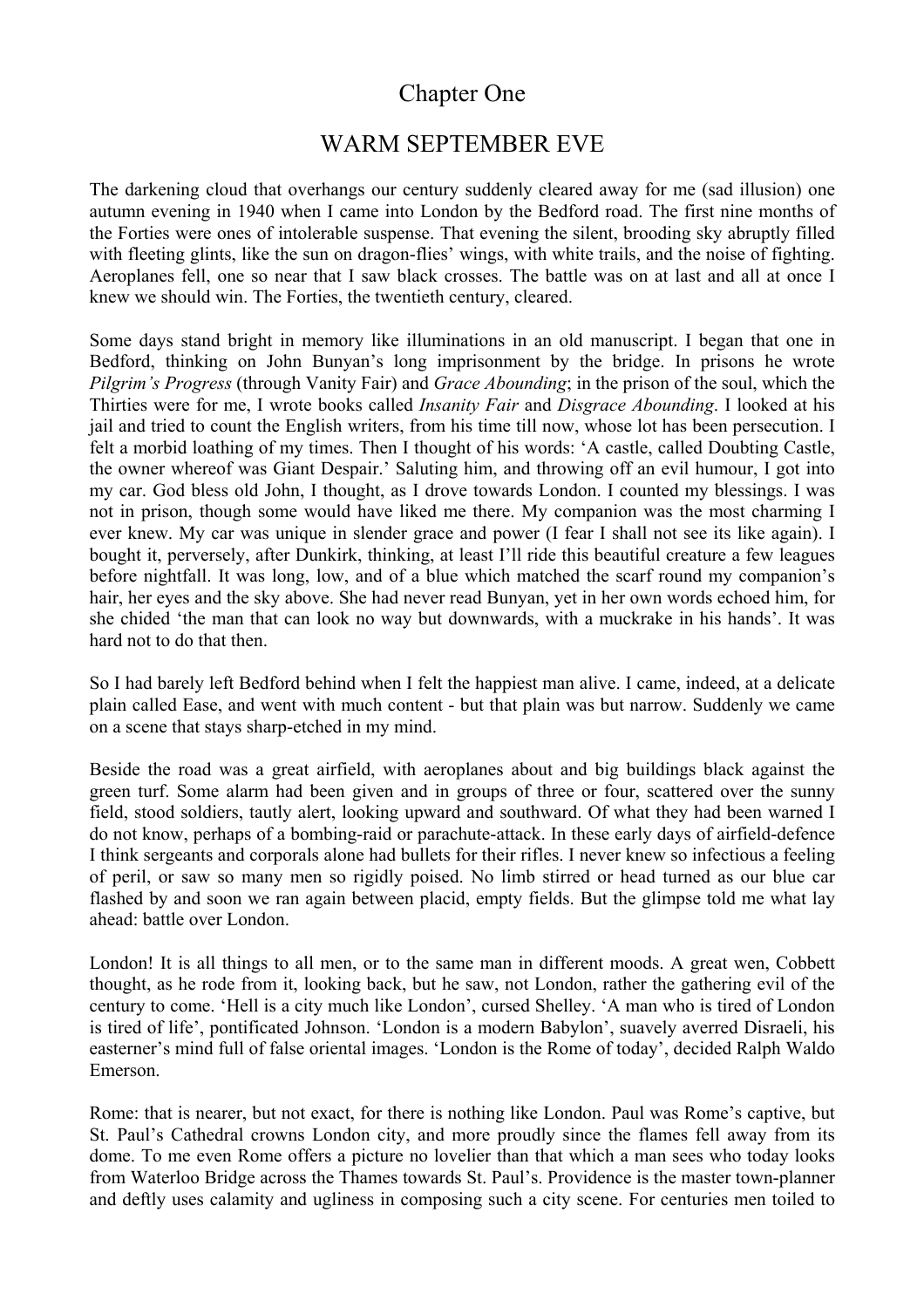build London, and yet it took a plague, two great fires, a giant's handful of bombs, and unnumbered other man-made or natural disasters to complete that perfect symphony of outline and gap, dome and spire, roof and river, sky, tree, bridge and barge. May Turner and Canaletto bequeath to some prentice painter, now mixing his colours, the eye to capture the beauty of this moment in London's story.

A native Londoner, who came into London on such a night as that, does best to borrow the words of another Londoner who wrote four centuries ago: 'At length they all to merry London came, to merry London, my most kindly nurse, that to me gave this life's first native source.' If merriness is quiet courage under deadly odds. London was as merry that evening as when Edmund Spenser wrote.

I knew a few of the young men who tilted at the dragon over London Town that night. One I asked, just before the war began, what he thought of his chances when the Germans came. Pausing with a tankard half way to his lips, he said easily, 'Oh, we'll take the pants off them,' and drank. I winced, for I knew how few he and his companions were. I met another in Prague in the Thirties, a young man fresh from Oxford who dabbled in journalism; penitently I recall that I felt the prickly superiority of the professional. I later found his name, John Dundas, beneath a review of *Insanity Fair*. I wish I had then known that he was the hero of that immortal jest at Oxford, when a greased pig was unloosed among the grave seigneurs of the Senior Common Room of an Oxford college (in 1947 a young peer, Lord Mancroft, casually mentioned in the House of Lords that he shared in that exploit, whereon the Master of Balliol said sternly, 'Oh, it was you, was it?'; after that I recant all former jibes at The English Sense of Humour). John Dundas was killed in this fighting, and possibly the other youngster.

It is a pity that such golden moments as that of September 1940 cannot be nailed to the immovable wall of time, but are borne away by the flight of life. Their colours remain always bright to me, and not because I see the sun glint on the Cloth of Gold, or on Spanish hulls, or Nelson's signal flutter, or Ney's brilliant cavalry break, or Spitfires flash over London, but for a different reason. I see, at each of those instants, the eyes and hearts of men far away turn towards England. Each time we win such a fight hope is reborn in them.

I know these men, to whom the word England means that there is, somewhere, a small country that has contrived to win, widen and strengthen its liberties from century to century. Hope finally dies in them only with our capitulation. Pitt grasped this root of truth when he said after Trafalgar: 'England has saved herself by her exertions and will save Europe by her example.' I know a man who was in a Balkan town, Novi Sad, just before the Germans invaded it. He saw peasants, who did not know an Englishman was present, drink to 'England' and then again to 'Churchill'. Later these men were cruelly disappointed in their hopes and could blame us for it, yet I wager they look to England now, as ever. They know that statesmen make mistakes, but that we never yet made the mistake of surrender, and that while we survive hope survives, if only for their grandsons' grandsons.

I saw all that behind the battle over London. Today we know the words Churchill used when he first gathered his Tory, Socialist and Liberal ministers round him (to our credit, a Socialist adversary revealed them after his overthrow): 'We must fight on, and if this long island story of ours is to end at last, then, I say, let it only end when each of us lies choking in his own blood upon the ground.' A Socialist cleric recorded the words he spoke aside after his 'fight on the beaches' broadcast to the nation: 'We'll hit them over the head with beer bottles, which is all we have really got.' This rare and unportrayable man, seven years after that summer, would be writing his story of the second war in classic English, and under a *nom de pinceau* paint pictures worthy of the Royal Academy's walls. Astounding life, that richens in colour, like a stained-glass window, as the years pass.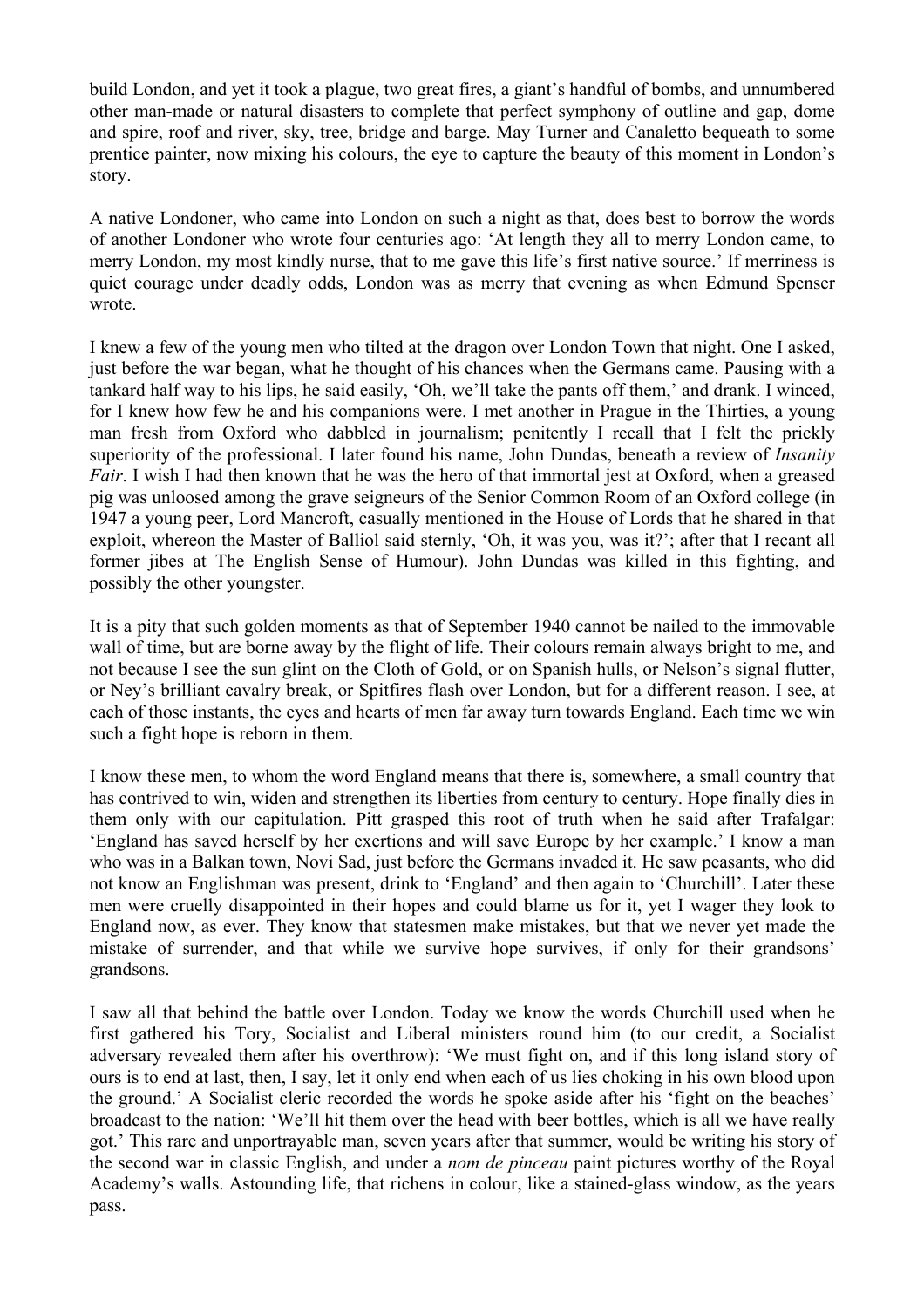That evening, cigar in mouth, he watched the map of the battle overhead. It was not a decisive one, for there are none such, but it was among the greatest ever. It was not, like Waterloo, to give Europe a century of assured, foreseeable improvement. I think mistakes he later made helped to cause that, but we must await his account of the whole affair. Not even the dark sequel can dull the hues of that brilliant moment, of which his was the heroic genius. The Forties were well begun by it, and if all's well that begins well, and we can yet make good the subsequent failures, it may dominate the pattern of our world a century from now.

Whatever the future, a man who came into London at that instant could never wish to live in another place or time. There are many big cities; few great ones. London then was both the largest and greatest. It stood quite alone under the perfect sky, unafraid and, I think, not much alarmed. Its millions went quietly about their business. Disraeli miscalled London 'A nation, not a city'; that night, however, it was the only true nation in the world: that of free men everywhere.

There was an invigorating spiritual calm and pride below the noise. My heart rose for the first time in many years as we stopped by Regent's Park to watch. 'London Pride has been handed down to us'; another Londoner, Noel Coward, found apt words for the moment.

When the sky darkened and the fighting waned we moved on, along Portland Place, excited and happy. 'I believe they *are* taking the pants off them,' I said. 'Of course they are,' said she. At my hotel an imperturbable porter opened the door of the car. 'Good evening, sir,' he merely said, as on any other evening. He is still there, in the same uniform with the first war medals, though he now lacks an eye of which a bomb later deprived him, at that post. Seven years later he might have asked, '*Was* the battle for freedom?' and have answered, 'It was all my eye.'

But the return of the dark clouds lay far ahead that night. The twentieth century seemed clear at last. 'Good evening indeed,' said I, handing my companion out. We were winning the battle; she was lovely; it was September; it was a cloudless evening; it was warm.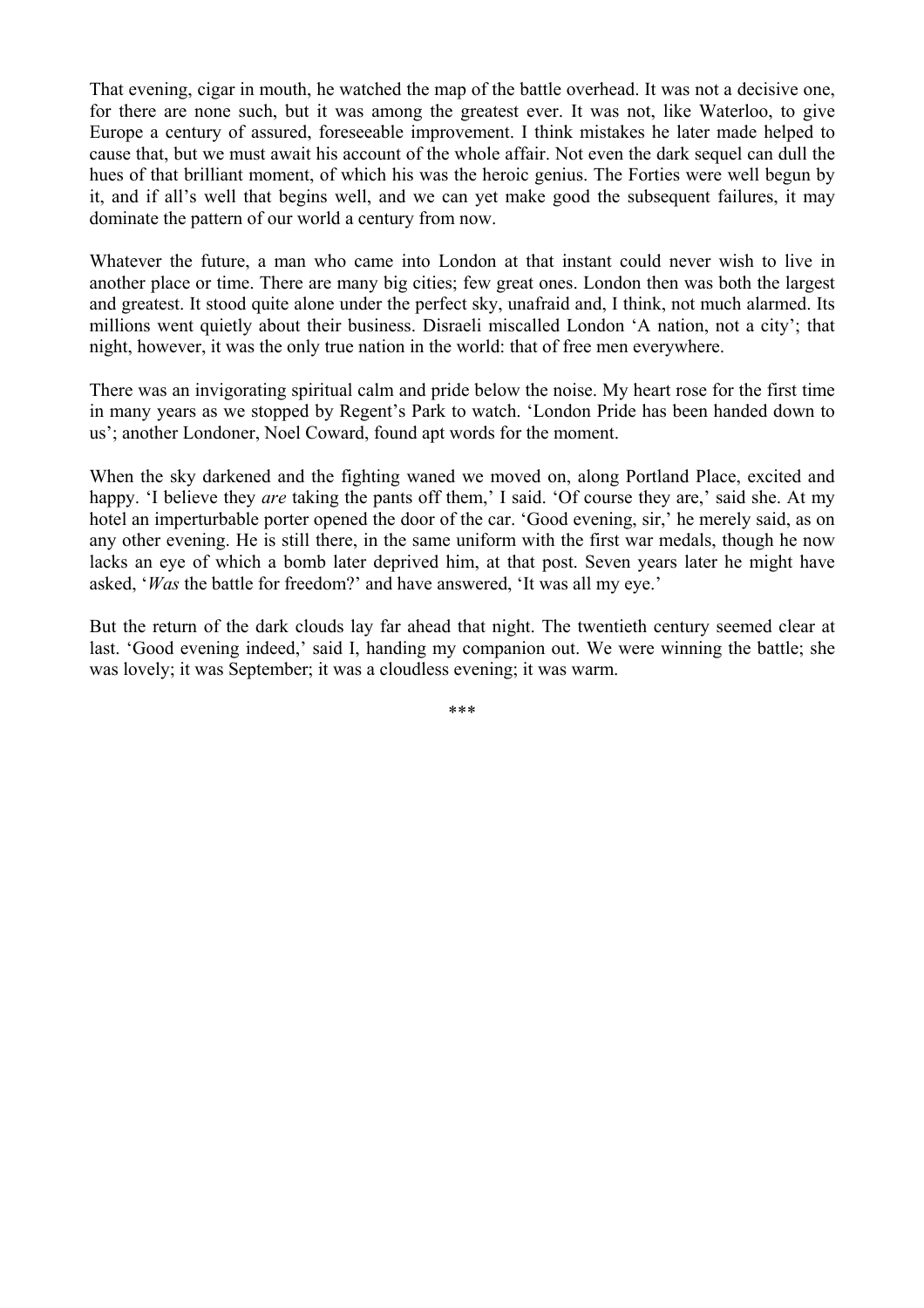## Chapter Two

# ON BOILING BOOTS

'Now, 'ow do you decontaminate your boots if you've got gas on 'em?' he asked.

Vacantly we looked until a young woman with a parrot's gift for remembering and repeating absurdities answered, 'Boil them for three hours.'

'Well, that's half right,' he said grudgingly, 'but you've forgotten something.' He waited expectantly, but even she was dumb. '*You steep 'em in cold water for two hours first!*'

'Oh yes,' said the star pupil breathlessly. 'If you don't steep 'em in cold water first they'll shrivel to nothing when you boil 'em.' We shuddered. 'Steep 'em cold first, then boil 'em, see? Er, what's this?' From a mound of leaflets on the table he took the top one, read it, and coughed. 'Oh, that's cancelled,' he said, 'it's just come through from the Ministry of Public Security. You don't steep 'em cold, you just boil 'em.'

A man who in one war has been at the apex of the pyramid, the front, feels out of place, in another war, among the teeming throng at its mighty base. What, he thinks, have these self-important little folk to do with war? 'We're all in this together!' Are they? Many profitably pursue their own lives and ambitions. They taste power-over-people and like its flavour.

I saw much of this process. It began with the ominous words 'emergency powers'. Once they have been spoken, from Hitler to Churchill, from the Reichstag fire to Dunkirk, no man can foresee the end. In their name the scaffolding of State-control was set up. I saw that (and said it in earlier books), but few others did. 'This is different' (they said), 'this is England, this is war, this is not the same.' But it was and is the same. At every level, from Prime Minister to parish pump, men girded on those emergency powers and said 'I am the State'. Below the Minister in Whitehall was the Regional Commissioner, beneath him were smaller despots, down to the 'Emergency Committee' in the hamlet. Through this system of pipes, stealthily laid down under cover of the war and behind the back of the fighting men, the poison of power began to circulate through the body of England.

I knew a man in a small town, a barber and a poor one; his business was worth no man's purchase. But he had a friend who became a member of the 'Emergency Committee'. The Town Hall became a benevolent local Kremlin, the barber hung round it, read all the forms, and soon mastered (on paper) air-raid defence, gas-warfare and the like. No imaginable prank of war could bring gas or fighting to that remote place, but he knew all the forms by heart and soon joined the emergency potentates. When 'powers' arrived to compel men and women to do this or that he exclaimed gleefully, 'Now we've got 'em.' When he lectured about gas he began to display his authority; 'Now, I don't like using the word compulsion,' he could say loftily, 'but ...'

I saw that the Fussy Folk (who so easily yield to the Commissar and Gauleiter) were unhappily plentiful, and that they were often men of the inferior type I had seen rise by this means to importance in other lands. 'O that we now had here but one ten thousand of those men in England, that do no work today'; thus Shakespeare's Westmoreland, before Agincourt, swore the age-old oath of the fighting soldier. These men would have been amazed had any fitted this cap on their heads. Once inside the Town Hall you were doing 'work of national importance'.

The size of the machine I saw built, however, disquietened me less than the fact that it was obviously being set up for a permanent political purpose, that of transferring power-over-people in England to new hands. Would it be dismantled when the war was over, and if not, what was the real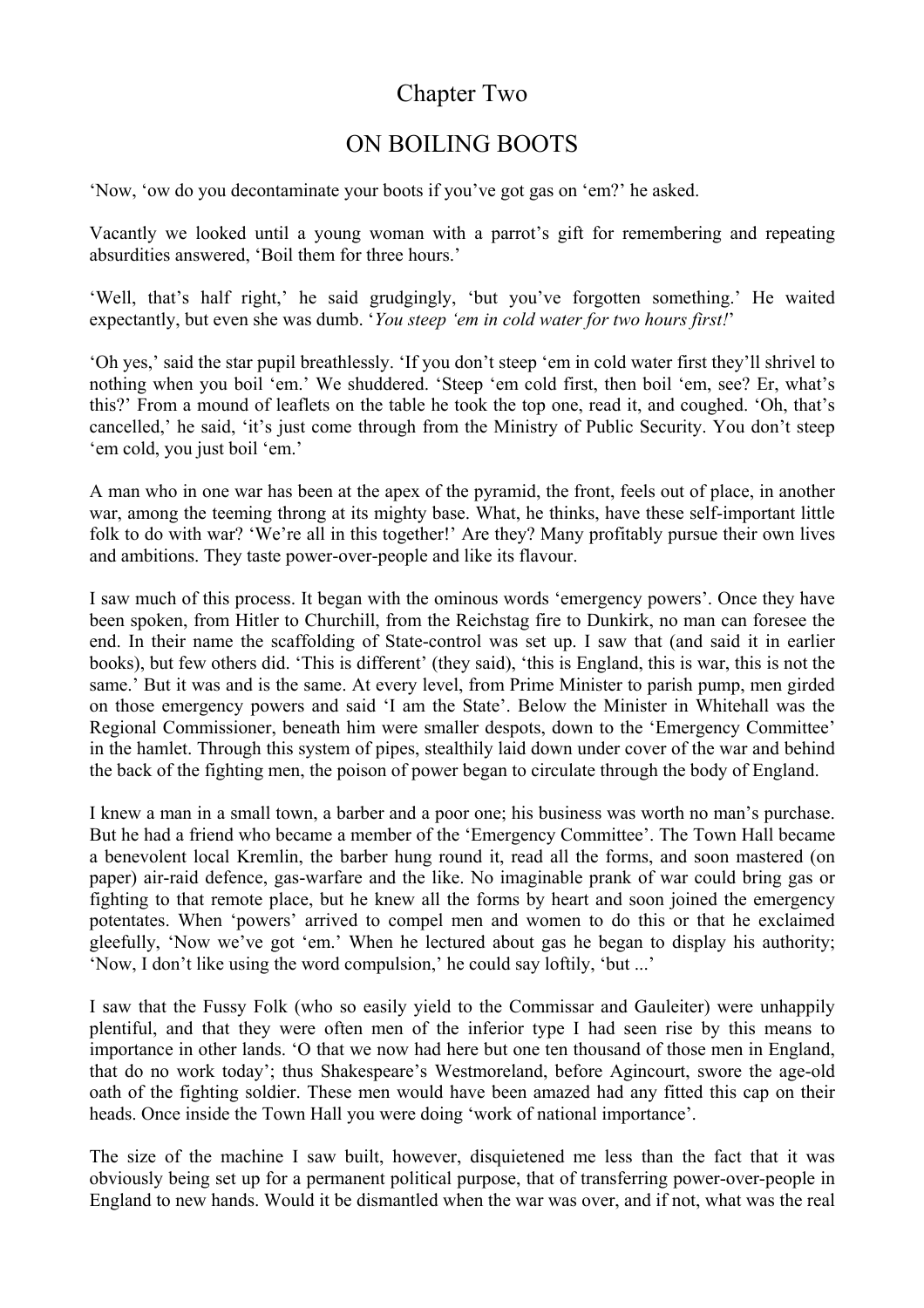motive behind the war? Froglike they swelled, these emergency potentates who clambered on to the war's back (and barnacle-like they clung when 'the emergency' was over). Food controllers, lightand-warmth controllers, travel controllers and dozens more: when will England be rid of these parasites again?

I watched the fantastic rise of the 'National Fire Service'. Formerly we just had local 'fire-brigades' and firemen, in great brazen helmets, who put out fires. When great cities burned and munitionplants were threatened, expansion was clearly needed; an increase in the areas obviously endangered would have been reasonable. But under 'emergency powers' such things become uncontrollable. Not only did every remote township receive its permanent contingent of bored firemen, but staff colleges, training-schools, headquarters and sub-headquarters sprang up, as if the whole island were likely to take fire by spontaneous combustion at any instant. I knew one headquarters in a large country-house where an idyllic time was had by all. Motor cars and girl motor cyclists sped constantly to the nearest village, where were the nearest shops. There were plays, concert-parties, good food (for this was Work of National Importance); for some years a charming house-party lived there as in another planet. Gold braid appeared on peaked caps, epaulettes and badges of rank on uniforms, there was saluting, and in time a special flag fluttered to the masthead (these bodies loved flags; I think even the 'National War Savings Movement' produced one, with a Soviet-like star on it). The retinue and trappings reminded me of an SS headquarters. It was a far cry from this to London burning.

Heavens, I thought, watching, how these growths sprout. This particular service shrank when the war was over, because even The Planned State cannot use many more fire-fighting officials than there are fires. But the others, which had taken powers over the people's food, clothing, firing and houses, went on; these were the things that mattered. Multitudes of men came to love employment under 'emergency powers'. Nothing but a battle in Britain would displace them again. The great army of form-filling officials was bred which after the war would lie like lead on England's energies and exchequer. 'We won the war by planning,' they then cried, 'let's go on planning.'

That was what they meant by planning and observe, gentle reader, *they* won the war. Not 'The Few' won it, but these many; that was why the clouds gathered again after 1940. The armies that came and went might have come from and gone to another world. This other war was for selfaggrandisement, privileges, power-over-people. Each man's interest was to multiply the number of his subordinates, increase the mass of paper, rise higher in the hierarchy. A 'Tanks for Attack Week' in the village, when all the parish-pump potentates might gather on a dais round some demigod from 'Regional', came to seem more important than a tank victory in Africa. The War was but a backcloth.

Frantic efforts were made to keep up the great anti-gas organisation, despite this vapour's refusal to be used. The higher anti-gas potentates must have fought hard to prevent the paper-machine from slipping out of their hands. To the last the villagers of Mudbury-on-the-Marsh paraded to put on the gargoyle-like garb and then to 'decontaminate' themselves. Everything was worth a memorandum, a leaflet, a form.

Long after The Battle of Britain there was the paper-battle for trousers for women wardens. I remember, when this Battle of the Beam-end was won, seeing a well-upholstered lady warden fall half way into a tub of water during a fire-fighting display, and struggle to get back. For an awful instant of suspense, while taut convulsions went on, Time, which otherwise stands still, seemed to shudder and shrink away from that stricken field. Then there was an infinitely tragic sound: it might have been the heavens rending with compassion, but was not. Unable to avert my eyes I stood transfixed. Reverently I murmured to myself, 'This seat of Mars....'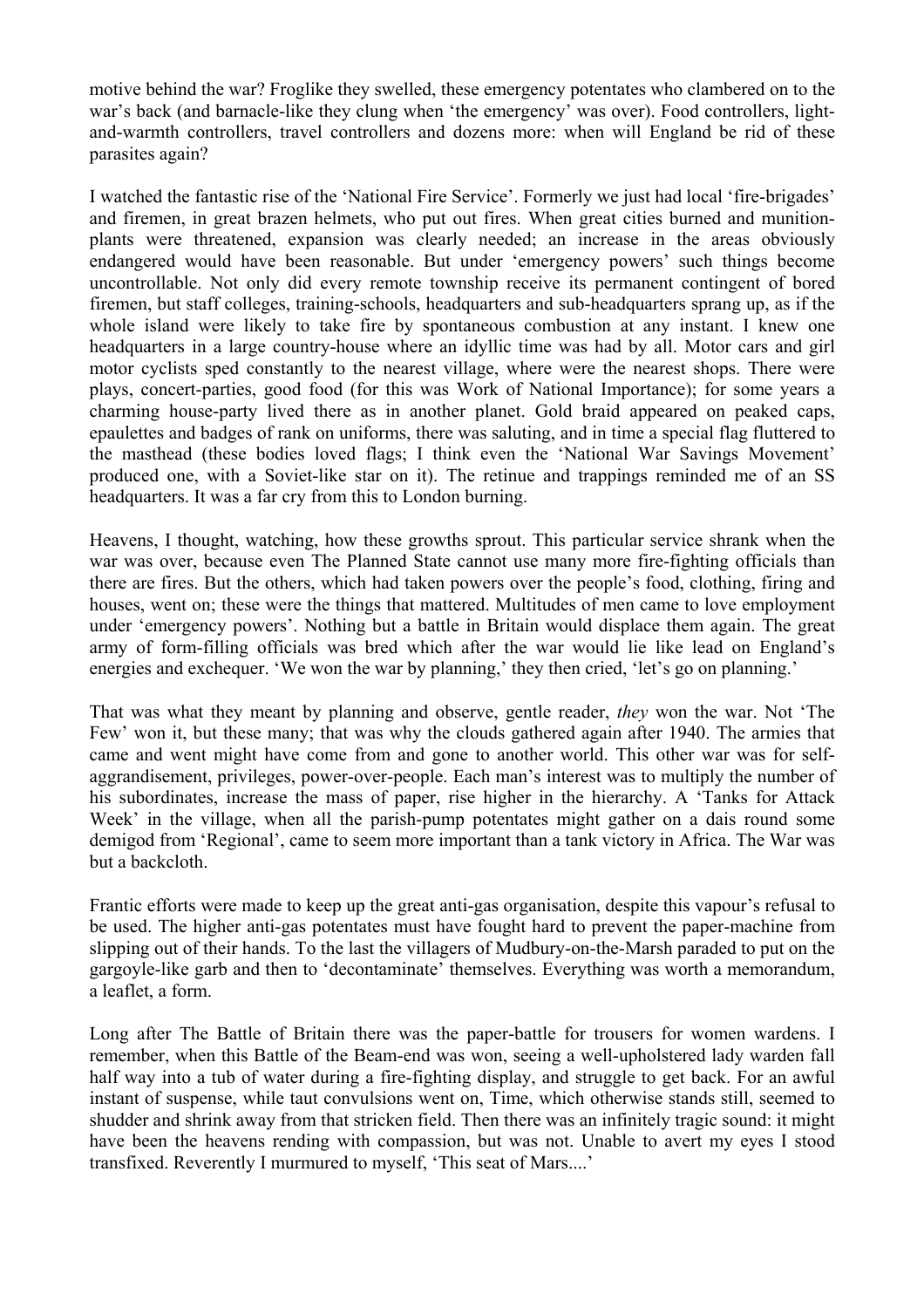This paper-chase behind the lion-hunt, this Battle of the Town Halls, became more remote from the fighting-war as the years passed (I mean in those large areas where, it was clear, 'enemy action' would never penetrate). The Emergency Committees' happiest days were those when powers arrived which they could foresee would continue after 'the emergency' was over. The only emergency they feared was an end of the Emergency; an emergency of war would have thrown most of the emergency-potentates into frightful confusion.

In such conditions little men find easy foothold and quickly rise. The boot-boiler and the barber soon ascended to higher things, and now, I surmise, are sternly 'rationing' men's food, firing or liberty somewhere. The regime of permanent-rule-by-emergency-powers was established. Outside in the darkness the tanks and trucks rumbled, bearing dim forms towards that far-off, half-forgotten thing, The War. The great mass of people quietly did their duty; put on their steel helmets when they came from work and went out; and if danger or death came to them, in the places reached by the enemy, accepted these as uncomplainingly as all else. They were ready to hold on for ever - to win the war. They did not see the enemy who crept upon them behind its back.

\*\*\*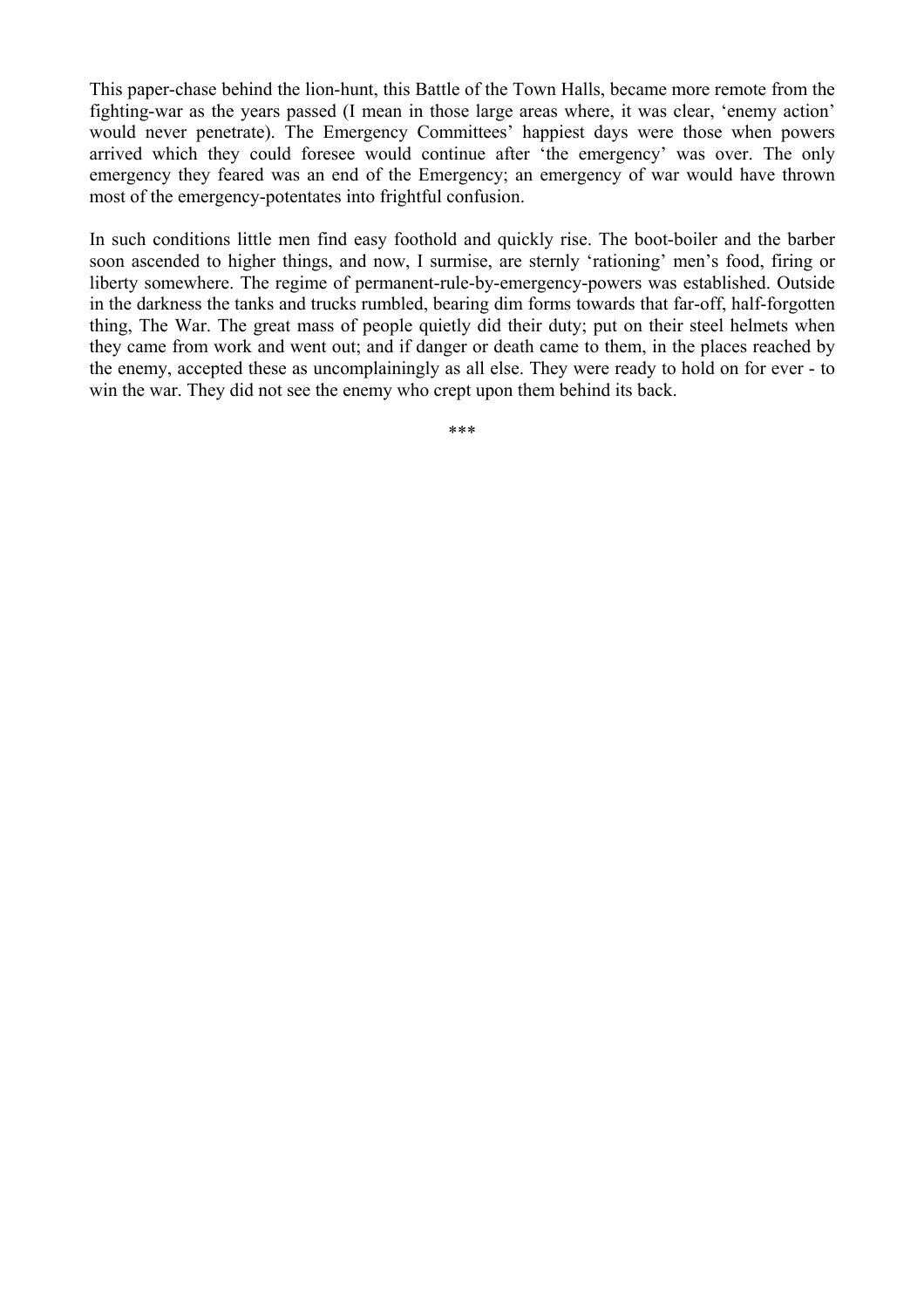# Chapter Three

## SPIRIT OF MISCHIEF

This happened in the Forties and has nothing to do with war, save that in my mind everything affixes itself to that dark background of our lives: The War which began in 1914 and was interrupted in 1945.

It was winter, cold, dark, dank. I lived quite alone (solitude is sometimes the friendliest companion) in a small, isolated, tree-screened house. Late one night I returned by train, among soldiers and girls whispering in a dim compartment, to the station three miles away. There I collected my bicycle and rode home through sable lanes between invisible hedges, in a drizzling rain. I groped to the door, went in, read a while and then to bed.

It was a deadly still night without bombers. I was nearly asleep when, in the kitchen beneath, all the crockery crashed in pieces. I think I rose horizontally from my bed and remained suspended an instant, while my hair stood. Then I switched on the bedside light and listened. There was no sound. I went downstairs.

Twice before I knew the startling chill of abrupt fear. Once in Paris, going to an attic bedroom, I stepped from a dark hallway into a dark lift and trod on human flesh which moved. It was (a match showed) a child. I think now that little boy was to have been Oliver Twist in a Bill Sykes burglary; when I fetched light a friendly citizen, with open clasp-knife in hand, suddenly appeared from somewhere, and I fancy he was Bill Sykes. He kindly offered to take care of the boy and I agreed; they departed.

Once in London, mounting dark stairs to another mean bedroom, my hair rose and an unaccountable foreboding chilled me at the last turn in the stairway. I went on and to bed, wondering. Next morning another lodger, who came up later with a light, told me he found a man pressed into the corner by the last turn in the stairs. This man, who made no reply when asked what he wanted, was from the next house and had entered by a flat roof and the french window: my fellow-lodger knew him. Two days later I heard shouts in the street and, looking from my window, saw our neighbour being removed by burly men to an asylum. I was left pondering the sudden fear that gripped me in the dark on the stairs. There were, then, vibrations beyond our knowledge.

Now I stepped with curling toes over the kitchen threshold, reaching before me to switch on a light. Not a plate was out of place, or anything smashed. As I gazed round heavy, bludgeon-like blows sounded on the door behind me; I judge that I jumped a foot and came down facing it. After a pregnant pause, as They say, I opened it. The dim kitchen light reached into the black night and caught the glint of rain, wet grass-blades, a wet treetrunk; otherwise nothing. By nature improvident, I had no torch, so I slipped on gumboots and mackintosh and went round the garden, striking matches which the rain put out. There was neither sound nor soul.

I went to bed and to sleep. Though I think it foolish to scoff at supernatural things, when so little in life is within mortal understanding and so much outside, I am a sceptic about the spooks and spirits of popular superstition, and no other than a natural explanation ever occurred to me. I thought there must be some simple reason and did not trouble further; all my subsequent nights there were undisturbed.

Long after I saw on a friend's bookshelf a book, *Unknown Brighton*. There cannot be anything unknown in Brighton, I said; let me look. Turning the pages idly I found a tale of a 'haunted house'. It described happenings identical with those I have related: noises of smashing china and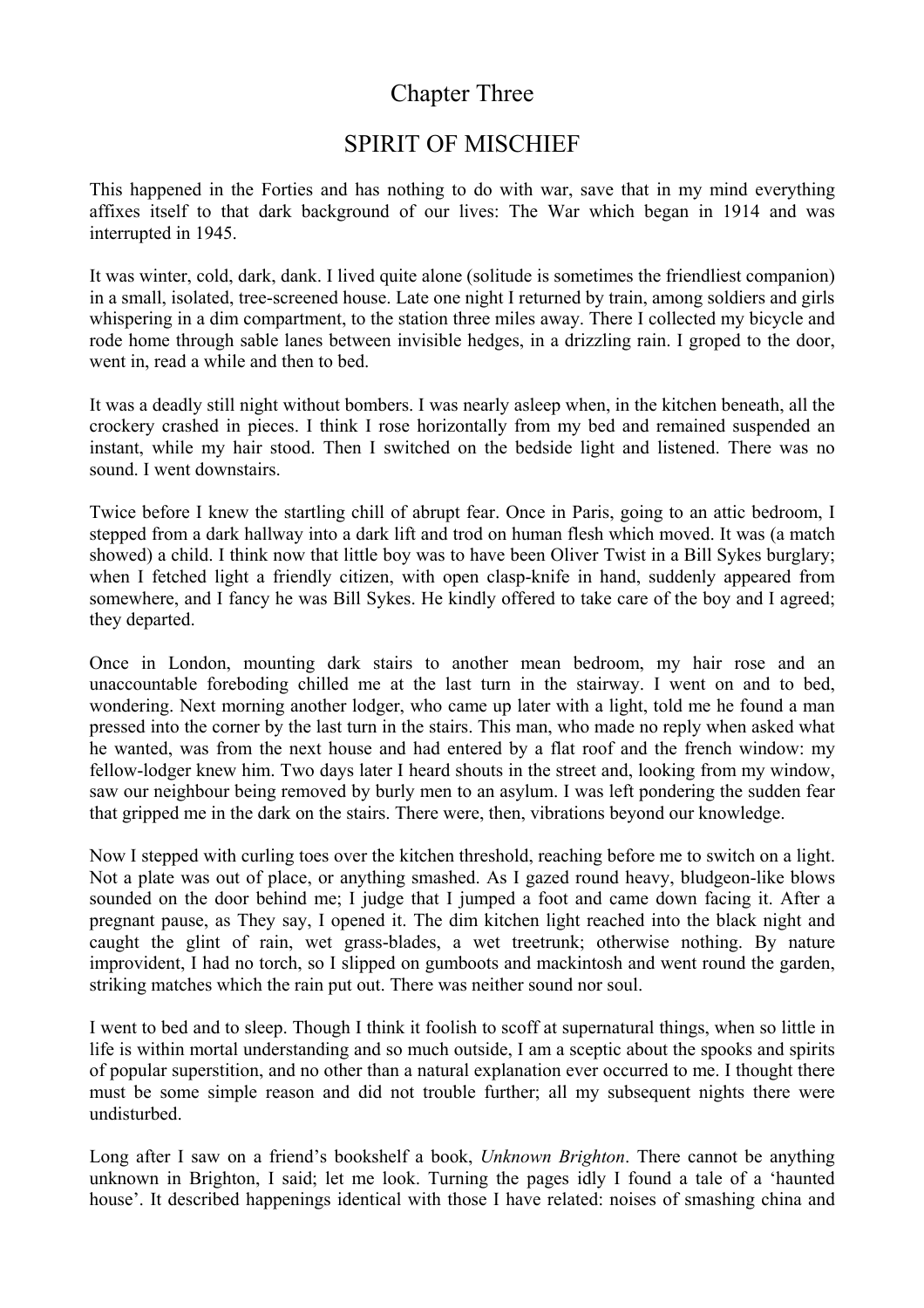blows on doors. That made me think and led me to the encyclopaedias, where I found that the playful or pitiful pranks of the *Poltergeist*, which I had never studied, are always alike, and have been reported too often, from too many places, to be moonshine.

Yet where does that lead? The very fact that the happenings are everywhere alike suggests to me that they must after all have a natural explanation, not a supernatural one. If spirit beings frenziedly or frantically strive towards us from across the great divide, why are they always tormented ones and why do they always use these mischievous ways of expressing their eternal frustration? Why can they not imprint soft kisses on our cheeks, or squeeze our hands, tickle us under the arms or dig us in the ribs? Is there nothing but misery even beyond the beyond? Can there be Planning there too?

It was a startling, breathtaking experience, and somehow the all-pervading, unending war of our century belonged to it, for the war put me in the lonely house at that moment and for all I know may have brought that unhappy knocking on its door. When I later heard of the Poltergeister, I wondered if this endless twentieth-century war itself might be the work of some super-Poltergeist, graduated beyond china-smashing and gone into business on a big scale.

But no, I decided after much investigation: I feel certain the spirits behind it are on this earth.

\*\*\*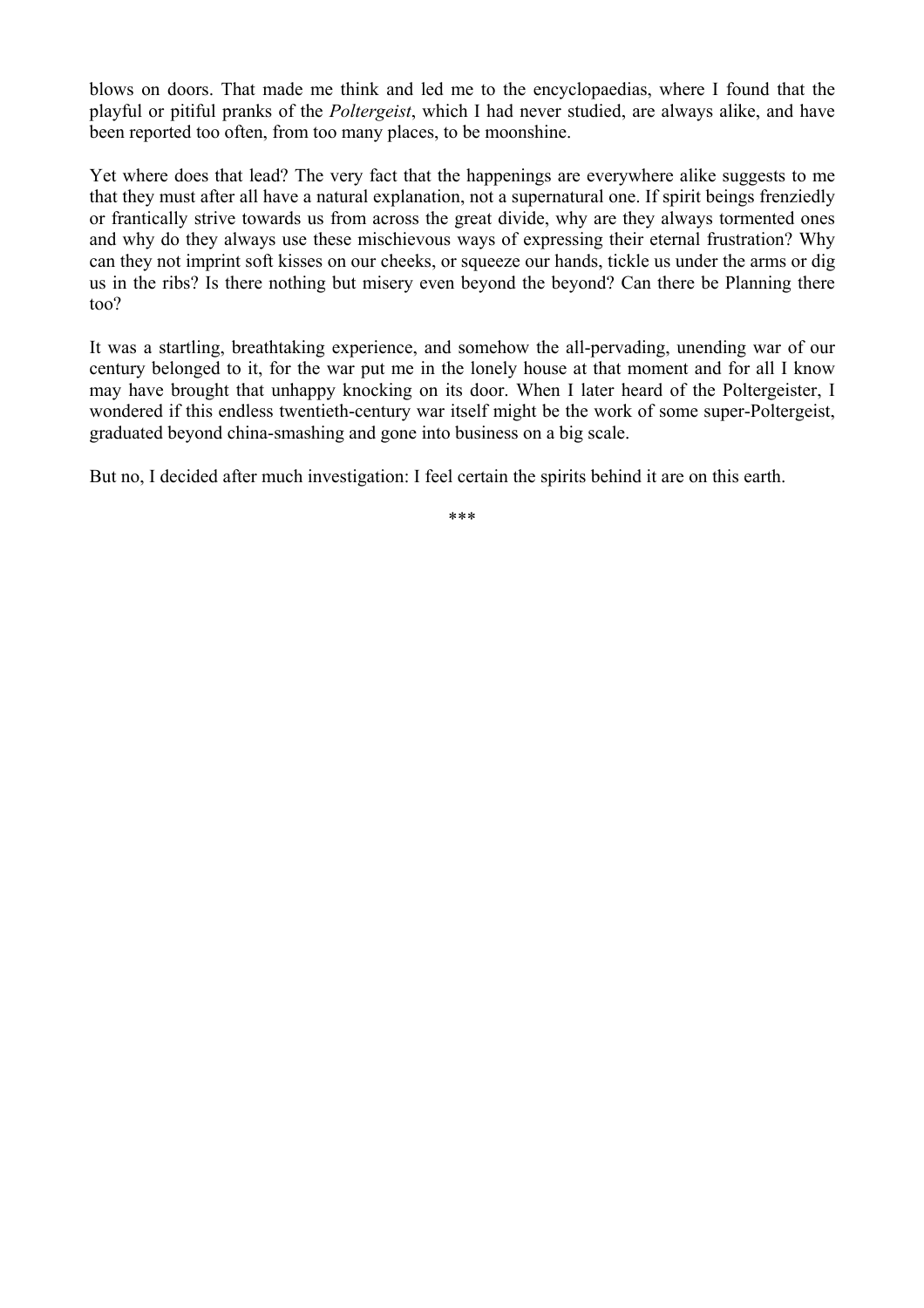## Chapter Four

## HUSARENFIEBER

Somewhere in that waste of time, the Forties, I sat alone in a compartment of the last train from Dorking for London. The door opened and an American soldier handed in a girl, who sat in the corner obliquely opposite. I heard leave-taking chatter; he leaned masterfully in from the dim platform and she bent towards him. To my horror he called her sugar and she used a bogus American twang. 'I guess' and 'I cann't' she giggled, and she called him 'Urrl', so that I knew the shadow's name was Earl. 'Shure you've got my *add*ress?' he asked, and 'Shure I've got your *add*ress,' she answered, and he produced cigarettes as from air, but I knew from an open packet in his pocket, and I went to sleep.

The train was rumbling through the Forties when I was awakened by a voice saying, 'Pardon me, have you a match?'

'So you want to talk?' I said. 'Well, all right, if you stop trying to talk American.'

'I cann't help it,' she said, puffing. 'My mother was American.'

'You lie,' I said amicably. 'Your mother came from somewhere near Cardiff and you think it impresses Urrl, and your handbag is full of Camels and Lifesavers and we won't talk about those stockings, and your name would have been Joan, Peggy or Betty if you were twenty years older, but as you aren't it's Valerie, Jennifer or Marlene.'

'Are you trying to insult me?' she asked. 'Yes,' I said.

'Anyway, it's not,' she said. 'It's Purrl.'

'Oh no!' I said, 'Urrl and Purrl! It sounds like a knitter's nightmare.'

'But you were right about Wales,' she said. 'How did you know?'

'Second sight,' I said. 'But if you want that poor wight, stop pretending to talk American. You'll only make him despise you. Imagine the misery you are storing up for yourself if by some mischance you should marry him. At the first quarrel he'd taunt you with it; it would be a scorpion in his hand.'

'He likes it,' she said defiantly, 'and I *am* going to marry him.'

'He doesn't,' I said, 'and I knew you would be; they all are. Where did you meet him?'

'At Rainbow Corner,' she said.

'Ah, where the rainbow begins,' I said. 'What a shocking future awaits you: either to share a hotdog stand in Brooklyn or be left behind, A Remnant of Rainbow Corner.'

The careless phrase stung her. 'What a horrible thing to say,' she said angrily. 'A Remnant of Rainbow Corner! Where did you hear that?'

'I didn't,' I said. 'It just came. You girls ask for it.'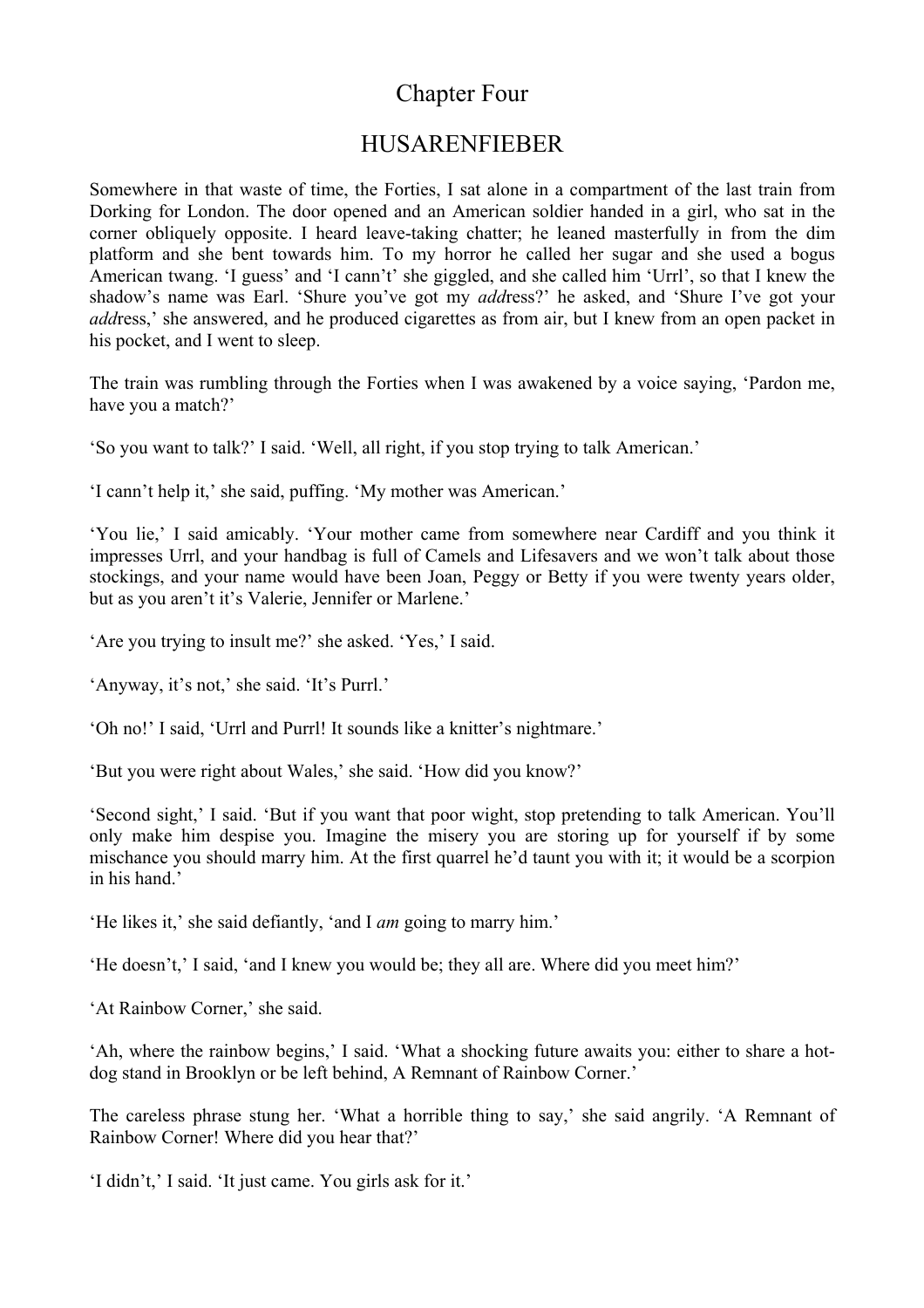'Why?' she said. 'We must have some fun.'

'Of course you must,' I said, 'and Rainbow Corner supplies it in all hues.' I studied her, the girl of a hundred dark cinemas happily rushing towards the golden youth, at last emerged from the flat screen. So many dreams so suddenly come true! 'Do you dance there?' I asked. 'Do you get turned upside down and wave your silly little legs in the air in their silly little pants?'

'Oh, I don't let him do *that*,' she said primly. 'And he hasn't got a hot-dog stand in Brooklyn. He's got a garage in Chicago and he needs a wife like me to help him run it.'

'It sounds like paradise,' I said.

'Why are you so sarcastic,' she said. 'Why shouldn't I make him a good wife?'

'There's no reason why you shouldn't, or he a good husband,' I said. 'It depends what you are and what he is. You might be very happy. Do you like him?'

'Yes,' she said dreamily. 'He's so ... different.'

'Oh help,' I thought but did not say; then, 'The trouble with you girls is that you're all ill.'

'Ill?' she said, in affront.

'Yes, you're suffering from the oldest woman's ailment in the world: *Husarenfieber*.'

'What on earth's that?'

'It befalls women when the soldiers ride into town, with their eyes laughing beneath their busbies and their chests stretching their braided coats and their thighs stretching their breeches. Soldierfever. It doesn't matter who the soldiers are, friend or foe. They can be Germans or Italians behind barbed wire. I think even a talking gorilla behind bars might do. It's a biological thing....'

'Bio ... what?' she said, in the idiom of the moment. 'Well, I've never seen a hussar and there aren't any horses in this war, so I can't have it.'

'You have,' I said. 'It took you to Rainbow Corner. The symptoms are dilated pupils, quickened breathing, unease and a loud giggling . It can't be pernicious, since nature made it, and it's incurable. When are you going to marry Urrl?'

'Don't keep calling him Urrl,' she said impatiently. 'His name's Earl.'

'You began it,' I said. 'When is it to be?'

'As soon as the war's over,' she said happily. 'I don't think of anything else even when I'm asleep. All day long I think of marrying him and going on that ship. When I fall asleep I'm thinking of it and when I wake I'm still thinking of it, so it must be there all the time. It's wunnerful.'

'I hope it works out well,' I said.

'It will,' she said confidently. 'I'm not silly and I know my Urrl. And I'm all right. You may think I'm not, but I am.'

'I do think you are,' I said.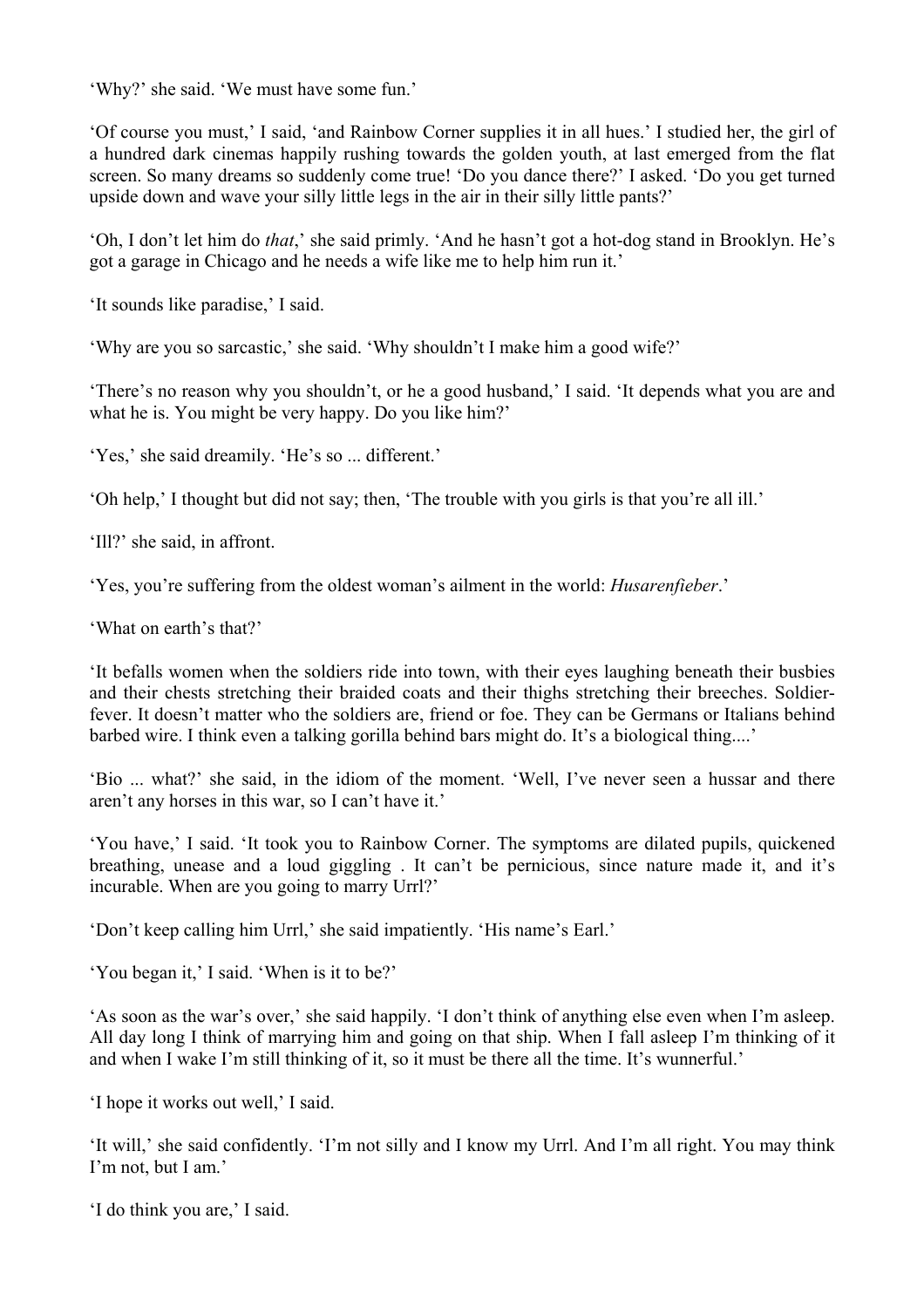'I'm quite pretty,' she said.

'My cue,' I said, 'you are indeed. Too emphatically mammalian perhaps.'

'Mamm ... what?' she asked again.

'I think you go a little too far in making the most of yourself,' I said, gently glancing at her sweater. 'You stretch it a bit. I prefer implicit charms. The dance of the seven veils is most enjoyable before the first veil is cast; after that the pleasure dwindles with each unveiling and vanishes at the last.'

'Coo,' she said, wide-eyed. 'Have you seen the dance of the seven veils?'

'In my foolish youth I once saw something like it,' I admitted. 'Now I should find a reading from Ella Wheeler Wilcox more exciting.'

I liked Pearl by the time we reached Waterloo. She genuinely loved her Earl, I decided, and I respected this. I thought of her often and hoped he would marry her and make her happy, but I feared he might disappoint her hopes and felt apprehensive for her.

When the Forties were three years older I saw her again. Again it was at battered Waterloo, on a miserable January day when rain fell through the unmended station-roof and London, all around, was like a trampled flower that tried to lift itself from the mire. I was at the buffet, trying to eat two large pieces of dry bread with little or nothing between, called a sandwich, when my ear caught some talk between the steward, a fat, jolly man who had plainly been a sailor, and a lean, sardonic Cockney customer, whose face said 'There is nothing I do not know; nothing I do not disbelieve.'

'Ah, look at those lovely creatures,' said the fat jolly man, gazing somewhither. 'They'll all be back by the next ship, I shouldn't wonder.'

The lean sardonic one looked indifferently over his shoulder and back. 'I'd sooner 'ave a pint,' he said briefly.

The fat man suited his rejoinder to the sceptic's mood. 'So would I,' he agreed jovially. 'Do yer more good.'

Curious, I looked for what they discussed, and saw two or three score girls, surrounded by relatives. There were smiles, tears, excitement, farewells. Then I remembered something in the paper that morning; these were the 'G.I. Brides'. Among them was Pearl!

She seemed alone. I went to her. 'Purrl,' I said, 'you're off to America? I *am* glad for you.'

She recognised me at once. 'Hullo,' she said, 'I've often thought of you. You worried me with your talk about Rainbow Corner and remnants. I felt like an old dishcloth.'

'Oh, that just slipped out,' I said, 'and you see how wrong I was. I've often thought of you too, and hoped for the happy ending. How's Urrl?'

'Who?' she said. 'Urrl? Oh, him! Oh, that was ages ago. I wouldn't marry *him*! What do you take me for? I'm marrying a wunnerful man with a restaurant in Brooklyn.'

'A *restaurant*?' I said suspiciously.

'Well, a sort of café place, I suppose it is, really,' she said.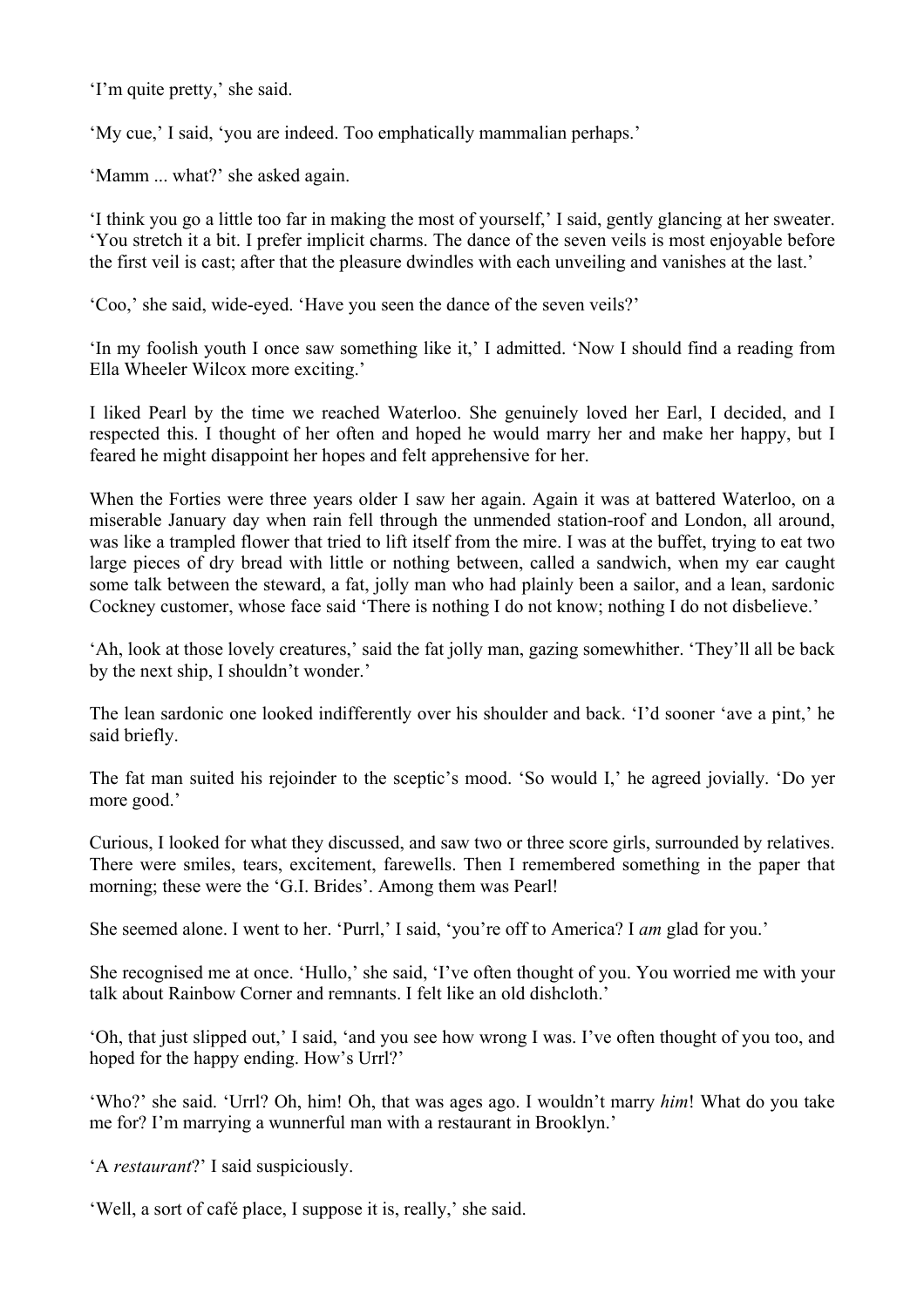'Heavens,' I said, 'a hot-dog stand. Goodbye, Purrl. Don't ever let your daughter get *Husarenfieber*.'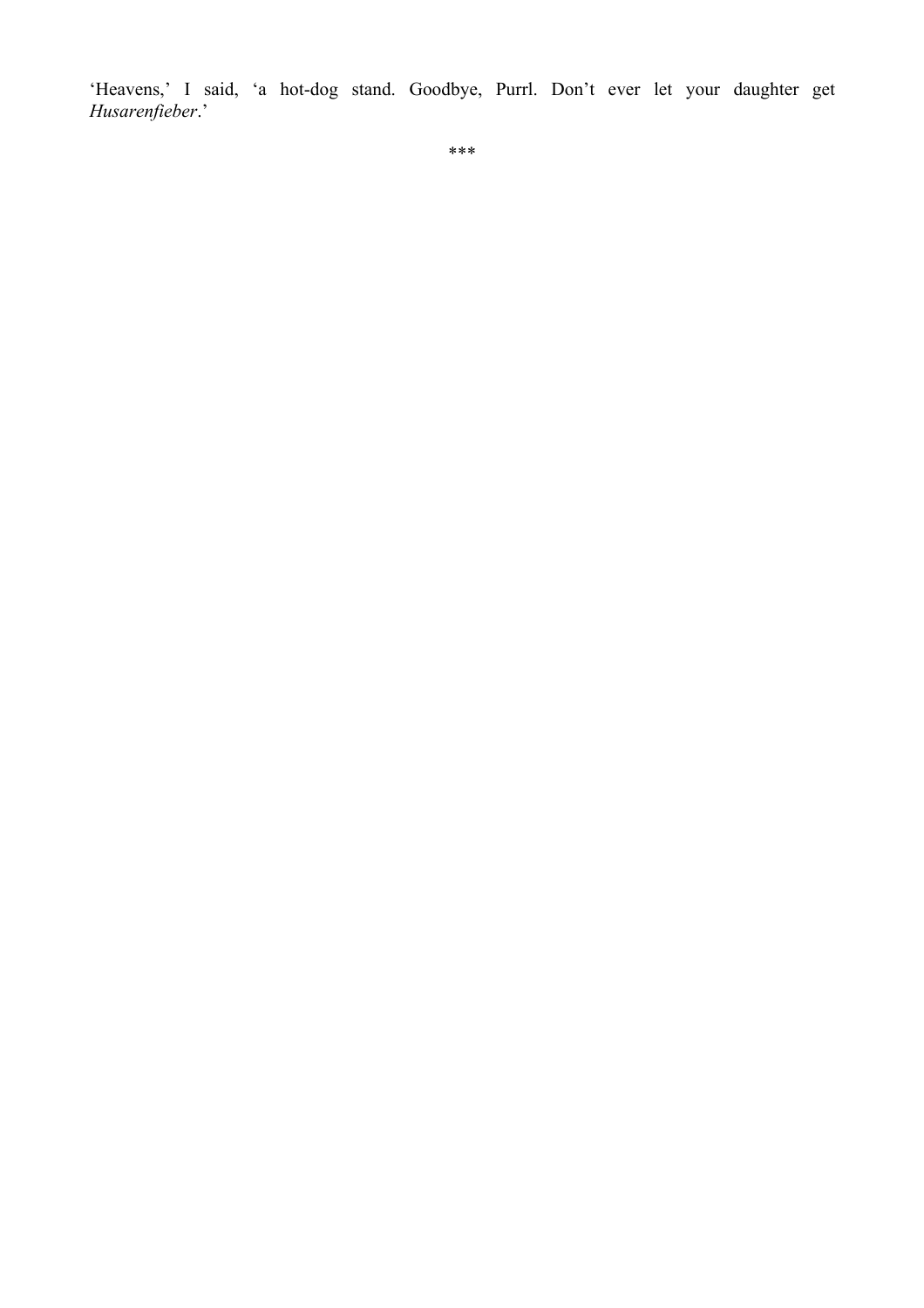# Chapter Five

### CRISIS ON THE ISIS

Wrapped in blankets (my malarial ailment was with me) I wrote a play, during the second war, about Hitler. I expected him to disappear when the Wagnerian heavens fell and thought this a good theme for a prophetic melodrama. When it was done I loved it. Ugh, as They say.

It was produced in Oxford, where I arrived one bitter Sunday for the dress rehearsal. My sister (whom the reader of *Insanity Fair* met as a pigtailed girl waving me goodbye in 1914) now accompanied me as a seasoned artillerywoman. What times!

I never knew Oxford before. It may be, as somebody said, a half-way house to Rome. In this tempestuous and tormented time it seemed to me a walled garden of the mind, where all the trees were planted against the wall facing north. The brass-knobbed bedstead, floral wallpaper and jugand-basin in my hotel bedroom made me morbid: they so smugly said, 'We'll larn you you're in Oxford.' Those who allotted rooms or served meals were pinched and austere; even in abundant times, I felt, they would have begrudged such favours, and in these lean ones denials and frugalities seemed to give them a perverse pleasure. I recalled Baron Coleridge's observation: 'I speak not of this college or of that, but of the University as a whole; and, gentlemen, what a *whole* Oxford is!'

Oxford has bred many great ones who sing of its grace, but it seemed a dreary whole to me in those bleak, blacked-out days. A man awaiting the first night of his first play is a pitiful sufferer who needs comfort; Oxford, in its dank grey dress, looked at me as coldly as Torquemada at a heretic. I shivered as, accompanied by the military branch of our family, I sought the theatre, and moodily looked for its remote stage-door.

Perhaps this chilling town and day further stretched nerves already taut. Anyway, I jumped and almost ran as a door opened and Hitler sprang into the wet empty street. It was he; brown coat, black trousers, iron cross, forelock, wild glare. At this time the name alone was nearly enough to make men start. The apparition startled me and for an instant I thought myself inexplicably in Berlin. Hitler had been much in my mind, and I in his, while I wrote the play, and possibly I was fey for him.

Then I realised that this was not *the* Hitler, but another desperate man, *my* Hitler, a refugee from the dress rehearsal. Soon I understood his harassed mien and rush for air. He was an eminent actor and only a few days before had been secured for the part. He liked it, too: 'Lovely words, lovely words,' he said brokenly, when he knew I was the author.

Perhaps some of them were; but they were too many. Seldom had any stage known such long speeches. Perfectly to memorise Hitler's part was a labour of weeks. My Hitler had only had about three days! He had good cause to wear the visage which Goebbels described as that of the real Hitler when the climax later came: 'The face of an Atlas, with the cares of the world on his shoulders.'

This was early afternoon and at midnight, when the dress rehearsal still continued ' I clung like a drowning man to the adage that all would be well on the night (a few hours ahead). And as far as this play could be all right, it was. Of all the stage-world's brave heroes none can compare with repertory players, who forget last week's part while playing this week's and learning next week's. Repertory may be the sure road to fame, but I wonder any survive it. All these players, save Hitler, were members of the resident company.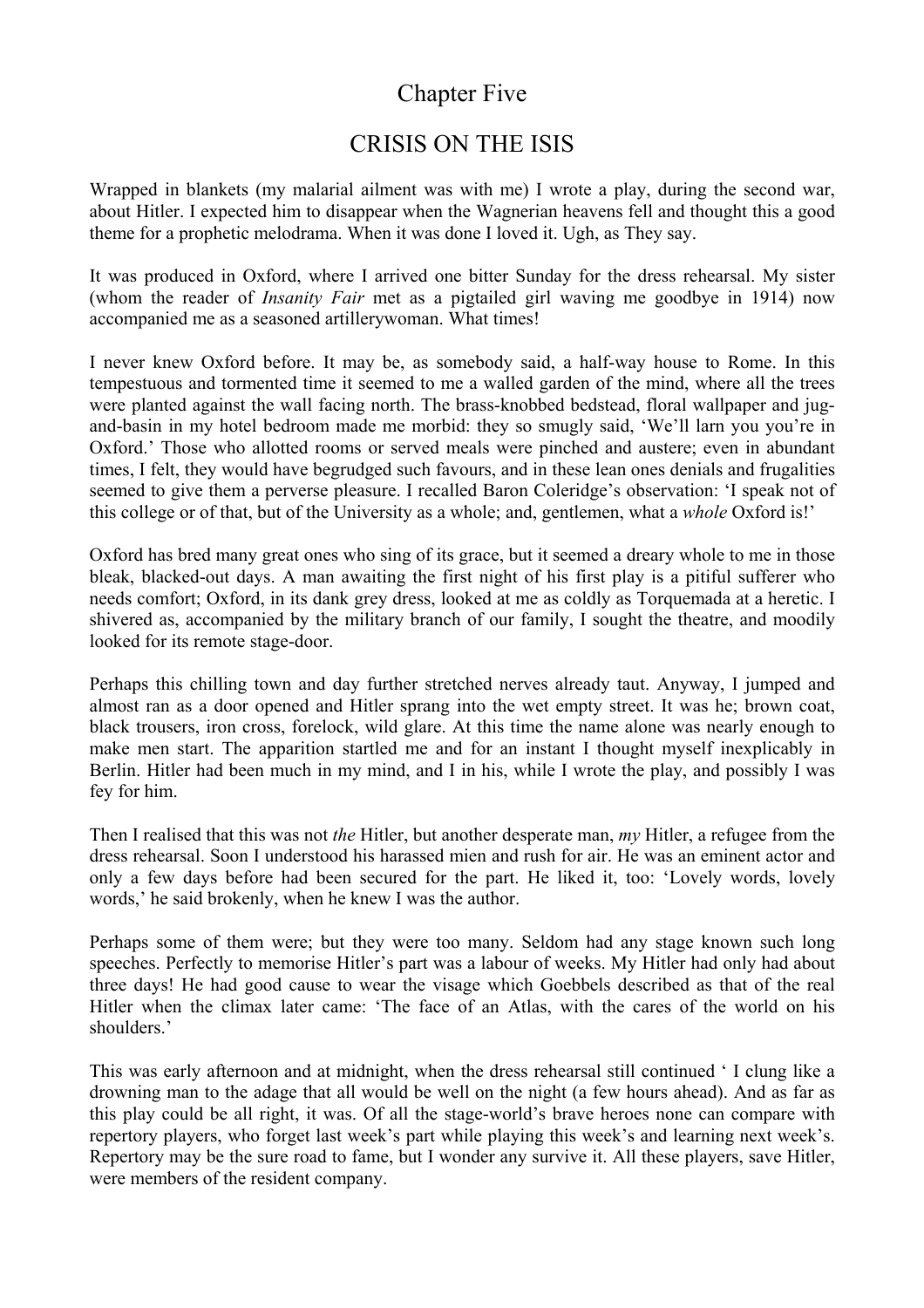Theirs was but one of the many problems. I wondered how the producer kept the quickly succeeding plays separate in his mind. He was brilliant, and so was the girl who designed and built the scenery. So were the magicians who supplied my Storm-troop-choruses, nightfalls, howling winds and storms-among-the-mountain-peaks (Hitler simply had to disappear in a Flying Dutchman-like tempest; I said this was my first play).

Producers and players so threw themselves into the business that they called each other by the names of their parts, adding those endearments which are common behind the scenes. The dark auditorium heard cries of 'Hitler, dear, will you come a little upstage?' or 'Göring, darling, do that again please'. I alone knew the living originals, and was made weak with suppressed laughter by this. I came away in the early hours of Monday, leaving the good troupers still busy, and returned through the black-out to my shocking bedroom.

My condition during the day was as good as could be expected and my pains began punctually in the early evening, when I was taken to the theatre to be delivered. It was packed for the World Première (and World Dernière) of *Downfall*. There was hubbub in the house and excitement behind the curtain; a great critic resident in Oxford was in front and his verdict was eagerly awaited. I hardly caught his strange-sounding title but think it was The Dane of Belial.

By chance I saw the curtain rise through a tiny window behind the dress circle. I could see all but hear nothing, and the impression I received was so surprising that I watched most of the play thus, as in a little peepshow. The way the players filled their parts amazed me. They truly put on the characters of those who were moving to their doom in distant Berlin. They were physically well cast, and looked remarkably like the real men. But mien and bearing were right, too; how did they do it? I wondered. Hitler had borrowed Hitler's own soul. I had the eeriest feeling, watching them as through a telescope reversed: these were no players, but the men I knew.

I wish my experience in writing a play had been equal to theirs in performing. Those speeches were too loose and too long. I marvelled at the way these affairs are made to come right on the night, under the unsuspecting playgoers' noses. Hitler, from his window, looked down and cried that he saw the ghostly triumph of ten years before in the empty, blacked-out Wilhelmstrasse; he really saw another player with the prompt-book. He sat at a table and harangued Keitel and Göring; the tablecloth, which reached to the floor, concealed the good trouper with the prompt-book.

I had the novice's trouble in bringing characters on or off. They came like the Burghers of Calais, they left as if chased by bears. It had seemed, in the writing, simple to bring on a delegation of leading Germans come to tell Hitler 'Begone!' At the dress rehearsal I must have been temporarily absent during this scene, but had noticed, and wondered about, some people sitting in the auditorium. I now found they were members of the delegation; the strength of the resident company was not equal to my large cast and recruits had been enlisted from elsewhere for this brief episode. Now the delegation trickled on and I thought it would never end. It was as if an undertaker had sent enough men to handle an exceptionally heavy client; had the stage been a ship it would have listed hard. So many men were not easily grouped, and if anything became the play less than their slow appearance, it was the protracted manner of their leaving.

The great and gloomy Dane said the play was 'singularly infelicitous', I think. I would merely have said 'bad'; perhaps the branches of his mind had too long been trained against that north-facing wall in the enclosed garden.

But what an unforgettable night that was, in the blacked-out Forties; what great players Hitler and the others were; and what an enthralling experience was the puppet-peepshow I watched through the tiny window, while the men in Berlin moved to their downfall.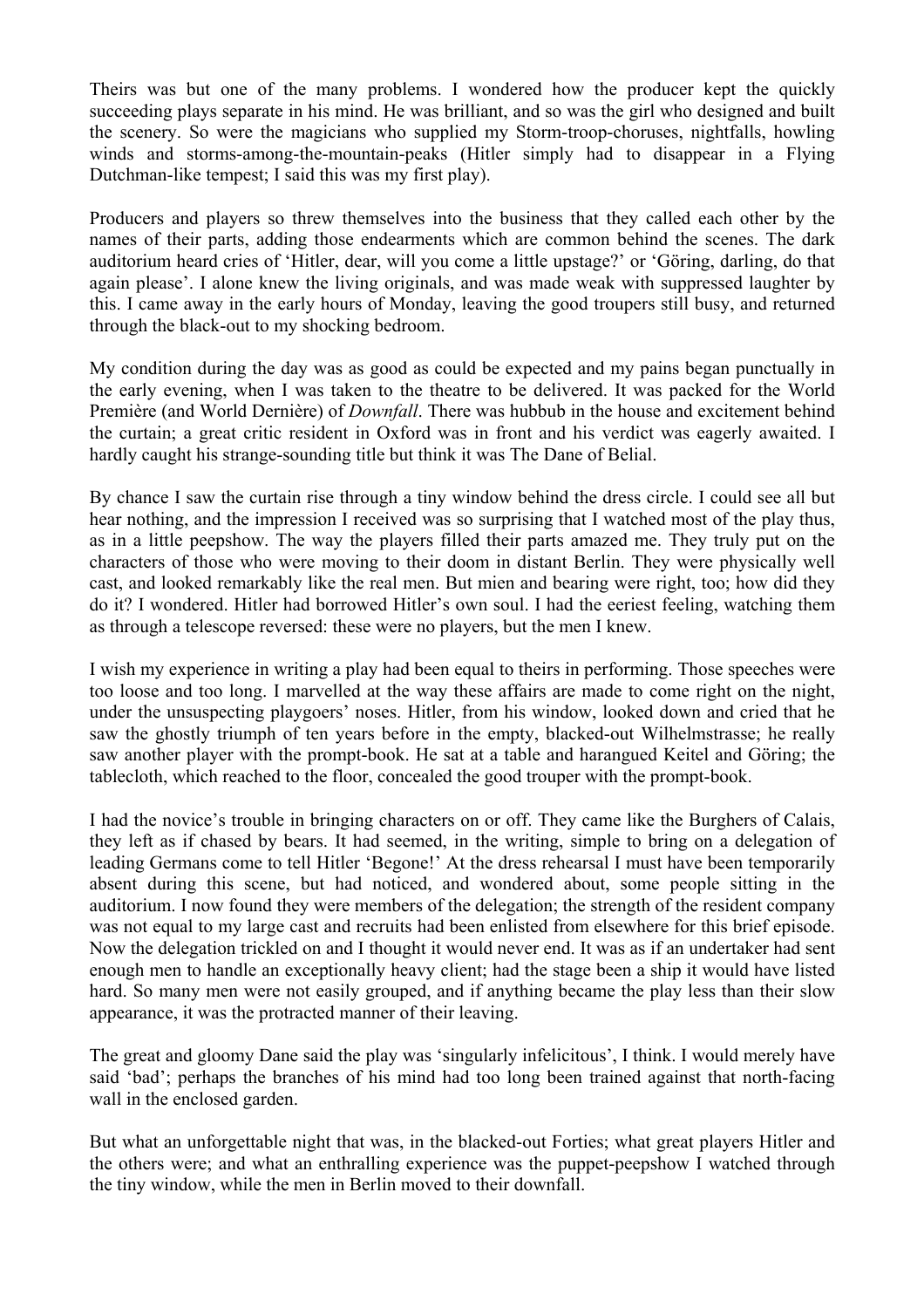# Chapter Six

### MOAT DEFENSIVE

In a long line, commodore's ship first, tramps astern, sheepdog-like destroyers on either side, we steamed under a pale sun that sadly glinted on the distant roofs of Deal between ghostly ranks: the masts and funnels of wrecked vessels. 'The Goodwins, I think they call the place, a very dangerous flat, and fatal, where the carcasses of many tall ships lie buried, as they say, if my gossip Report be an honest woman of her word': Shakespeare's unageing poetry has a word for everything, and his Venetian drew this exact picture of the Nineteen-Forties nearly four centuries ago. Mortal men may think to change the world, but they cannot change the Goodwins.

High among my blessings I count the fact that I saw something of the two wars in all three elements, land, sea and air, and particularly the chance that gave me brief acquaintanceships with the Royal Navy. This was the first time I saw the Goodwins close.

When the twentieth century began, its huge confusion heralded by the great cynics crowing on the dungheaps of their wisdom, a Mr. Shaw made a dying man in a play say, 'I believe in Velasquez ...' Startlingly new and provoking, it seemed then, that a young artist, dying, should cry, not 'I believe in God', but 'I believe in Art', and thus from the grave's edge defiantly proclaim that Art was the forked radish's own creation and copyright. It was the nihilist's voice, saying that the genius of a Velasquez was his own making, not the product of his mother's care, his great grandfather's blood, the food he ate and the climate he grew up in, the pencil he found and the master he chanced to meet; or that, if all these threads led to his talent, they were spun by the worms of the earth.

After forty years of the nihilist century an older faith appears better. If God made the earth on the seventh day, He made the seas in its evening, and among them that British moat, the all-importance of which Shakespeare saw. In it Drake's and Nelson's navy always made its signals first to providence, and acted as its instrument. The repeated preservation of this island, now for nearly a thousand years, meant that the hope of ultimate freedom survived in men everywhere, and that pattern might never be restored, were the moat to dry up or the British navy be sunk or scuttled in it. My dying artist would put providence first and after that his country's moat, ships and sailors, as Shakespeare put them. But then, great artists usually appear when their countries are great.

That little voyage in the Forties began on Southend pier, where tramp-skippers in bowler-hats and billycocks met to receive convoy-orders. They, their ships and the escorting destroyers were of several nationalities. For many centuries this island led coalitions against a European conqueror. This convoy under the white ensign, with its Poles, Norwegians and Hollanders, was yet another little coalition.

My writer's luck held good, for this brief trip was a microcosm of the huge battle that went on for six years wherever there was salt water. The perils of war were present, and if the only shots we fired were practice ones that may merely have been because man's war had to wait on nature's eternal one. I never knew so much weather crammed into a few leagues. As the convoy weighed anchor, fog came down until ships a cable-length away disappeared. With the Goodwins outside, that lent interest to the day. But when we reached them it lifted and in a dead grey calm, that lent a sombre mournfulness to the moment, this little coalition steamed between the two lines of hulks. The Goodwins look as if a man cast into the sea might stand upright there until rescue came, yet if all the mariners ever drowned wait on the bottom, a great throng must be waiting here, almost within touch of England's shore. Now those rotting masts and rusting funnels were practice-targets and our red tracers sped into them like a firing party's last salute.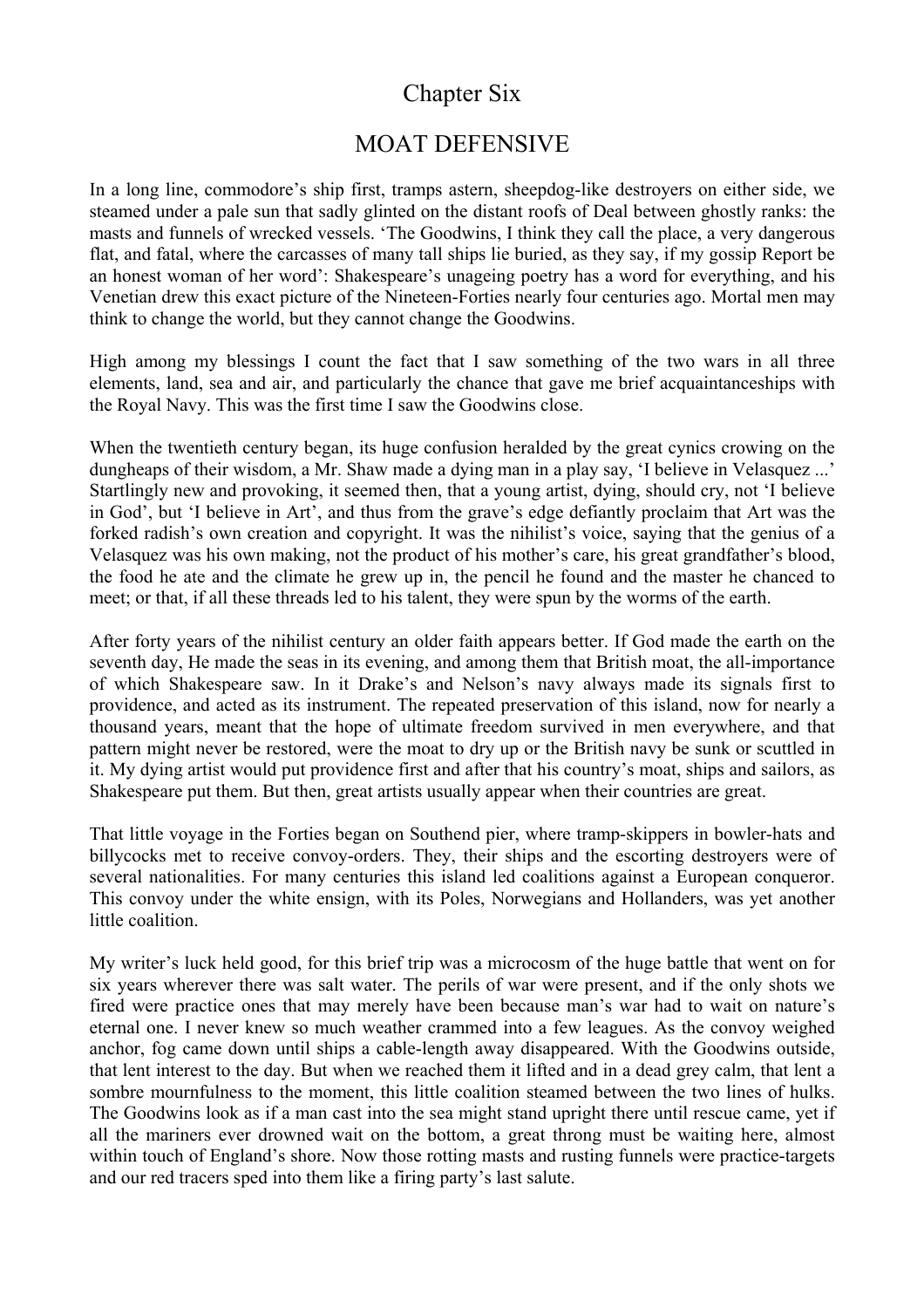As we cleared the dangerous flat the wind freshened and a howling night bore down. This added hazard makes the seaman's war a thing apart. The soldier and even the airman (unless a weather forecast fails him) may wait while the storm passes, but the sailor's peril becomes even greater when the weather is so bad that the submarines cannot leave port.

This night was blacker than black. There were no lights either on ships or shore and in this almost tangible darkness the infernal din was demoniac. Shrieking wind, lashing rain, crashing wave, groaning plates, creaking planks, straining cables: the imps of the storm seemed to say, 'You think you can make loud noises, little man, but what about this?' I could imagine no device which would enable the ships to keep distance and station in this black bedlam; such a gale tears commodore's orders and convoy rules to shreds. Only God could help a ship holed or a man overboard in this mad welter, I reflected as a destroyer missed us by inches; my landsman's eye did not even see her, but the lookout's did. 'Being in all respects prepared for war', the orders ran (the wording has not changed since Nelson's day, and why should it?) the convoy was to 'proceed' from here to there. 'Proceed'! Man's dispositions seemed petty against this enemy. I understood why sailors were usually men of simple faith, and why men of nihilist mind seldom command a ship.

In this ship, steaming through Shakespeare's moat defensive, I felt again the living tie with him, for he might have chosen its company. Consider his four captains of King Harry's army encamped before Agincourt: Gower the Englishman, Jamy the Scot, Macmorris the Irishman, Fluellen the Welshman; while they waited to do battle in the common cause they jibed at each other's national foibles and tricks of speech.

Here, in this ship, they all were again behaving exactly so. The skipper was an Englishman, the first and second officers were a Welshman and an Ulster Irishman, in the engine-room was, of course, a Scot (a disappointed one because the reek of his warm oil did not overcome me). Here they were, Gower, Jamy, Macmorris and Fluellen, after four centuries still thinking less of the enemy than of pulling an English leg or tweaking a Welsh nose. Had Shakespeare not lived too early, there might have been an American at Agincourt; there was one in this wardroom. Fortunately, when we threw a petrol-tin overboard for revolver practice, in the Goodwins, a Londoner with but one good eye hit it before that cockahoop Yankee, and a landlubbing writer survived a shake-up which laid a Welsh ship's officer low with Nelson's malady.

A great ambition of mine was fulfilled by that voyage. It taught me nothing new, but ever after I followed with the eye of personal experience the endless journeys of the Royal Navy in the greatest of its wars. The sea is in our blood, and if I were a hundred I should still go aboard a British ship with the feeling of homage and happiness which is native to me; these planks spell freedom.

For years after that day the enemy at home was to renew the secret attack on the Navy which is more dangerous to it than any visible enemy. But that is a later story.

\*\*\*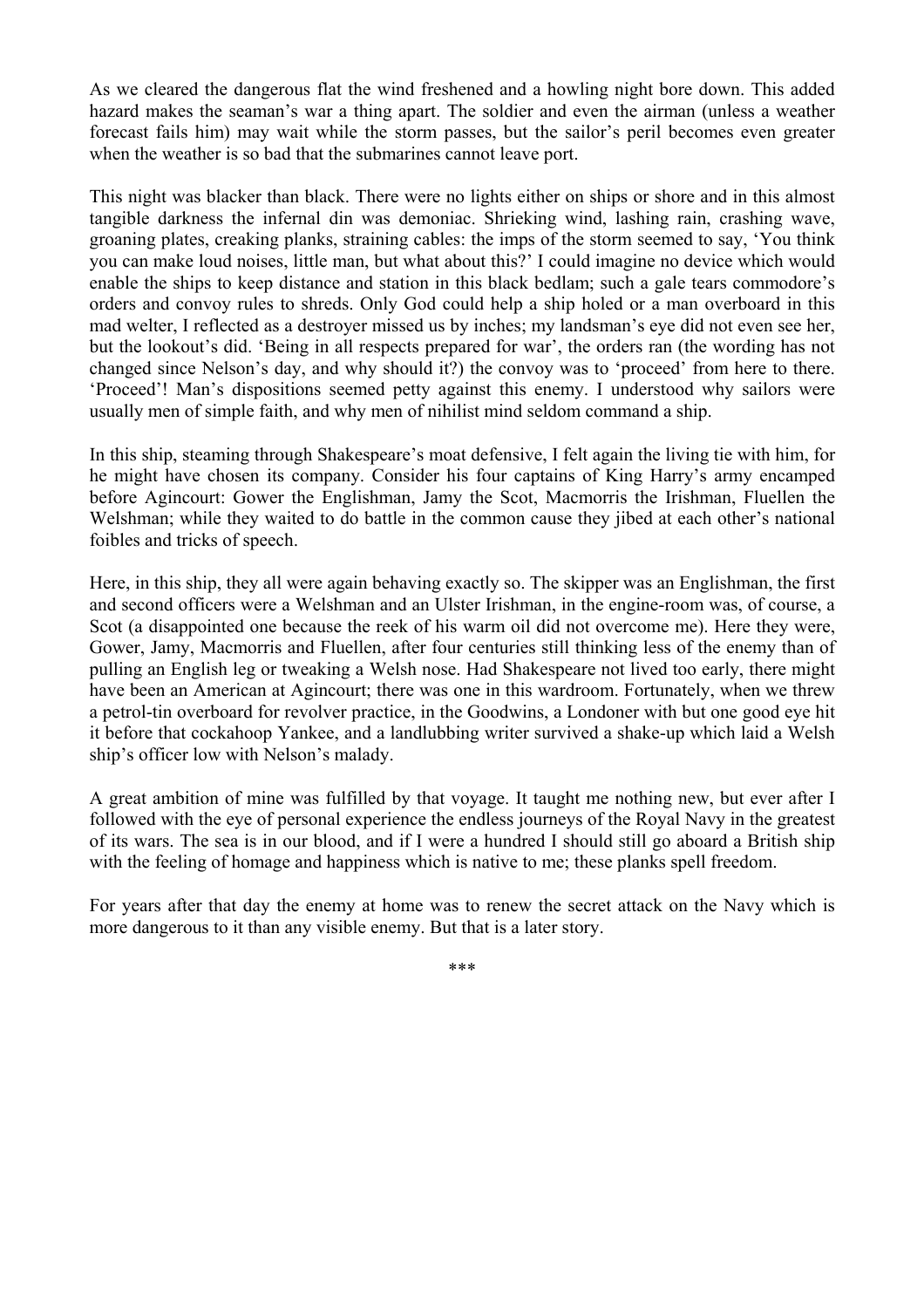## Chapter Seven

### THE BLESSED BOSKAGE

The lush and leafy Norman lanes, through which my jeep crawled, were jammed with men and machines. This country flows with cream and butter, cider and apple brandy, and is called The Boskage. Here God most prodigally scatters the fruits of the earth and after each man-made war the green things effortlessly win their eternal battle with the battle's litter.

The place holds a spell for me. 'Norman and Saxon and Dane are we': William the Norman conquered England, the English burned Joan of Arc in the Norman capital. For centuries men from either side of the Channel have fought against or beside each other and in this island few can be sure they have no Norman blood, whether from dark rapine or proud descent. The English House of Lords has known a Socialist peer bearing the name of one of William's knights of nine hundred years ago.

Over these verdant, rolling lands once more sprawled the immense confusion of war. There was no spot in this Eden but had a soldier sweatily striving at some task. Herds of fat cattle lay about, stricken in mid-cud. From swollen, balloon-like bodies their legs rose in the air, displaying gigantic udders. They seemed to have been killed, not by wounds but by blast. These placid ladies, who do not budge even when the battle is close, must conceal a highly sensitive nervous system behind their ruminant's mask; they cannot support a loud detonation near at hand.

It was like a Hogarthian nightmare painted on a background by Watteau, or Grand Guignol in the sylvan setting of Regent's Park. But the senses reacted most alertly to something invisible and intangible: a smell. The distinctive smell of war is mixed of warm oil, petrol, pulverised brick, scorched rafters, explosives, dust - and death. Its chief ingredient is this faintly sweet odour of fleshy corruption to which four-legged creatures seem indifferent, but which, creeping from afar, quickly alarms the queasy stomachs of two-legged ones.

Now, as my jeep rattled through the lanes, it grew stronger and the traffic and noise of war diminished. Soon the lanes were quiet and empty, because the war was near; only the smell increased. Then, rounding a corner, I saw under tall, rich hedges tanks, trucks and waiting men. Here there was only a whispering. These men wore earphones and into them came the voices of their comrades further ahead. They were fighting; pushing on through further lanes and fields; straining their eyes to detect an anti-tank gun in a coppice or a mortar behind the wheat; and reporting back. Whisper, whisper, whisper came the little voices....

I saw I was among the Guards. Unwittingly I had kept an assignation. A few weeks before I had been in Hove, where the broad avenues were filled with the Guards and their armour, waiting for the grand invasion of Europe. Hove knew fighting-men of all arms and many nations, but the Guards, when they came, excelled all. They wore the invisible panache of a unique tradition. They are big men, yet gentle, friendly, unboastful. The specialist in all callings has an innate authority; he need not exhibit his quality since it reveals itself. The Guardsman, whom I have met from Ypres to the Boskage, is the specialist of his profession and a perfect *gentilhomme*.

In Hove, after a windy lecture to Guardsmen about Germans, I said I hoped I might meet them on the other side, once the invasion began. Now I met them. In one of the first I recognised a listener to that talk and reminded him of it. 'Ah,' he said calmly, 'I wish we were in Hove now.'

Again I heard the voice of Shakespeare ring down the centuries and thought how little our Norman-Saxon-Danish breed has changed. Those who saw Laurence Olivier's superb film will remember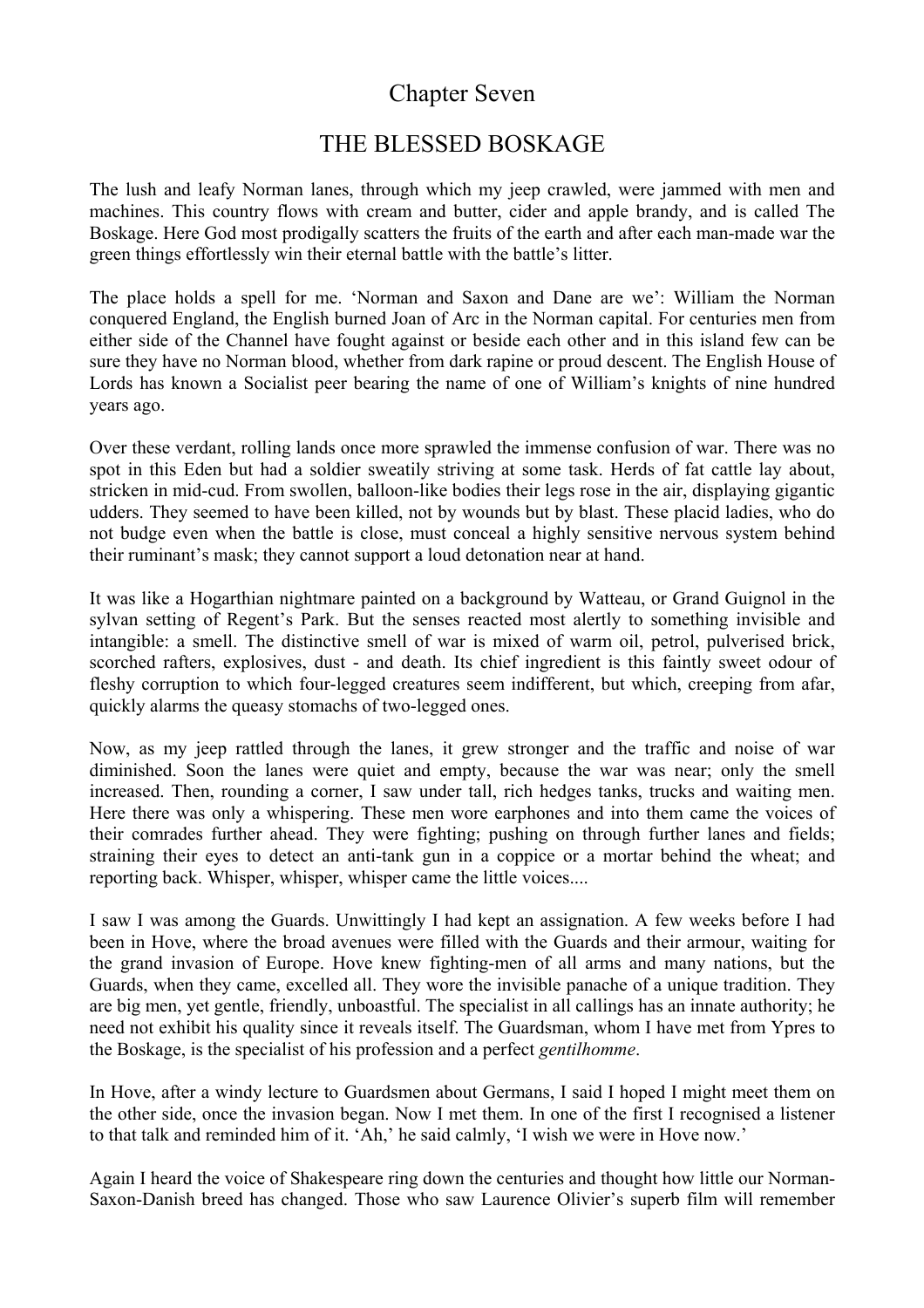the English soldiers, Bates, Court and Williams, talking by the camp-fire the night before Agincourt. 'Brother John Bates,' says Court, 'is not that the morning which breaks yonder?' 'I think it be,' says Bates, 'but we have no great cause to desire the approach of day.' 'We see yonder the beginning of day,' says Williams, 'but I think we shall never see the end of it - who goes there?'

It is King Harry, cloaked, who explores the mind of his men. Bates tells him, 'The King may show what outward courage he will, but I believe, as cold a night as 'tis, he could wish himself in the Thames up to the neck - and so I would lie were, and I by him, at all adventures, so we were quit here.' 'Methinks I could not die anywhere so contented as in the king's company,' says their unknown visitor, 'his cause being just and his quarrel honourable.' 'That's more than we know,' remarks Williams.

Thus the British soldier five hundred years ago, and here he was again in the Boskage, recognisable, saying the same things in the same way. He is the Christian soldier, the opposite of the man-in-the-mob, and the more dangerous in battle because his spirit remains calm and critical. If this man survived he was soon fighting on the Rhine, still wishing himself in Hove.

We talked near a narrow, behedged field-path. On it, a few yards from the road, lay two dead Germans and we went to look at them. They were both boys and lay in the contorted shapes of sudden death. One, I saw from his book, was a Saxon from Halle. Saxon; Norman; Dane - time wove its intricate pattern. They lay behind a hand-drawn anti-tank gun, a toy of a thing, yet they had hit a British tank with it. Crippled and lopsided it lay on the far side of the field with a dead Guardsman in it.

I got into my jeep and went on. The whispering fell behind and in the brooding Boskage not a man or machine was to be seen. Here, where the war at last was, was a silence in which an ant's footfalls might have been heard. It was broken sometimes by a burst of machine-guns or the explosion of mortar shells, whether to right or left, or how far away, I could not tell; in this undulating, thickly wooded country all sense of sound-direction failed. It was a paradise on earth, tense with silence, heavy with menace, eerie. Every bush was a natural ambush and every tree a ready-made trap. It was ideal country for defence. A numerous, well-armed and well-led enemy could have exacted a huge price for dislodgment. I thanked providence for the thinning German lines, our own inexhaustible supplies, the generalship bred by the bitter lessons of the first war.

At length we came out of that oppressive woodland and to a village. The whispering men had just cleared it. In the square a German tank burned and some dead Germans lay about. The villagers were gathered there, their faces turned towards the liberators' road. They were happy, but not ecstatic; in the French soul, and particularly the Norman one, many old resentments towards *les Anglais* lie near the surface.

The village was called Le Beny Bocage, which I suppose means The Blessed Boskage. We went through and beyond it and at last saw the fighting. Across the fields went British tanks, their guns spitting. One lurched, halted and burst into flames; a man jumped from it and tried vainly to haul another out. Three Germans dashed across a field and two fell; from the shelter of a ditch four others rose, holding their hands high.

I was standing near the last house of the village and in a pause looked round at it. It was also the best one, I should think, a comfortable modern villa built where the rising main street reached its highest point as it left the village. Through a big open window I saw a woman, dark, bright-eyed and buxom, laying a table. Two children, boy and girl, played around her. Inquisitively I called, 'Have the little ones no fear, Madame?'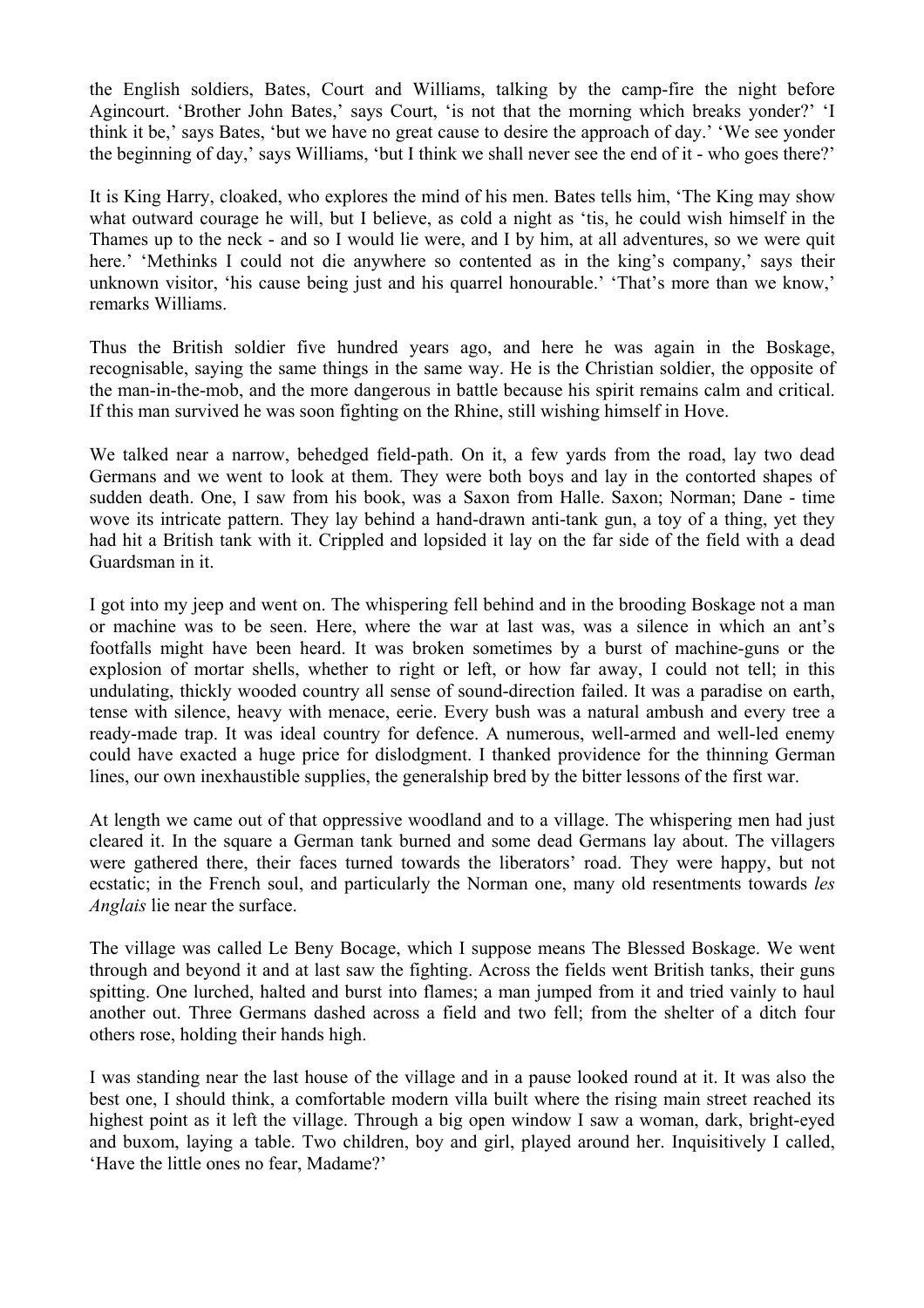'None at all, Monsieur,' she said amicably, pausing at her work. 'And you?' I said. 'Oh me, of course not,' she said, as if the question were odd. A handful of mortar shells burst three meadows away. She looked in their direction as she might have glanced at a passing motor bicycle and then resumed her table-laying.

Ah, I thought, another war has evidently passed over this blessed boskage.

\*\*\*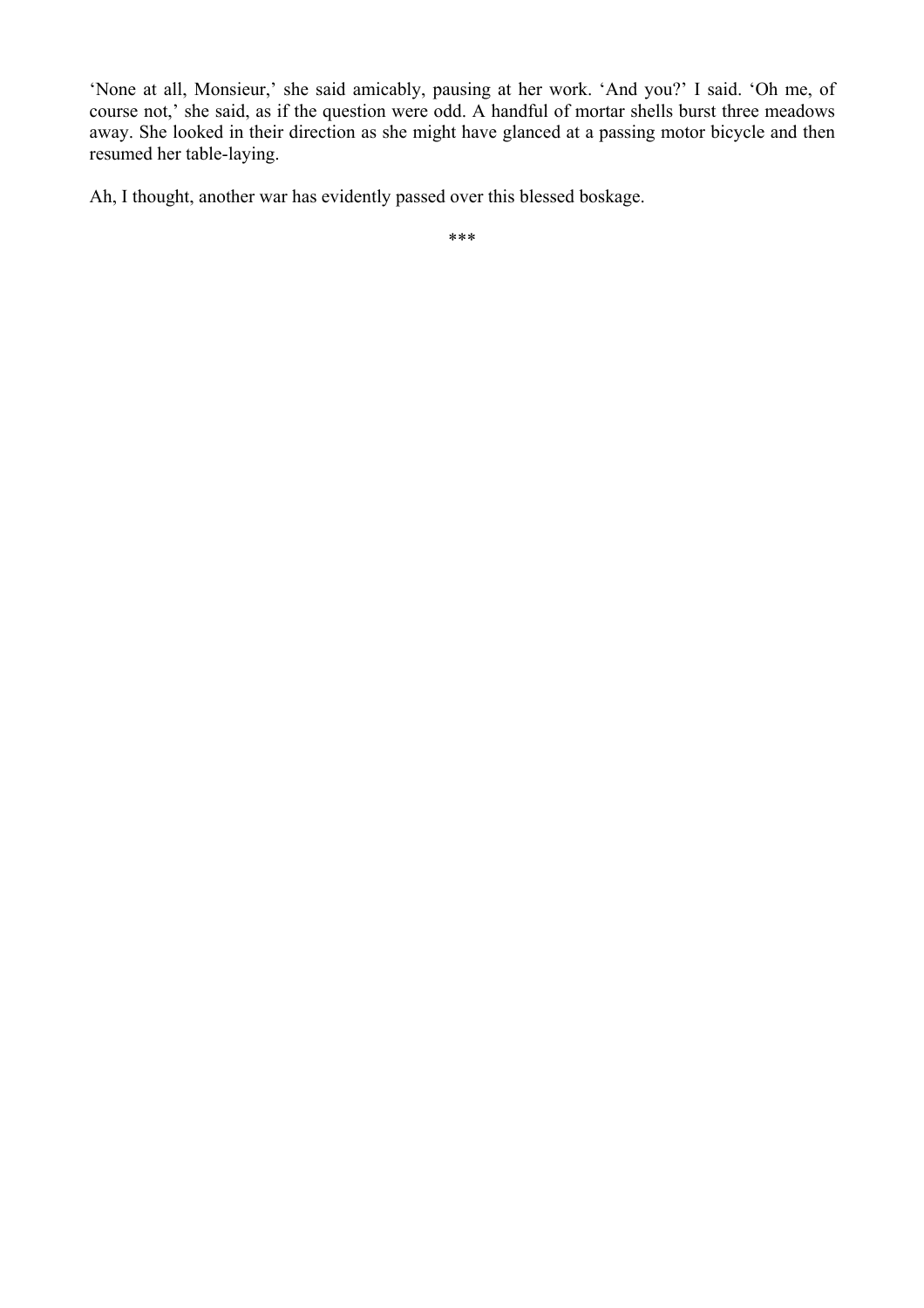# Chapter Eight

### THE CAVES OF CAEN

Brilliant sunshine lit the cave's mouth; its furthest depth, where the graves were, was dark as night. Hundreds of people, from dandlings to dotards, were huddled in it and as I pressed between them I was arrested by a face, the beauty and serenity of which separated it from the gloom and uneasy stir. It was childlike and old, virginal and ravished. Hair of dull gold framed a perfect oval and blue eyes gazed, either vacantly or thoughtfully, at something or nothing. These eyes shone in the halflight like lapis lazuli in a tomb. They were empty of the glints and shadows that usually show, like little fish, in a child's or a young girl's eyes: shyness, curiosity, modesty, boldness, reserve, invitation. They were like water in a shallow blue basin.

I had heard many nightmare stories in the caves, and wondered what, that I could not see, lay behind those transparent eyes. I stopped beside her and said, 'Good day, my child'. The unresponsive eyes turned on me and she gave a hoarse, cackling laugh. An old woman next to her said, with polite apology, 'She is mad, Monsieur'. Then I saw around other pairs of eyes, none quite so strange, but all filled with emptiness. I learned that these were lunatics from the asylum, brought to wait while the storm of war swept by....

The tale of refugees is always and everywhere the same. In our century it has swollen, between Siberia and the Channel, to an anthem of misery so deafening that mankind's ear has become numb to it. Nothing is gained by harping on an unheard air and the population of London's shelters during the bombardment in any case heard a snatch of this devil's music. This, then, is not another tale of refugees, but one of *caves*.

In that one word lies the whole threat of our future. We began, dark ages ago, as cave-dwellers, and thought the caves lay remote behind us. In those caves I realised how quickly we may return to them. The upward climb to a civilised condition is long and slow; the fall is as quick as that of a suicide who throws himself from a cathedral tower. The people I saw clung to the poor remnants of their bedding, clothing and kitchenware, the symbols of civilised lives. Had they stayed there, and these worn out, they would in less than a generation have reverted to savage type and have peered through matted hair out of the cave's mouth.

The horrific picture had another side, if one sought it. These huge caves lie in a bluff that falls steeply to a river. Nature did not make them, but men, working in the service of the Christian God, who in this mysterious way saved their descendants' lives centuries later. The stone of Caen was famous through Christendom and was used by the builders of cathedrals and churches everywhere. It was used for Westminster Abbey; the olden quarrymen who cut the stone for the place where England's kings would be crowned made a sanctuary for their townsfolk centuries later, in the flaming Nineteen-Forties.

These caves, when I saw them, offered the picture of what all Europe might be by the century's end. Back to the caves, forests, mountains; this was the nihilists' plan I dimly foresaw in the Thirties, and here it was fulfilled, in little. The caves had long known only the tread of the mushroom-growers. Now they became the coveted shelter of thousands of human beings. The mushroom beds became the cemeteries of those who died, of age, of infant weakness, or from bombs which burst outside and reached deadly fingers into the recesses. Yet each grave still bore the cross...

The caves of Caen are empty again now. The cave-dwellers have gone to cellars and shanty-towns, to await new homes - or a return to the caves! I watched the blue-eyed girl and her sisters go to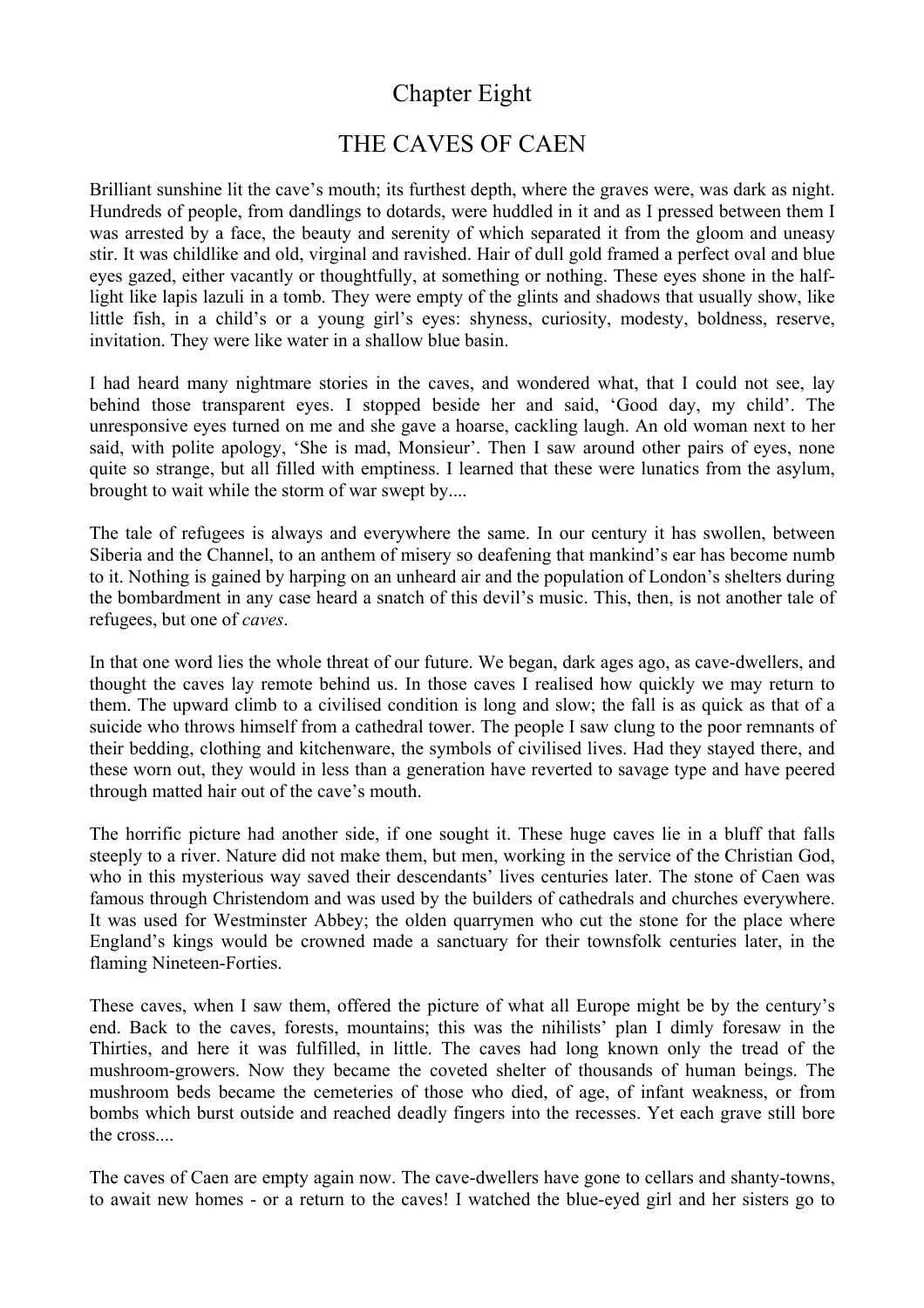some temporary refuge. I had only seen her face before; now that she came into the sunlight, and was lifted into a military truck, I saw she was malformed and could hardly walk.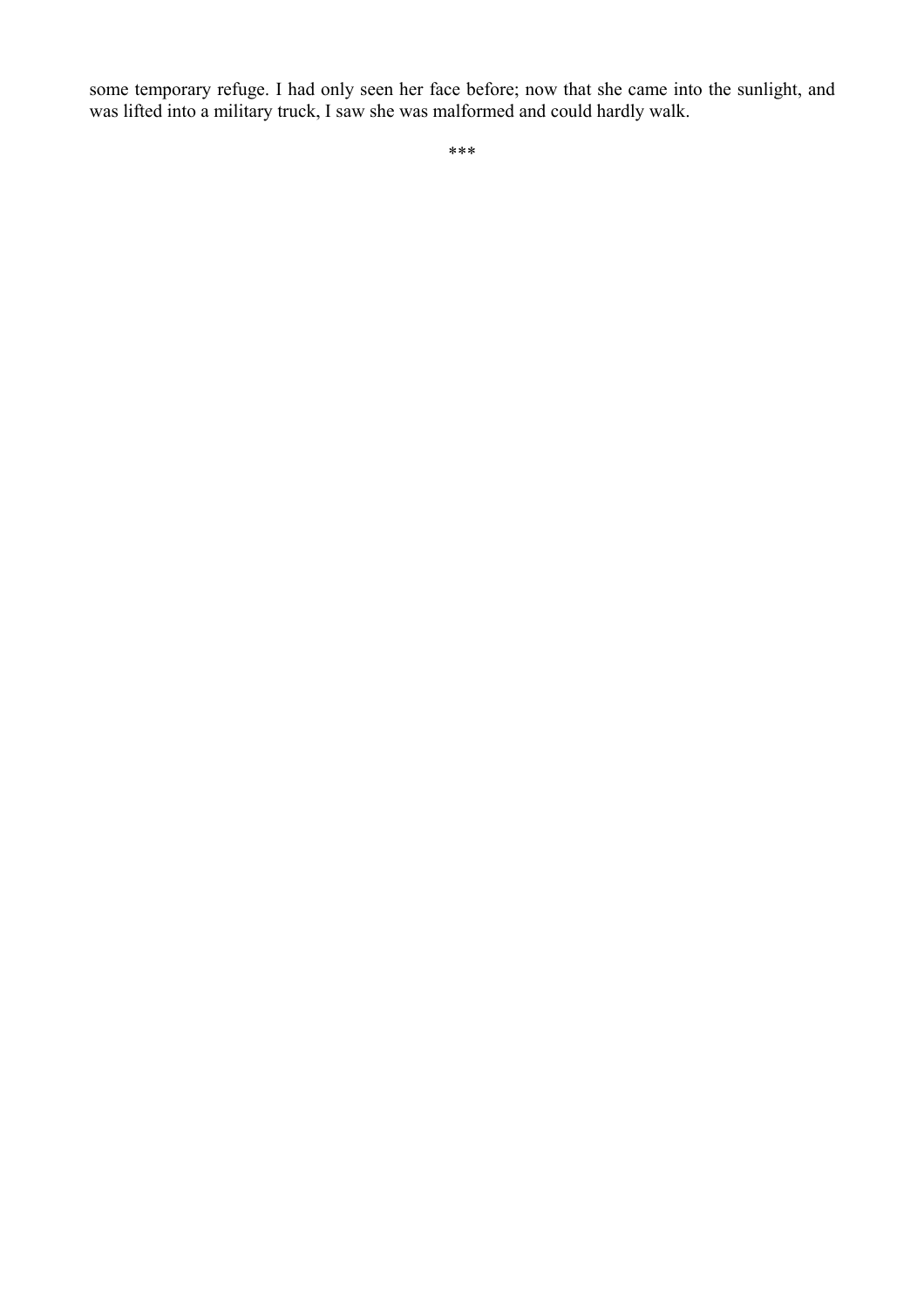### Chapter Nine

## THE MAN AT THE PYRAMID'S PEAK

I could not believe twenty-six years had passed; surely I had merely been on leave and now returned to my squadron and the mess! Here were the same little comforts-in-misery: the deck chairs, scrounged who knew where, the bottles, the gramophone. The record was almost the same; it had merely changed from 'When you come home, dear, when you come home' to 'When you come home again'. Here were the bully beef (now called corned), the cheese, the biscuits. Here were the same smell of petrol, the same intangible menace in the air, the same gripping of the bowels at the irrevocable moment of take-off: shall we miss those wires - ah, good, we're up and away.

The last entry in my flying logbook read, 'November 11, 1918. La guerre est finis. Patrol over Mons, 10.30-11.30 a.m. Civilians waving to us in the streets'. The one I now made began 'August 11, 1944. Reconnaissance patrol between Caen and Falaise ...' Even the aeroplane I rode in was like the one I flew in twenty-six minutes, no twenty-six years, ago, save that it was unarmed and that its slowness, which on my last flight meant weakness, was its defence. The hurtling fighters of 1944 could not draw a bead on it; if any drew near it just span on its axis and they flashed impotently by.

A queer sensation, to feel twenty-six years fall away. Below was the identical war, the same pulverised moon-landscape. This is where I come in, I thought, as the little ruined villages pirouetted beneath. For now the great coalition had broken out of the bosky ambuscade and was in the flat, open country beyond Caen. The captured ground grew like a stretching bow and the straight road to Falaise, below me, marked the track which the final arrow would take towards the enemy's heart. This was the climax of five years, or thirty; or perhaps of twenty centuries, who knows?

Three months before this, in busy, battered London, a message took me one morning, as a war correspondent, to St. Paul's School in Hammersmith. There I first saw Field-Marshal Montgomery. It was a refreshing experience to a mind become sceptical. The first war left in me a cynical feeling about military leadership; it was mainly fought in mire and at its end the soldiers still wore puttees! In the Twenties cynicism became every man's habit, and in the Thirties the actions of politicians fixed it in me.

Now I saw a man who perfectly appraised the Germans, as I knew them and never wasted a word. The German soldier, he said, was an expert with weapons, had a good eye for country and excellent discipline; but the German general was vulnerable. This man, who had to gain a foothold on open beaches, dislodge the enemy from a strong natural ambuscade and drive him across the Rhine, had mastered the essential points of his enormous problem. By the time I flew over the battlefield I knew that, before he set out, Montgomery had a plan to delude the enemy into dispersing his strength, and a timetable for the advance, which were both fulfilled (until the setback at Arnhem) almost to the yard and minute. The German soldier fought as well as he expected, the German generals made the errors he counted on. In the first war the German announcement, 'Our advance continued according to plan' became famous as a hoax. In the second, our great advance that went exactly according to plan was never comprehended, in the beauty of its rhythm, by the masses that mechanically switched on the nine o'clock news.

My own road marched with it for a while. I went one day by road convoy from Winchester to Tilbury. The glory of the warm September eve in 1940, I knew, was departed, but this day in 1944 remains vivid to me for the beauty of England, which is poignant to a man who leaves it on such an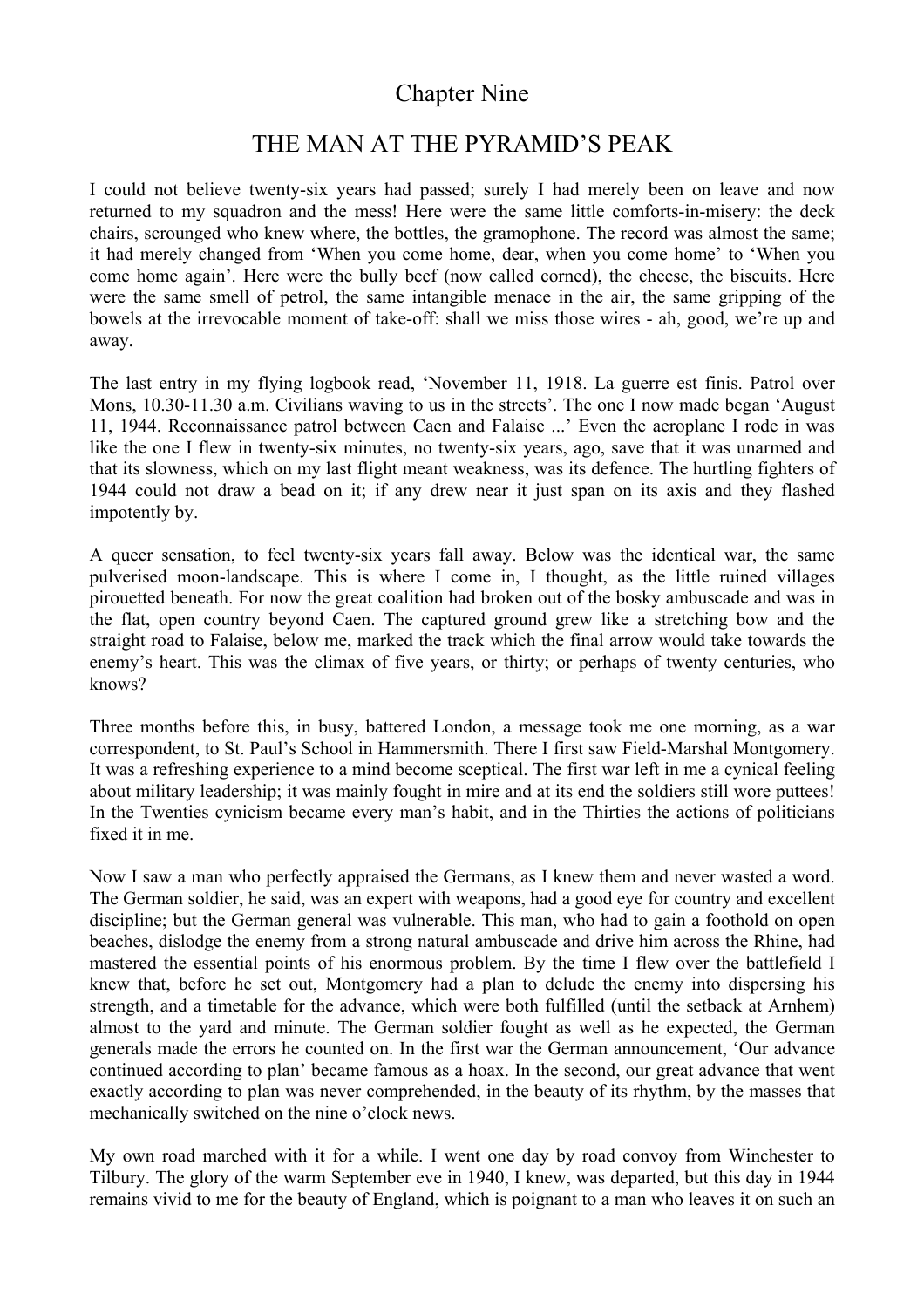occasion. As the convoy passed London I looked on my native city from one more angle, in yet another mood. It was no longer grimly silent, as on that September evening. It was the busiest place in the world, seething with the bustle of invasion. The flying bombs sped into it with fiery tails as we passed. From factory windows the work-girls waved. At last, like a man struggling out of a tight jersey, we worked our way free of this enormous town and came to green fields, the glint of water, Elizabeth's brave Tilbury, and a ship. Downstream we saw fantastic shapes, like a giant's reels of cotton. From these spools the submarine pipeline would be unwound, to feed the innumerable petrol-driven things in Normandy.

Then England falling astern once more and I began a fantastic voyage, across a thronged Channel, to a fantastic destination. There are models of and books about Mulberry Harbour, that marvel of engineering. I hope a permanent record exists of those harbours made by sunken vessels, where the scene surpassed the most wondrous tales of ancient mariners. All the wrecks on the sea's bottom might have reappeared, all the ship's designers in the world have gone mad, and a horde of lunatic surrealists have flung themselves with paint and brush on the huge scrapheap; and then a giant hand might have stirred the whole shambles. Ships down by the stern or the bows; ships rectangular and rotund; small craft that sped or wallowed; hulks half on the beach and half in the water; boats that walked out of the sea on to the land; the whole constantly rocked by wave, swung by wind, lashed by rain.

Out of the shapeless molten mass comes the fine wrought metal, and out of this prodigal confusion was forged the sharp arrow-head that pointed towards Falaise that day when I flew over Caen. In Hammersmith I heard Montgomery say that the general's chief task, next to estimating the enemy's strength and weakness, was to choose his own men. I saw now the men he chose, the arrow-tip. Guards Armour and Seventh Armour, Highland troops, Canadians, Polish Armour: there was genius in the mixture.

They were all poised that day, and reminded me of the waiting men I saw near Bedford, when the Battle of Britain began. Now they were on the tiptoe of attack, not defence. I was particularly interested in the Poles. They had come far, by way of France, England, Africa and Italy, from the Warsaw I had seen and despaired of just before the second war began; despaired of, because its spirit was too high. The Poles then still thought in images of dashing cavalry attacks - and had no Channel behind which to recover. Instead, they had an exposed rear and a neighbour whom, rightly, they distrusted. Nevertheless, that unaccountable optimism.

Now they had learned a bitter lesson. They counted among the best fighters in the world and the Polish Armour was the tip of the arrow-head. Returned from my flight, I saw them, waiting with faces turned to the battle. They were not simply Poles; they were the twentieth century in the shape of men. They waited only for the great air bombardment which was to 'soften' the enemy before they struck.

If there were in the mansion of providence a spirit of mischief, a king-poltergeist, war would be this super-imp's high holiday. Punctually at noon the thundering American squadrons came out of the westward haze and passed over those tense attackers. The crackling shells burst round them and one blew up; from the fallen wreck a mountain of black smoke rose into the still air. As they dwindled into specks I vainly strained my eyes for the explosion of their bombs. I could not see them; perhaps the haze was too thick. Anyway, the job must be done, I thought, for soon they reappeared, returning. Now the great attack could begin.

Suddenly the air trembled and hell broke loose on earth behind me. I span round and saw fountains of earth and smoke, each with a red core of fire, where the arrow-tip lay. This was carpet-bombing; each explosion had scarcely erupted when the next grew from the same crater. Soon the wrecked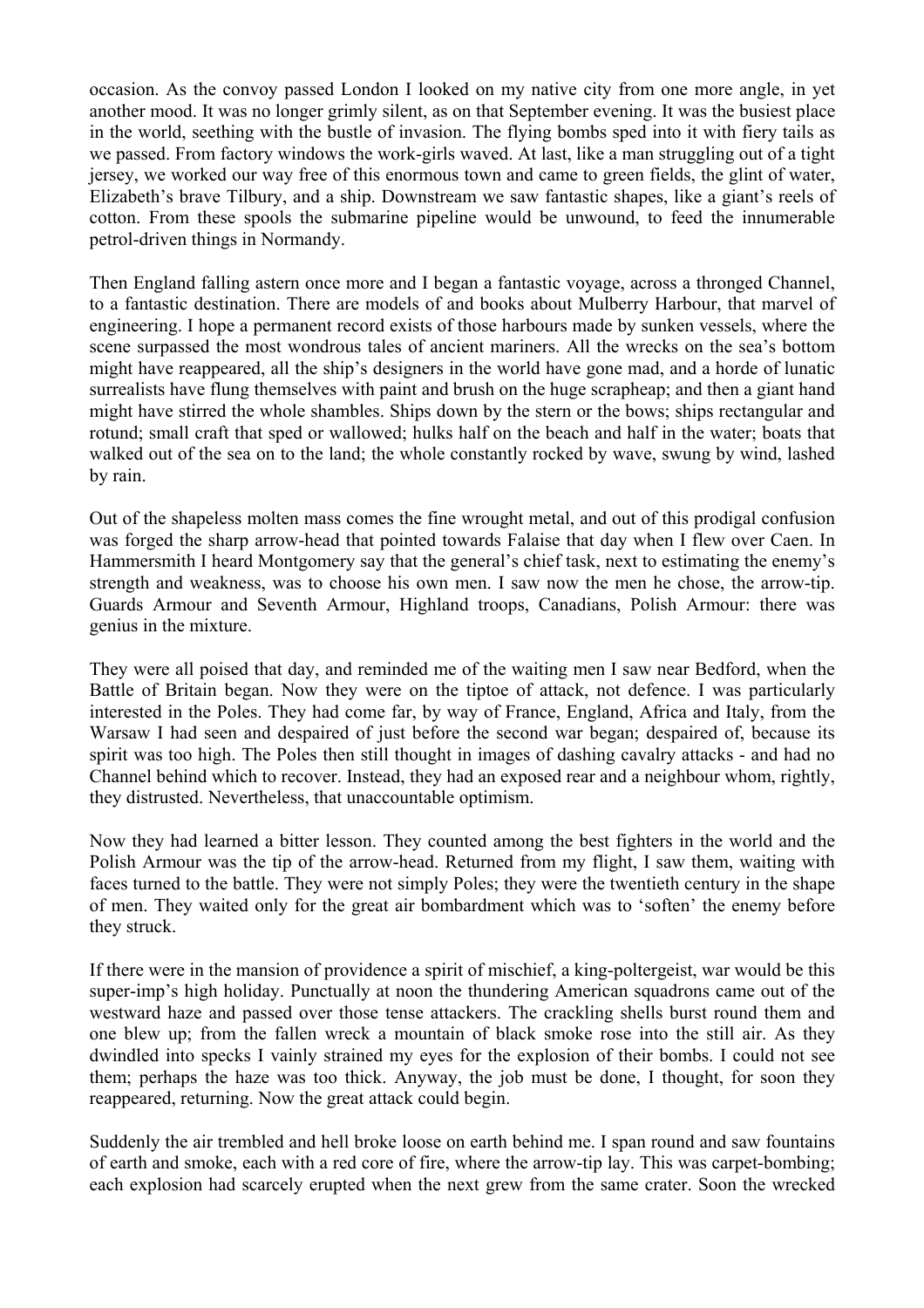aeroplane's funeral pall looked like the smoke of a garden bonfire against the monstrous cloud, slashed and spangled with new bursts and rising fires, that spread between Caen and Falaise.

An immense dejection filled me as I thought of those poised and eager men. Many must have died with their eyes still searching the hazy horizon for the signal to attack; huge protest must have filled the hearts of those who just had time to understand. I cannot imagine what possible miscalculation caused a commander to err so widely, or many bomber-crews blindly to copy him, when Caen lay clear beneath, a child's guide to accuracy.

When I reached the place the survivors were still cursing in soldier's language. A British officer, with bareheaded soldiers around, quietly said the burial service over fresh graves. Two barethroated Highlanders, bringing German prisoners in, made terse Scottish comments and went their way. By the roadside lay blanket-covered forms; I watched a chaplain unbare their faces and saw unmistakably Polish ones. They had come very far to end so sadly and their lot especially oppressed me. Now I think they would not complain. Had they survived to Berlin they would have found their country's freedom more distant than ever; many more men will die before liberty is won, and if it is for ever lost, much greater numbers will die. I already realised that on the Caen-Falaise road. The Poles either did not, or they accept the fight for the sake of its cause and in that faith do not mind where or by what mischance they fall.

The great blunder blunted the arrow-head, but only for a moment; soon the attack was launched which began the end of the second war. When I next went down that road the war was quickening and opening out, and I passed from bedlam into the same thinning activity and deepening silence. At the apex of the pyramid, war, was again a hushed and empty world. Yet somewhere in it, crouched in a slit trench, kneeling in the corn, was the man at the pyramid's peak.

He is the lovable orphan of the twentieth century, this man who comes from the ends of the earth to play the chief part in a deserted theatre without an audience. He makes his little way across continents and oceans, through the swarming throngs that surround bases, commissariat, supply and transport, through camps, barracks and depots, amid a deafening clamour that imperceptibly dwindles as he climbs the huge pyramid and ceases when he stands on its summit. Behind him now all the pandemonium; any noise he hears may be his last. There is no sign of life, but he feels watching eyes as if he were in a cell drilled with peep-holes. The heat of battle, in this chill void? The phrase is obsolete, if it was ever true. The orphan finds himself, after long journeyings, gazing into annihilation from the pyramid's lonely peak.

How little it changes, I thought, as I went cautiously along that road with memories of St. Julien and Vlamertinghe. The mortars came quicker than the whizzbangs, but were fewer; happily the German gunners had to count their rounds in the second war. I went through a battlefield scorched black by flame-throwers; the wars of antiquity knew boiling oil. I saw men as flat as pennies, for the machines had roared over their corpses; well, that was as old as juggernaut.

I loved them, whatever their uniform, and they no longer horrified me. The twenty-six years had brought that change and I wondered if I were only older, or perhaps wiser. During that time I had learned, from Russia and Germany, that dictatorship kills many more people, in peace, than any war, and I knew by now that this war was for dictatorship, not against it. The horrors of war seemed petty to me against the horrors of a cause betrayed. These dead men were genuine and admirable.

I came to a very lonely place where a French Canadian, with bayoneted rifle, did outpost duty by an abandoned German first-aid post in a slit-trench. A dead German, a middle-aged, handsome fellow, lay on a stretcher in the entrance to the German medical officer's dugout. An open book there showed that a few hours earlier he had given Hans Schmidt and Johann Braun ointment for scabies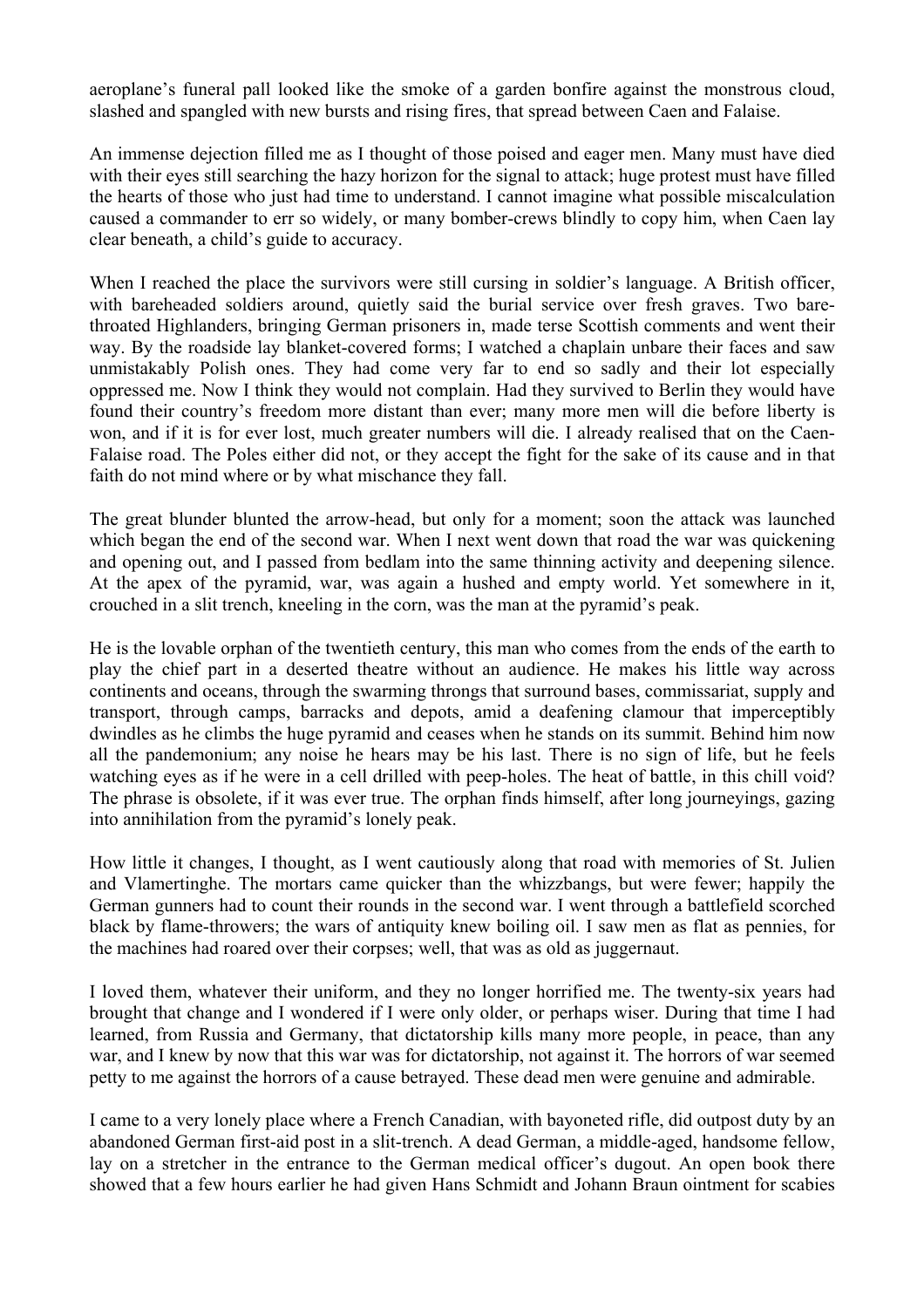and pills for diarrhoea: the soldier's afflictions do not alter. In the road lay a burned-out British tank. The dead gunner hung upside down in it, his blackened face nearly touching the roadway.

I had not noticed him among the wreckage until the French Canadian rifleman pointed to him. 'Look at dat poor guy,' he said, indicating the tank with his head. I looked and in spirit saluted. Then the French Canadian, creasing his eyes against the sun, looked along the silent, straight, dusty road he had yet to travel. 'It's a funny ting,' he said, nodding towards Falaise, 'my folks came from dat place.'

I followed his gaze and wondered where the road really led.

\*\*\*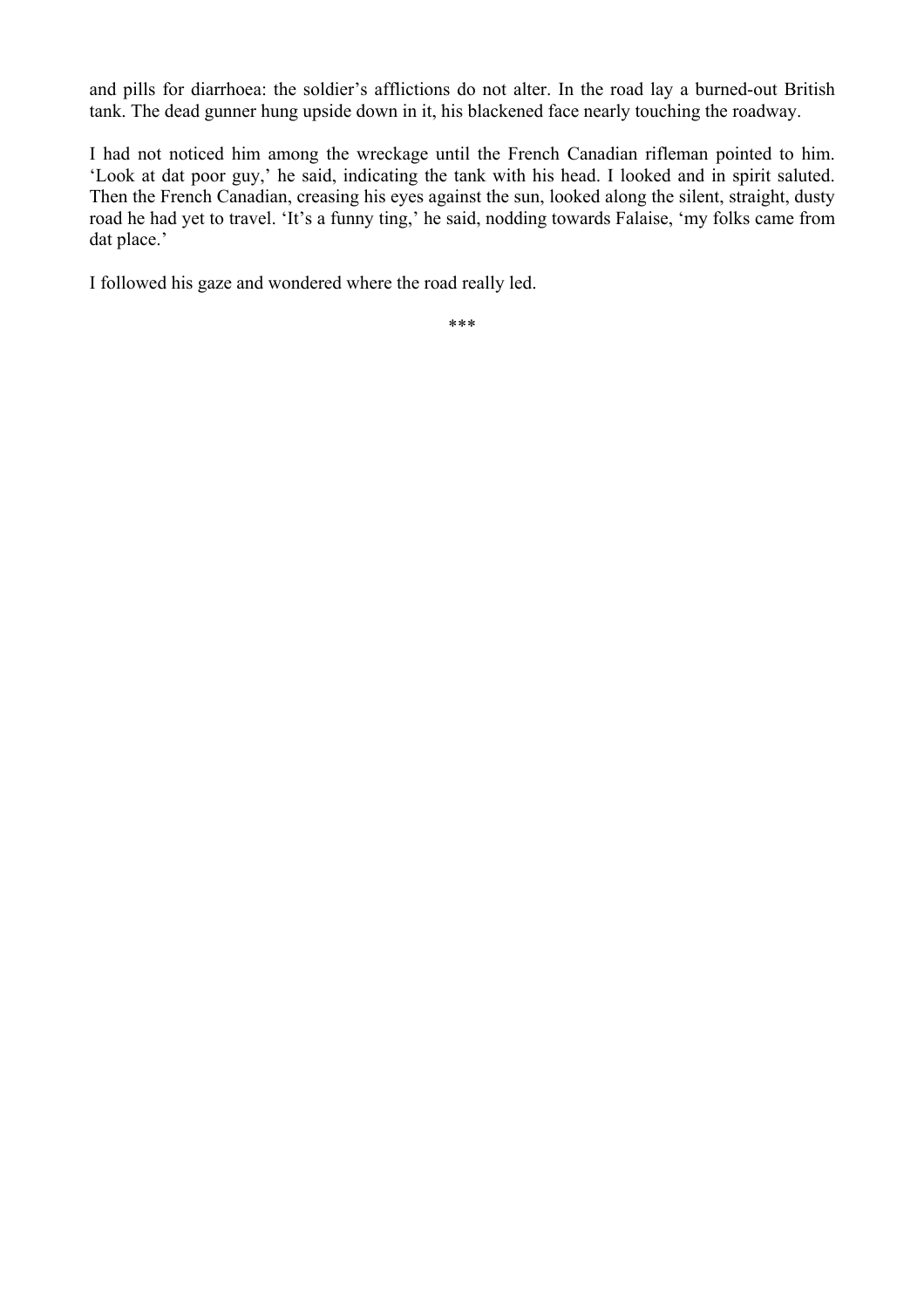## Chapter Ten

### CHARM THE NARROW SEAS

On a day I took jeep for Mulberry Harbour and home. Dearly though I loved those armies, I was glad to go. I alone seemed to see the shape the war had taken and the great hoax at the end of the road, and the atmosphere of illusion was hard to live in. In such circumstances reporting became misreporting and I preferred not to write.

Another thing I keenly felt, because I thought that the root of our twentieth-century unhappiness was planted in France in 1789, was the chronic sadness of the French. I felt it in France during the first war, in the years between, and again in Normandy. It was not caused by the German occupation or by the ruination which our invasion brought; the Normans know better than any how quickly nature defeats all conquerors. It is a deep spiritual malady, a despair of the soul. My belief is that the French have never been happy or confident since their revolution. At all events, the travellers' tales of France before it give a picture of a country almost unrecognisable, from the present one, in its strength and pride.

Thinking, as I thought, that a straight thread ran from France of 1789, through Russia and Germany in this century, to the ordeal which I foresaw for my own country, I found Normandy a place of evil omen.

When I reached Mulberry Harbour night was falling and a full gale was rocking that lovely floating port. I found my vessel. I do not know how my Lords of the Admiralty would describe it, but if it was a packet it was a very small one and might almost have gone by letter post. It had no berths or bunks for passengers and hardly standing room for the six of us, all at one time, on its decks.

I love a gale, but to put the matter in a cockleshell, I do not like sailing in one without lights, in waters crammed with cruisers, destroyers, corvettes, convoys, and tugs towing dry-docks or spare sections of Mulberry Harbour. I prefer to play blind man's buff ashore. My love for the British Navy, straight or wavy, increased when the skipper said he thought he should not start. My respect, but not my affection, for the British Army rose when a staff-major, with important dispatches, said his orders were to make the utmost haste, and the skipper prepared to leave immediately. Then a signal from the Senior Naval Officer forbade our departure until daybreak, and my feeling for the Navy approached adoration. Simultaneously my respect for the Army grew even higher, for the staff-major, hearing of this overriding command, said he was greatly relieved because he was the world's worst sailor, having once been 'sick in a Duck on a pond' (a Duck is that small boat which waddles out of water on to land).

This trip was the most memorable of my puckish journeyings through the Forties. It was invigorating to return, once more, to England in a little ship with a company of strangely assorted men, thrown together by chance for a few hours. The tiny shell was a fragment of England, chipped off and now restored.

When we sailed the gale still blew, but it was day. I do not recall even in Shakespeare the eternal words to describe the feelings of an Englishman who sees a ship's bows turn towards his native island. I loved every instant and every man aboard. The skipper, a lieutenant in the Volunteer Reserve, was a Cornishman with brown, curly hair, brown eyes and a beaked nose. He and a Cockney steward are all I remember of the ship's household. The passengers are difficult to assemble in order of rank. Was the lieutenant-commander, R.N., superior to the full commander, R.N.V.R., and where did the staff-major come in, who was sick the moment we left and reappeared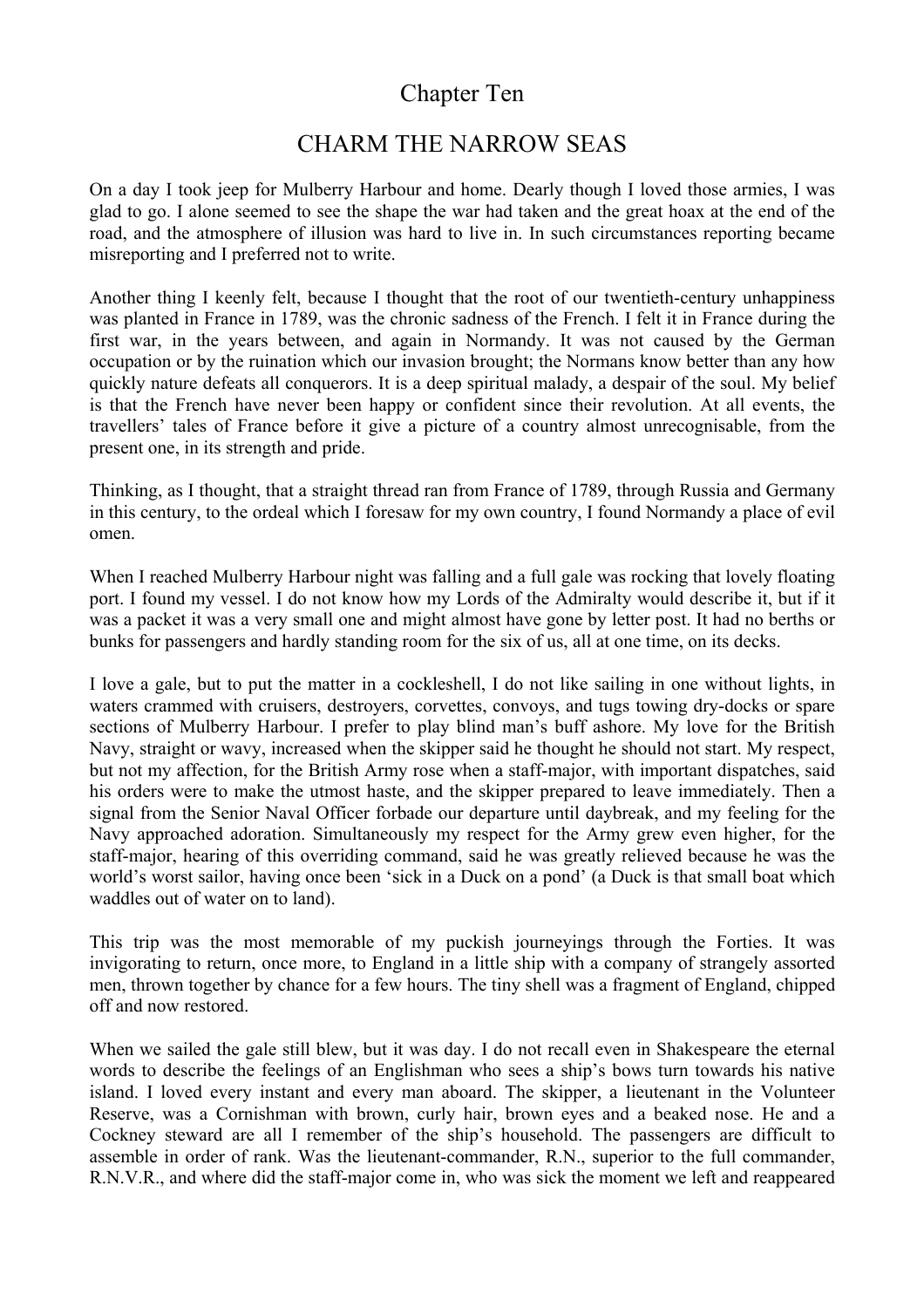only when we arrived, then asking me wistfully, 'Weren't you ill?' and on being told no, saying, 'Oh, good show, good show.'

The lieutenant-commander, R.N., was tall, dyspeptic, and dignified. I seldom admired a man so much as he, when he was sick. He made his offering over the stern and, being so tall, and the ship so small, nearly put his nose in the sea. A lesser man might have felt shamed: he performed with grace and without embarrassment. Between disgorgings he held distant but unruffled communion with us. At one moment the Cockney steward appeared lithely from below with two platefuls of thick fat bacon and baked beans, swimming in grease, and (I suspect, not without intent) said to him, 'Breakfast, sir?' The lieutenant-commander, R.N., answered calmly, 'I shall not require any,' but I thought his bilious eye said, 'Ah, if I only had you in my ship.'

I wondered if this armoured man were a sea-going or a desk sailor. I thought he might be a person of influence or affluence, and smooth paths; he wore no medals and his rank was less than a professional sailor of his age might easily reach in a great war. The calm victory of his selfassurance over the weak flesh was admirable. The full commander, R.N.V.R., who looked like a peacetime solicitor, was annoyingly immune. Yet the lieutenant-commander, R.N., when he brought his head back from the rail, contrived without effort to imply that, among the men in that tub, he belonged to a higher order. He saw no equal among them, save possibly the staff-major, who was prostrate below. Especially, I thought, he disapproved of the young subaltern and the Scottish sergeant (who also kept their food down).

These two I greatly loved. They had been dropped by parachute behind the German lines. Always in uniform, so that the Germans would have no pretext to shoot them if they were caught, they lived for weeks behind haystacks and hedges or in barns, helped by the French peasants. Lonelier even than the man in the fighting-line, they gathered information and sent it home by radio. Their only friend was the Royal Air Force, and tenderly as any mother it dropped food, supplies and news to them, at some pinpoint in a dark field. On the subaltern's very birthday his own mother's greetings came swaying down to him at the end of a parachute. Gradually the Germans fell back past their hiding-places; the battle waxed up to and waned away from them, and one day they joyfully came into the open and met men in their own khaki. Now they were bound for England (forgive me, sergeant: Scotland) and leave.

I was possibly happier for them than even they for themselves, as I imagined their homecoming. They stood together; their adventures knew no distinctions of rank. I liked their red bonnets and their language. Their hair had not been cut for many weeks. The subaltern's was so long that it curled upward, over his collar, like an inverted question-mark, and I divined the feelings this curl would arouse in his mother when the youngster returned to her from such an excursion. Prompted by me, they retold the story of those days and nights.

Two greenish eyes watched us with disrelish from the rail: the lieutenant-commander, R.N.'s rule was silence. I imagined with what relief he would sink into a leather armchair, somewhere in Pall Mall, with cronies from Dartmouth around him, and order a pink gin; far from R.N.V.R. commanders, war correspondents, and fly-by-night subalterns, he would feel reassured. I must not misportray him; he was a very strong character, of a type invaluable to the institution I put among the best of our world and age - the British Navy.

It has played a great part for so long, I thought, watching him. Some learned man said that if a moving-picture were made of the history of our planet the two thousand years we know would occupy but a half-second at the end. The implication, that since time is infinite all else is too petty to take seriously, seems to me wrong. If the half-second were better than all the preceding 119 minutes and 59 ½ seconds, that would still justify our 1948 Christian years, and I think it is so. For half the half-second the British Navy has done more than any one thing in the world to raise human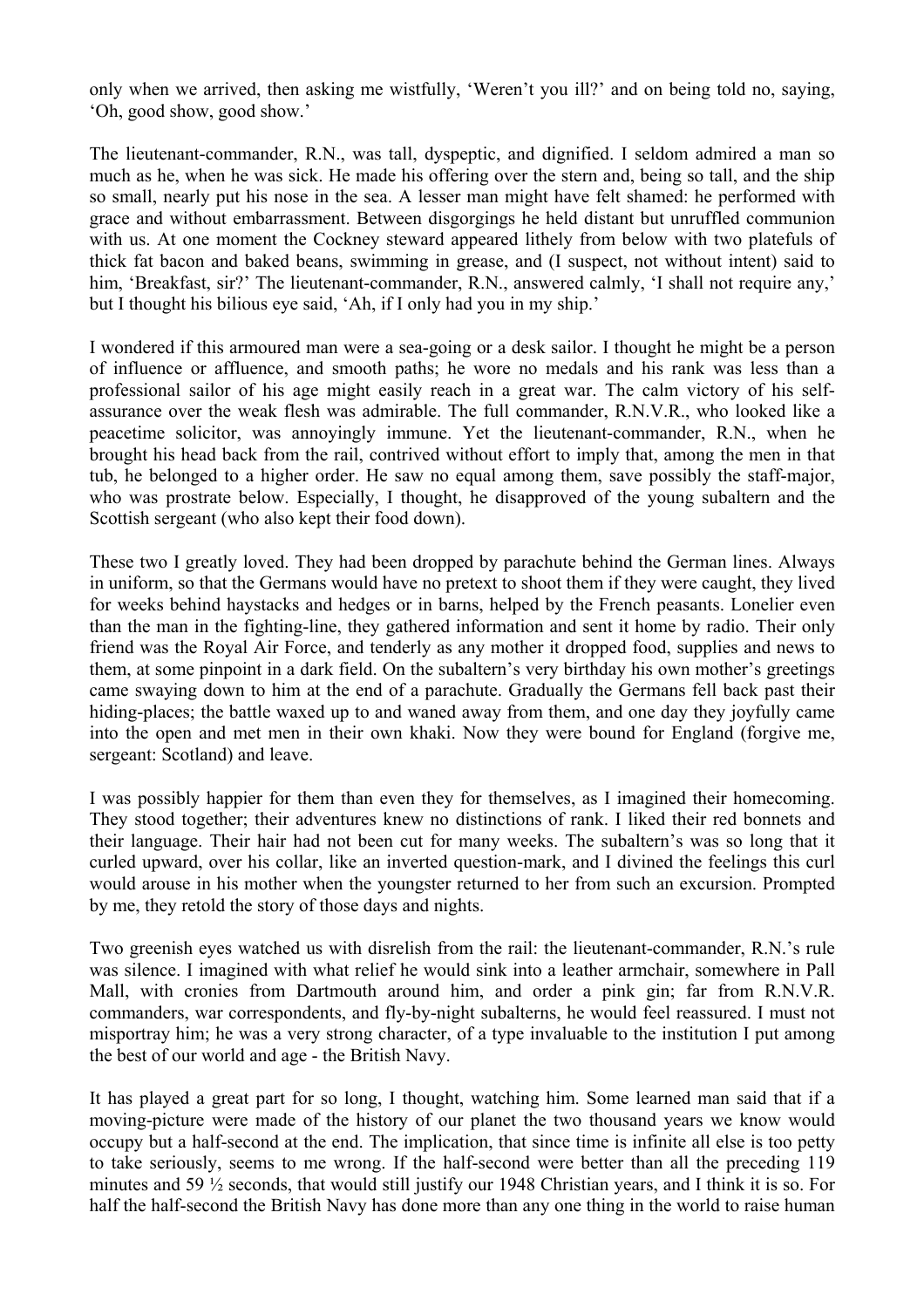affairs to a level, at all events higher than anything we can surmise before the year A.D. 1. The story of Europe could not have been written without it. 'Better fifty years of Europe than a cycle of Cathay'; I do not know what vehicle a cycle of Cathay is, but two thousand years of Europe have on balance been a story of worse becoming better, not bad becoming worse, and for that the British Navy is chiefly to thank. Thus the half-second ought to be prolonged to a full one, to a minute and an hour. A disbelief in human effort, merely because Time is beginningless and endless, is foolish.

I watched for the shoulder of England to thrust itself between the high, storming seas and scudding low clouds. 'To France shall we convey you safe, and bring you back, charming the narrow seas to give you gentle pass.' Shakespeare's words are still true, after four centuries, and suddenly I remembered that hardly anything else in our world remains that then was true. Four hundred years ago Austria, France and Spain were mighty names, the rise and fall of a Prussian Germany lay far ahead, Russia was a barbaric word, America barely discovered. The winds of time had not begun to inflate the bubbles of the nineteenth and twentieth centuries, some of which have been, while others yet may be, quickly pricked. But the British Navy could say then, and can say yet, 'To France shall we convey you safe and bring you back ...' A man who seeks a shoreward light in our storm-tossed time might find it here.

A line of darker grey dimly appeared between grey cloud and grey wave. That breathless instant once again. The sun broke through, too; God's spotlight has this sense of theatre and often loves to fix the homecomer in its beam. Then some great broom swept away the clouds, the gale put on a smiling blue face, the grey line turned to green. A lovely little naval craft, a flying-fish of a thing, flashed by on curving wings of silver foam. We came to Portsmouth, a little pier, and girls of the navy waiting with white caps on abundant fair hair, blue trousers fluttering, white singlets drawn taut over round breasts. But for them, the picture was that which has met every homecomer there for centuries; they were new, and a pleasant novelty.

The Navy alone among the three Services, I think, succeeded in clothing women in uniform. It devised one perfectly becoming, serviceable and in tone with tradition. The women's uniforms of horizon-blue and khaki remain to this day a poor imitation of the men's. The Navy also contrived to implant its quiet, confident, competent and proud tradition in its women.

Looking at those girls I thought of the astonishing change that has come over women in this island in my time. Forty years ago they often lived in repression and frustration, those legacies of the toosecure nineteenth century, with its walled parks, enclosed gardens and concealing shrubberies. In *Miss Harriet* Guy de Maupassant mocked the unfulfilled English spinster; to the giggling Parisian Mistinguette's excellent legs made titillating appeal because they pretended to belong to one of those cloistered virgins, escaped (Miss Tinguette); in France and Germany they were supposed to know but one word, 'Shockang' or 'Schocking'.

After the first war a violent reaction from those inhibitions sometimes produced symptoms of that form of mania in which the victim divests herself of clothing. The death of so many men was one obvious cause, and until the fever subsided the English Miss, in her homeland and abroad, occasionally squandered herself with an abandon which would have given Miss Harriet shrieking hysterics. In Somerset Maugham's *Razor's Edge* the type appears (though there given the American shape of Sophie).

With these pictures in my mind, the development of the English Miss in the second war was of absorbing interest. Ours was the only country to conscribe women for the uniformed services, and I deeply distrusted this, seeing in it again the foreshadow of a permanent political plan to disrupt family life and enslave women in peace (as I write, the attempt is being renewed). However, welllaid plans, or even plots, often go agley, and the effect of this experiment may be different from what its authors hope: we cannot yet see.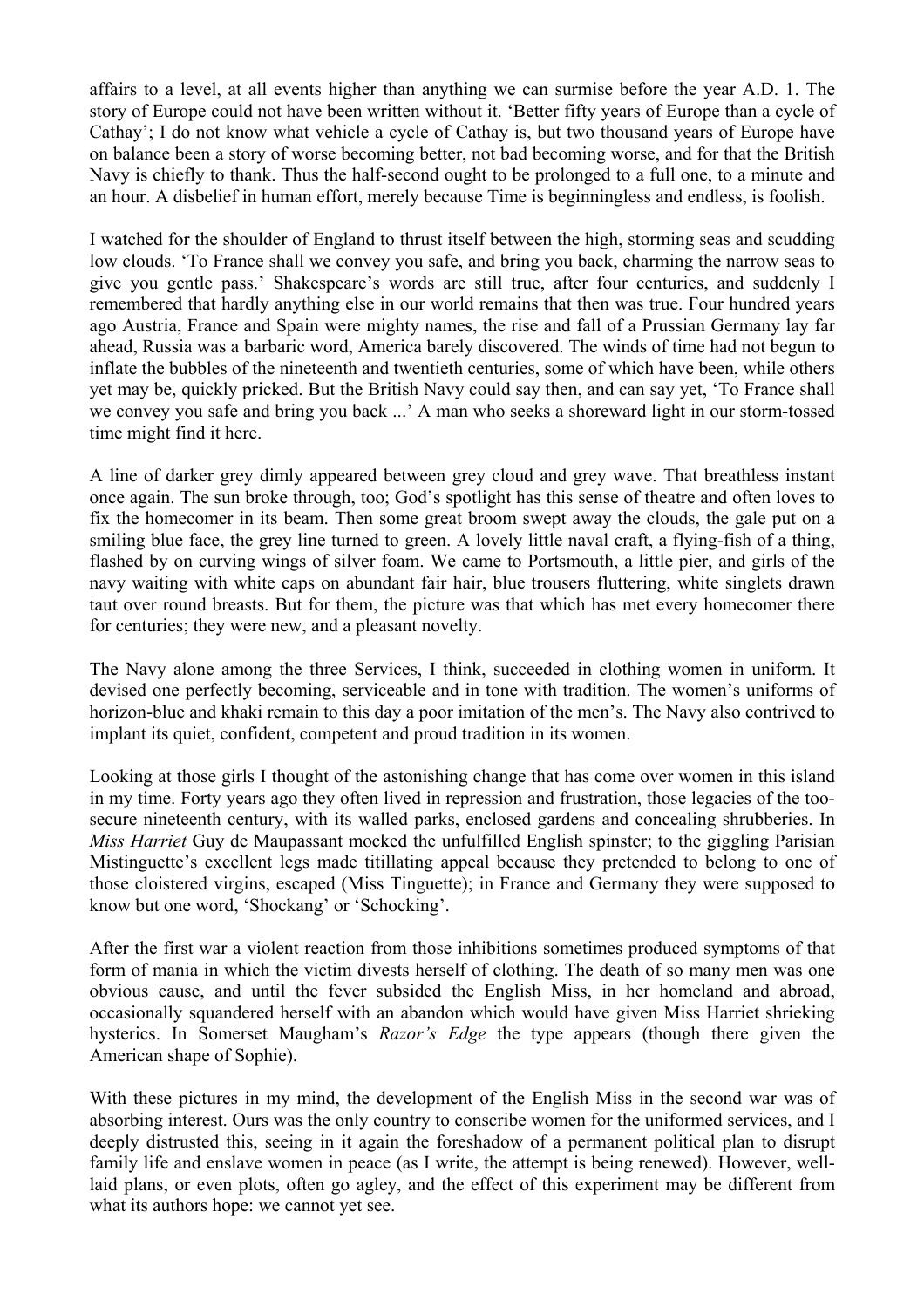It produced astonishingly hard and fearless women. To me they resembled the men of Elizabethan England, or at least the picture we now make of those. Many, I think, would not have demurred had they been put in tanks, bombers or battleships. In their readiness to venture anything they seemed often more manly than the male, who in this island still is frequently a creature of retiring habits and longings for 'security'. They were tigerish in the pursuit of man, and indomitable in their defiance of any public gibes about their hunting. From Miss Harriet they had travelled but fifty years, but in spirit they were her opposites.

They dropped by parachute into France and sometimes were tortured or killed; they manned the guns against the bombers; they almost tore prisoners-of-war from the camps if they wanted them; they swam, shinned up hawsers and stowed away to reach a departing Canadian or American. If they loved husbands overseas they were admirably loyal and if they were not they despised public reproach for their transgressions. Whichever path they took, they did not shiver, shudder or shrink. Like bloodhounds they sought fulfilment. Shades of Miss Harriet, her stays, her privet-hedged life, her downcast gaze!

These women later gave almost the only example I recall, in the past thirty years, of successful resistance to absurd and unnatural laws. They showed how simply governments gone rabid or vain could be brought to heel, how easily the ruination of nations could be prevented. They were forbidden, long after the war ended, to 'fraternise' or 'amorously consort' with prisoners-of-war. Here was a lunatic edict, offending against all natural justice and common sense. They ignored it; fraternised, amorously consorted, publicly besieged the captives, walked out, abducted them, eloped. The edict collapsed. By public contempt, similarly expressed, all the other inflictions of 1945-47 might as quickly have been defeated.

Looking at those girls on Portsmouth Pier I wondered what effect they would have on the future of the nation. They would have sons, and these might have much of their mothers. In the Sixties, if we were yet free, a roystering, rollicking generation of filibusters ought to be rising in England. These young men might refuse to be denied freedom if their fathers failed to uphold it; the last laugh might yet be against these who thought, through the conscription of women, to ruin nationhood in England.

The little gangway ran out. Green-gilled but unbowed, the lieutenant-commander, R.N., stalked ashore, followed by the staff-major, towards a waiting motor car with a smiling girl driver. Two figures of authority were borne comfortably Londonward. The full commander, R.N.V.R., was hauled aboard at the last moment, an honorary member of the exclusive club. The subaltern and the sergeant waved me goodbye from a jeep and vanished, one towards some pleasant English home, the other to a wife in Glasgow. The Cornish skipper went to get his head down, the Cockney steward gazed thirstily towards Pompey and its pubs. Between two pretty Jills I went ashore. I had in my mind the picture of a green thicket by a Norman road and of a few small white crosses springing like the first snowdrops from the rough graves of British soldiers buried where they fell.

I had not seen Portsmouth for nearly four years. Then it was little damaged, now quarter-ruined. But I felt at once the dogged staunchness. A century before, in a similar time of ordeal and hardship, an American, Ralph Waldo Emerson, said: 'So I feel in regard to this aged England ... I see her, not dispirited, not weak, but well remembering that she has seen dark days before; indeed, with a kind of instinct that she sees a little better in a cloudy day, and that, in storm of battle and calamity, she has a secret vigour and a pulse like a cannon.'

I hoped it was still true. I took train and travelled eastward through the verdant southern countryside, and came in the evening to a station. At the barrier, waiting for me, was a man I knew. One of those too old or unfit to serve, who plied a hire-car. Over the open Downs and down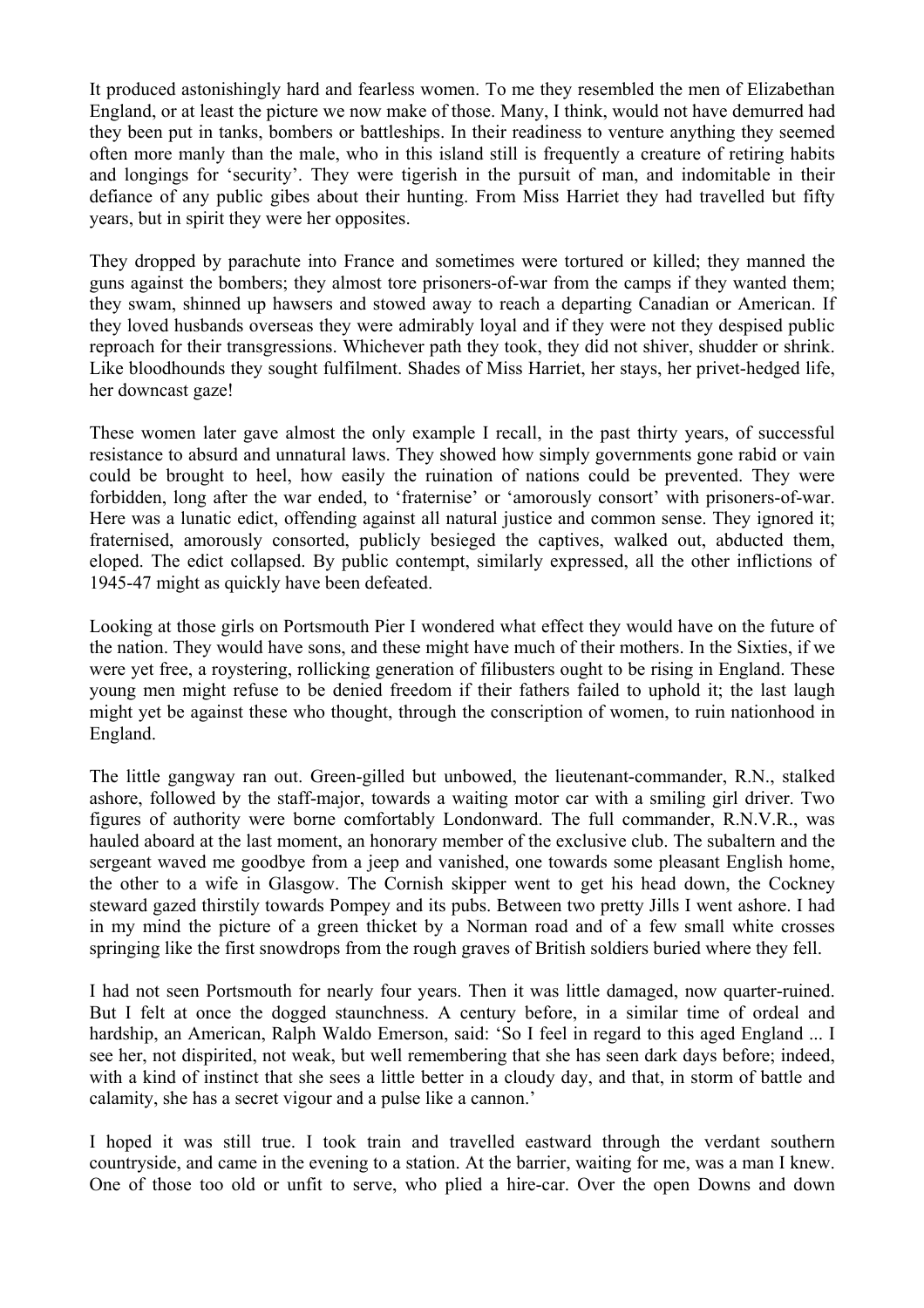through the green-walled lanes we went. As dusk came up out of the west I reached the haven where all men fain would be: home and welcome.

Lovely land, and lovely homecoming.

\*\*\*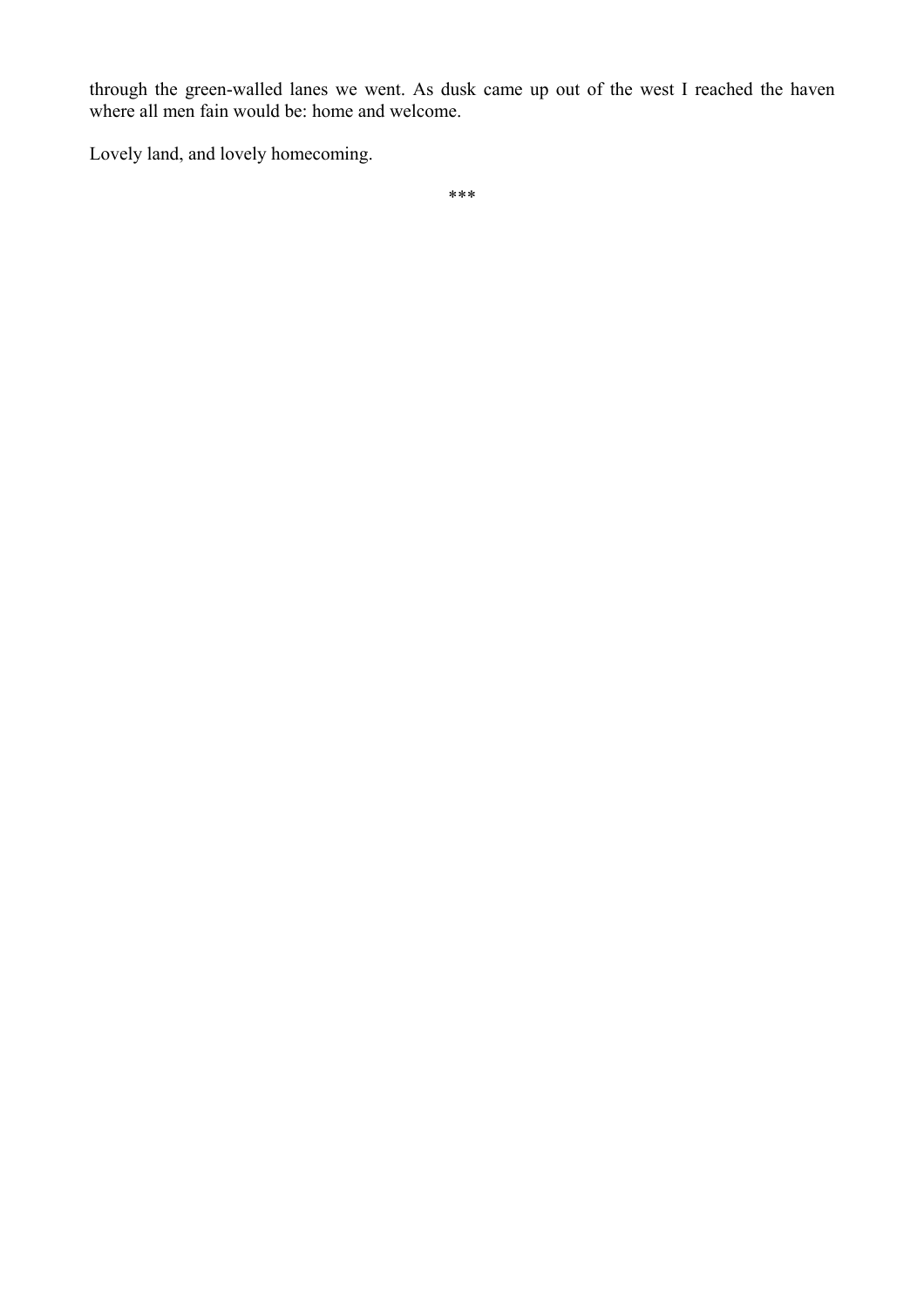## Chapter Eleven

## THE WAR BEHIND THE WAR

For nearly six years the millions marched, they knew not whither, and the multitudes fled, they knew not from or towards what. Then the fighting war stopped. *Hostilities* continued. The second war, the pendant of the first, went on: in truer words, the one twentieth-century war remained in being, its result still undecided. The issue is still the destruction or survival of Europe. The babblers who began to say that 'another war' or 'a third war' would be 'the end' might as well have said the house they lived in would be 'the end'.

It was possibly the greatest hoax ever played on mankind. The cessation of the fighting war merely left Europe in the state of camouflaged war that went on from 1936, when Hitler seized the Rhineland, until 1939, when it broke into an open fighting war. We merely returned from the smoke, by way of fire, into the smother. The armed occupation of other nations' lands and the setting-up of puppet governments in them were rewarded; the enslaved were more numerous and hopeless than before. The great liberators, Britain and America (or their wartime rulers), used their strength to bring this about. Before hostilities broke into open fighting in 1939 Germany had annexed Austria and Czechoslovakia, and Italy Albania. When fighting gave way to the camouflaged war in 1945, Communist Russia had in fact annexed Poland, Lithuania, Latvia, Estonia, Bulgaria, Yugoslavia, Albania, Hungary, Rumania, part of Finland and Czechoslovakia, and by arms dominated the rest of Czechoslovakia and half of Germany.

When the cease-fire was given the purpose of destroying Europe and Christendom had been greatly advanced with British and American support, and the fate of the rest of Europe depended on the further course of hostilities. The war behind the war, the political one, had run counter to the visible war, like a locomotive on another track.

This change of direction in the real purposes of the war occurred after Communist Russia and America entered it, through German and Japanese attacks, in 1941. I began to discern it in 1942 and from that moment watched our armies move towards the fighting war with feelings of compassion and futility. This was wrong, because they achieved that priceless thing, our survival, which gives us the chance yet to win the twentieth-century war; if we lose it the fault is ours, the survivors!

From then on, however, my own feelings about the future were exactly those which led me to write *Insanity Fair* ten years ago; we were being taken back to where we came in and the immortal victory of September 1940 was being stood on its head.

Between 1938 and 1943 I wrote a book each year. Up to *All Our Tomorrows* (published 1942) I only feared one thing: that the victory of 1940 would be wasted by allowing Germany to make a third war. By *Lest We Regret* (written early in 1943) I had perceived the master moves behind the fighting-war; a giant *was* to be supplied with arms and encouraged with gifts of territory, but it was another one, Communist Russia. I then wrote: 'Our honour is bound up with Poland. We cannot acquiesce in its partitioning. We cannot surrender Europe, either to Germany or Russia, without surrendering ourselves. Are we fighting this war merely for another Munich?'

After 1943 I did not write another book. It would have been useless, perhaps impossible, to challenge the huge machine of wartime propaganda. The bludgeoning and intimidatory effect of mass-propaganda on the mass-mind is staggering; the power of thought sometimes seems almost extinct in the run of men. Nevertheless, the informed and experienced few recognised that those moves of 1942 and after would leave Europe, after 'victory', in the state of camouflaged war, of non-fighting hostilities, which prevails as I write.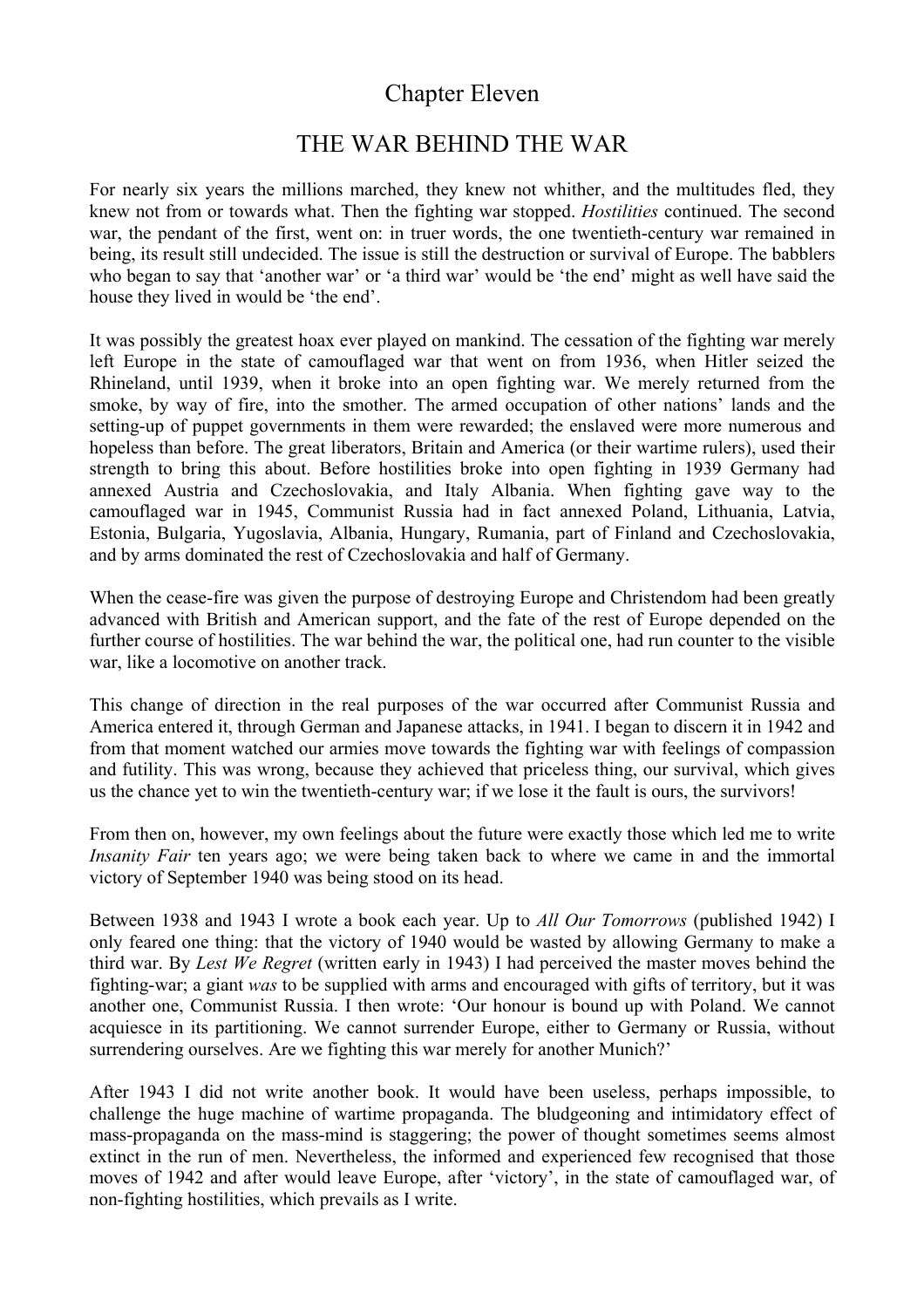In an earlier chapter, 'Clamorous Harbinger', I have for a special purpose quoted from my reports of the Thirties. All informed persons, officials and writers with my background, in 1942-43 gave similarly precise forecasts of the results which those moves would bring. They were denied a hearing in the same way. In 1947 Mr. Churchill, warning England of its new peril, said his earlier warnings had not been heeded. The fresh danger, however, arose from those actions for which he was largely responsible. He himself listened to no warnings, if they reached him, and under his wartime regime they could not reach a broad public.

The master moves behind the fighting-war were, chiefly, two: the British-American agreement to give Communist Russia half of Poland (which was exactly what Hitler did) and the British-American erection of a Communist dictatorship in Yugoslavia. They meant that, in 1942-43, that 'iron curtain' was prepared, running through the middle of Europe, of which America violently, and this country less loudly, complain as I write.

A glance at the map should show their meaning. They meant, as all men experienced in those parts and these affairs knew, that the entire region behind this line would merely pass from Nazi German into Communist Russian hands. How large that area would be depended solely on how far the Communist armies were allowed to advance into Europe. To expect, or pretend to expect, that they would stop at a paper-line drawn half way across Poland was to delude the public. They would only halt where they met the British and Americans. The British and Americans, in the event, were by obvious prearrangement halted on a line running from the Adriatic through Berlin to the Baltic, that cleanly bisected Europe.

The story of those two master moves, made behind the fog of war, is instructive. They began with the gradual repudiation of the Polish Government in London, which brought so brave an army to share the Battle of Britain. By what right Britain and America upset this legal and loyal government of an allied nation, history may vainly inquire. But by March 1943 *The Times*, under the amusing headline 'Security in Europe', declared that 'The sole interest of Russia is to assure herself that her outer defences are in sure hands; and this interest will be best served if the lands between her frontiers and those of Germany are held by governments and peoples friendly to herself.'

This was also Hitler's argument, and to me the reality, that the war would not end when it was won, immediately became clear. *The Times* in 1938 (see *Insanity Fair* and *Disgrace Abounding*) made similar recommendations about Austria and Czechoslovakia, in favour of Germany. Both were repudiated by the British Government of the day, which then promptly did what it had repudiated and what *The Times* recommended. The same repudiation and subsequent action now repeated themselves in the case of Poland. I have always recommended those who seek to know what may befall them in coming years to study *The Times*.

The next unmistakable move was in Yugoslavia. The Serbs had risen round their king against Hitler. The king was with us; the remnants of his army, under his general, fought on in the mountains. Suddenly the propaganda machine launched the word 'Partisans' into the controlled news. Who were these newcomers? Why, Communists formed their 'hard core', announced Mr. Churchill. Then 'Marshal' 'Tito' (neither the rank nor the name were his) popped up. Observe the hidden hand. This man, who like Hitler appeared from nowhere as if released by a spring-trap, was about Hitler's age, was born somewhere in the same old Austro-Hungarian Empire, was quite unknown in the world - but had for years been trained in Soviet Russia.

Were his credentials, then, so good that he should be treated with such respect? Will it be claimed for him, as the foolish claim for Hitler, that he shot into power by the mere impulse of his own personality. His training was in Moscow, but he was enthroned by London and Washington. Soon British and American arms and money were denied the legitimate allied king (he was even dethroned in London and Washington), and his general; all went to 'Tito'. Golden British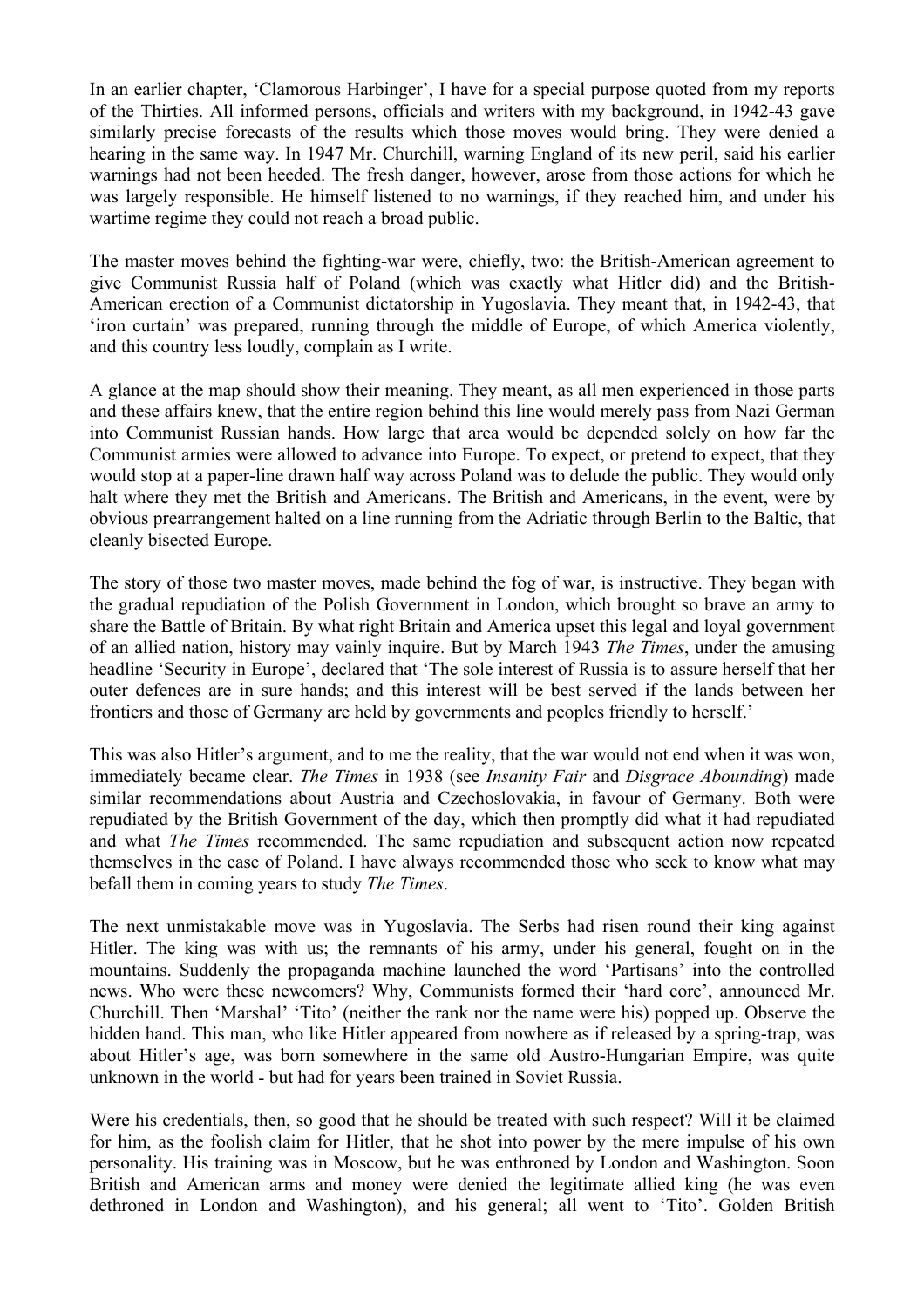sovereigns rained down on him in parachute-borne canisters. What induced a President Roosevelt, who cried 'Down with dictatorship', to set up one, or a Mr. Churchill, who would lament the chaos which the war left, to help spread it?

The iron curtain was erected, the camouflaged war of the period after 1945 begun. These things were done under the regime of the Three Emperors: the years 1942-45. The first war knew nothing equal to it, and public acquiescence in it would have seemed inconceivable before it happened. The mortal danger of the twentieth-century war seems to be this mechanical acceptance, by free peoples, of the new dogma that when the open fighting begins the politicians-in-office must have untrammelled, dictatorial powers. It is more perilous in war than in peace that one man should assume the divine right to dispose of countries and populations far away.

The peaks of this period were the imperial conferences of Moscow, Teheran and Yalta (at the last the American President was visibly a dying man). Where all is done in secret, public surmise alone is possible; we can but consider what these three men *did*, who talked in continents and millions.

Stalin has long been the unchallenged ruler of imprisoned Russia, prisoner only to his own fears, which prevent him from ever leaving the area of his armies or from showing more than his head to the Russians in the Red Square.

The prudent and far-sighted makers of the American Constitution did not see so far as a repeatedly re-elected President, who would wield autocratic powers, potent far outside the Western hemisphere.

Mr. Churchill, in war, was fully-empowered. I judge him to be the only one of the three whose heart really loved free institutions and free men. Yet he was carried far from these ideals, in his eagerness 'to win the war', when he took those emergency powers which are the asp in liberty's bosom. He once said something in Parliament which suggested he felt himself, all-powerful as he seemed in England, caught between two greater powers - and who knows what powers were behind those others? Did he, from pressures which he thought overwhelming, acquiesce in a mutilation of Europe which he himself, later, would most clamantly denounce?

It is all mystery, unless his memoirs lift the veil when they appear, but the results are plain, and if behind either of the other men were the forces that desire the destruction of Europe, their ambition was greatly advanced. Stalin certainly foresaw a Europe neatly cut in half; the Communist half gorged with British and American supplies and gold; and the continuation of hostilities. Is it possible that President Roosevelt and Mr. Churchill did not foresee this? It seems to me that this President was the prey of acuter minds and the tool of purposes he did not comprehend<sup>[\[9\]](#page-168-0)</sup> (if he is politically classifiable, he belonged to that school of 'Liberalism' which makes countless millions mourn) and that Mr. Churchill, fighting inch by inch for his own country, believed himself unable to withstand pressures too powerful for him, unless he was ill-advised.

At times he seemed to see what was being brewed. After the master-moves in Poland and Yugoslavia one move remained that could yet 'win' the war; it was an early invasion which would take British-American armies to the countries needing liberation before the Communist ones could occupy them. At one instant I hoped he saw that, for he told America (at Washington in May 1943): 'We have surmounted many serious dangers but there is one grave danger which will go along with us to the end. That danger is the undue prolongation of the war.' It seemed that he admonished someone in Washington with those words.

If there was one way to curtail and win the war (see *Lest We Regret*) it was an early invasion; if there was one certain to prolong it, and ensure the continuance of hostilities in Europe, it was delay. The invasion was delayed.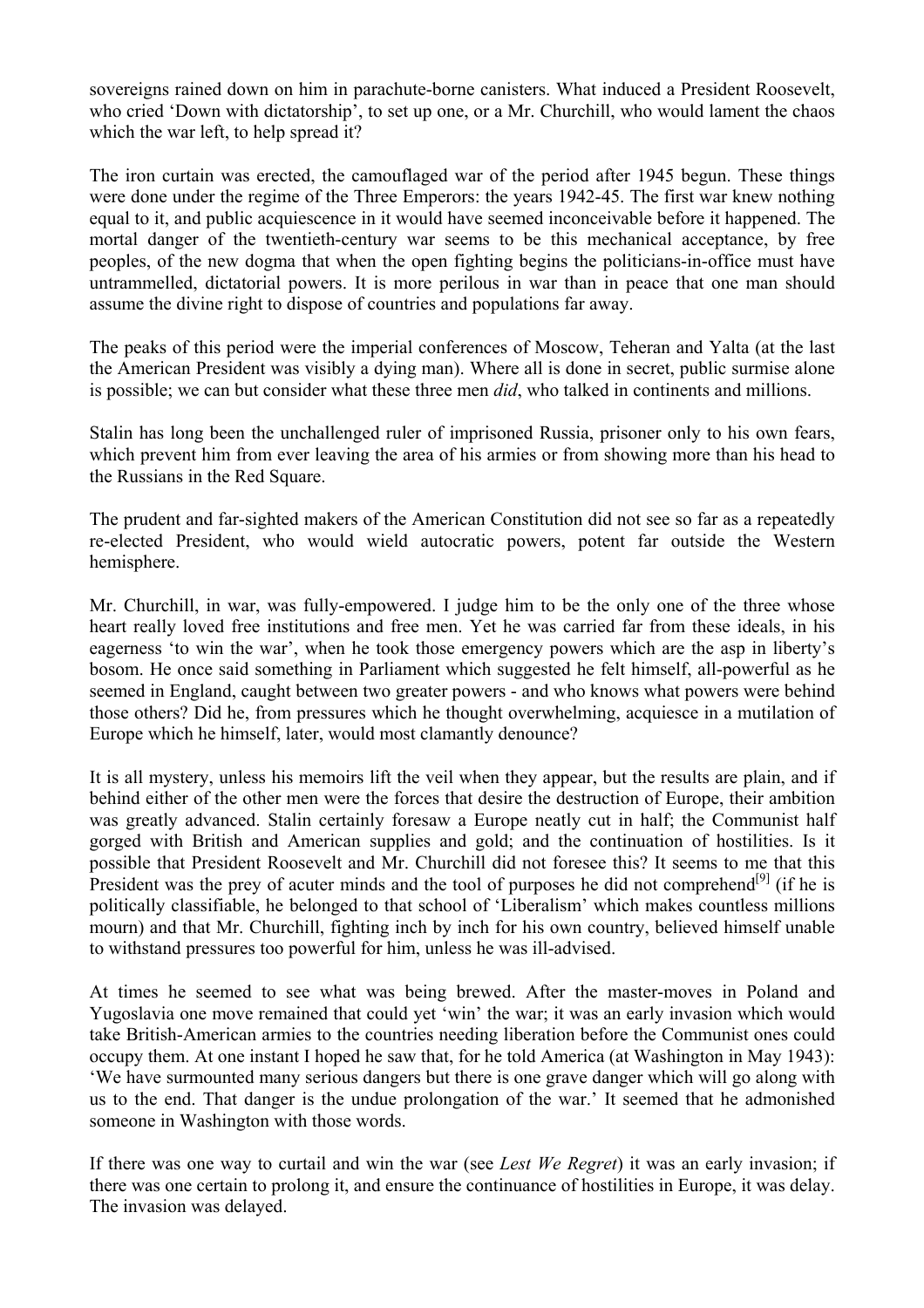In this matter the confusion of public opinion in England revealed itself again to which I pointed in *Insanity Fair*, in the Thirties. I wrote there that the sole way to avert the war and prevent the spread of Communism was an alliance with Russia; if we did not make one Hitler would.<sup>[\[10\]](#page-168-0)</sup> People in England could not see that. In 1942-43 they could not see that the only way of stopping the spread of Communism was the early invasion for which Stalin clamoured; they thought it would 'help Communism'! I hope, but doubt, that these good people have seen both errors today.

The invasion was delayed: or rather, it was wastefully diverted to Africa and Italy. Launched at Europe while great German armies were bogged down in Russia, it would have produced true victory, not the false one which Mr. Churchill later mourned.

Who converted whom, who yielded to whose pressures? The moves in Poland and Yugoslavia and the year's delay in the invasion set the stage for the melodrama of the Fifties: Bisected Europe, or East against West, or Communism against Capitalism, or Asia against America - or whatever mobdeluding name you choose.

Was it all a chapter of errors, once more? The explanation grows hard to accept. What is clear is the consistent part played, all through the twentieth-century war, by super-national support in setting up the Aunt Sallies which the peoples are later called to knock down, only to find when they have done this that others have been put up in their places. The money-power appears always and everywhere to work against peace and the liberty of the peoples, and while one tyrant duke is being overthrown, it has already transferred its help to another. Money from Britain and America financed German rearmament and Hitler was encouraged by gifts of territory to begin this war; when he attacked Russia all this succour was simply carried over to the new aggressor. It is useless, in considering the future, to ignore the part played by British and American money in bringing the Communist Empire to the middle of Europe. From the moment of the moves in Poland and Yugoslavia the 'Tanks for Attack Weeks' in England were in effect tanks for Communism weeks.

The amount of British and American treasure poured into Communist Russia, when its intentions were well known, was stupendous, and this was no paper loan or book-keeping transaction, but goods and gold. It was given without any public supervision and could only have been justified if it produced a 'common victory'. Foreseeably, it did not.

\*

It is remarkable how the acts of Hitler fall into the same pattern. If he was unable to invade this island the war was not worth his beginning it, unless he desired to destroy Germany. The same thing happened at Moscow.[\[11\]](#page-168-0) I believe the order to withdraw there was Hitler's own, and point again to the mystery of his origins and motives. Then there is the inexplicable episode of Pearl Harbour, left open to Japanese attack in spite of many warnings.<sup>[\[12\]](#page-168-0)</sup>

There was one other master-move which could have prevented the war, or have curtailed it once begun. This was the removal of Hitler. The evidence now seems conclusive that every attempt by Germans to bring that about was thwarted in Moscow (the German Communists were ordered to remain aloof from such undertakings), London and Washington. If hidden hands worked to pervert the course and result of the war, and to prolong it, this appears to have been their triumph.

The story covers at least six years, from 1933 to 1944. In 1938 leading German generals and politicians, headed by General Beck, Chief of Staff, and Karl Goerdeler, Mayor of Leipzig, decided that Hitler was about to begin a European war. General Beck circularised the entire German General Staff, urging that Germany was incapable of winning a European war, while a world one would ruin Germany. Beck and Goerdeler informed the British Government of Hitler's intentions and recommended a clear British announcement that any move against Czechoslovakia would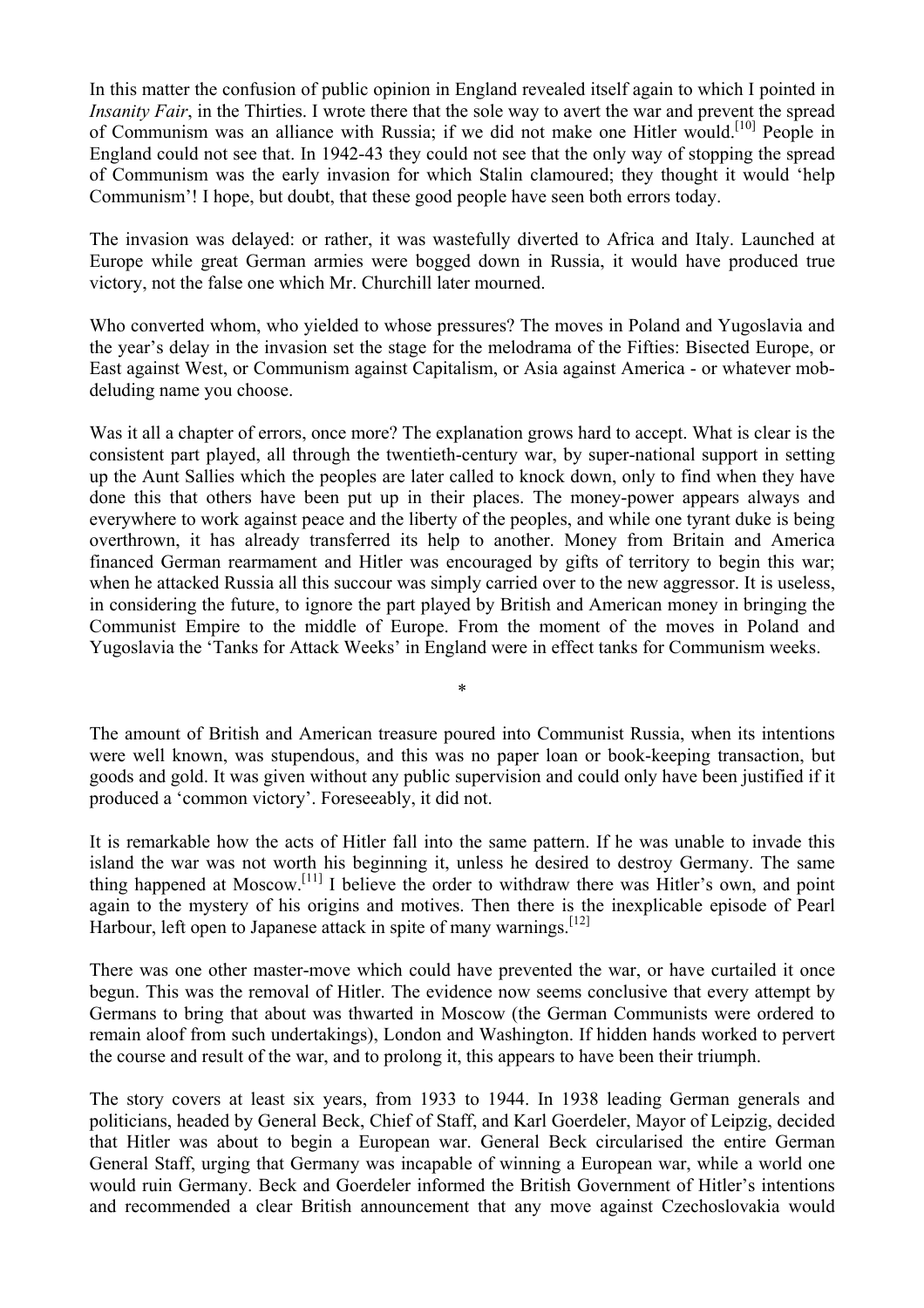mean war. Beck also asked the German army commanders, should war break out, to rise against **Hitler** 

There was no response from London. Instead, Mr. Chamberlain's three flights to Hitler followed and Czechoslovakia was ordered by Britain and France to capitulate to Germany.<sup>[\[13\]](#page-168-0)</sup>

With the rebuff of that offer and the Pact of Munich, war became certain if Hitler and Stalin joined hands, as they did in September 1939. From then on for six years, or four in the case of Russia, the propaganda machine told the masses that the evil man responsible for the war, whose downfall would end it, was Hitler. Yet every approach made by those who alone could kill him, Germans, was rejected and kept secret.

In 1940 an English visitor in Rome, a Mr. J. Lonsdale Bryans, met the son-in-law to be of Baron von Hassel and learned that Hitler's enemies in Germany were still anxious to strike if they could have British support. He informed the British Foreign Office, was given facilities to return, and in February 1940 met von Hassel in Switzerland, who gave him the plan of a reformed Germany, with free institutions, to be set up after Hitler's removal. When Mr. Bryans returned with this to London, however, he could only obtain, for his second meeting with von Hassel, a letter expressing the British Government's 'appreciation of the very considerable risk' this doomed German had run by writing and signing his proposals. Von Hassel gave further proof of good faith by warning Mr. Bryans that Germany would attack the Low Countries and Italy declare war. (I believe Mr. Lonsdale Bryans, from whom I have this authenticated account, has written a book about the episode and hope it may appear.)

Ah, if only Hitler were dead, yearned the politicians, columnists and song-writers in chorus. But Hitler was less friendless than those who wanted to kill him. By 1941 they included men from every social, political or religious group in Germany.<sup>[\[14\]](#page-168-0)</sup> In 1942 Pastor Dietrich Bonnhoeffer gave the Bishop of Chichester, in Sweden, a message for the British Government. 'Only tell us that you will treat reasonably with a Germany rid of Hitler' (they pleaded) 'and we will act.' The Bishop (*Observer*, July 20th, 1947) informed the British Government; the American one was also enlightened. 'But to the conspirators' bitter disappointment nothing was done.'

Instead, came a meeting of two of the war leaders at Casablanca in January 1943 and a demand (presumably meant to mollify the absent third one, who was already training a German army) for 'unconditional surrender'. Mr. W.A. Dulles says: 'It sometimes seemed that those who determined policy in America and England were making the military task as difficult as possible by uniting all Germans to resist to the bitter end.'

It does seem that the war was by all means prolonged, so that the state of continuing hostilities should result from it. But who 'determined policy in America and England'?

The American and British leaders *seemed* all-powerful, but were they? The limits to Mr. Churchill's power, I opine, were set by the need, as he saw it, to propitiate Croesus, the mighty, unexhausted ally. President Roosevelt was the stronger, then, but was his power absolute? If it was, this was dangerous, because his son's book shows a man ignorant of Europe and of a strange, arrested adolescence in thought.

His power seems to have been hedged about by 'advisers'. During his long presidency he revived that mysterious and dangerous functionary who first appeared at Woodrow Wilson's side in the 1914-18 war: 'The President's adviser.' This office is not provided for in the American Constitution, and these advisers appear to me to have wielded great power without any responsibility. President Roosevelt was surrounded by men, often of Eastern European origins, to whom he delegated, out of his oft-renewed exceptional powers, vast authority over humanity far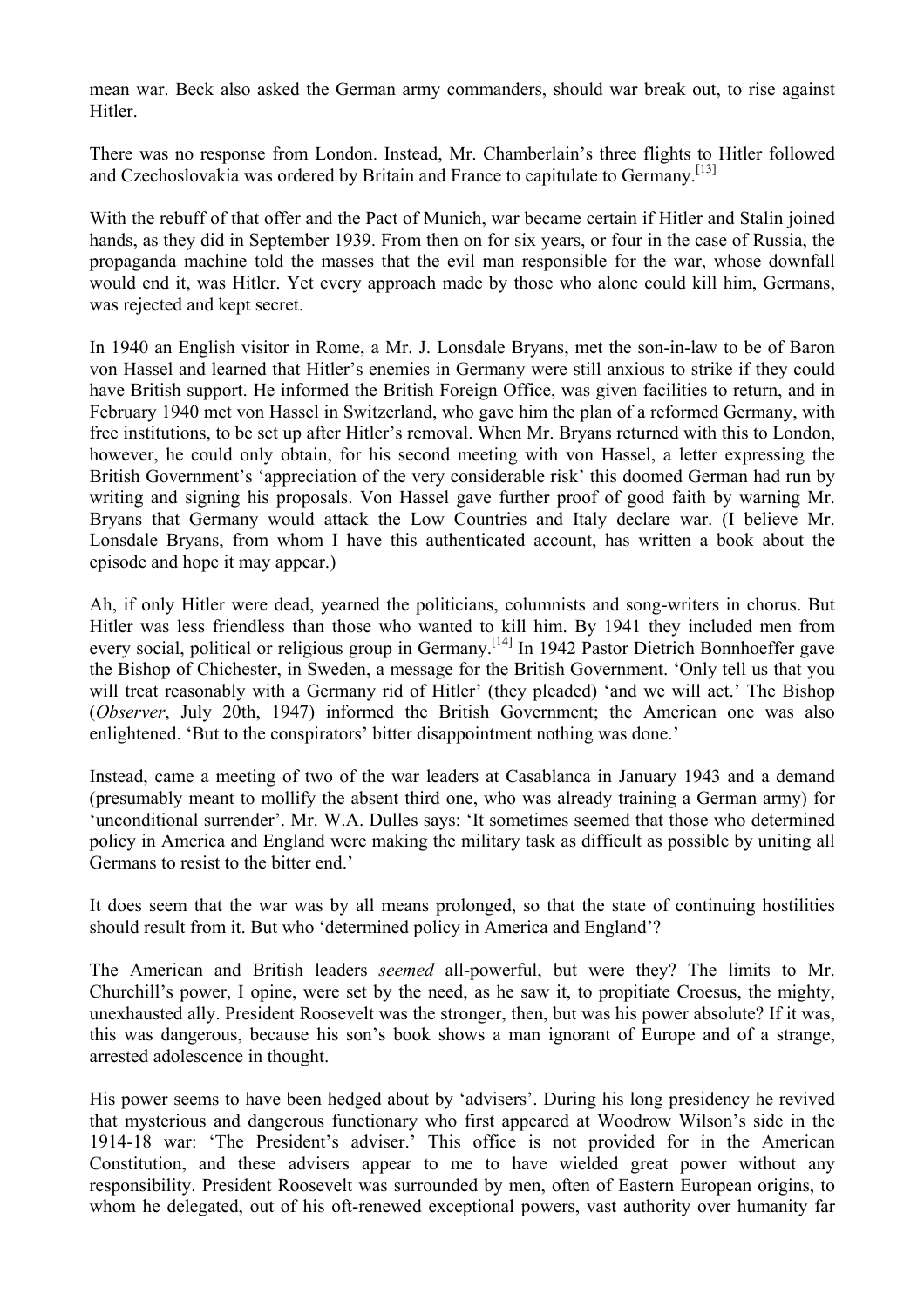outside the United States. When he died such non-elected men emerged as the heads of various bodies claiming to dictate the affairs of European millions in the name of 'The United Nations'. If there was a master plan, the shape of it showed then; in the confusion of war and through the emergency potentates, power in the world was being transferred from elected governments in the diverse countries to the departments, all domiciled in America, of a world government. The world governors, it seems to me, began to appear from the shadows.

The plan apparently was, through 'emergency powers', to set up a world dictatorship on the ashes of the other dictatorships. It has not succeeded, $[15]$  but has made substantial advance. It can only be completed through the continuance of the twentieth-century war, and that, in my judgment, is *why* its continuance has been arranged.

Assume for discussion's sake that there was *no* war behind the war; that there were not (as I believe there were) master-moves, enforced on an uncomprehending American President and a hardpressed British Prime Minister, to pervert its purposes and ensure the continuance of hostilities when the fighting ceased. In that case, there remained at the fighting's end one master-move by which the truthful war could still be won and its original purposes achieved. That was, to leave the British and American armies in Europe, undiminished, until the Communist Empire signed a peace treaty and honoured its bond by withdrawing at least to the middle of Poland; and to tell the British and American public all this.

The opposite occurred, and this was the first master-move in the war behind the peace. The British and American armies were hurriedly withdrawn (the mass-mind was held occupied by a Nuremberg trial) until small garrisons remained, incapable of worrying the thief-in-possession.

Immediately after, the situation of the Thirties was reproduced in facsimile, when Hitler was simultaneously scolded and encouraged. Loud complaint began about Soviet unreason and bad faith! By July 1st, 1947, General Marshall, now American Foreign Minister, 'with reproachful looks towards the Soviet delegate, was declaring that 'The American Government has demobilised the greatest concentration of military power the world has ever seen', until only small garrisons remained on occupation duty, and that 'no conditions were attached to this withdrawal'.

'No conditions' in 1945! Then why the complaints in 1947? The mystery lies not in Soviet behaviour, which all experienced students could have foretold, but in those *unconditional* gifts of treasure, first, and *unconditional* withdrawals, clearly leading to a new war situation, next. Surely the political gentlemen cannot be so simple, after these thirty years! Whose hand makes the mastermoves? For that matter, America, if it wished to make the Communist Empire keep the peace, could easier do so in China than in Europe. But 1946 was spent in denying support to Chiang Kaishek, then trying to stem Soviet aggression, and in unconditionally withdrawing American troops from China!

If all these things were miscalculations it is a fantastic story. We could only learn the truth from the documents of the period of the Three Emperors; all those agreements, protocols, minutes and memoranda, now hidden in the White House<sup>[\[16\]](#page-169-0)</sup> and Whitehall which record the transactions of Teheran, Yalta, Potsdam, Cairo and Moscow.

We shall never know these things, but in my opinion the pattern of the twentieth-century war, which continues, is now plain enough to see.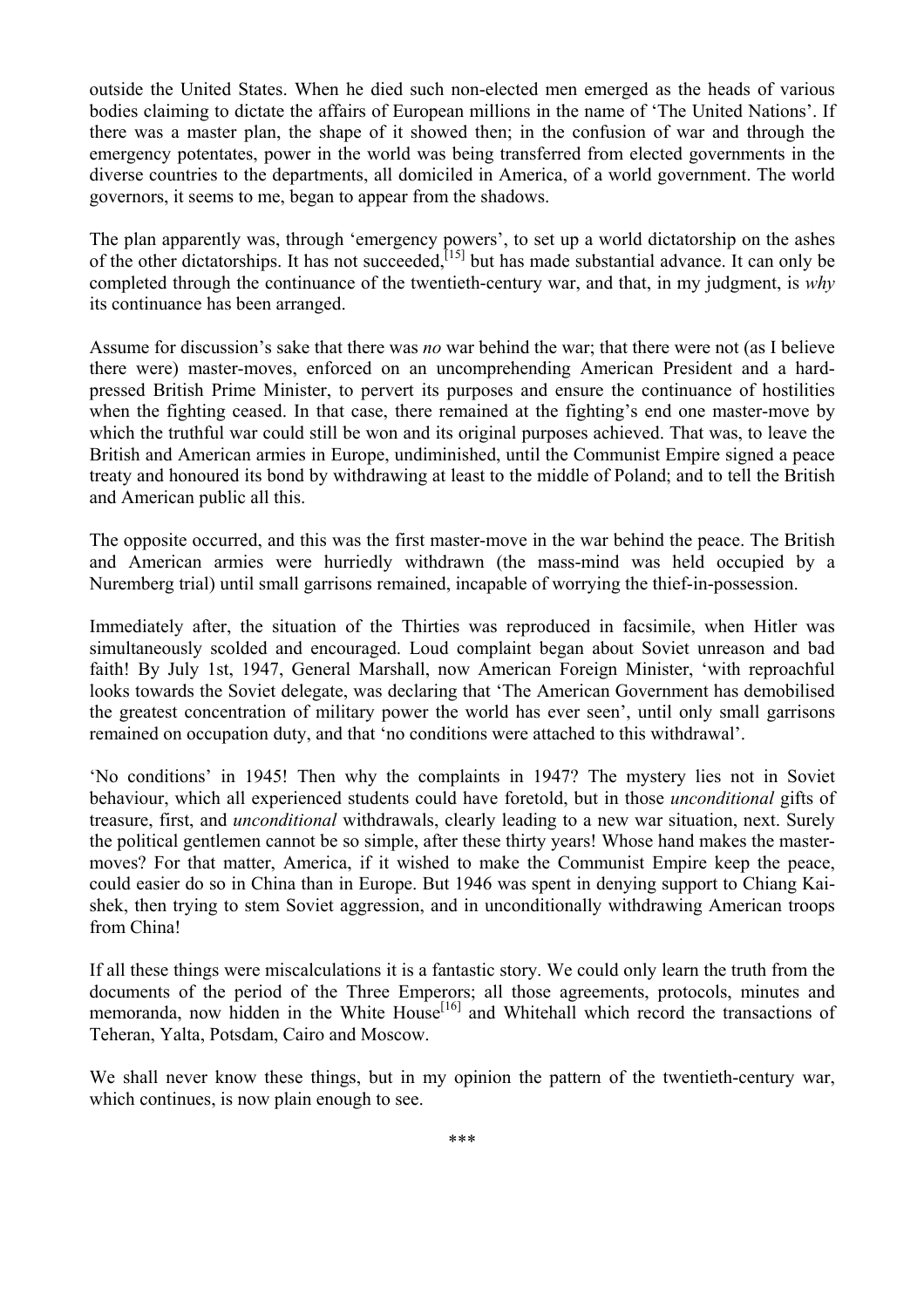# Chapter Twelve

### FISSIONARY SOCIETY

While the second war, or the second instalment of the twentieth-century war, went on, those master-moves on the great chequerboard were made which (I hope I have shown) ensured that hostilities would continue after its end: the Communist Empire was established, by huge injections of treasure from America and Britain, in half of Europe. Another master-move determined the shape which the continuing hostilities would take.

A new and formidable weapon was evolved, chiefly in this island. The copyright of it, and a monopoly of its production, was transferred, without a word, to the British population, to American ownership. This is a transaction matchless in history, I should think; hitherto all peoples have most jealously guarded any superiority in arms which their national genius achieved. Only when parliaments are in fact suspended, through the use of 'emergency powers', can such things be secretly done. In this case the proceeding was revealed years afterwards and was then publicly referred to, if it was mentioned at all, as normal and natural. Thus *The Times*, on September 24th, 1947, spoke of 'this unique weapon possessed, so far as is known, only by the United States'. This country, it added, 'cannot be ranged unreservedly with the "haves", because, although it has played a leading part, perhaps the leading part, in the fundamental physical research, the construction of the atomic arsenals was *deliberately*' (my italics) 'allotted to the other partner in the Anglo-American alliance. But the nature of Anglo-American relations entirely relieves this country of any share in the apprehension of the "have-nots".'

The nature of relationships between States, I may interject, in the twentieth century is as unstable as water and is very much under the influence of powerful groups which pursue separate interests through the manipulation of these relationships. There is also the obvious question, what *men* in the United States might in fact gain control of 'this unique weapon'.

Anyway, 'nuclear fission' was 'deliberately' handed over, and its first-born was 'the atomic bomb'. Two of these concluded the second war. The reason *why* they were dropped on Japanese cities will never be publicly told. Two good, and probably the best authorities denied any *military* necessity. The British commander, Lord Mountbatten, in a speech recorded by the news-reels, said the Pacific war was not won by them, having been on the verge of victory before they were used. The chief-ofstaff of the American commander, General MacArthur, said the same.

The decision, then, was taken, in the jargon of the day, 'at the highest level', among the emperors, one of whom, through death and succession, was now a Mr. Truman, while another was in course of being supplanted by a Mr. Attlee. The real decision was presumably that of 'advisers'. Presumably the assent nominally most necessary was that of Mr. Truman; imagination winces at the thought of a former Kansas City draper, suddenly thrown into this vortex, being required to sign on the dotty line.

The effect of the bombs was stunning to the mass-mind, because they were dropped in conditions most favourable to their use: on thronged civilian populations, in flimsy houses, defenceless against the unknown. The survivors may hold that they belong to those 'crimes, against humanity' and 'inhumane acts against civilian populations' which were subsequently charged against the German leaders (save Hitler!). In England one notable man refused to associate his church with public thanksgiving at such a moment; this cleric of St. Albans Cathedral was wiser than The Common Man, who did not see that the atom bomb was meant for his own, not the Japanese, intimidation.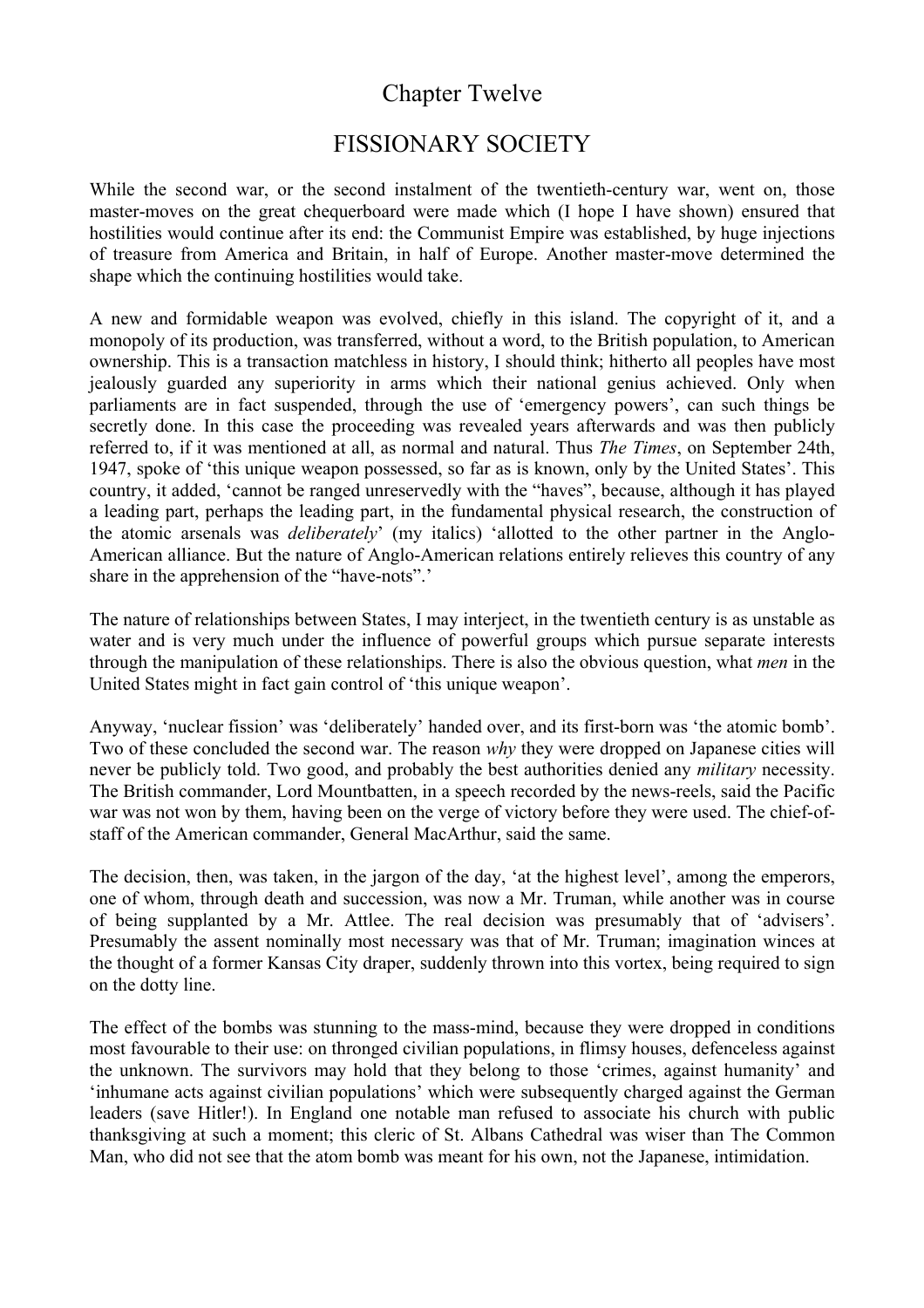The dropping of the two bombs was not a military act, but a political one, for future reference. Hardly had they exploded (and the war ended) than a violent campaign of intimidation broke out, and continues still, among the advocates, everywhere, of the World State. Phrase and argument were everywhere identical and were used by politicians and newspapers of *all* parties.<sup>[17]</sup> 'So now you see' (they said) 'the unanswerable weapon has been found; there is no defence; mankind must submit to a World Government or be destroyed.'

This island, then, 'must' surrender to a weapon surrendered by it!

Had the two bombs not been dropped, and had the monopoly of their manufacture not been secretly given to one country, these arguments could not have been used; that looks to me, the reason why they were dropped. Those who now demanded the unconditional surrender of all mankind, as the result of the unconditional surrender of Germans or Japanese, used them for political blackmail in the state of non-fighting hostilities which followed the open war.

The arguments are patently false, but in super-national politics you deal, not in truth, but in mobpsychology. 'Poison gas', which in the event was never used, was the threat which the World Statesmen used against mankind before the second war; now it merely took another name. Obviously 'mankind' had no choice anyway; the first recipients of these bombs were given no option, and the second ones would not be asked, should some committee decide to employ them again. Clearly submission to The World State would no more bring peace or security than surrender to the Ogpu or Gestapo brought it to the Russians and Germans. The 'social security' thus gained would be that of Belsen, and the World State would enforce its will by a world Gestapo. In the twentieth century, which has seen this process begin, that 'Parliament of man, and federation of the world' of which the nineteenth-century poets dreamed looms up as the bloodiest tyranny of all.

The shape of this plan became clear to me in 1942-43, when all the other inexplicable things happened. Then the great campaign began for 'the abolition of national sovereignty', a cry forthwith taken up parrot-like, by all those good people who in their day had perceived peacelovingness in Hitler and liberty in Russia. The World Statesmen were coming into the open. They clamoured for the peoples to defend their 'freedom' (which is 'national sovereignty') against 'Fascism', and thereafter to surrender it to some anonymous super-national society. These people were represented in governments, ministries and parties everywhere, and I think were able to exert decisive influence on major acts of policy in many countries. I pointed to their existence, and their plans, in that last book, *Lest We Regret*.

Their trump-suit is the International Police Force, and their ace-card, which was thrown on the table with a bang, the atom bomb. 'Now you must *all* submit,' they said, 'all of you, everywhere.'

The World Statesmen came thus near to the pinnacle of their ambitions through 'emergency powers' and the emergency potentates of the two wars. Only when free and elected parliaments in the various countries are set aside, public debate blanketed by wartime propaganda and public scrutiny blinded, can such aims be pursued. Mr. Lloyd George and President Wilson were the first men so to be used, but President Roosevelt was far more dangerous. He died before the second war end but had already set up the skeleton structure of The World State, and placed at the head of its many departments men descended from and trained by the shadowy 'advisers' of President Wilson. The 'United Nations Organisation' is a fascinating study. It had dozens of committees, all domiciled in North America and known to the world only by initials: UNRRA, COBSRA, UNESCO and innumerable others. In theory, not yet translated into irrevocable fact, these initials are the future World Commissars, who, backed by irresistible force, would dictate the diet, education, housing and all other affairs of men throughout the world.<sup>[\[18\]](#page-169-0)</sup>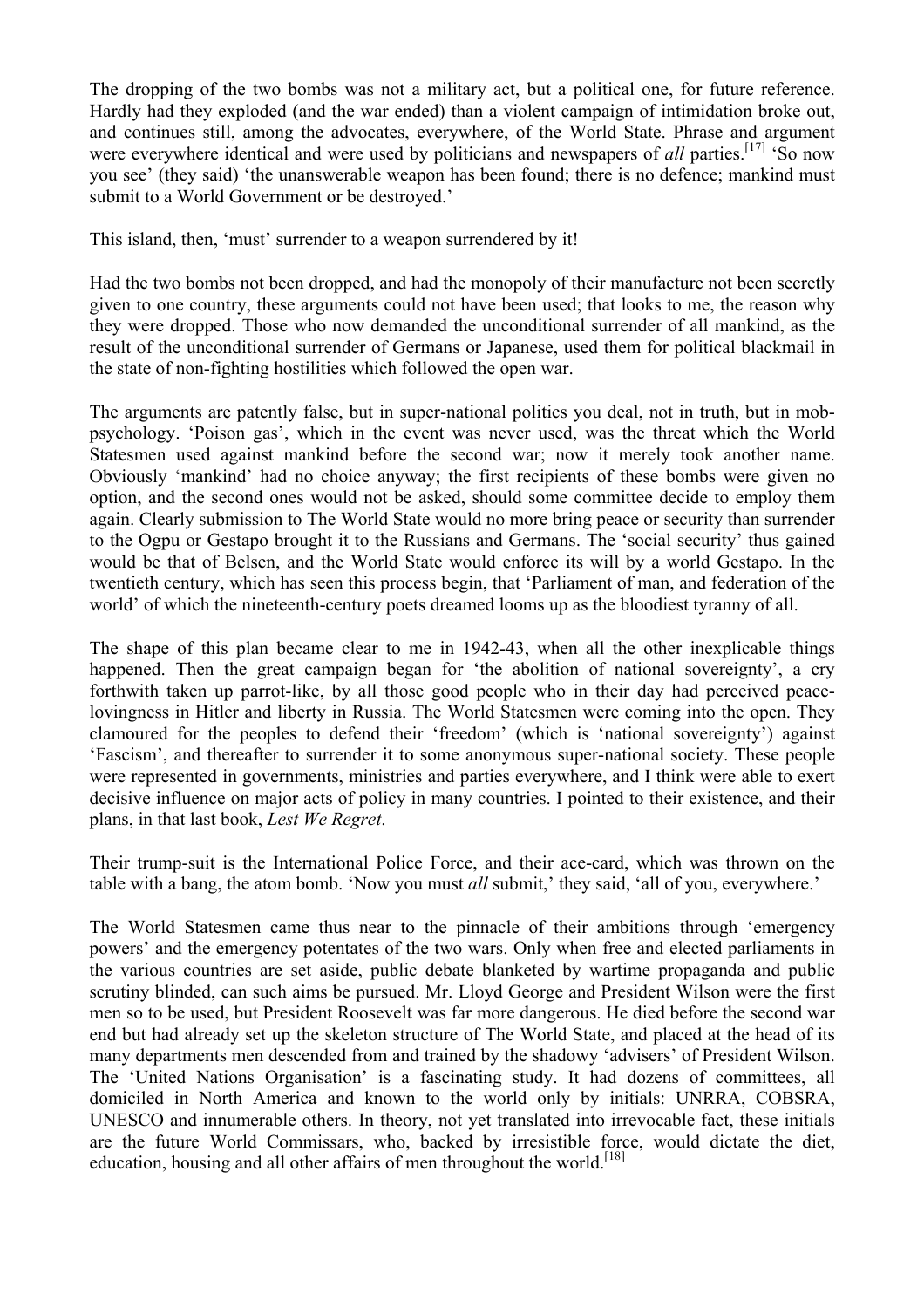Such a regime, like any other dictatorship, can only be maintained by force. The world's acquiescence in this use of force was in due course demanded. The World Statesmen claimed the right to enforce obedience to their edicts in the way Hitler enforced Czechoslovak, and Stalin Polish, submission. The events of June 1946, which are still uncomprehended by the masses concerned, seem to me the most remarkable of our twenty centuries.

At a 'United Nations' meeting in New York the American spokesman for affairs atomic, a Mr. Bernard Baruch, one of President Roosevelt's advisers, proposed the formation of a body called the 'Atomic Development Authority'; in other words, of a new set of initials, 'ADA'. For this committee were claimed:

(1) A world monopoly of atom bombs; (2) worldwide powers of inspection to prevent their manufacture by any others; (3) authority to use 'teeth' (atom bombs) 'for the immediate, swift and sure punishment of those who violate the agreements that are reached by nations'.

This was the open plan, magnificently audacious, for a world dictatorship ruling the planet by atomic terror. If none but this masked woman ADA were to have atom bombs (and only in that event) the atom bomb would indeed be irresistible force; if all others were forbidden to defend themselves against it (and solely in that case) there would truly be 'no defence'. The meaning of the threat, 'mankind must choose', became clear.

The future student may ascertain, by referring to the files of British newspapers, that this monstrous proposal was presented to the British public as a selfless one to destroy *all* atom bombs, thus leaving everybody without them. It was exactly the opposite. We came near to the World Terrorist State.

The 'Security Council' (the student should observe that in the twentieth century the word 'security' always means 'danger') of 'The United Nations' has five members: America, Britain, China, France and Soviet Russia. Had five men said yes, 'mankind' would have 'surrendered national sovereignty' to the atomic threat. The proposal was American; the British representative gave it 'unqualified approval'; France and China were unlikely to be obdurate. There remained Soviet Russia.

Now this proposal to hold the world in thrall by a monopoly of atom bombs had one more clause. It required that even the five Security Councillors, once they had enthroned ADA, should have no further right to demur to any atomic expedition that ADA proposed. Behold, then, Ada, Queen of the Earth, and her handmaiden, the monopoly atom bomb. Here was the first open bid for unbridled, unchallenged power over mankind.

At that point, for the moment, the great Plan suffered setback. The 'United Nations Organisation' was from the start a great fraud, because each of the five Security Council States (and only they) had the right to 'veto' punitive action against itself if it were declared an aggressor. This meant in effect that any of the great ones could attack a small state, in the Stalinist or Hitlerist manner, and forbid action against itself. This 'right of veto' was inserted in the 'United Nations Constitution' at American and Russian insistence.

Now America demanded, in the interest of Queen Ada, that this right be abolished, and Soviet Russia demurred. For that reason, the one London newspaper which correctly reported the proposal as 'one to place unlimited powers in the hands of a new international organisation' was the Communist Daily Worker.<sup>[\[19\]](#page-169-0)</sup>

Thus, for its own motives, which cannot be counted on in future to help us, Soviet Russia opposed an attempt mortally dangerous to this island. The proposal was that something called ADA (and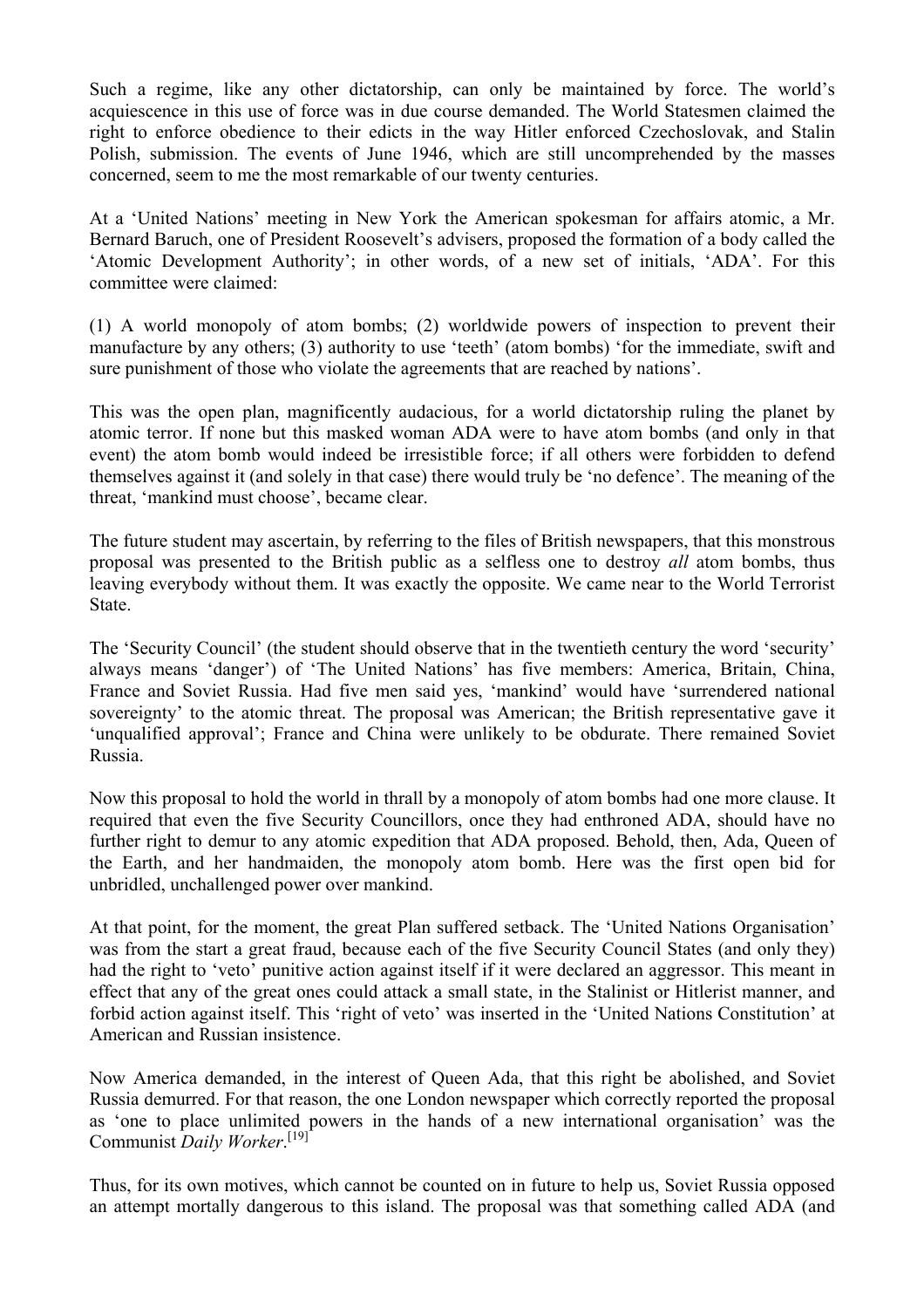who knew what men that would mean?) should have sovereign power to use atom bombs against 'any violator of the atomic control'. The method is as old as political ambition and was known to Shakespeare, who wrote, 'Cry "Havoc!" and let slip the dogs of war.' 'Cry "Violator!" and let slip the atom bombers.'

Thus the great Plan was temporarily checked, but is still being pressed as I write, fifteen months later, and will be the real design behind the tumult if and when fighting-hostilities are resumed. The design is to weaken men by the fear of war until they yield to dictatorship.

They do not see, until they experience it, that dictatorship is more lethal than any war and that the World Dictatorship would be the most lethal of any. The concentration camp, the slave-labour camp and starvation, as instruments of dictatorship against the population, killed more people in Russia and Germany than both the wars and all the weapons. That is why men should fear emergency powers', 'labour direction' and 'bread rationing' more than explosives, and The World State more than atom bombs.

Men are quick to tremble before imaginary dangers and slow to see real ones. In America in 1938 the mob panicked when the radio told it of a landing by Martians (though this was but a play) and in 1947 it showed similar herd symptoms about portents in the sky called 'flying saucers'. It could find what it really has to fear in studying the employment of State-managed famine against the population, in Communist Russia. W.H. Chamberlin's *Iron Age in Russia* described this frightful thing in the Thirties. Victor Kravchenko, a high Soviet functionary escaped, in *I Chose Freedom* (Robert Hale, 1947) says: 'The government hoarded huge reserves while peasants died of hunger. Why this was done, only Stalin's Politburo could tell - and it didn't ... The savagery of collectivisation, the man-made famine of 1931-33, the gargantuan cruelties of the purge years, all left deep scars. There was hardly a family that did not suffer casualties in the regime's offensive against the masses. Stalin and his associates were not worried about our loyalty to Russia; they were worried, and with good reason, about our loyalty to themselves. Perhaps, in their nightmares, they saw twenty million slaves crashing through prison walls and barbed-wire enclosures in a multitudinous stampede of hatred and vengeance ...' David Dallin, a former member of the Moscow Soviet, in *The Real Soviet Russia* (Hollis & Carter, 1947) estimates that the number of concentration-camp workers (or 'people subject to forced labour') 'is not less and is probably greater than the total number of industrial workers at liberty, which was about 8,000,000 in 1938-  $39'$ <sup>[\[20\]](#page-169-0)</sup> The famines of 1921-22 and 1932-33, he says, 'were due to political causes rather than natural catastrophes'. Of the second famine, he adds: 'Since the state insisted on collecting its own share' (of the wheat crop) 'first there was a terrible famine in many agricultural regions, with millions of dead.' He says that the Russian population was 170,000,000 in 1914 and approximately the same (within Russia's 1939 frontiers) its 1946, whereas it would by then have been 290,000,000 had the rate of population-increase after 1914 continued on the preceding level; he includes the two 'man-made' famines and deaths in the labour concentration camps high among the causes of this deficit of 95,000,000 Russians.

I have given these few statements, not to indict Communism in Russia, but to show the deadliness of dictatorship, and to illustrate the comparative insignificance of any atomic or other weapon in destroying human life. A thousand atom bombs, dropped on the vast emptiness of Russia, would not in my judgment kill as many people as rule-by-terror and rule-by-starvation. The atom bomb in our time is being used to further the plan of *world* dictatorship, which would govern by those very means. The road to world dictatorship is through 'the surrender of national sovereignty'.

After twenty centuries the plan is to convert mankind, not through the Christian mission, but through nuclear fission, or the threat of it; and it is of the devil.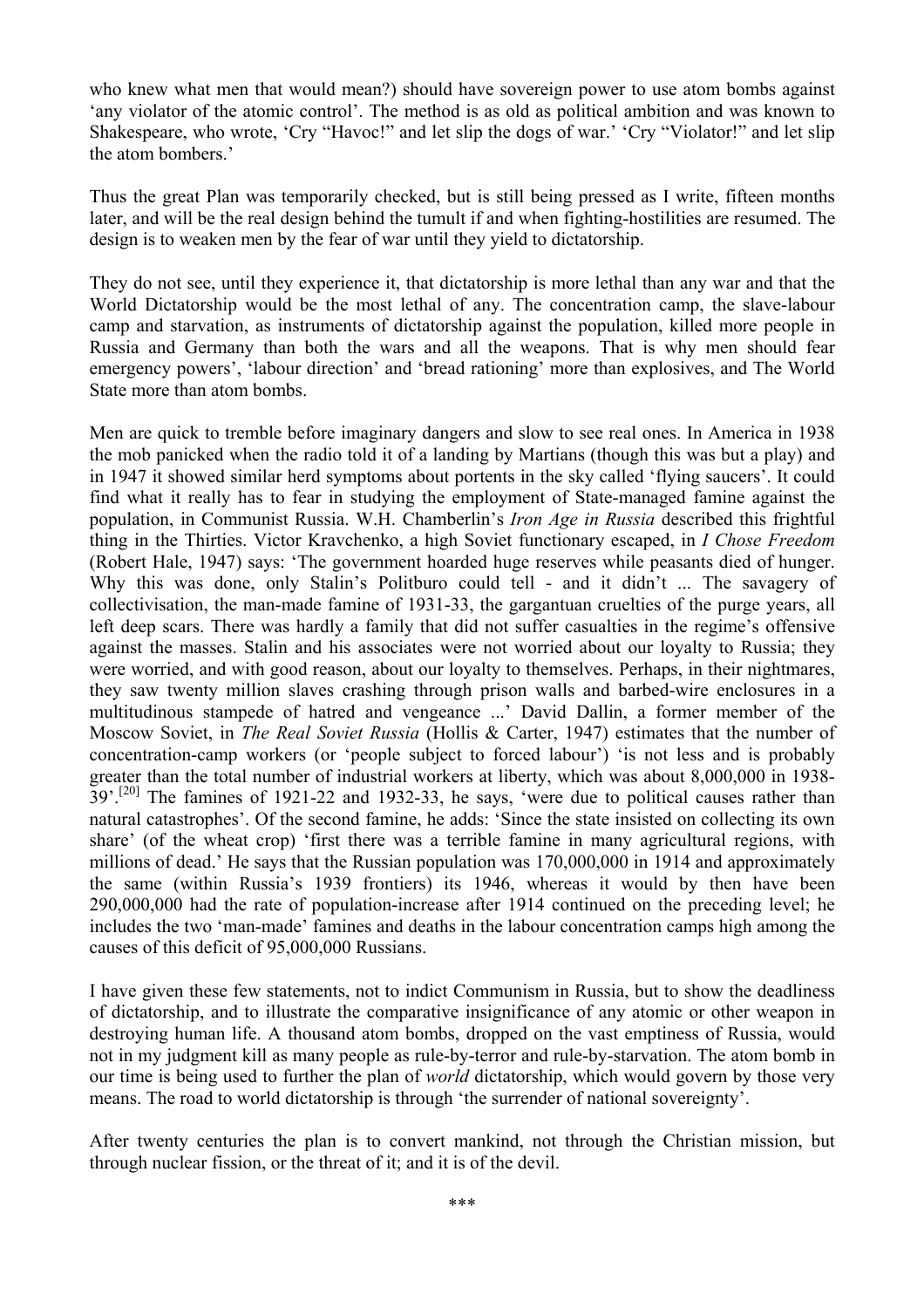## Chapter Thirteen

## A THIEF OR TWO ...

Shakespeare faithfully reported nearly everything that would happen three centuries after his day and among much else said: 'The jury, passing on the prisoner's life, may in the sworn twelve have a thief or two, guiltier than him they try.' Had he lived in the Nineteen Forties, and have written thus about the Nuremberg Trial, he would no doubt have been dubbed A Fascist; indeed, he was posthumously thus classified, his *Merchant of Venice* being banned, at certain promptings, in New York, and in the American-occupied part of Germany.

In earlier books, written before the stealthy change in the purposes of the war, I laid emphasis on the need to punish 'war crimes'. Looking back into the Twenties-and Thirties in Germany, I believed that their non-punishment, after the first war, was a chief cause of Germany's quick return to belligerence. I had in mind crimes against the code of war which had come to be widely, though not universally accepted, such as the shooting of civilians and prisoners and sinking of unarmed merchantmen. I did not foresee anything like the Nuremberg Trial, though by the time I wrote *Lest We Regret* I had begun to fear some such mockery of the real cause.

In our century leading politicians (I think the word 'statesmen' has no current application) appear repeatedly to surrender principles to what presumably appears to them a necessity of the moment. By this process, bad constantly breeds worse. Those who, nominally at least, took responsibility for the Nuremberg Trial set up a precedent of evil omen for the future. It appears to me to have outlawed international law and to have legalised the savage victor's rule of putting his captive foe to death.

Of the four main charges, 'War Crimes' and 'Crimes against Humanity' were the last. The first two were new to any code of international law: they were 'The Common Plan or Conspiracy' and 'Crimes against Peace'. These included 'the planning and waging of wars of aggression'.

If there was 'a common plan' it came into the open with the Stalin-Hitler Pact of 1939, and one of the judges, Soviet Russia, was the accomplice in it and in the first 'war of aggression'. This judge congratulated the brother-criminal on a compact 'sealed in blood', and shared the swag. One of the men in the dock, Ribbentrop, held his judge-confederate's highest honour, the Order of Lenin, which was awarded him for signing the aggressors' alliance.

This seems to me a hideous paradox which no rhetoric or sophistry can justify, and it makes a mockery of the great trial, at any rate under those two heads. It clothed aggression in a judge's robes. Great advocates can eloquently argue any cause, and one of the British prosecutors (Sir David Maxwell-Fyfe, in his Introduction to R.W. Cooper's *Nuremberg Trial*, Penguin Books, 1947) stated, as one reason for the trial: 'After years of struggle, weariness of mind as well as of body is always to be expected. One way in which such mental lassitude shows itself is in escaping from unpleasant facts ... It would, in my opinion, be a major tragedy in the history of the world if the actions of the Nazis were to be allowed to escape in this way in the minds of mankind.'

The most 'unpleasant fact' of all, however, was the presence of the accomplice on the bench, and it troubled, not those who were weary or lazy in mind, but those who were most alert. Of two thieves, one was exalted to judgment on the other. If this is to be the procedure in future the Nuremberg Trial itself may prove to have been 'a major tragedy in the history of the world'.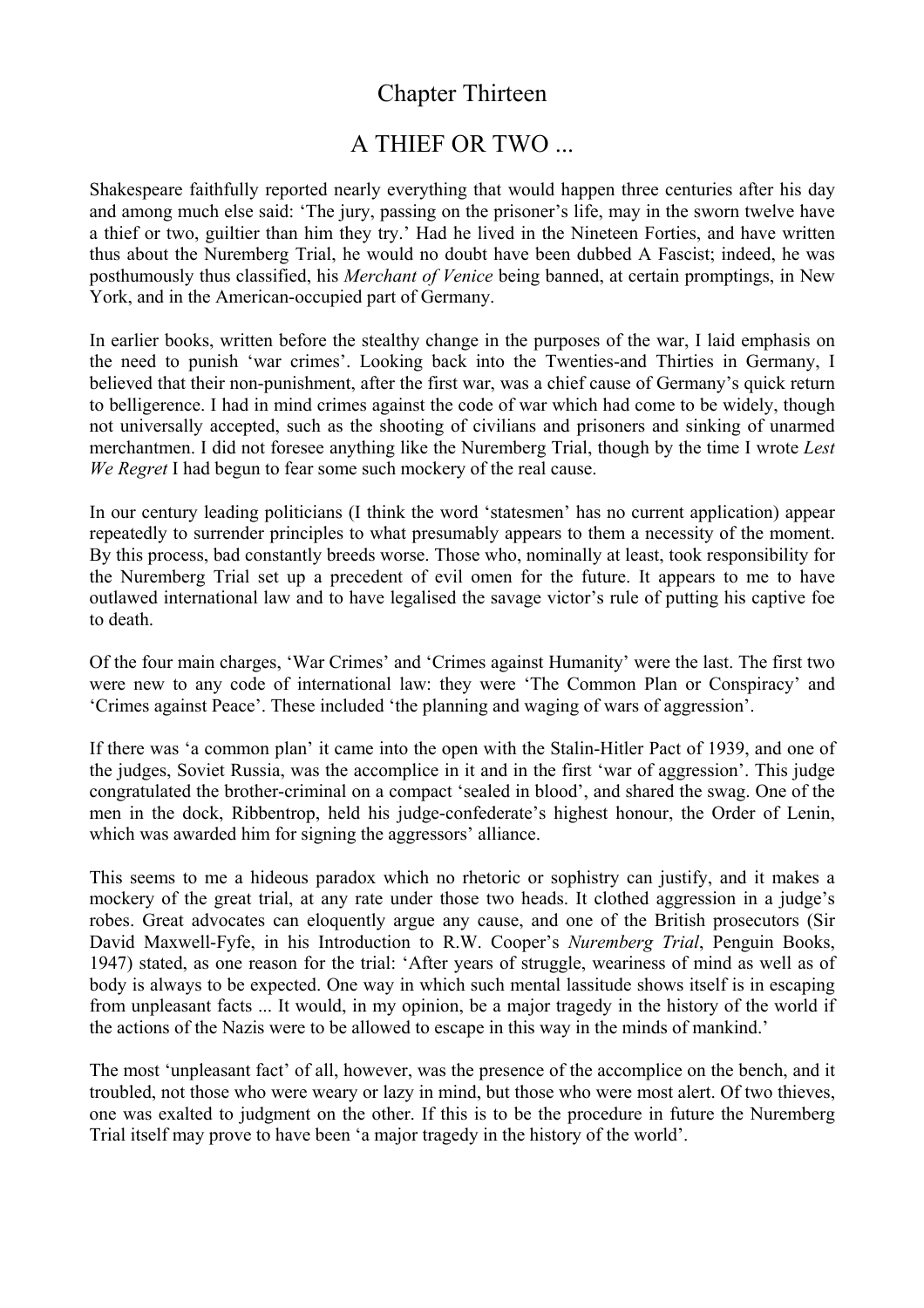Whose, indeed, was Vengeance at Nuremberg? Something else happened of which the world remained quite in ignorance. The perjuror-among-the-jurors was clear for it to see, if it had any memory for crimes. This other thing was concealed.

I had foreseen it in *Lest We Regret*. On December 17th, 1942, Mr. Eden, in the House of Commons, gave a 'Declaration' about the Jews in the name of the United Nations. As far as I know this is only the second time the word 'Declaration' has been used by a British politician; the first 'Declaration' was the undertaking to 'facilitate the establishment in Palestine of a national home for the Jewish people' which Lord Balfour gave during the first war, on November 2nd, 1917.

Mr. Eden's Declaration was *specifically and exclusively limited* to the Jews and said: 'Those responsible for these crimes shall not escape retribution.' These seemed to me the most ominous words of the entire war, for they implied that retribution would be exacted in the name of one only of the many communities oppressed by Hitler. I wrote in *Lest We Regret*: 'No single word was given to the crimes committed against Czechs, Poles, Serbs, Frenchmen, Hollanders, Norwegians, Greeks, Belgians and others ... We formally tell the Germans from our House of Commons that anything they may endure at our hands will be solely on behalf of the Jews. The inference is that they may with impunity oppress, deport and murder Czechs, Poles, Serbs and others. We have lent our names to the threat of a Jewish vengeance.'

It seems to me that through the manner of the verdict and hangings, this threat was carried out. What seems to me to have been a most significant event at Nuremberg, where the world's press was gathered, passed without mention in the mass-circulation newspapers. The dates of sentence and execution were Jewish festivals. Rosh Hoshanni, the Jewish New Year and day of repentance, fell on September 26th, 1946; Yom Kippur, the 'Day of Atonement, on October 5th; Hoshana Rabba (when the Jewish God, after an interval during which he considers his verdict on every single human being, and may still pardon sinners, delivers his final judgment) on October 16th.

Judgment at Nuremberg was pronounced on September 30th and October 1st (between the Jewish New Year and Day of Atonement). The execution's were carried out just after midnight in the morning of October 16th, Hoshana Rabba. For Jewry everywhere there was an unmistakable significance in these dates. To Gentiledom everywhere they meant no more than any others.

The trial and the executions took place in the American zone. It appears to me that these symbolic dates must have been deliberately chosen and that their selectors were in a position to prompt the American authorities to do their bidding.

I believe the British newspapers were reluctant to print any comment on these things; indeed, I know from experience that this is usually so. One journal, however (the *Manchester Guardian*) gave space to a letter from a reader who said of the trial: 'The four nations ... have now openly renounced Christianity through their leaders ... There was a direct choice to be made between "an eye for an eye and a tooth for a tooth" and "hewing Agag in pieces", on one side, and "Vengeance is Mine" on the other. Britain, America, France and Russia have made that choice in favour of savage pre-Christian rites.'

That appears to me the precise truth. The choice of those dates can hardly have been accidental and thus the executions were given the nature of a tribal vengeance under Old Testament law. The British and American political representatives whose names are associated with these events either consciously or unwittingly accepted the implication, that European Christendom was in all this a thing of secondary importance or of none. If these hangings were not performed in the name of *all* the victims, but only of one group, the other victims are by plain inference put outside the law that was dispensed, and it was *neither* justice nor Christian. They were posthumously outlawed just as effectively by this symbolism as in life by Hitler's decrees.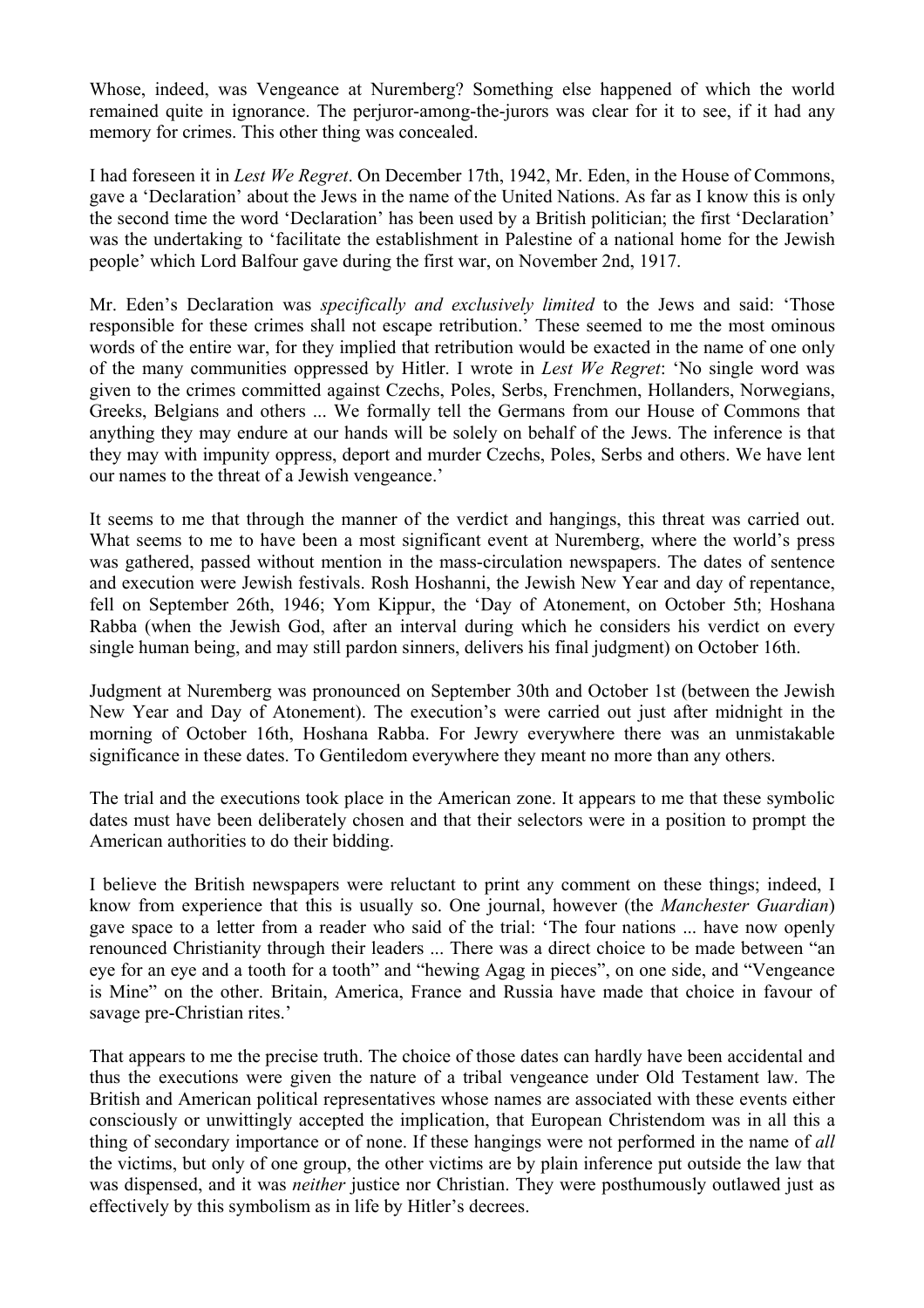In the sequel this same hidden influence remained powerful in the region of Nuremberg. Many Nazi organisations were adjudged 'criminal' *en bloc* at Nuremberg, and this meant that thousands of Germans were imprisoned and held without trial for months or years, not for any specific crimes, but merely for that of having belonged to bodies which they were forced to join. A British M.P., Mr. Nigel Birch, found nearly four thousand of them in one concentration camp in August 1947. He reported that the first question put to them, if they ultimately came to trial, was always the same, 'Did you know the Jews were being persecuted?' Their usual punishment is to be struck off the voting lists, compelled to register with the police, have their property sequestrated and be denied any but inferior employment.

Once again the support of American and British politicians for something quite unrecognisable in the proclaimed purposes of the war is clear to see. The lengthening shadow of Nuremberg and of the powers behind it reaches far into our future. People who are strong enough to arrange such great affairs in the way that suits them clearly will not confine their ambitions to Germany.

\*\*\*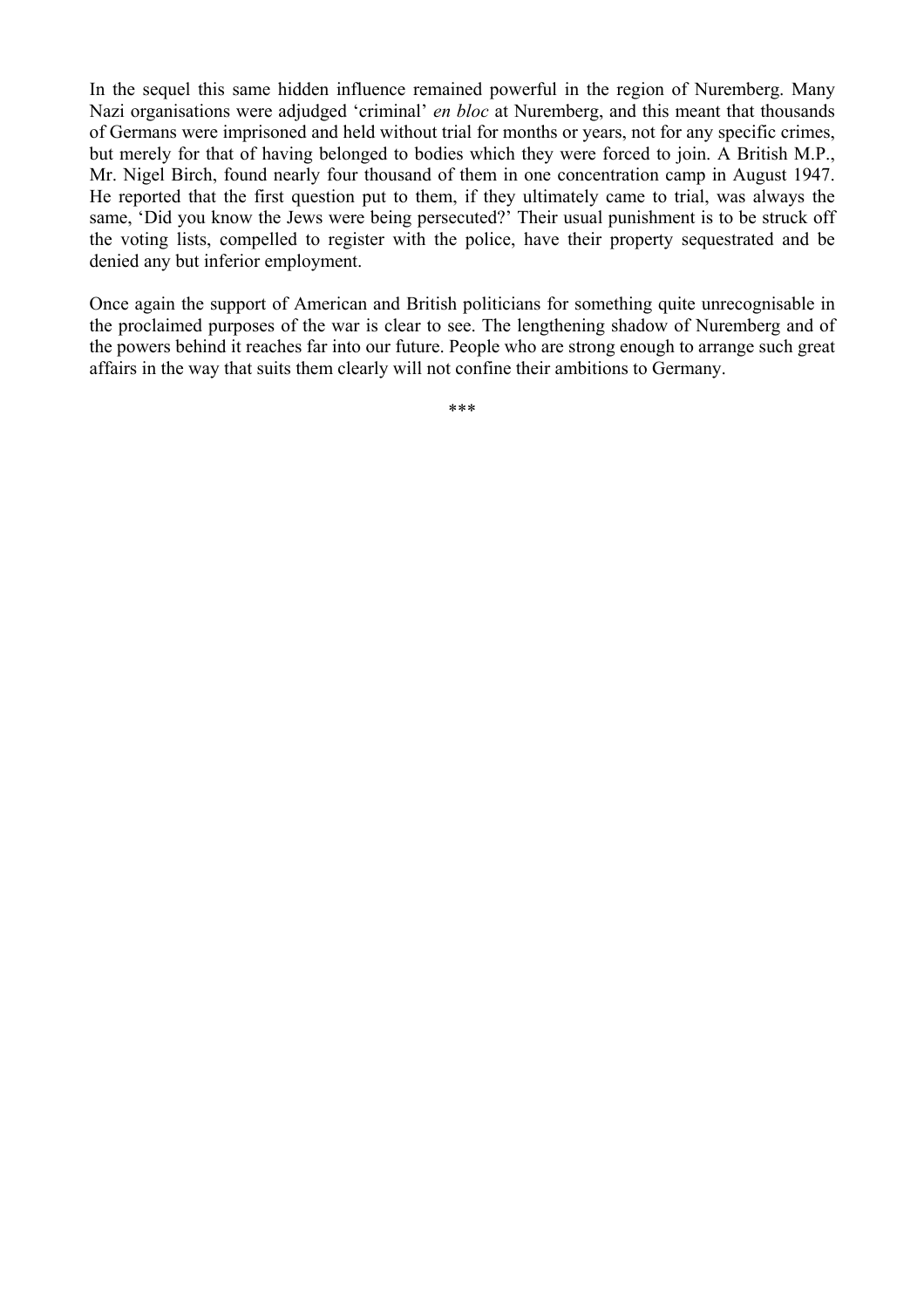## Chapter Fourteen

## IN UNKNOWN ENGLAND

When the fighting ended I visited a country where I was born but which I hardly knew: the part of the British island called England. During this journey I realised that I knew many foreign countries better than my own.

The reasons for that, when I sought them, were simple. Before the first war, as a penniless Londoner, I was tied to the city by six working days each week and a small wage at its end. Then came four years in France and after them another battle for a livelihood, which left neither time nor money for English journeyings. The Twenties passed thus and my calling took me abroad during the Thirties; the second war brought me back, but its bans and duties hindered travel. When I was fifty, then, though I knew mainland Europe well, I had not been much further north in England than St. Albans, some sixty-five miles from the south coast. For six years I had mourned the invigorating life of travel, which the war ended, and not known that beneath my feet was the most exciting land of all, unknown and unexplored.

When the fighting ceased the outer world remained, in large part, closed to the traveller, unless he were free of all ties, so that his path was limited. I began perforce to unfurl the Great North Road and other ancient highways, and suddenly England opened like some enthralling book, left unread. I am glad these journeys were so belated, because I now had an invaluable travelling companion: a standard of comparison. I instinctively set everything I saw against memories of other countries, peoples, cities and times, so that the picture I gained was stereoscopic, not the flat one which meets the home-bound wayfarer.

When I went through Durham coalfields I saw the now ruined Ruhr and when I looked down from the great suspension bridge on the teeming Tyne I thought of the havoc of Hamburg. The miners and dockers I met were much like those I knew, in the clouding Thirties, in Germany, but the twentieth century had not yet wreaked its devil's will on them (I do not primarily mean by this war's ruination). When I watched men building some pretentious edifice for the Ministry of this-orthat I recalled the Socialist obsession with such places in Germany and Austria of the Twenties: where were they now? An old timbered farm-house and cattle knee-deep in the meadows reminded me of Holstein or Oldenburg; an unexpectedly fir-clad hillside, of Thuringia; a sleepy residential town, of Austria in the old days, when there was a future; a piece of flat fenland, of the road between Budapest and Belgrade.

All these scenes, set against the picture of spiritual ruination that I carried in my mind, merged into one overwhelming thought: that our country is the only great one left, in the two-thousand-year-old area of Christian civilisation, that survives almost unscathed; is still free to make or mar its future; and may yet build better on those good foundations. All the others are ruined houses or half-ruined ones on a landslip's edge. Russia, which moved towards the light of liberty thirty years ago, has been driven back behind a black Asiatic despotism. In Germany the achievements of centuries lie beneath a shambles guarded by disputing victors who forbid repair or renewal. Austria is but a tiny name on the map. France for a century and a half has been a soul in purgatory. Nothing remains but the British island and the final decision, for better or worse, which its example will bring.

I saw in England, not native weakness, but massive strength below surface confusion. I met people who had suffered bereavement; looking across the Channel they lamented the futility of war. I thought them wrong: while England remained free, all their loved ones' hopes could yet be fulfilled, and England was not yet quite enslaved. Its plight was that which Emerson observed a century ago: 'I see England, in her old age, not decrepit, but still young and daring to believe in her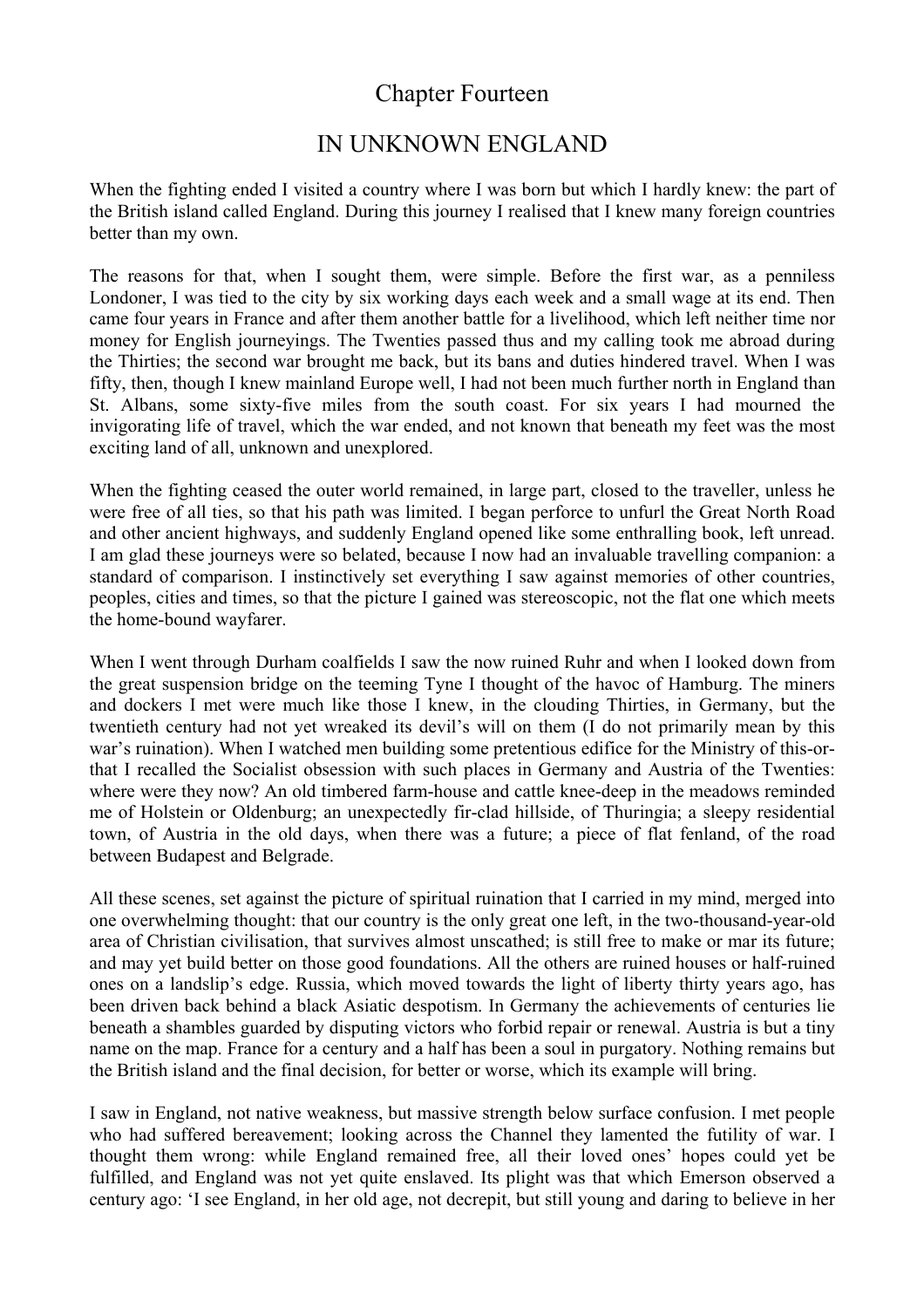power of endurance ... Seeing this, I say, "All hail! Mother of nations, mother of heroes, with strength still equal to the time. So be it." If it be not so, if the courage of England goes with the chances of a commercial crisis, I will go back to the Capes of Massachusetts and to my own Indian stream and say to my own countrymen, "The old race are all gone, and the elasticity and hope of mankind must henceforth remain on the Alleghany Ranges, or nowhere."'

Or *nowhere*. What was built in Europe in 1900 years, and has been almost destroyed since 1914, cannot be transplanted to the Alleghanies. If England were now to fail, I think a great horror and darkness would come on the Christian world for many centuries.

Had a man from Mars accompanied me, he would have smiled at any misgivings, for the outward scene of England was fair and reassuring. The most enchanting thing was the revival of the countryside. In earlier books I often mourned the decay of the land. Coming from the European mainland, where wastelands were rare, the grey expanses of thistle and tussock, the dilapidated farm-houses and barns, were alarming. They were in part the price we paid for the labourer's flight from field to factory; in another part, that of our great merchant navy, which an island nation must have to survive, but which may return from foreign ports with food cheaper than the island farmer can grow; this problem is still to be solved.

To me, coming from Germany in the Thirties, those wastelands held the threat of starvation in war, but they disappeared in the years of siege, and in the Forties the countryside I saw was that of the old prints again, green, brown and gold, but never grey. Good had sprung from evil in this matter. The pleasant land was back again, and though I have found beauty in all countries I think none matches England when the countryside thrives.

The second of three enchantments, which I discovered, was the improved look of the people, a thing to gladden a man who knew England before. Returning in the Thirties, from the mainland where war loomed, the physical state of our folk seemed alarmingly inferior to that of the Germans. I quoted in pre-war books what C.E. Montague wrote in *Disenchantment*:

'... Battalions of colourless, stunted, half-toothless lads from hot, humid Lancashire mills; battalions of slow-staring faces, gargoyles out of the tragical-comicalhistorical-pastoral edifice of modern English rural life; Dominion battalions of men startlingly taller, stronger, handsomer, prouder, firmer in nerve, better-schooled, more boldly interested in life, quicker to take means to an end and to parry and counter any new blow of circumstance, men who had learned already to look at our men with the half-curious, half-pitying look of a higher, happier caste at a lower ... Perhaps the undersized boys from our slums and the underwitted boys from the "agricultural, residential and sporting estates" of our auctioneers' advertisements would get to their goal, the spirit wresting prodigies of valour out of the wronged flesh....'

True, when Montague wrote it in 1915 and when I quoted it in the Thirties. How good it is to be able to write ten years later that it is not true. It was an abiding joy to travel the Great North Road, the spine of England, and see the change for the better in the young people. The slow-staring, the slow-witted, the stunted, adenoidal, toothless and rickety are vanishing. It is lovely today to see the boys and girls from factories, shops and offices hiking and biking about England. They can well compare with 'Dominion battalions' now (oddly, I had a strong optical impression in the second war that Australian and New Zealand physical standards had somewhat declined).

I pondered the causes for this striking improvement and decided the main one must be better housing. This was the third of the three enchantments. I remember from my youth the unhealthy and overcrowded homes of the century's beginning. Where I grew up, in a London suburb, I was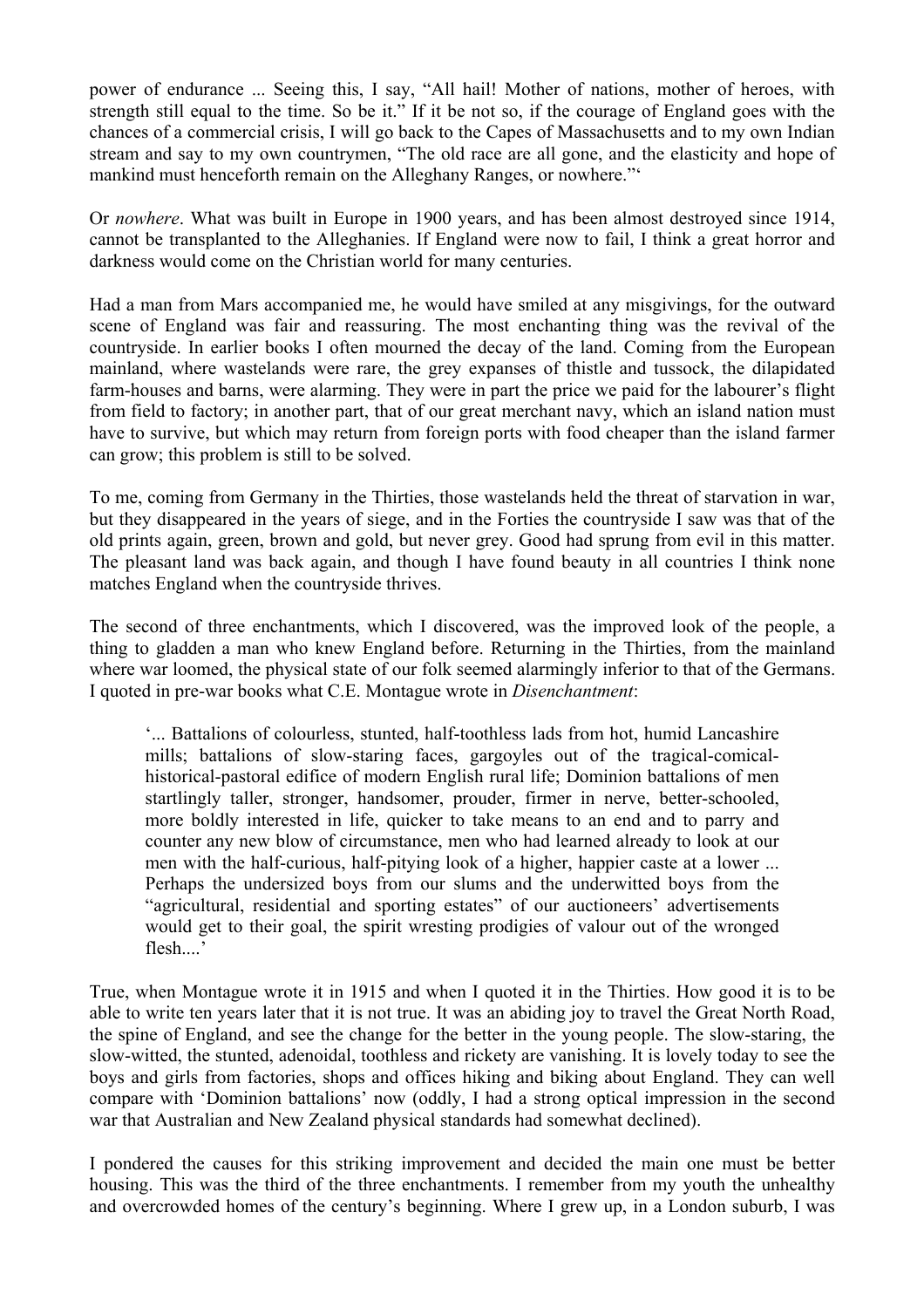but a few hundred yards from the first fields. Today a man living in the same house must walk two hours to reach them; a belt of the same thickness, right round London, was filled with new houses between the wars, and the same thing happened, on a smaller scale, in other cities.

Probably a third or quarter of the population lives today in those houses. That means, roughly, that between ten and fifteen million people today have airy bedrooms, gardens, bathrooms and healthy surroundings, who lacked those things before 1914. In those houses, between i925 and 1935, were born the babies that grew into the young people I saw in the Forties.

That, I think, must be the greatest single cause of the improvement. The jerry-builder may have done more for the health of England than even the medical officers of health (though advances in medicine obviously helped greatly) and now, when a new government seeks to exterminate him, a new threat to England's future health may be rising. The Forties showed me I was wrong when, in those anxious Thirties, I railed against the jerry-builder and his ribbon-building. I reckoned without the home-making genius of the English when I wrote of 'new slums' being hastily thrown up. I make a hobby of suburbs and studied them in Vienna, Dresden, Prague, Budapest and Warsaw. In England in the Forties I found that the ribbon-building of the Thirties had produced the most attractive suburbs I ever saw. I recall none excelling them in cleanliness, spaciousness and the beauty of homeliness.

Obviously other things helped to the improvement in looks and health. People understand hygiene better. They do *not* use the bath to keep coals in, if they have a bath. Mothers no longer quieten their babies with rubber-suckers dipped in an open pot of honey, kept in the baby-carriage for the flies to feed on. The films may have helped: they showed the youngsters a high physical type which prompted emulation, even if it by no means represented the average American. Moreover, these young people of the Forties were the babies of the cynical Twenties and frightened Thirties; physically, at least, these pre-natal and childhood influences had not hurt them.

Thus truth in the Thirties was no longer true in the Forties. The two wars left us with a reviving countryside, improved health and a housing situation which, if it were not capriciously interfered with, would soon be better than that of any other land.

However, the spirit counts, and while these three improvements were good to see, one could not assess how much they meant. I recalled similar improvements in Germany between the wars. In those days the people who make wars gave a false picture; they said the growing German generation was undermined by the ravages of the first war. It was not true, as British soldiers who later met those Germans on the battlefields, and British girls who cast admiring glances at German prisoners, have learned. The Germans were physically fine; given a bad government, this availed them nothing. Given good leadership, a nation physically poor may survive. Lord Montgomery, at the Guildhall in 1946, said:

'The Industrial Revolution did its best to ruin our spirit, but the desperate struggle for existence in the slums of Britain appears to have mentally toughened at the same time as it physically stunted the people. Economic oppression has not broken the spirit of the Briton. It has produced the Glasgow Scot, the lad from Lancashire, the man from the Midlands, the London Cockney and with such men as these all things are possible. Once set in motion they are unbeatable.'

In the land I discovered the wronged flesh had recovered; it was ridding itself of the ailments of tooth, limb and lung bequeathed to it by the rise of the slums and factories and the decline of the countryside. Just as the physical ordeal ended, however, a new government began a new attack on the spirit, through 'economic oppression'. England moved towards new trials. The tough spirit had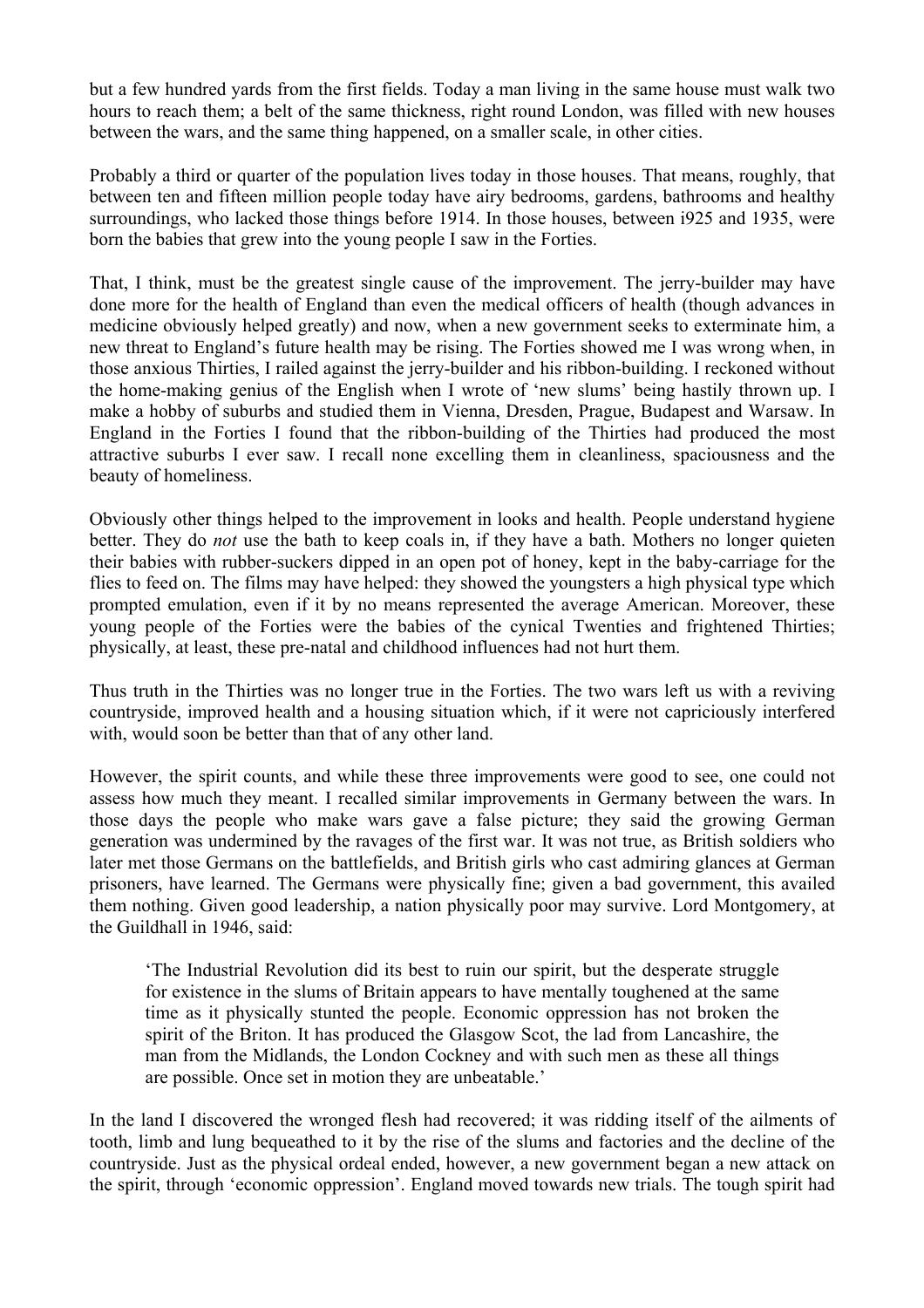once overcome physical suffering; perhaps now the toughened body would help repel the onslaught on the spirit.

The England I saw had survived, not only the two wars, but something more lethal: the Industrial Revolution killed more than warfare. Looking at England in the Forties I foresaw that, if England remained free, there would come a factory civilisation, as admirable in its field as the civilisations of the countryside and the churches. In my youth the word factory meant dirt, darkness, and the diseases of these. Now, as I passed through the new factory areas of the great cities, with their bold, spacious architecture, their lawns and sports fields, their wide highways and healthy populations, I foresaw a happy aftermath to the grim Industrial Revolution, as to so much that once seemed evil in England's story - provided that the land stayed *free*.

It was like a journey through a lost country suddenly restored. For six years England lay buried beneath the litter of war. No corner was free from the machines, and armies. Men from other lands swarmed into it in millions and put their own impress on it, so that an Englishman was almost a stranger in it. Now, like the melting of snow, this all cleared away and beneath was the same aged England, carrying its ancient history like a laden galleon in a storm, wearing its ancient grace like the *Cutty Sark* her sails.

I chanced into Deal, and saw men preparing a memorial to an invasion: not the one the townspeople saw beaten off in 1940, but the successful one of Julius Caesar 2000 years ago! Romans, Normans, Spaniards, Frenchmen, Germans: England had survived them all, and I felt its deep-rooted, oaken strength when I thought of the desolation that is Europe now. I went along the Great North Road, which the Romans built, or rebuilt. Alongside it were the tracks of the armies that assembled for the invasion of 1944; already the grass grew over them, the countryman went quietly to his work, the gaffer to his inn. I found a town which I knew only from a line in Shakespeare: 'How a good yoke of bullocks at Stamford Fair?' Hidden in the heart of England, it was a lovely place; had it been in France or Italy the curious would have come far to see it. From a high road I looked on distant Durham Cathedral; it sits in a deep bowl among hills, yet by some art of its builder seems to dominate them. It spoke of a thousand years of gradual human progress; I thought of Dresden and Cologne.

In discovering my native land I lost some of the hunger to resume foreign journeys, not only because it was so lovely, but because it was the one which now was to say Yes or No to the question of the twentieth century: Christendom or slavery, liberty or death. If it broke under the strain, which would not relax until it won or surrendered, a book now nearly two thousand years old would be closed, and Europe would face long travail through an enshadowed vale to a new dawn ages hence.

Nations are not as a whole conscious, though a few people always are, of the great climaxes in their lives. The England I discovered was unafraid of threatening doom and unaware of the way of deliverance; it saw neither. I shall always carry with me a picture of peaceful and sunlit oblivion from Sussex.

In England of the twentieth century we only have fine summers when a black cloud hangs between us and the sun. The magnificent summer of 1940 could not warm a man's heart who knew the menace. The even better one of 1947 was darkened by the acts of a government which the gods might have made mad. One day in that time I found a bathing-pool in Sussex, a place enclosed by shrubs and trees so that it was as separate from the world as a monastery in Tibet. I loved the bathers, their happiness, their looks, their unawareness of the black cloud.

I found there the kind of people who make England unique. There was an old gentleman, or young man, of sixty-two, who in Toronto in 1907 heard Lord Roberts say that any youngster who wanted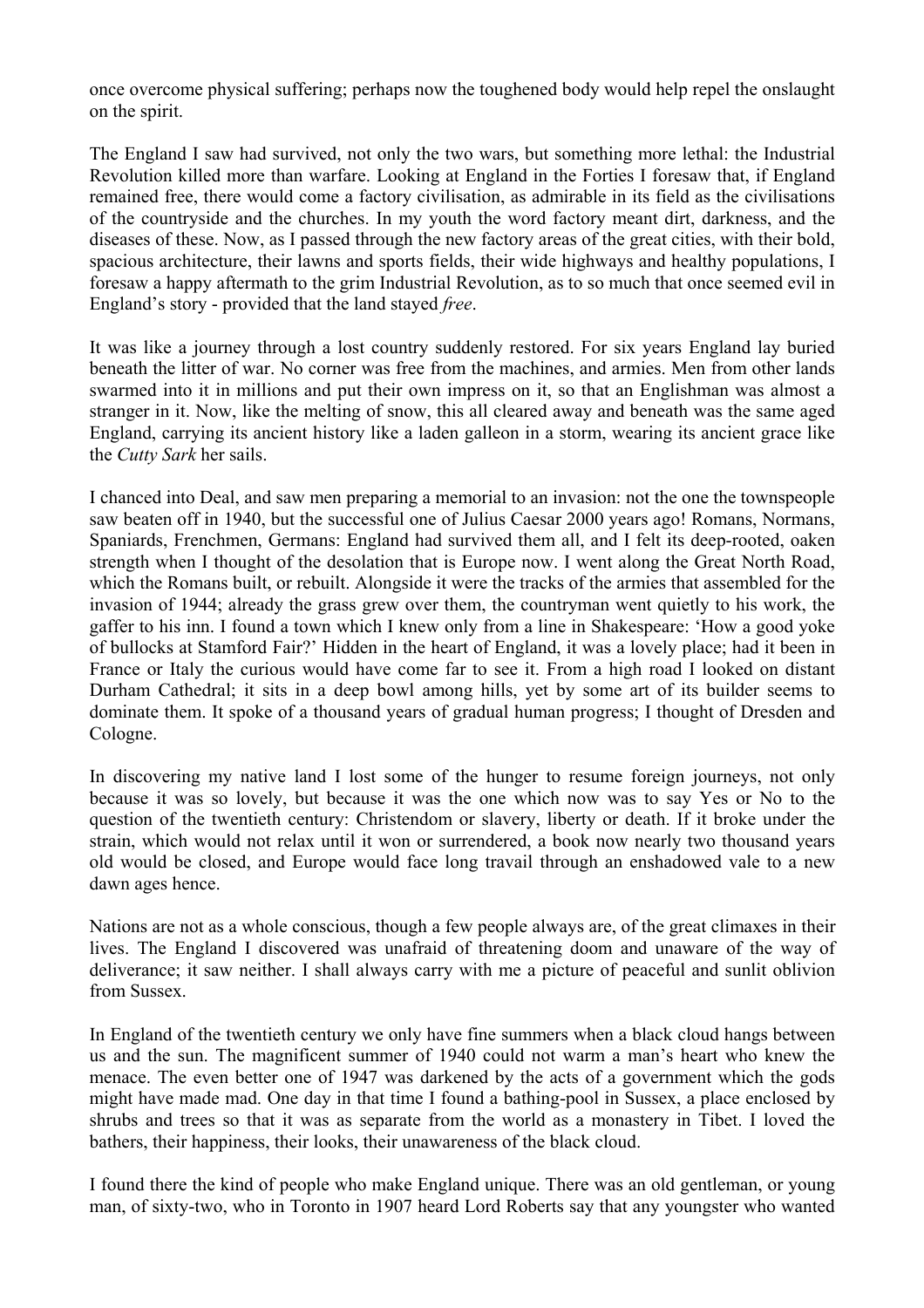to be ready when The Day came would be welcomed by the British Army. This ageless youngster immediately crossed the Atlantic, thereafter serving until 1945. In the second war he went twice round the world as ship's sergeant-major, and was ready to put his age back twenty years for anything new that might come along, in war or peace. He had no complaints, fears or regrets. Then there was a youngster fresh from the army who could not swim, but could keep afloat for three strokes on his back. He enviously watched the bathers hurtling down the chute into ten feet of water and calmly calculated that his three strokes might just take him to the side, if he did not drown. He tried this forthwith, just escaping suffocation. It was a most courageous victory of the spirit over the flesh.

I climbed the high board. It was but twenty feet, but I found that, up there, bathers, pool and enclosing hedge slipped away and the world opened. It might have been as tall as the Eiffel Tower, so remote was it from the busy scene below. England stretched for miles in every direction, golden with wheat, still, drowsy in the sun.

I looked down at the bathers, the old gentleman and the young one, and then at the broad prospect around. Ah, lovely people, I thought, and lovely land, and still this black cloud that began in 1914: you have not escaped it yet. You still have to beat the twentieth century and your enemies; you are the last defenders and this is the last citadel. May you win through again, as uncomprehendingly as before.

Then I dived back to them.

\*\*\*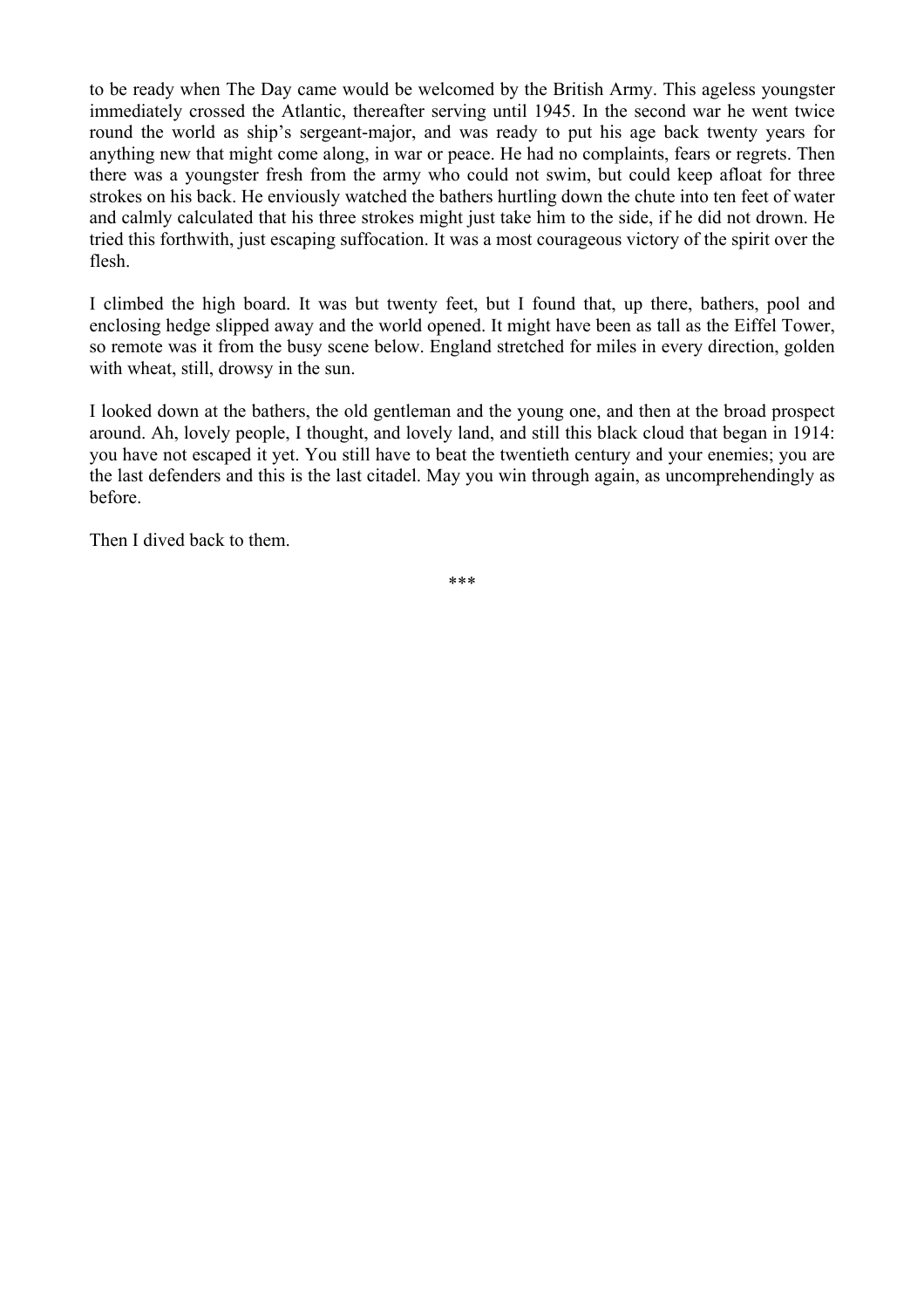## PART THREE

# THE SMOTHER: 1945 - 1950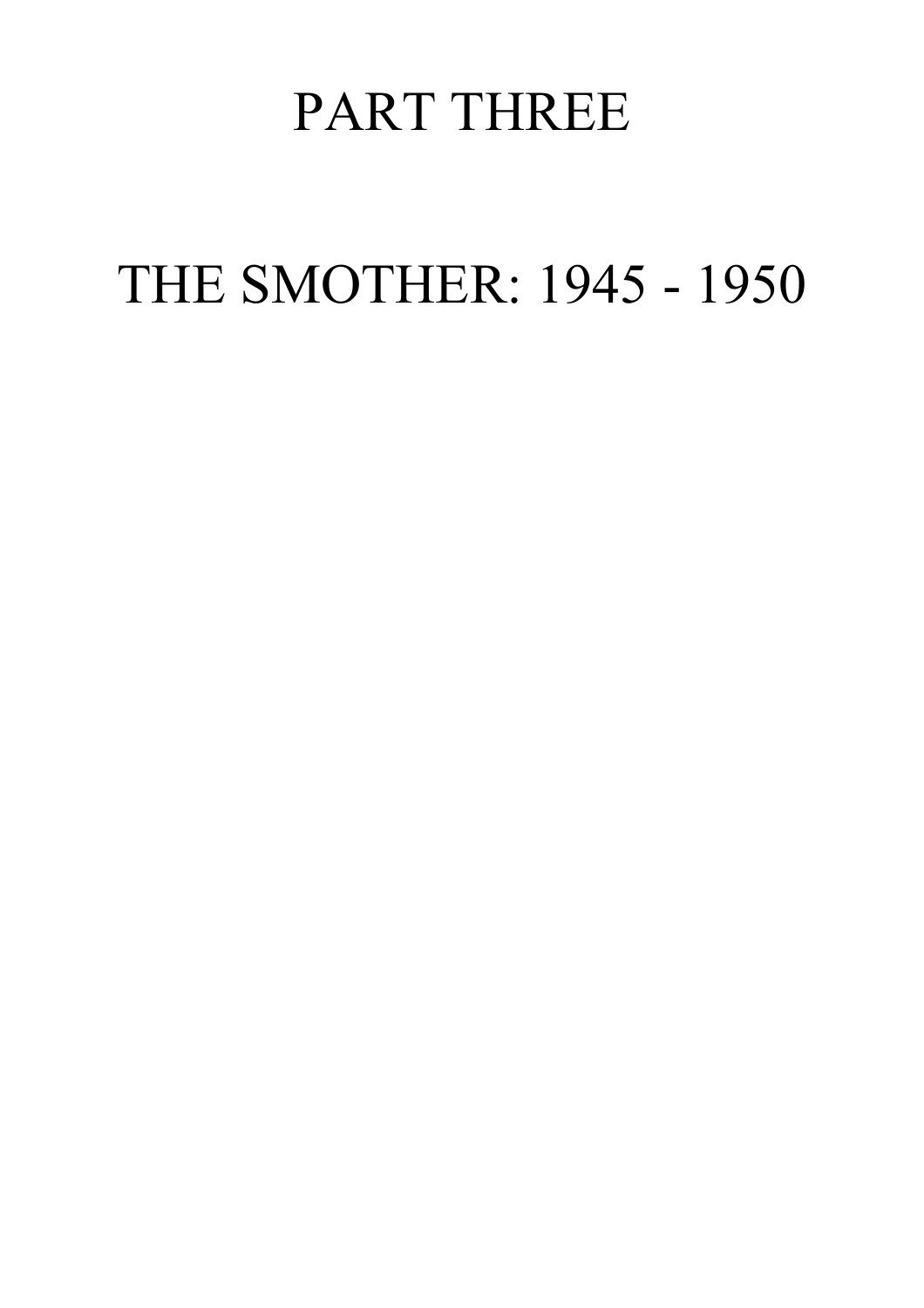## Chapter One

## NOR NEVER SHALL ...

In July of 1945 I began a protracted nightmare: a book I thought done with long ago stood up, took legs, ran after me and forced me to write it all over again. In the moment of victory a British Government began to inflict on my own country all the penalties of defeat which a conquering Hitler would have imposed, and to set up in England, stage by stage, the regime I had watched Hitler build in Germany. Thus the sequel to *Insanity Fair*, after ten years, is in fact *Insanity Fair* again.

I have shown the physical picture of England after the second war, as I saw it. It was strong and firmly founded, the countryside throve, public health was greatly improved, and but for the war's damage and delays there would have been no housing problem; the one which remained would quickly have been overtaken had the building of the Thirties been resumed. The social gaps which angered men of my generation were greatly diminished. The money qualification, which closed the exclusive schools, and consequently the professions and services, to the unmoneyed youth and girl, was much reduced.<sup>[\[21\]](#page-169-0)</sup> I never saw a land where a free man had a more hopeful future than the England saved by a few fighting-men in 1940. In 1945 its elected government began to destroy freedom and the hope of a future.

#### *Snap Election*

The election of July 1945 in its results much resembled the Reichstag fire. A free parliament needs contending parties which alternate in office. A Socialist victory in normal conditions would have been health-giving for England; it would have tested the Socialists by giving them the responsibility of government, and have invigorated the Opposition. Only by this competitive process can free institutions survive. But this was not a normal time because parliament's authority was in fact in suspense. The wartime government ruled through 'emergency powers', taken 'to win the war'. A Socialist victory before those powers were given back to the country opened the way to that bourne from which no nation in the twentieth century has returned: dictatorship, which in practice means imprisonment, impoverishment and destitution.

The weary fighting-man and civilian alike calculated, quite simply, that 'it's time the other party had a chance'. They saw no warning in Russia or Germany, did not believe that 'emergency powers' were dangerous, and walked into the spider's parlour. The first majority Socialist Government immediately prolonged these dictatorial powers for five years of peace. They derived straight from the Reichstag fire, which Hitler used to paralyse Parliament in Germany and to prepare a war, in the name of which they were introduced in England. The still unbroken curse which fell on Germany in the night of February 27th, 1933, in July 1945 spread its shadow to the English coast.

'Necessity is the plea for every infringement of human freedom; it is the argument of tyrants and the creed of slaves,' said William Pitt as the enlightened nineteenth century dawned. In opposition the Socialist leaders had often echoed this warning. Foreseeing what would happen in 1945, I quoted in *All Our Tomorrows* (1942) Mr. Attlee's words of 1937:

'In the necessities of modern warfare there is at once a great danger and a great opportunity. There is a danger lest under the excuse of organising the nation for defence and security, liberty may be destroyed and the Corporate State introduced. The greater the danger, the greater the opportunity, of persuading the people to accept all kinds of restrictions.'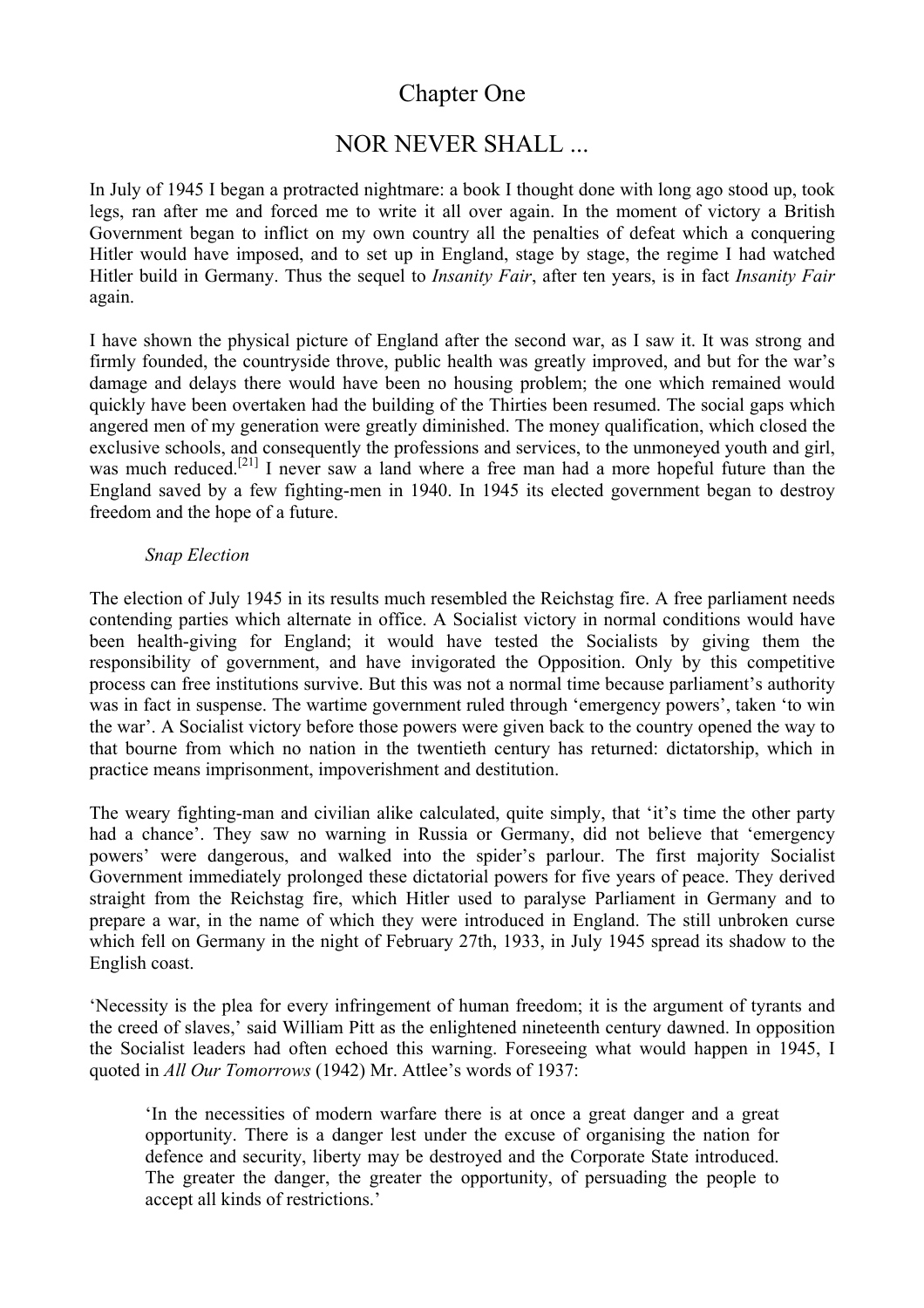To that I appended, in 1942, my own comment: 'How clearly, they see the dangers, when they are in opposition! How gladly they profit from the opportunity, when they are in office. Mr. Attlee, and many another Labour leader who was in opposition with him when he spoke, today draw tighter and tighter the bonds which they have helped to put on the British people. Will they urge for them to be struck off, when "the necessities of warfare" are past? They already speak of the need for the continuance of "control" after the war ... These men seem more avid for autocratic power than Lord Hardface and Colonel Portgout. But these are "necessities of warfare". Well, then, let that be the test. Mr. Attlee formerly perceived the danger, clearly enough, that such powers might be retained and misused. I commend vigilant citizens to watch how far politicians, of both parties, are ready to go, after this war, in fulfilling the promise to restore the liberties that were taken away.'

Under these prolonged 'emergency powers' of the war England was ruled by 'defence regulations'; that is, by the arbitrary orders of various ministers, not discussed in Parliament. The 'defence regulations' were used by the Socialist Government against the liberties they were supposed to protect. Once in power, the politicians of our century always behave as if some memory-killing drug were given them. They forget, or turn their backs on, what they declared before: that even if their own intentions are good they cannot say what future use will be made of these despotic powers, since they themselves may fall ill, die, or be overthrown. They are a knife held at the country's throat and the men who hold it do not know whose hands may seize it next.

The edicts which ministers do live after them. The Socialist ministers blithely began to recreate in England the ruinous shape of Germany in the Thirties. The end, to my mind, was beyond doubt. If they were not checked, England in the Fifties would look like Germany now.

Their other first acts were ominous. They increased the salaries of Members of Parliament from £600 to £1000 a year (and later stubbornly resisted the suggestion that these should be cut when all else was being cut). Ministers prolonged for themselves the 'emergency' practice of using publicly paid motor cars, which in effect meant an even more substantial addition. The confiscatory taxes of the 'emergency' were continued, but £4000 of the Prime Minister's salary was exempted from tax, which meant that he received an annual sum impossible otherwise to earn in England.

These self-made awards and reliefs reminded me of the Nazi leaders, swarming round the fleshpots in 1933 as freedom died. When the Socialists sang the 'Red Flag' in Parliament, and their women colleagues put on red dresses, I heard the Horst Wessel song and saw brownshirts.

On this government lay a heavier responsibility than on any other I remember. Twentieth-century Europe could recover from a barbarian interlude in Russia, from two or more German collapses, from the disappearance of Austria, from the chronic sickness of France, only if England remained free. The Socialist Government began to imprison England; it behaved as if it were the first Socialist Government of all time, anywhere, and England a newly created island. Yet prudence demanded a careful step between the pitfalls where the corpses of all other Socialist governments mouldered. Everywhere else the earlier Socialists dug their own and their countries' graves; everywhere they had played in politics the part of him who gets slapped. In Russia the long dream of 'the working classes' seemed in the Kerensky Government of 1917 at last fulfilled; it survived but an instant and was buried beneath a worse tyranny than any; Kerensky's fate should have stood before Mr. Attlee like a red light; his government's actions indicated that he had never heard of Kerensky. In Germany, Austria, Italy, the period of Socialist power or importance led to the same end. In France it dwindled into the ignominious collapse of 1940.

In one important matter the Attlee Government resembled Hitler's first cabinet of twelve ministers, of whom only *three* were Nazis. For the delusion of Germany and the world the other nine were non-party bankers, conservative politicians, professional diplomats and non-political economists. This respectable façade offered deceptive reassurance. Similarly the frontal figures of the Attlee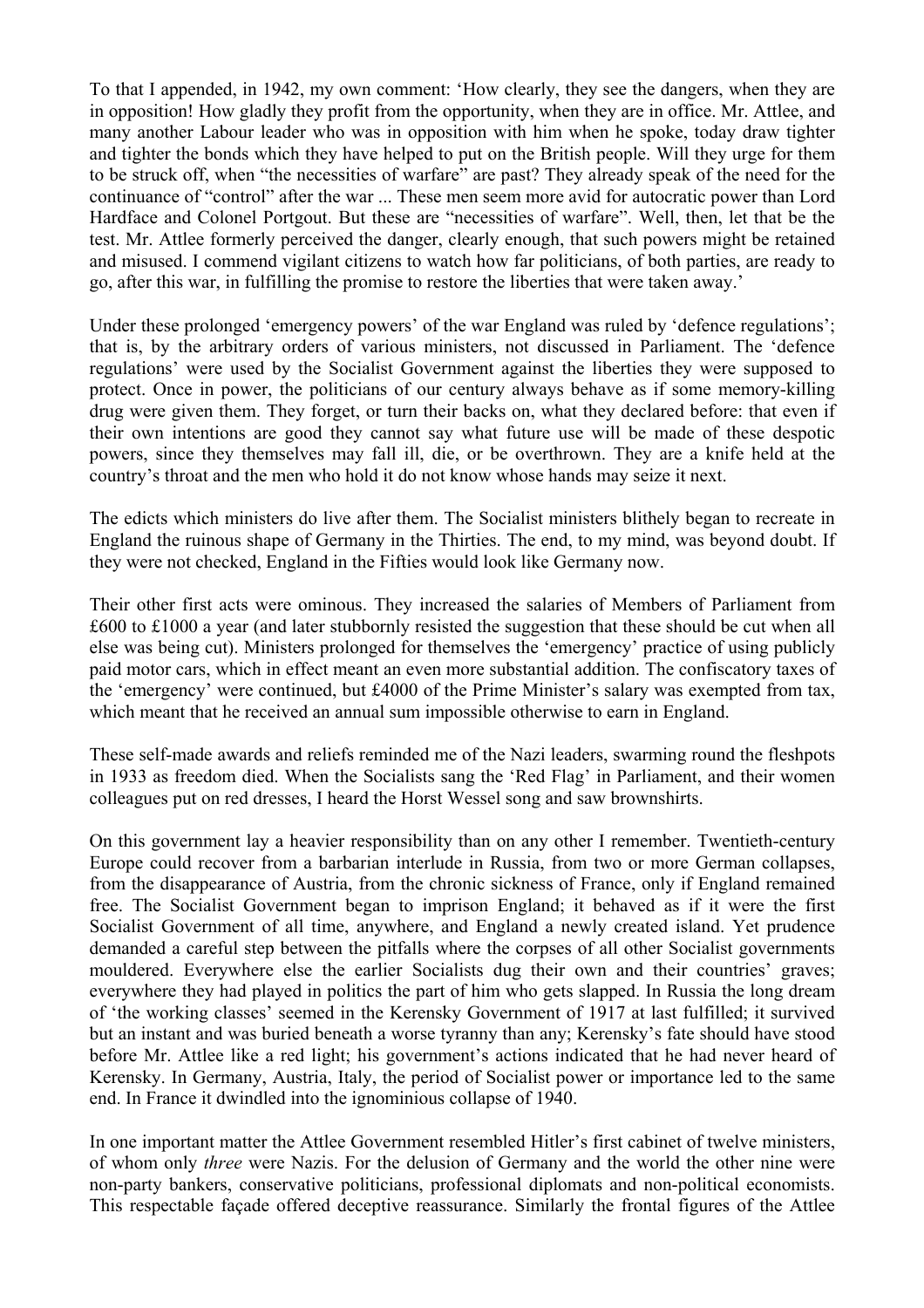Government were men, some rough and some polished, who could not be suspected of evil intentions. Attlee, Bevin, Morrison: these older men were Englishmen and had sworn hatred of dictatorship on a thousand platforms. When Churchill cried ''Ware dictatorship!' the cartoonists hastened to show Mr. Attlee in Gestapo uniform, and John Citizen chuckled. How ludicrous to suggest that this modest, home-loving man, with his comely wife and agreeable children, could deliver his country to such a fate!

John Citizen forgot, or more likely never knew, that politicians in office apparently become the victims of forces they cannot control, so that the only safeguard against their capitulation is to deny them 'emergency powers' and keep their acts constantly under public audit. In two years the Attlee Government did very much towards the ruin of England.

#### *Nine Months of Doubt*

Its first winter, that of 1945-46, was a period of suspense. Bored overseas soldiers, impatient to be gone, loitered in the battered city; rain drizzled on the miry debris; placards, 'Vote for Labour and Prosperity', sadly peeled from the hoardings. Revival from the war was prevented by 'defence regulations'. The human instinct to rebuild was suppressed; all repairs, renewals, new building or fresh enterprise were forbidden save under licence. The great army of officials feeding and breeding on paper, which I have shown in formation during the fighting, swelled daily.

The British islander tranquilly submitted. After the first war life had revived like crops after a storm; food and goods quickly reappeared and prices fell as supplies multiplied; human energy, unchained, produced the healthier and well-housed England I found in 1945-47. The islander had expected this to happen again, but he remained unsuspecting when it did not. The Government said these vetoes were necessary to A Plan for Prosperity; well, he would wait and see.<sup>[\[22\]](#page-169-0)</sup>

I think now that the ministers of the façade did not know where they were going during the first nine months, and that those behind, who clearly knew what they wanted, prepared their strategy in this time. By April 1946 I, at least, saw clearly what was coming and found myself more alone than I was when I wrote Insanity Fair in perceiving the blindingly obvious. The great Plan was not a new one to bring England to prosperity by untried paths; it was the age-old one of reducing a free nation to serfdom.

#### *The Plan Takes Shape*

With my experience I could not mistake the signs and they became clear when a sudden clamour began for the removal of the Food Minister, one Sir Ben Smith, and the word 'bread-rationing' was uttered. There are no great independent editors now, and I doubt if there remains one who discerns the purposes to which his own columns are put. Through anonymous 'political correspondents' the cry abruptly arose in *all* newspapers[\[23\]](#page-169-0) that Sir Ben Smith's failure to give the British housewife more powdered eggs was intolerable. Sir Ben Smith was portrayed as an incompetent minister who stood between the population and the return of plenty; the afflictions which promptly followed his removal indicate the real motives for it. He belonged to the façade of benevolent Socialists in whom ruthless ambitions could not be suspected, and he held an all-important post. His displacement was necessary for the great stroke which ensued. He was a symbol, immensely significant and entirely uncomprehended by the British people.

The inspired attacks on him also recommended a successor, who was duly appointed. This was the Mr. John Strachey who once, in a Viennese café, joined me in cursing 'the Nazis' and their deeds. At various times in his career he had been a Conservative, an Independent Labourist, an associate of Sir Oswald Mosley in the short-lived 'New Party', and a champion of Communism; he was now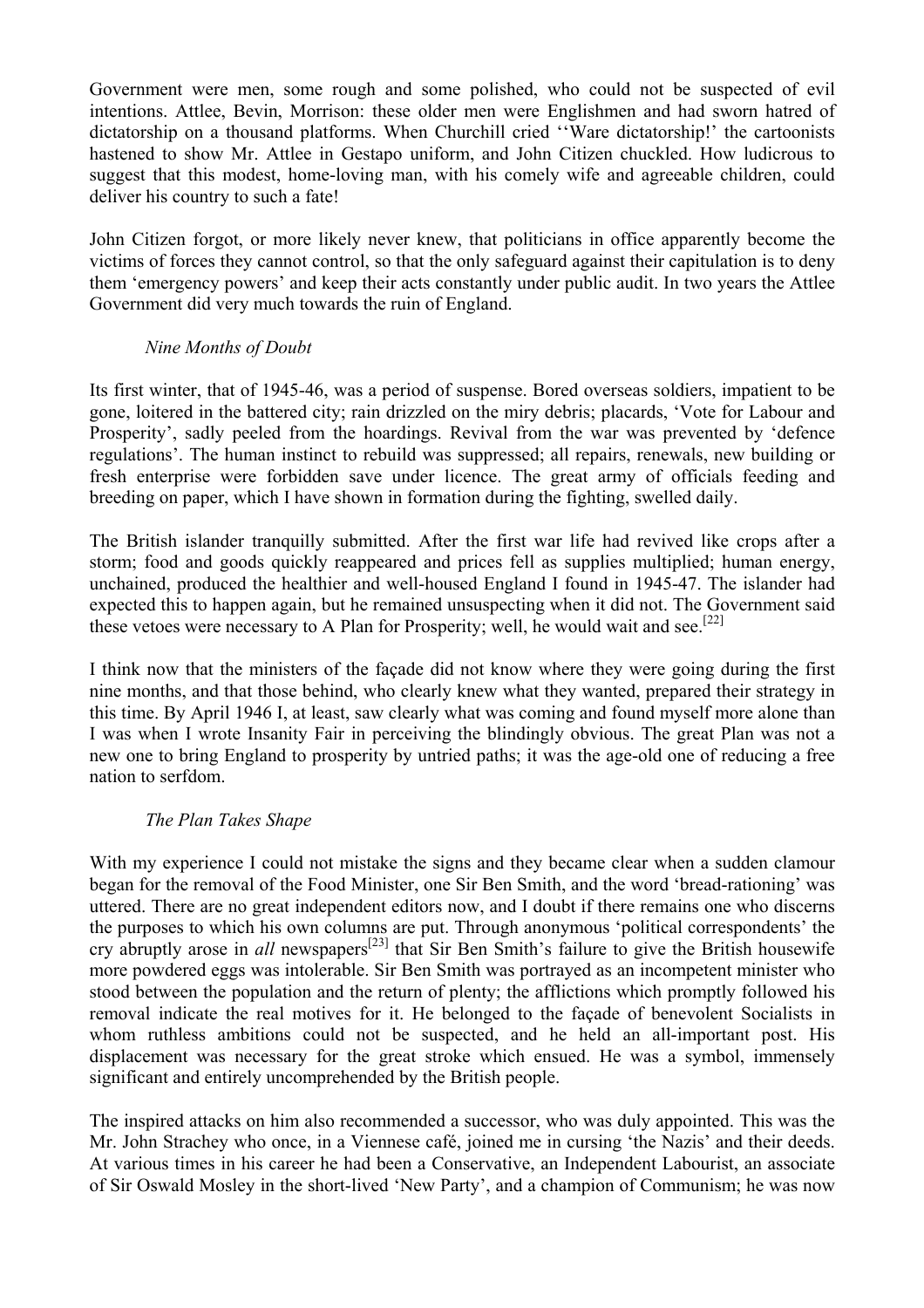a Socialist minister.<sup>[\[24\]](#page-169-0)</sup> He immediately announced bread-rationing, saying in a broadcast that such a thing 'must never happen again'. It was the first of a long series of tormenting inflictions.

The date, July 21st, 1946, should count with the future historian as the birth of the dictatorship in England; I hope he may be able to record that a later miracle of Dunkirk brought our salvation. It began the process of torture which the Chinese call the death by a thousand cuts. Mr. Churchill saw this, crying: 'Evidently what we are asked to do is not to acquiesce in the announcement of the imposition of bread-rationing with the various scales set out, but in the setting up of machinery which will enable it to be screwed down and geared down with every variation in the gravity of the situation.' The Socialists roared 'Rubbish' and were jubilant at this decision to deny The People bread $^{[25]}$  $^{[25]}$  $^{[25]}$ 

Bread-tickets, as I knew from observation abroad, are the recognisable keystone of dictatorship, a word which means starvation, destitution and imprisonment brought about by governmental action. Without them, the edifice can never be built. Their importance is that no man can be starved if he may freely buy bread, while if he cannot, his submission to every decree can be enforced by denying it to him. That is probably the reason why 'our daily bread' is the only material want expressed in the most famous Christian prayer. We never had bread-tickets in England before, even in war. They were only previously known, in peace, in Soviet Russia.

The ministers of the façade appeared to be men struggling against forces they did not comprehend. Their retreat can be traced. Mr. Herbert Morrison, on May 17th, 1946 (in Washington, inevitably), said he did not want to introduce bread-rationing in England 'if I can help it; it does not smell good to me'. Yet by May 31st (in England) he praised it as 'the beginning of a new phase, the phase of worldwide mobilisation of all food resources to win the peace'. Bread-rationing was presented to the British islander as the result of 'a world wheat famine', particularly in America, and when the wheat harvest there proved the most abundant ever known, two other shadowy ministers, Lord Addison and Mr. Mallalieu, pathetically foretold that it would soon end. They little knew.

#### *The Source of Bread-Cards*

I have mentioned that Mr. Morrison's promise not to introduce bread-tickets 'if I can help it' was made in Washington. The British bread-card was first displayed there by the new Food Minister. In earlier times such things would have been inconceivable. It now appears that bread-rationing was decreed by one of the shadow-departments of the future World Government set up there, as President Roosevelt's day ended, under the name of 'The United Nations Organisation'. The British islander is to this day unaware of what happened; under rule-by-defence-regulation he remains always ignorant of such matters.

During the war a 'Combined Food Board' was set up in America to husband and pool the foodresources of the war-making allies. With death infesting the seas, this was reasonable; the war over, its disappearance would have been equally logical. Instead, the 'CFB' was supplanted by the 'IEFC' (International Emergency Food Council'), a subsidiary of 'UNO'. The initials and the emergency were to go on for ever. Mr. Strachey (in Washington) said: 'The setting-up of this body is absolutely essential.'

It took me nine months to learn what powers 'this body' wielded over the British islander, and what obligations the British Government, in his name but without informing him, had undertaken to it. The matter was never debated in Parliament. A private application to the Ministry of Food for a copy of IEFC's constitution was refused in the words, 'The document ... is not available to the general public'. I eventually saw a copy, however. One clause reads: 'Each member government must give an undertaking that it will put itself in a position to implement all recommendations which it has accepted, seeking special national action when necessary.'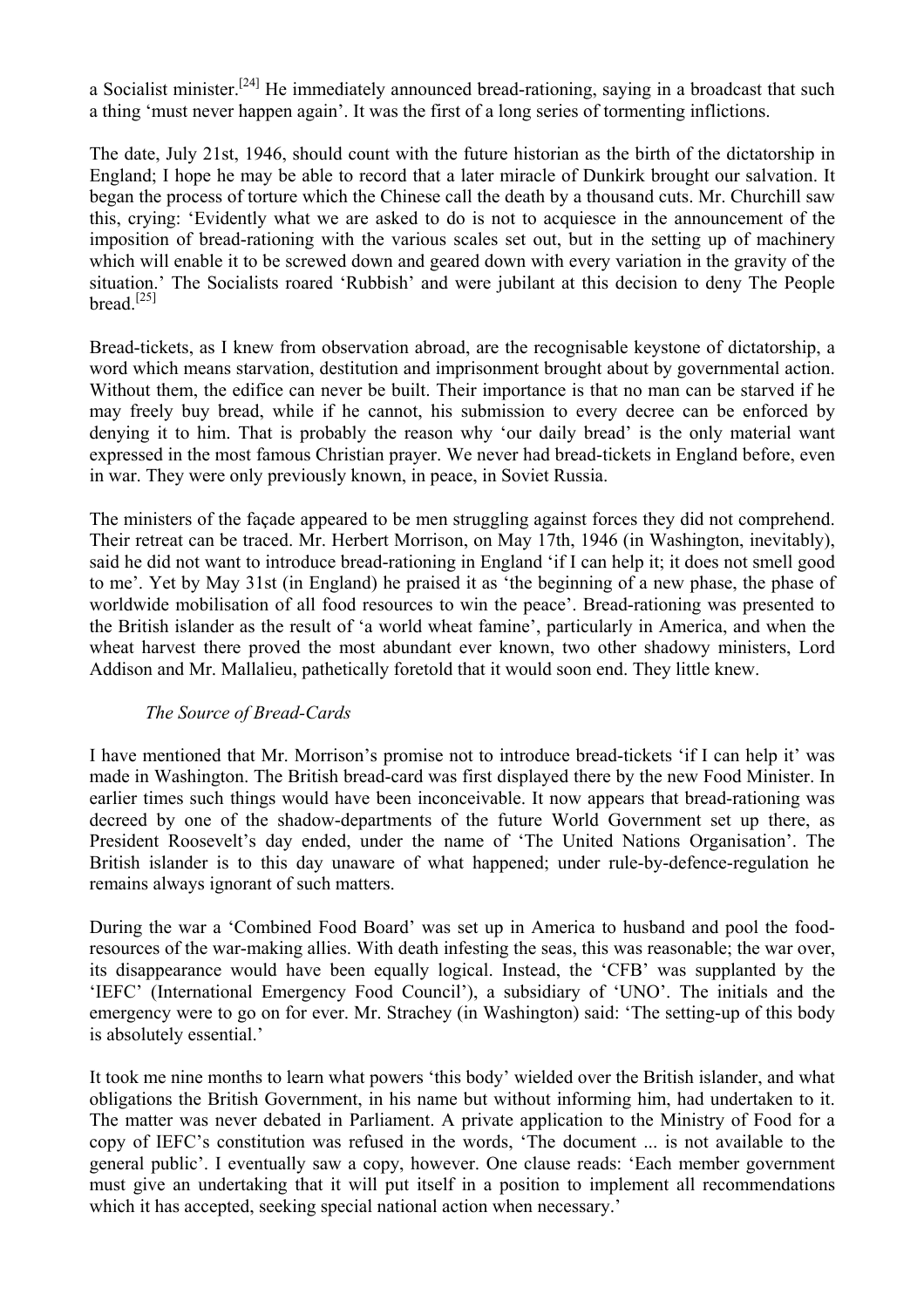This appears the first instance in free British history of the surrender of 'sovereignty', and breadcards in Britain ('special national action') were the first consequence. The meaning of 'abolishing national sovereignty' may thus one day become clear to our people. The transaction was apparently completed by a simple stroke-of-pen, under 'defence regulations'.<sup>[\[26\]](#page-170-0)</sup>

From the moment bread-rationing began no doubt could remain in the mind of an observer like myself, familiar through long experience with the processes by which nations are enslaved, of the future course. The Socialist Government was not a united band of liberty-loving brothers, as its frontal leaders claimed, devoted to those promises of the Atlantic Charter, 'freedom from fear and freedom from want'. Henceforth every governmental measure was penal against the British people and designed to implant fear by threatening want. Unless these people cried 'Hold, enough!' they would come under total dictatorship; the methods were those practised in Russia and Germany, and if they were continued the end would not be different.

#### *The Frontal Façade*

The ministers of the façade seemed, and perhaps were, as helpless to steer a prudent course as the nine non-Nazi ministers in Hitler's first twelve. Mr. Attlee, a somewhat dim figure, in office became vaguer. His voice occasionally cried, from thickening darkness, 'Put your shoulders to the wheel.' Another great parliament-man, Mr. Herbert Morrison, was 'Lord President of the Council', but his health was not good and he was long absent, ill. Mr. Ernest Bevin, Foreign Minister, was away for months in America, Russia and France, battling with other huge forces. He was physically and seemed spiritually big, but his health, too, was doubtful, and he was under constant attack from the powerful group in his own party which desired British weakness and 'Soviet power'. These leading figures of the old 'British Labour Movement' gave their names to the process of Hitlerist or Stalinist ruination, but power to prevent it may have been slipping from them.

Under 'emergency powers' power becomes irresponsible, like a high-tension cable cut loose. When individual ministers may do this or that by signing a paper, without submitting it to Parliament, the doctrine of collective governmental responsibility collapses and the limits of departmental authority become blurred. It becomes possible for some ministers to cut into the fields of others and even to intervene in matters of the highest State policy, so that *no* cohesive government or collective governmental policy remain.

Alongside the Prime Minister, Foreign Minister, Lord President and similar frontal figures arose others, nominally junior but in reality more powerful. In Hitler's first cabinet Göring was merely 'Minister without portfolio', yet his 'shoot-first' order and concentration camps settled the fate of Germany. In Mr. Attlee's government were ministers whom England never knew before in peace: one for 'Food', one for 'Fuel and Power', one for 'Housing' (though nominally 'for Health'). Formerly this island merely had food, firing, light and houses. That any government should intercept the supply of these things, or abolish the citizen's free right to them, was something, evil and inconceivable, that belonged to the time before the serfs were liberated.

Now the Minister 'for Food' proved to be for rationing, that is, against food; the one 'for Fuel and Power' did not increase and cheapen heat and light, but 'rationed' them under penalties such as some bold, bad baron might have laid on stick-gathering cottagers; the one 'for Housing' forbade men to build houses, 'rationed' bricks, mortar and timber, and punished the offender against these vetoes.

These three new ministries, the names of which promised so fair, reached dictator's hands into every home in the land. The citizen could look for no succour from such superior officers as the Prime Minister or Lord President when these inferior governors assumed 'emergency powers'.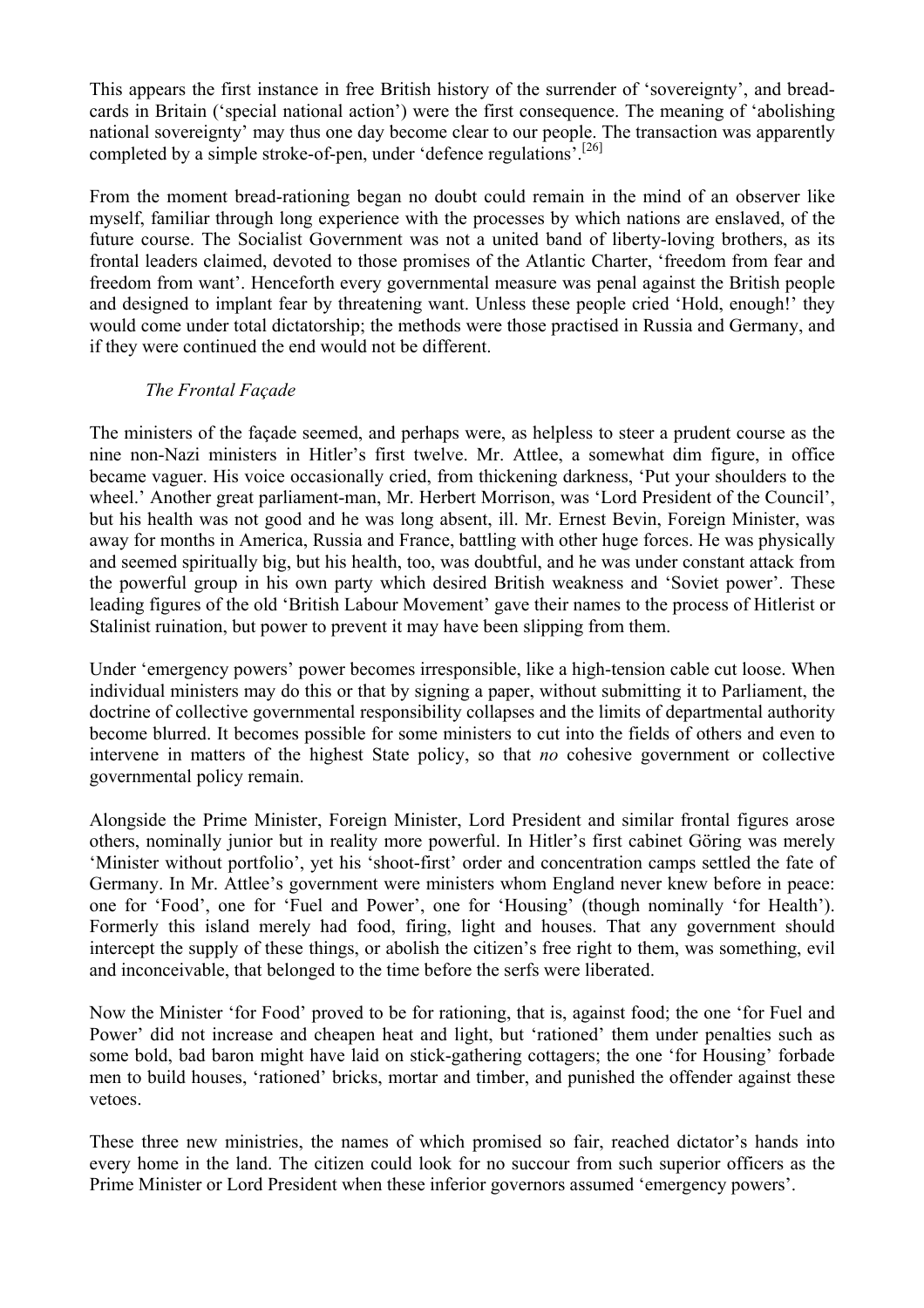#### *Beginnings of Anarchy*

'What was he doing, the great god Pan' (asked the nineteenth-century poet) 'down in the reeds by the river? Spreading ruin and scattering ban....'

In 1946 the great god Plan began to spread ruin and scatter ban, down by the river Thames. The semi-anarchic period of rule by ministerial edict under 'defence regulations' gathered speed.<sup>[\[27\]](#page-170-0)</sup> The governmental 'We' fell into disuse, and ministers used the personal pronoun in announcing measures resembling those of the Hitlerist leaders. These actions often went far outside their nominal field of authority and into that of national policy. The Minister 'for Fuel and Power', in the bitter winter of 1946-47, not only forbade people to heat their dwellings; he forbade 'weekly periodicals' to appear.[\[28\]](#page-170-0) He reimposed the wartime blackout, a symbolically evil thing, at a cost in nuisance and gloom much greater than the niggling economy. He darkened Big Ben's clock-face, too, at a saving in power-cost computed at a shilling an hour! This seemed another symbolic act, for the value of Big Ben's gleaming visage is incalculable in cash; I remember my joy when I saw that jovial yellow countenance reappear, smiling, over London as 'victory' approached.

The Minister 'for Food' did things of equally grave political implication, within his sovereign empowerment. In December 1946 a man in Birmingham, for whom three doctors had prescribed two ounces of fat daily, was refused this by the local 'Food Officer' (acting 'in accordance with the recommendations of the Minister's Medical Advisers') and immediately died. Questioned in Parliament, the Minister said such applications for extra food were automatically referred to a 'Special Diets Advisory Committee' attached to his ministry. He did not know how often it met, its eleven members included no general practitioner, and none of them ever saw the patients concerned (doctors in private practice have been struck off the Medical Register for giving medical certificates without seeing patients). The Minister (not a medical man) said this patient 'died of inoperable cancer' and his 'advisers' (who had not seen the sufferer) 'informed me that the grant or refusal of an extra fat ration can have no influence whatever upon the course of this tragic disease'. He added, in the personal pronoun, 'I could not possibly change the system'.

This seemed to me to be drawing near to the theory of 'mercy-killings', in the ill-name of which Germans were then being sentenced.<sup>[\[29\]](#page-170-0)</sup> The movement in this direction was evil, though not surprising, since the Father of British Socialism, the great Friend of Man in the twentieth century, not long before, in a letter to *The Times*, had recommended 'State-contrived euthanasia for all idiots and intolerable nuisances' (Mr. Shaw humanely proposed, however, that these mercy-killings should occur in 'a quite comfortable lethal chamber'.)

#### *The Régime of the Three Ministries*

After bread-rationing began the British island thus moved towards rule, less by the Prime Minister and government, and more by the new Ministers 'for' Food, Fuel and Power, and Housing (or Health). Plainly, if the citizen's birthright were to be abolished in these vital matters, his submission would also be enforced, under 'defence regulations'. By January 1947 there were 380 'Food Enforcement Officers' whose powers of entry and search, according to a London magistrate, 'exceed those of the police in cases of murder'. This information was elicited in Parliament after a police-court case which showed that a 'sanitary inspector', bound on some investigation of his own, entered an empty dwelling, found some stale bread and fetched his 'Food Enforcement' colleague, who happily discovered An Offence. An early martyr of this regime was the nervous woman clerk who tried to destroy a mildewed crust on an office gas-ring and burned herself to death.

For the moment these powers were temperately used, but the menace was clear: the first shadow of the secret police spread over England.<sup>[\[30\]](#page-170-0)</sup> At the 1945 election Mr. Churchill warned the country of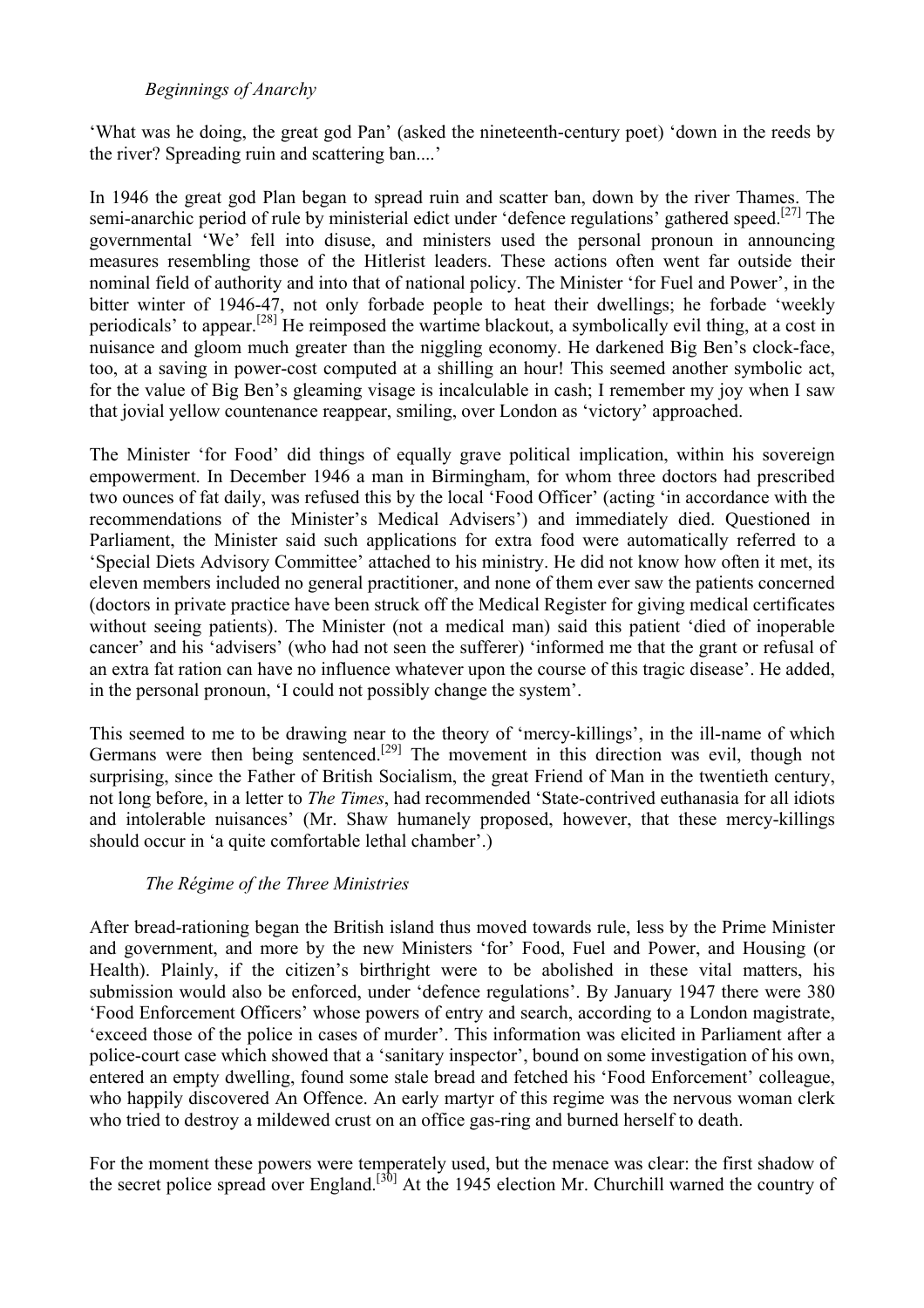this and was derided, the hack-writers crying that such cries of 'Wolf' were worth many votes to the Socialists.

When the bitter winter came the Minister 'for Fuel and Power' followed the Food Minister's lead. The citizen's right to warm his home was suspended; to enforce this ban 'Fuel Enforcement Officers' were appointed.<sup>[\[31\]](#page-171-0)</sup> In March 1947 melting snows swelled the rivers and flooded many areas. A woman of Halifax, whose bridal home was flooded three weeks before her wedding day, used electric heat to dry it when the water ebbed. A 'Fuel Enforcement Officer' entered the empty house and found the raw material of his parasitic livelihood: An Offence. She was fined £10 for 'using electricity during prohibited hours'.

The Minister 'for Health' (and Housing) extended the new system. Macaulay, a century ago, pictured 'some traveller from New Zealand, in the midst of a vast solitude, taking his stand on a broken arch of London Bridge to sketch the ruins of St. Paul's'. In 1947 London Bridge was not yet fallen down and St. Paul's still proudly stood, but there were unmended ruins enough in London and on one in High Holborn I saw a placard of the Borough Council inviting citizens to inform on any neighbour whom they suspected of carrying out 'unauthorised' repairs. To me it looked like the hateful notice of a foreign conqueror; it might have been headed 'Achtung' and have been signed 'Der Stadtkommandantur'. This spirit would ruin London, and England, quicker than any foreign invader.

In February 1947 the Prime Minister, questioned, said *seventeen* of his Ministers, and, their subordinates everywhere, now had power to authorise inspections and investigations involving entry into private houses and premises without a magistrate's warrant, although only nine of these were 'at present' authorised to carry out such enterprises. Thus the shadow lengthened.

This pest spreads quickly, once the germ is let loose by government. Six hundred years ago the spyinformer was hated in England. Chaucer, Piers Plowman, Wycliffe and Gower joined in loathing these 'summoners' who collected evil reports from neighbours and hailed the victims before ecclesiastical courts. They were the minions of an arrogant Church then; these creatures will serve any master who pays them, whether Church or State, in any age. They chiefly caused the Peasants' Revolt of 1381. Three hundred years later Cromwell brought them to England again; the hatred he ultimately enjoyed was largely due to them. Reptilian by nature, they are always just below the surface, waiting to be used. I saw them build the Gestapo State in Germany. In England, in 1947, a Chief Constable 'appealed to private citizens to inform the police of any instances which come to their notice of wastage of electricity by householders ... Names and addresses will have to be given, but they will be treated as confidential by the police'.

In the name of 'a world food crisis', 'a severe winter' and 'Planning', the great humane achievements of centuries were thus attacked and nearly ruined. Two hundred years ago William Pitt said: 'The poorest man in his cottage may bid defiance to all the forces of the Crown. It may be frail - the storm may enter - but the King of England cannot enter; all his forces dare not cross the threshold of the ruined tenement.' Proud words of the eighteenth century tossed away in the twentieth!

#### *The Treasury's Hand*

The three new ministries which set the pace in this movement towards dictatorship were supported by others: the Treasury and the Board of Trade, which worked together to empty the public pocket and to prevent trade. The money-power, especially, was against the British islander.

The mysterious 'Treasury' appears now to be almost a separate government, able in various directions to thwart proclaimed State policy. It might be easier to search for something it *cannot* do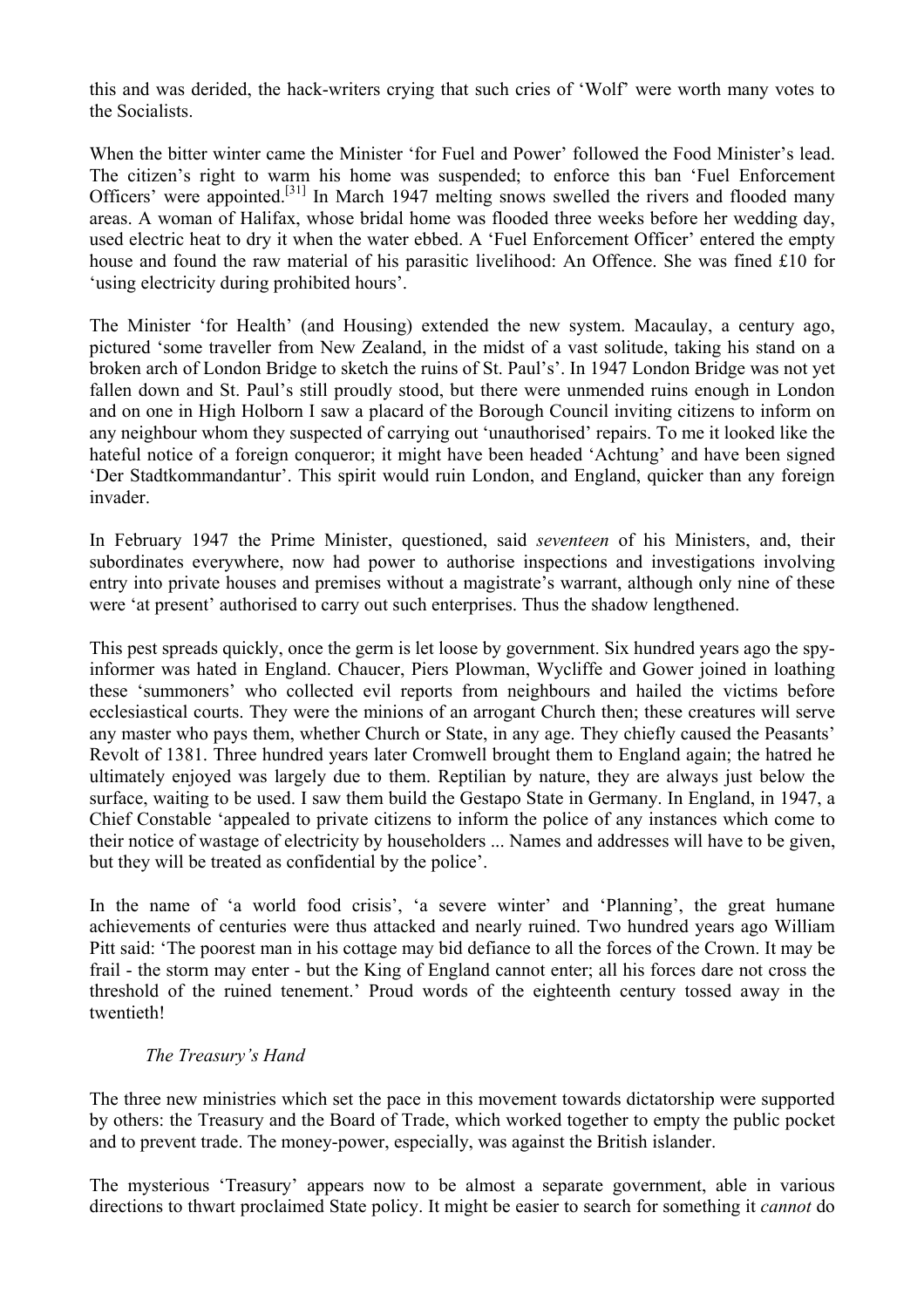than to discover what its powers are. In 1938 it produced that Sir Horace Wilson, 'Chief Economic Adviser to the Cabinet', who was hardly known to the British public, yet accompanied Mr. Chamberlain to Munich and there 'handed the Czechoslovak representatives a map on which the areas of Czechoslovakia were outlined which were immediately to be occupied by Germany. To Dr. Mazarjik's objections he replied twice, formally, that he had nothing to add to his statements, and he paid no attention to our remarks about towns and districts that were important to Czechoslovakia. He then left the room' (see *Disgrace Abounding*).

The British ultimatum to Czechoslovakia and the Reichstag fire remain the decisive events, for worse, of this century; the ultimatum destroyed the last hope that Germany would destroy Hitler. Today the interventions of 'the Treasury' seem as mysterious as then. It is able, for instance, at will to nullify the proclaimed policy of the Foreign or the Defence Minister. Mr. Bevin, alone among the leading Socialists, appeared to have freedom in his blood. In 1946 he said his foreign policy was 'to go down to Victoria Station and go where the hell I like without a passport or anything else'. The words contained a whiff of refreshing truth more powerful than Carlyle's whiff of grapeshot. Moreover, by his efforts some of the barriers-between-peoples were cast down. The pettifogging 'visa' was in several cases abolished; travel became simpler; a small corner of the free life we last knew in 1914 appeared again.

'The Treasury' effortlessly cancelled his work by refusing the citizen money for such journeys. The Board of Trade launched thunderbolt-like bans on foreign trade which upset foreign relationships. The Foreign Minister was like a captain on a bridge from beneath which the ship had slipped. Both these ministries recruited their shadow-secret-police. The quaint duty of 'The Treasury's' Prevention Officers was to stop gold and valuables from entering, as well as from leaving, this island. Soon at the seaports, airports and railway stations were endless disrobings and probings, lengthening queues of travellers who awaited these inquisitions. I had seen it all before: in Germany.

As 1947 passed the British island began to take the shape of a sea-girt concentration camp. If the powers of the new ministries continued to grow, and their supporters in the government and government-party to increase, the British future was plainly like to be that which Mr. Strachey desired in 1937: 'a free republic of an at first European and later worldwide Union of Soviet Republics'. Its freedom would be as wide, its republicanism as pure as those of Poland; its people would be as proud as galley-slaves and as happy as serfs. It would have to learn anew that the hunger for liberty exceeds the body's need for food. It would have to begin its ancient struggle all over again.

#### *Those Who Would Not See*

If this dark end should come, the future student would interminably ask why the free British islander suffered such an intolerable and unnecessary fate. He had not the excuse of the oppressed Russians in 1917, that they thought a tyranny was being ended, or the motive of the defeated Germans in 1933, that they thought they could at a second attempt win a lost war. He was free, victorious, and his island was in good shape.

I wonder how the future historian will explain something which a contemporary cannot. In the belly of a well-fed man there is no pang of hunger, and among these freemen, during these months, I could detect no active craving for liberty. I met some who were alarmed, more who were not. Hardly any understood the pattern of events or related them to happenings elsewhere in these thirty years; nearly all thought of them as quite separate from anything that had gone before or might come after, and as something confined to the British island. Only a very few saw the whole process of the twentieth century, leading from Russia through Germany to England.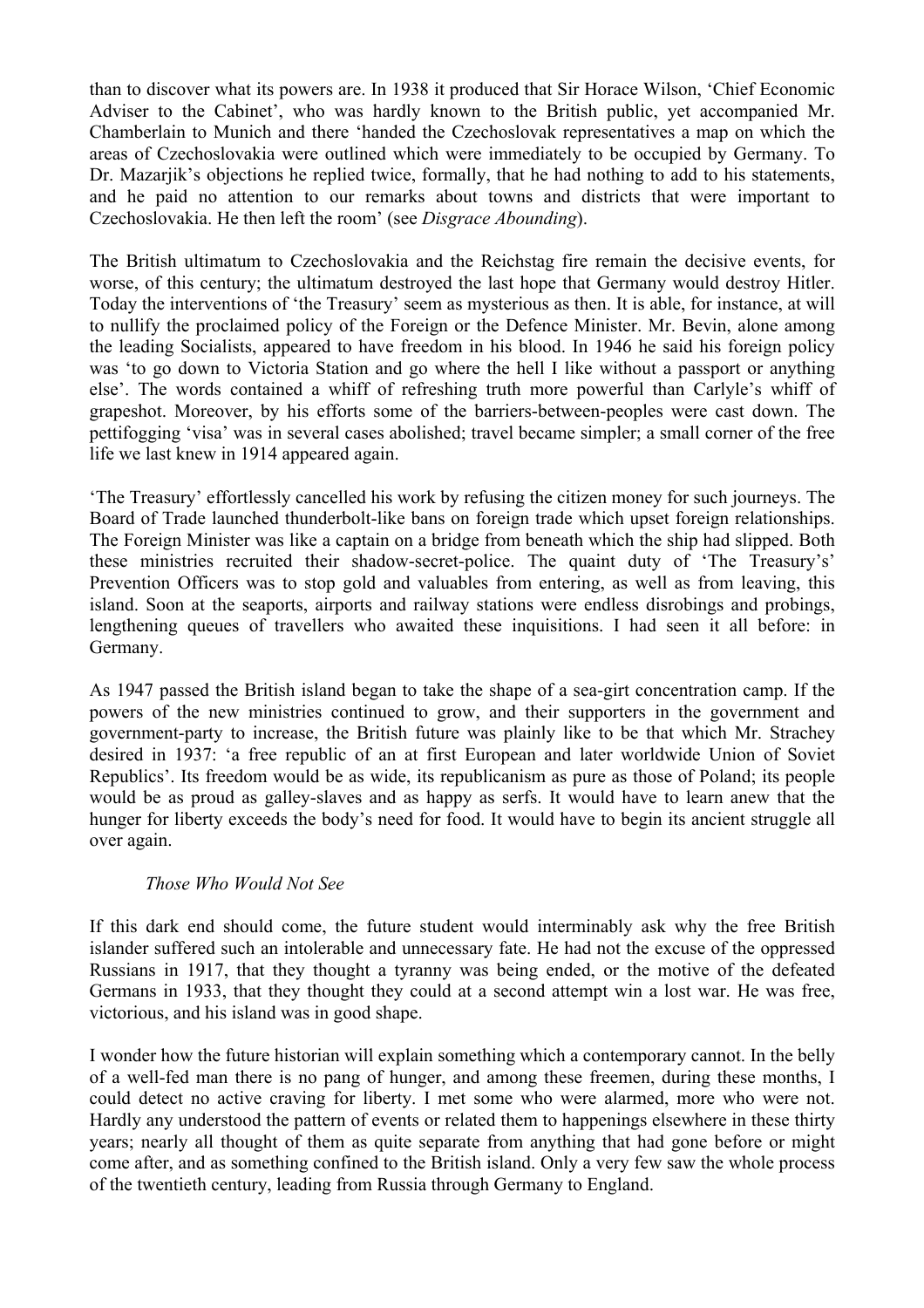The British people were not cowardly or indifferent. They doggedly promoted the ruin of their liberties. They had one great safeguard and resolutely trampled on it.

The by-election is the perfect natural defence of the people in a parliamentary state. Since all parties break their promises, it is the citizen's only means of exercising current supervision, of checking his government if it goes too far, or spurring it if it lags. For long ages British by-elections kept ministers responsible and parties prudent. The years 1945-47 brought a phenomenon; the government could not lose a by-election. The clearer its ominous intentions became, the more stubbornly electors voted for it.

I saw the marvel happen but cannot be certain of its causes. It is an astonishing thing for a free island folk to bare its back to the knout, and this one for six years had its blood curdled by tales of the monster it now bowed down to. These seem to me the reasons:

First, the British islander is dogged and loyal and, having put what, he deluded himself, was 'The Labour Movement' in power, he would loyally and doggedly submit to be devoured by it, rather than own a mistake. Secondly, the army of officials who clambered on the nation's back during the war, and now wished to remain there, was very large and represented a substantial vote. Thirdly, there is in all countries a fairly large group of people of the baser sort who like and batten on dictatorship. Fourthly, there are the envious who will always vote for 'soaking the rich'; these donkeys never see that the man who suffers most, when universal impoverishment begins, is he who has little, for from him, like the Russian peasant, is taken even that which he hath.

Yet the chief cause, I think, is that the mass of people who might have cried 'Hold, enough!' as the curse came upon them, had no real choice! Into this central mystery of the years 1945-47 the future historian should delve.

#### *The Complicity of The Opposition*

The political contest of 1945-47 was a sham battle. The Opposition did not in truth oppose. It railed at the Socialists' deeds, but not at the evil *doctrine*. It complained of the miserable failure of The Plan, but it was by now plain that The Plan was a malignant one to enslave England, and in that light, most successful. Yet Conservative and Liberal leaders, by-election candidates and newspapers never said that; they merely accused the government of 'delay', or of 'half-measures', which was equal to saying, 'What you are doing is *right*, but you are not doing enough of it quickly enough'; or, in other words, 'You are poisoning us; give us stronger doses of poison more frequently'. To state but one instance: in August 1947 at ancient Verulam a Conservative peer, Lord Balfour, said that while the country 'waited to respond to a blaze of courageous leadership, all it receives is Mr. Attlee's flickering candle of hesitancy and half-measures'.

Half-measures! Never had an ancient nation's liberties been so wholly and consistently attacked. There seemed no leading man (save Mr. Churchill on a later occasion) who would say: 'These are wholly wrong and evil measures; we need wholly different measures to restore our liberty to live, work, build and trade.'

The opposition parties shunned the word liberty as if it were shameful. Disguise it as they might, what they really said was 'We accept the State almighty but would like office'. The British islander discerned that, and I think it is the reason for the by-electoral successes which accompanied the Hitlerist or Stalinist process. What *men* controlled the Conservative Party, still great in numbers, or the Liberal Party, reduced but big with the possibility of new life, the citizen could not discover. Nearly all Opposition speakers and newspapers in fact declared, even while they railed at the Socialists, that 'controls are inevitable', 'new cuts are inevitable', 'direction of labour is inevitable'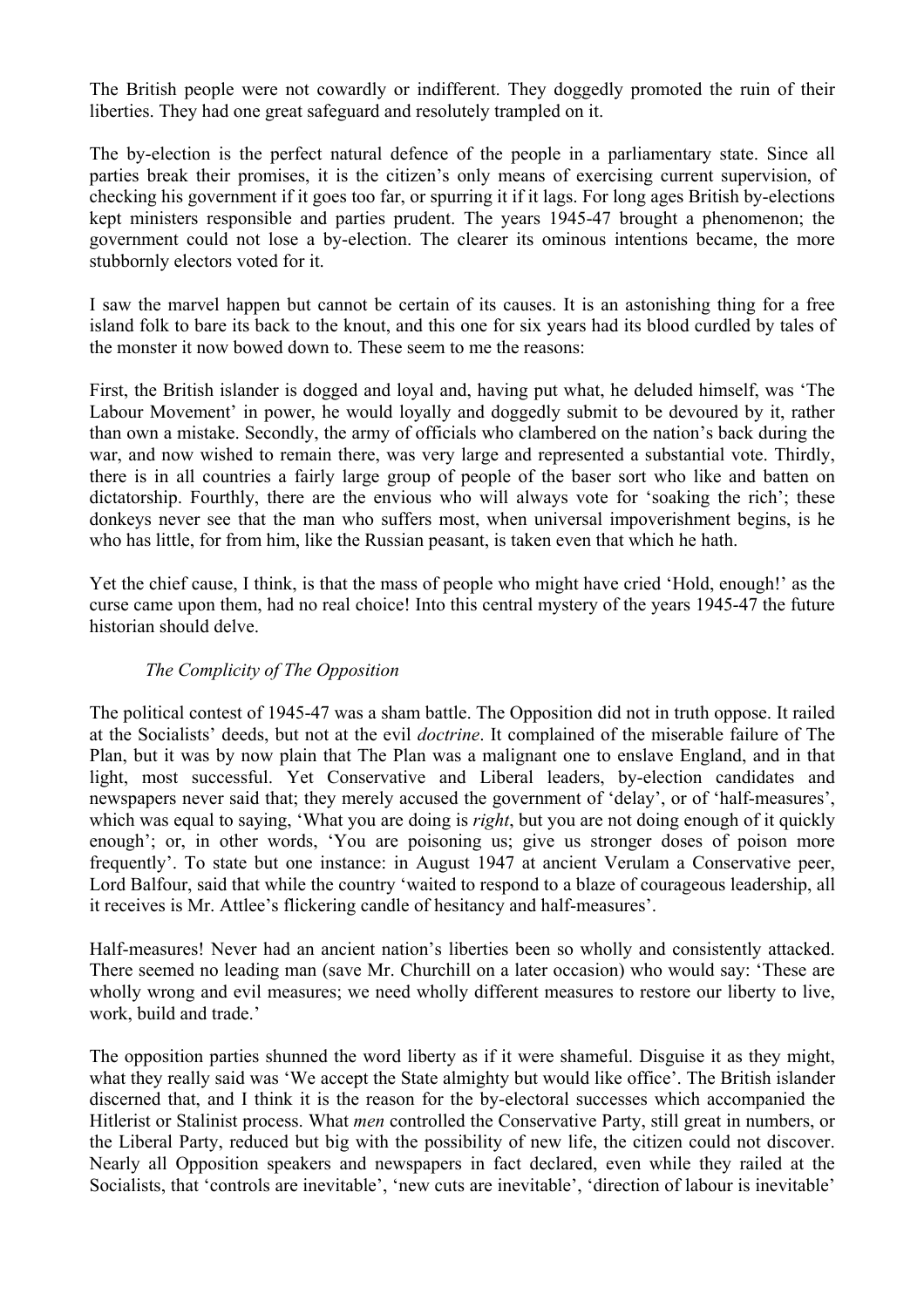at each turn of the screw. This cry of 'inevitability', from those who most loudly protested, made nonsense of the argument and bewildered the people.<sup>[\[32\]](#page-171-0)</sup>

Inexplicably, then, there was *no* Opposition policy. The Conservative one plainly should have begun by invoking Mr. Churchill's unredeemed pledge of 1940, in respect of the 'emergency powers' under which England was being enslaved: 'Parliament stands custodian of these surrendered liberties and its most sacred duty will be to restore them in their fullness when victory has crowned our exertions and our perseverance.'

This root of the matter was never mentioned! On the contrary, the managers of the chief Opposition party quite plainly devoted their strength to thwarting the demand of Conservative voters for the formulation of a fighting policy, and above all to resisting pressure to raise the cry of 'Liberty'. The future historian will find that the clamorous demand of the constituencies for 'a programme' was repeatedly rejected by the party managers, and that the louder the complaints about the Socialist attack on freedom became, the lower 'freedom' descended in the recommendations of Conservative leaders.

Thus while the lifeblood of liberty drained away, these Conservative leaders, in default of a programme or a policy, produced lists of 'points' which revealed no real enmity to Socialism, or friendship for freedom at all. During 1946 Mr. Eden, for instance, expounded a 'ten-point creed for Conservatives'; the eighth point was 'we must not be tempted to fall into the pit of doctrinaire anti-Socialism'. Earlier, at the 1945 election, Sir Walter Womersley had set out 'seven Conservative points', the *last* of which was, most ambiguously, 'the greatest possible liberty for the individual'.

Then another Conservative leader, Mr. Richard Law, who was the son of a Conservative Prime Minister and a leader of the memorable revolt of 1940 against Mr. Chamberlain, said: 'The supreme test of the Tory Party is not to fight Socialism.' By the time the second post-war Conservative Party Conference met (at Brighton in October 1947) the ideal of liberty had apparently been denied altogether by the managers of the party, for by that time the *last* of Mr. Eden's new 'seven points for Conservatives' was 'to streamline the controls'. If this meant anything, it can only have meant 'to polish the chains'; it was the intimation that the Conservatives would not, if they had the power, undo the damage the Socialists had done to the liberty of the individual in England.

It seemed clear, in fact, that the Conservative Party remained firmly in the hands of its managers, and that these were in the main the same men who managed it during the disastrous Thirties. The fact that Mr. Churchill, on whom they then vented their chief hostility, was now its titular leader did not alter that, nor did the applause they now awarded him in the place of the earlier abuse. At the annual conference, and at major moments in the quickening drama of 1945-47 (such as the passage of the Dictatorship Bill), his voice rang clear above the tumult, speaking in the great tradition of British statesmanship and sounding the immemorial call of 'Liberty'. But he was, after all, moving towards eighty, and the student may verify the fact that his eloquence left no impression on the policy of the party he led, which at this time was to avoid having a policy.

The wisdom of not having a policy, indeed, even he repeatedly affirmed, although, alone among the Conservative leaders, he proclaimed principles which *were* a policy. The other leaders were always schooled to deny the need or possibility of one. For instance, Sir David Maxwell Fyfe, in November 1946, said: 'The Socialist Government has been a shocking administrative failure ... As to the Conservative alternative, a programme can only be related to the actual problems when a Conservative government again has office.'

Anxious Conservatives clamoured for 'a policy' at the annual conference of 1946 (at Blackpool). The *Daily Express*, however, reported that 'although the demand again and again got the loudest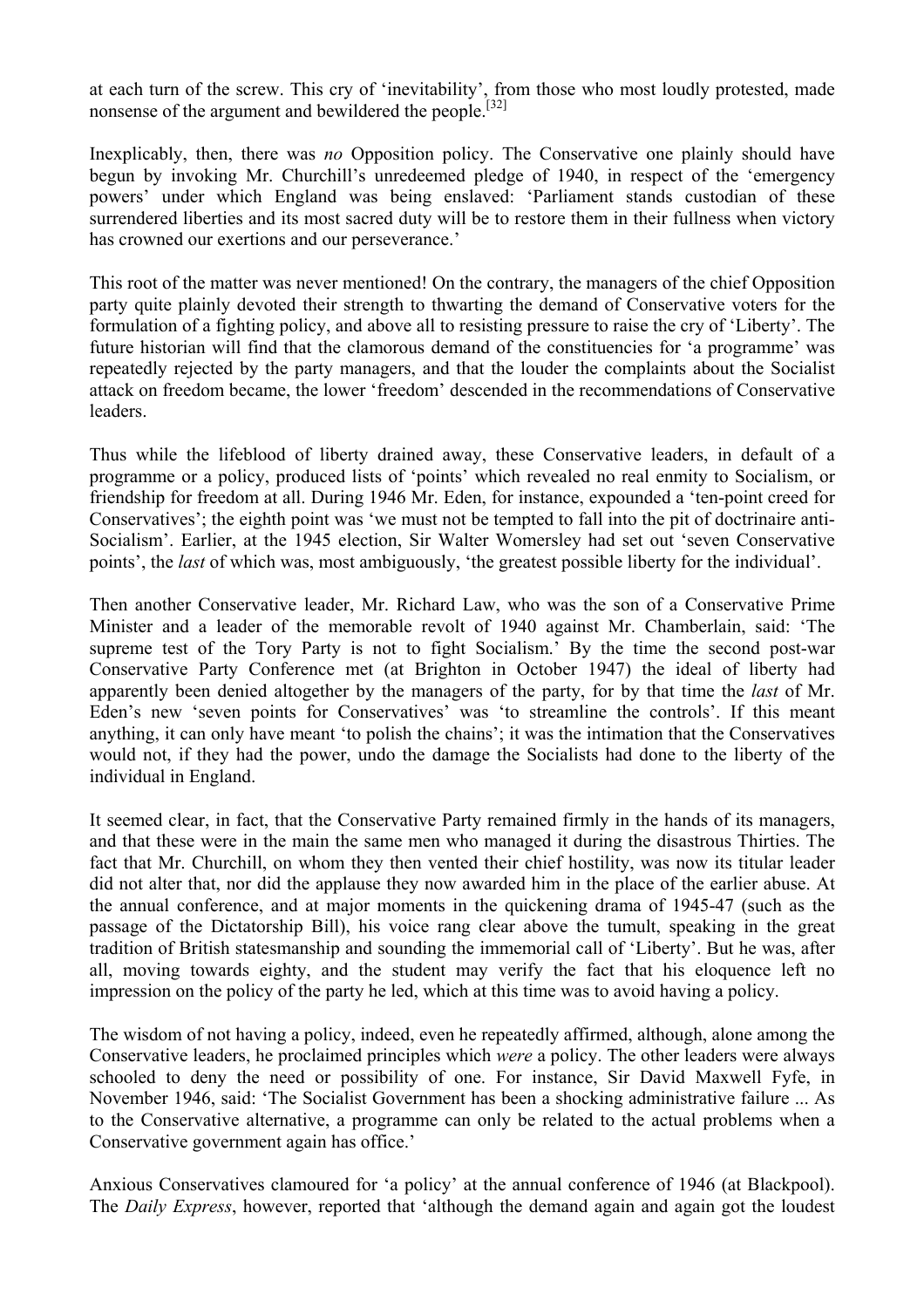cheers of the day, the party managers had clearly arranged the agenda in a way to dodge the issue'. The pressure from the body of the conference, nevertheless, was so great that the managers had to beat a strategic retreat. A committee was appointed, and this in time produced a pamphlet called 'The Industrial Charter' (*industrial*, not political; thus the shameful issue, liberty, was avoided). Its key proposal was for 'strong central guidance' and its detailed recommendations were for a genteel form of Socialism. By the next annual conference, that of Brighton in October 1947, this document represented as much of 'a policy' as the party managers could be induced to state, and perusal of it explains why 'the restoration of liberty' had no place in Mr. Eden's 'Conservative points' announced there, while 'the streamlining, of controls' appeared among them.

It was in fact the acceptance of Socialism, and from this moment Socialist M.P.s, if they found themselves challenged by Conservative ones in public debate, smilingly produced a copy of 'The Industrial Charter' from their pockets and said, 'But you are in favour of Socialism', a retort to which their professed adversaries had no rejoinder.

The moral corruption of *all* parties became apparent. At the Brighton conference in October 1947 the great mass of the Conservative delegates were enthusiastically in favour of 'The Industrial Charter' and were already deriding those who warned against it as 'reactionaries' and the like. They believed that their party would return to power and now welcomed the prospect of succeeding to those 'emergency powers' and 'controls' which the Socialists had awarded themselves in the wake of the war. The Conservatives no longer upheld the principle of liberty; they told each other that, when they were in office, they would show the country how to 'manage' the controlled State. They were again on the slippery path which led to the second war and to their own fiasco of 1945. In the Thirties their weakness lay in the secret admiration of many of their leaders for 'strong leadership' and 'central guidance' in its Hitlerist and Mussolinist form. Now they were yielding to the same temptation in our domestic affairs.

The Conservative Party was clearly in the hands of men who would not promise to govern the country differently, but were themselves infected with the disease of the twentieth century: the greed for power over persons and property.

What, then, of the Liberals. Did *they* offer a clear alternative, or stand for a plain principle? Their decline began with Mr. Lloyd George, the first of the emergency potentates. It brought them down, as they forswore the cause of liberty, from a *majority* of 356 (the greatest ever known in our parliament) in the 1906 Commons to a tiny *group* of a dozen members in that of 1945. Nevertheless they still polled over two million votes and if they returned to the ideal of liberty the door to recovery and leadership was wide open to them; only dictatorship could shut it. As the door began to close masses of people looked hopefully to them. Here was their chance. What was 'Liberal policy'?

During the war mass-propaganda was used (by a predominantly 'Conservative' coalition) to create in the public mind a blind infatuation for 'The Beveridge Plan'. Its author was a leading Liberal, a learned and humane man. What deluded him to think that forced labour (his Plan recommended it, though cautiously) could be married to the word Liberal? I wrote at the time that this Plan for Social Security was, by reason of that clause, one for mortal insecurity, but it did much to bring about those hallucinations, under the spell of which the British islander voted Socialist in 1945. If this was to be his meat, he did not need to vote Liberal to get it.

Bewilderment, then, equally awaited the elector who sought in the Liberals an alternative to the Socialists. 'Liberals' spoke with different voices. The true Liberal spoke when Lord Rosebery (June 1947) said, 'Britain is reaching a position when the only freedom left to the people will be the freedom to remember what it was like to be free', or when Lady Violet Bonham-Carter told a London Liberal meeting (May 1947), 'Instead of applying to our present-problems the Liberal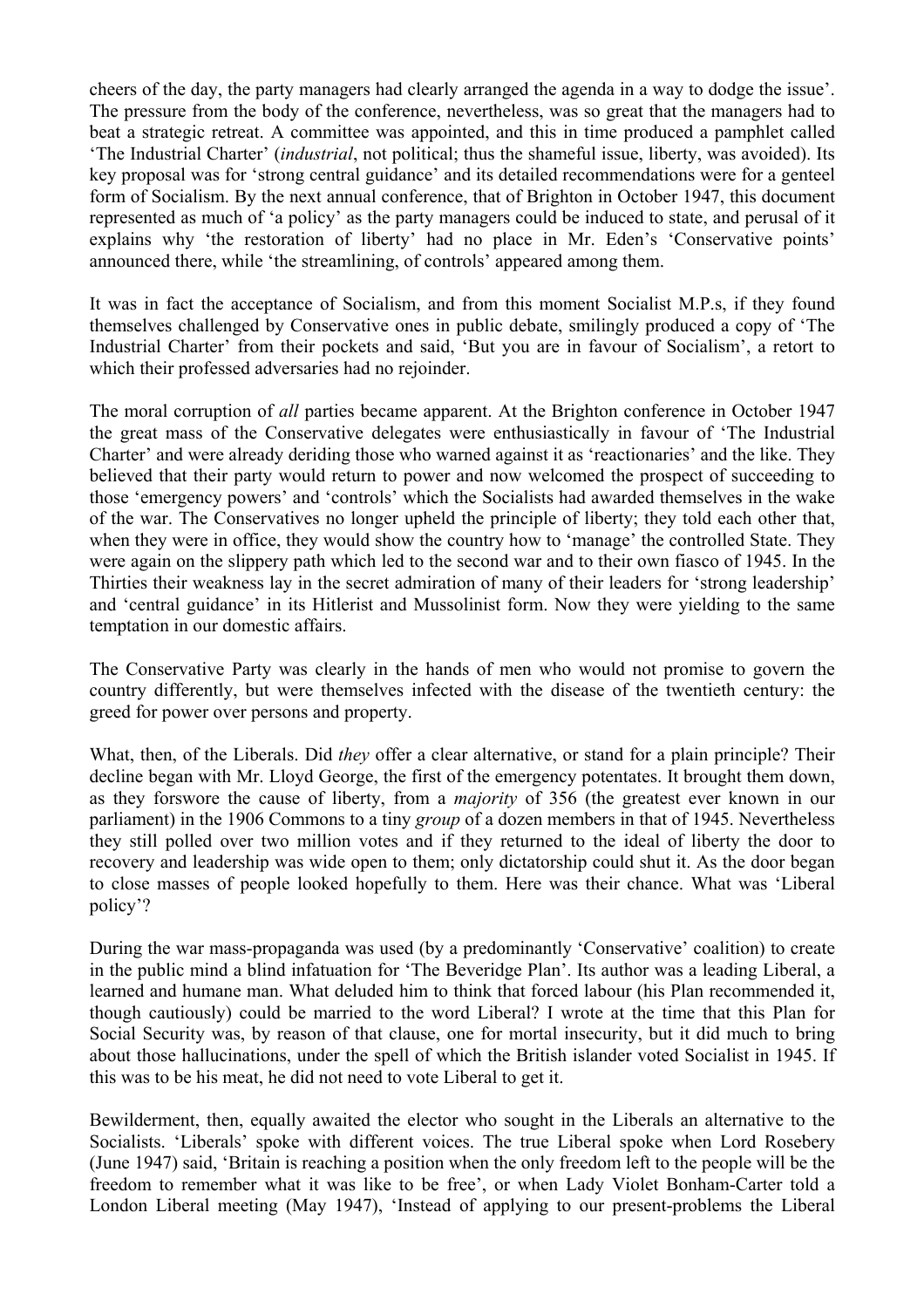prescription of order with freedom, we have had instead under this government the unholy combination of chaos with controls ... Liberals must rebuild Britain on the foundations which made it great, its freedom and self-discipline'.

But the 'Liberal' newspaper, the *News Chronicle*, said 'planning is inevitable; we must accept labour direction' and its head, Lord Layton, told the Liberal Summer School (August 1947), 'because of Britain's economic difficulties, Liberals must be ready to accept a more severe form of guidance and control than would be palatable in normal times'.

'Necessity' and 'inevitability' again. The only difference between the Conservative and Liberal parties was that the Liberal one *had* an official policy. It might not be worth much, since 'leading Liberals' said such contrary things, but there was a pamphlet, officially published, with the name 'Liberal Policy' on it. If any anxious voter turned to it he found that it began with the orthodox statement that 'The Liberal Party' (whatever that was; no names were given) 'believes in the freedom - spiritual, political and economic - of the individual'. It contained, however, *no* reference to the suspension of the British islander's civic liberties under 'emergency powers' or any promise to restore them. Its opening paragraphs did not even refer to the Briton in his island, but to 'Liberal foreign policy', and showed that 'Liberal policy' did not believe in such tangible things as an island's safety and islanders' liberties at all, for it recommended the surrender of these!

It said the Liberal Party 'believes in the principles of UN' and 'through UN will carry on all negotiations involving territory or armed forces ... It will work for the establishment of an international armed force under the authority of UN to enable it to enforce its decisions and for the appropriate curtailment of national sovereignty'.

Instead of bread, stones; instead of principles, initials (UN); instead of freedom, surrender. 'Individual man' has no means of protecting his 'spiritual, political and economic freedom' save through his elected government against plotters at home, and his armed forces against enemies abroad. This was not 'Liberal policy' but another memorandum from The World Statesmen.

Thus the by-elections of 1945-47 become explicable. The caucuses which control the parties all offered the British voter the same thing: Socialism, The State Almighty, surrender to alien influence. The *Observer* reported of a by-election in August 1947: 'Although most of the electors appear to have strongly-held opinions they are oddly inconclusive. It is as if they sensed the urgency yet had lost the old bland certainty in any single party's rightness or infallibility.'

There was in fact no party for which a man could vote who held strong opinions in favour of his liberty and against his enslavement. Henceforth the fight, if one was waged at all, would have to be fought by individual men and women against *all* parties. All pricked the bewildered British bull towards the red-flagged matador; their common sport was John Bull-baiting.

#### *The Nigger in the Woodpile*

The clear fact of the time is that all three parties, Conservatives, Liberals and Socialists, joined hands in 1940 to suspend the citizen's liberties under the plea of war's emergency; and that when the fighting ended, and one of these parties received a monopoly of office, the two left outside merely complained of their exclusion. They never mentioned the *common* promise to restore those suspended liberties, and by this silence consented to their destruction.

Thus the government party and the two opposition parties in reality worked for a fourth party, the Communist one, which alone wanted to destroy British liberties for a declared purpose: to envassal this island to the Communist Empire.[\[33\]](#page-171-0) This was known. Before the war the French Communist leader, Thorez, wrote that the final aim of Communists everywhere was 'Soviet power'; during the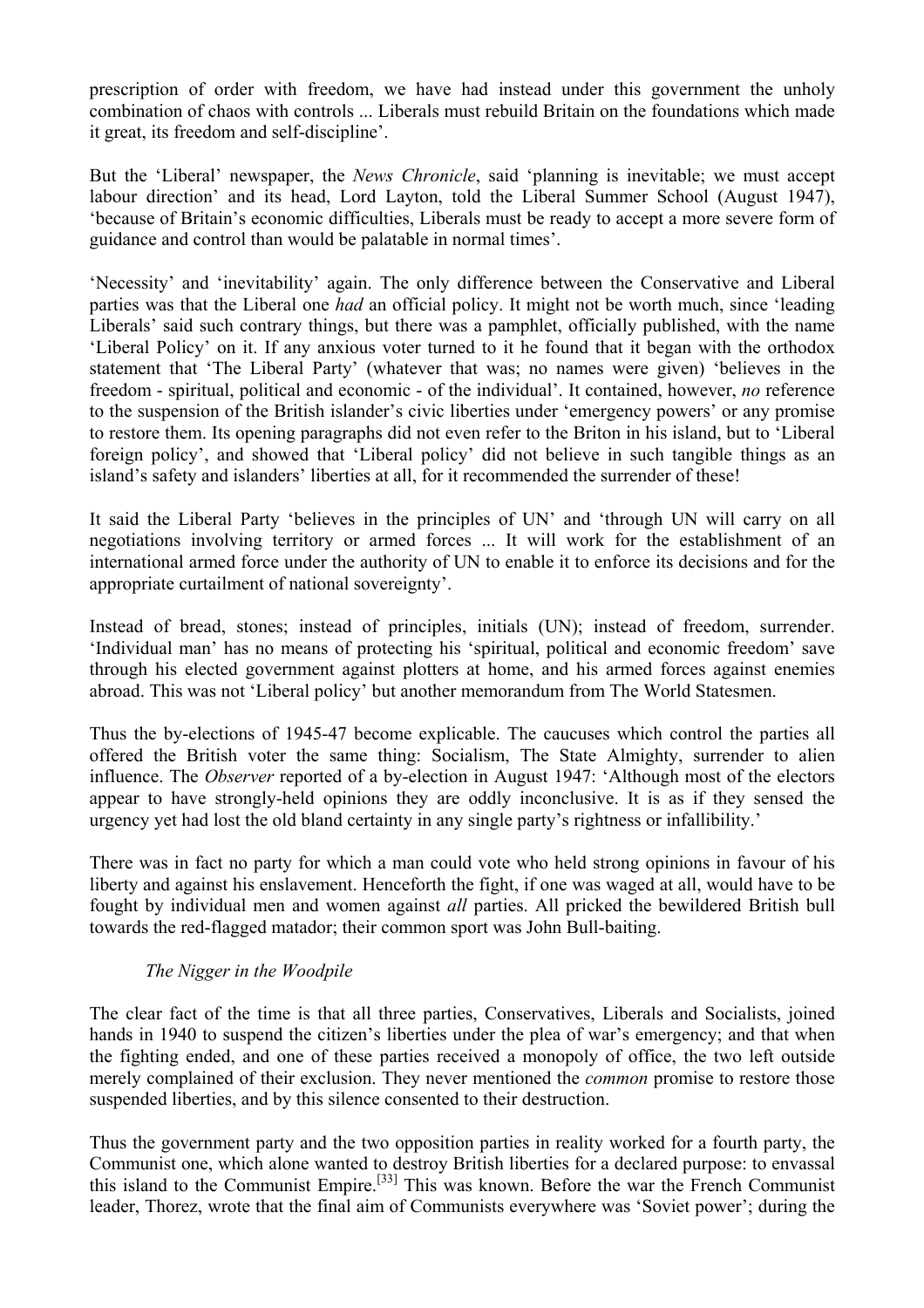war, in which he deserted to Russia, his actions and those of all other Communist leaders from 'Tito' to Dimitroff followed this law.

The aims of Communism were generally familiar in the Thirties. In the Forties the British and American peoples became confused about them because, when the two European thieves fell out, the huge war-time machine of mass-propaganda was switched to disguising the nature of Communism. At one meeting with Stalin, President Roosevelt and Mr. Churchill, in the plenitude of their powers, agreed that the countries to be liberated should receive governments comprising 'all anti-Fascist and democratic parties'. The implication, thenceforth dinned into British and American ears, was that the Red one of the Siamese Twins was a democrat! The bones of Demosthenes should have clattered protest from his tomb. 'Liberals' especially delighted to spread this heresy; something in Liberalism makes its followers the easy prey of intellectual seduction and perversion.

This certificate of respectability made it possible for Communist agents, in considerable numbers, to be planted in British and American<sup>[\[34\]](#page-171-0)</sup> government departments, broadcasting and newspapers while the fighting-man was sent to 'defend freedom with all your might'. I watched men I knew to be Communists come into England, anglicise their names and occupy key-posts alongside those already entrenched. The mere claim to be 'refugees from Nazi oppression' entitled these visitors, who in any previous war would have remained 'enemy aliens' under supervision, to take the status of 'friendly aliens' and be made free of vital information, political and military. At one time many of the leading articles and reports in London newspapers were written by such men, anonymously or under assumed names. The British newspaper-reader remained ignorant of this infection at the source of his news and views. When occupied populations listened to 'the voice of England' it was often that of such newcomers.

Living in England during those years, with the memory of an earlier war and of great events in Europe between the wars vivid in my mind, I saw clearly for the first time, that wartime is the heyday of the power-seeker at home. War brings him chances of gaining power which peace could never offer. I watched the permeation of the Communists, behind the back of the fighting-war, into British life and industry. I remember one man who was sent to seek me out under some pretext: he clearly wanted the dossier-material which his party collects. He was young and fit, but after conscription was released and thus left free to mole and burrow in the Midlands town where he lived. I still wonder whether he was set loose by an officer who thought he would be harmful in the army or by an official who was a Communist. The thousands like him in 1941-45 prepared the events of 1945-47. They foresaw the Socialist victory, and knew 'that the way to control the Socialists was to capture the trades unions.

It was a skilful plan, well executed. In England the Communists deliberately forbore to appear in strength as an open party, knowing that under their own colours they would make little progress. The visible party, with its handful of election-candidates and two seats in Parliament, was merely a blind, set up to divert the public gaze from the main effort, which was bent on corroding other parties from within. The success of this method proved, after 1945, to be astonishing. It became plain that, in the thirty years, the world-revolutionaries at Moscow headquarters had most profitably studied the science of permeation, penetration and capture; of the methods by which an almost invisible minority, working for 'Soviet power', may demoralise and defeat a great majority.<sup>[\[35\]](#page-171-0)</sup> Success depends entirely on concealment and secrecy, and the present reluctance of all parties and newspapers to expose the process, no matter how violently they once combated Communism, indicates how far permeation has gone in every direction.

The Socialist Party, on paper, refused to accept Communists as candidates and annually rejected the Communist Party's request for 'affiliation'. This was as if the whale refused to affiliate Jonah. Of 393 Socialists elected in 1945 a tenth were known, though unadmitted, Communists; an M.P. gave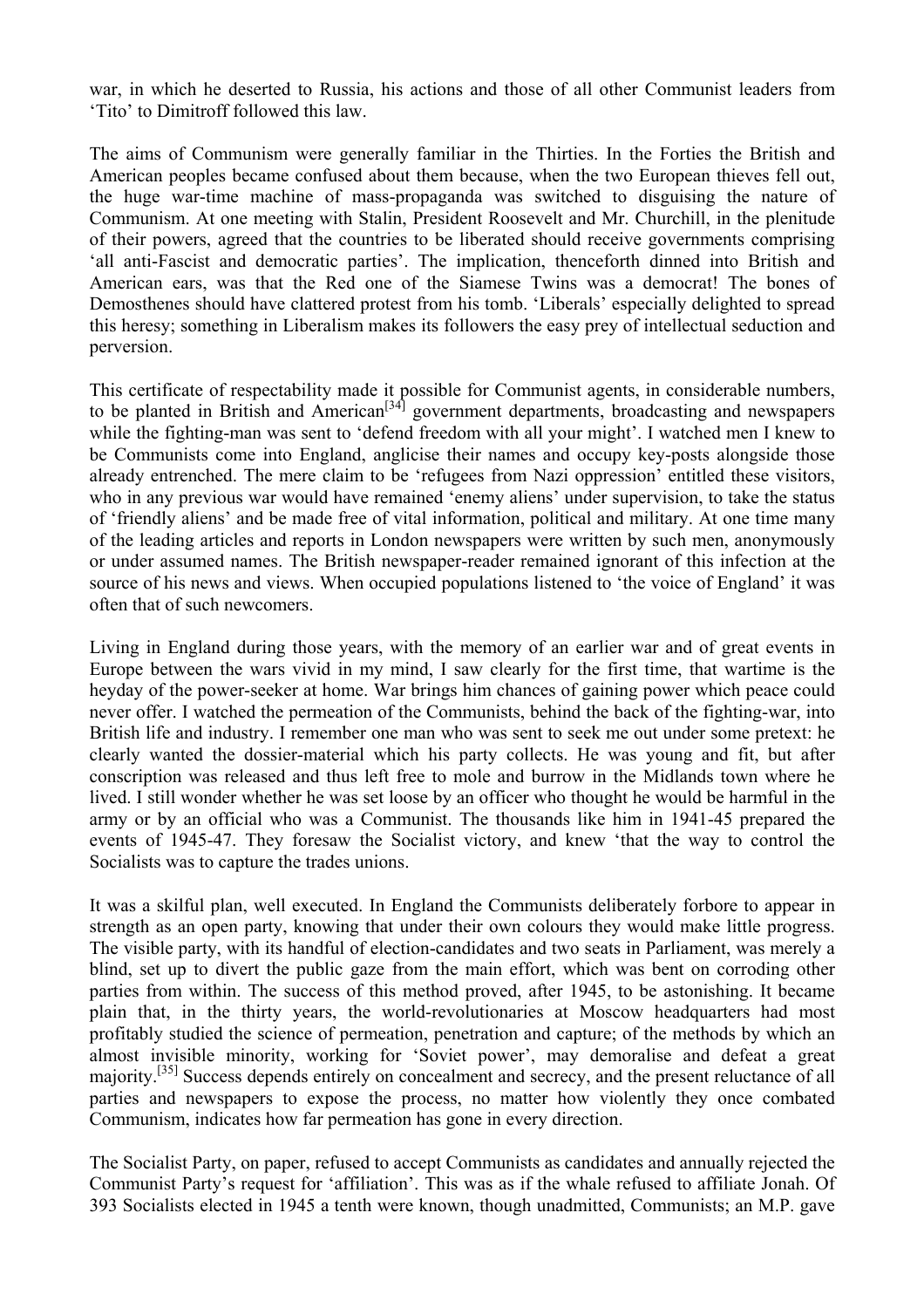me the exact number as 38. Had they stood as Communists they would not have been returned; the Socialist Party in fact lent them its cloak. This hidden band was able to recruit a floating company of more than a hundred dim-thinking Socialists for various demonstrations against the government in the interests of 'Soviet power'.

The real Communist strength, however, lay in the body which controlled the Socialist Government from outside Parliament: the trade unions. Trade unions are like all other organisations; the real power is wielded by a committee or board. Like shareholders or members of associations, most trade unionists are apathetic. At the annual general meeting, when the chairman and secretary are elected, a hundred trade-unionists, out of a total membership of a thousand, may attend. Thus fiftyone votes, in a branch with a thousand members, may secure the key-posts, and the all-important one of delegate to the annual conference of the entire union. Communist attendance at such branchmeetings is compulsory. At the national conference, therefore, the Communist elected by fifty-one votes may appear as 'representing' a thousand trade unionists, and will cast his 'thousand' votes for a Communist member of the 'national executive'. Thereafter the trade union's 'policy' is determined, not by the interests of the shipwright or miner, but by orders sent down from Communist headquarters, which receives its own from Moscow; and of 800 men claiming to 'represent 7,500,000 workers' at the great Trade Union Congress itself, many may be Communists actually 'elected' by a few thousand.<sup>[\[36\]](#page-171-0)</sup>

At the lower end of the scale, in the workshops and factories themselves, the 'shop-stewards' are often Communists similarly elected. On them devolves the execution of high policy shaped so far away. If it demands go-slow methods in production, stoppages and strikes, they see that the trouble is made. The consequent disturbances or 'shortages' are used, at the higher end of the scale again, for political demands, which are invariably aimed at the individual's liberty. These 'labour troubles', cry the Communists at the top, can only be cured by 'more controls'. At the end they will control the controls, in the interest of 'Soviet power'.

This was the edifice which the moles threw up, while the fighting-men were away at the war and the great propaganda machine prevented exposure. It was a marvellously simple and efficient machine for the capture of political power, and has come near to that achievement. Even the men most responsible for its strength appeared to be blind to it. Mr. Churchill, in one of his inexplicable moments, spoke contemptuously of Communism as being 'in its infancy' in this island (April 1946). Apparently he only saw the two Communists in Parliament.

#### *Five Hitlerist Milestones*

The great men of British Socialism, Robert Owen, William Morris and Keir Hardie, when the century began, believed they could preserve liberty when they set up Socialism; they did not foresee what later happened in Russia and Germany and did not reckon with the Communist. Their heirs, when they achieved power in 1945, still cried that they would cherish liberty while creating Socialism. *They* had seen what happened in Russia and Germany, but showed by their actions that they did not understand those events, or were powerless in the grip of the machine.

They began to destroy liberty and in eighteen months I watched them set up, on that downhill road, five of the very milestones which marked Hitler's path in Germany in 1933. These are they:

(1) Emergency powers. Hitler in 1933 succeeded to these 'emergency powers' outside the control of Parliament; he merely widened them, in order to destroy all liberty, in the name of the Reichstag fire. The Attlee Government put its own, Parliament's and the country's neck in a noose by abrogating similar despotic powers to itself in the wake of a war.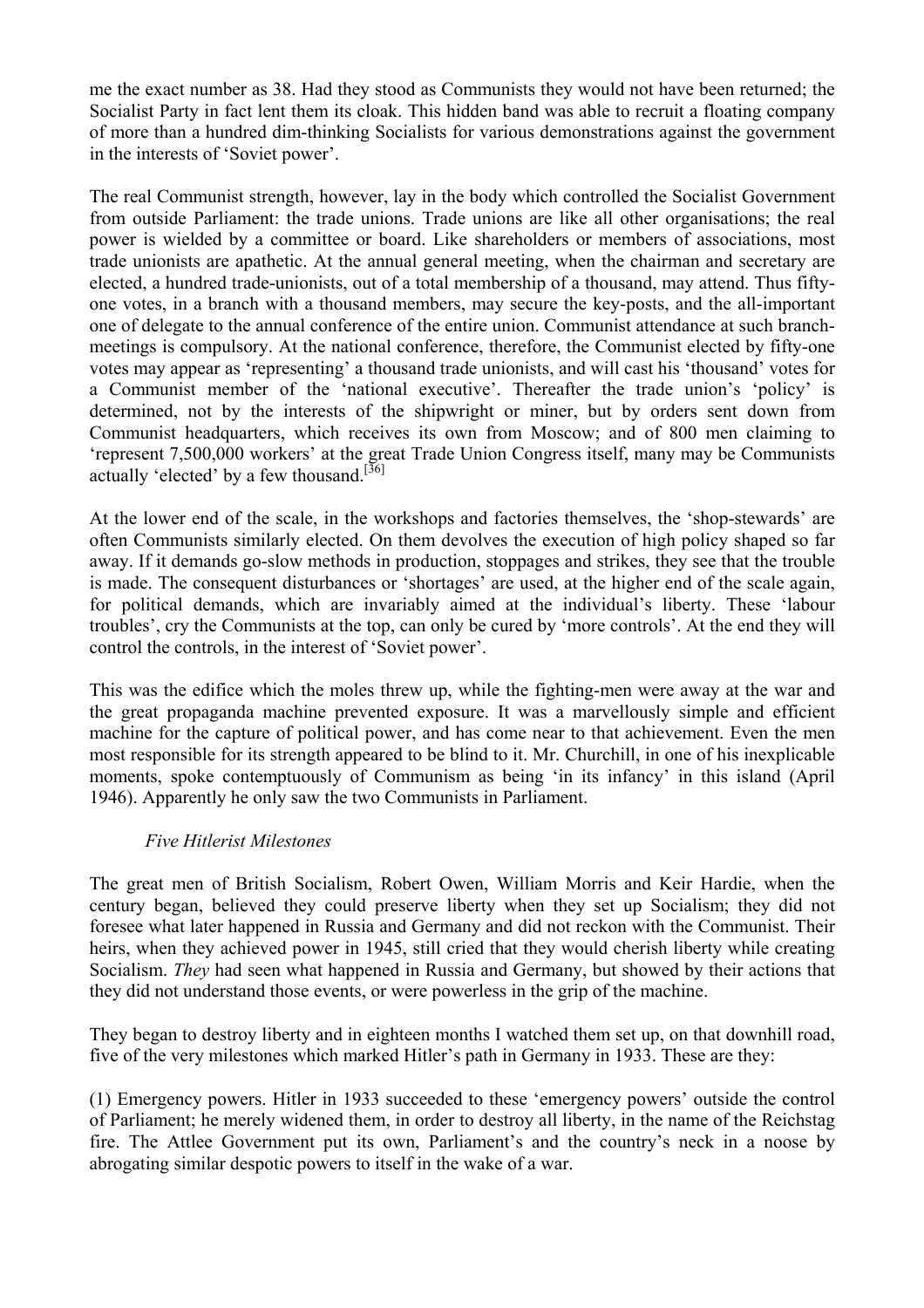(2) Food-rationing. There is no liberty without liberty to buy and eat food; the plain end of foodrationing is the refusal of food to any who demur against ruthless compulsion. Hitler first introduced food-rationing in Germany in peace (under 'emergency powers'); the Attlee Government, under similar powers, first perpetuated it in peace in England.

(3) Forced labour. This was first introduced to Germany in peacetime by Hitler, and to England in peacetime by the Attlee Government, which thus reverted to the age before the serfs were freed. (It was begun here in wartime, and an inexplicable thing about the Foreign Minister, whose love of liberty is deep, is that he was then misled to give his name to the forced coalminers, the 'Bevin Boys'; these conscripts were not freed after the war and in time, foreseeably, this ancient device of tyranny spread to other groups.)

(4) Exchange control. This was begun in Germany before Hitler came but he first used it, under 'emergency powers', as a major weapon of national imprisonment and impoverishment. It was never known in Germany in peacetime before, or in England, where the Attlee Government perpetuated it at a moment when its chief German exponent, Dr. Schacht, was on trial as a 'war criminal'. Exchange control is the padlock on the prison camp; Germany's foreign trade throve until, and declined after, it was begun. In England not even the pretence of 'an emergency measure' to overcome 'a crisis' was maintained; the Socialist Chancellor of the Exchequer made it *permanent* in October 1946.

(5) Conscription. This was restored to Germany by Hitler, and introduced in England, for the first time *in peace*, by the Attlee Government.<sup>[\[37\]](#page-171-0)</sup>

The reader who has persevered to this point may understand why I say that this book is less a sequel to *Insanity Fair* than *Insanity Fair* once more. England was in these eighteen months brought near to ruin by exactly the same moves and milestones, as Germany under Hitler. Despite all the Freedoms promised during the war, there was not freedom from government-by-decree, or freedom to eat, choose a job, start a business, build a house, buy clothes, trade abroad or invest overseas. The miserable German prisoner still held here, if he could still smile, might have smiled to see his Leader's war on England continued, after his own defeat, by a British Government.<sup>[\[38\]](#page-172-0)</sup>

Poison in slow doses causes illness foreseeably leading to death. It was equally plain whither these Hitlerist measures (copied by Hitler from Communism) must lead. The twelve months that followed bread-rationing proved this. The multiplying interferences with normal enterprise and natural energy began to breed a creeping despondency. The first symptoms of mortal ailments appeared. About this time a poisoner was brought to book. The British islander followed with interest the story of his wives, who felt themselves growing unaccountably worse, could not understand this, and finally died, reflecting to the end that their husband was a physician, and who could have helped them, if not he? The British islander did not see in these unhappy women the image of himself, or in their fate the one that approached him.

The outward scene repeatedly showed signs of slow recovery and improvement. Had the malignant restrictions ceased England would have thrown off the war's effects like a healthy man a cold, for as Macaulay said a century ago: 'No ordinary misfortune, no ordinary misgovernment, will do so much to make a nation wretched, as the constant progress of physical knowledge and the constant effort of every man to better himself will do to make a nation prosperous. It has often been found that profuse expenditure, heavy taxation, absurd commercial restrictions, corrupt tribunals, disastrous wars, seditions, persecutions, conflagrations, inundations, have not been able to destroy capital so fast as the exertions of private citizens have been able to create it.'

But the restrictions were *increased* at every sign of recovery, and 'the constant effort of every man to better himself' ruthlessly beaten down wherever it showed; and public resistance weakened.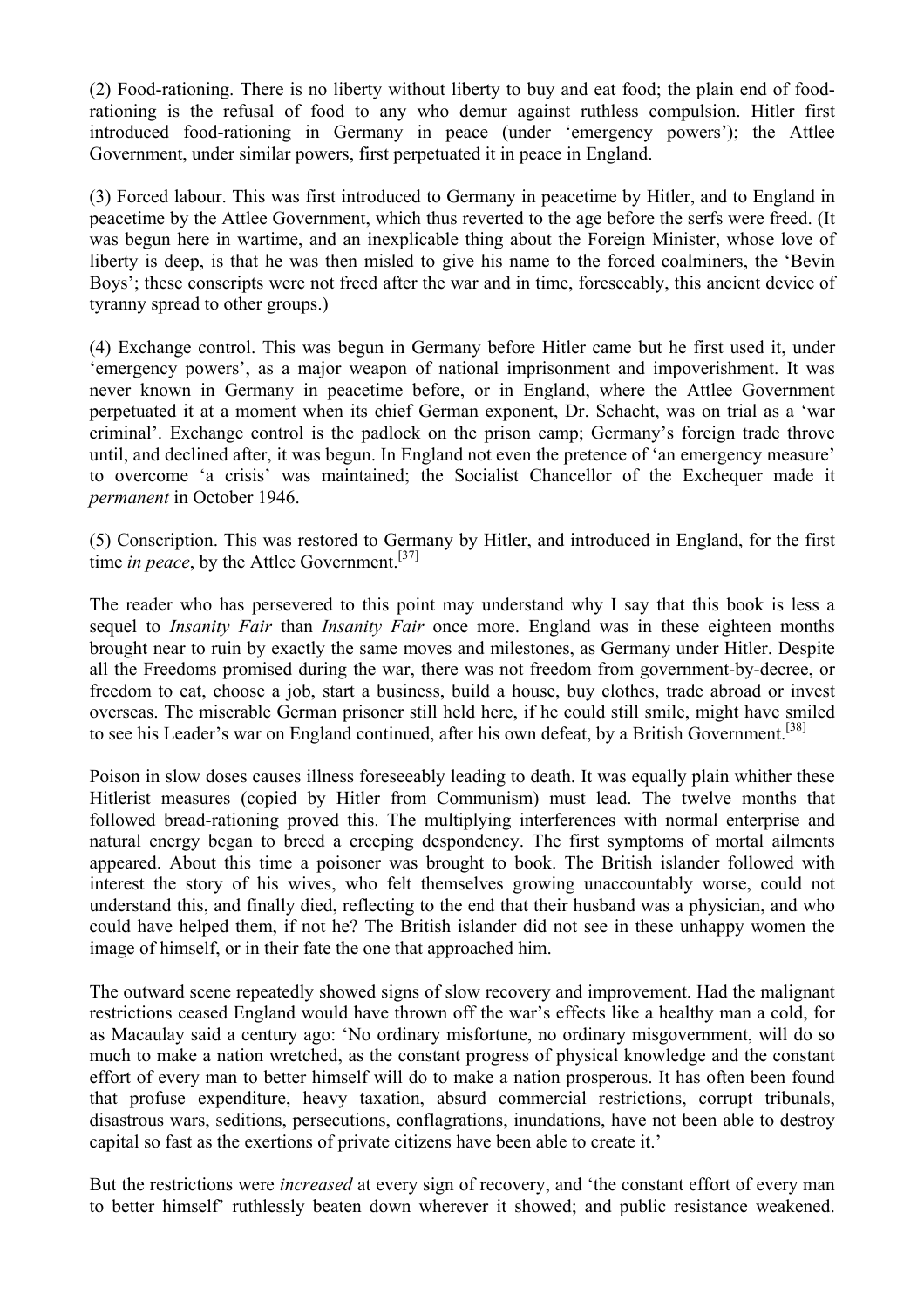There was loud outcry at first. Master-bakers, housewives and public alarm almost averted breadrationing. But they yielded and after that each new infliction passed with diminishing protest, until great slices were slashed off the island's liberties without much complaint. Hitler's teaching (in *Mein Kampf*) of the bit-by-bit method of reducing peoples was applied with perfect success. The British islander had long laughed at the German's 'love of regimentation' and servile submission to 'dragooning' and derided the country where 'everything is verboten'. But if the Germans were *all* guilty of what befell them because they did not rise against it (as Mr. Attlee and his Attorney-General declared) the British people were more guilty of their own ruination; for two years, at all events, they endorsed it step by step. Thus the picture of England became that given in the first Letter of Junius, who attacked the Duke of Grafton's government in 1769:

'The ruin or prosperity of a State depends so much upon the administration of its government that to be acquainted with the merit of a ministry we need only observe the condition of the people. If we see them obedient to the laws, prosperous in their industry, united at home and respected abroad, we may reasonably presume that their affairs are conducted by men of experience, abilities and virtue. If, on the contrary, we see an universal spirit of distrust and dissatisfaction, a rapid decay of trade, dissensions in all parts of the Empire and a total loss of respect in the eyes of foreign powers, we may pronounce, without hesitation, that the government of that country is weak, distracted and corrupt.'

#### *The Last Defences*

Five smashing blows were dealt at the foundations of the British house by those Communist-Fascist measures: rule by emergency decree, foreign trade control, food control, forced labour and military conscription with a motive of compulsion. Some pillars of liberty, however, remained strong, though not intact. There were still Parliament, parties which might yet be reinvigorated, and the hope of another election. There was still large freedom of the spoken and written word, though this was limited by hidden restraints and by the denial of paper.

Above all, there was still British justice, founded at Runnymede seven centuries ago on a man's right to public trial and to the protection of judges and magistrates against detention or punishment without one. Liberty everywhere in the world rested on that ancient British achievement and safeguard. It was the one which tyrants and dictators in all ages most loathed; it was the one which the Socialist Government, on the path it was following, would beyond doubt be pressed and prompted to destroy.

The blow would not be openly struck. The memory of recent events in Russia and Germany was too recent and the present plight of those countries too terrible for unashamed emulation. This guilty knowledge visibly went with the government on its way and haunted its ministers, so that they always convulsively tried to disguise or deny the identity of their measures with those of Communism and Fascism by giving them different names, (labour direction sounded better than slave labour); or if they could not gainsay it, they explained that they would *apply* these measures with decency and discretion.<sup>[\[39\]](#page-172-0)</sup> Yet the future deed was clear; foreseeably and certainly, they would be urged to commit it.

In the war this freeman's right, laid down in Magna Charta, was suspended. Under 'Defence Regulation 18B' men were put away without trial. This was the only one of the lost liberties which was given back; before the 1945 election Mr. Churchill's coalition cancelled Regulation 18B, and if England is 'yet to be saved, it was saved that day. Under Mr. Churchill, Mr. Herbert Morrison was then Home Secretary, and his is the credit. He said in September 1947 (when he was unhappily taking more 'powers' from Parliament): 'I had the most extraordinary powers as Home Secretary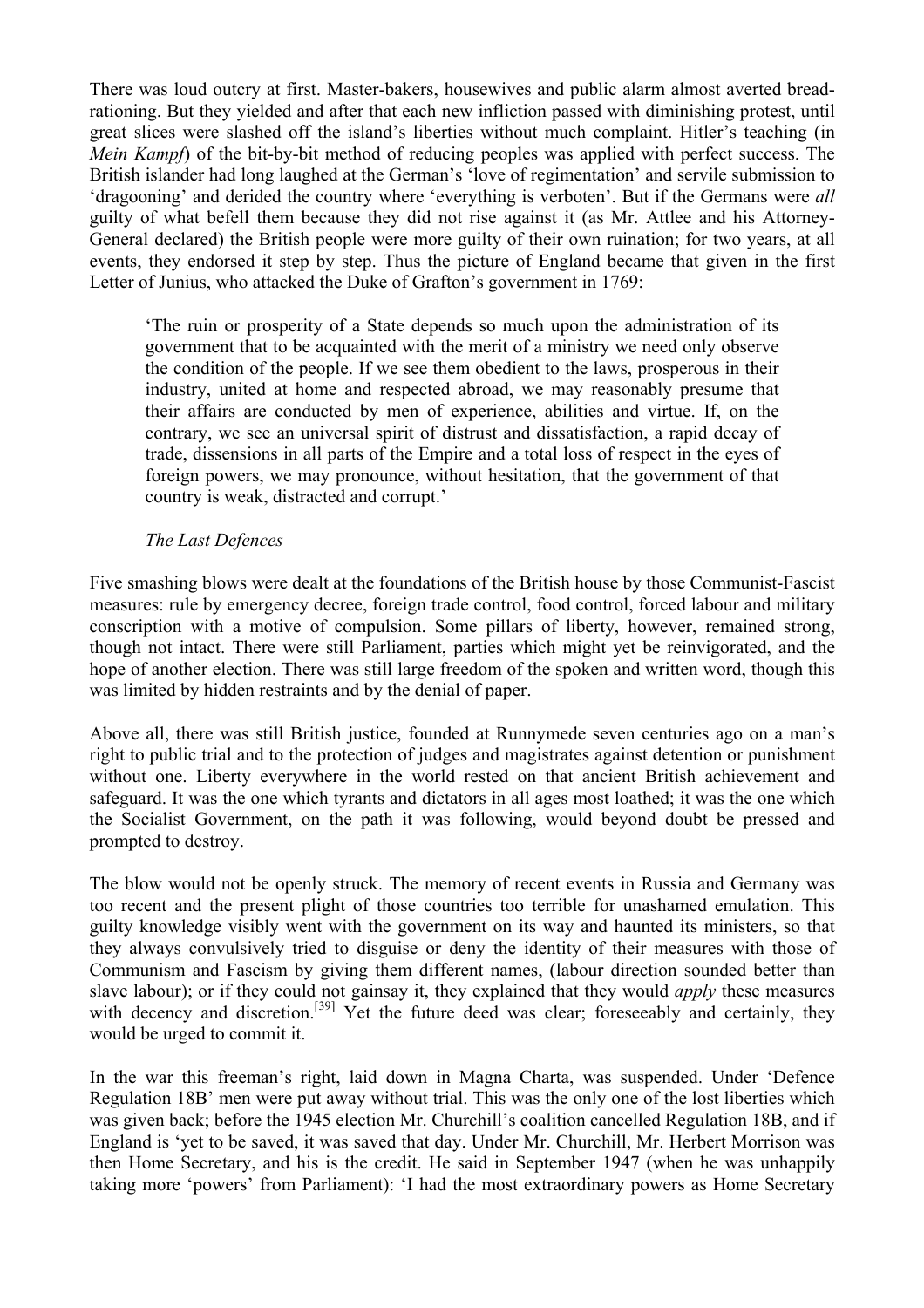and I was not sorry when I lost them, and I lost them as quickly as I could after victory in Europe ... It was right that these exceptional powers should cease.'

But today Mr. Morrison is not Home Secretary, and he has left the door open for this right to be wronged. In my judgment the struggle behind the political scenes at the present time ultimately turns on the effort to get Regulation 18B, or something like it, reintroduced. I foresaw in *Lest We Regret* that this would be the mortal danger to England after 'victory' was won and the unseen struggle still goes on. Dictatorship is not complete until political opponents can be put away without trial, and the battle over this issue, though it is hidden from the public, dominates these years. It is between those frontal veterans, like Mr. Morrison, who cling to the illusion that they can preserve liberty while destroying its foundations, and those behind them who consciously desire the total dictatorship. As I write, this unseen conflict approaches its climax.

Though this lethal power was relinquished after the fighting stopped, the structure of British justice was much impaired during the war. The damage, still unmended, was done by abolishing the citizen's right to appeal to judges against wrongs done to him by officials acting in the name of The State. Agricultural Committees, for instance, were empowered to expel farmers from their land and homes, and these had no redress *at law*, but could only appeal to the chief official - The Minister.<sup>[\[40\]](#page-172-0)</sup> The Attlee Government prolonged the rule of these committees after the war; they may have done much good work, but a principle of British justice was ruined when their orders were placed above the law and through them a later government could, like the Soviet one, dispossess every smallholder in the land.

The same thing is true of the 'Rent Tribunals' set up with powers of eviction and confiscation (save against the State, if the State were landlord). The rapacious letter of rooms needed curbing, but the orders of these tribunals were exempt from appeal to *law*. Thus the Agricultural Committees and Rent Tribunals were Hitler's and Stalin's 'People's Courts' in embryo, and could so be used by a later government.<sup>[\[41\]](#page-172-0)</sup>

The Attlee Government used 'the necessities of war', though the war was over, to undermine the rule of law in England in such matters. Another new minister, he for 'Town and Country Planning' (the title assumes a divine prerogative) could dispossess a freeholder, merely by claiming that he wanted to 'plan' the area. The Food Enforcement, Fuel Enforcement and Prevention Officers and informers all were above the law; no judge could punish their intrusions.

In this all important question, when various ministers and their subordinates were above the law, it was impossible to discover what principle the Government followed, or if there was a single government policy. Deeds moved always towards lawlessness and anarchy. Words were sometimes fair, but then were contradicted by another minister, or belied by his actions. In the government were two men who, under the Prime Minister and subject to collective Cabinet decision, should have upheld the tradition of British justice. They spoke with different voices. Lord Jowitt, the Lord Chancellor, was the senior in rank, achievement, service and reputation; his office, firmly held at such a time, could be more important than the Prime Minister's. The junior, Sir Hartley Shawcross, was not famous publicly, in politics or at the bar, before he was made Attorney-General. Consider their respective utterances, and observe the great battle behind the scenes:

At the Lord Mayor of London's banquet in 1946 the Lord Chancellor stood up: said, 'My Lords, Ladies and Gentlemen, the English Bar is the inheritor and the trustee of a great tradition of independence. We have fought for that independence against kings. We have defended it against kings. And we are ready today to fight for it against the Executive'; and sat down.

No clearer allusion was ever made. The firmness of the words, from the holder of this ancient office, was comforting. But in July 1947 the junior said the opposite. Sir Hartley Shawcross spoke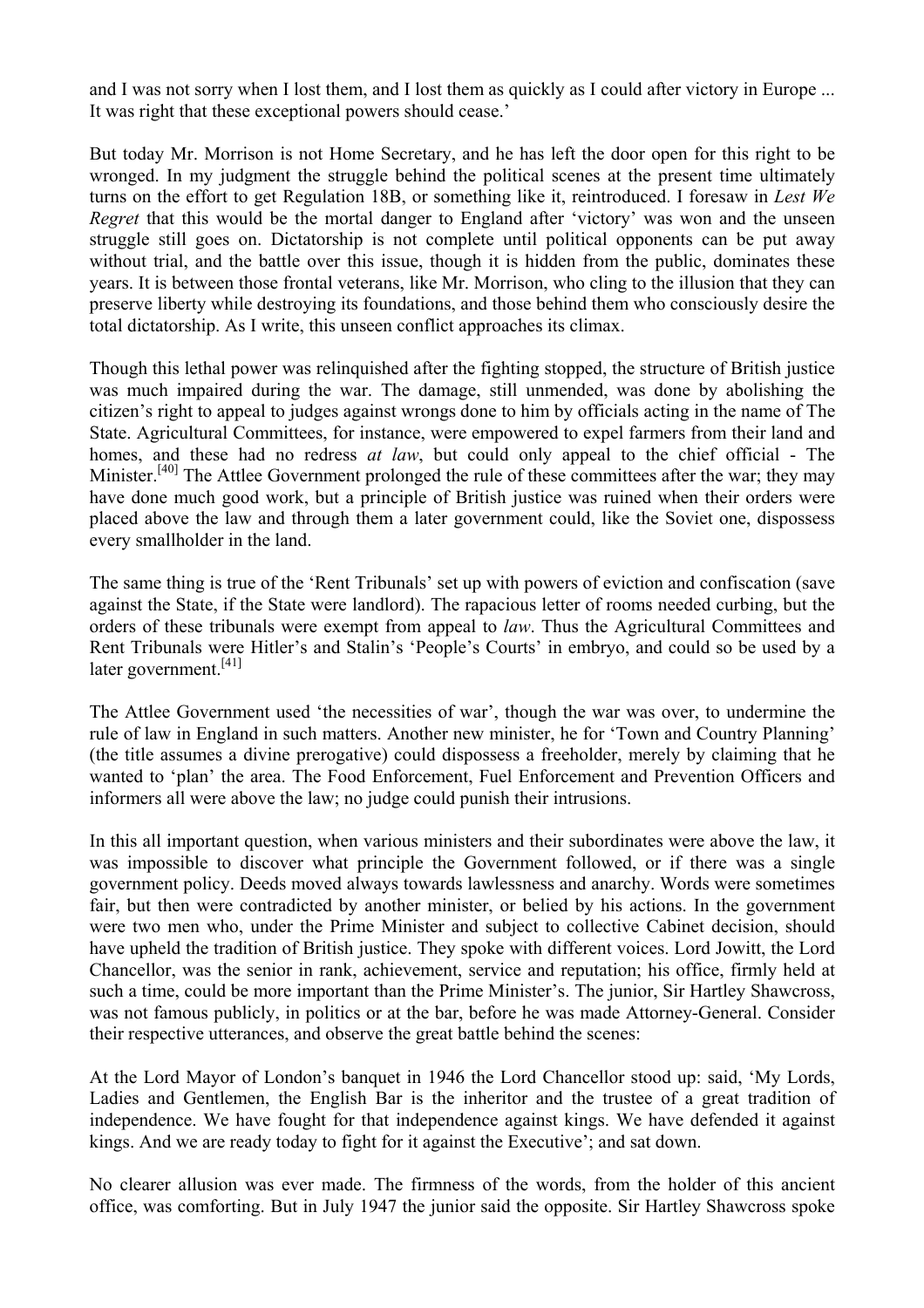to the Haldane Society about 'the growing intervention of the Executive in matters which some people consider more appropriate for the legislature or the courts' (in English, this means matters which ought to be decided only by parliament or judges). He continued: 'If the view is accepted that the economic and social circumstances of our time necessitate increased intervention by the State ... it follows that we must, I do not say reduce the power of the legislature, but alter somewhat its exercise, and must increasingly submit the administration of the legislation which is passed to expert tribunals outside the hierarchy of the ordinary courts of law. Administrative law has come to stay.'

The doctrine of inevitability, once more, invoked to justify the rape of the law by the State. Hitler's 'People's Courts' were infamous and none denounced them more loudly than this Sir Hartley Shawcross. Merely give them another name, however ('administrative law'), and he will deem them good for England.<sup>[\[42\]](#page-172-0)</sup>

There was no unity of thought or word among these ministers and the government could only be judged by its actions, which led always towards the destruction of liberty and of law. The course it followed was clear, only the pace remained in doubt. Twelve years passed before the Germans drank to the dregs the cup which was put to their lips in 1933. That German scene of ruin, degradation and hopelessness (in 1945) unquestionably awaited the British islander at the end of the road on which this government moved, whether the process took five, ten or fifteen years; only its reform or overthrow could alter that.

#### *The Tragi-Comedy of 'British Labour'*

By 1947 the survivors of those who set out with the idealistic 'British Labour Movement' at the century's beginning were bewildered by the scene around and the prospect ahead. One of them, a brilliant journalist, Ian Mackay of the *News Chronicle*, on May Day 1947 looked sadly back on fading radiance:

'When we got up on May morning to paddle in the dew-drenched meadowsweet the whole world seemed to glow with the golden glory of resurgent youth. For we could hear jangling, just over the horizon, the cap and bells of Blatchford's "Merrie England" ... Every river was radiant with the flash of kingfishers, every waterfall had a rainbow sparkling in the spray, every silver cloud was clamorous with larks, and there on his soapbox at the street-corner could be seen our silvery Socrates, Mr. Shaw, in Mr. Churchill's inspired phrase, "that nimble Jack Frost dancing bespangled in the Socialist sunshine". It was a wonderfully simple world then, in which all capitalists were "bloated", financiers "crooked", businessmen "big", trade union leaders "burly", police "brutal", workers "exploited" and the masses generally "downtrodden" ... May Day, then, to my eager young mind, was the great annual festival of freedom when the quenchless spirit of the common man was continually refreshed and rededicated to the endless quest, "the visionary gleam", of a new life of love and friendship, liberty and peace among all the peoples of the world. How hopefully we marched behind our billowing banners to the Park, the Square or Glasgow Green ... As I marched through the dull streets behind the pipers or the bellicose brass band, like Hardy's wizard-haunted wanderer on the road to Lyonesse, there was "magic in my eyes". Beyond the banners and the shouting of the slogan fanciers I could see far-off, like Christian in the Bedford Tinker's tale, a shining city where all men and women would be free and happy and clean in body and soul, where all the mean and petty wickedness of hunger and greed would be shameful memories, and mankind for the first time could advance harmoniously on to the gleaning uplands of the brave new world....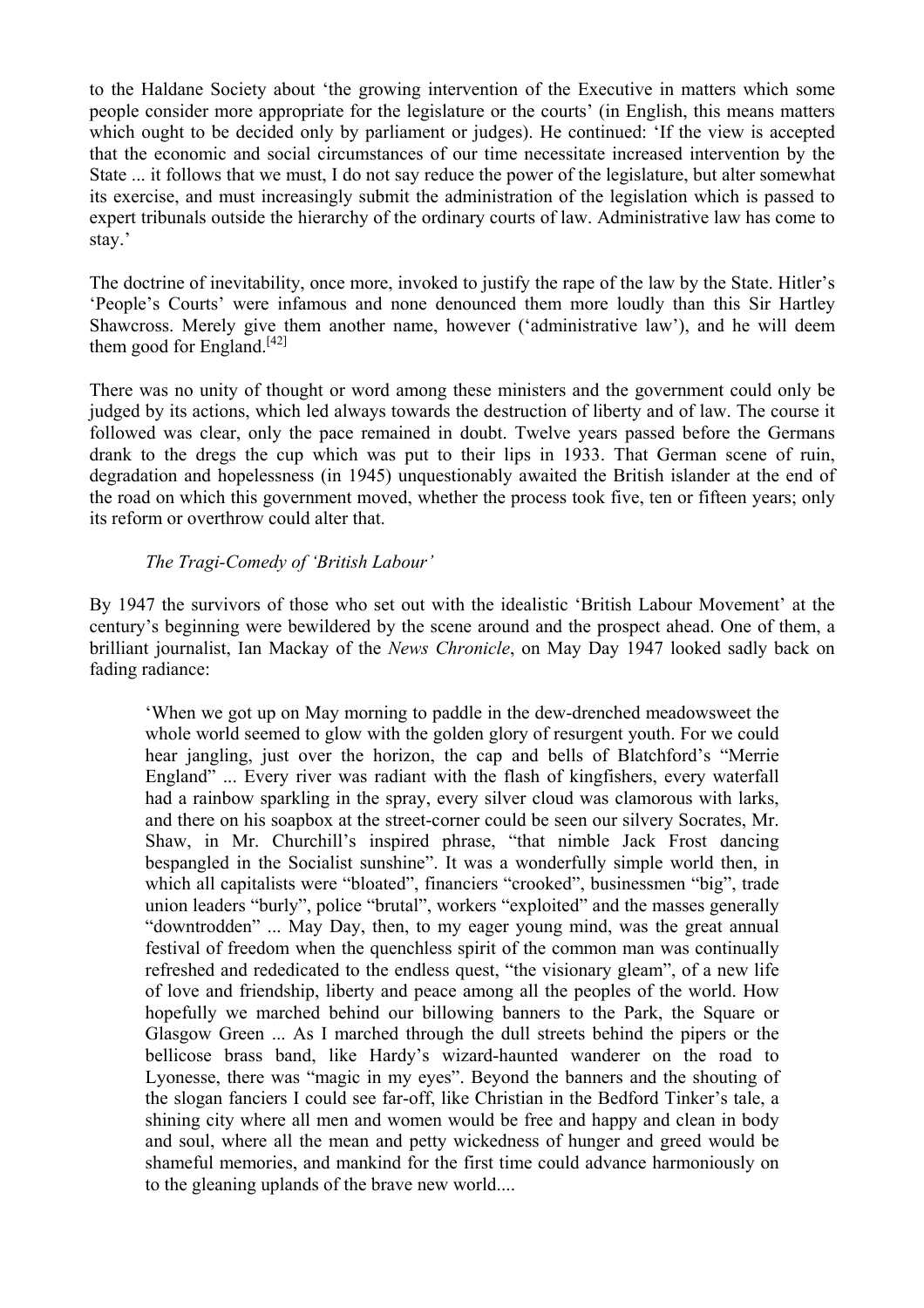'How many of us ever dreamed, as we marched starry-eyed behind the flags, that Labour would capture power so simply or so soon; and how many imagined, as we plodded on towards our proletarian paradise, that we should find it so rigorous and austere? Where we waved our flags and plastered the walls of the land with our slogan, "Work or maintenance", how could we have foreseen that, when Socialism triumphed at the polls and took over the seats of the mighty, one of the first things the Labour Government would do would be to rub out the "maintenance" and run up at the masthead instead the cruel workhouse slogan, "Work or Want"? How, in the shades where all good Socialists go, the great spirits of Ben Tillett, Tom Mann, Keir Hardie, John Burns, Philip Snowden, Blatchford and Jimmy Maxton must be shaking with what Homer called "inextinguishable laughter" at the way their splendid dream has dissolved into a nightmare of shortages and shedded loads, coupons, queues, closed shops and unofficial strikes ... But May Day can never die ... One day, in spite of everything, Keir Hardie's dream will come true.'

Thus spoke one of the survivors. He had never believed that the silvery Socrates meant what he said: that Socialism led to penal servitude and death (Mr. Shaw, in 1921, wrote in the *Labour Monthly*, 'Compulsory labour with death as the final penalty is the keystone of Socialism'), and now was amazed at the dark valley he found himself in. (For that matter the nimble Jack Frost himself seemed by this time dubious about Socialism, for on his ninetieth birthday in 1946 he wrote to the *Labour Monthly*: 'I subscribe faithfully to the *Labour Monthly*, but I never read it. I cannot read books or articles on Socialism: I know too much about it; and the writers mostly know too little ... Don't ask me to write about it. I'd rather die. Very likely I shall.') Few other jesters in the world's story did so much harm as this one. He malformed many young minds, and bears great responsibility for the grim fiasco of the Forties.

I look back on a long road, like Ian Mackay; mine also began in mean places and I dreamed of Merrie England over the horizon. But some instinct kept me from the delusion that Socialism led to it. I divined, long before I learned in Germany and Russia, whither that flag led, and the only one I ever marched behind was my country's own. The England I saw after the second war, with its reviving countryside, better homes and healthier people, *was* Merrie England at last. This was the especial bitterness of the years that followed. The Socialists did not deviate from a path that *would* have led to Merrie England; they began to destroy Merrie England when it had been reached.

How was it possible? Those loyal followers of the Blatchfords and Hardies, Manns and Maxtons, did not see, as they marched, that the leadership of 'British Labour' had passed into different hands, and that the new leaders wanted a martyred England, not a merry one. The faith of their youth was an all-blinding infatuation in their middle age. I think it is possible to trace the influences which dominated 'British Labour' and were able, when it attained power, to prompt it to actions constantly hostile to the British islander's liberties.

#### *The Party within The Party*

The Socialists arrived in the 1945 Parliament with 393 seats, a great majority. But these 393 were not all men and women united solely in the aims of 'British Labour', or of socialising Britain. Among them were some who did not seek exclusively to better the lot of the British workmen or of the British family (even by measures which could only worsen it). There were some who were preoccupied with causes outside, and openly hostile to, Britain and British interests. These were the secret Communists. The ministers of the façade all, on occasion, publicly referred to these masked enemies within their ranks in words, reproachful but too vague for the citizen outside politics to understand.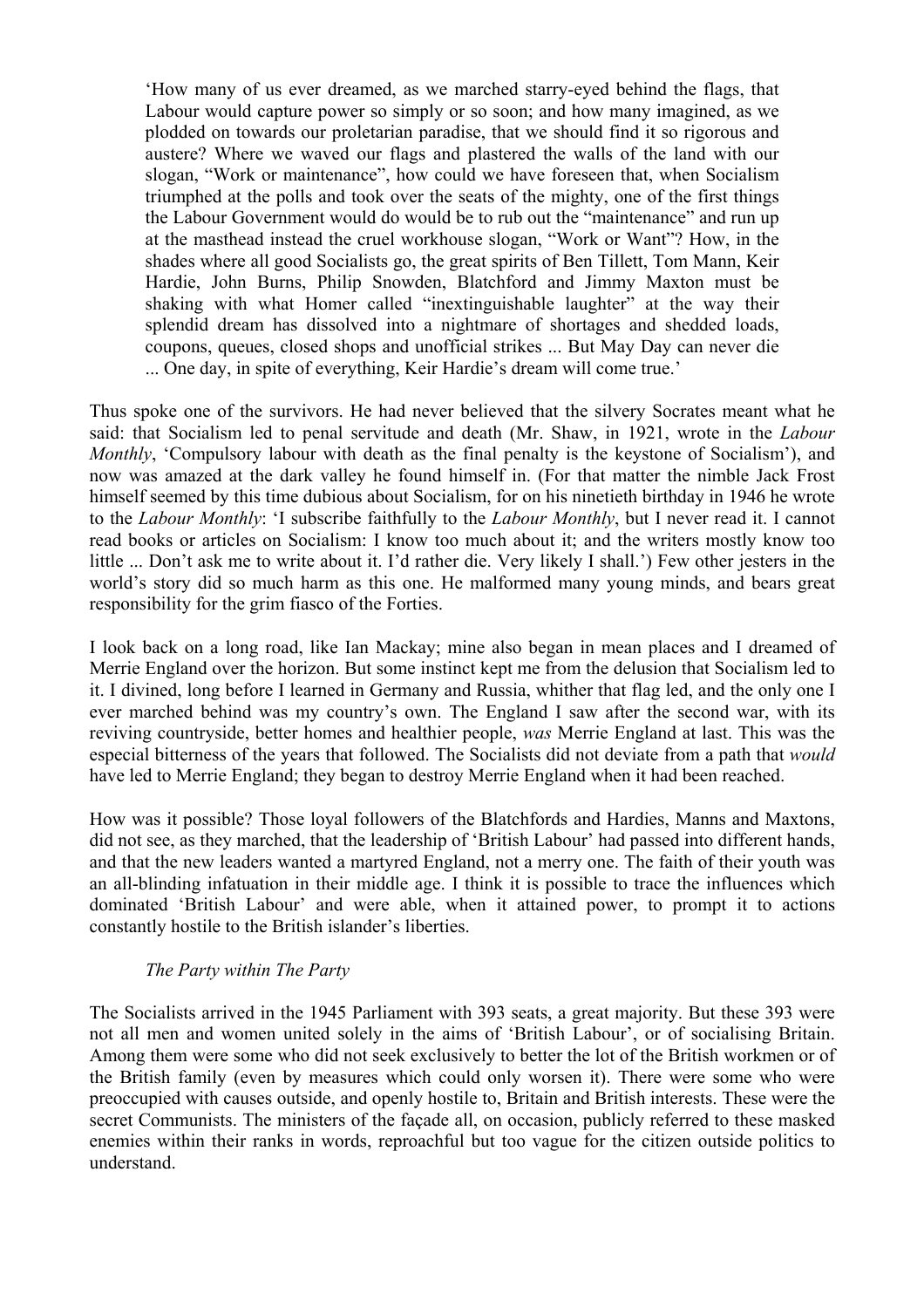The aim of Communists, everywhere, is to increase 'Soviet power', to the expansion of which the free British family is the last great obstacle. Proof of this, if it was needed, was available, but the ministers of the façade, again, did not press it on the British people.

Just after the war's end one Igor Gouzenko, an official of the Soviet Embassy in Ottawa, terrified by an order to return to the Communist prison, fled to the shelter of a Canadian citizen's dwelling (while Soviet avengers ransacked his own abode) and then threw himself on the mercy of the Canadian Government. To justify his fears and appeal he produced secret documents from the Soviet Embassy. These (the Canadian Prime Minister said) 'revealed as serious a situation as ever existed in Canada at any time'. The conspiracy disclosed was not limited to Canada and so alarmed Mr. Mackenzie King that he secretly flew to the American President and the British Prime Minister. Further, he charged two judges of the Canadian Supreme Court to examine the documents and persons implicated. Their Report (June 1946) said:

'The evidence has revealed the existence of an organisation constituting at least a threat to the safety and interests of the State;

'Some witnesses holding strategic positions' (the activities revealed occurred during the war, when Soviet Russia was a pledged ally of America and Britain) 'have made the significant statement under oath that they had a loyalty which took priority over the loyalty owed by them to their country;

'Perhaps the most startling single aspect of the entire Fifth Column network is the uncanny success with which the Soviet agents were able to find Canadians who were willing to betray their country and to supply to the agents of a foreign power secret information to which they had access in the course of their work, despite oaths of allegiance, of office, and of secrecy which they had taken;  $[43]$ 

'Of paramount importance is the fact that Canadians were willing to give secret information no matter what its importance, and were carrying out their agreements ... The most important thing is the agreement of certain Canadian Communists to work under foreign orders in a conspiracy directed against their own country.'

These Canadian judges also recommended that their findings be 'communicated to the proper authorities in the United Kingdom and United States', and this undoubtedly was done. There was no need, then, for the British public to be kept in ignorance of the Communist conspiracy against itself and its methods. Yet the House of Commons never debated the matter and this momentous Report, which was but scantily noticed by the British press, might never have become publicly available here at all but for a modest effort of mine. I obtained it from Canada and published long extracts which gained wide circulation. A consequent question in Parliament moved the government to bring over a few copies and place them on sale in H.M. Stationery Office.

Nevertheless, the publicity given to it was inhibited and uninformative and most people here remain ignorant of the most important political document of recent years. Months after it appeared Mr. Churchill most misleadingly said: 'The Communists are hardly big enough to make it worth while hitting them as far as the nation is concerned.'

Within the great Socialist Party of 1945 were the secret Communists. Communist teaching is that every facility of parliamentary government and democracy must be made use of to destroy parliamentary government and democracy; only for that reason were they there. They were hidden from the public by the Socialist cloak and by the unaccountable reluctance of the government to debate such illuminating documents as the Canadian Report. In these circumstances Mr. Attlee's or Mr. Bevin's occasional cryptic reproaches to the 'crypto-Communists' within their ranks were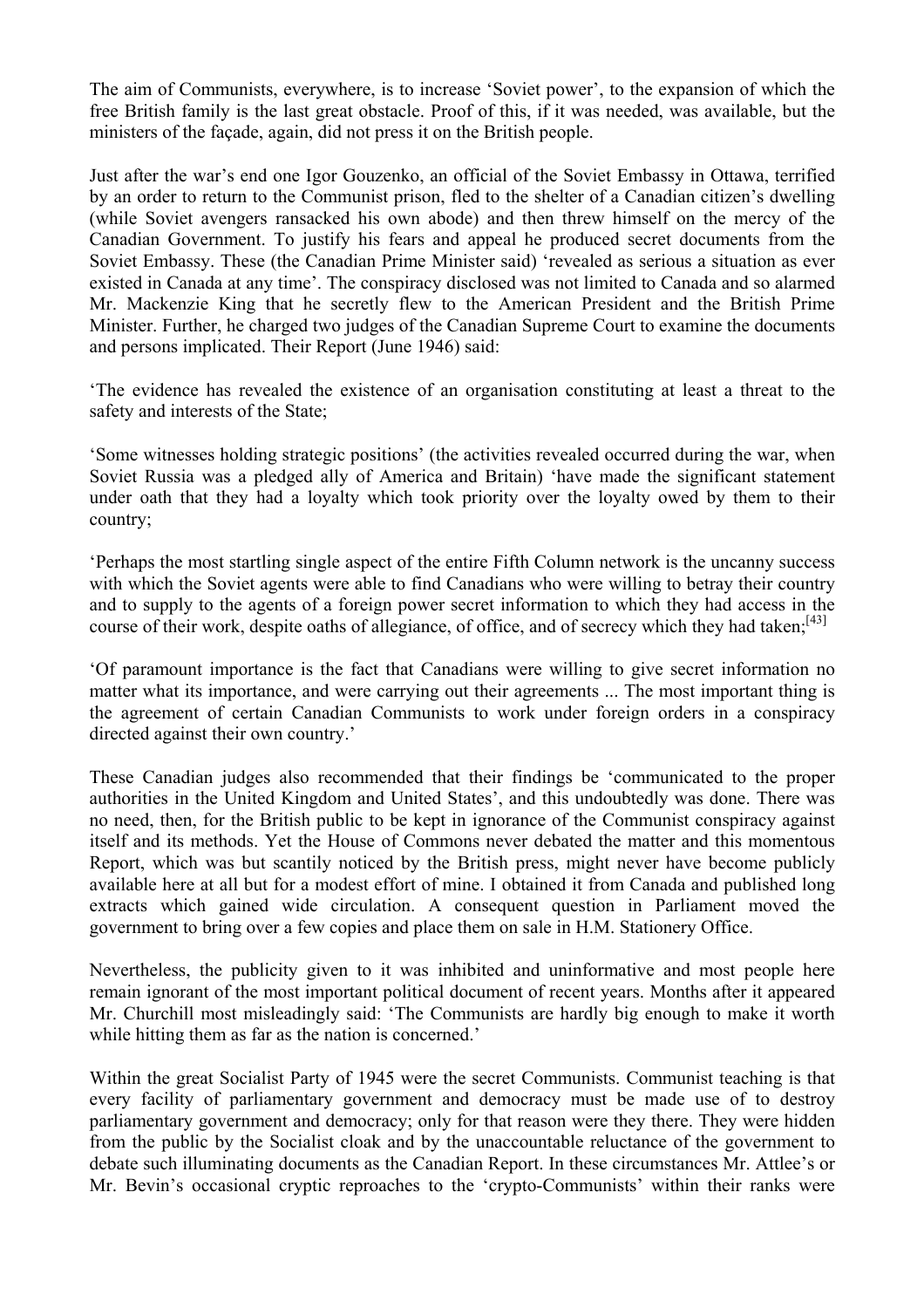unintelligible to the British islander. Yet these people were numerous and skilful enough repeatedly to -prompt the government to smashing blows against British liberty.

#### *The Zionists*

Inside the Socialist Party of 1945 was another group much preoccupied with a foreign cause which, though by no means treasonable like the Communist one, had assumed a violently anti-British nature. These were the Zionists.

The 393 victorious Socialists of 1945 included more Jewish Members than Westminster had known before. Not only were the Jews more numerous in this Parliament, but they were ranked *en masse* with the Socialist Party; not more than an odd man out remained in any other. In this way British Jewry (for these Jewish M.P.s may surely be assessed, as representative of it) identified itself with the Socialist attack on British liberty during these years. It was perfectly entitled to do so, if it wished, but the future historian is equally entitled to marvel over the paradox: the mass of British Jews descend from those who came to this island in search of, and here found, the liberty which they claimed was denied them, especially in Russia, and now they joined in the attack on it.

The number of Jewish M.P.s in the 1945 Parliament appears to me difficult to determine. Jewish newspapers have given it as twenty-eight, but if this includes only professing Jews the picture is far from complete. During a Palestine debate (that of August 12th, 1947, which followed the strangulation and subsequent hanging of two kidnapped British sergeants by Political Zionists) a Member, Brigadier Mackeson, was reported by *Hansard* as referring to 'Sixty or seventy Jewish honourable Members of this House on benches opposite who hold Zionist views'.

Whatever the figure, it is much greater than the Jewish share of the population of this island, which the reference books estimate at less than 1 per cent. That so small a section of the community, and one living almost completely enclosed behind its ban on intermarriage, should appear in Parliament in a strength thus greatly exceeding its proportions in the population, would be politically interesting at any time. But this was not any time. It was the time in which Political Zionism emerged in the world as a most powerful force, with political and territorial ambitions of the first importance. Moreover, its organised strength was openly turning (I foresaw this in earlier books) against this country. The Jews of the world were divided between those (a diminishing band) who adhered to the ancient religious faith, with Jerusalem as the rough equivalent of the Christian's paradise, and those who rallied to the new teaching that Jewry was a nation, with tremendous claims. This second group, the Political Zionists, was everywhere gaining power over Jewry, frequently by methods of intimidation resembling those of Communism and National Socialism.[\[44\]](#page-173-0)

Jews who feared Political Zionism seemed to be fighting a rearguard action, like the peace-loving German in the Thirties, the liberty-loving Englishman in the Forties, and all other men of goodwill in this ill-omened century. Their number was decreasing, for their sons, like the young Germans and Italians of the Twenties and Thirties, followed the tempting voice of racialism. For that matter, even the Gentiles seemed against them; Gentile Presidents and Prime Ministers, in Britain and America, were misled to set up the Political Zionists, as they set up Communism in half Europe.

When the fighting-war ceased the entire wealth and strength of Political Zionism immediately turned against Britain. The thing was foreseeable but the British islander was surprised, as usual, to find that he, who had been told while he was away fighting that he was the foremost liberator of the Jews, was portrayed, now the fighting was done, as more depraved than the Nazis, while his country's flag was besmirched, its soldiers and servants murdered, and its conduct vilified in advertisements, books and plays. This was because the British Government, after its predecessors had taken half a million Zionist immigrants to Palestine, demurred from making yet another war on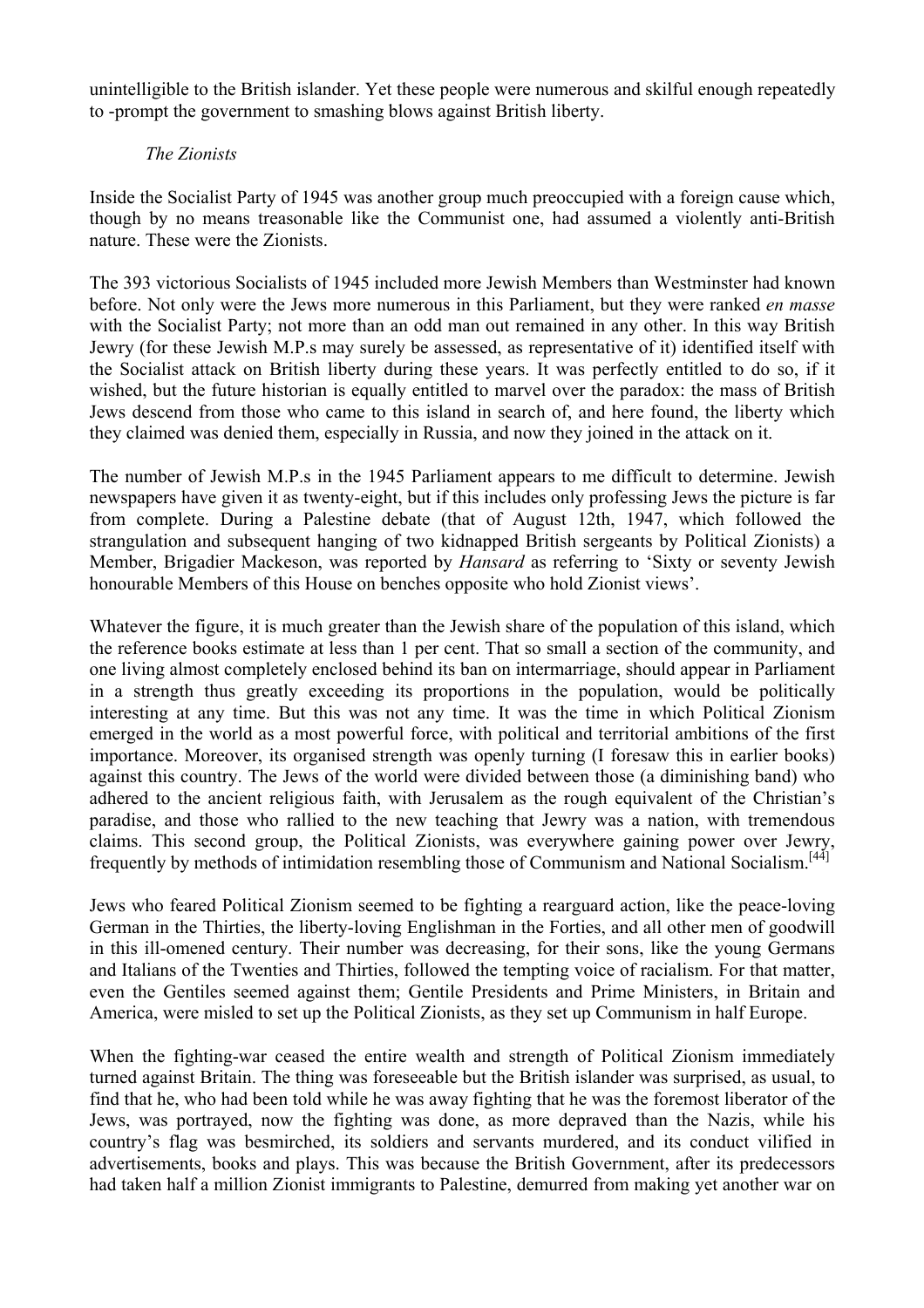the native population there; the warnings from Palestine were too grave, the bereaved families at home already too many.

Who can complain, in this mad century, if few protests against this treacherous attack came either from the great families<sup>[\[45\]](#page-173-0)</sup> or from the masses of British Jewry, or if none but a courageous individual Jew here and there arose to express horror of it? In thirty years the Russians had not found the strength to throw off Communism; the Germans went down almost without a struggle to National Socialism; the British people continued to vote themselves towards destruction and dictatorship even after they saw what they had done; the Jews could not be expected to show themselves stauncher, wiser or more resistant to the madness of the twentieth century than the Gentiles.

Yet they had found such a home in England that it was sad to see with what passivity some of them accepted, and with what venom others supported the campaign against this country which was now unloosed, in America, by the Political Zionists converged there, many of them from Eastern Europe. Political Zionism sought to implant in Jewry a fanatical hatred of England, as it had formerly fostered one of Germany, and before that of Russia.

The Zionist mind was as hostile to the British island as the Communist one, though for different reasons. How many of the Jewish Members of Parliament were Zionists and how many were not? The reader must study their speeches and form his own opinion.

Whether they were or were not Zionists, the phenomenon remains: when the Attlee Government wanted a majority vote for one of its deep incisions into British Liberties, such as the Dictatorship Bill, the bulk of the Jewish Members went into the 'Aye' lobby. None had demanded liberty more stridently than their forbears, and surely no country did as much as this one to give them it. If it was now to be destroyed, Gentiles and Jews, foreseeably, would suffer equally, but neither the masses of British Jewry nor the organisers of Zionism saw that, or would believe it. The Jews, clearly, were no more exempt from the lunacy of the twentieth century, or proof against the methods of the great mass-manipulators, than the Gentiles.

#### *The Spiritual Homes*

It appears to me that the Attlee Government would not always have obtained its majority for those blows at liberty (in other words, that it might have been defeated early in its career) but for the Jewish votes, added to those of the phalanx of secret Communists, whose reasons for wishing to destroy liberty in England were obvious. Together, these may have been enough to tip the scale.

But the state of mind of a government which continues inflexibly on a ruinous path long after the mirage of its promises has faded and the reality of ruins lies on either hand, also cries for explanation. In the lunatic Thirties the hackney-phrase users liked to compare 'The Tories' with the Bourbons, and as the needless war drearily approached it seemed true enough that these could neither learn nor forget anything. But in the mid-Forties the first great Socialist Government of this island showed that it could far outdo the Tories in massive inanity. To have given a trial run to its youthful illusions, and to have discarded them on discovering their absurdity, would have been reasonable. To continue for years, as matters went from bad to worse, in the attempt to improve England by forbidding people to feed, heat, clothe, house or transport themselves is to my mind the most astounding example of political lunacy even in our century. 'The Tories', after all, had some excuse, in the Thirties, which were a decade of illusions. But since then we are all ten or fifteen years older and have had so many lessons. Today all men must know whither dictatorship leads.

The utterances of many ministers (for instance, the pathetic one which I have quoted about the abolition of bread-rationing after the record harvest of 1946 in America, and other, self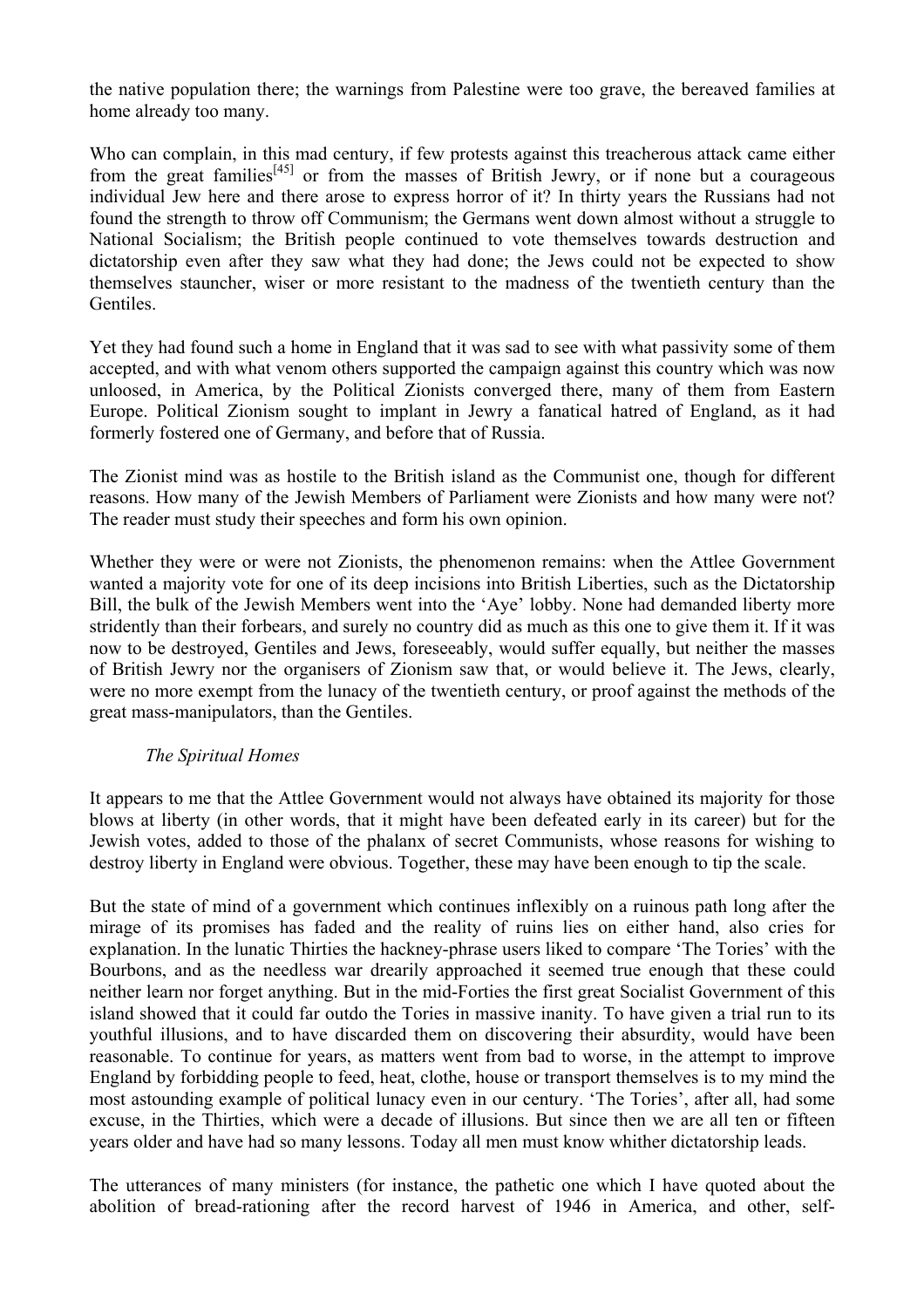contradictory ones about such vital matters as forced labour) suggested that they never saw where they were going, although the direction was clear to elementary students of politics. This can only be accounted for by their state of mind; it seems to me that they lived in an intellectual hangover from the youthful illusions which Ian Mackay described in the passage I quoted earlier. They could not shake off old hallucinations or the memory of rapturous debating successes in earlier days, when office was a dream. Even as they brought it about they did not perceive that Socialism, as their mentor Shaw had told them, meant 'compulsory labour with death as the final penalty'. 'Socialism in our time' had for so long looked to them like a lovely virgin; now that they found themselves with a skeleton in their embrace they still would not admit that it was not a maiden warm and fair  $[46]$ 

Their minds were formed in spiritual homes, where these hallucinations were bred, and periodically renewed, in them. These places were public in that they rented offices, published literature and could be traced in reference books. They were, however, in a way semi-secret, because the average British islander knew little or nothing about them, their aims, their motives, their controllers, or the part they played in his affairs.

There were three chief ones and innumerable smaller offspring. These three had this in common: that many Socialist Ministers were earlier associated with them and spiritually shaped by them. 'Colonel Blimp', of the Tory Thirties, was supposed while he lived to remain the bondslave of his old school tie. The Socialist ministers seemed to carry a similarly unending intellectual bondage.

The ones I mean are the Fabian Society, 'PEP' and the London School of Economics. I doubt if one citizen in a hundred knows anything about them, though they apparently wield much influence over his life and affairs.

The Fabian Society was born in 1884, when all our troubles were beginning, as a coterie which brought together in mutual admiration the Shaws, Wells's and Webbs. Those Fabians have passed, but the Fabian Society goes on. What was it when its nurslings took office in 1945? A Mr. Thorburn Muirhead (who left it and the Socialist Party to join the Liberals) wrote in the *Evening Standard* in November 1946:

'Of the 390 Socialist M.P.s, 230 (including 41 members of the government) belong to the Fabian Society ... The Society is organising a programme for a second five years of office that they hope the present government will enjoy. May the Lord preserve us from further results of the Socialist intelligentsia plan! The Fabian Society have a large leavening of foreign refugees, decrying most things British and arbitrarily prescribing for Britain's conduct in the world arena. Meanwhile they sing the Internationale and worship Russia, and try to tear down every sound old institution.'

The *Society* is organising a programme for the *government*; if these words are correct they shed a bright light on the way politics are made. The ruling dogma in this resort, if the description is  $\alpha$  accurate, appears to be that all is bright and beautiful in Communist Russia; $\left[47\right]$  or perhaps that to go there from the decadent West (as Mr. Strachey once declared) is to pass from death to life (having been there myself I feel that the opposite of reality was seldom so precisely stated). The young Socialists of 1900, when they became Socialist ministers or M.P.s in 1945, had spent nearly a halfcentury in this kind of atmosphere, 'listening to sermons from mystical Germans' and absorbing views from Zionist Jews.

Another of the spiritual homes was 'PEP' (Political and Economic Planning). It came into being during the first of those 'world economic crises'(1931) which, in our century, have repeatedly been invoked to destroy *political* liberties. Dr. Brüning was then Chancellor of Germany and took 'emergency powers' to master 'the crisis'; later Hitler inherited the 'emergency powers' and used them to master the Germans. Similarly in England 'emergency powers' were taken to master the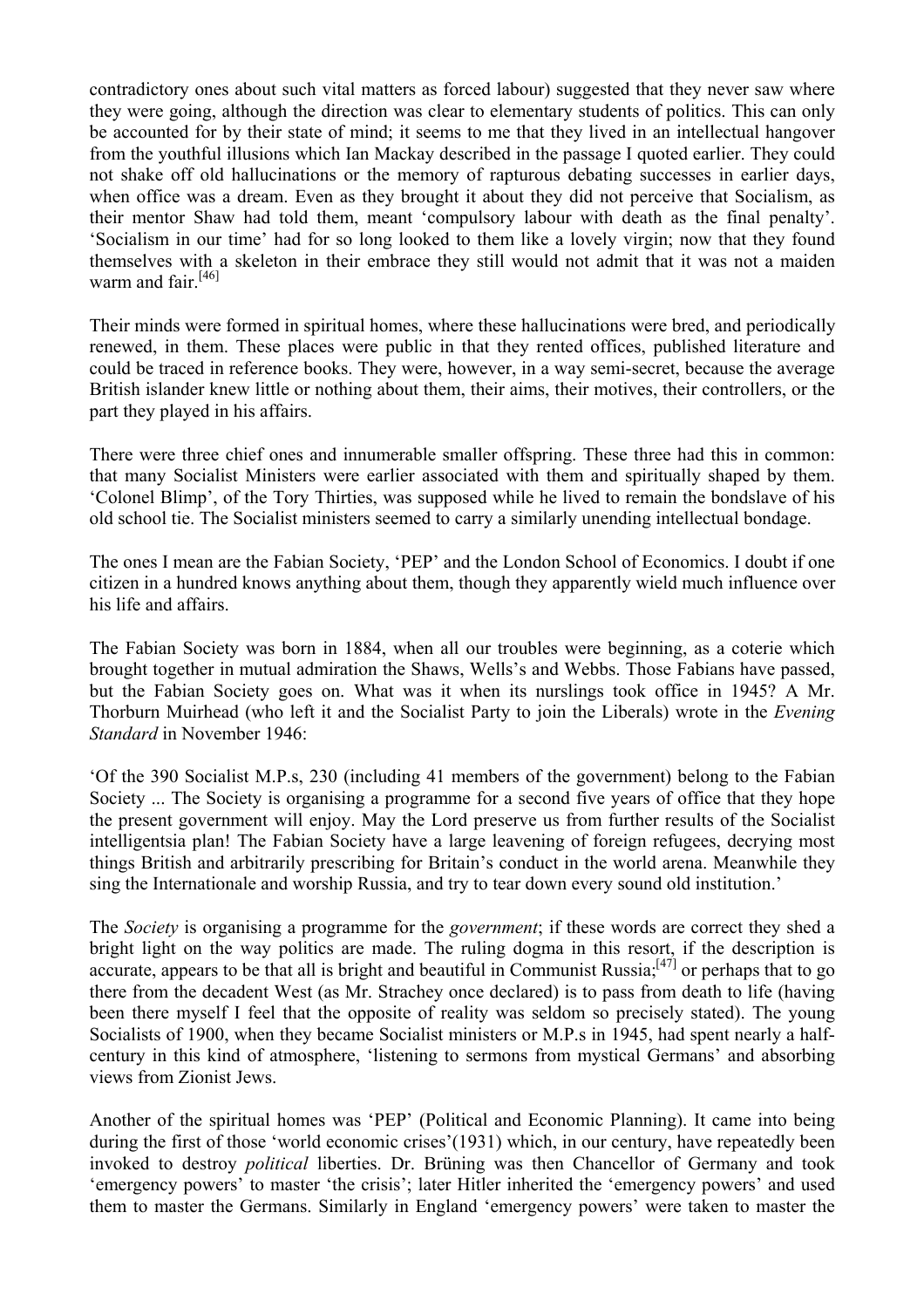Germans; later the Socialist Government inherited them and used them to master the British; and each time new *political* penalties were devised for the British islander the government merely declared that there was another 'economic crisis' and clamped them on him. As long as people are ready to believe that a bad harvest can be bettered by putting the farmer in the stocks this method will be completely successful in reducing nations to slavery.

A phenomenon of the twentieth century is the now open claim to intervene in public affairs which is advanced by sets of initials. In the preceding eighteen centuries such initials could not have hoped to achieve political power. There were always visible *men* in whom the peoples could identify the threat of tyranny or hope of might: Caesar, 'the King', 'the Emperor', Cromwell, Talleyrand, Napoleon, Bismarck, the Kaiser, Lenin, Hitler or Mussolini.

Yet in the Thirties and Forties British newspapers baldly announced that 'PEP' recommended this or that, and none seemed to ask 'Who and what is PEP?' PEP was presented and accepted as if PEP's name, fame and authority were as self-explanatory as God's.

In September 1938 war was daily expected (though in the event delayed for a year). 'PEP' then wrote (*Planning*, October 4th, 1938): 'We have started from the position<sup>[\[48\]](#page-173-0)</sup> that only in war, or under threat of war, will a British Government embark on large-scale planning.' It added that 'emergency measures should as far as possible be framed in accord with the long-term needs of social and economic reconstruction...'.

This is the only public statement I know that war may be useful or desirable for the promotion of specific political ambitions. In 1938 the nature of those ambitions was not clear, but in 1943 it is: 'large-scale planning' has in practice proved to mean an attack on the liberties of England. The statement is also a photograph of what later happened: 'in war' emergency powers were taken and these were prolonged for 'long-term needs' when the war was over.

After the 1945 election PEP appeared to become more openly powerful. Early in 1946, for instance, it recommended 'continued food-rationing' even *after* that 'world shortage' ended, in the name of which bread-rationing was begun. At that time the British public never dreamed that *permanent* food-rationing would be clamped on it in the name of a bygone war. Today it should know, though it probably does not, that this is in fact its future lot, unless it can defeat or discipline the government of 1945.

Then something still more remarkable happened. In October 1946 the government announced an inquiry into the state of the British press. The liberation of the press from hidden influences was urged by the proposer in Parliament, Mr. Haydn Davies, M.P., and by the Minister, Mr. Herbert Morrison, who promised the inquiry. When the Royal Commission on the press met (June 1947) it announced that oral evidence would be kept secret! And the first witness invited was PEP!

Now PEP was neither a journalist nor a newspaper-owner. Nine years before, however, it had published its 'plan' for the press. This Report so impressed the Royal Commissioners that they felt bound to call PEP first and editors, proprietors, journalists, or any other parties professionally concerned afterwards<sup>[\[49\]](#page-173-0)</sup>

All this secrecy, surrounding a Commission charged to expose secret interferences, troubled the M.P. who first suggested the inquiry. Mr. Haydn Davies, an experienced journalist, wrote to *The Times* 'as the mover of the resolution in the House of Commons calling for an inquiry into the press' to express 'disappointment at the decision to take oral evidence in private. At no point in my advocacy of the need for such an inquiry did I ever contemplate secrecy ... Surely a body inquiring into the freedom of expression should lead the way by insisting upon the public hearing of witnesses, freedom of speech and full publication of it'.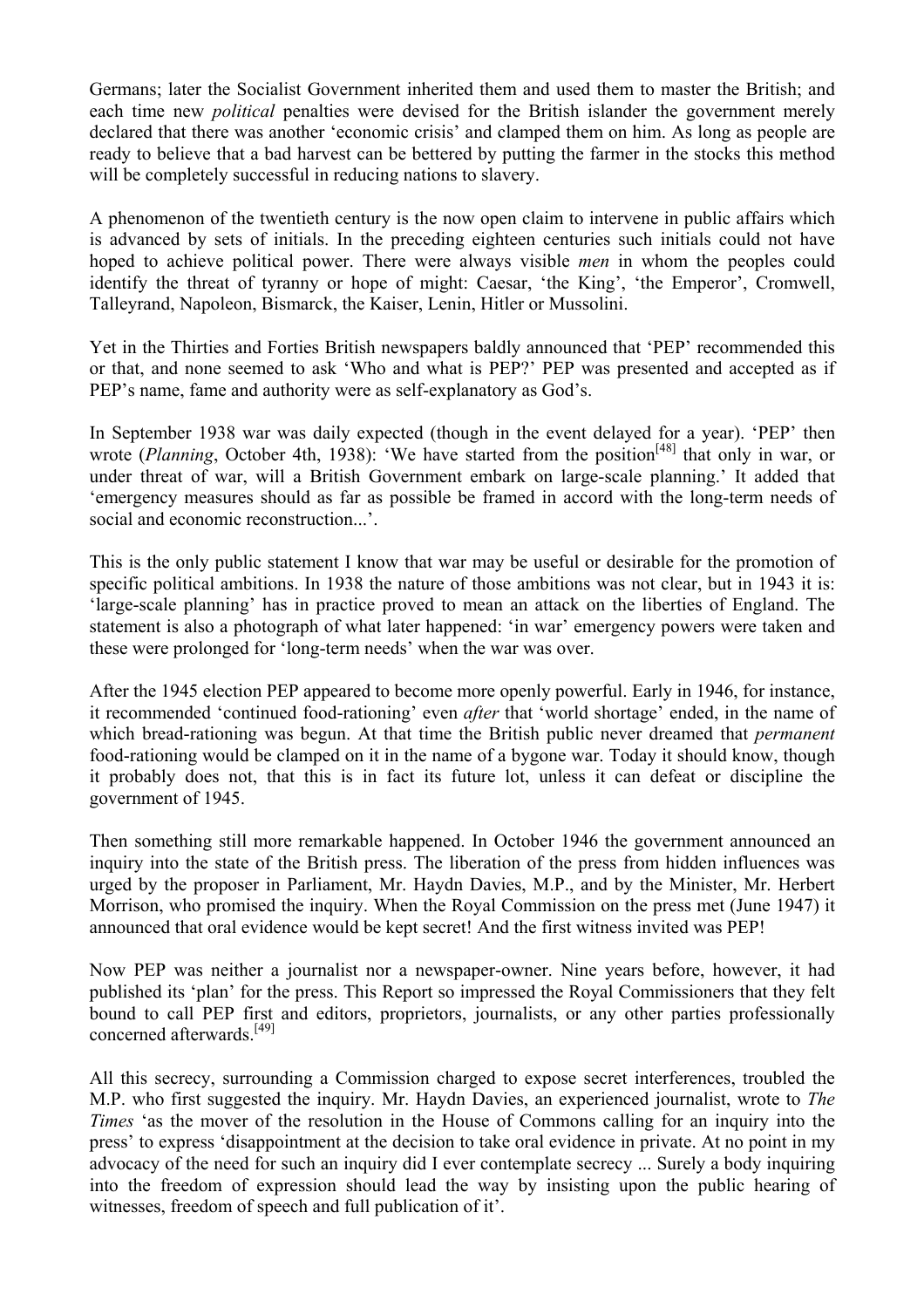Ah, surely! These sad words of the Twentieth Century. It was by now clear that this three-lettered body, PEP, was influential; but what *was* it, why did it work in anonymity, why did the government pay such respectful heed to its counsel, and what did it want? Those were things, in my opinion, which the British islander, citizen and elector deserved to know. Such information as I can gather tallies with the following, from an article, 'The Facts about PEP', published by the *Evening Standard* (possibly the invitation to the three initials, to become chief witness before the Commission to inquire into the press, prompted this newspaper to inquire into - PEP).

'Founded in 1931 by the coalescence of various public men who were alarmed at the desperate economic plight of their country, PEP set out, as an all-party, non-profit-making group, to undertake factual research of a practical kind. Chief aim was to discover the facts behind current problems. *But if practical conclusions arose from those facts, PEP was determined to face them* ... PEP forms private working-parties to study the problems of the day ... A group of ten to fifteen experts is summoned from the panel of 200 voluntary working-members to consider a specific subject. The group will include Civil Servants from the government departments concerned, employers and unionists directly engaged on the work, economists to give the theoretical answer, and perhaps an intelligent layman to represent the consumer. *The membership of each group is kept a close secret. Consequently Civil Servants are not bound by official policy*, 'Unionists are freed from their chains, and the employers have nothing to "sell" ... *All the reports will, of course, be issued anonymously*. But it is possible to shed a little light on the shadowy figures who run PEP....'

The italics are mine. The picture, with its anonymous reports and shadowy figures, appears to me that of a semi-secret organisation, the motives and aims of which cannot be publicly scrutinised; and through the deference paid to it by the government, for example in the matter of the press commission, it appears to wield a measure of power without any responsibility.

The third of the three spiritual homes is the London School of Economics. Its economics are those which we are now seeing translated into *political* practice: they lead to the reduction of civic liberties; and several of the leading Socialist Ministers of 1945 were formerly associated with it.

I found it to be well known to Communists in Berlin, Vienna and Prague before the second war, and some of these young men did not disguise from me their belief that it could be used by Communists who wished to pursue their political activities in England under the respectable mantle of 'economics' and studentship.

The Fabian Society and the London School of Economics were, indeed, in my experience better known abroad, particularly in that twilight half-world where the intelligentsia move, than they are in England, and their intellectual inspirations, in the nature of things Socialist, have always been largely alien. It seems to me that a government tied by long association to such bodies as these, and PEP, is the captive of prenatal influences, when it is delivered from the electoral womb into the cradle of power. These formative influences outside Parliament, in my reading, produced the clouded state of mind in our governors of 1945-47 which brought the British island to the brink of serfdom.

The thing was put in a nutshell by a writer in the *News Chronicle* (April 1947) who escaped from the doctrine of 'Inevitable planning' long enough to say: 'Many of the troubles in which ministers have involved themselves are due to their absorption in the Fabianism of the Nineties; they are so busy redeeming their pledges to the Webbs, to Bernard Shaw, to Graham Wallas and Sydney Olivier that the housewife at the end of the queue has become forgotten.' (This newspaper continued thereafter to uphold successive measures leading to greater hardships for the housewife at the end of the queue.)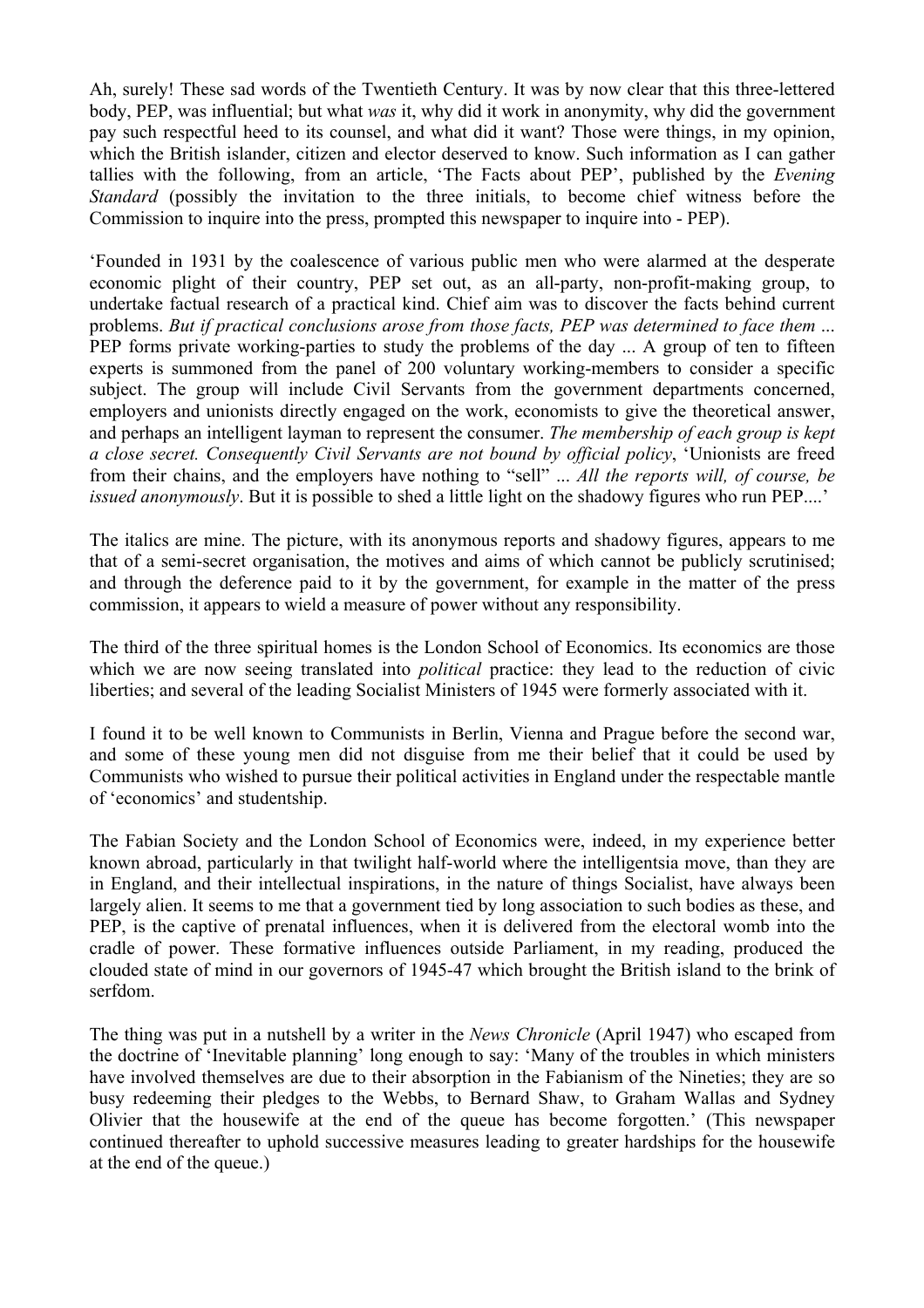Or (as Mr. Alfred Edwards, a Socialist M.P., remarked), Socialist ministers were busy 'firing ammunition made twenty-five years ago at targets that are no longer there'. Such was the way their minds had been moulded in those spiritual homes.

#### *The Penalties of Defeat*

After two years of peace the Government, thus spiritually moulded and physically impelled, had inflicted on the British islander many of the punishments which a conquering Hitler would have imposed.

The citizen had no right to food or clothing unless he had 'registered' and received his 'identity card' and 'ration book', and then only to a diminishing dole of either; soon his fingerprints, too, were likely to be taken. His freedom of movement, in or outside his island, was limited by petrolrationing and money-rationing. He was liable to military conscription and labour conscription clearly approached. If he had a dwelling he might not buy furniture, a bed or bedding without a permit, unless he purchased used articles. The manufacture of new furniture and household linen in the better qualities was only permitted for export, and for him in inferior kinds, then procurable only with an official's consent. He might not build a house. He was admonished to save, but for what, since he could not buy the things men need? When one government department (the 'National Savings Movement') issued an advertisement showing a happy British householder enjoying the reward of such thrift ('Lucky chap, with a little place of his own in the country; how grand to own a few acres!') it was immediately withdrawn at the demand of another, the Ministry of Town and Country Planning. This one, under 'emergency powers', could override freehold, while the Ministry of Health was about to forbid the building of houses for private purchase. To come, by thrift, to 'a bit of land of his own', was just that which Fabianism, PEPism, and economics of the London School sought to deny the British islander.

There was one precedent only, in the great Western countries, to this extraordinary regime in England: the period of Prohibition in America. That freakish and puritanical attempt by some to prevent sinfulness in others collapsed under the weight of its own absurdity. It bred an enormous industry of lawbreaking, and since the law was patently unnatural, the public had not the inner repugnance against these lawbreakers which it felt for common criminals; the fact that most of them *were* common criminals did not alter this. Masses of people held them in effect to be performing a useful function by supplying an article placed under a capricious interdict.

The same thing foreseeably happened in England, on a smaller scale, because prohibition was not total; goods were 'rationed', not completely withheld. A thriving class of lawbreakers arose from whom anything which authority withheld from the citizen could be had, at a high price; money was never so powerful in England as during the period of 'fair shares for all'. These people were awarded the names of 'spivs' and 'drones'. The public felt no marked hostility towards them because it instinctively knew that the laws they broke were unnatural ones. The Communists, however, made great play with the names 'spiv' and 'drone', calling for increased powers of 'labour direction' over the people in order that they should be put to work. The intention obviously was to gain such powers over the whole population; the 'spivs' and 'drones', thrown up by governmental action, were merely taken as the pretext for demanding more drastic governmental action against the honest and hard-working citizen.

It was obvious that the 'spivs' and 'drones' would not be caught by forced labour, since it was their calling to evade such drag-nets. It was equally obvious that their number would multiply as the cuts, restrictions and bans multiplied, and that they would develop into dangerous criminals of the Chicago type if and when the vetoes became complete; minor gunmen, in fact, were already numerous and murders of the kind familiar in Chicago in prohibition days began in London, which had not known them before.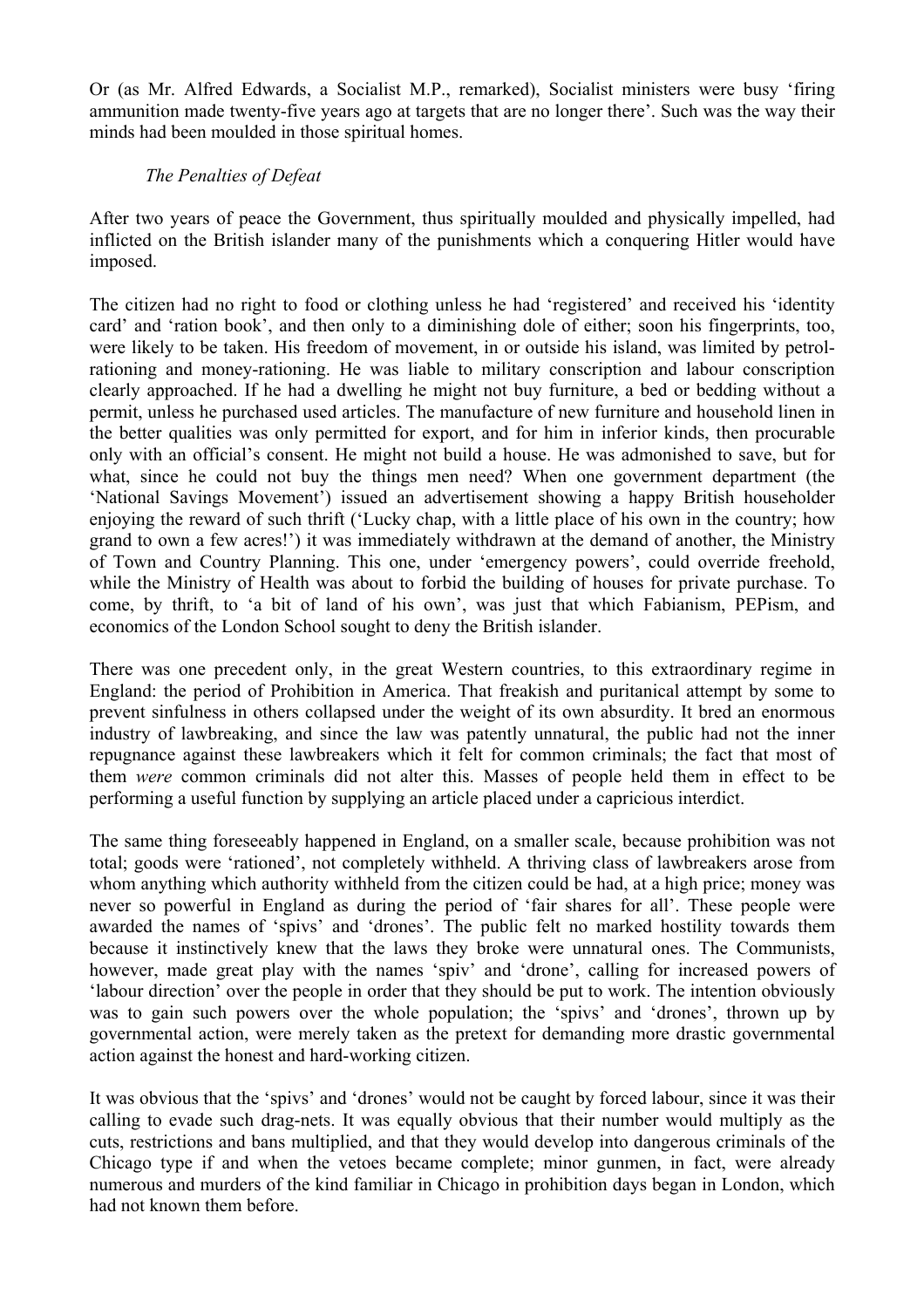In one of his bleak speeches Sir Stafford Cripps admitted that his 'further austerities' would 'tend to put an even higher premium on black market activities in industry' and that 'the more stringent conditions will make it even more profitable to be dishonest'. He thus perceived the dazzlingly obvious, but seemed not to have studied Prohibition in America, since he hoped that public reprobation would bring the remedy: 'The great body of honest producers must join with us in stamping out this conduct which might, if extended, gravely embarrass the Export Plan. Black markets only exist because ordinary people are prepared to deal in them. Some quite respectable people seem to think it is no disgrace to pay exorbitant prices ...' etc. etc.

Sin unhappily exists, and unnatural restrictions unfortunately breed both 'spivs' and law-abiding folk who deal with them. The thing is unaccountable, but should be taken account of by people who set out to make Plans, because the Plans break down if such things are ignored. The only way to destroy the 'spiv', in practice, is to fill the shops with goods, and that Sir Stafford was resolved to prevent.

### *The Coup de Grâce?*

By the late summer of 1947 the time was ripe for an attempt on the remaining half - the better half of British liberty. For this a greater instrument was needed than the secret societies outside, and the hidden groups inside Parliament. To break down the great remaining barriers (impartial justice, freedom from capricious arrest, freedom of the written word, and freedom to choose a calling and place of domicile), an organisation capable of causing mass-dislocations, and of confronting the government with great political ultimatums, was necessary. It was waiting, in the form of trade unions permeated and captured by the Communists.<sup>[\[50\]](#page-173-0)</sup>

In the Thirties I had impotently watched while those habitués of Fabianism, the Snowdens and Lansburys, cried that 'Hitler is a friend of peace'.<sup>[\[51\]](#page-174-0)</sup> The shape of coming events was clear, the means to check the process simple, but in every post where a man of conviction and principle could have arrested it stood one of clouded vision and weakness. I then compared the needless debacle with a Greek tragedy, a simile which, unhappily, later became hackneyed.

In these Forties I felt that I watched the continuance of the Greek tragedy in England, but it was more maddening now because the players moved among other corpses, those of Germany and Russia, and yet obliviously put the same phial to their lips. About this time an ageing Socialist crept as witness through the Nuremberg courtroom. Karl Severing, who up to 1932 competed with Otto Braun for the title of 'the strong man of German Socialism', and then was thrust from office by Papen's two corporals, described Germany when Hitler came to rule it: 'What was good was not new, and what was new was not good.'

What was new, in the things the Socialist Government now did, was the replica of things Hitler did in Germany, and it was not good. Was it possible that the Attlees, Bevins and Morrisons did not even see that spectral figure at Nuremberg? Had they looked, these ministers of the façade might have seen the shapes of two corporals, or two commissars, or even of Cromwell's forty redcoats, loom before them. The attempt to complete Hitler's victory over England plainly impended.

The future historian may search the British newspapers of this period almost in vain for any explanation of the plight of England as it truly was. However, there were a few warnings, as at all phases of the Greek tragedy. Mr. W.J. Brown, M.P., formerly a Socialist and now an Independent, wrote in the *Evening Standard*:

'Communist penetration of the trade unions, the Labour Party and other organisations has gone very far ... The Communist parties of the world are instruments of Russia. Democracy is an obstacle to the spread of Russian power.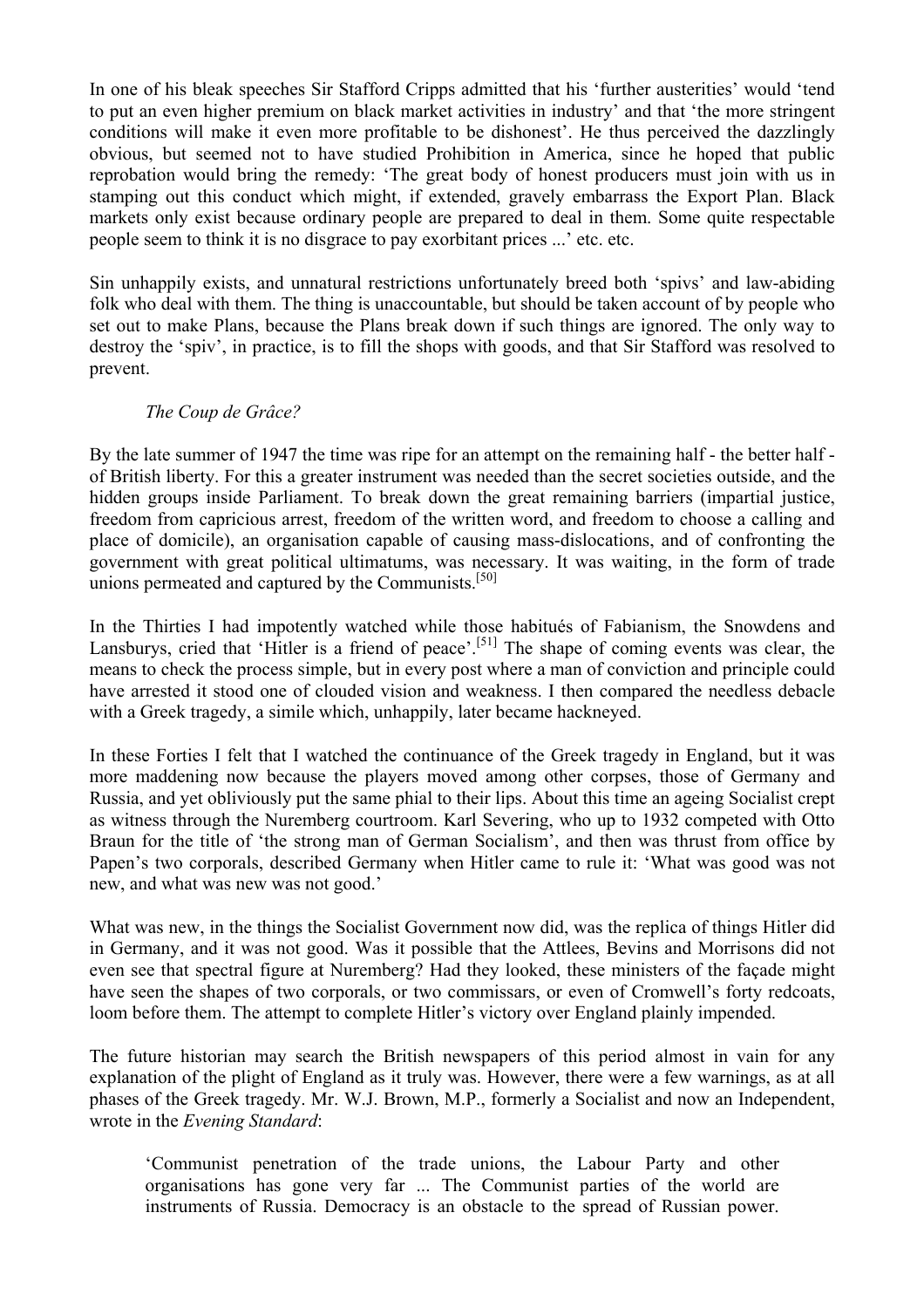The Communist hates it as much as did the Nazi. That hatred was one of the many points the two philosophies had in common in Germany, and which made it possible for mass-transfers to take place from one side to the other. Wherever in a union the Communists capture power, what you get is a secret conspiracy to use the union, its funds, its machinery and the rest, to further the Communists' end, which is to control the entire Labour Movement and to put it at the service of Russia ... Never will you find the Communists pressing for the removal of controls ... The capture of the trade unions has already gone so far that they calculate that a few more years will give them control of the Trade Union Congress ... Communist control is used to precipitate political strikes to the desired end.'

A Socialist M.P., Mr. Alfred Edwards of Middlesbrough, repeated the warning: 'The niggers in the woodpile are the Communists, spreading not the gospel of Communism but a black shadow of disaffection. They exist in small numbers but exert a considerably greater influence. Why? They are glad to do the job in their union and on committees with which the average working-man does not want to be bothered. They creep into posts of some responsibility in their unions in this way and gather a certain amount of influence. These are the men who can do harm to our party and hurt our country. Their subtle management of unofficial strikes has already cost the country millions of pounds. And I am convinced that they have led reasonable fellows into false positions where they have forced submission to their claims by threat of starvation for thousands of men, women and children who know nothing about their dispute.<sup>[\[52\]](#page-174-0)</sup>

Similarly a newspaper of Socialist trend, the *People*, said:

'Several Labour leaders, both in Parliament and the Trade Union Congress, suspect the existence of a politically criminal conspiracy against themselves. They have come to the conclusion that extreme Communist elements, operating as "fifth columnists" under the cloak of Socialism, are out to wreck the whole recovery programme ... If, as I believe, the government and the trade union leaders are now resolved to hunt the heretics in their own ranks and unmask the fifth columnists, they will have the support of all men of goodwill and common sense.'

Thus the warnings, in the Forties as in the Thirties. The conspirators, however, were not unmasked; the Socialist cloak was drawn closer round them, and beneath it, as these dangerous months passed, they prodded the frontal leaders ever faster on their downhill way. The Government either did not understand a Communist-dominated Trade Union Congress, or was riven by disagreements which always ended in the victory of those ministers whom the Communists applauded.

For the process of permeation-and-capture, from the bottom up, had brought the topmost body of all, the great Trade Union Congress, under increasing Communist sway. It was now to be used for launching political ultimatums. Just as the old 'British Labour Movement' had been supplanted by an alien-inspired one, so now the trade unions marched away from their original aims. Every step the corrupted trade unions now took led towards the working-man's enslavement and penury; every demand they raised was for another slice from his hard-won liberties. The Tolpuddle Martyrs might have risen from the grave in flabbergasted protest.

The Channel is the British island's throat; coal is its heart. The coalminers' union is consequently the most important in the Trade Union Congress. In 1946 it elected a Communist as general secretary. The warnings of Mr. Brown, Mr. Edwards and the *People* had hardly sounded before this Mr. Arthur Horner told a Communist meeting in Hampstead. 'Knowing what I do, I can say if there was a possibility of war with Russia the coalfields would stop.'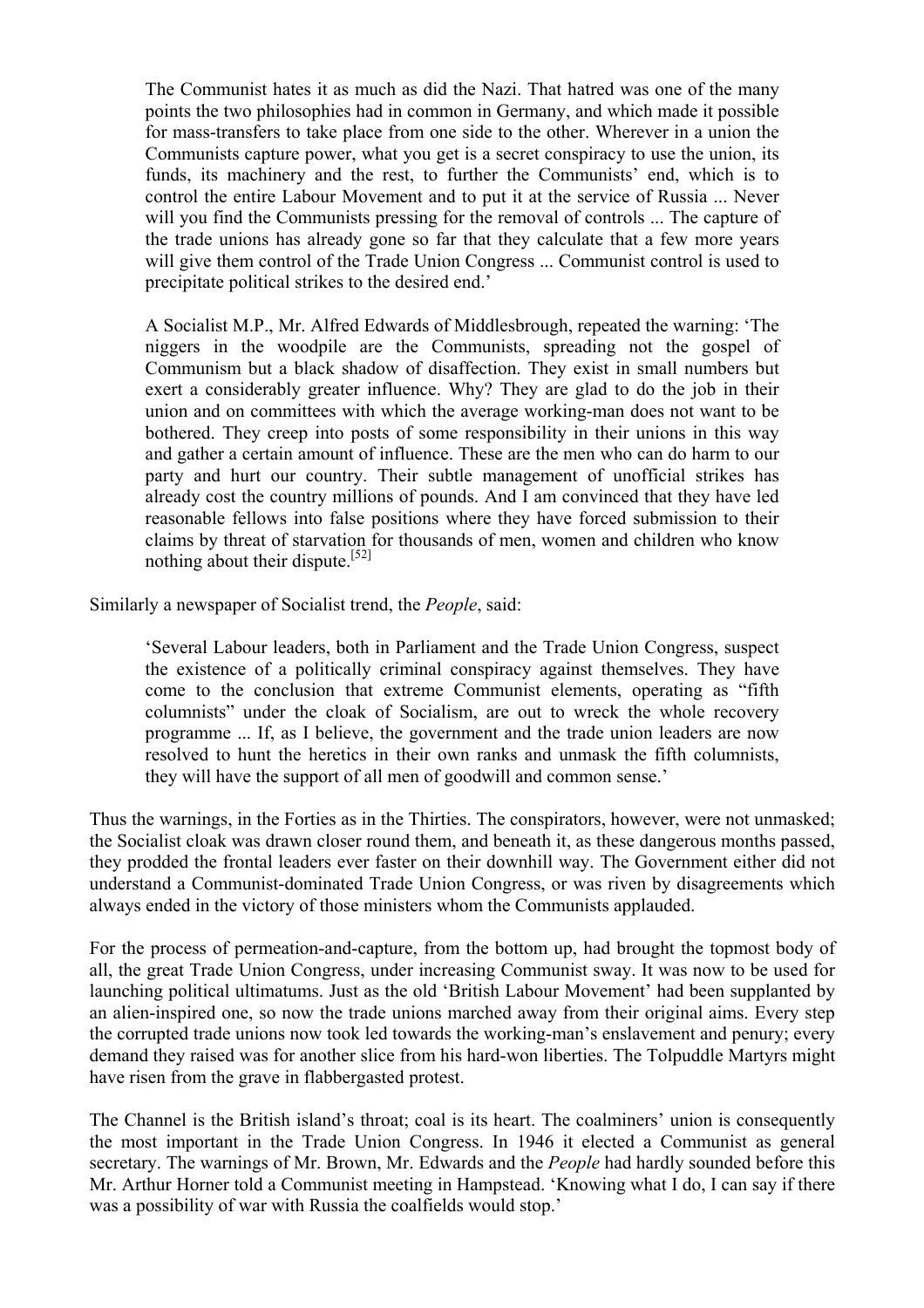This was the open declaration that if England could not be invaded and subdued by water or air, it could be through coal. It meant, 'The hand that controls the coalfields is on England's throat, and if England should dare to engage in war with a certain foreign power the hand will squeeze'. This was one of the few revelations of political truth which broke through the bedlamesque political scene; the picture it conjured up was that of the French collapse in 1940.

A Socialist M.P., Mr. Stanley Evans of Wednesbury, was stirred to make reasonable reply to an apparently treasonable threat. He said: 'The nation notes the activities of Mr. Arthur Horner. The government has honoured every pledge it has made to the miners. Nevertheless we find that because Mr. Bevin sought information as to the position in Hungary, Mr. Horner, speaking at a Communist meeting, said that if there was a possibility of war with Russia the coalfields would stop ... We must remind Mr. Horner that this country has never taken kindly to kingmakers or mysterious persons who try to wield power by stealth from behind the scenes. If Mr. Horner has ambitions in the role of Foreign Secretary, let him place himself before the electorate. Parliament and people will not tolerate any person using a position of power to blackmail and coerce, to wield authority without responsibility.'

Parliament, however, did later tolerate this; The People were excluded from any say in the matter; from my own observation I must say that the nation was not 'noting the activities of Mr. Horner' but those of the South African cricketers; and such patriotic warnings dwindled, while Mr. Horner's voice grew ever louder. Moreover, he could hardly be charged, after that open threat, with 'wielding power by stealth behind the scenes'. From this moment he was in front of them and, not stealthily but stridently, made great political demands, which were conceded.

Thus, while the great 'Labour Party Conference' assembled on Sunday, May 25th, 1947, at Margate, and Mr. Attlee read the lesson in the parish church, Mr. Horner (being debarred as a Communist from Monday's meeting) proclaimed 'the Communist programme' from a hotel there. The chief demands were that 'the government should declare an emergency situation and take powers to mobilise the nation's resources as seriously as was done after Dunkirk', that foreign holidays should be banned, and that discriminatory privileges, in food, housing and other matters should be awarded to those coalminers who were to stop work if their country waged war with Russia.[\[53\]](#page-174-0)

Within three months the Government 'declared an emergency situation; took powers to mobilise the nation's 'resources as seriously as was done after Dunkirk', as Mr. Horner in May had demanded; and complied with his other demands. The sequence of cause-and-effect, from May to August, from Communist ultimatum to governmental compliance, was not exposed by any newspaper but the Communist one. The 'Communist programme', however, was accepted and its execution begun.

### *Climax*

This brings me to the decisive period (I mean, decisive until next time; there are no permanent decisions in politics) which began in August 1947. A battle as important to the world as those of Waterloo and Britain was begun in the semidarkness of cabinet rooms and political lobbies. In two years many of the oaks of British liberty had been felled. The assault was on the giants that remained: freedom from illicit arrest and freedom to work.

The essential condition of this grand attack-by-night was merely another 'emergency'. Coincidence is ever on the side of the conspirators, in our century, and this emergency broke (or was announced) when the dispersal of Parliament approached. Since the crisis was so grave, Parliament clearly should have remained in session until it was overcome. The citizen's holidays were being curtailed daily, and he was being threatened with destitution if he did not work harder. Parliament, however,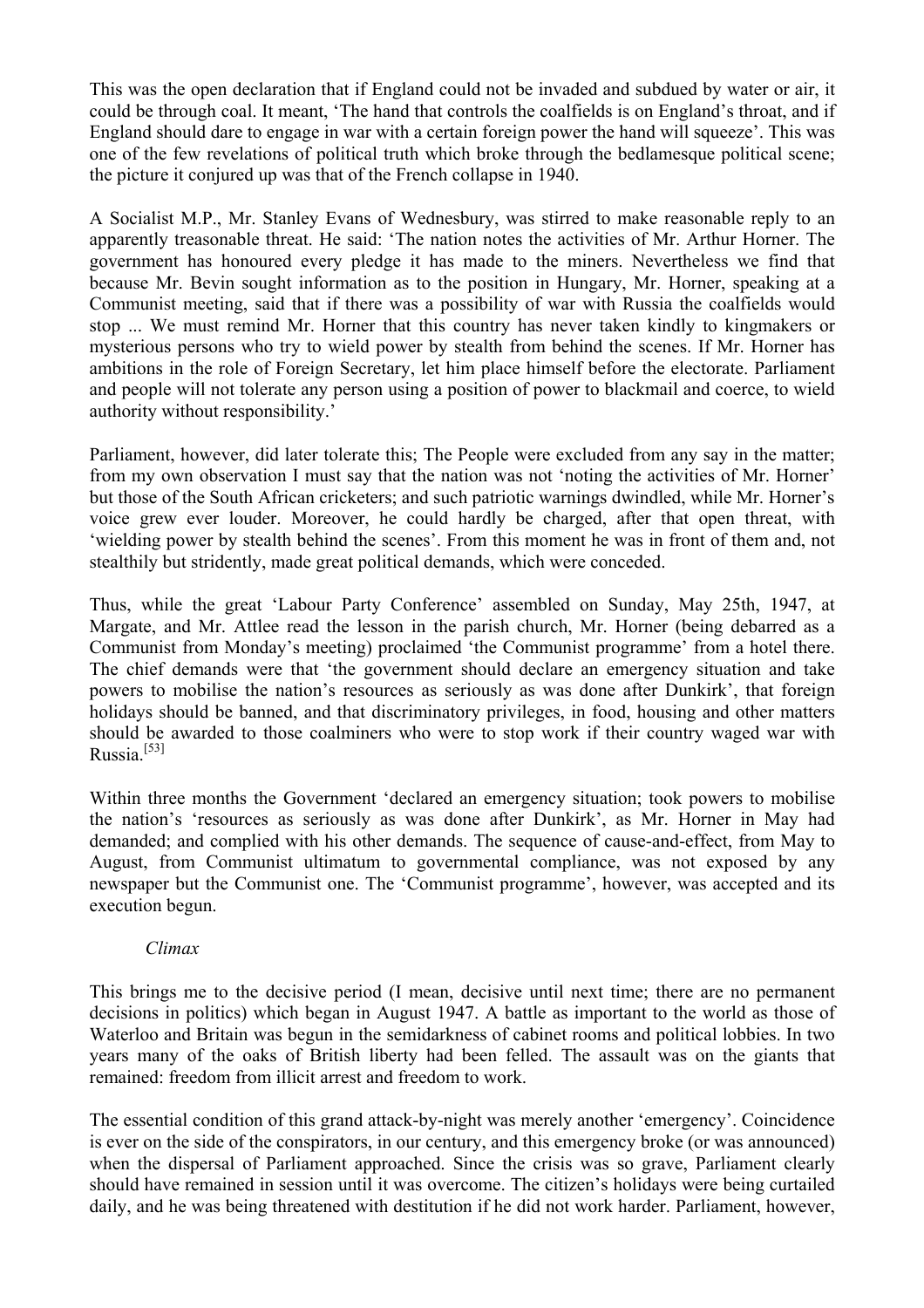by the vote of the parties within the Party, was sent away for ten weeks, during which no troublesome debates would impede ministers. Before it went the Government declared Mr. Horner's 'emergency' and took Mr. Horner's 'powers to mobilise the nation'. The 'Supplies and Services (Transitional Powers) Bill' compressed its existing 'emergency powers' into one sentence, which all the dictators of history should have risen from the dead to applaud:

'The whole resources of the community are available for use, and are used in the manner best calculated to serve the best interests of the community.'

Thus the powers over all persons and all property, taken in 1940 'to win the war', were prolonged to infinity, both in scope and time. The Government's highest legal adviser, the Lord Chancellor, told the Lords that he doubted the necessity for the Bill, while the only justification he could imagine for the seizure of these powers was 'that they shall never be exercised'! *The Times*, in a belated awakening, said that 'for the appeasement of the more Socialist sections of the Labour Party' (an allusion, too vague for the inexpert reader to understand, to the two groups I have described) 'it hints at the possibility of more drastic modes of State action; obviously this invites the demand from the Left later that the bond shall be honoured; the risk of abuse remains, in spite of Lord Jowitt's assurance, and meanwhile, suspicions have been aroused'.

I hope 'suspicions' *were* at last aroused; the comment, however, reminds me of an earlier one, when a trunk containing the dismembered remains of a human body was discovered in a leftluggage office, that 'foul play is suspected'.

The mind of one of the ministers of the façade may be studied at this perilous moment. Mr. Herbert Morrison, in 1940, had opposed the surrender of vast powers to a wartime government, saying:

'I think any minister is capable of being wicked when he has a body of regulations like this to administer ... Therefore let us put aside the cant in which we engage, that we are sure the present Home Secretary would not do wrong, but that we are not so sure of his successor. We believe that the present Home Secretary is capable of being wicked and therefore the House should be guarded and careful as to the powers which they give to him ... These regulations give really extraordinary sweeping powers under which, it seems to me, anybody whom the Home Secretary did not like could be hung, drawn and quartered without any reasonable or proper means of defending himself ... The House is entitled to a statement from the Home Secretary indicating the reasons why he thinks the regulations are essential. It will then be for the House to decide whether we shall agree to them or not.'

In 1947 Mr. Morrison, asked to state the Government's reasons for taking renewed powers, said: 'My answer is the same answer as I gave on the Second Reading, that is, no answer ... We require these powers for the defence of the country against economic misfortune ... I say that we are entitled to them because we are the government of the country.' Compare this again with Mr. Attlee's statement of 1937, which I quoted earlier.

When England was in mortal danger in 1940 forty Tories rebelled against a Tory Prime Minister. Now that England was in mortal danger in 1947 only two Socialists spoke for England. One, Mr. David Grenfell, was a former minister; when Fabianism was breeding those who were to rule England in the Forties he was down a coalmine and his face bore the chip-scars; his known patriotism may have disqualified him from office in the Socialist Government. He said:

'I disapprove most strongly of the entire Bill ... I think it is highly dangerous that the Executive should be strengthened in the way that is possible under the Bill - that is, by weakening the authority of the House and Parliament itself ... This Bill in every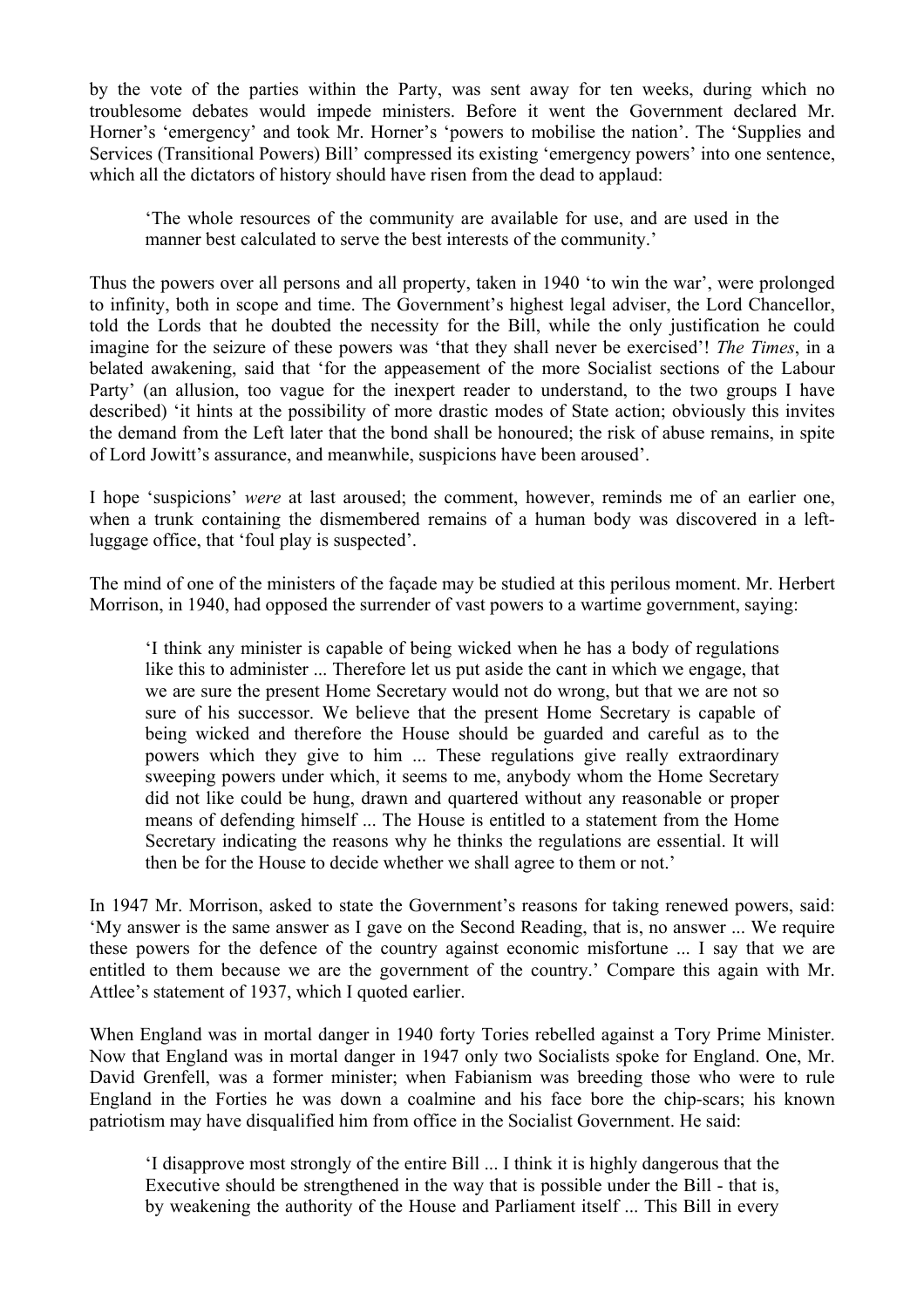word and every line so far confers greater powers on the government bureaucracy. I have no confidence in them at all ... I protest most strongly against the suggestion that the industrial affairs of this country shall be handed over to those who represent very busy and very competent ministers of this government, who have to delegate their authority to civil servants, and wartime civil servants, multiplied by hundreds and thousands, who have no direct knowledge of the things in which they are dealing, and to my knowledge make very grievous mistakes with permanent illeffects on the prospects of the industries of this country ... I have tried very hard to put my case but everybody on the government front bench seems to be indifferent to my plea.'

The other was a younger man, fresh from the war, Mr. Raymond Blackburn of King's Norton, and his speech belongs to the historic remonstrances which have made our House of Commons unique in the world. He said:

'As I see it, the issue is whether or no the assumption by legislative action of totalitarian powers is a substitute for leadership and for vigour in public administration and in public and private enterprise. I claim that in actual fact - and I am sure the Labour Party as a whole agree with me - the Members of the Labour Party who have spoken in support of the Government today care less for liberty than the aristocrats in 1216 who were responsible for Magna Charta.<sup>[\[54\]](#page-174-0)</sup>

'... In effect this Bill states that the powers which already exist for the transition period can now be used for peace ... As I see it, under this Bill and this subsection, the Government can do anything they like to any person in this nation except throw him into prison ... We will be told that it is a temporary measure and only for this emergency ... We were told that military conscription was an exceptional measure introduced for two or three years during the emergency. Then ... the Minister for Defence ... referred to the introduction of conscription as a normal peacetime measure. Are we here to see the conscription of labour as a normal peacetime measure? It seems to me that this is completely contrary to the whole faith of the Labour Party and that the majority of its members will disagree with it ... Was this in our election programme? Have we any mandate for it? On the contrary, we said over and over again that it was our policy at the time of the general election<sup>[\[55\]](#page-174-0)</sup> - and I challenge anyone to deny it - that we stood for a combination of economic and political democracy; no dragooning and no totalitarianism; and that we stood for increasing the freedom of the individual. That is why I fought the general election with the Labour Party ... There are two kinds of Socialism. There is Totalitarian Socialism in its Communist, Fascist or similar form, and there is liberal, democratic Socialism in which I believe ... Hon. Members are betraying their election pledges by allowing the Government to have totalitarian powers at this stage. In this issue, let us remember that the pressure seems to come from the so-called "Keep Left" group ... But who was the leader of the "Keep Left" movement in the 1929-31 government? - Sir Oswald Mosley. I claim that the best friends of the Labour Party are not the people trying to utilise this situation to produce this, that or the other measure which they are trying to impose in a hurry on the Government, but those who stand by the election policy of the Labour Government. I believe the central issue was put 2000 years ago, when the Jews tried to make Jesus of Nazareth accept the view that He was going to stand against Roman tyranny. They asked whether it was lawful that they should pay tribute unto Caesar. He told them to bring Him a penny and then asked whose image, whose superscription was on it. They said, "Caesar's", and He said, "Render to Caesar the things that are Caesar's and to God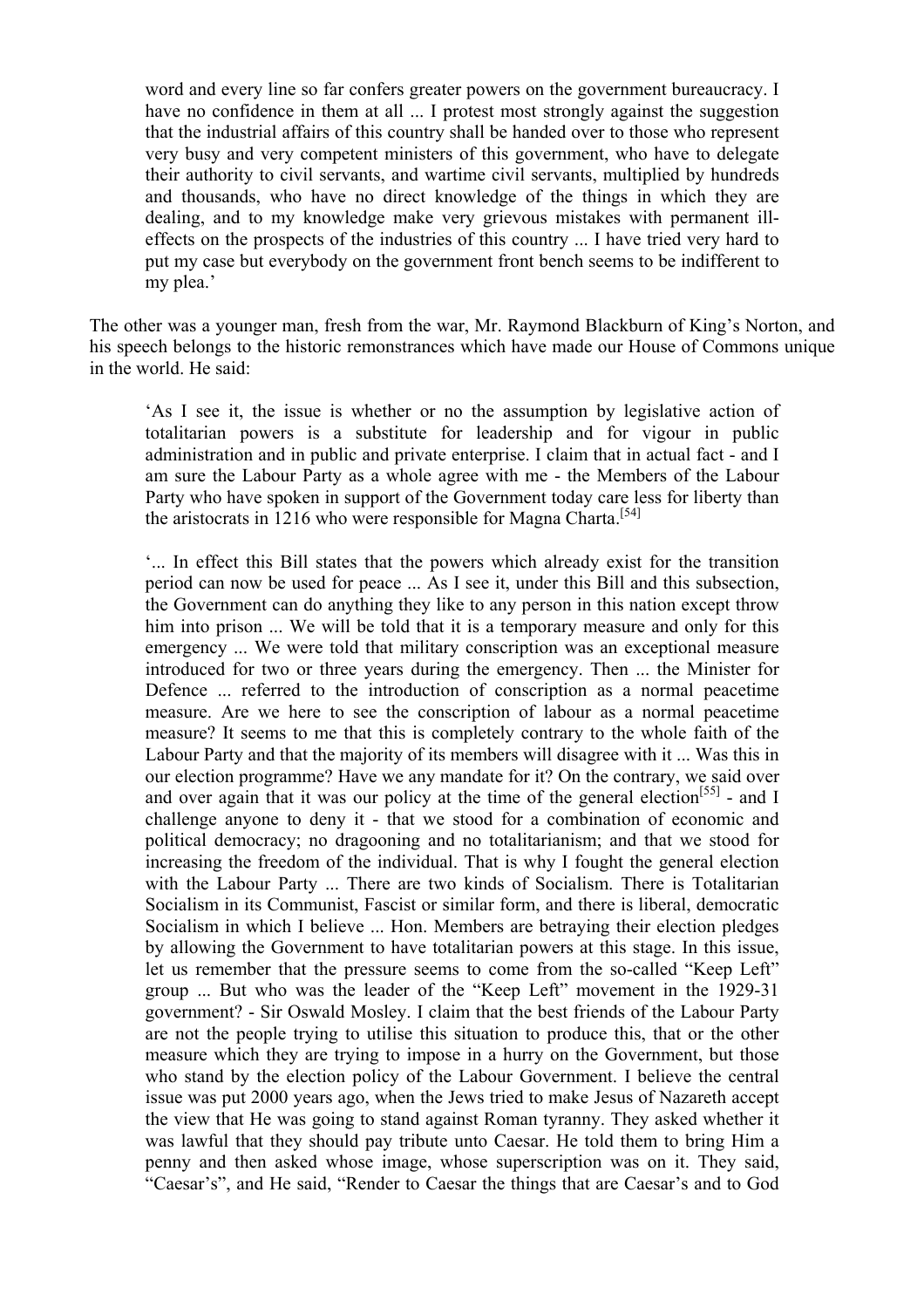the things that are God's". It is a tragedy of totalitarian governments that they render unto Caesar things that are God's.'

Mr. Blackburn's speech was repeatedly broken by the violent protests of those who do not like to be reminded of earlier promises, and he was called 'a rat' by a Mr. Driberg.

The Keep Left group carried the day. The young professor who so loudly declaimed against 'Fascism' and called on the German 'workers' to rise against Hitler, Mr. Grossman, thought the 'legal significance' of the Bill less important than its 'immense symbolic significance'. The only alternative to it, he declared, was 'mass unemployment; the *non sequitur* is a favourite argument in such circumstances, and this one was followed by another, 'the sacrifice of liberty for the sake of a greater liberty'. He wanted to see the Bill lead to Socialist planning for a certain market; 'that market is not America, but Russia and East Europe predominantly' (here an external motive appeared). And above all, 'This is not a question of dictatorship; it is inevitable in the modern world....'

Thus dictatorship, if called inevitable, is not dictatorship. The Dictatorship Bill was forced through within a few miles of Runnymede. Mr. Churchill pointed to the truth of the affair in vague words which prevented the British islander from understanding it: 'I see now that neither Mr. Morrison nor the Prime Minister are the men who decide what legislation shall be introduced. They have to take their orders, as I warned the country at the last general election they would have to do, from outside bodies with no elective authority.' The chief of these bodies was the Communist-dominated Trade Union Congress.

As Parliament dispersed the Prime Minister broadcast a funeral oration over the great Plan of 1945 (for which 'emergency powers' had been indispensable). The Plan seemed to have been quite planless, since it foresaw none of the difficulties he now enumerated. Consequently there was now a new 'emergency' demanding a new Plan.

But the two Plans had one thing in common: British liberties must suffer. Had Lord Acton been alive he would have seen the astonishing confirmation of his dictum about the French Revolution: 'The appalling thing in it is not the tumult, but the design. Through all the fire and smoke we perceive the evidence of calculating organisation. The managers remain studiously concealed; but there is no doubt about their presence from the first.'

The situation was that which is the ideal of the revolutionary conspirator. Parliament was absent; when reassembled the majority was under control; despotic powers had been taken; the power to support political pressure on weak ministers by arranging strikes or civil troubles lay with 'bodies with no elective authority'.

What political aims would be pursued in this semi-anarchic situation? In my judgment, there was a minimum and a maximum. The minimum was forced labour and the power to imprison political opponents (Mr. Blackburn correctly said that 'Under this Bill the Government can do anything they like to any person in this nation *except throw him into prison*'; my italics). The maximum was the complete seizure of power. The minimum may not be reached and this argument may then appear exaggerated. It is not, and the attempt will continue.

Even before Parliament dispersed the Government gave way in one of the two decisive points of the minimum programme: forced labour. This was never fully relaxed after the war, and in my books of 1942 and 1943 I pointed out that while it continued the door to the concentration camp remained open. Mr. Shaw's dictum reveals the true end of it, and the Socialist Government, at the 1945 election, swore it would not do this thing: this was its proof of the difference between 'Socialist planning' and 'Communist dictatorship'. At Bournemouth a year later (June 1946) Mr.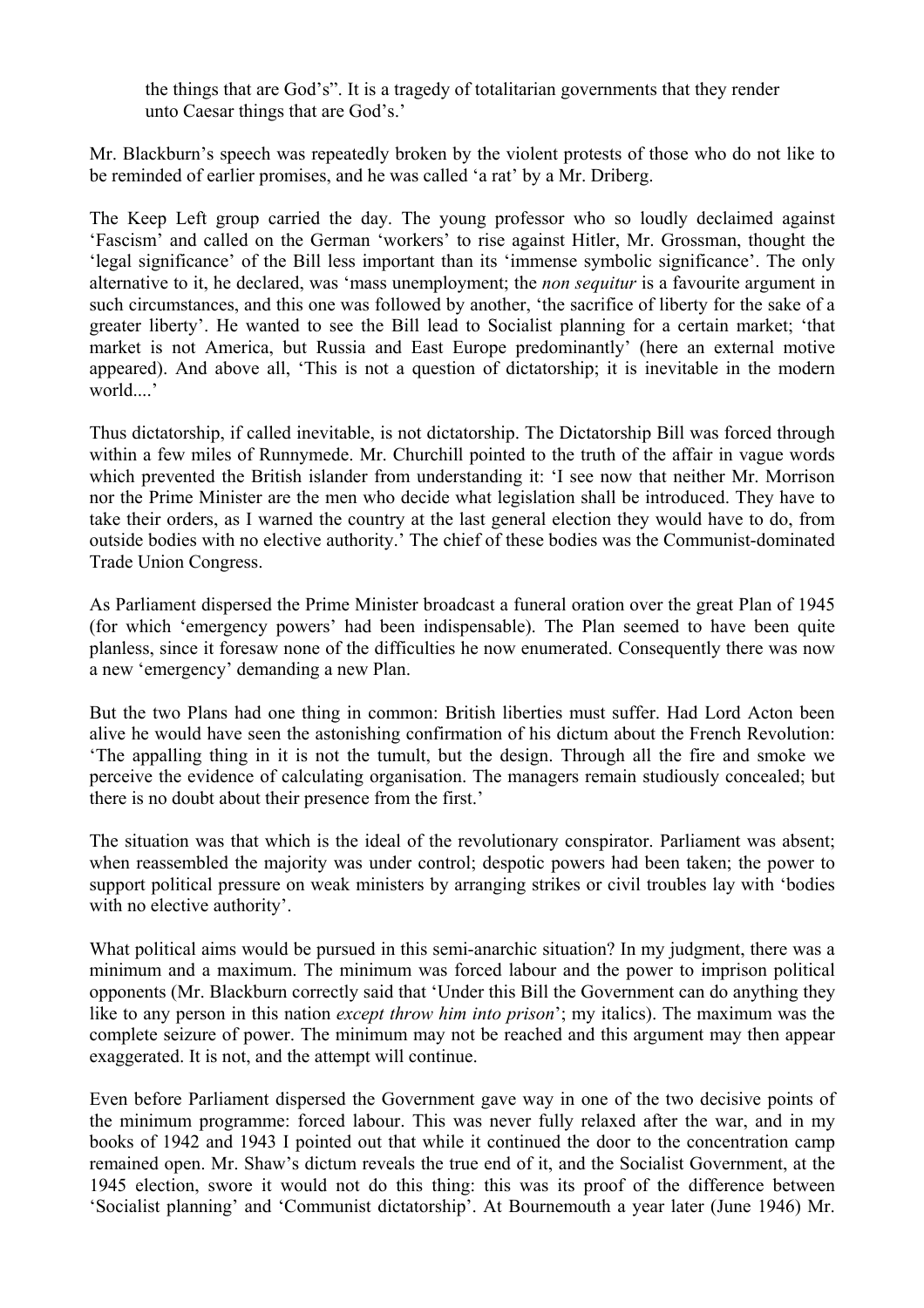Morrison repeated the pledge: 'direction of labour would involve a loss of liberty which we are not prepared to accept'.

Consider how these frontal veterans yielded. One of the principal Trade Union Congress leaders, Mr. Arthur Deakin, on May 29th, 1947, reaffirmed its unbending opposition: 'So far as direction of labour is concerned, the Trade Union Congress will continue to reject any such interference with the liberty of the individual in industry.' On July 15th he announced: 'I am prepared to say now that we must of necessity accept a limited direction of labour. There are thousands of people who ought to be placed in productive industry at once.' Three weeks later the Government announced 'the reimposition of labour direction'.

The Government yielded to the Trade Union Congress, which yielded to the Communists; these alone had from the start cried for this lethal power over people. True, they never said, 'We want every human being in this island made a labour slave'; their method was more skilful. They said they wanted 'the rich' to be put to work.

A 'limited' direction of labour! What value was there in such reassuring limitations when the men who spoke could completely change their minds in seven weeks? The Government was in a runaway wagon, and those who put their shoulders to these wheels knew the way to Gadarea. The ministers of the façade reeled downhill under pressures from behind. In June Mr. Attlee said 'freedom of speech, freedom of conscience and personal freedom is the right of the individual whether he is a capitalist or a worker, a Conservative, a Liberal or a Socialist'. What 'personal freedom' could survive under forced labour? Mr. Morrison now found it reasonable. Even Mr. Bevin lapsed into sophistry when, contemptuously dismissing objections to it, he declared there had always been 'direction by starvation'.

The coalminer was chiefly used, by those who employed his name to threaten trouble in the coalfields, to bring about this measure, which menaced the miners more than any. Because they did not attend 'union meetings' they were being taken back three centuries, to the time when a statute of King James I laid down that 'if coalminers should leave their masters without consent, they would be esteemed, reported and held as thieves of themselves and of cowardice for leaving such masters'; these masters were empowered 'to lay hold of all vagabonds and sturdy beggars and compel them to work at the pits'.

170 years after that King George III emancipated the Scottish miners, the last true slaves in Britain (in 1775). 170 years later still the first 'Labour Government' began to reintroduce the conditions of King James I's statute. The tyrant State of 1947 was identical with the tyrant Stuart of 1775.

In his lair the old lion stirred and roared. Mr. Churchill may have begun the attack on British liberty by taking those fatal 'powers' without a sure guarantee of their restitution, but he now unerringly smelt the danger to his native land. 'I warn you solemnly' (he broadcast) 'that if you submit yourselves to totalitarian compulsion and regimentation of our national life and labour, there lies before you an almost measureless prospect of misery and tribulation of which a lower standard of living will be the first result, hunger the second, and the dispersal or death of a large proportion of our population the third. You have not always listened to my warnings....'

In his long life this master of our language never used words so precisely true. I know from visual experience that misery, hunger, depopulation and death are the penalties which await the British islander if the conspiracy of these years succeeds. The warning in living form could be seen in England in these days: the German slave-labourer. This hopeless man toiled for a few pence; did not know whether his country would be a country again, when he would return to it, or what use continued life would be there if he went. Behind forced labour, as Mr. Shaw said, lies death; also, I add, deportation. Transport overseas, as a slave, is also its logical end.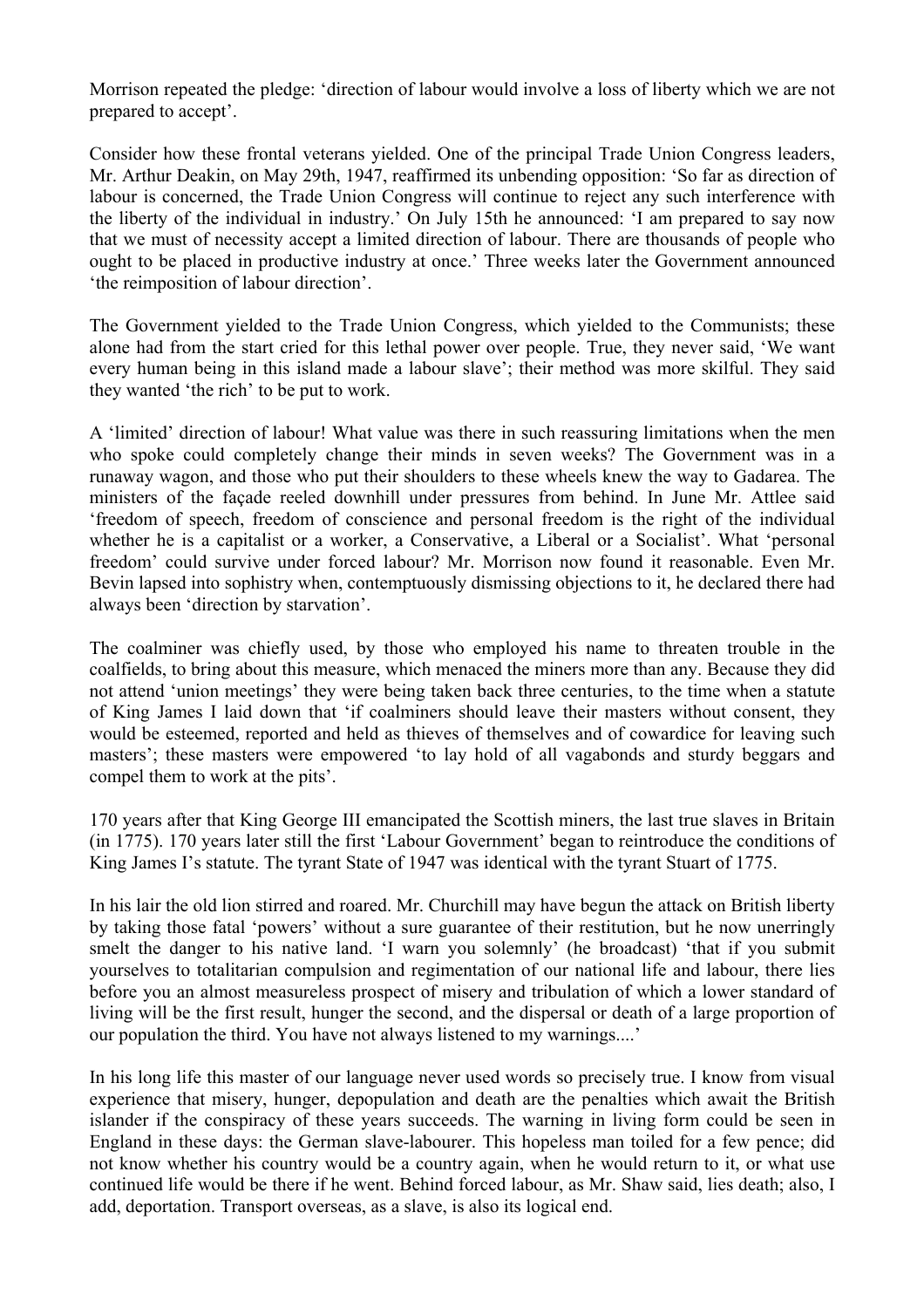This warning (should the future historian be interested) did not much move the British people. It was drowned in that 'tumult' which obscures 'the design'. 'Crying wolf', scoffed the 'Liberal' newspaper which Charles Dickens once edited. *The Times* suggested that one should not expect Mr. Churchill to know what he was talking about. Mr. Churchill was the Conservative leader, but the Conservative *Daily Mail* said of labour direction, 'The hard fact is that it is necessary' ('Necessity', 'Inevitability', 'Emergency'!). Mr. Philip Fothergill was the Liberal Party chairman and said, 'The Liberal Party strenuously denies the need to resort to direction of labour and will put up the strongest possible opposition to the proposal', but the Liberal *News Chronicle* said, 'We must accept planning and direction'. These newspapers appeared each day; the political leaders spoke seldom.

The British island was nearly conquered now. At election-time in 1945, obedient to the transatlantic song-plugging controllers who invisibly controlled its choice of songs, it sang 'Don't fence me in'. For months the sad dirge went up; the vogue was so great that a clergyman took the words as text for a sermon. The millions, however, sang it without any understanding of the words, and passively watched the palisades of the concentration camp going up, as they sang.

'We are an independent and an individual people,' said Lord Montgomery at London's Guildhall, 'our long freedom from oppression has made us self-reliant, and our one passionate belief is in the liberty of the individual to go his own way.' It was true; but so gradual was the process, so deafening the tumult, that the people did not perceive 'the design'. They had no idea what was happening.

### *The Plot Quickens*

One of the two last oaken safeguards was down: a man's freedom to choose his job. Obviously 'limited direction of labour' would become complete and permanent, like bread-rationing; indeed, it was no sooner announced than the demand for *unlimited* compulsion was raised by those 'without elective authority'.

By yet another foreseeable coincidence, the 'crisis' had barely begun, the 'powers' been taken, or Parliament dismissed, when the Trade Union Congress met (September 1st) at Southport. Now Mr. Arthur Horner, the subject of those springtime rebukes, was by the inscrutable processes of newspaper promotion become 'the most important man in England' (*News of the World*) and 'the dominant figure' (*Daily Express* and *Daily Mail*). As a Communist he could not attend the government party conference; but he dominated that of the TUC, which dominated the government party! While coal strikes lent emphasis to his words, he declared that 'the main cause of the coal shortage is the shortage if British manpower ... We cannot afford the luxury of conceding immunity from hard or dangerous work to any privileged classes in this country. We need help not only from those who have lost their jobs but from those who have never thought it necessary to do any jobs at all ... A solution must be found. We must hurry, hurry, hurry'.

Hurry, hurry, hurry! Revolutionary situations do not long continue. Delay might bring opening eyes, counter arguments, even a revival of the national instinct for danger. A German conqueror would have imposed unlimited forced labour: between Adolf Hitler and Arthur Horner was no gap in this matter.

How long would it be before the Government yielded in *this* respect too? It had already fulfilled the other Communist demands. Foreign travel had been banned; the Treasury thus cut clean through the Foreign Minister's policy of 'going anywhere I like without a passport'. The preferential-fooddole for the coalminers who were to stop work if the country were at war had been conceded. Moreover, by order of the Food Minister, *striking* coalminers, as well as working ones, now received double the rations of bread and meat drawn by other citizens, and the Minister for Fuel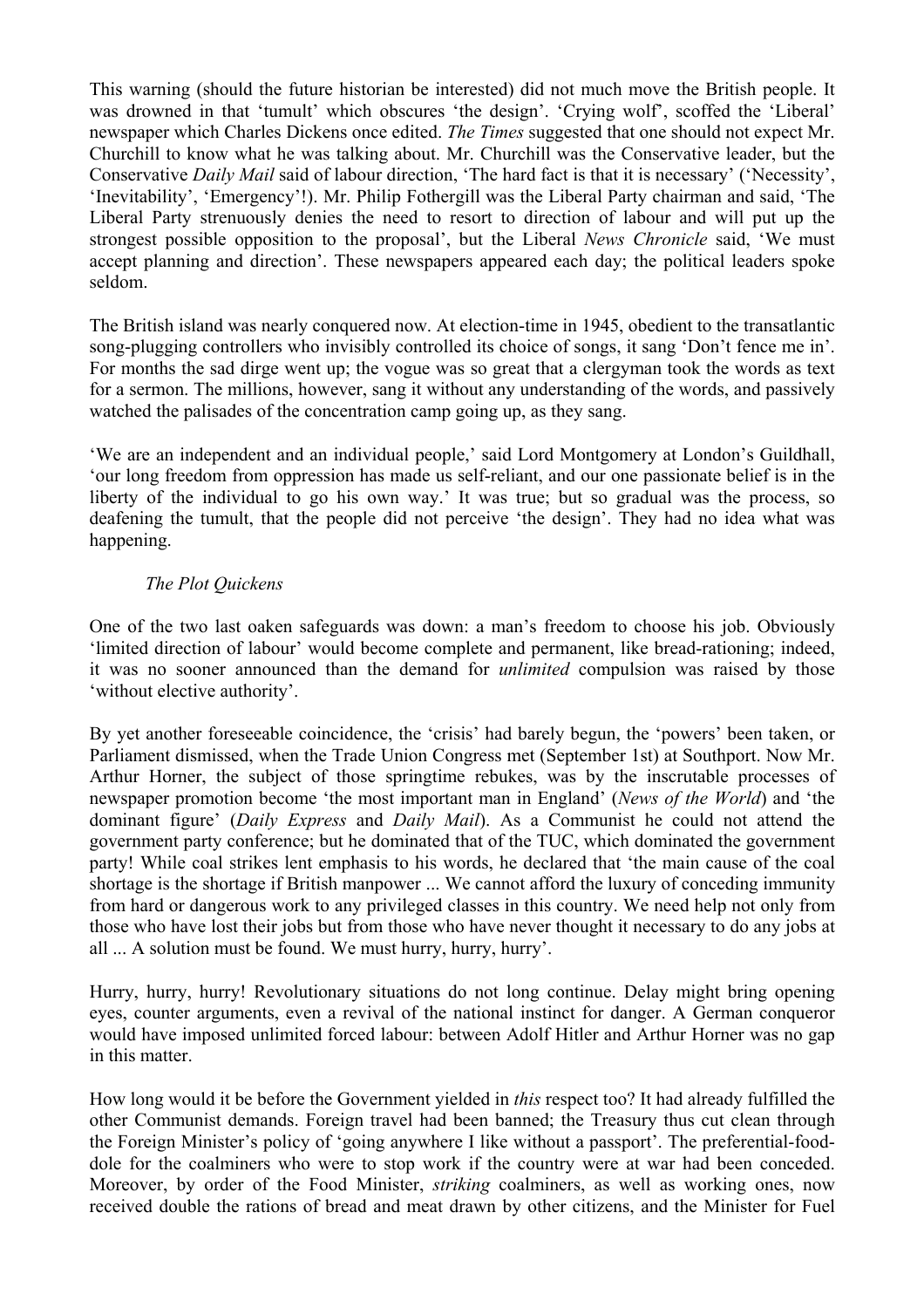and Power upheld his colleague's action. By order of the Minister of Health the building of new houses (save for the few in construction) was in September stopped unless they were for coalminers or farm-workers.

Mr. Horner's demand was reinforced by others in a letter addressed to the Prime Minister on the same day by the Communist leader, Mr. Harry Pollitt. These were barely mentioned in the national newspapers. They undisguisedly served the joint aim of increasing 'Soviet power' and British weakness. They included 'a national registration of all able-bodied people for industrial work'; '*unlimited* labour direction'; a reduction of 500,000 in the British armed forces<sup>[\[56\]](#page-174-0)</sup> and the withdrawal of half of the remaining garrisons in ex-enemy countries (at this time further Soviet expansion into Greece, and from there into Italy and France, clearly only waited on any withdrawal of British and American troops); the negotiation of 'new trade agreements with the Soviet Union and the new European governments' (this aimed at making the British island dependent on the Soviet-controlled area of Europe).

Most important, the strengthening of the Communist hold on the Government was the transparent aim of a demand for the removal of 'the ministers mainly responsible for the present position'. It meant, though no newspaper enlightened its readers about this, that the Communists, with their hands on the trade union machine, were threatening disorders and want in the coming months unless their demand were met.<sup>[\[57\]](#page-174-0)</sup>

As one Communist demand after another was met, governmental anarchy spread. It was difficult to know any longer who was responsible for what. The frontal leaders agreed that they never would desert the ideal of free speech, or impose censorship; but the Treasury announced that private letters leaving the country would be opened to see if they 'contained currency'. I had seen this system introduced in Germany. Before the Dictatorship Bill was passed the Government, with an eye to the gallery, accepted an amendment of the Liberal leader in Parliament, Mr. Clement Davies, that it would not use its powers to 'suppress any book or newspaper'. Immediately afterwards the Board of Trade and the Treasury banned the import of foreign books, save under permit. The countrymen of Drake, Cook and Shackleton might not travel abroad; the island that bore Shakespeare, Milton, Chaucer and Dickens was to be cut off from the world's literature.<sup>[\[58\]](#page-175-0)</sup> This. too, I had seen in Germany and Russia.

As events gathered pace, the pretence was dropped that these inflictions were temporary ones, which would be revoked when 'the crisis' passed. 'Pleasure motoring' (that is, the townsman's brief respite, with his family, from the imprisonment of bricks and mortar, or the country housewife's drive to distant friends) was 'suspended', a thing for which the Communist newspaper had long clamoured. The Minister *for Food* (not the Prime Minister) announced at Dundee, however, that it was *abolished*. He also casually mentioned that 'food purchases from America have been stopped for the time being', adding 'We can manage for some time, if necessary, without buying any more food from that source'.

In reasonable times such a major act of economic warfare could not be committed without debate in Parliament, and even under 'emergency powers' the Prime Minister might have been expected to declare it. Now, not even the American Government (as it announced) was informed. Moreover, this statement destroyed the pretext under which bread-rationing was begun in 1946. It was then introduced in the name of 'a world wheat famine'; when a phenomenally good wheat harvest followed in America, the Minister of Food stated that this would not bring the end of breadrationing because of 'a shortage of wagons' on the American railways; our dependence on American wheat was so complete that, on December 9th, 1946, he unexpectedly told Parliament that a railway strike in America, which was 'gravely impeding the flow of certain staple foodstuffs to this country', would 'almost certainly necessitate a cut in the bread-ration'.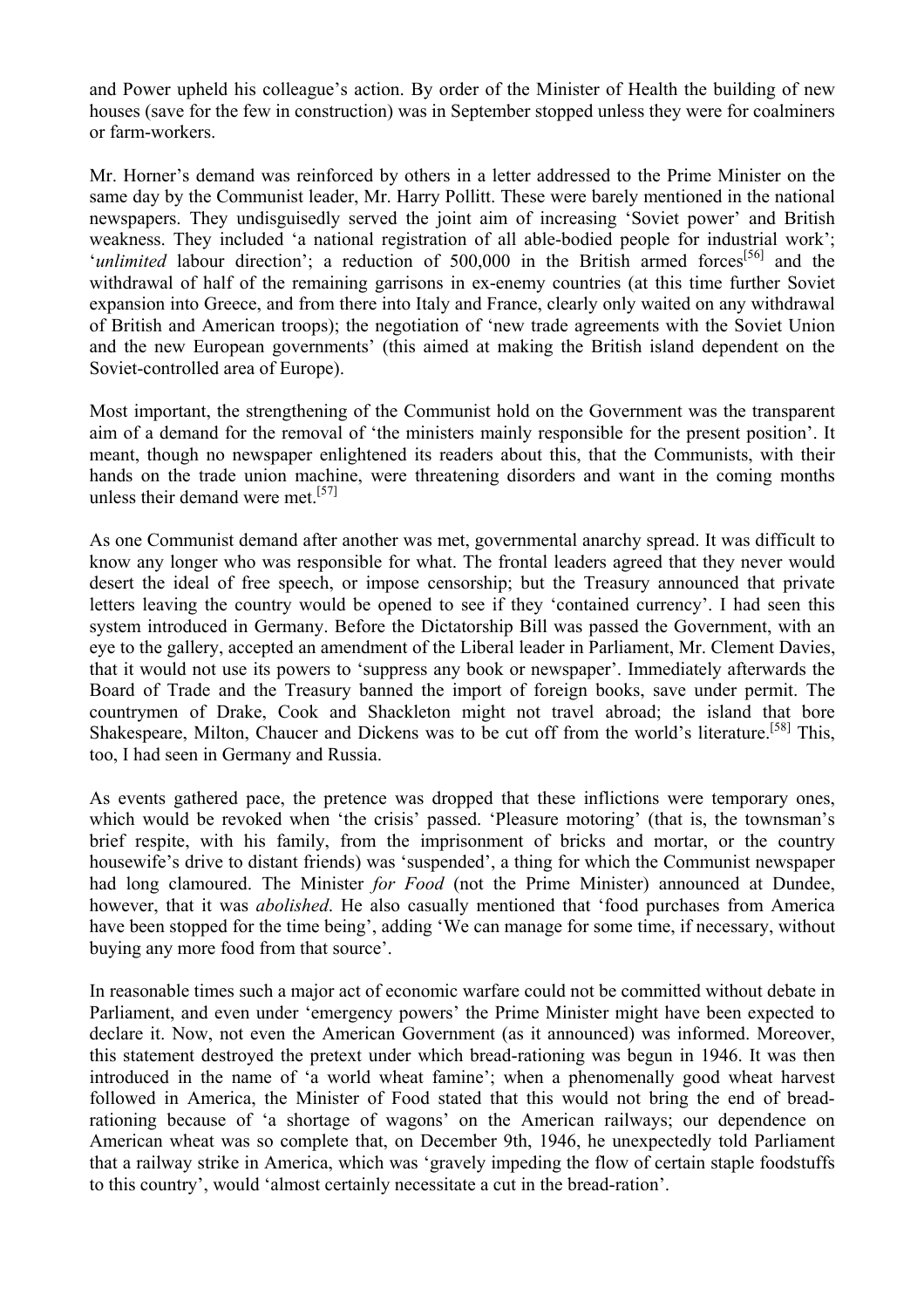Now, in the 'emergency' of August 1947, American supplies were so unimportant to us that we stopped buying any and 'could manage for some time if necessary without buying any more food from that source'! I had written in July 1946 that bread-rationing would never end unless the British islander could find a different government.

I should say briefly what caused the great 'crisis' of August 1947. It was 'a dollar shortage'. It was by this time clear that, whatever other 'shortages' came about, there would never be a shortage of shortages; one would always be found to cover up the attack on British liberties. An American loan of 1946 had run out much sooner than The Plan foresaw, and now our 'dollar shortage' was so severe that more chains than ever must be put on the British employer, workman and merchant. Only in this way could our foreign trade be increased and 'the gap' between our exports and imports be 'closed'.

Mr. Lloyd George had conjured up this same spectre after the first war ('Our adverse balance at the present time is nearly £800,000,000. We are spending more; we are earning less. We are consuming more; we are producing less. Those are the facts and it cannot last', August 19th, 1919) but the country was able to part company with him and in the Thirties, though 'the gap' was not much smaller, our prosperity was greater than ever before. The 'gap' was more than closed then by those invisible exports and revenue-earning enterprises, investments and services abroad which the 1945 government forbade. In the Forties it would clearly never be closed while that government forcibly prevented the rise of the home market and commercial activity abroad; it would remain as broad, or grow wider.

The economic measures of this government could not be seriously considered as ones designed to lead, at any time, to prosperity. They were equivalent to setting a dog to improve itself by eating its own tail and continuing until it devoured its head. No sane man could believe that this would better its lot. The government's policy perceptibly and foreseeably led and will lead from bad to worse.

Thus every appeal to 'work harder and produce more' was accompanied by penalties on harder work and more production; every promise to 'increase exports and lessen the gap' was accompanied by some blow to export trade. While Mr. Attlee broadcast his 'work harder' appeal, as 'the crisis' broke, a welder at the Austin motor factory was being fined eighteen shillings by his 'shop steward' for working too hard; this money he had earned by responding to his foreman's appeal to make a special effort, but the union's orders 'restricted men to a specified output and fined them the extra money they earn if they exceed it' (this is the Communist method at work).<sup>[\[59\]](#page-175-0)</sup> Similarly, while the Minister for Agriculture broadcast an appeal for 'more home-grown food', and put 'pig-meat' first on the list of dollar-saving products, the potentates of the Surrey 'Agricultural Committee' denied rations for four young pigs to a local smallholder.

The export markets, which we needed so sorely to 'lessen the gap', were handled in the same manner. The fact that default in payment was called 'suspension of the convertibility of sterling' did not change its nature; this, again, was something I had seen in Germany and Russia. It irritated the Argentine Government into suspending meat supplies, and certainly did not increase its liking for British goods. The abrupt ban on foreign travel upset other buyer-countries; the arbitrary suspension of trade with Denmark ensured a baconless breakfast-table in England. The casual announcement of suspended food purchases from America and the punitive tax on American films, were not good sales-arguments for British wares in the wealthiest market. The ban on foreign books was yet another irritant.

Up to this time the most vivid phrase the Englishman knew for a ridiculous or wasteful action was 'taking coals to Newcastle'; now an American minister commented, in words of amazement, on the spectacle of American coal actually being imported to Newcastle! British high quality cloths for men's garments had for generations been renowned as the best in the world. Now these were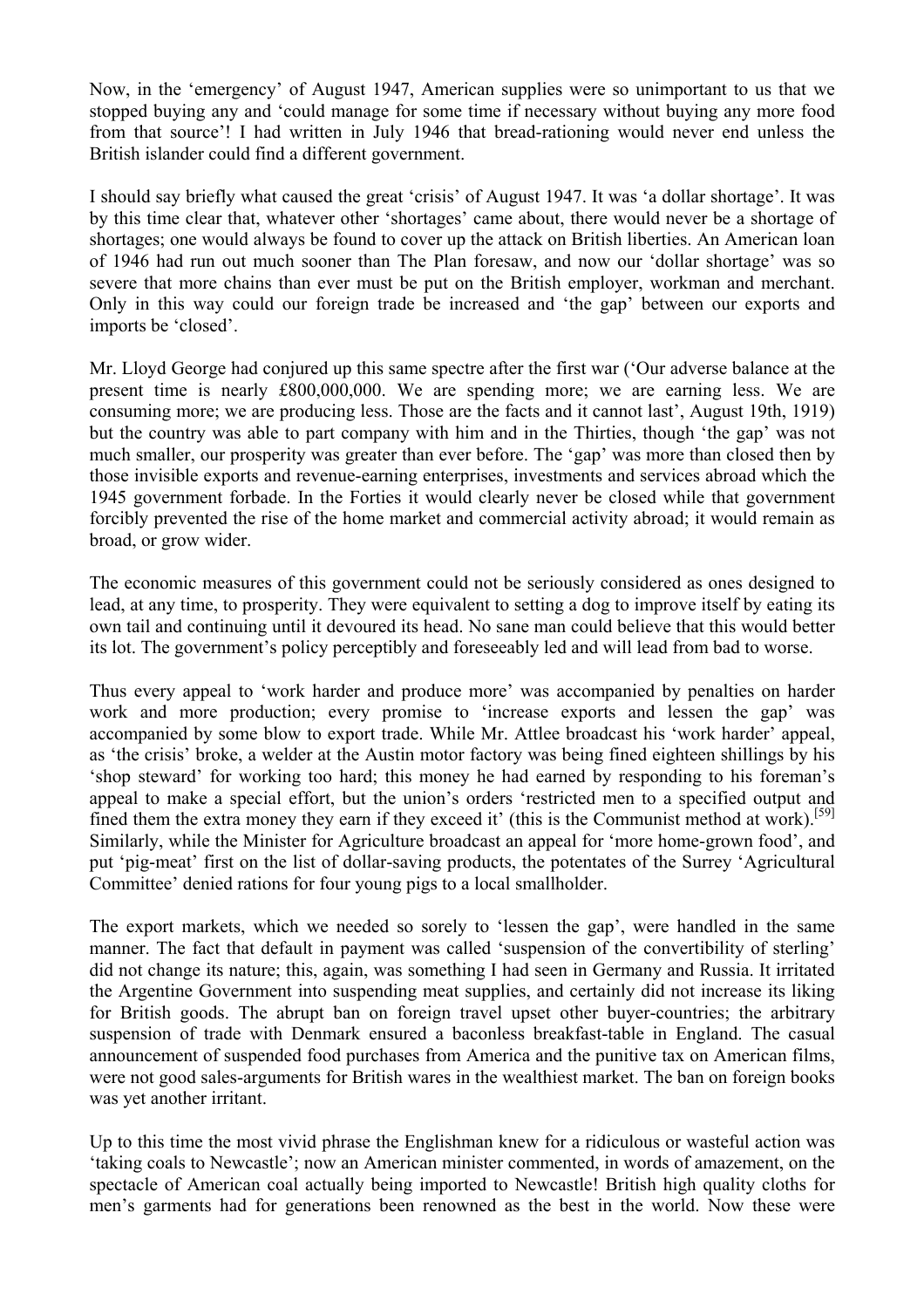denied the British islander, being reserved 'for export' in order to help close 'the gap'; a million pounds' worth of men's suits of inferior quality, however, were imported from France.

In short, this was chaos, the chaos of weak ministers being driven by others towards something they perhaps did not dare to contemplate, but dared not draw back from. The plan behind the artificial chaos was clear. Speaking about this time an American minister, Mr. Averill Harriman, said: 'It is evident that the forces of Communism plan to seize power at the opportune moment, the moment of chaos, and to retain power permanently with the establishment of a police state.' He alluded to mainland Europe but the words applied literally to England. We were watching the Communist plan, to seize power through chaos, in action.

### *The Oak of Runnymede*

Now that all other defences were down, the battle converged on the last oaken stronghold: the British freeman's exemption from illegal imprisonment. 'The powers' stopped short of that: not yet could 'any person in this nation be put in prison'.<sup>[\[60\]](#page-175-0)</sup>

Would the veterans of 'British Labour' stand in this last ditch, or yield this one too? Mr. Attlee had once declared: 'The attempt by one section of the community to dominate all others inevitably means the adoption of terrorism as a weapon.' Now his testing-time was drawing near.

He was in the position of Kerensky in Russia in 1917, whose government, the unhappy Russians thought, would bring them the new dawn after the Great Darkness. Kerensky fumbled and lost. Here is a fascinating point: Mr. Attlee could not be oblivious to that lesson because he had in his government one of the few men in the world who was an eye-witness of it and could enlighten him. One of the three ministers who might warn him of the peril of tampering with Magna Charta and the Habeas Corpus Act, was the son of Kerensky's own secretary. Within the spacious mansion of British liberty Russian-born Frank Soskice, fled from the inferno of 1917, rose to become Sir Frank Soskice and Solicitor General. He must have known what fate hung over England now. He did know, and for that reason was disliked by the parties within The Party. A strange prank of destiny placed this man among the last guardians of British justice. Was his voice heeded?

The danger-point approached. I had foreseen and warned against it in those books of 1942 and 1943. When 'labour-direction' was announced in 1947 I knew that the attempt was at hand and waited from edition to edition, from news-bulletin to news-bulletin, for tidings of it. It came exactly as I foretold. It wore a familiar mask: 'Down with anti-Semitism.'

On January 1st, 1947, the Communist *Daily Worker* had declared that 'the disease of anti-Semitism could be wiped out in England' and that 'laws for this purpose have been framed by Labour legal experts in Parliament. But the Home Office declares new legislation unnecessary, the police stand aside and refuse to act, while the poison spreads and festers. The disgust felt by all decent people in Britain must be translated into action'.

In January 1933 in Germany 'laws' for the purpose of imprisoning political opponents had been 'framed by Nazi legal experts in Parliament', and they were put in force when the Reichstag burned. *The Nazis, however, fired the Reichstag on February 27th*, 1933. This statement of the Daily Worker meant that the German situation of 1933 had been reproduced in England, and I then wrote that some faked incident, like the Reichstag fire, might clearly be produced in the same 'design'; I particularly warned against fictitious 'anti-Semitic incidents'.

The political forgers and incendiaries, I judge, were already at work. In April 1947 the Attorney-General's attention was invited to 'an anti-Semitic leaflet published in North London'; the publisher's imprint, however, was found to be forged! In March 1946 the ex-German liner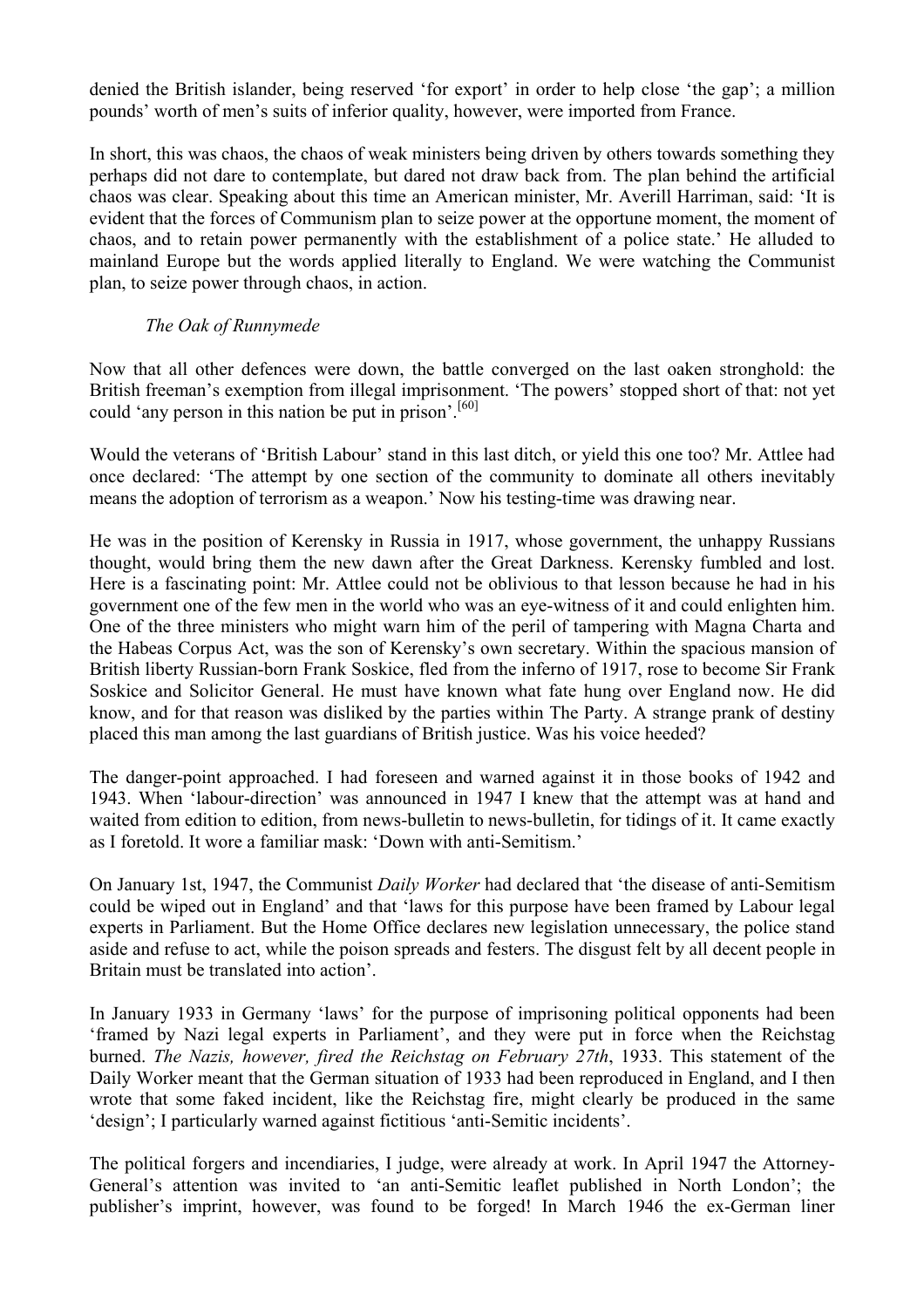*Milwaukee* was destroyed by fire at Liverpool; the police investigations 'revealed no evidence of sabotage' but the chief officer, at the Transport Ministry's inquiry, said: 'I feel sure the fire was not due to an electrical defect, to a welder's spark, or a cigarette-end. I cannot account for the rapid spread of the fire' (the Chief Officer should read the history of the ships' fires caused by German agents in the first war and of the Reichstag fire). 'I can only make public, for the first time, my private opinion that the fire was deliberate.' In August 1947 a fire destroyed the future home of Princess Elizabeth and Prince Philip. The police were 'satisfied that no suspicious circumstances are involved and definitely rule out any suggestion of arson; the fire was the result of a carelessly thrown cigarette-end' (*News of the World*). Senior fire officers found that 'the fire started in a cavity wall; there is no question of arson or an electrical fault'.

The House of Commons, St. Paul's, a cinema or a synagogue *may* be capable of being burned down by a cigarette-end thrown carelessly (after midnight) into a cavity wall. The Nazis said van der Lubbe burned the massive stone Reichstag with firelighters. If somebody wearing a label, 'I am a Fascist, down with the Jews', should drop a smouldering vesta near the Albert Hall, it might burst into inextinguishable flames. The point is, that *exceptional laws for dealing with such an event are already in existence*. I do not know how Members of Parliament or newspaper-writers, who presumably have memories, can venture at such a time to report 'anti-Semitic incidents', and call for their suppression, without recalling the Reichstag fire to their readers.

Exceptional laws on the Leninist and Hitlerist model, nominally directed against some dim group but in fact aimed at the entire population, are the essential basis of dictatorship. From the moment the *Daily Worker* revealed their existence, the danger of the manufactured 'incident' loomed over England. 'Anti-Semitism', nevertheless, obstinately refused to rear its head.

Since it did not exist, it clearly needed to be invented. In this cause the long arm of coincidence was not tired. When 'the crisis' was declared, and 'the powers' taken, and Parliament sent away, 'anti-Semitism' immediately popped up, in the great Trade Union Congress at Southport, where Mr. Arthur Horner was 'the dominant figure'. The delegate of the 'Jewish Bakers Union' declared that 'anti-Semites march insolently through the Jewish quarter in the East End of London, shouting "Heil Hitler" and "Heil Mosley"'; he was supported by other Jewish speakers, and the congress applauded; a deputation, it was resolved, should forthwith be sent to demand 'immediate steps' from the Home Secretary. The 836 cards, fictitiously claimed to 'represent 7,540,397 workers', were brandished as this final ultimatum was prepared, which would complete the destruction of England's liberties.

Once more warnings were heard; did the Prime Minister, the Home Secretary, or any other heed them? Mr. George Gibson, another veteran and a former chairman of the Trade Union Congress, wrote of the growing Communist control of the trade unions and urged their members to 'oppose all political theories that are dictated from abroad and are primarily intended to represent the interests of a foreign state rather than the interest of the people of Great Britain'. A week later yet another veteran of 'British Labour' endorsed them: Lord Dukeston. In the government conclave, Sir Frank Soskice might have told Mr. Chuter Ede what part 'laws against anti-Semitism' played in the Communist ruination of Russia.

Among the incalculable things which may determine the fate of England as I write is the personality of Mr. Chuter Ede. Here was another veteran of the old, idealistic British Labour Movement; another who was coming under that terrible, unseen pressure. He was a retiring man, little known to the public before he reached his important office, and did not seek the limelight. In many years of political observation my eye only rested speculatively on him once. About the time of Dunkirk, I think, he made an emotional speech, on the note of illusion rather than of reality, about 'anti-Semitism'.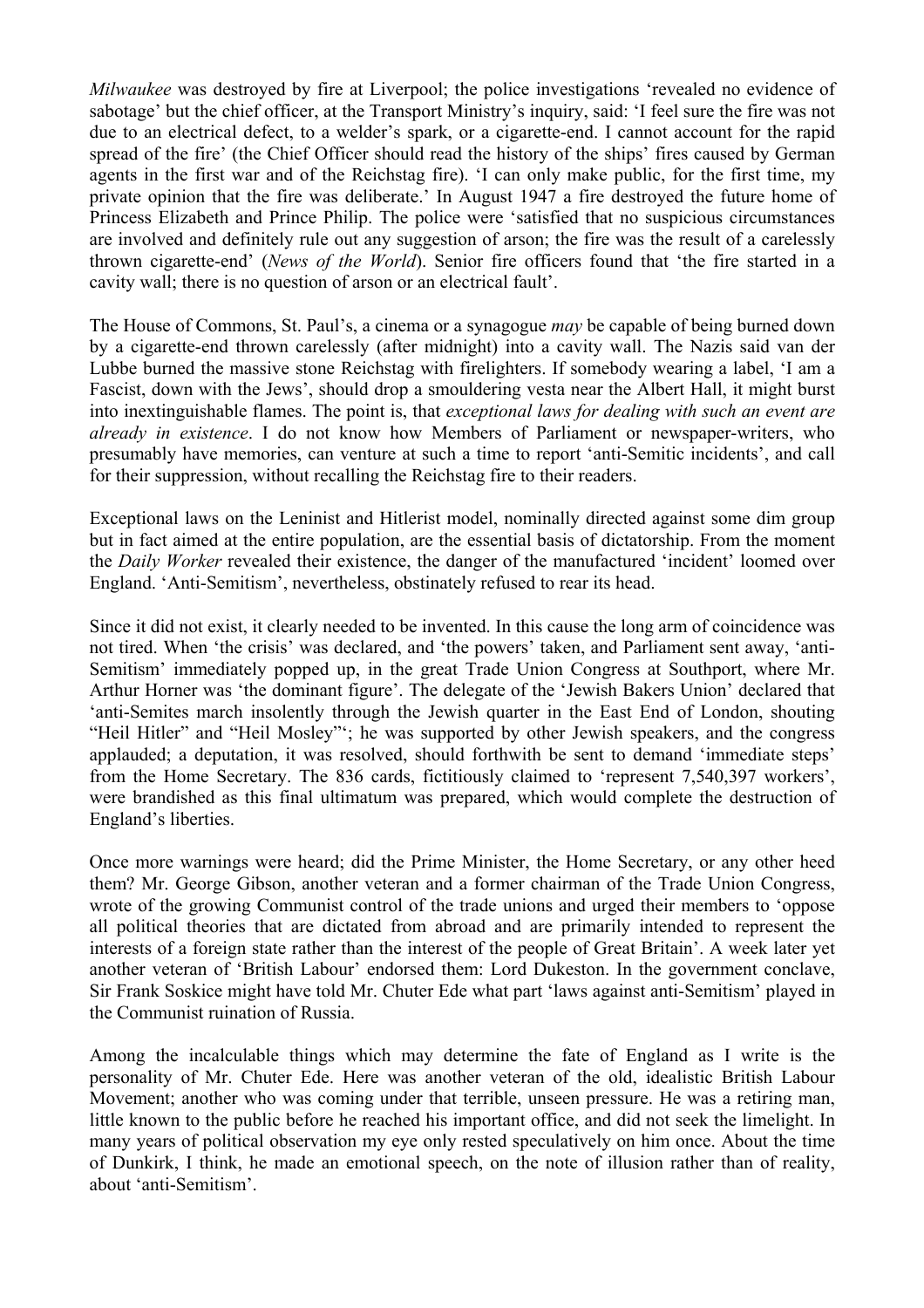Developments seem to be foreseen, situations thought out, stages set, players selected and parts cast long in advance; the appalling thing, as Lord Acton said, is the continuing pattern. In 1947 Mr. Chuter Ede was the man chiefly under pressure to destroy the last defence of British liberty. I could only pray that he had heard of van der Lubbe.

The most important men of the twentieth century are not the Lenins and Hitlers, but the van der Lubbes. Without the hirelings the great felons could not have reached their ends. At every important stage in the Gadarene tale of our time they appear, from Serajevo to the Reichstag, these shadowy beings who served the hidden schemers and were held by the gaping masses to be 'the guilty men'. While the catspaw exists it will always be easy to arrange 'anti-Semitic articles' or anything else. Since the Reichstag fire, however, no government can be forgiven that outlaws its people in the name of such easily stage-managed affairs. I studied the drugged, drooling and dribbling van der Lubbe for months and am certain he did not know what men put him in the Reichstag.

If the existence of a small, obnoxious group is sufficient pretext for the liberties of a nation to be destroyed, then those who scheme for power will clearly create the small, obnoxious group. Punctually with the arrival of 'the crisis in August, arrived also the anti-Semitic riots', as I had foretold after the *Daily Worker's* article in January.

Something called 'The British League of ex-Service Men' was alleged to be insulting Jews in North London. At one meeting in Dalston several noisy persons were arrested, among them one or two Jewish interrupters. When these were charged they claimed to have been provoked by talk of 'exterminating the Jews'. All the police witnesses stated that nothing of the kind was said.

On this basis, and from this moment, a great campaign was whipped up to demand 'action' against 'anti-Semitism'. It began, as I have shown, with the Communists months before 'the crisis' was announced. It was supported now by newspapers, professing Conservative or Liberal sympathies, which long had fiercely attacked dictatorship, and especially secret-police methods. For instance, anonymous writers in the *News Chronicle*, *Daily Express* and *Evening Standard* suggested that 'anti-Semitism' was rife and that 'steps must be taken'. M.P.s of the Communist and Zionist groups in Parliament went to the area supposed to be riotous and saw and heard what they might be expected to see and hear.

Above all, 'deputations' began to wait on Mr. Chuter Ede. With Parliament away, 'the crisis' on and 'the powers' taken, the great affairs of England were handled rather like those of Chicago during the prohibition period: mysterious gentlemen called with demands, behind which lay threats. The 'heat' was turned on. These Keep Left emissaries demanded 'a ban on all Fascist meetings, the prosecution of those responsible for Fascist provocation, legislation to make Fascism illegal, a ban on anti-Semitism, and the reincarceration of Sir Oswald Mosley' (the Keep Left leader of 1931). Here was 'the Communist programme' again! $[61]$ 

Mr. Chuter Ede said these proposals were clearly not within the law 'at present'; that the war-time power of putting people away without trial had disappeared 'and there is now no justification for such exceptional powers'; the fundamental position in the country was that the expression of opinion was free 'but must not amount to sedition'.

'This was an excellent reply, save for the qualification 'at present'. If this stand were maintained, all might yet be well. Nevertheless, the practice of receiving deputations from 'outside bodies with no elective authority' in such vital matters, at a time when Parliament was not sitting, is wrong.

However, for 'the present' the situation was saved, and the tone of the campaign immediately altered. 'New powers' (the argument now ran) were not necessary at all, or after all. 'Anti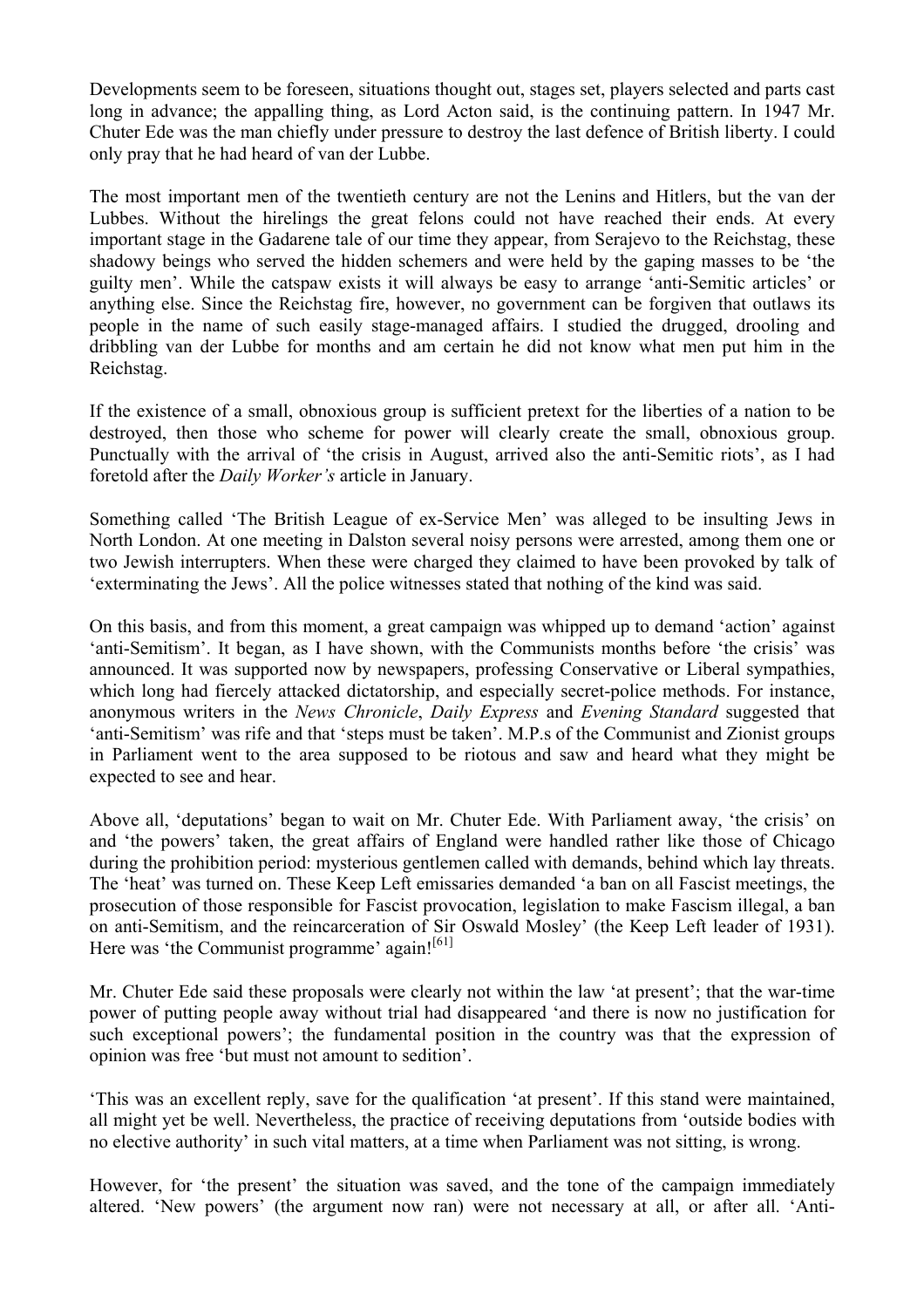Semitism' could be stopped under the *existing* laws against sedition (the idea seems previously to have been put into Mr. Chuter Ede's mind, and was now daily hammered home). The goal might be reached through a distortion of the law, if the law could not yet be altered.

By this time the public mind had been 'conditioned', in the modern idiom, to accept the suggestion that some riotous thing existed, called 'anti-Semitism'. (Similarly, the Germans were brought to believe that 'Communists' fired the Reichstag.) The *Sunday Express* (September, 27th) announced that its *Evening Standard* would print a regular series of articles on 'Anti-Semitism week by week'. This appeared to establish anti-Semitism in permanence, whether it existed or not.

Miss Rebecca West, who was charged to write the articles, went to the battlefield and found that, the British League of ex-Service Men, left alone, 'have about 200 supporters who turn up regularly at all their meetings, none of whom are persons possessed of any influence, and could rope in a hundred or two passers-by who had nothing better to do at the moment'. The meetings were now attended by two or three thousand people, some of whom had been attracted by all the publicity, while the belligerent majority were Communists 'sent to create disorder'. 'These riots', she reported, 'have been coldly and deliberately manufactured to persuade the electorate, quite falsely, that it is under a necessity to choose between Fascism and Communism.'

That was exactly what I had foreseen, and warned against, in January. Van der Lubbe had come to London. 'Fascists' and 'Communists', being each other's stooges, always work together to destroy liberty, either in open partnership (as at the Berlin traffic-strike which preceded Hitler's advent to power and the Nazi-Soviet alliance of 1939-41) or in mock-enmity (as in the years 1933-39 and 1941-45). The greater danger however was, and is as I write, that the Communists or Zionists will arrange some greater incident, incendiary or explosive, attribute it to 'the Fascists', and use it to prod a weak, Kerensky-like government to the final, fatal step.

The future historian may find it beyond belief that great nations could be brought near to the dust by such simple tricks, but I saw these things and report them. Incidentally, I found anti-Semitism in England, in the sense of a vulgar antipathy to Jews as Jews, as rare as inter-marriage with Gentiles is among Jews. The British islander stubbornly resists such base antagonisms. I was in populous places in these months, and know. If exceptional laws, or measures, were used against the British people under this pretext, it would be the greatest lie in history. I took close notice of the public mien on the day when a newspaper published a picture of the two British sergeants who were first strangled, then hanged, by Zionists in Palestine. I saw one man after another look at that shocking picture and turn the page without moving a muscle or saying a word.

### *Edge Hill*

In the autumn of 1947, when the Socialist candidate at ominously named Edge Hill once more obtained a majority over all others, we were in a more dangerous position than after Dunkirk. Then our last defence was the Channel, and our last defenders were a few indomitable fighter pilots. Now our last ditch was the Habeas Corpus Act and our last defenders were ministers who had yielded every other liberty and were under great pressure to destroy or distort this one. On the first occasion the enemy was visible; on the second, stealthy, within the fortress, and half-unseen. The penalties which awaited us on both occasions, if we were defeated, were the same. They were those a German conqueror would have inflicted in 1940 and those Mr. Churchill depicted in August 1947: starvation, destitution, degradation, deportation, depopulation and death.

It appears to me that the British nation in the last thirty-three years has survived not two, but four wars; or at least, four attempts on its nationhood and liberty. These were the two visible wars, and the two major attempts in the invisible one (which may be understood by studying the 'Theses and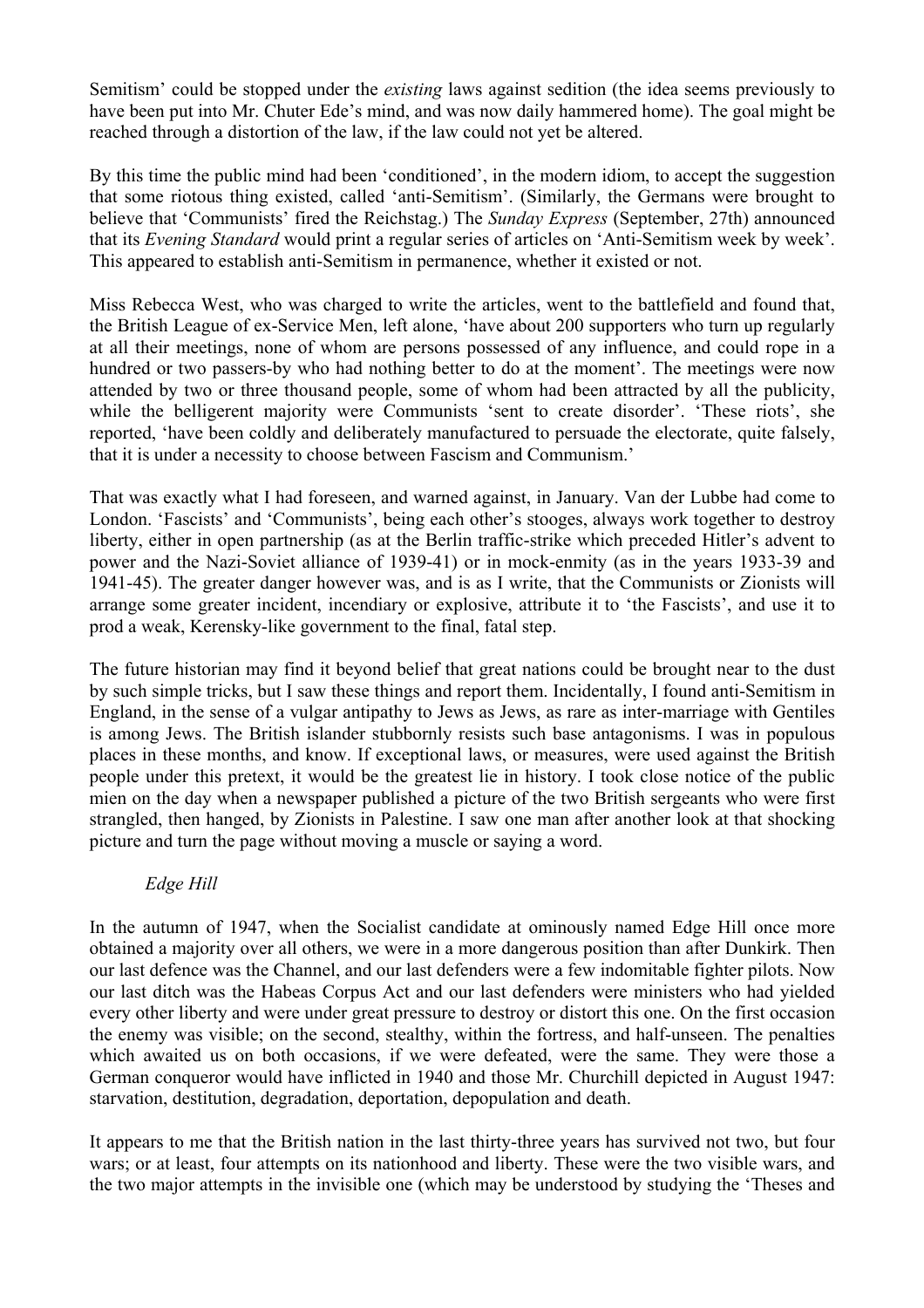Statutes of the Second Communist World Congress' of 1920); the general strike of 1926 and the Invergordon naval mutiny of 1931.

Of these last, the first was an open attempt to seize power through the revolutionary method, and the second, one to bring about the collapse of our national defences. I count the events of 1945-47 to form the third and greatest of these invisible wars. It is the most dangerous, because it is waged through our own parties, politicians, bodies outside parliament and newspapers; the blows of 1926 and 1931 were *against* the government, while this one is being made *through* the government. The first two attempts, fierce though they were, were repelled by little more than a shrug of the massive British shoulder. The third has almost succeeded through its stealth and public incomprehension of the process.

I have been through all these events and earlier understood as little of the pattern behind them as others. In 1926 when I saw riots in the Waterloo Road, I thought them merely to be the unhappy episodes of an unfortunate time, the outward results of spontaneous combustion. As I have gone along I have gathered knowledge, pieced the jigsaw together and know different; I now see the picture. Although my own experience is exceptional, I do not think the design should be difficult for the majority of folk to discern, and my abiding perplexity today is the stolid unawareness of the British islander. As I saw him, he was not perturbed in the autumn of 1947, when the fate of Russia and Germany trod on his heels. Fear he showed none; if he could be moved to a little excitement this was only because Denis Compton had beaten Jack Hobbs's record for the number of centuries scored in a season, at the end of which loomed merely the delightful question: would Tommy Lawton play or not play for Chelsea?

Yet he had much to lose, and only one barrier now stood between him and the loss. About this time a woman, Mitzi Zwerenz, died in Vienna; in her youth she first sang Oscar Strauss's 'Waltz Dream'. The changes that had come about in Europe between that famous night and the day of her death were almost beyond living comprehension, but her passing for an instant illumined the huge tragedy and caused a newspaper in tiny, forlorn Austria to cry: 'She sang for a generation which heard the future knocking at the door but never believed that a single shot at Serajevo could bring it all down in ruins. She belonged to a world that we have lost for ever.'

England, in 1947, inhabited the edge of that lost world, was nearly over the brink, and still might restore it, for itself and for Europe. At this time, again, Eros was brought back to Piccadilly Circus, and an eighty-year-old London woman who watched the utility-ceremony recalled the first unveiling half a century before. 'That day,' she said, 'Piccadilly Circus was packed with horsecarriages, donkey carts, hansom cabs and thousands of people ... It was garlanded and gay with coloured balloons. Everybody was happy, with no troubles. Let's hope Eros will bring back something of the good old days that is missing from our lives just now.'

Popular festivals and public gaiety, then commonplace, have almost gone. Even the wreckers' slogans today are dull and morbid. The French, when they began this process of decay, at least followed inspiring cries (and did not know they were false): Liberty, Equality, Fraternity. Utilité, Priorité,' Austerité sadly called the British leaders of 1945-47; 'We work or want' lamented the posters; 'Keep death off the roads'; 'Beware of V.D.'.

### *Nor Never Shall*

Is there an instinct of self-preservation in a nation, as in a man? While these things went on an eminent writer, Mr. Charles Morgan, foretold that the nation would yet find its own unpredictable way out of 'the closing prison', saying: 'The English have a genius for remedying their own mistakes. They may have voted themselves into the place where they are now, but they did not knowingly pass a life-sentence on themselves and their children.'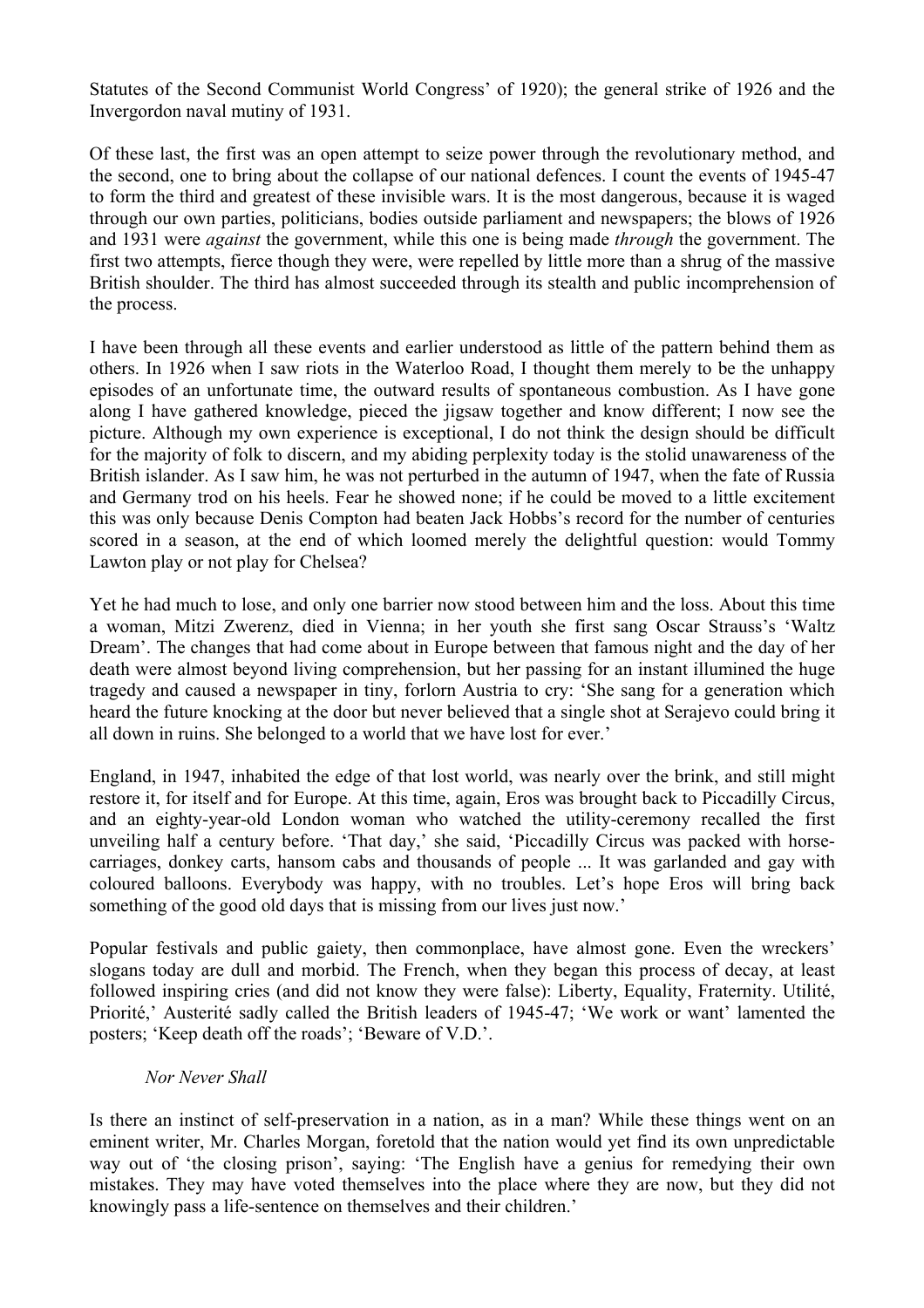Yet, long after that, they voted themselves into the same place, at Edge Hill. By that time it was gruesome to watch the progress of the virus, power, in the veins of those who led them. Mr. J.B. Priestley, who in his time had used the freedom of the spoken and written word as liberally as any man, was by now a leading member of the Press Commission, and might determine whether or not it should remain free. Not the havoc caused by governmental act in these years, he thought, but the press was to blame 'for persuading the people that they are having a worse time than they actually are'.

A worse time? On September 30th, 1947, a new ministry was created, that of Economic Affairs. Sir Stafford Cripps, who was appointed to it, was to have (the newspapers said) 'powers over nearly every aspect of the nation's life'. These powers seemed to me, when I examined them, to resemble closely the ones given to Göring early in Hitler's regime.<sup>[\[62\]](#page-176-0)</sup> A fortnight earlier he had told the nation plainly what it was to expect; if the time to come was bad, the description of it was his, not the newspapers'.

It was the worst, I judge, ever plainly promised to a free and civilised people. The Briton's lot was to be that of a coolie, working without prospect of present gain or future happiness; such hopes were ruthlessly crushed. All strength and effort were to be diverted to production 'for export'. The 'standard of living' could not be maintained; the many 'cuts' already made would not achieve that, and if exports were not sufficiently increased, there would be 'drastic cuts in our imports of foodstuffs since there is practically nothing left to cut'.[\[63\]](#page-176-0)

Now, that was all very well if people abroad (whose toes were being daily trodden on) agreed to buy our goods, but what if they did not? Would the unsaleable goods in that case be offered to the British islander? he was asked. No, he answered; in that case the materials would be used for something else that *could* be exported.<sup>[\[64\]](#page-176-0)</sup>

I doubt if a more open intimation of State-enforced deprivation has ever been made by a minister to a nation  $[65]$ 

When this news reached America a British diplomat, Sir John Balfour, said: 'Britain's economic crisis has placed her in greater peril than her people-have experienced since the collapse of the Roman Empire ushered in the Dark Ages.'

The description of the effect was exact: that was our plight; but I think the cause was mis-stated. This was not 'an economic crisis' but a political one, demonstrably brought about by a series of political acts, done under the exceptional powers of war-time, which quite foreseeably led to it; and I think I have shown the forces, pressures and motives behind these acts. I believe I have displayed the shape of The Plan.

If in the end The Plan is defeated, and England moves into the future still Christian, free and strong, I think this island will undoubtedly have proved itself to be the greatest moral force in the world. It will have succeeded in something that no other great country has achieved: in throwing off the bonds of dictatorship when they were nearly complete. It will have shown by that there is after all such a thing as an educated democracy and the spirit of the whole world would vibrantly respond to that example. The shape of the twentieth century, the first half of which has been that of accumulating and increasing evil, will then in the event be determined by its second half, which will be good. England will show that its seven hundred years of gradual self-improvement and slow progress towards human dignity and freedom, do not count for nothing and cannot be swept away by a little political plotting, a few resolute conspirators and a few weak men.

If it all ends like that, how admirable, in later retrospect, will the British islander's way of dealing with his affairs appear! It has been difficult to admire his apparent surrender while it was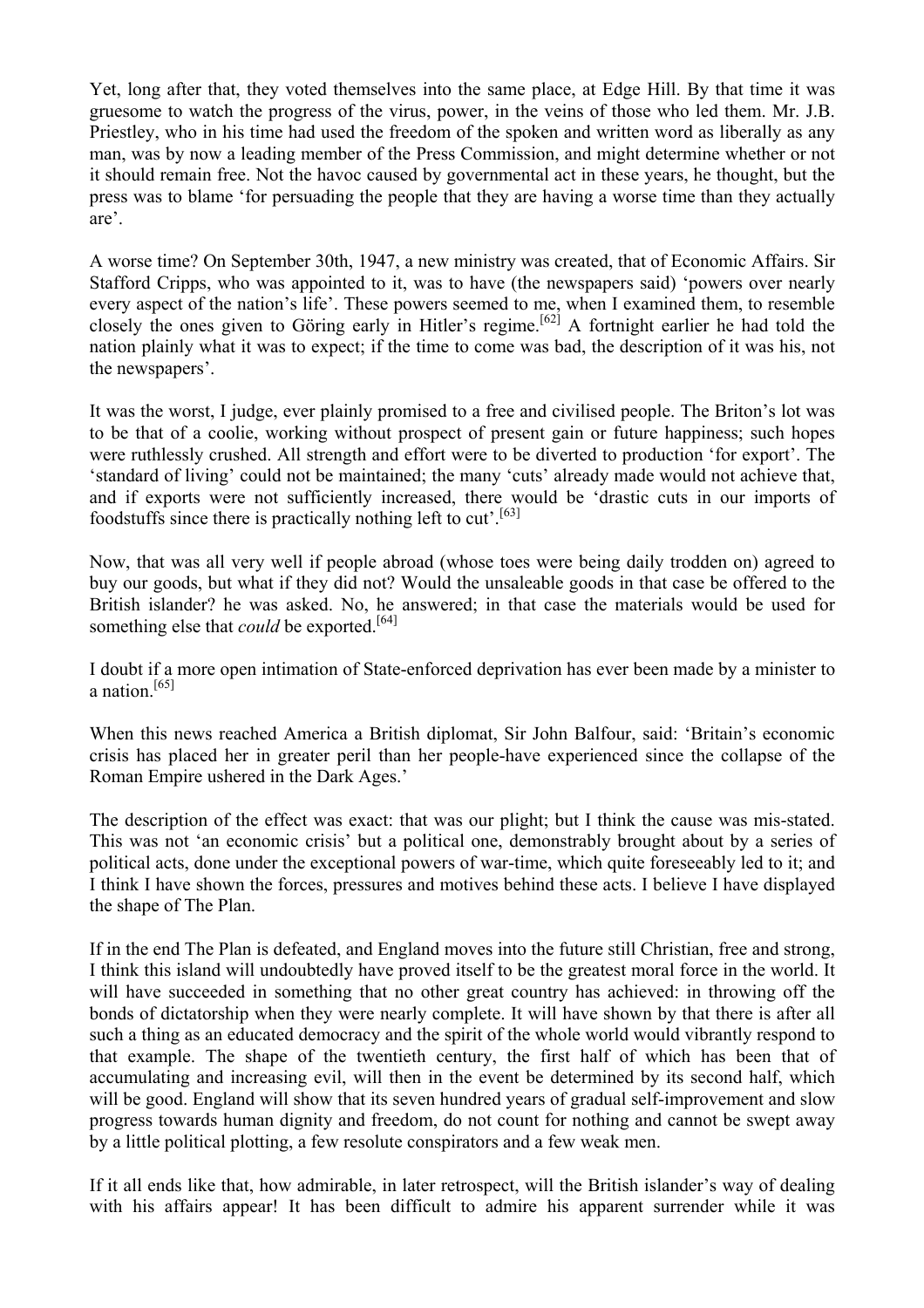happening; he seemed quite needlessly to play with the fires of damnation, to toy with avoidable danger. But there seems something in him which tells him not to shun the worst before he has made sure that it is the worst, some gallant instinct which moves him to let danger take mortal shape before he tackles it. He seems to feel so sure of his own strength and ability to put matters right, in his own time, that he will let his rulers go very far in putting them wrong before he intervenes.

As I finish this tale of two years in England the first signs of hope offer themselves. Though the destroyers continue to win their by-elections, there was a distinct rebuke and rebuff to the Socialists in the municipal elections of November 1st, 1947. The number of their supporters did not even then diminish, but the mass of their adversaries greatly increased and they lost hundreds of council seats. Since the all-important thing now is to remove a government with such a record, this was a hopeful portent, made more hopeful by the fact that it was a warning, not alone to the Socialists, but also to the strongest opposition party, the next government-presumptive. It was a warning to the Conservatives not to continue the process which has done so much damage to England in these two years, should they return to office, and not to repeat their own fiasco of the Thirties.

The other hopeful sign was the debate in Parliament on November 3rd, 1947, about forced-labour. If only two Socialists protested against the Dictatorship Bill, five now rebelled against the 'Control of Engagement Order'.

The number is pitifully and incomprehensibly small, when one considers that this measure gave a Socialist Government, which likes to call itself a 'Labour' one, the power to send working-men to prison if they refused to take dictated employment. But it is an increase, and may yet grow.

This fantastic measure, too, was passed by a majority (108) which roughly represents the strength of the Communist, Zionist and associated groups inside the Socialist Party. It is significant that the five remonstrants included veterans of the real 'British Labour' movement, men with real mining and working-class experience, like Mr. Rhys Davies and Mr. D. Grenfell. Mr. Rhys Davies's speech, like that of Mr. Raymond Blackburn in the Dictatorship Bill debate, belongs to the historic protests of our Parliament. He said, among other things: 'To those who say I am embarrassing the government by this motion, and trying to bring them down, I say it is better for a government to meet its doom than for individual freedom to perish in the British Isles ... A pair of handcuffs are not easier to wear because they shine with a Socialist solution ... The day of reckoning on this problem will come to the government. The Minister of Labour may feel that he is doing the right thing under it, but once this regulation goes out of his hands he will not know what is going to happen. If this regulation is operated you will create divisions and hatred within sections of the working class. It will result in neighbours spying on neighbours and workers telling tales on each other. Informers and denouncers will grow like mushrooms.'

Such remonstrances as these, coming from a few men of goodwill in all parties, and in truth directed against all parties, contained, as 1947 ended, the last seeds of hope for this island's future. For the 3rd of November 1947 was the second major date in the story of the dictatorship in England; the 26th of July 1946, when bread-rationing was begun, was the first. Another miracle of Dunkirk, as I wrote earlier, may yet save us; but after the dead of November 3rd, 1947, only one more step remained between this country and the brink.

The staggering fact exists that on this day 252 'Labour' M.P.s, 252 men and women who claimed exclusively to represent 'the working class', 252 Socialists who at the 1945 election had pledged themselves to leave the labouring-man free - that these 252 voted for slave-labour, forced labour, call it what you will. They called it 'The Control of Engagements Order', thus satisfying, in his 78th year, the gay curiosity expressed by Mr. Hilaire Belloc, in his 56th, when he wrote: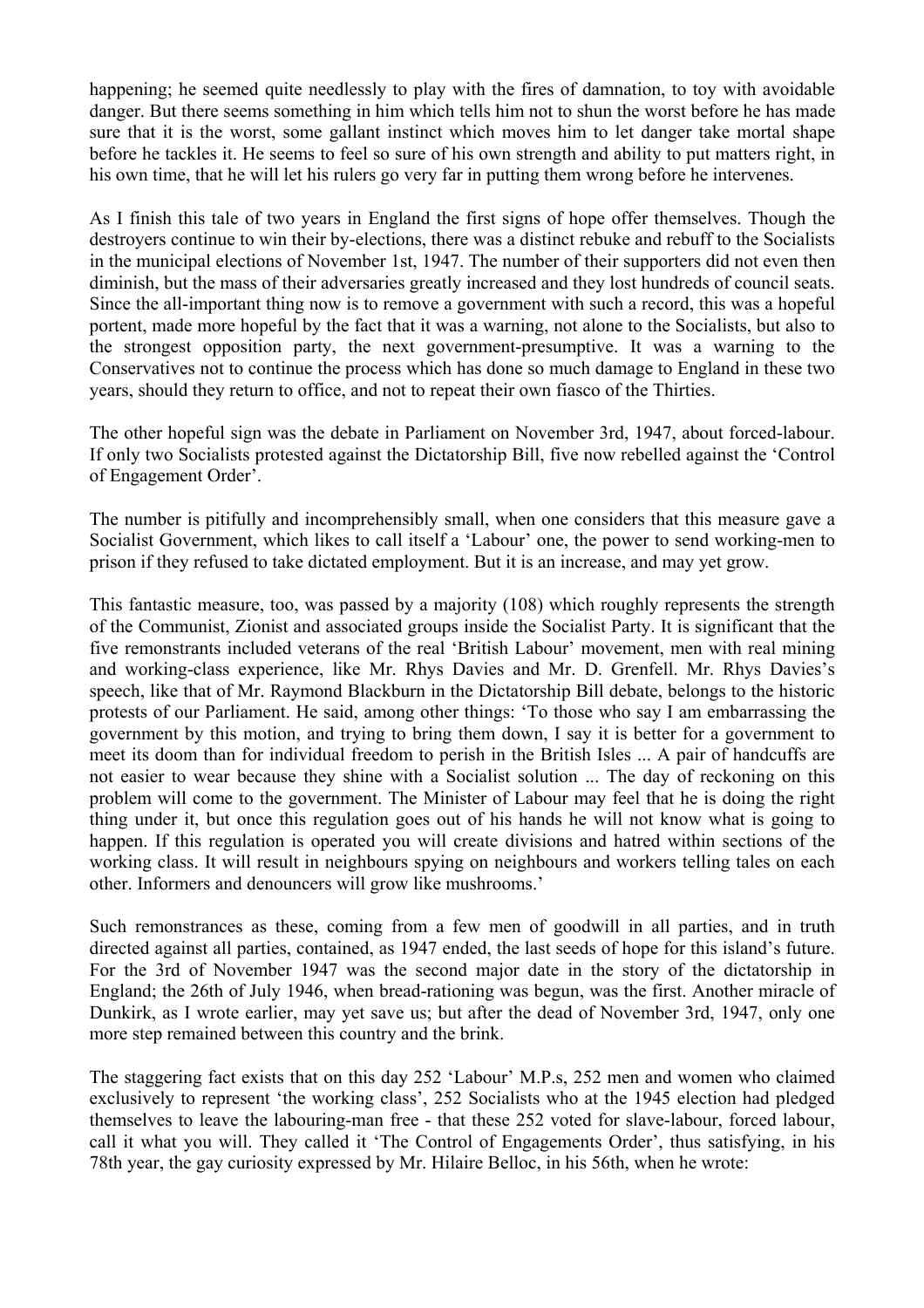'When men return to an old institution which they have discarded, and the proper name for which has grown odious - as we are returning to the enslavement of labour - they are particularly anxious to avoid that name, and spend much energy in getting the old thing under a new title. Thus no one will call compulsory labour "slavery". Nor will even the word "compulsion", or "compulsory" appear on the surface. There will be some other term, and I shall follow with curiosity and delight the evolution of that term' (*The Cruise of the Nona*, 1925).

Mr. Hilaire Belloc understood better, and earlier, than any other save Mr. G.K. Chesterton the great plot of the twentieth century, and was entitled to the rueful smile of the prophet scorned if he compared those words of 1925 with the name which slave-labour was in 1947 given in England: The Control of Engagements Order. The 252 Socialists who voted against the Socialist Mr. Rhys Davies's motion to annul this lethal Order were men (and women) guiltier far than the men they had long called guilty. They had in just over two years made England walk the plank; by this vote they pushed the country to the very end of it; and thereafter only the drop into the totalitarian void remained.

The scene in our ancient House of Commons that day deserves some words. The Prime Minister did not appear. At that very moment a book by a Socialist M.P., Mr. Douglas Jay, was in the press which contained a foreword by Mr. Attlee.<sup>[\[66\]](#page-176-0)</sup> In it the Prime Minister of England declared in effect that the dividing line between democracy and totalitarianism consisted precisely in whether labour was directed or free; when labour was directed, the dividing line between democracy and totalitarianism had been crossed.<sup>[\[67\]](#page-176-0)</sup>

I do not believe that a dividing line can be drawn between 'democracy' in the sense these ministers of the façade appeared to understand it and totalitarianism; Socialism has repeatedly been proved to be a runaway wheel on a slippery slope, and cannot be halted. Assuming for the purpose of argument, however, that a halt *could* be called and a dividing line drawn, Mr. Attlee was perfectly right: this is the line between a free nation's life and death. Once that line is crossed the rest automatically follows.

Mr. Attlee and his leading colleagues, then, knew clearly what they were doing when they did the thing they said they would never do. They never explained why they did it, beyond pleading 'a crisis' and 'a dollar shortage'; dollars, however, are not our island currency, while 'necessity', as Pitt said, has always been the plea for every attack on human liberty. It was obvious, from the moment of the vote of November 3rd, 1947, that the same forces and pressures to which the government yielded in this fatal matter would urge it to the last irrevocable step. That final step over the brink would be a measure, in some form or other, to disqualify, outlaw, arrest or imprison political opponents; its inevitably attendant consequences would be the suppression of free speech, in some form or other, and the falsification, by some means or other, of elections. As in the case of forced labour, other names would clearly be found for these, but their meaning and effect would be undeniable.

Thus the final phase of the Battle in Britain, of the battle for England, began on November 3rd, 1947. It will be fought, if it is fought, and won for freedom, if it is won, by individual people instinctively rising in protest, not by parties, for these have shown themselves unstable as water.

Whatever the outcome of the grim battle which lies ahead in England, the period from the election of July 1945 to the end of 1947 is the most illuminating of this fateful century, and that is why I have recorded and related its events as clearly as I can. For the first time the shape of the great Plan has become perfectly clear and, whatever the result, after this none need be doubtful about the process of the twentieth century. The world is witnessing a planned, deliberate attempt to reduce a great nation to serfdom, and the unplanned, convulsive, instinctive effort of that nation to evade the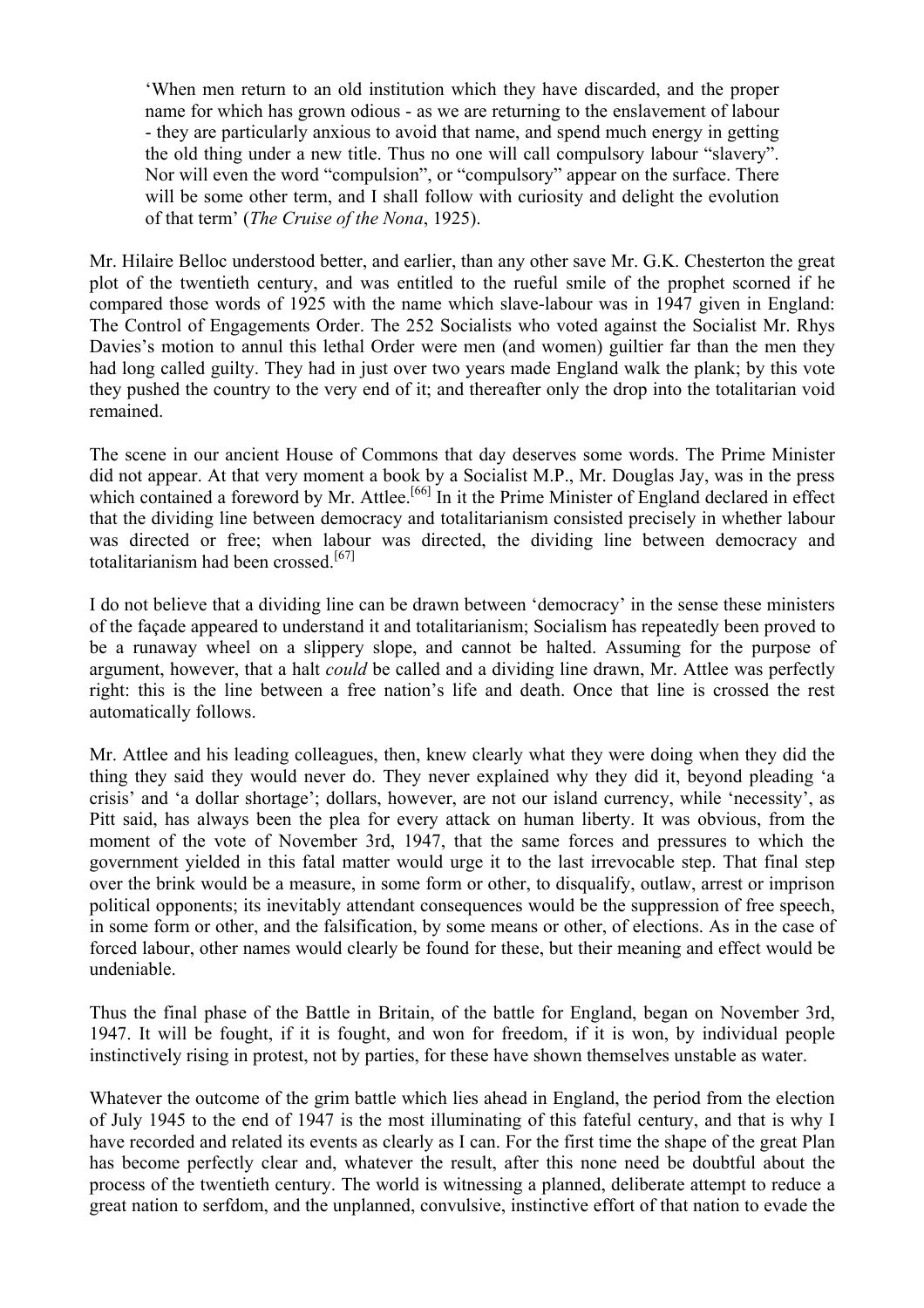closing clutch. It is the decisive stage in the great design which, in the course of a hundred and fifty years, has re-enslaved nearly all of Europe. If it succeeds, not only England, but Europe as we know it, will be finished. If it fails in England, the darkness over mainland Europe will clear and the future open out again.

From the point of view of the contemporary narrator of these events, and possibly from that of the threatened British islander, it is a great advantage that the process of reducing England has been a gradual one, pursued stealthy step by stealthy step. The promoters of the Plan did not venture to introduce total dictatorship in England immediately after 'Victory' and its election. To have clamped down forced labour, travel-bans,[\[68\]](#page-176-0) bread-rationing, building-bans, class-rationing and all the rest on England in that moment would have too abruptly revealed the shape of the Plan and its identity with dictatorship in Russia or Germany. The shock-effect on this island and the world would have been too great.

Hitler's teaching, therefore, had to be followed: that if you reduce nations bit-by-bit, and they swallow the first bit, they will never summon the strength to resist each subsequent deprivation and privation. In the case of an ancient and immensely strong democracy like ours, however, this method has weaknesses. It leaves time: time for the informed observer to discern and reveal the course of events; time for the public masses intuitively to understand and rebel against it. This point of public comprehension we have nearly reached as I write. It is a moment both dangerous and reassuring: dangerous because it must tempt the planners, or the plotters as I believe they should be called, to complete their ruination of English liberty before they can be thwarted; reassuring because public resistance begins to mass and express itself.

It is the testing time, when the decision is in the bud; it may have unfolded itself when this book appears.

This island never did, nor never shall Lie at the proud foot of a conqueror, But when it first did help to wound itself.

Shakespeare's lines are often quoted without the third one, and that makes the first two meaningless. In 1945-47 England helped to wound itself, and in 1948 lay nearly under a conquering foot.

\*\*\*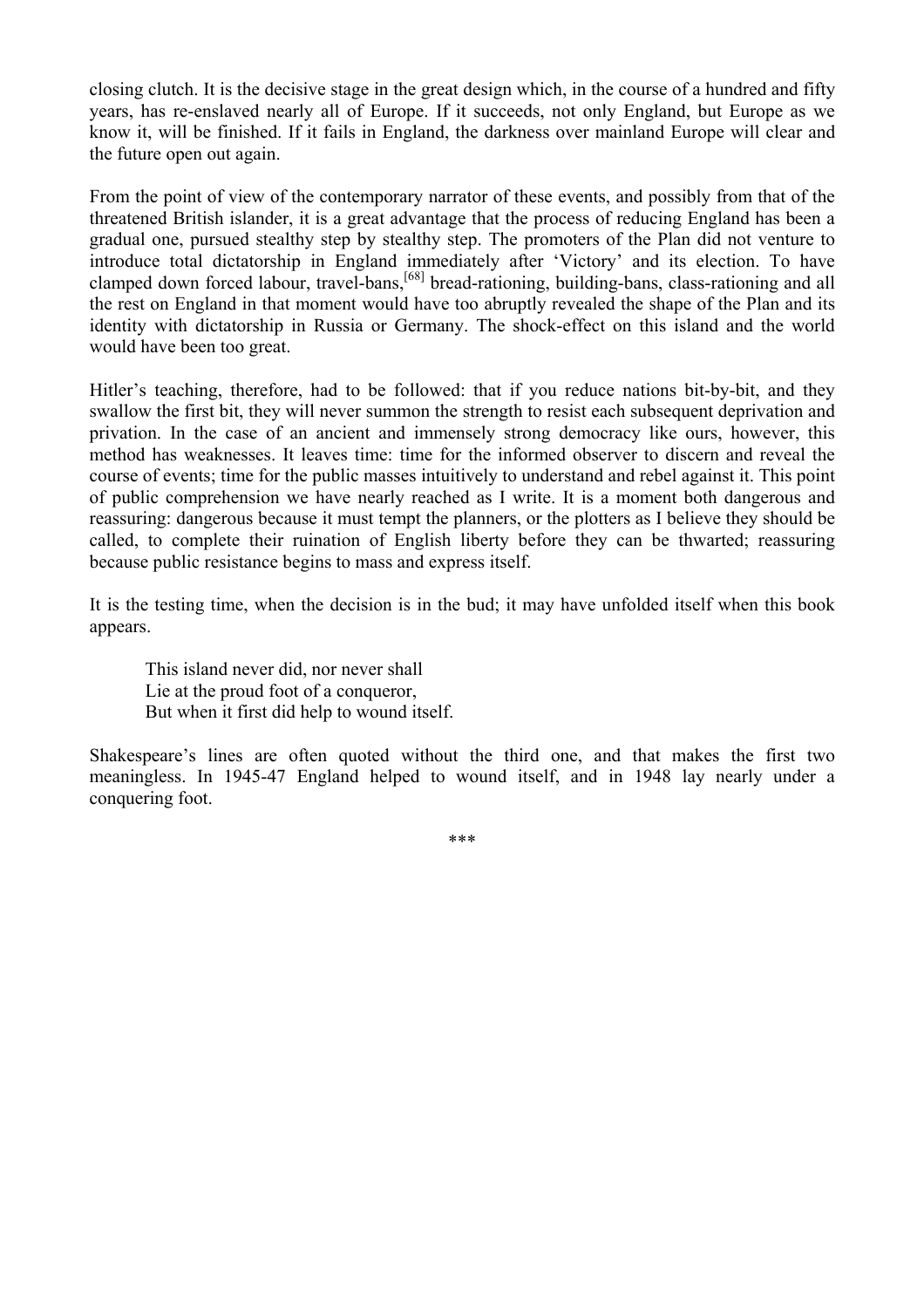## Chapter Two

### THE SECOND INTERREGNUM?

Were I writing this second *Insanity Fair* in any country but mine I would foretell the future as confidently as I did in the first. No prophetic gift was needed for that; the successive attacks on Austria and Czechoslovakia, the German bid for alliance with Soviet Russia, and the resulting war were all foreseen by every other whose duty it was to send information home, privately or publicly. The progress of events was as clear to them as the end of a disease to doctors who know the symptoms.

By that parallel, I would say now, when I review the sequence of events since July 1945, that the last fatal step will sooner or later be taken in England and this country reduced to dictatorship, with the penalties which Mr. Churchill literally and precisely enumerated. Not all the camouflage can disguise the fact that the road we are travelling is that which Germany and Russia followed, and the end is beyond doubt if we pursue it further. It would mean a return to the Dark Ages for England, and therewith for all Europe.

But this is the one country in the world, possibly, where this confident assertion cannot be made. Perhaps because nothing else remains to hope and believe, I hope and believe that it will find its own uncomprehended and unforeseeable way out of the corner where it has been put. Our island story offers a previous example:

History may not repeat itself, but it frequently reproduces similar situations. There are extraordinary resemblances between the Sixteen Forties and the Nineteen Forties, between 1648 and 1948, between the Cromwellian period and this one. The Cromwellian ordeal even started at Edge Hill.

Cromwell began as The Friend of The People, the champion of Parliament against the King, the bold challenger of tyranny. He began by abolishing the House of Lords<sup>[\[69\]](#page-177-0)</sup> and the King; and ended by abolishing parliament and setting himself up as king. He, too, destroyed the great safeguards of Magna Charta. He ruined liberty, inflicted confiscatory taxes, threw every household open to his agents, boasted of a massacre in Ireland, crippled trade, seized men's land, homes, goods and chattels, and reduced the nation to a condition of fettered despondency from which no resurrection seemed possible.

Had he had his way, he would have founded a dynasty of dictators bearing his own name.

At his death the whole evil edifice crumbled away. I think this escape and recovery must be unique in history, and hope the British people will repeat it. That the king was restored is not the important thing, and may be a slightly misleading one. *Liberty* was restored, and the king was the outward and visible symbol, nearest to hand, of that triumphant resurrection. The aching passion to be rid of their chains expressed itself in this act of the British nation; that was the cause of the hurricane of joy which swept London on May 29th, 1660. There have been other restorations of kings in history, but never one that meant so much. Cromwell in the Sixteen Forties destroyed the achievements of Runnymede four centuries before, which had needed twelve hundred years to reach. Their restoration in 1660 made them safe for another three centuries - until 1945.

The parliament of 1645 did not do, or understand how to do, what the barons had done at Runnymede four hundred years before: make the king bow to their will and then, when he had signed liberty's warrant, let him rule under their watchful eye. Instead, they forged a weapon against him which was to be used against themselves. When they looked round they found that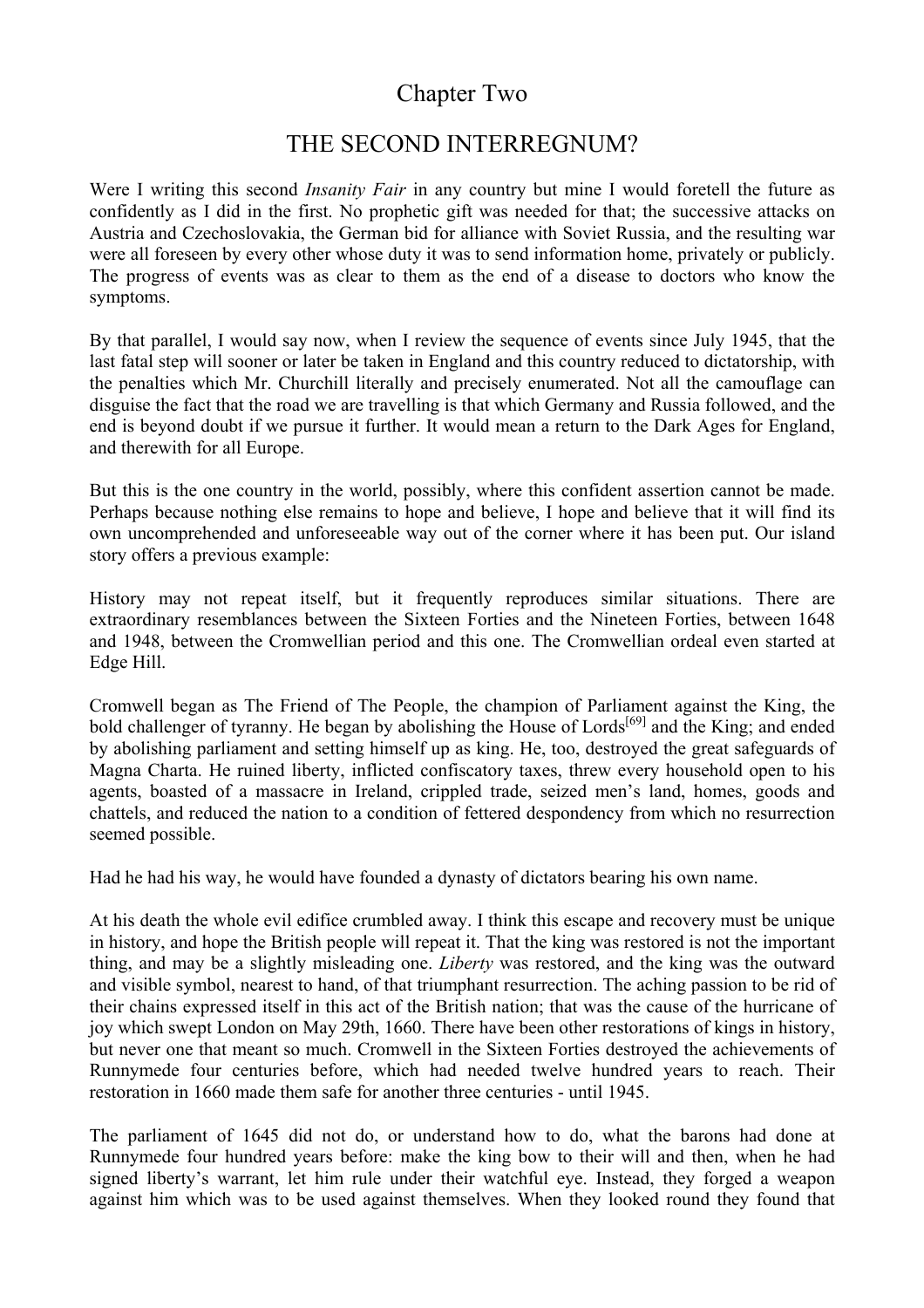Cromwell's New Model Army hated them as much as it hated the king. When they had abolished the office of the king and the House of Lords, and dismissed those Common Law judges who might have protected them, the Army stepped in, sent them home and took over. That is exactly the point which the Socialist Government in Britain approached in 1947. The parliament of 1647 found itself confronted with a new master of its own creation: Cromwell's Army. The Socialist parliament of 1947 found itself confronted with a new master of its own creation: a Communist-dominated Trade Union Congress.

Cromwell's 'Major Generals' (the Regional Commissioners of that day) ruled the country. Any man they called a Royalist ('Fascist') was outlawed. Forced labour was introduced; since motor cars did not exist, men were forbidden to ride horses; they were not allowed to walk abroad on Sundays or even to lean against their door-posts on that day; a ruthless censorship was imposed; one parliament after another was first summoned, then expelled by soldiers; the snooper listened at every corner and tavern for 'disaffection'.

Yet it was not the end, not final return to the Dark Ages, but only The Interregnum. After eleven years the life of England resumed its healthy course for another three centuries. I think I am right in saying that this resuscitation is unique in history. Can it happen again?

There is the rub. Today's unanswered question is not only one of the native health of England, of its inherent power to live through and recover from a second Interregnum. Today an alien hand holds the closing prison door and would not relax its grip again if this were once shut.

With all the resemblances, there is that major difference between the parliament of 1647, confronted by a Cromwellian army with its hand on the sword, and the Socialist parliament of 1947, confronted by a Communist-dominated trade union organisations with its hand on the coalfields. Cromwell, his Major Generals and New Model Army were all patriots for their country. They enslaved it for themselves, for gain and for power, but not for a third party. For the crime worse than tyranny Cromwell had fitting words:

'This being a more prodigious treason than any that hath been perfected in England before, because the former quarrel was that Englishmen might rule over one another, this to vassalise us to a foreign nation.' The words were spoken in 1648. They are much more true in 1948.

I have no doubt of the power of England to achieve this second rebirth, if only it can see the real meaning of the danger. There is a loose idea about, which is skilfully spread by those who stand to gain, that great nations *must* fall into decay at a certain point, and that this is happening to England. Perhaps the illusion began when Gibbon chose his title, 'The Decline and Fall of the Roman Empire'. The inference which remained in many minds was that at some moment the arteries of a nation harden, that the weakness and fatigue of old age enter into a people as into a man.<sup>[\[70\]](#page-177-0)</sup> This seems to me demonstrable nonsense, and certainly is not that which is happening in England.

The condition of England is quite clearly not the result of any such processes of natural decline, but of a deliberate and well-planned assault by political forces, alien in their roots and hostile in their spirit. That is why I think the years 1945-47 so important, and have given much space to their events. What was but a half-developed film in the Thirties and during the second war, is now a sharp picture, visible to all who wish to see. If the attempt fails, it will be carried further and repeated; in either case, the shape of it at last stands revealed.

That is to my mind the enormous importance of these years. Of the native strength of England there is no doubt. This is not rot inside the oak, but an external blow at it.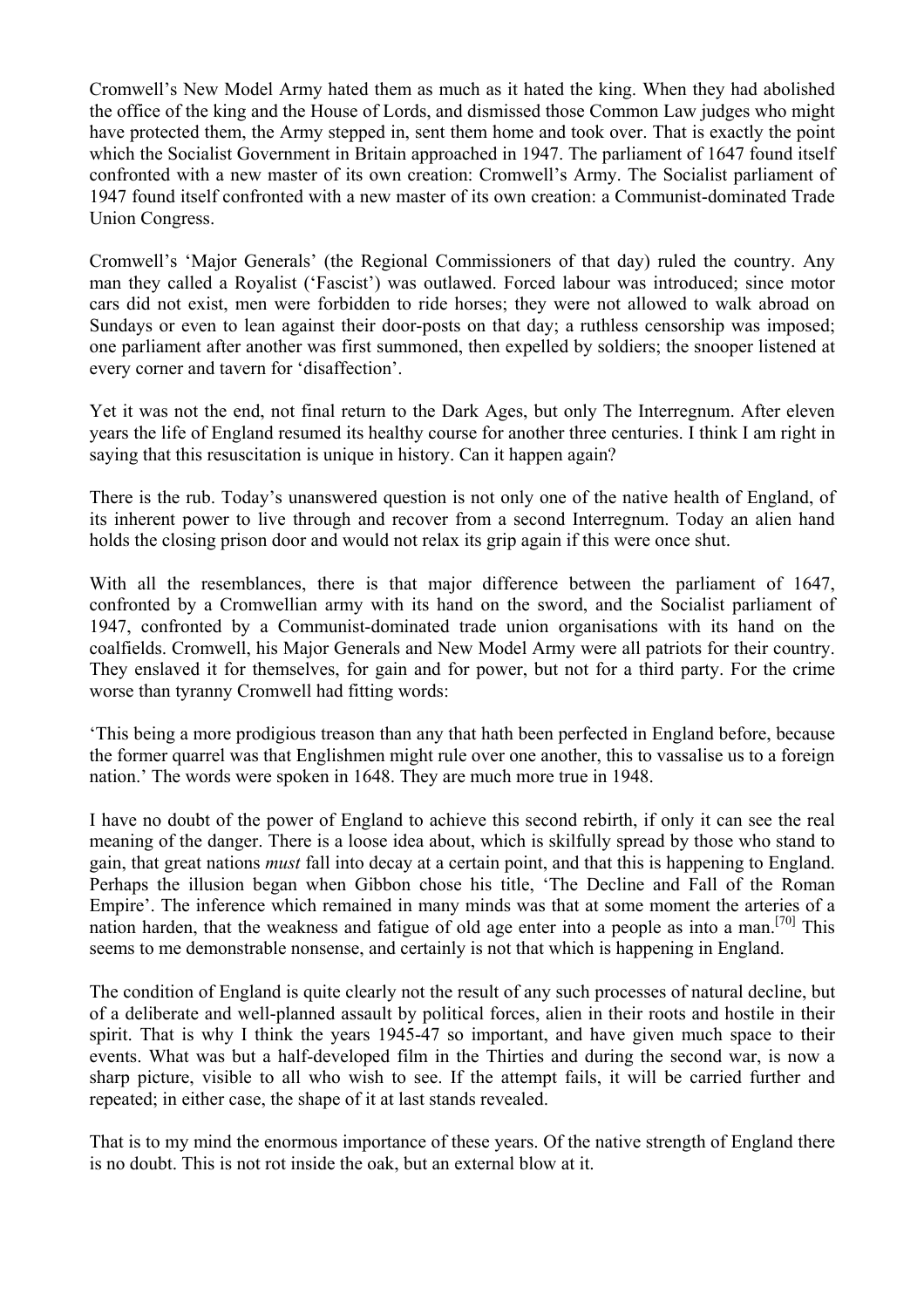An Englishman must believe that the attempt *will* fail, and that this nation will somehow break through the second Interregnum to a new century, or new centuries, of steady improvement in liberty, in humane thought and matters spiritual, in art and in trade. All these things, which steadily grew through good times and bad, through 'slump' and 'boom', through peace and war from 1660 to 1945, have been repressed by governmental act since 1945 and will not revive while the Interregnum lasts.

There is much to build hope on. There is, above all, the happy outcome of the former Interregnum; good came out of evil then. There are still the remains of liberty and there must be, somewhere deep in the islander's soul, the latent longing to restore them whole. There is still the monarchy which, in a succession of different families, has carried the feeling of continuity and kinsmanship among the British family unbroken through more than a thousand years.

If daily reality becomes meaningless, as it does in a time when cuts are recommended to stop bleeding and leeches are applied to infuse lifeblood, men grope for hopeful symbols. Charles II was more a symbol of liberty and liberation than a king. There may be a symbol of better times to come in the name Elizabeth. By the time the second Elizabeth reaches the throne the ailment should have run its course; England should be ready and hungry for liberty again.

The English feeling for the monarchy, whatever family name it bears at the time, is deep and instinctive, and with good cause. It stands second only to the root achievement of Magna Charta, as an obstacle to the plan which is aimed against England today. That great deed put the British freeman on a level with the king to whom he owed allegiance, and I think this is the reason, felt if not understood, for his deep and continued devotion to his monarchy whatever the House. The edicts of 1945-47, which put ministers above the law, in effect put the British freeman outside it, thus restoring in favour of officials, the state of affairs that existed before Magna Charta.

In the years 1945-47, for the first time in my life, a visible, though subtle, war was waged upon the monarchy. The hidden prompters of anonymous articles and those popular columnists Dan Druff And Jack Awl joined to squirt little jets on it, like lapdogs befouling the Nelson Column. I think they found that they offended something deep in the strange British islander, for these excretions diminished; the lapdogs ran away, no doubt to squirt another day.

The government itself was content to ensure that the wedding of the future queen should be held under the drab banner of UPA (Utilité, Priorité, Austerité) by banning the use of timber for stands in the streets. Its philosophy of life seemed to be, don't eat, don't drink and don't be merry, and tomorrow you'll die.

Had it given England new heraldic arms, these might have shown a socially secure citizen *vert couchant*, chained by fetters *gules* to a utility bed *or*, beneath a heaven of priority dockets *azur*; supporters, two officials *austère rampant*.

It was a strange experience during these years to sit among fellow Londoners in a darkened picturetheatre and watch the progress of the king's family through South Africa. Outside bans, 'shortages', queues, threats of hunger, vetoes on warmth and light, 'cuts', unmended ruins, forbidden repairs, warnings, gloom; inside, sunshine, beflagged and begarlanded streets, cheering, joyful people. Far away, at the southern tip of Africa, the feeling of family, the sense of belonging together, the happiness of reunion, were as strong as ever. The people among whom I sat saw themselves as they had been not long before. There was an odd, tangible strain in the darkness. I could not tell whether they no longer recognised their former selves, or felt that it would be disloyal to yield to such recognition, or were unhappy to be reminded of their earlier condition. They had once been like this, able to cheer and rejoice without fear of the morrow; it was the most natural thing in the world for them. Now they sat in a brooding, rather puzzled silence.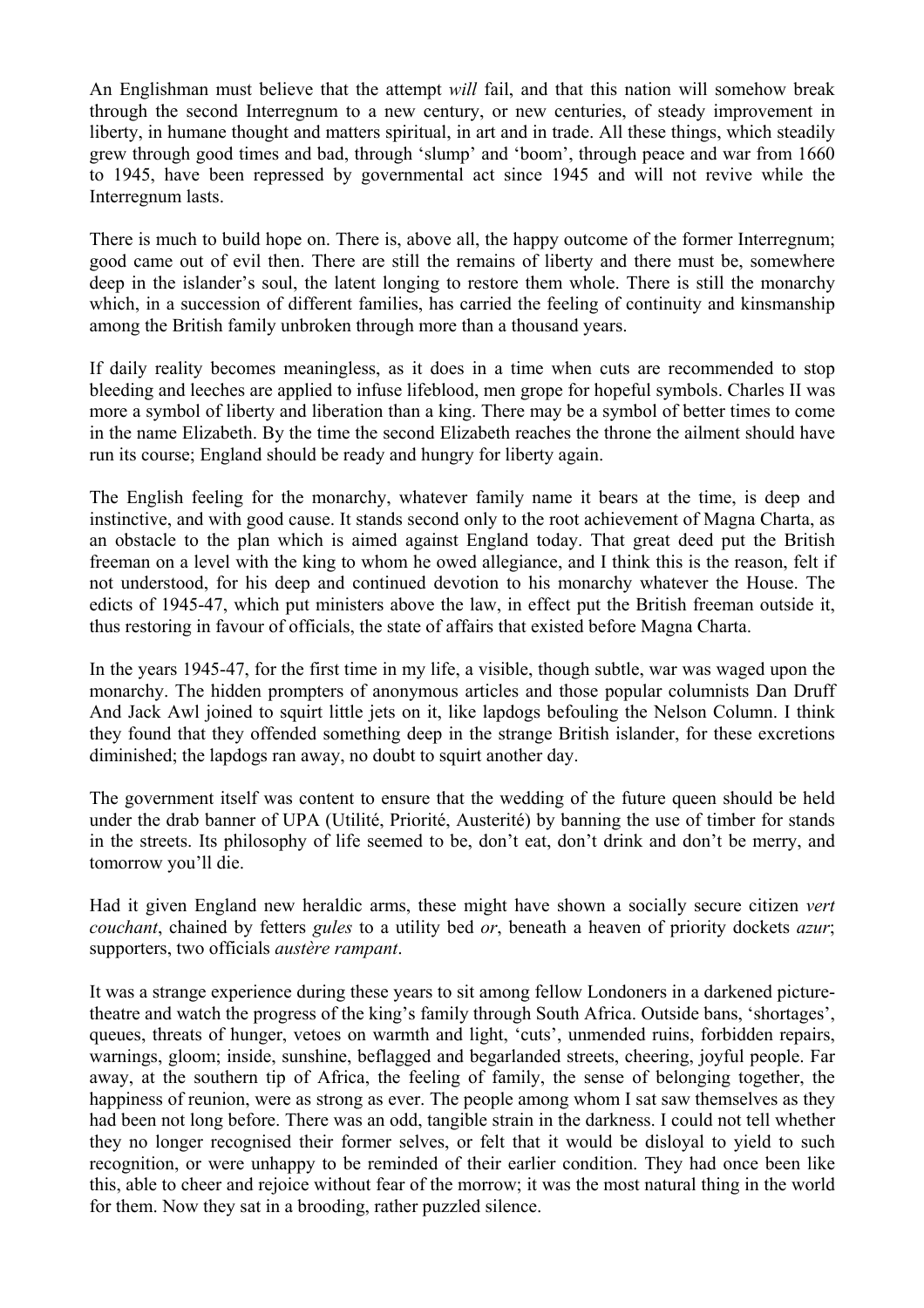Incalculable things shape the thoughts, and perhaps the destinies, of nations. It may be that these pictures, glowing in a dark time, planted in people's minds a sense of what they were losing and the seeds of recovery. (It was after they appeared that the lapdogs paused in their squirting.) These seeds may bear fruit in years to come. At the end, men and women want to be free and happy. In these pictures the British islander saw himself as others had formerly seen him; gradual understanding might yet be born in him of that unplanned visit to a cinema.

This man in the darkness was still important to mankind, for the future of the world depended on his surviving the new Interregnum: I am sure of that. In South Africa Field-Marshal Smuts said it: 'I look upon British rule as a safer guarantee of peace than the United Nations itself'; and this was a heartening utterance, for he had done much to build up the dangerous initials.

'It is not that Britain is no longer a Great Power', he added. 'She is an invalid, having been incapacitated by the great effort she had to make in the war.' This, I believe, was not true. It may have been true in 1945, but in 1947 Britain was kept incapacitated and invalid by the acts of its own government, which prevented recovery. But this statesman was right again when he said: 'It is necessary for the peace of the world that Britain shall recover her position and maintain herself as one of the super powers in the world. That will happen. It is merely a matter of time.'

It is not merely a matter of time, but one of understanding the true causes of our plight, and that is the great lack. Churchmen are more often wrong than most others, when they discuss these matters, but the Dean of Chichester fairly pictured the British islander's danger when he said:

'Our beloved country is confronted by a foe still more ruthless than the Germans ... This foe is endeavouring to destroy us by plot and by propaganda, by open attacks, by secret machinations and by slander and abuse. In every country of the world this foe employs its agents to weaken the influence of Britain. We must strive to avoid the mental indolence, muddled thinking, cowardice and sheer selfishness which brought the danger upon us seven years ago. At that time the Government and the great majority of the British people did not wish to hear about the danger in which they stood and snatched at any excuse for thinking it would all come right.'

I do not, however, agree that the perplexed man in the cinema was indolent, cowardly or selfish. The identity of the enemy and the nature of the attack were withheld from him by his government, and politicians and newspapers of all parties connived in this. Thus he could in the last resort only trust to such acts of God as brought him through the first Interregnum and to his own ultimate instinct for the right course. As to this, one of the ministers who was helping to place him in such peril, Mr. Herbert Morrison, said:

'You cannot stop the British people from doing things for themselves so as to give themselves a fuller and happier life. As long as this is true the British will never be creatures of the State. No State officer or local government official can prevent the people living a life of their own, and any statesman who gets beyond a certain point in trying to order people about and in trying to shape their lives will have a lively time. As long as this spirit exists there will be no Hitler arising in Britain.'

May it be true, though that was said after the Government had struck the deadly blows of August 1947 at the British islander's hope of a future. If it is true the man in the cinema will in time come out of that darkness and merge once more with the happy people he saw on the screen inside.

Among the instincts which may be shaping the future now are the islander's deep attachment to kingship. In these perilous years the bearing of the king and his family seemed to me possibly decisive. Kings, queens, princes and princesses do not today determine their public actions or write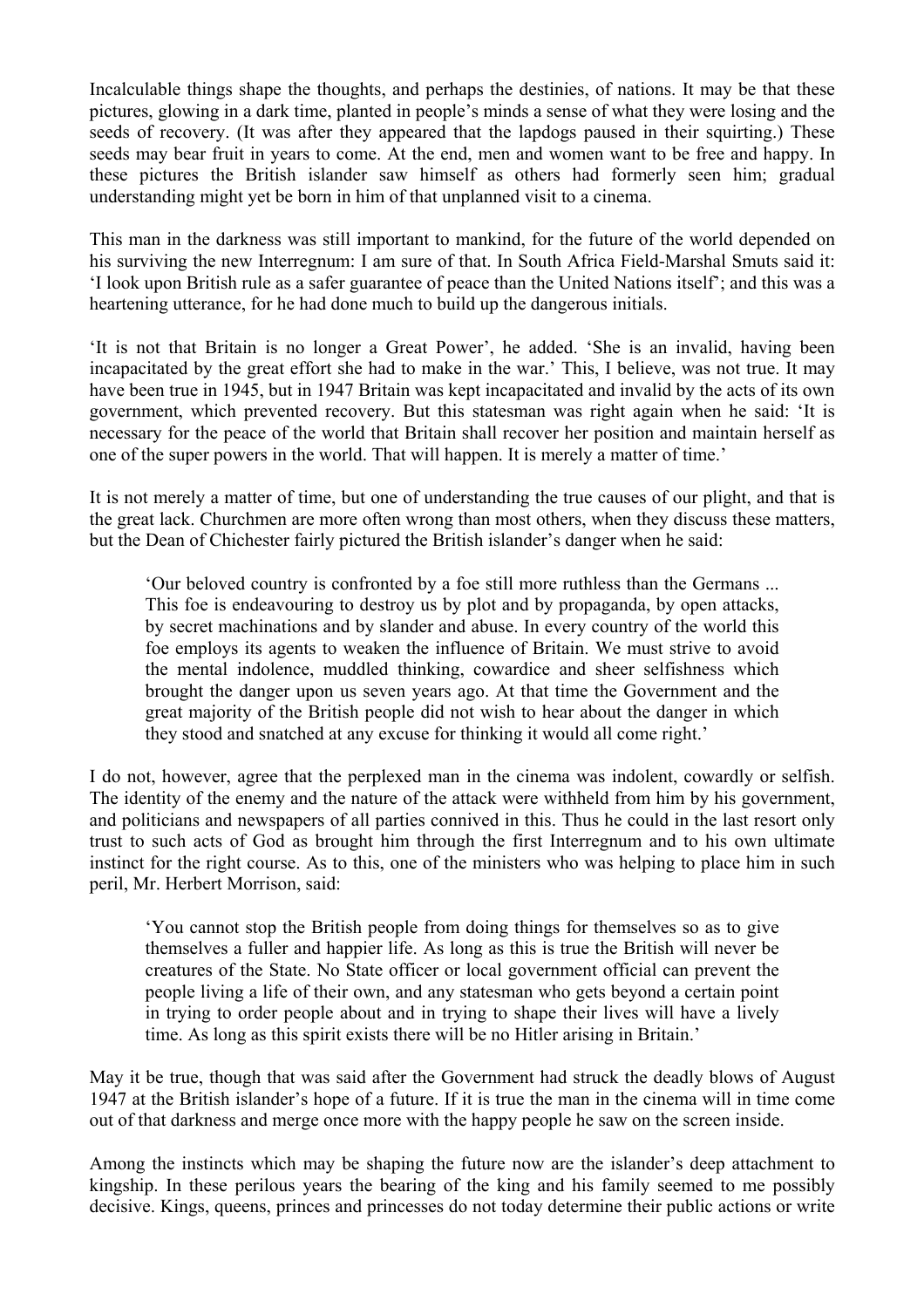their own speeches. They are surrounded by advisers, whom the people do not know, and in our century the word 'adviser' has taken on a sinister meaning it seldom had before. But in this case we seem to be blessed. The calm and prudent steps of the king's family were among the incalculable factors of this time, which may have great effect on the future.

I expect many people shared my own feeling of lightened depression when they heard a fresh young voice speak from South Africa above the daily tumult of politics, and in that well-advised twenty-first birthday message lay stress on the unity of the British family everywhere and its common struggle:

'Most of you have read in the history books the proud saying of William Pitt that England had saved herself by her exertions and would save Europe by her example. But in our time we may say that the British Empire has saved the world first and has now to save itself after the battle is won. I think that is an even finer thing than was done in the days of Pitt, and it is for us who have grown up in these days of danger and glory to see that it is accomplished in the long years of peace that we all hope stretch ahead ... I can make my solemn act of dedication with a whole Empire listening ... It is very simple. I declare before you all that my whole life, whether it be long or short, shall be devoted to your service and the service of our great imperial family to which we all belong, but I shall not have strength to carry out this resolution alone unless you join in it with me, as I now invite you to do. I know that your support will be unfailingly given. God help me to make good my vow and God bless all of you who are willing to share in it.'

Were England any other country than the strange and lovely one it is, I should say that, having been brought to the edge of perdition since it won the second instalment of the twentieth-century war, its final subjugation, by an alien-controlled dictatorship, was at hand. Because it is England, and has survived one Interregnum, I look forward, against all the rules of reason, to new Elizabethan times.

\*\*\*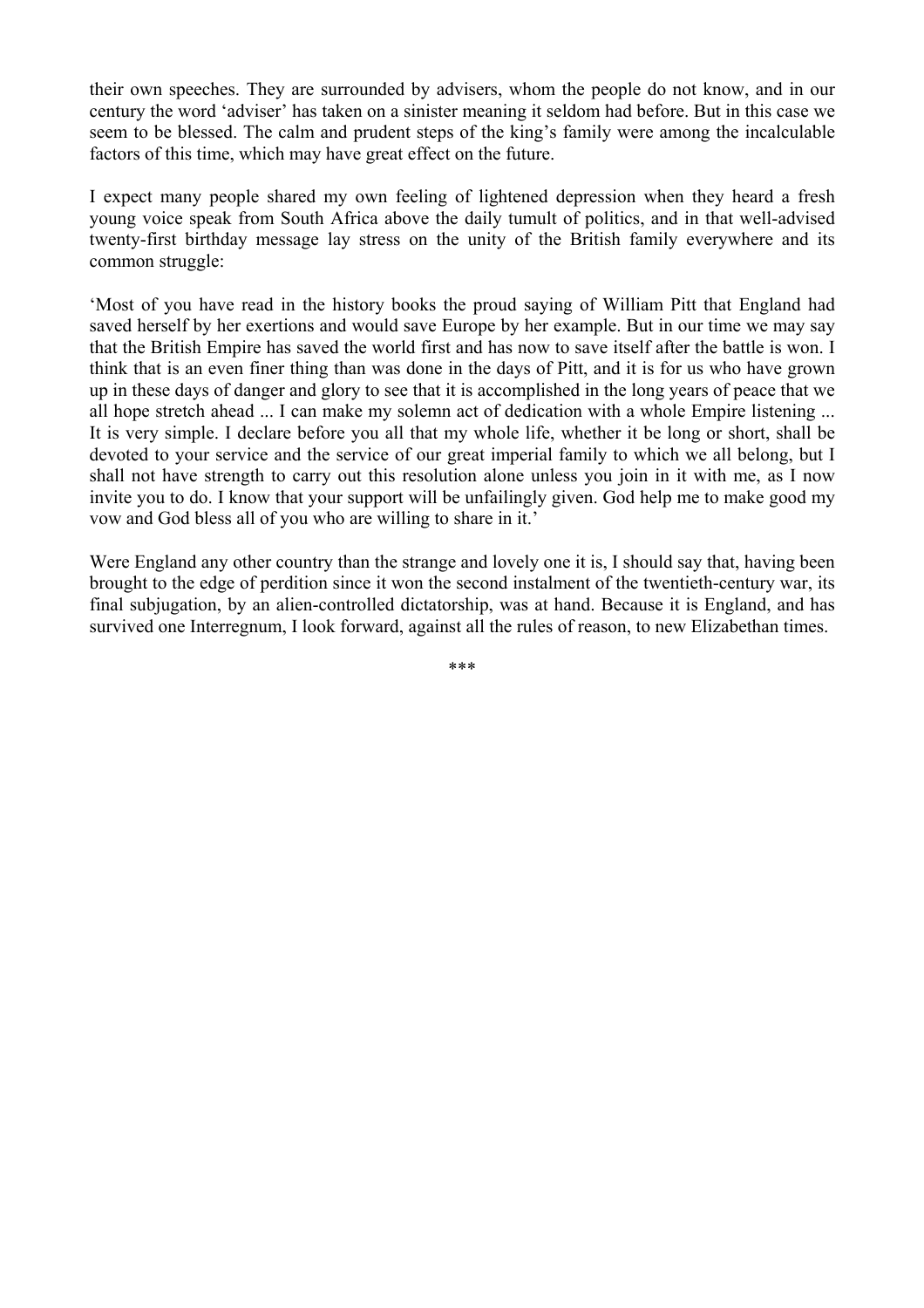## PART FOUR

# THE FULMINENT FIFTIES: 1950 -

In 1947 People in England, though the fighting ceased two years earlier, spoke of 'before the war' when they thought of normal times. Subconsciously, therefore, they realised that they were not in a state of peace. Furthermore, when they spoke of 'the last war' they meant the *first* one. Intuitively, then, they knew that the second one was not finished.

That is the truth of the matter. The continuation of the second instalment of the twentieth-century war was arranged while it went on; the transactions about Poland and Yugoslavia chiefly, and foreseeably, effected this. It is no more possible for Europe to remain cut in half than for a serpent to live with a half-engorged rabbit in its mouth; it must either wholly devour or wholly disgorge. The anti-Christian Empire must either swallow the remaining half of the area of European Christendom or surrender it. Though all things are possible, my experience tells me that it will not yield it up<sup>[\[71\]](#page-177-0)</sup> and the simple means to make it do so, without fighting, was thrown away when the great Western armies were, helter-skelter, withdrawn from Europe and China at the fighting's end.

Thus while the second act was still in progress the stage was set for the third act of the Fulminant Fifties. What will it be called? Perhaps 'Democracy against Dictatorship' by the one side, and 'Communism against Capitalism' by the other. The lesson of the first two acts, however, shows that such names would be used merely to delude the masses and that other purposes would hide behind these masks.

The dictators would clearly spread dictatorship everywhere if they won and call it World Communism; the 'democrats' would plainly seek to spread dictatorship everywhere if they won and call it World Government. 'Mankind' would be offered 'a choice' where no choice in fact existed.

The only thing worth fighting for, however, would be in the Fifties, as ever before, nationhood and national liberty within national frontiers. To complete the destruction of those is the foreseeable purpose of the third act of the Greek tragedy. Since the controlling minds on each side would be possessed by the same thought, they would in reality be allies. The course of the first two acts seems to me to have made plain that there are powerful men in *all* countries who pursue this aim, and I think Hitler may have belonged to them.<sup>[\[72\]](#page-177-0)</sup>

### *Chaos Planned or Unplanned?*

Have the events of this century, now approaching their climax, been merely episodic ones, as unaccountable and unpredictable in the affairs of nations as earthquakes or volcanoes in those of nature? I think the answer is demonstrably no. We live in an age when all governments announce great Plans (as if to plan were not the only reason for governments), but through them all runs the super-plan and it is a man-made one. There is a design behind the tumult; the presence of Lord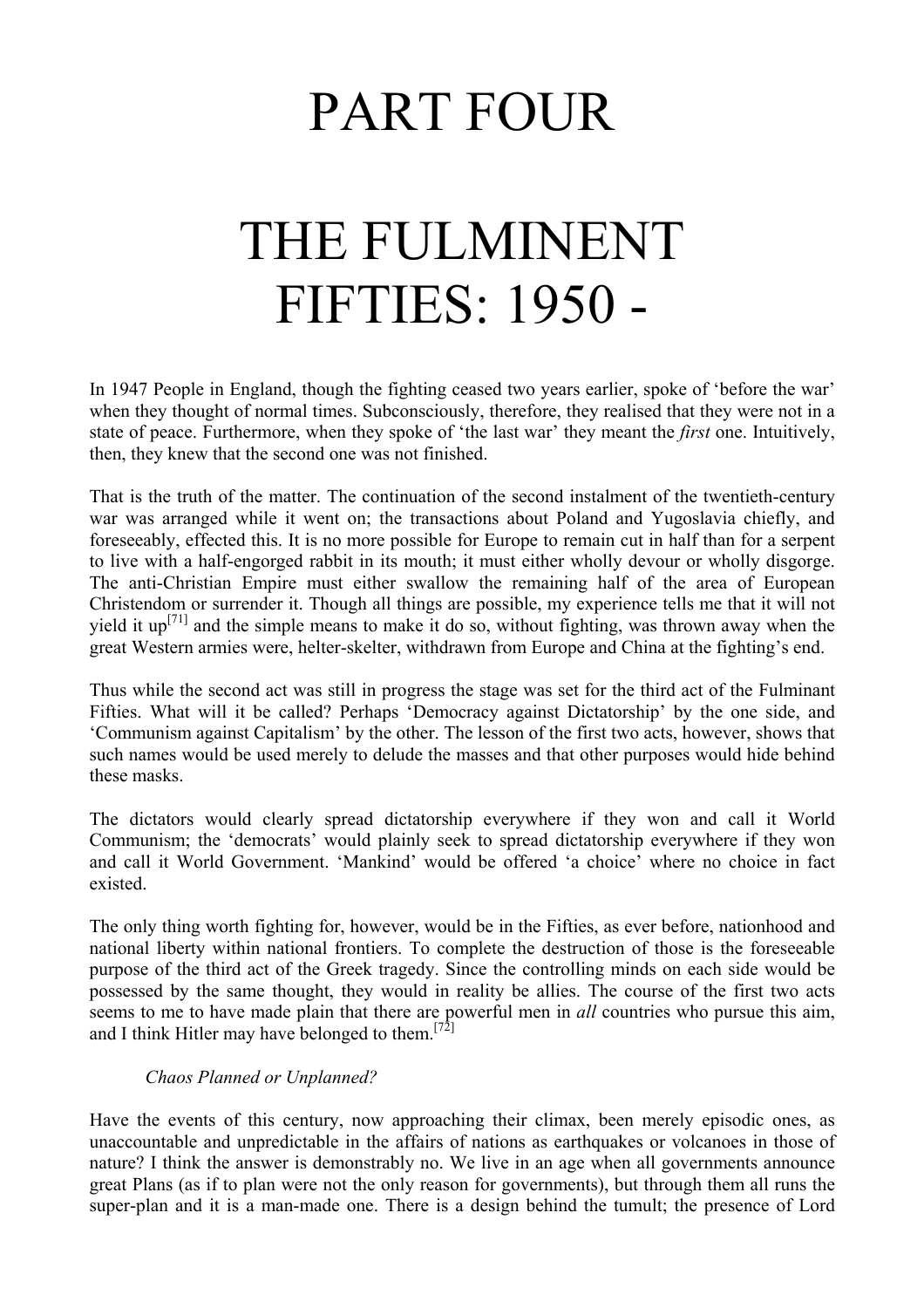Acton's unseen managers cannot any longer be doubted; the appalling thing is the continuing and clarifying success of their purpose. The shape of things past is now clear to see, and it throws the shadow of that to come.

A backward glance at the ruination of these two wars, innumerable upheavals and thirty-three years shows that two great purposes, planted before they began, alone have grown greater through them. Through all 'the tumult' the rise-and-fall of states, the collapse of nations and the destruction of liberty, through the three tumultuous decades, these two new forces alone prospered and became more powerful, until today they dominate the scene. No matter what the slogans of the moment, no matter what the apparent clash of other forces, they exclusively throve and became stronger.

These two purposes were Communism and Political Zionism. Both are ambitions new, in their audacity, in the world's history. The first openly demanded world power for its revolutionary doctrine and published the methods it would use. The second demanded territory in one part of the world and an exceptional status (in fact, power) everywhere else.

Both sprang from the same place: Russia. Both became openly powerful at the same moment, namely, October and November 1917, when the Communists seized power in Russia and the Political Zionists' claim was publicly underwritten by a British government. Both, therefore, appeared in the midst of 'tumult'. Both worked hand in hand and promoted each other's aims during the next thirty years (whether in the third act they will separate and strike at each other, or appear to do so, is a revelation reserved for the Fulminant Fifties). Both received the support of British and American politicians, arms and money, in advancing their aims, particularly during 'the tumult' of the two wars. Both emerged from the first war powerful, from the second one, much more powerful. Both were helped on their way by the appearance of 'anti-Semitic Fascism' in Germany, and could not have made such progress without it.

A backward glance at the perspective of these thirty years now shows that the existence of 'National Socialism' was indispensable to their common advance. This is the point where the mystery of Hitler's origins, real motives, sudden entry and exit become significant. In England today 'the revival of Fascism' is being invented for transparent political reasons.

I believe the fact of their common birthplace is not generally known. Anarchism-Nihilism-Bolshevism-Communism (to give the successive names) was born in Russia in the Eighties and Nineties, or was reborn there; for its doctrine may be followed back to the secret societies behind the French Revolution a century earlier. In Russia the Jews took a great part in that movement; large numbers of them came to this country and America after the unsuccessful revolutions of 1890 and 1905; and such emigrant Jews, returned, predominated in the earlier Bolshevist governments (I have given the authorities in previous books).

The development in the last fifteen years has been curious. Jews have almost disappeared from the front ranks of the Soviet Government in Russia, but have continued to take a leading part in the Communist daughter-parties in all other countries. Often they are the children of the migrants of 1890 and 1905 or later. This fact was confirmed by the disclosures of the Canadian Report, of a trial in South Africa and of authentic information from America, Australia and other countries.

The parallel development of Political Zionism is fascinating to study. Its growth in Jewry much resembles that of National Socialism in Germany. It is not much more than sixty years old; at the start was feared by the mass of Jews; and now has the bulk of them in a grip, sometimes mystic and more often terrorist.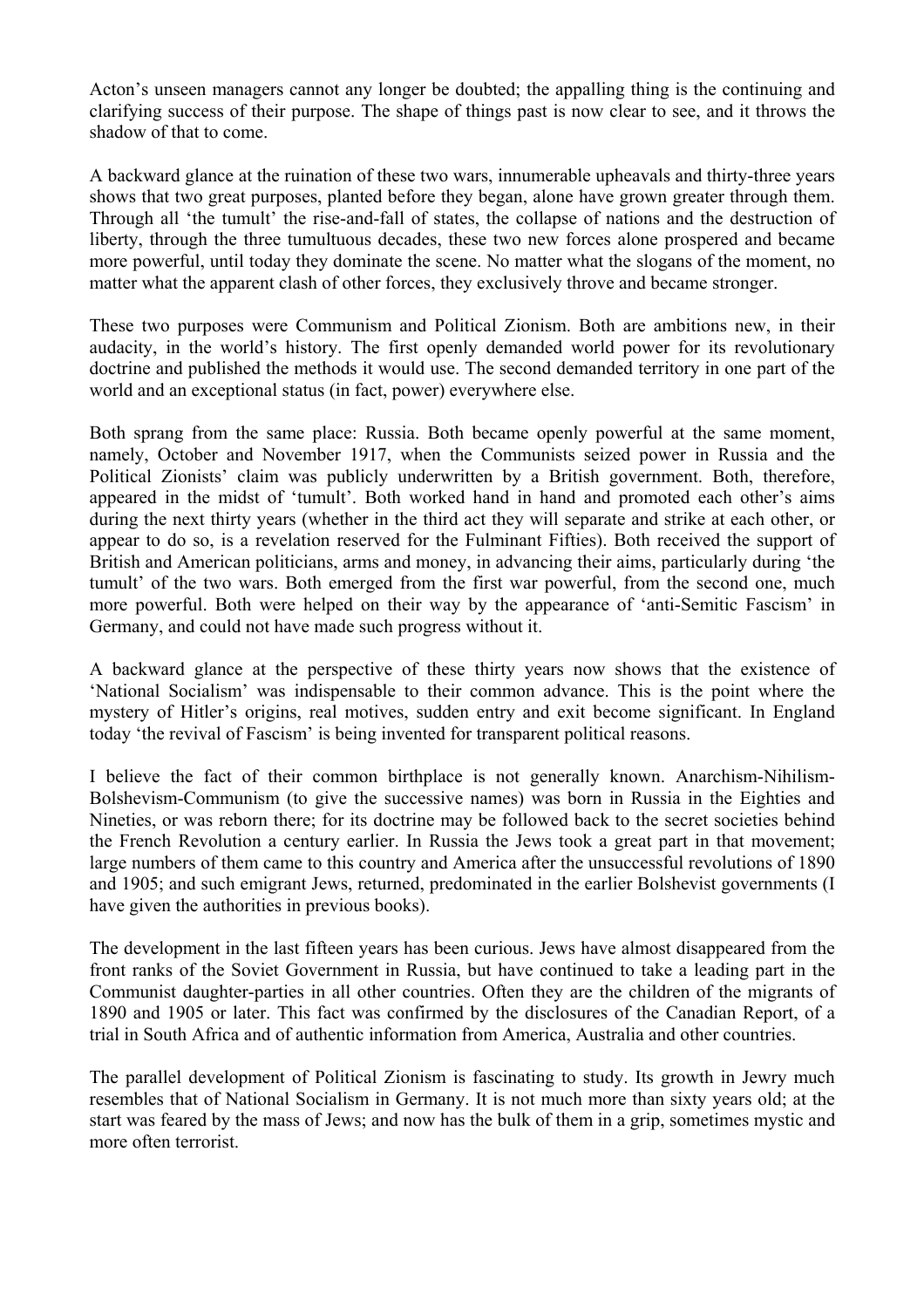It was in 1882 that one Leo Pinsker published (in Berlin) his *Auto-emancipation, A Warning to his Race by a Russian Jew* (I take 'auto-emancipation' to mean 'self-liberation'). He first raised the cry that the Jews 'must become a nation'.

'Rabbis through the centuries have reminded Jews that they would be committing suicide by establishing a political State,' said a Dr. Rabinovitch in Montreal in 1946 (he described himself as 'a British subject, citizen of Canada, and a Jew through and through'). But since Pinsker sounded that call very many rabbis have yielded to its temptation. 'Mighty things from small beginnings grow'; I doubt if Pinsker dreamed that within fifty years Gentile politicians in great States would jump at the Zionist knock on their doors and hasten to do their callers' bidding, or that his proposals would have been so stupendously enlarged.

His Warning is sad, even gruesome to read. The Jews *were* everywhere 'emancipated', or becoming so, but he complained that this was not the self-evident recognition of a natural human right, but merely the result of intellectual enlightenment. He wanders into a dim and intricate jungle of dialectics where he may only be followed by those who know something of the unhappy and unappeasable Jewish soul; he seems to dislike those who saw in a Jew merely another being on two legs like themselves even more than those who saw a distinct, antipathetic Jewish being; he detests 'our protectors' more than 'our enemies'. 'We must have' (he said) 'a *home*, if not a *country* of our own ... The goal of our present endeavours must be not the Holy Land but a land of our own' (not long afterwards the Zionists refused Uganda). He recommended 'the purchase' of a piece of land where several millions of Jews could settle, for instance, 'a small territory in North America or a sovereign Pashalik in Asiatic Turkey' recognised by the Sultan and other powers 'as neutral'.

Even Pinsker's plan, however, contained the fatal germ, which was to infect the whole project in the twentieth century. He wanted the Jews to be a nation with a country; but did not want the nation to inhabit that country. He only wanted 'the surplus' of Jews to go there, and the others to remain where they were. He claimed the rights of nationhood for the Jews but would not concede them to others. He claimed that the Jews were not nationals of the countries they lived in, with a faith of their own, but members of a distinct nation, yet entitled to the full rights of other nationalities in those various lands. It was a claim unique in history, or one hitherto imposed only by armed conquerors on enslaved peoples.

'The comparatively small number of Jews in the Occident, who, constitute an insignificant percentage of the population, and for this reason, perhaps, are better situated and even to a certain extent naturalised, may in the future remain where they are.' In his time the mass of Jews lived in the Russian, Austro-Hungarian and German territories; he did not envisage one in which the majority of them would have been transferred to occidental America and Britain.

His proposals found eager response. The 'Lovers of Zion' held their first conference at Kattowitz in 1884; by 1895 Herzl had convened the first Zionist Congress at Basle; the twentieth century saw the World Zionist Organisation in being, and American and British politicians, during two world wars, under pressure from it to conquer Palestine for Political Zionism by force of arms.

### *The Potent Partnership*

The joint root and birthplace of these two tremendous movements I have shown. They sprang from the great Jewish areas of Russia in the Eighties and Nineties. That they originally marched side by side is explicable: some Jews may have seen through revolution in Russia the way to their greater freedom inside Russia, others may have seen in the prospect of Jewish nationhood and a Jewish State the hope of greater freedom outside Russia. However, they did not branch out in separate ways after 1917, but continued each to support the other. Jews took a great part in spreading Communism outside Russia; the Soviet Empire, while forbidding the Zionist teaching *inside* Russia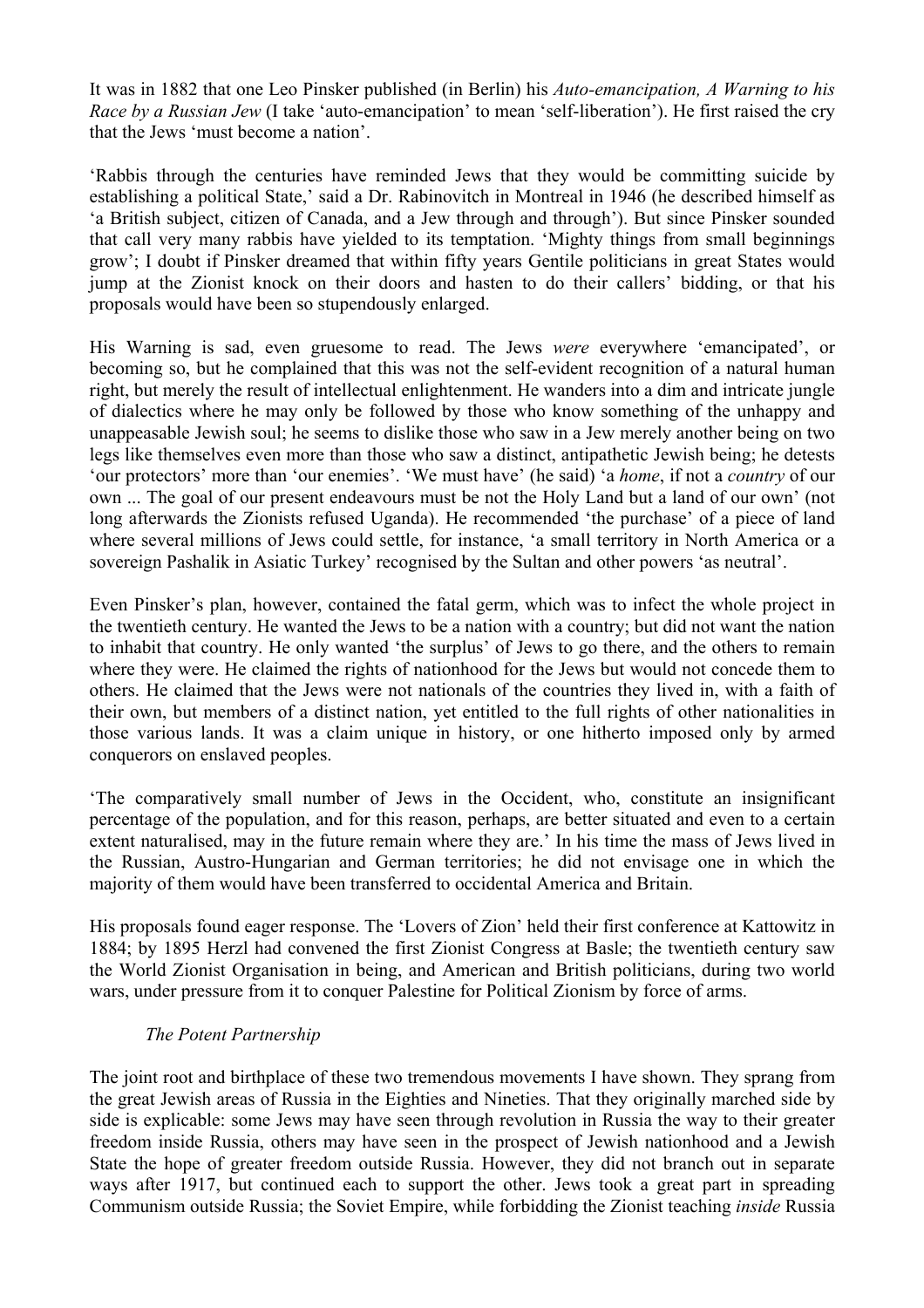(where there was even a Jewish Soviet Republic), promoted the Zionist plan in Palestine, just as politicians in America and Britain had supported it.

This became publicly plain, though it could be perceived earlier, immediately after the second war. In previous wars the power of government in the country of a defeated enemy was always exercised through the army of occupation and some civil authority sent by the victor. After the second war something new happened. Great power was wielded in the areas of British and American occupation by a third party known only by initials: UNRRA. Ninety-five per cent of its huge funds were supplied by the United States, this country and Canada. The British Government contributed £155,000,000 of its taxpayers' money (equivalent to about 6d. in the pound income-tax for two years), without asking them, and the total amount 'distributed without discrimination' as 'a free gift' was £920,000,000. A large proportion of this went, in cash and kind, to Soviet Russia or the Soviet-controlled countries, where the goods donated were sold to the population, the proceeds going to the State budget, or were reserved to official classes.

Thus the prying historian may ask who relieved and rehabilitated whom? If Soviet Russia and the puppet-states were to be the bad boys of the Fifties, they were clearly being strengthened at this instant; but so was Political Zionism. In January 1946 the activities of UNRRA were brilliantly, though briefly, illuminated. A distinguished British officer, Lieut.-Gen. Sir Frederick Morgan, having been lent to UNRRA, was in charge of the appalling problem of the 'displaced persons', those pitiful, homeless victims of the war's ruination. What he saw moved him to an indignant public disclosure.

General Morgan stated that 'a secret organisation' existed to further a mass-movement of Jews from Europe; he was quoted as speaking of 'a positive plan for a second Exodus'. Here, then, was the revelation that great political moves, financed by American and British money, were going on in secrecy.

There was a sudden convulsive movement, like that of some giant hitherto immobile and hidden, but alert. General Morgan had opened Bluebeard's forbidden chamber. A Mr. Lehmann, then UNRRA's director-general, from the other side of the Atlantic demanded his immediate resignation. After explaining that he had no 'anti-Semitic' intention (where was one, in a plain statement of fact?) General Morgan was allowed to remain. In August, however, he made a second, similar disclosure and was immediately 'released' from his duties by the new director-general, a Mr. La Guardia, of transatlantic UNRRA, who appointed a Mr. Myer Cohen in his place. (Both the directors-general were avowed Zionists.)

The British Government made no demur at this treatment of a high British officer; indeed, in December it retired him 'at his own request'. By that time, however, a number of British M.P.s, representing the 'Select Committee on Estimates of the House of Commons', had been to Austria to see how the British taxpayer was faring there. Its Report (H.M. Stationery Office, No. 190, November 5th, 1946) said that 'very large numbers of Jews, almost amounting to a second Exodus, have been migrating from Eastern Europe to the American zones in Germany and Austria with the intention, in the majority of cases, of finally making their way to Palestine. It is clear that it is a highly organised movement, with ample funds and great influence behind it, but the Sub-Committee were unable to obtain any evidence who are the real instigators'. This was a complete confirmation of General Morgan's statements, which were corroborated a second time by the Report of a War Investigating Committee sent to Europe by the United States' Senate (or Upper House); this said that heavy migration of Jews from Eastern Europe into the American Zone of Germany was 'part of a carefully organised plan financed by special groups in the United States'.

Thus the facts were clear. This great migration came chiefly from the Soviet-controlled half of Europe, which none can leave without Soviet permission, and was not composed of 'displaced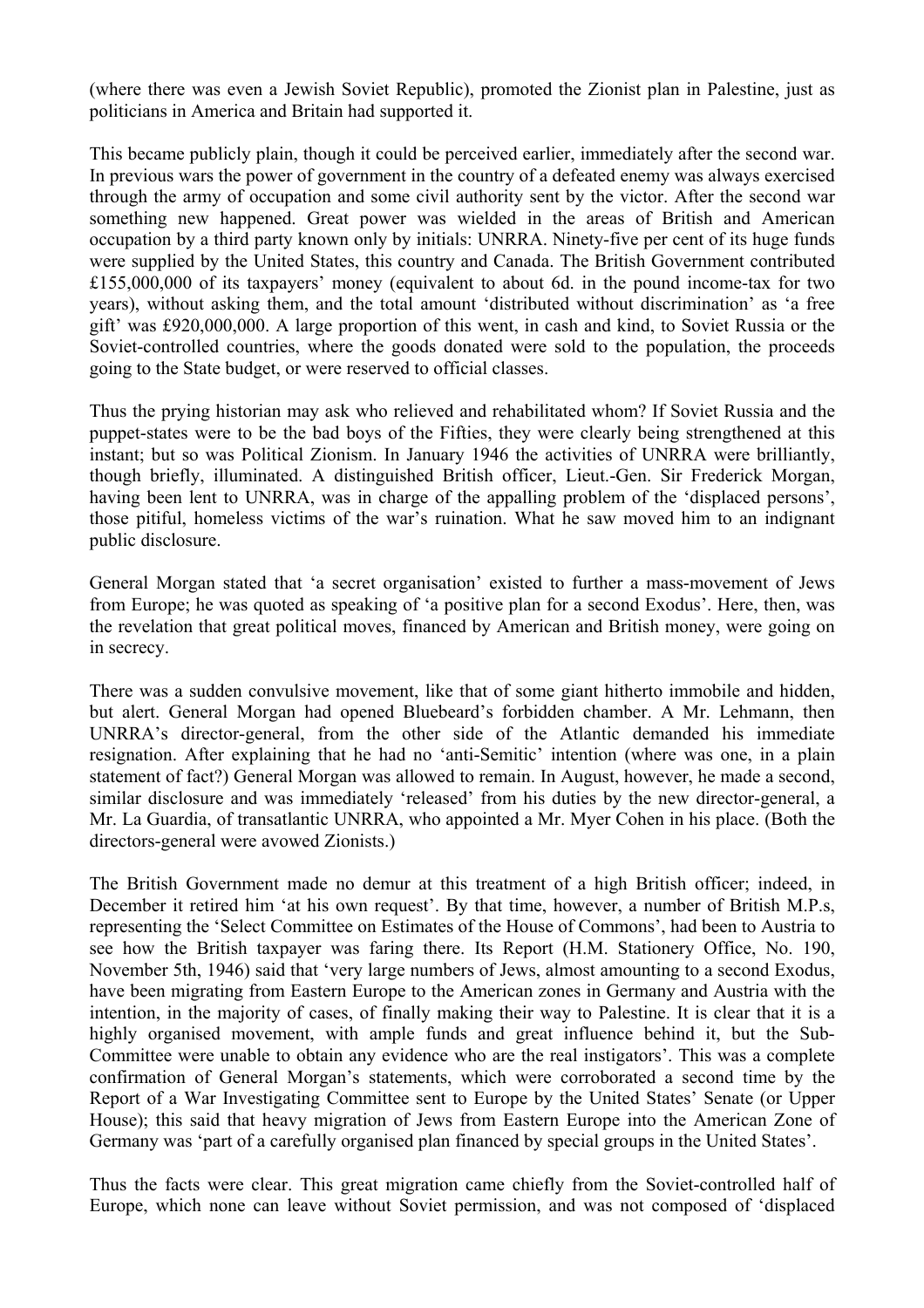persons'. Most of them came from the substantial Jewish communities in Russia and Russianoccupied Poland, Rumania and Hungary; they were sent by the Communist Empire and their passage was facilitated by British and American money. They were being helped to go to Palestine in order to aggravate the situation there. Communism was supporting Political Zionism for its own ends, and so was American finance.

The truth emerged in these fragments, but was quite obscured by the chorus of complaint, in *all* London newspapers, about the refusal of the hard-pressed Palestine authorities to let these persecuted visitors land! At the time I write, many months after General Morgan's disclosure and the Select and the U.S. Senate Committees' confirmations, the 'hell ships' are still portrayed to the British newspaper-reader as vessels containing people driven from their homes by Hitler who have nowhere else to go.<sup>[73]</sup> In reality the stage is being set for the third act of the twentieth-century drama and the scene-shifters work in many countries which outwardly protest against each other.

### *The Invisible Censorship*

The case of General Morgan is of the utmost importance to the student of these times. All trained observers knew of the support given to the extreme Zionists by Communism, but this was the first indisputable revelation of it and of its danger to peace. The rights or wrongs of the matter were never discussed. He was reproached with 'anti-Semitism' merely because he had disclosed a great super-national transaction behind the scenes, in which human beings were being used as pawns. The fact that he spoke the truth was irrelevant; he lifted the forbidden curtain and had to go. One can only hope that his subsequent retirement by the British Government was not entirely the abject thing it appeared to be and that his knowledge is being used. Otherwise the outlook for the Fifties would be dark indeed. It would mean that those who rule us were accepting an alien overgovernorship which in the next decade would attempt open domination.

When some particularly cruel murders were committed in Palestine (the British Government and newspapers paused to express sympathy with the British victims in the form of words kept for these occasions: 'incalculable harm has been done to the cause of Zionism by these outrages'), a British soldier in Palestine wrote to *The Times*. He expressed 'the general feeling of disappointment and surprise felt for the attitude his Majesty's Government had adopted towards the killing of British troops ... What use has the Army for the Government's sympathy? It does not avenge those already murdered, nor does it prevent any further killing. Are we no longer a nation with sufficient courage to enforce law and order where it is our responsibility to do so?'

That was very nearly the plight to which we had been brought. By the acceptance of this secret thraldom we should cease to be a nation.

In my time in journalism, now over twenty-five years, I have seen it spread until it almost blots out the light. When I began, parliament and all the newspapers were open to the discussion of any public affair. There *was* freedom of speech and opinion, if it stopped short of subversion, libel and obscenity; in two decades this nearly disappeared. The state of affairs shown by General Morgan's treatment was general. It had proved possible by stealth almost to stamp out any public discussion of Political Zionism, of the Jewish influence in Communism, and of any affinity or association between the two. This has been done merely by representing any reference to these important matters as 'anti-Semitism'. As I write a strongly organised newspaper campaign is being waged to have it declared 'sedition'.

That Communism and Jewry frequently furthered each other's causes is clear. The first exceptional laws in favour of one section of the community, the Jewish, were enacted in Communist Russia; the object was clearly to silence public discussion of the predominant Jewish share in the events of 1917, but as no subject may be freely debated in Russia, that in itself would not much matter. The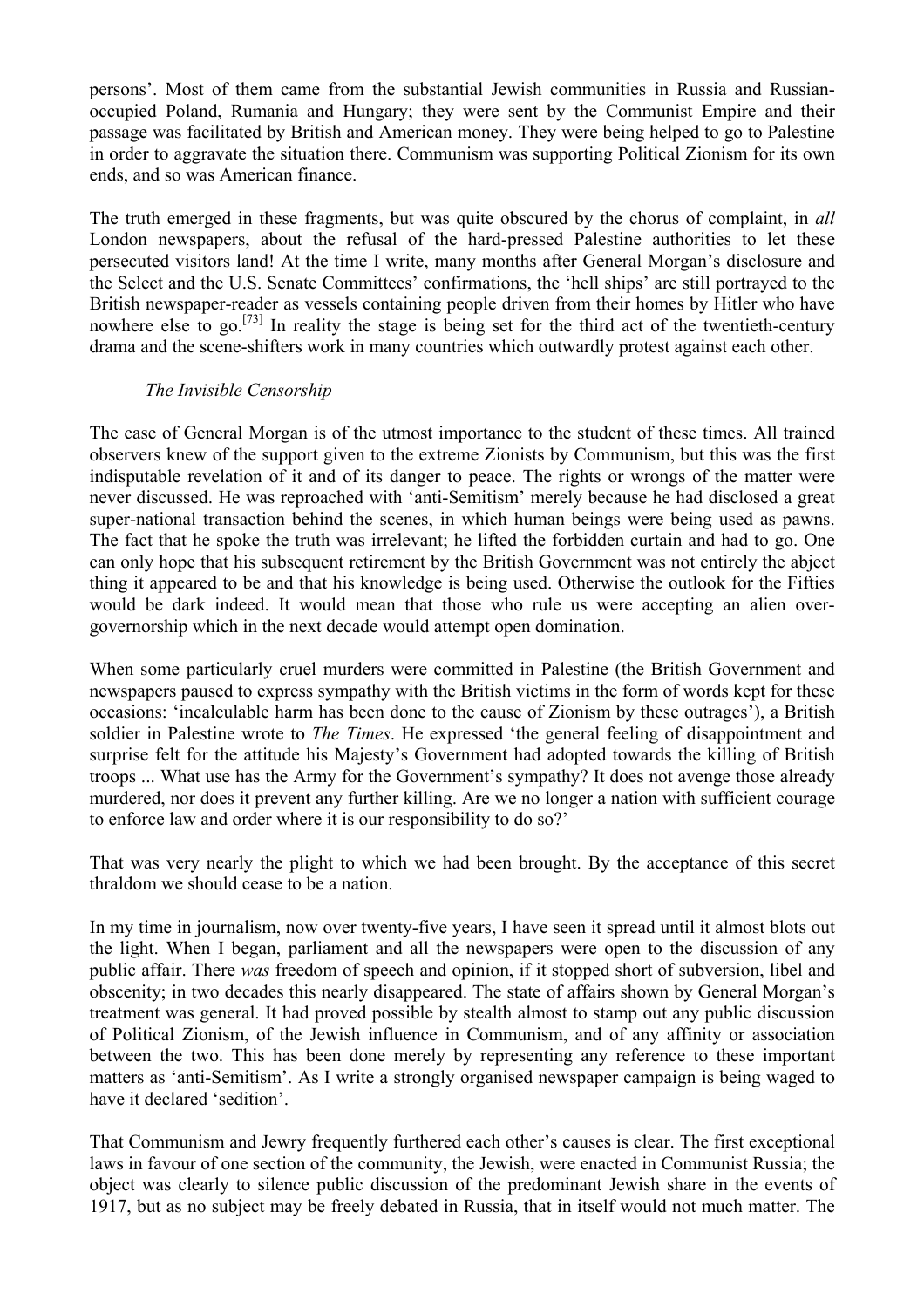important thing is that these laws have in fact, and in varying degree, been stretched far beyond Russia in the last thirty years, and that Communism and organised Jewry join forces in extending them. They apply now throughout the Soviet-controlled area of Europe; in practice they prevail in the American-occupied part of Germany; and in fact, though not in law, they already blanket public information in England and America.

Their intention, however, is not to protect the Jews but to hide the shape of events. General Morgan's case is the proof. 'The people never give up their liberties but under some delusion,' said Edmund Burke. The delusion that the Jews need to be protected in England is being created in order to further that design of spreading chaos which has been forced upon Europe in the last thirty years; the attack on the last liberties of Britain is once more being opened in the delusive name of 'anti-Semitism'.

It has done duty now, with extraordinary success, for three decades. The label is merely transferred from one country, when its liberty has gone, to another, the liberty of which is next on the list for attack. In the second-hand bookshops of the Charing Cross Road today's wanderer may find dozens of books, written between 1890 and 1917, and often published in Berlin, which portrayed Russia as the satanic enemy of the Jews.<sup>[\[74\]](#page-177-0)</sup> On those same dusty shelves may be found as many more books, written between 1933 and 1945 and published in London, in which Germany took the place of Russia. Today the name is being changed again: the name of England has been substituted for those of Russia and Germany in the books now being written and published in New York. The Englishman who looks around him in his island may judge how true it is, and wonder how true the rest was. If 'laws against anti-Semitism' openly came in England, the name would soon change again, I think; America would be the next one.

In all this the masses of Jewry appeared to have as little say as the masses of Russia, Germany or England in deciding their fate. When Leo Pinsker first proposed the 'National Home' in 1882 the masses of Jews in Russia were against it; emancipation was largely a reality. When the mysterious Hitler arose in Germany the masses of Jews there were long since free from any discrimination and loved Germany. In England the native population in the twentieth century had lost all feeling that there was anything distinct, different or separate about Jews - until the Zionists and Communists raised the cry, 'anti-Semitism'. For the purposes of the Plan this turnip-headed spectre obviously has to be created, since it does not exist.

Yet everywhere the phenomenon has repeated itself: the masses of Jewry have been brought under the grasp of Political Zionism and those Jews who openly see in it (as I believe, rightly) common ruination for Jew and Gentile are a diminishing rearguard. In England and America, as previously in Germany and Russia, a few Jews have been foremost in recognising and denouncing the danger. An American Jew, Mr. Henry H. Klein, described in print the grip over Jewry of the fanatical group known as the Sanhedrin, to which he attributed the plan to destroy the Christian world, an enterprise which (he wrote in 1945) had been largely accomplished. His description of the plan and the motive agrees with that given by Disraeli exactly one hundred years earlier (see pp. 286-7<sup>[\[go to\]](#page-149-0)</sup>). Mr. Klein suffered persecution and ostracism at the hands of the extreme Zionists, who make no distinction between Jew and Gentile in pursuing any who venture to oppose their plans.

The power to move the Jewish masses about like sheep, and to inflame a fanatical hatred in them, passed into the hands of the extraordinary, half-secret organisation which no Gentile politician apparently dared to oppose, and this organisation worked hand-in-hand with the Communist Empire. Lord Salisbury once said in the Lords: 'It is clear that among a small, extreme section of the Jews in Palestine we are being treated as an enemy of the Jews. They have declared war on Britain.'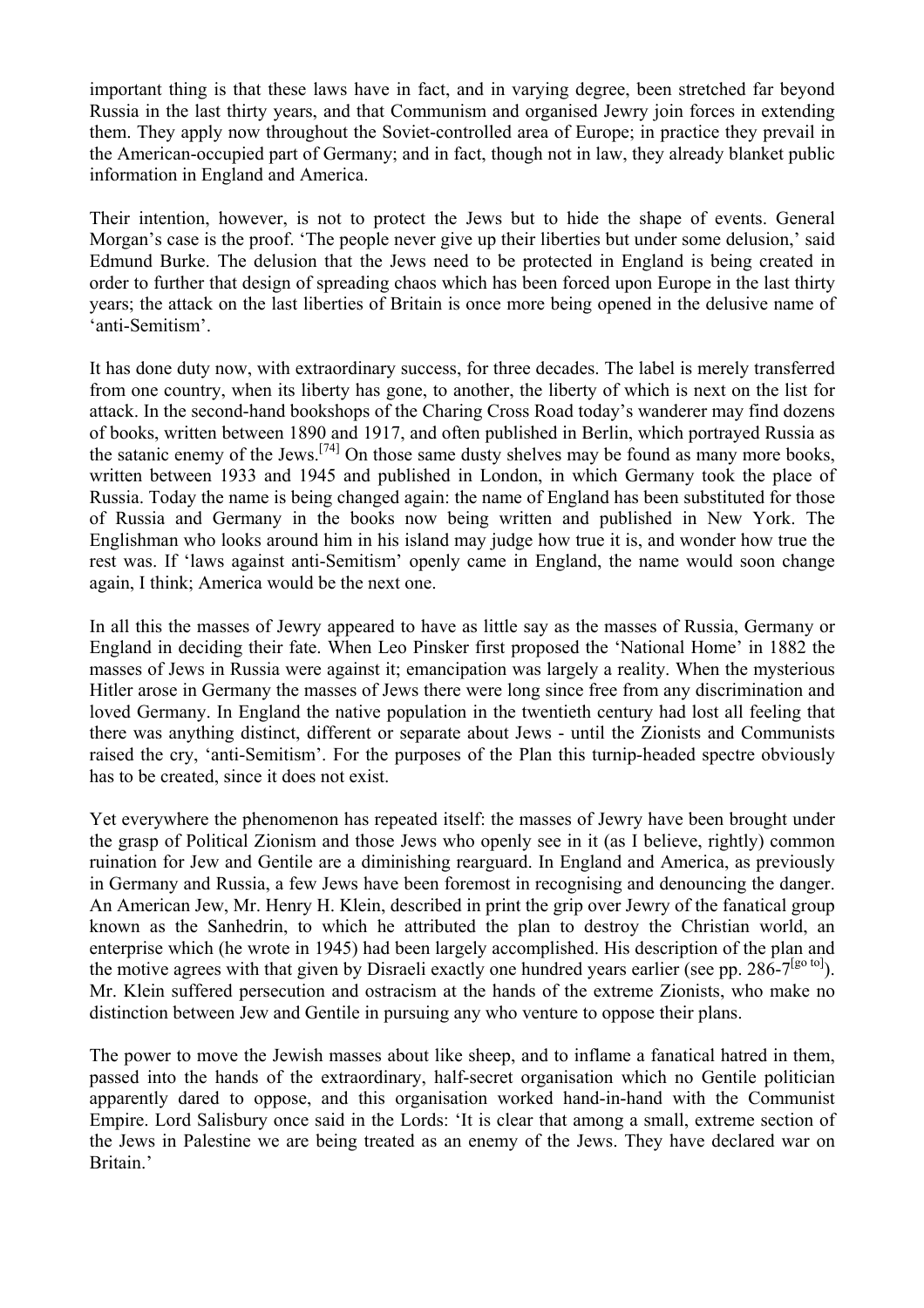The word 'small' was misleading in view of the obvious and enormous power of this organisation, which in any case was not 'in Palestine'. Its headquarters are in America<sup>[\[75\]](#page-178-0)</sup> and in the Sovietcontrolled half of Europe. What is not understood among Gentiles, because the knowledge of it is not spread by their newspapers, is the terrorist nature of the 'unseen managers'' hold over these shifting masses. I have talked with British officers who were put on board intercepted 'hell ships' in Palestinian waters and they give a fantastic account of people who did not understand by what power they had been set in motion; who had been drilled in the few words they were allowed to speak and beyond these refused to speak at all because they feared for their lives; and who were kept in this literally mortal terror on board by leaders of the most rabid type. The picture was that of a terrorist system more ferocious even than the Communist and Nazi ones.

The Political Zionists, supported today by the present rulers of the land from which they sprang, have in the last thirty years become astonishingly powerful in the world. They were able in the first war, by means of pressures quite invisible to the peoples engaged in it, to achieve an aim entirely outside its declared scope and proclaimed objects. They extracted from a British government the promise of a 'National Home', in another people's land, where they would enjoy full 'political rights' (which were not accorded to the native inhabitants) while retaining their full political rights everywhere else. Between the wars they were able, by the same unseen means, to bring British governments to make war on that native population. After the second one they were able, when British governments at length shrank from the task, to prompt an American President and even 'the United Nations' to support their claims, and the Soviet Power to support them by arranging 'a second Exodus' towards Palestine.

### *Tumult and Design*

Such light as has now been shed on these dark doings illuminates the shape of the decade to come. Hostilities have not ceased, though the fighting has. Not one, but *two* war situations have been produced for the future, and through them the ambitions of World Communism and Political Zionism, which have often run parallel, will presumably be continued.

The two war situations are in Europe and in Arabia. In Europe there is the artificial bisection, which cannot endure any more than the moon can stand still; it must be ended by the withdrawal of the Communist Empire into its native land or by its advance to the Atlantic, which would make Europe, presumably including this island, a second Soviet continent.

In Arabia there is the Political Zionist ambition, which can only be achieved by force of British or American arms, possibly disguised as 'United Nations' ones.<sup>[\[76\]](#page-178-0)</sup>

If this island should passively submit to become 'a unit of a European Union of Soviet Republics' (Mr. John Strachey in 1937), the first war situation might conceivably end in Soviet victory without fighting. The *second* war situation *cannot* end without fighting, whether 'the physical authority of the civilised world' (see footnote  $^{[76]}$  $^{[76]}$  $^{[76]}$ ) is applied or not. The Arabs, a primitive people, will fight and the resulting explosion, in its spread, might prove the greatest of the century.

This, then, is the infernal machine prepared, during two wars and three decades, to explode in the Fifties, if not before. The renewal of fighting-hostilities could only be prevented now, and an end be put to the non-fighting war, by statesmen who would speak openly about, and resist, the halfhidden forces which are clearly manipulating these affairs. As long as politicians in America and Britain cover up such matters as the Canadian Report, the methods of Zionism, and Soviet-Zionist collaboration in preparing the outbreak in Arabia, hostilities will continue and their renewal by arms approach.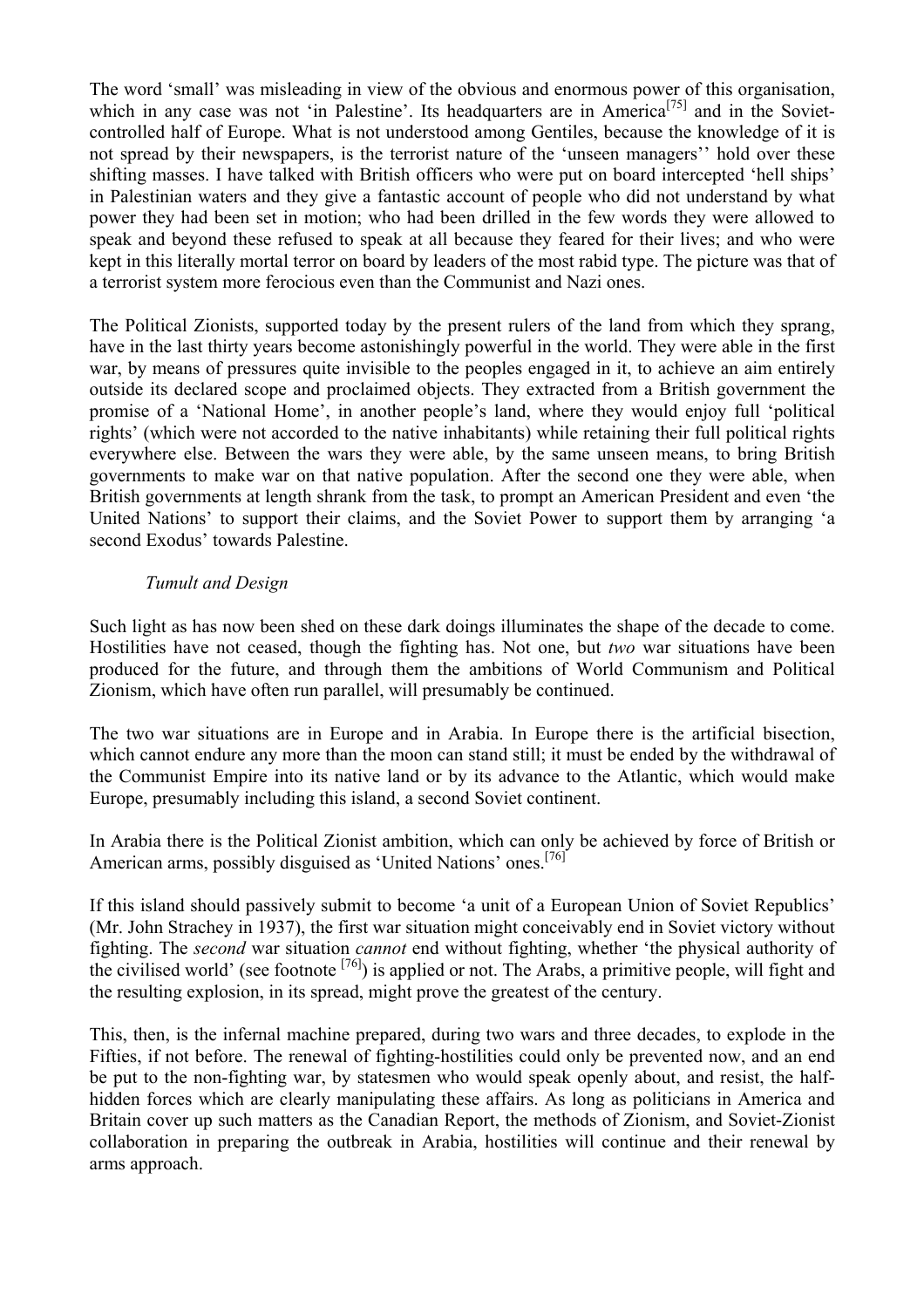It is not certain that the two war-situations will detonate together. The Communist technique was revealed in practice in the second war. It is to declare all wars 'imperialist wars' when they begin and instruct the Communist daughter-parties to sabotage them behind the front<sup>[\[77\]](#page-178-0)</sup> and, when it joins in them, to turn them into civil wars: that is, to use the Communists less for military victory than to strike for 'Soviet power' in each country.

This may happen again, if the war-situation in Arabia becomes a fighting-war first. The fact that the Soviet Power has helped to prepare it, and has supported the American proposal to partition Palestine in favour of the migrants sent from Russia and financed from America, would not prevent the Communists from whipping up the masses of the Near East, India and the Far East with the cry that this was 'an Imperialist war'. These masses would not remember, if they ever knew, that the war-situation was produced by the Soviet dispatch of trainloads and shiploads of unwitting Jews to the scene, or that a British general was dismissed when he revealed the process.

British or American or any other troops so employed, however, would be merely serving as the foreign levies of Zionist imperialism, which Soviet imperialism has from the beginning supported. They would go out to set up the Zionist Empire, which would certainly prove to be something much greater than a 'National Home' for 'the surplus' in a small part of Palestine. The enterprise would unloose great upheavals far and wide. The final assault from all sides on individual liberty and national freedom would have begun - for no sophistry could then further cloak the fact that the British or Americans (even if they called themselves 'The United Nations') were in fact wantonly attacking a small, peaceable, and untroublesome people far away. If they began such a battle, it could never be disguised as one for the right, and out of the convulsion which would spread from it could only come ruin and slavery for all. The great Design of the twentieth century would approach completion.

### *Back to B.C.?*

Reduced to simple words, such an enterprise would mean that the men of Christian civilisation would return to the birthplace of their faith and civilisation in order to blot out the entire story of these 1947 years. That is the immense symbolism of the thing: Europe, three parts ruined, only needs that final blow.

Who foresaw that thirty years ago, when a British politician, covered by the empowerment of 'an emergency', dictated a letter blandly, and blindly, agreeing to set up 'a National Home' in Palestine? The story of these thirty years is as amazing as that of the thirty-three which ended with the Nazarene's condemnation in Jerusalem in A.D. 29. Will it in three more years, in 1950, see a similar denouement: a foreign governor there yielding in all matters, against his will, to a noisy clamour? The retreat of British and American politicians before the mysterious Political Zionists during the last thirty years, recalls the career of Pontius Pilate.

The fantastic tale, from that day in 1917 until 1947, should be publicly known now, but is not.<sup>[\[78\]](#page-178-0)</sup> Mr. Bevin, who thirty years later succeeded to the full-grown serpent hatched from Lord Balfour's harmless-looking egg, once referred to 'the two-thousand-year-old dispute between Jews and Arabs'. This was one of those bewildering misstatements, from a high place, which curdle the blood of hope in the listener's veins, for they imply that the men who have to handle such dangerous affairs often have no notion of what they touch. Jews and Arabs lived in amity in Palestine for two thousand years until the Declaration of 1917. Mr. Bevin later came nearer to the truth when he spoke of the Zionist enterprise as a war between Jewry and the Gentiles. Actually, it appears to me to be a war waged by the Political Zionists against the Jewish masses and the Gentiles alike.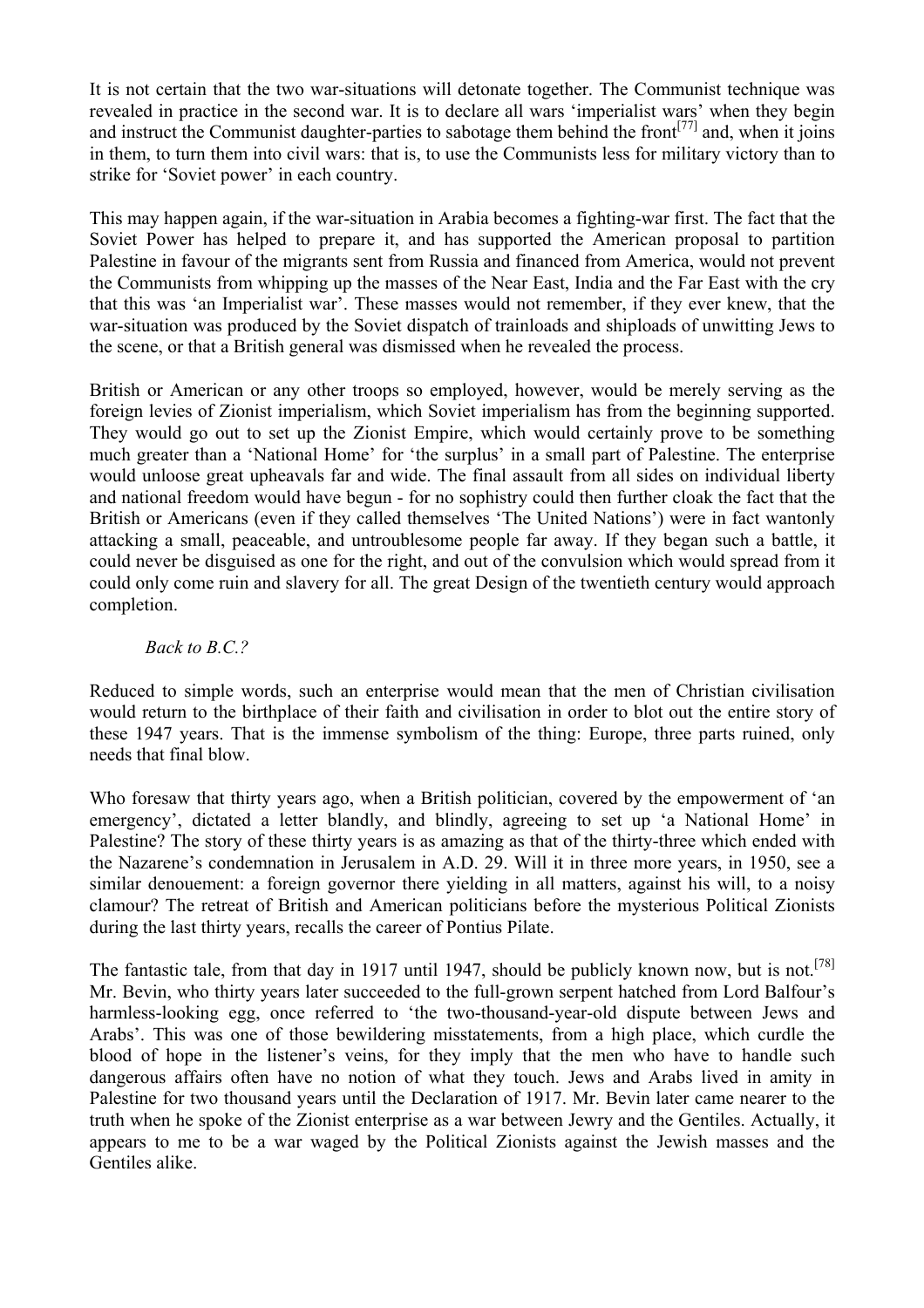First, then, came the original promise, given in breach of other promises to the Arabs. Its results were: the years of enforced Zionist immigration into Palestine; growing Arab protests; Arab uprisings in 1920, 1921, 1929 and 1933; and from 1936 to 1939 the first Zionist war (waged by British troops against the Arabs).

This long and costly war was not successful, and only ceased when the British Government of that day consented to reduce Zionist immigration to a maximum of 12,000 a year.

At that point Arab resistance had brought the Zionist plan to a standstill. Without the simultaneous rise of Hitler and 'anti-Semitism' in Germany, and the second war, a wrongful invasion of a peaceable land would have been checked and the 'design' of the twentieth century would have been spoiled.

Coincidence is in our century clearly a malignant demon; Hitler appeared and the second war began, ran its course and reached its curious end. What happened then? A 'United Nations Organisation' was set up to make 'aggression' impossible in future and to ensure the spread of 'democracy' everywhere.

From that day to this the 'United Nations Organisation' has not succeeded in establishing peace, repressing aggression or preserving democratic liberties anywhere, or agreed on any major issue whatever, with one solitary exception: by an overwhelming majority it decided that the Zionist invasion of Palestine should continue. In the light of this large fact, its other current plans for setting up a 'United Nations Force' and for vesting the monopoly of atom bombs in one of its sovereign committees, ADA, take on a new significance.

It began by sending a committee of inquiry to Palestine. The noble principles of the 'United Nations Charter' (like those earlier ones of the Atlantic Charter) were quite discarded. The terms of reference, by majority vote, included no mention of 'independence, democracy and selfdetermination' for the *native* inhabitants of Palestine, and these, indeed, were ignored altogether; the investigating committee sharply rejecting a proposal that their interests should be considered. The matter of 'Jewish refugees' from Europe (those who were to be sent from the Soviet area while the investigating committee was in Palestine) *was* included, though the Arabs clearly had nothing to do with their transportation.

These decisions were taken in the heart of 'the largest Jewish centre in the world' and Arab voices were as few there, and as little heeded, as in London. The first missionaries of 'The United Nations' fared forth to Palestine and on August 31st, 1947, recommended that the part of Palestine where the imported Zionists, in thirty years, had been made more numerous than the local Arabs should be made an independent Jewish State; also, that 150,000 new immigrants be admitted into Palestine during two years and 60,000 a year thereafter.

Thus the first act of 'The United Nations' after the second war was to declare war! If this does not show 'the design' of the twentieth century, I do not know what can. This was a declaration of war on an inoffensive people; the British Government's representatives on the spot had for thirty years warned it; the representatives of the six neighbouring Arab States, Lebanon, Syria, Irak, Egypt, Saudi Arabia and Yemen, had unanimously told the visiting investigators that it would be regarded as an act of hostility to the Arab world.

The time had come, as *The Times* had foretold three months earlier, for 'the civilised world' to 'enforce physical authority'. The 'United Nations Organisation', however, had not yet its liberating armies or freedom-bringing atom-bombers. Who was to be the stool-pigeon?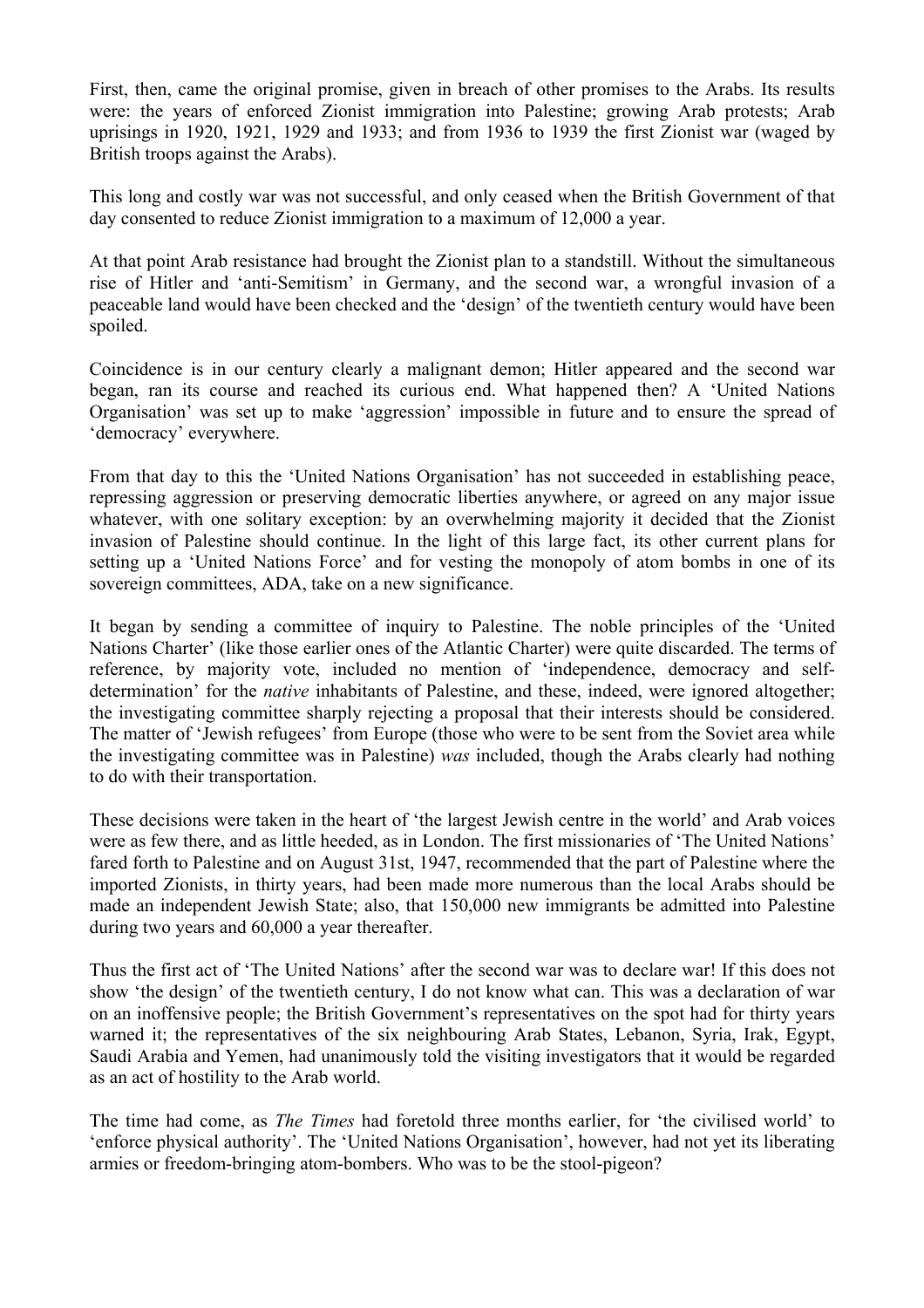This country; the 'United Nations Organisation' declared war in *Britain's* name. 'The United Kingdom shall carry out these measures.' Such was the real result (alongside the partition of Europe) of the second war.

The Socialist Government of 1945, constantly pressed by its 'Keep Left' group, had announced its decision to withdraw from India and Egypt. Only time can test the inner morality of those great retreats; if they are merely being made in homage to the Fabian teachings of forty years ago they are simple acts of surrender. The one way to make them appear something worse - namely, as arrant humbug from the start - was simultaneously to begin a new invasion of another Muslim country, and that on behalf of an alien overlord.

If it is honestly carried out, the decision the British Government made about Palestine in September 1947 might yet save the future and undo both the fatal error of 1917, the Balfour Declaration, and the great chaos of this century. The government announced that, although it would 'take responsibility for giving effect to any plan on which agreement is reached between the Arabs and the Jews', it would not feel able to do so 'if the United Nations Assembly should recommend a policy which is not acceptable to the Jews and the Arabs'; and, further, that it 'was not prepared to undertake the task of imposing a policy in Palestine by force of arms': Had British governments of the Thirties taken this line the war-situation of today would never have arisen.

More important still, the Socialist Government announced that, in considering any proposal that it should 'participate with others in the enforcement of a settlement', it would have to take into account 'the inherent justice of the settlement and the extent to which force would be required to give effect to it'.

The momentous words, if they are honoured in the deed, are 'inherent justice', because this quality was absent from the whole transaction since its beginning in 1917. In fact, it was the inherent injustice of the enterprise, and the twisting sophistry which British governments and newspapers had for thirty years displayed in trying to conceal it, which did more than most other things to discredit the conduct of public affairs in England and public esteem for government.

On the frail thread of those two words, 'inherent justice', hangs the future. As soon as they had been spoken Mr. Harold Laski, a former chairman of the Socialist Party, in an American weekly derided the 'nonsensical belief that Britain would ever move out of Palestine' (the withdrawal of our forces from there had also been announced) 'unless they were absolutely sure that the United States would move in'. The leaders of the 'Keep Left' group in the Socialist Party, Mr. Grossman and others, who had been calling for Britain to get out of Palestine, now wrote to *The Times* that to do so would be a sign of material and moral weakness; by remaining and enforcing partition we should build up friendship with both Arabs and Jews.

The shape of The Plan seems plain. It was that British troops, if possible, and if that could not be achieved, American ones, should begin the new war. Quite clearly, this time, it would not be for any ideal or for British or American interests. It might promote Zionist power and found the Zionist Empire; of these, British or American fighting-men would undeniably be the servants. The supreme ambition, I judge, is to get *American* armies fighting in Arabia. If a carrot were needed for the public donkey, 'vital oil interests' could be dangled before him.

The word 'Declaration' seems ominous in our time and our affairs. The Balfour 'Declaration', which seemed harmless to the war-confused public of 1917, in the event proved to be a declaration of war on the Arabs of Palestine; it led to increasingly costly warfare against them in the Twenties and Thirties. It led also, by direct descent, to the United Nations 'Declaration' of 1947, which in the event, if it is followed through, is likely to prove the declaration of yet another war against them. If the attempt is made to enforce it the hostilities which seem certain to result may be of incalculable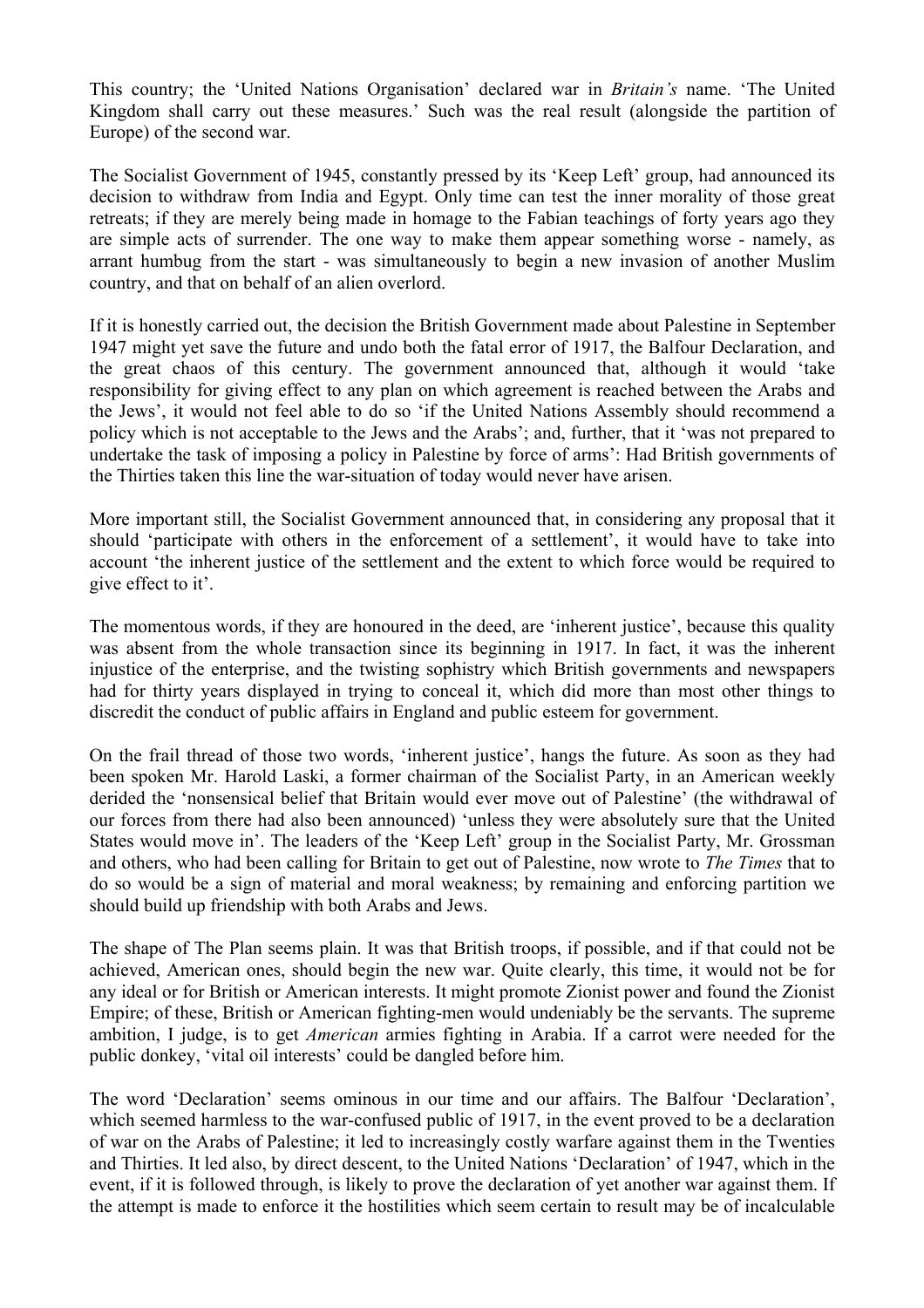spread and prove, in the end, to be the beginning of the third major twentieth-century war, the origins of which will then be seen to lie in the 'Declaration' of 1917. That 'Declaration' would in the event emerge as the declaration of the third twentieth-century war.

As I write, the moment when that will happen cannot be foreseen. After the British Government's refusal all depends on the weight of Zionist pressure which will be brought to bear on politicians, newspapers and the lump of putty called 'public opinion' in New York and London; and on the steadfastness or weakness of the Gentile politicians chiefly concerned.

In our day the real meaning of the great transference of Jewish masses from Russia to America has become clear. Since 1882, when Leo Pinsker first raised the cry of 'A National Home', the United States, as I have shown, has supplanted Russia as the largest Jewish centre in the world ('indeed the largest at any time in Jewish history') and the bulk of immigrant Jews have been massed in New York. These Jews, increasingly held in the intimidatory grip of the fanatical Zionists, can be used to manipulate the politics and policies of the wealthiest country in the world in exactly the same way as two thousand Communists in a British trade union of eighty thousand members can be used to control the politics of that union. This is the picture, as given in a recent report (*Daily Express*, October 15th, 1947):

'President Truman has been warned by his Republican Opposition that if he commits American troops to Palestine there will be trouble ... If he does not promise these troops, he may be in for election trouble from another direction. It should not be forgotten - and it never is by a President or candidate - that two out of every seven New Yorkers are Jewish. The Jews therefore hold the balance of power in a New York City election and New York State can hardly be won without a victory in New York City. Not since 1916 has a candidate won the Presidency without winning New York State. Can you wonder, then, that America's harassed President wants British troops to stay in Palestine until he can find a way - if there is a way - out of his dilemma?'

That, again, is the picture of a master-move in politics, clearly revealed. The movement of Jewish masses from Russia to America, and in America particularly to New York, between 1880 and 1940 was no natural phenomenon (any more than the mass-movements of 1945-48 towards Palestine), but part of the great design. Thus may the actions of great States be brought under control. In America a parliamentary or a presidential election occurs every two years; the presence of this disciplined mass in New York gives continuing influence over the mechanism. The method by which an American President can be prompted just after a war 'against aggression', to demand 'the immediate admission of 100,000 Jews to Palestine' becomes clear. Since the seat of 'The United Nations' is also fixed in America, the possibilities of controlling world politics, as distinct from American domestic ones, becomes equally plain.

It remains a mystery that the Gentile politicians of our century do not rebel against these constraints, and that American Presidents yield to them rather than expose them and risk losing an election. These Presidents today seem to feel themselves in the dilemma which Mr. Baldwin described in the Thirties, when he said that if he had told this country Germany is rearming and we must rearm, he would have lost the election. Two things are plain now: one, that it would have been better to have told the truth and have lost the election; the other, that the election would probably not have been lost had the truth been told. The American Presidents do not see that today, any more than he did then.

Thus America, in the Forties, is being drawn into the same dangerous and evil undertaking which for thirty years has brought misfortune to Britain. The United States have as I write a Foreign Minister who looks and speaks like one of the great British or American statesmen of a century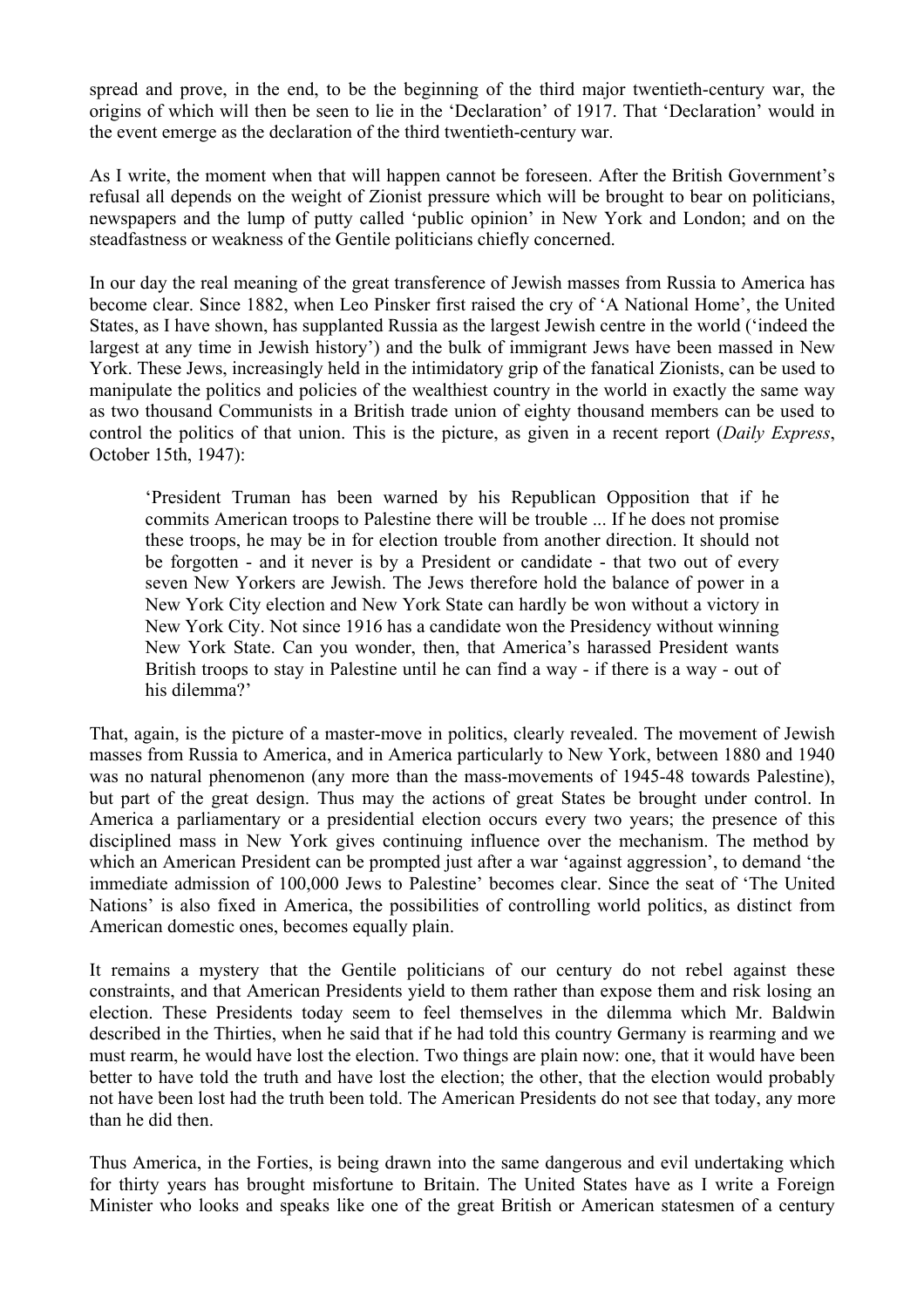ago; General Marshall is simple, strong and upright. Yet he too is drawn or impelled, by those halfhidden influences, into policies and enterprises as mutually incompatible as night and day. Speaking at Boston on October 14th, 1947, with reference to the Soviet annexation of half Europe, he rightly described the imminent danger as that of 'the actual disappearance of the characteristics of Western civilisation on which our government and our manner of living are based'. The basic issue, he said, 'is simply whether or not men are to be left free to organise their existence or whether they are to have their lives arranged for them by small groups of men who have abrogated to themselves this arbitrary power'. Speaking with the utmost gravity, he prophetically said: 'It would be a great folly to assume we can stand aloof.'

Yet two days earlier his representative at the United Nations Assembly at Lake Success demanded the partition of Palestine, the setting-up of a Jewish State there, and continued alien immigration enforced by a mercenary army recruited under 'The United Nations'!

This would not serve peace, but merely fulfil the ambition of 'a small group of men': the powerful Political Zionists of New York. It was not surprising that, for the first time, the Soviet representative cordially agreed to an American proposal. Obviously the Soviet Power could never be expected to yield up any of its illgotten gains in Europe if those who complain of them are about to support such enterprises in Arabia.

There has, however, been one great benefit from these events. In the last two years the process by which American and British governments have been brought to support the fantastic ambitions of Zionism has become visible and is gradually dawning on the comprehension of the public mind everywhere. Mankind is beginning to see the real shape of the Palestine enterprise.

### *The Money-Power*

The quick parallel rise of World Communism and Political Zionism is now clear to see, and the subtle methods by which Communism gains its hold over non-Communist governments, parties and organisations outside parliament are revealed to those who are not afraid to see them. The means by which the Political Zionists have gained such an astonishing hold over political leaders in America and Britain, however, were until recently hard to understand. It is a new thing in history for a British government to promise someone else's territory to a group of people on the ground that one of its leaders made a valuable contribution to the science of explosives (this was an explanation given by Mr. Lloyd George for the original Balfour Declaration). Thirty years later it seemed equally bewildering that an American President, after a brief visit from a few Zionist spokesmen, should issue a public demand for the immediate admission of 100,000 strangers into Palestine.

One generation after another of political leaders, through three decades, cannot consist solely of chronically weak, incurably deluded, or inveterately ill-informed and ill-advised men. In thirty years Mr. Bevin was the first of them all to utter a forthright and sturdy word in this matter (and the bitter campaign waged against him by the Political Zionists is the result). All the others behaved as if they felt a pistol in their backs every time they handled this material. The weight of unremitting newspaper propaganda, which does produce in masses of people a mental condition resembling that resulting from drugs or intoxicants, accounts for much; the instincts of infatuation and masochism are strong in human nature.<sup>[\[79\]](#page-178-0)</sup> But how can one account for the subservience of the newspapers?

I think the ultimate explanation must lie in the power of money, though I do not understand its myriad uses. The last fifty years or so have seen, alongside the rise of World Communism and Political Zionism, and the transplantation of the largest single community of Jews from Russia to America, one other phenomenon unique in the world's history: the transfer of most of the world's money to the country which is the present seat of Zionist power: America.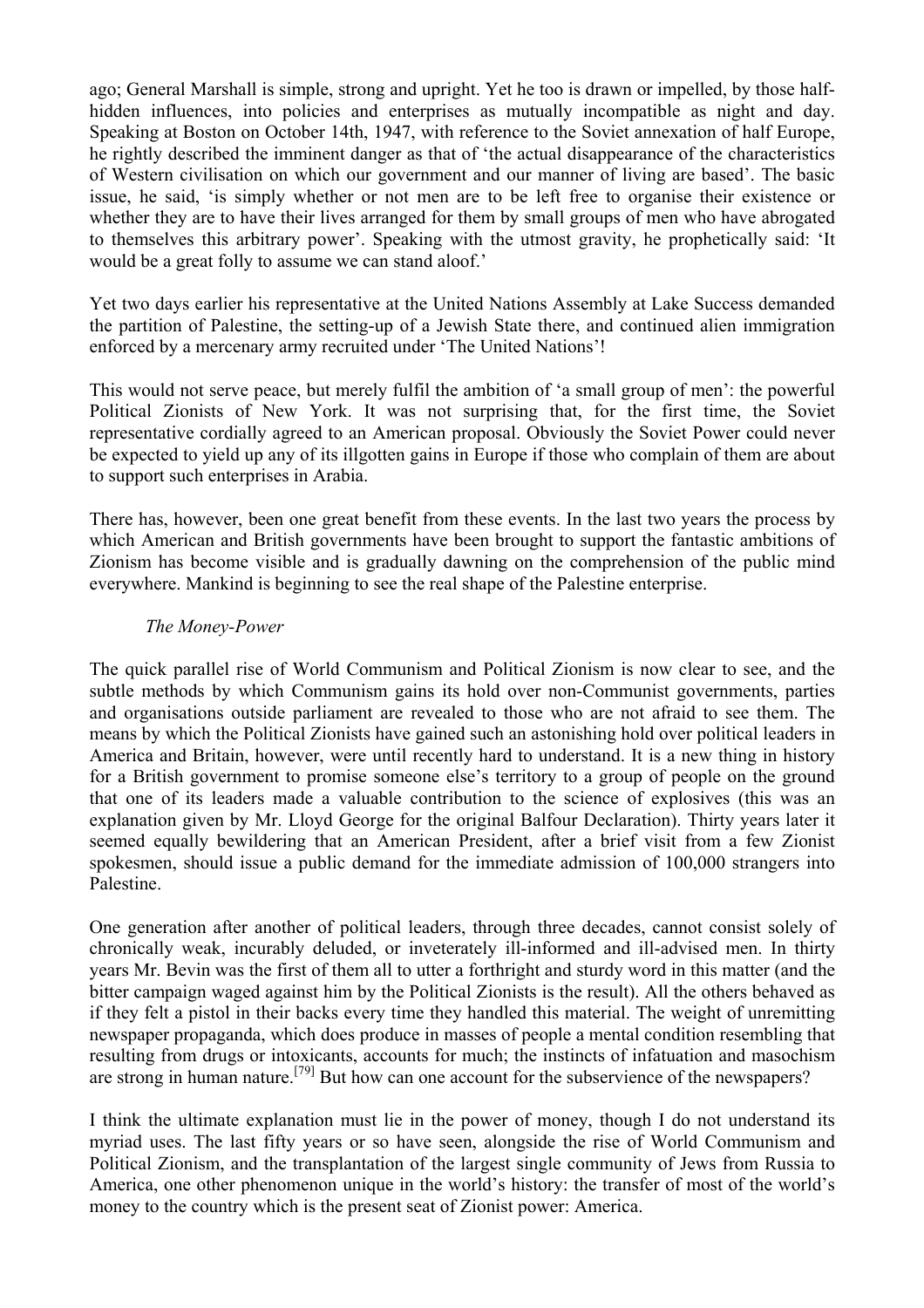Gold is money. In the past thirty years about three-fifths of the world's stock of monetary gold, having been dug out of the earth in various countries, has been transported oversea and buried at Fort Knox in Kentucky. The amount now interred there is worth about £6,000,000,000. It includes, I believe, five hundred million golden British sovereigns, which at their current value would cover about eight years' British income-tax revenue.

Who knows how or why all this gold has been assembled in Kentucky? I cannot explain the process, but the results seem clear. The process began, like the others, in 1914, when we last saw our golden sovereigns. Up to that time no man needed to worry about the value of his money, for it changed seldom and little. A man with twenty-five sovereigns might comfortably travel a large part of Europe, and know exactly what he would receive for them everywhere. As long as we had them there were no travel-bans or trade-bans. There were no ups and downs in purchasing power, only small variations in prices, and a bank-account of £100 meant one hundred pounds, withdrawable in gold.

It is only since the paper came that all the currency illnesses have come, with rates and markets rising and failing like a fever-patient's chart, and bans and barriers going up on all sides. A man with a gold bank account could not be dispossessed by stroke-of-pen; a man with a paper one can be. 'Inflation' and 'deflation' are paper ailments, not golden ones. The great transactions of sudden public impoverishment, which have been a feature of these thirty years, could not be brought about if men had gold in their purses or stockings. 'Dollar shortages' could not be offered as the pretext for abolishing civic liberties in sterling England if we had gold.

The abolition of the national sovereign meant monetary enslavement; those who do not yield to phrases may see whither 'the abolition of national sovereignty' leads.

The last time I heard of any golden sovereigns (the British islander may not legally possess them) they were in canisters falling, beneath parachutes, into the hands of mysterious 'Tito'; no Chancellor of the Exchequer ever told the British people that that would be their destination when they left these shores. In this country a bride (by order of the Treasury) may no longer buy a golden wedding ring unless it is an old one.

How, then, is the money-power used? It seems to me that a demoniac Plan runs through the twentieth century and that the devil sits on that golden throne in Fort Knox. What *men* use the money-power? The gold is in America, but America too has changed in these thirty years since the two super-national giants appeared and the gold began to travel. The great immigration from Russia has changed, if not the heart of America, at all events the face it turns towards the world, just as it has changed ours. An examination of our parliament, parties, press, literature, films and plays shows that we have not assimilated this great new influx of foreign blood; rather has it given a new impress to our own outer countenance. The distinctive British traits (or, as General Marshall said, 'the characteristics of Western civilisation') are blurring in our public affairs.

The same thing has happened in America in the last thirty years or so. The America of Ben Hecht, Walter Winchell, 'the President's advisers' and the Hollywood Czars is not that of Mark Twain, Walt Whitman, Emerson, James and the makers of the American Constitution. Whatever its heart, its face and voice have become increasingly those of World Communism and Political Zionism, particularly since the second war, when the departments of its public affairs were thrown open (as in England) to the agents of these super-national enterprises.

The money-power is *in* America, but its actions may not be American any more than the Balfour Declaration was British. If the power to control the affairs and movements of millions far away rests on that immense pile of gold, the use which has been made of it is clear to see. It has been used to strengthen World Communism and Political Zionism. The huge transference of treasure to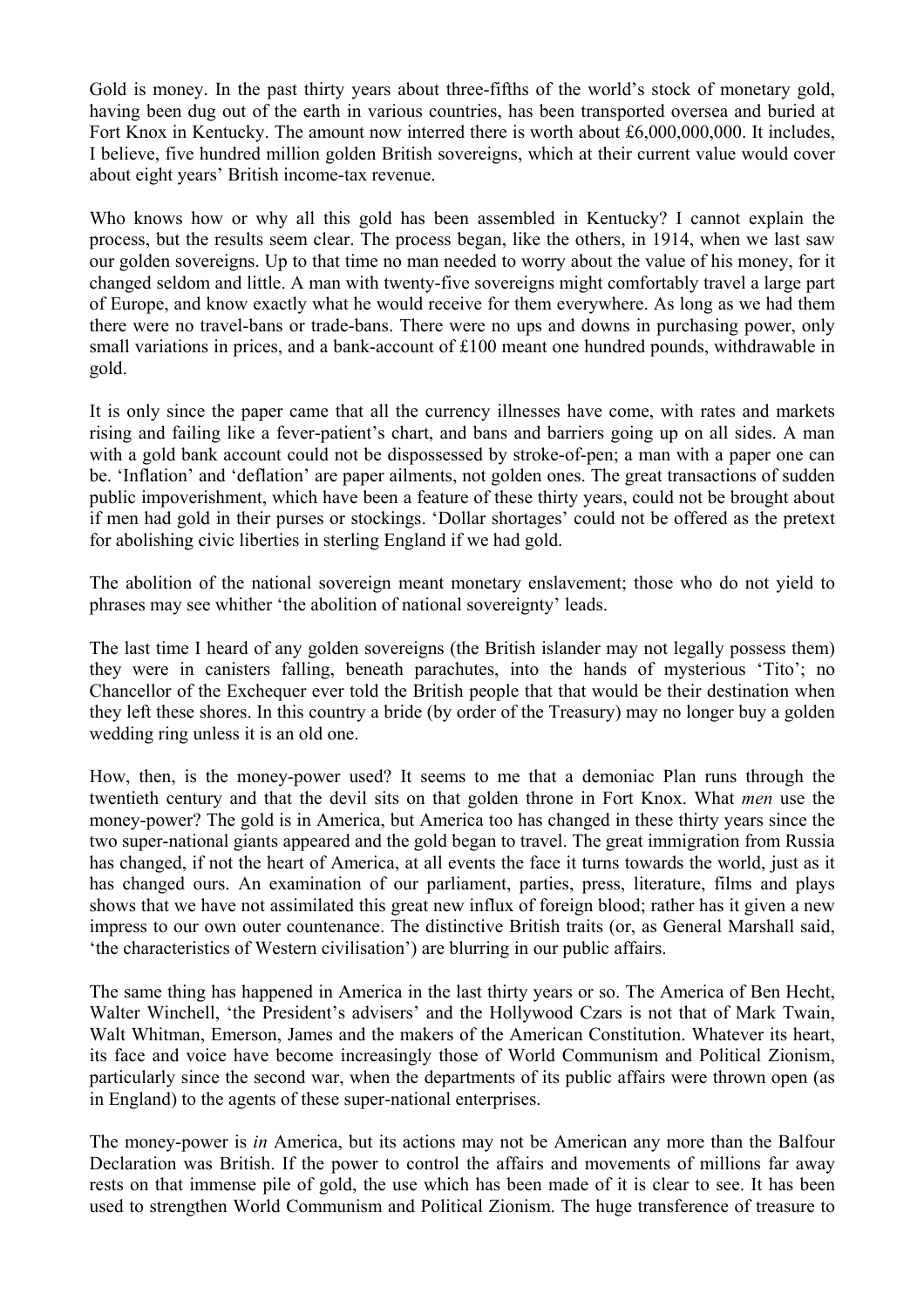'the Soviet Power' during the second war is known; if American and British soldiers are called on one day to press the Communist Empire out of Europe they will be fighting against American and British arms and gold, and may wonder what the money-power will next time be doing behind their backs. The use of the money-power to support the shifting of Jewish masses from Europe I have described; yet this movement is used by 'The United Nations' to justify the declaration of war on the Arabs!

In what other ways can the money-power be used? It seems clearly to have turned against this country from the moment the second war ended and the Zionist declaration of war (these words are literally used; there was one) on this country followed. Mr. Attlee in 1945 gave England a government which chiefly invited, and received, votes on the ground that it was one of Planners, with a Plan. Foreseeable and unnecessary hardships which earlier, non-planning governments had brought on this island (it said) would be avoided by it; it would plan precautions against them; that was its especial virtue.

On August 6th, 1947, Mr. Attlee told the nation, from the House of Commons, that there was 'a crisis' and that some of the British islander's most precious liberties must needs be abolished.<sup>[\[80\]](#page-178-0)</sup> The 'crisis', however, was not a domestic one, but a monetary one of foreign origin. The government of planners had arranged an American loan in 1946 and expected it to last them 'well into 1949 and possibly into 1950'. But 'prices had risen' in America and now the loan would be exhausted in 1947. 'This is a situation as serious as any that has faced us in our long history' (Mr. Attlee used the identical words with which the Canadian Prime Minister described the Communist conspiracy there, disclosed by Gouzenko's documents).

Consequently British liberties must be abolished; if history contains a better example of the *non sequitur*, I do not know it.

The question thus arises, if the planners' government did not foresee such possibilities as rising prices, did the money-power anticipate them? If national liberties are to be destroyed because a foreign loan prematurely runs out, then the power at the loan's source is a world one: the moneypower is a world-overlord, whose motives need to be closely scrutinised. The point is that since the gold migrated to Kentucky these loans have become mere book-keeping transactions, which may be falsified as soon as they are made by a change in values, such as a rise or fall in prices. Had we not abolished the national sovereign, that could not happen. If we had, or borrowed, gold, loans could not melt like snow. But if it is in the bond that the sterling pound of flesh, when the paper dollars dissolve, is to be cut out of civic liberties in Britain, we ought to understand what is going on. In that case the world is already-ruled by the guardians of Fort Knox, whoever they may be.

It appears to me that Mr. Bevin, that unpredictable blurter of truth, came near to the root of all our evil when he said: 'I know these Americans will be upset, but I have always got to upset somebody. My own conviction is that the United States handicapped itself and caused high taxation in its own country by its failure to redistribute the Fort Knox gold. If you found another gold mine in the world it would be a great advantage, but here is gold which has already been mined, and it is doing nothing.'

Near to the root of evil, but not near enough. The accumulation of so much gold in that spot, during these thirty fateful years, is obviously an evil thing, but it does not look to me like just one more unaccountable episode in a chapter of human errors. If it was deliberate, the reasons and results are becoming plain. The gold was certainly not 'doing nothing' if it was the basis of the paper loan, the withering-away of which was given as the explanation for smashing blows at liberty in England. It was doing a great deal.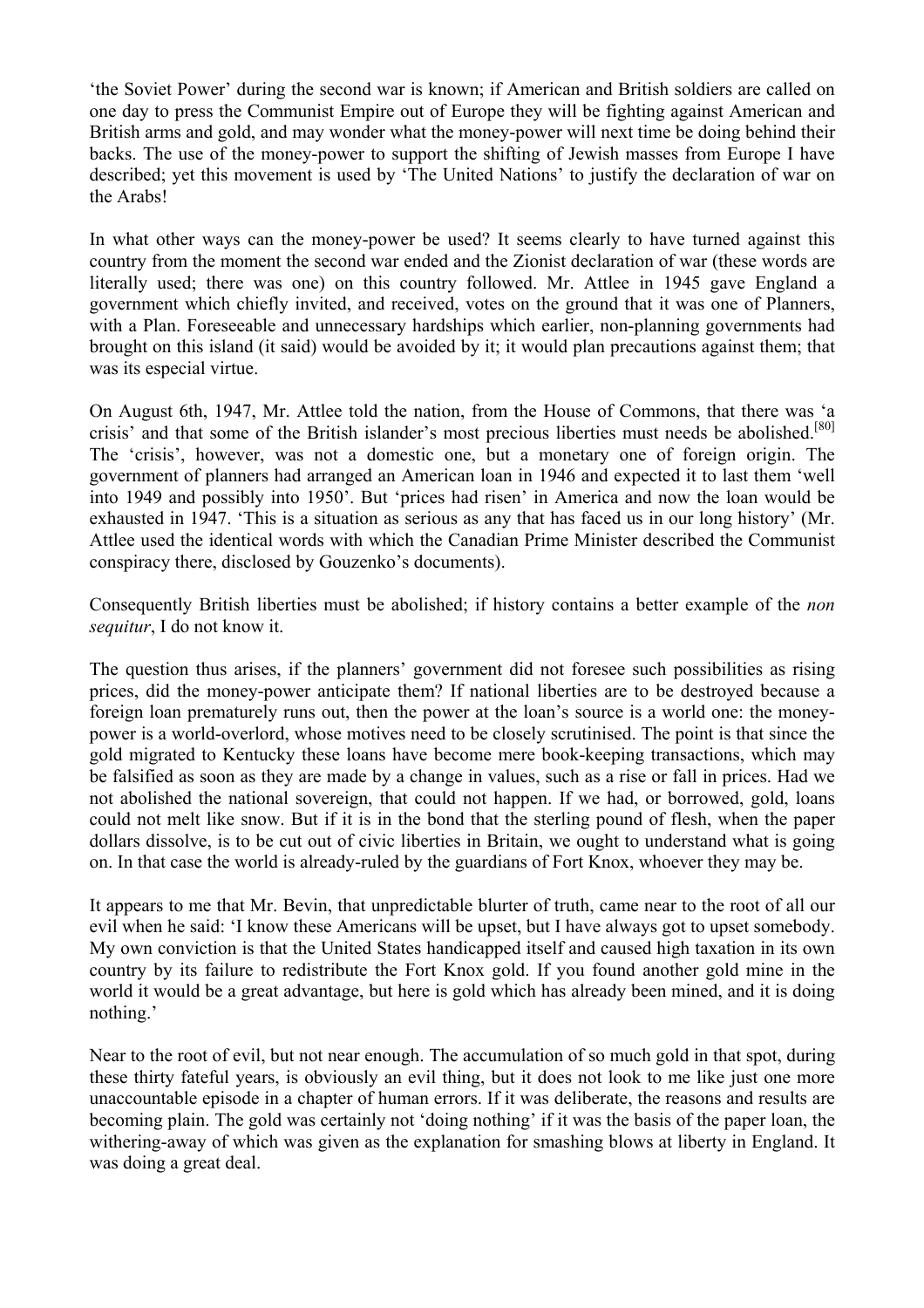This utterance brought even more wrath on Mr. Bevin's head than his occasional Nijinsky-like leaps into truth in the matters of Communism and Political Zionism. He had rattled the door handle of Bluebeard's chamber, if he had not seen inside.

The money-power, from its golden throne, like the great god Pan was spreading ruin and scattering ban. Its part in the Design of the twentieth century seems fairly clear today.

### *The Documents of the Case*

It seems to me, when I consider the power of that entombed gold and the pattern of events in the last thirty years, that there are great, organised forces in the world, which are spread over many countries but work in unison to achieve power over mankind through chaos. They seem to me to seek, first and foremost, the destruction of Christianity, nationhood and liberty in Europe; that was 'the design' which Lord Acton perceived behind the first of the tumults, the French Revolution, and it has become clearer with later tumults and growing success. This process does not appear to me a natural or inevitable one, but a man-made one which follows definite rules of conspiratorial action. I believe there is an organisation behind it of long standing, and that the great successes which have been achieved are mainly due to the efficiency with which this has been kept concealed.

Are there any proofs? I think the shape of events is the proof. The course of the second war showed, in my opinion, that ways have been found and mechanisms set up to manipulate these wars in the interests of ulterior parties and ambitions, so that the one purpose advanced by them is that of spreading chaos, and destroying Christian nationhood and liberty in Europe. The rise, through both the wars, of causes remote from or antagonistic to those which were said to be, and which the masses believed to be, at stake is clearly worth study in this respect.

There is also substantial evidence, in my opinion, that this is an organised conspiracy of men, changing with the generations and collaborating from many countries, who largely succeed in remaining invisible, anonymous or disguised. The sudden appearance on the scene, at moments of climax, of beings hitherto unknown, like Hitler and 'Tito'; the Communist practice of working under aliases and through ostensibly non-Communist bodies, newspapers and parties; the use of 'Fascism' and 'anti-Semitism' as smoke-screens for the advancement of ulterior aims; all these are examples of the science of secret conspiracy in practice.

There are many instructive documents, too, and the especial energy used to suppress them is to my mind proof both of their importance and of the organised conspiracy. One is that known as 'The Protocols of the Elders of Zion'. In Communist-ruled countries it is suppressed under penalty of death. In many others it is violently combated, not by evidential refutation, but by the blanketreproach that it is 'anti-Semitic', a term of political rhetoric which has played the part, in the debates of this century, of a red whale rather than a red herring.

In my opinion it deserves the closest and soberest study. It was published in Russia in 1897, translated into English by a British newspaper correspondent, Mr. Victor Marsden, who long lived there and returned to England after the Bolshevist revolution, and published here about 1918.

I have, I expect, as much knowledge as any living writer of the methods employed to suppress publication or public discussion of certain matters, and I know nothing to equal the fierce tenacity which is used to prevent the circulation of the book, or to discredit its contents. This is something which has to be experienced to be believed: my own reminiscences of it are already stored for publication one day.

One objection raised against it is that it was pronounced 'a forgery' by a Swiss Court, at the application of the Jewish community of Berne. The findings of foreign courts are not necessarily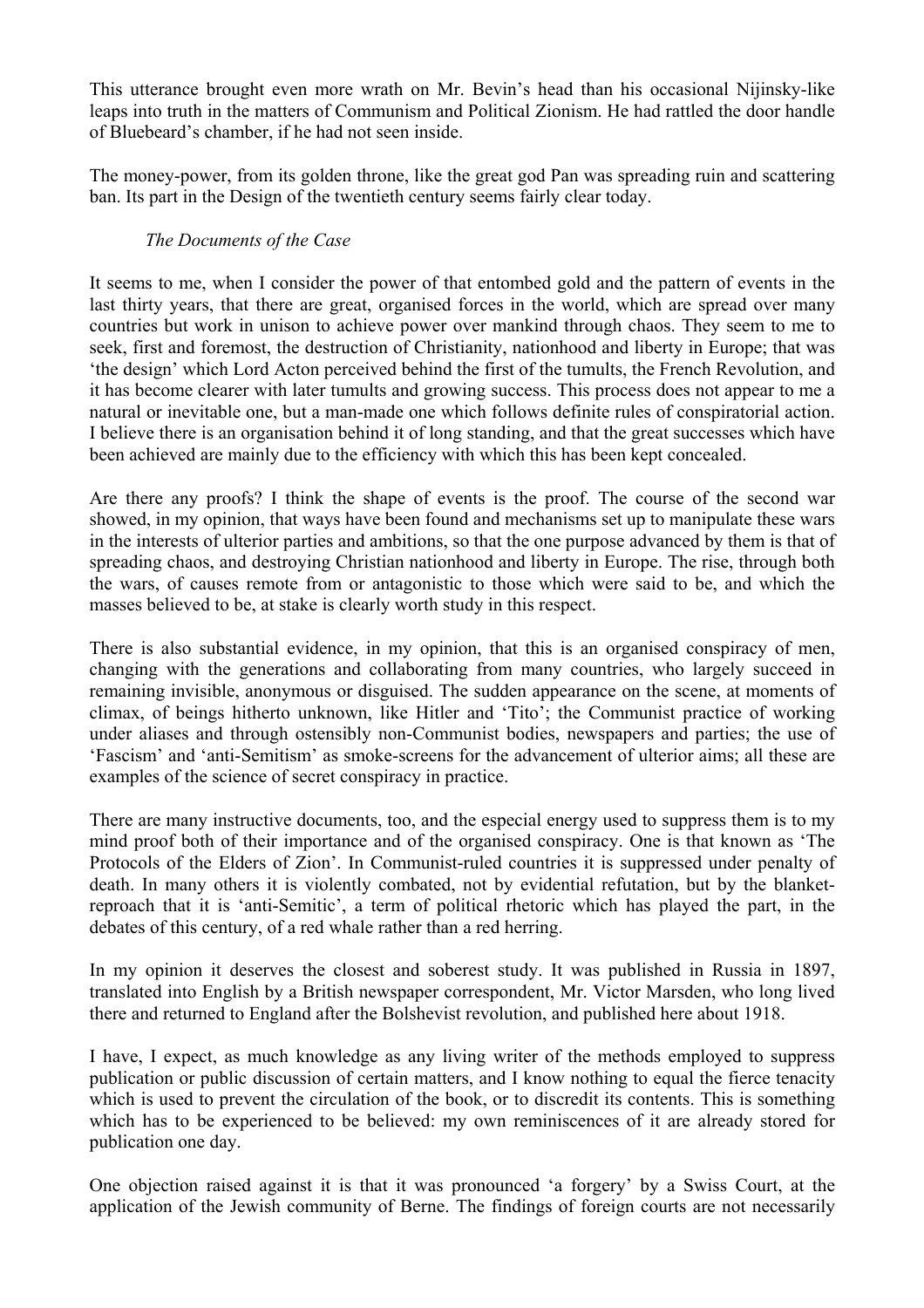conclusive for the British islander; this judgment was in any case set aside by a higher court. Another argument used in rebuttal is that a correspondent of *The Times*, many years ago, wrote articles discounting the Protocols. As to that I was for many years a correspondent of *The Times* and am convinced of the authenticity of the Protocols, whatever their authorship, as a document of a secret society engaged in revolutionary conspiracy.

The complaint that they are forged presumably refers to the word 'Zion' in the title. I think the masses of people who are puzzled by the stubborn chaos of our times should read the Protocols, and in this search for truth, in order to be completely impartial, they should strike from their minds, or even from the book itself, this word in the title and any similar references in the text. They should go further, and regard the book as a non-Jewish one, or even as an anti-Jewish one. Let them assume that the book was written by Machiavellian plotters who saw in the use or misuse of the Jews and their plaints a good way of spreading strife and chaos in Europe. That is, after all, what is happening in our time; it is obvious that the pretended enemies, Communism and Fascism, only parade this issue in order to simulate a difference between them, though both are more lethal to Gentiles than to Jews; and that the Jewish masses are moved about and manipulated like pawns by some force which they themselves do not comprehend.

If the Protocols are approached, then, as an anti-Jewish document, if all these allowances are made, what remains is still a blueprint, made before this century began, of the events of the last thirty years. From whatever angle the book is regarded, that result is the same. Long before we saw them, long before we would have believed that they could ever be employed, the methods by which our world has been reduced to its present plight are here laid down; here is the formula for the corruption, intimidation or subornation of parties and individuals, newspapers and writers, parliaments and politicians, which have been seen in practice as these three decades have passed.

The book is the blueprint of a world conspiracy which fifty years ago huddled in Russian cellars and today sits in the seats of the mighty and is largely successful. It was published in 1897! There is no need to believe that it is the record of a Zionist Congress held about then; it is much better to disbelieve that and to accept the allegation that it is 'a plagiarism', that is, a rehash of some earlier document. That gives the clue. It means that the Protocols, though they are not *Zionist*, are authentic as the documents of a conspiracy.

This, in fact, appears clearly to be the truth. The thing to get at then is, who were the authors of the earlier document or documents, from which this one descended, and at what still earlier source did they study? It is plainly wrong that so brilliantly illuminating a work should be dismissed merely with angry assertions that it is forged. The point is that its authors, whoever they were and whenever they lived, knew the methods by which the convulsions of this century would be brought about and Europe, by the middle of it, be almost destroyed.

It is important, then, not to suppress or to attack the book, but to find out whence it came. That might furnish the key to the still unsolved mystery of this century.

I believe the great opposition to any public discussion of the Protocols reveals the strength of the forces which do not wish the key to be found. The Protocols are not uniquely important in themselves. They are but one in a long series of documents which cover nearly two hundred years. But they supply the key. The line of political thought set out in them can be clearly traced from the middle of the eighteenth century until today, and for at least that time a secret organisation, which desires the destruction of Christendom and nationhood in Europe, has apparently been in existence.

The story reaches back to the secret societies which brought about the French revolution. It can first be clearly traced at that point. The 'design behind the tumult' which Lord Acton so clearly saw when he was investigating that revolution of the 1790s, was woven further by the revolutionaries of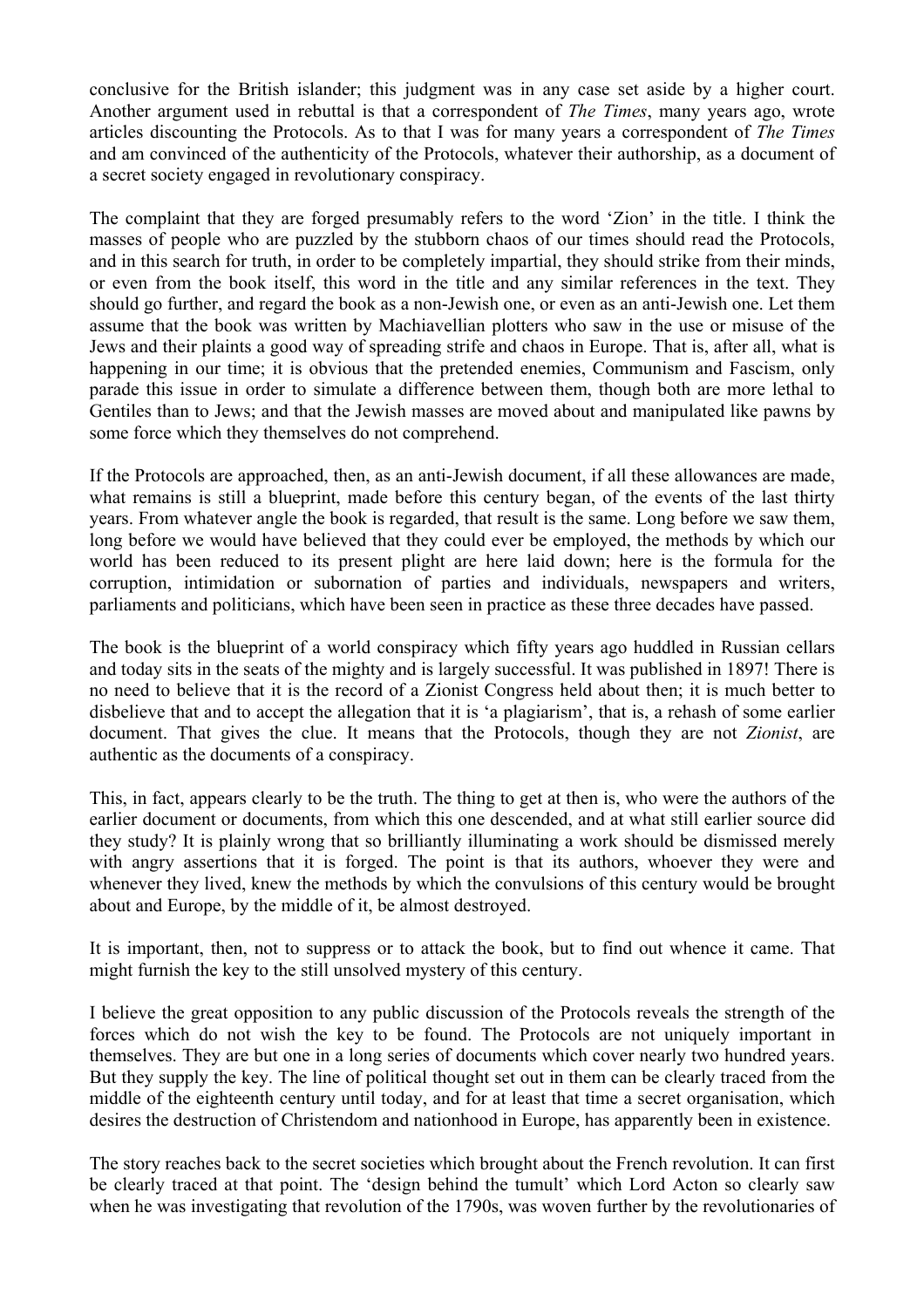1848, by the Russian ones of the 1880s and 1890s and, since 1917, has run through the whole chaos of our thirty years.

This is shown by the invaluable scientific comparison made by Mrs. Nesta Webster (*World Revolution*, Constable, 1921) between the Protocols and a series of other documents: those of the secret societies and sects behind the French revolution of 1790, of the unsuccessful revolutions of 1848, 1890 and 1905, and of the Communist revolution of 1917. This comparison reveals that the Protocols represent ideas which have come down in an unbroken line, while the 'managerships' changed hands and the secret head-quarters changed countries, from 1775 until today. The Protocols are no more or less important than the rest. They were, however, the first complete revelation of the Plan for a century, and that appears to be the reason for the unremitting attempt to prevent people from studying this publication.

These documents are the scriptures of a black religion, the tenets of which are: destruction, depopulation, deportation, death.<sup>[\[81\]](#page-178-0)</sup> It is a doctrine of annihilation (or 'Nihilism').

It is traceable first to the powerful secret society of the Illuminates founded by one Adam Weishaupt, a German, in 1771. Secrecy, like truth and justice, can never be absolute, and its papers were found and published when it was suppressed by the Bavarian Government in 1786.

His teachings and methods are precisely those we see in practice today. The members were only admitted step by step; they took pseudonyms; they were instructed in the art of professing false religious and political beliefs in order to gain entry under a mask into all bodies through which power might be attained. These methods, new then, are familiar in our affairs today. The initiation ceremony was performed with a swordpoint held against the novice's heart and with the words: 'If you are merely a traitor and perjurer learn that all our brothers are called upon to arm themselves against you. Do not hope to escape or to find a place of safety. Wherever you are, shame, remorse, and the rage of our brothers will pursue you and torment you to the innermost recesses of your entrails.' This terrorist method is practised by the Communists and extreme Zionists today; it has been revealed in the frequent murder of suspected dissidents or traitors and in the fear revealed by the people in the 'hell ships' and Zionist camps.

A diagram among the documents of the Illuminates shows that Weishaupt either invented, or had learned from earlier teachers, the master-method of secret conspiracy which is used in the Communist organisation today. It is the cell, or honeycomb system by which no member ever knows more than the one above him and a few below (the use of pseudonyms facilitates this) and under which the destruction of some cells does not break the structure of the whole.

The aims of the Illuminates were by these secret methods to gain power for the purposes of:

Abolishing monarchy and all ordered government; abolishing private property; abolishing inheritance; abolishing patriotism; abolishing the family (through the abolition of marriage and the communal upbringing of children); abolition of all religion (these are the aims of World Communism today).

'Princes and nations' (wrote Weishaupt) 'shall disappear off the face of the earth; yes, the time will come when men will have no other laws than the book of nature; this revolution will be the work of the secret societies, and that is one of our great mysteries.'

The Bavarian Government of that day published these papers and sent them to every government of Europe. They received as little attention as the Canadian Report of 1946. Small reason existed then for other governments to study them seriously, since the process foretold in them had not begun to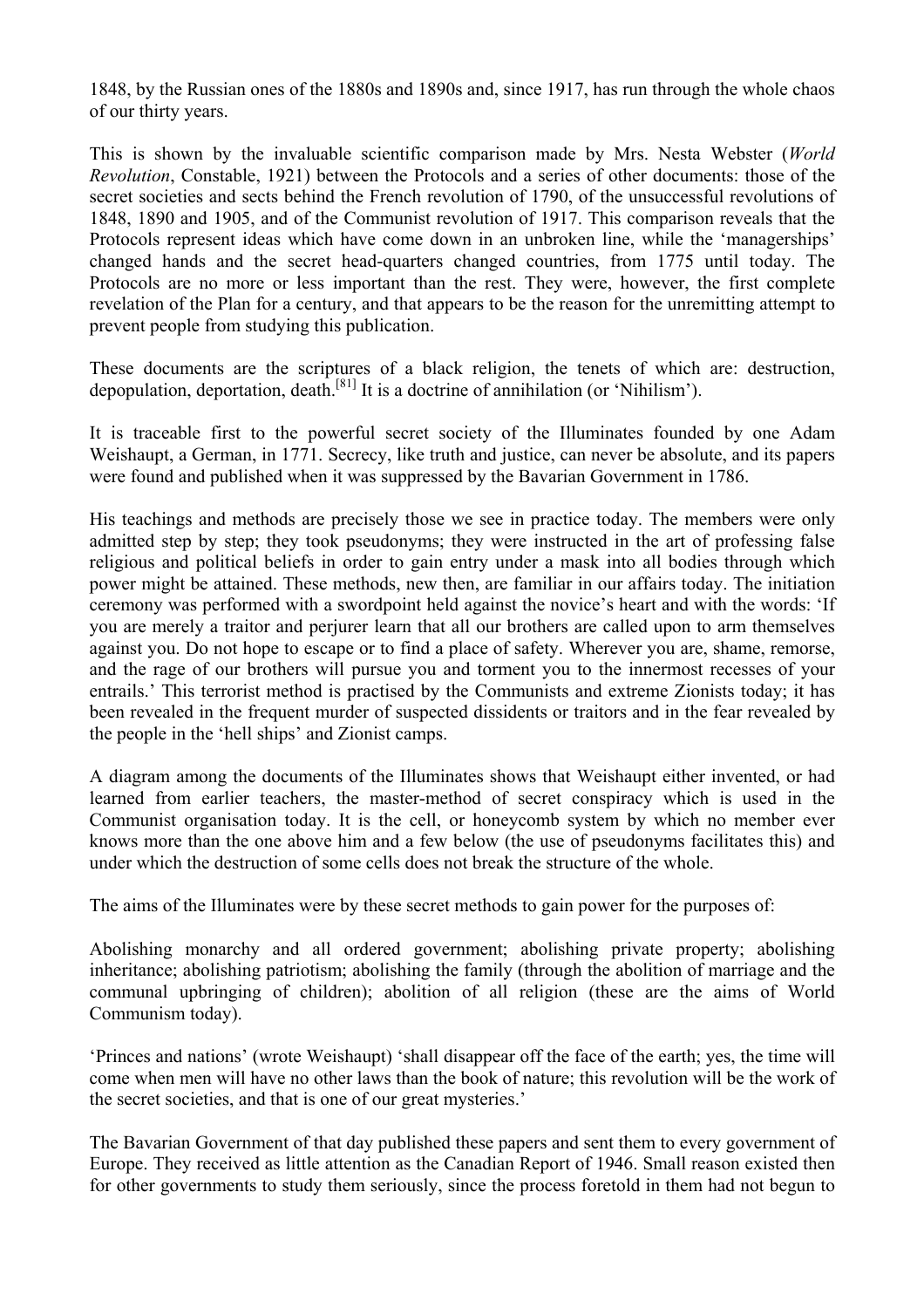show its results. In 1946 such inattention, if it was not deliberate, was inexcusable; when the Canadian Report appeared Weishaupt's Plan had long since taken real and mountainous shape.

The suppression of the Illuminates in Bavaria was like cutting a clump of couch-grass; the roots had already spread far and wide and were sprouting in many places. The society's members were numerous among the plotters in France and prominent among the leaders of the revolution of 1790. Then occurred for the first time the familiar hoax of today: the deliberate creation of 'incidents' in order to exploit them. The student of the Reichstag Fire and of modern 'anti-Semitic' or 'Fascist' apparitions should study the 'Great Fear' of July 22nd, 1789, when at the same hour all over France a panic was created by the announcement that 'brigands' were approaching, that all good citizens must take arms, and that 'The King orders all châteaux save his own to be burned down' (messengers on horseback bore placards with these words).

At this time the red flag first appeared; one, said to be the original, is now preserved in Moscow and the song in honour of it is popular with Socialist ministers and politicians in England of 1947. One of Weishaupt's men among the revolutionary leaders was a Prussian baron, Anarcharsis Clootz. He first taught the doctrine of surrender to an invading enemy, which the French Communists put into practice in 1940 and which Communists in England preach today<sup>[\[82\]](#page-178-0)</sup> ('As soon as the French army comes in sight of the Austrian and Prussian soldiers they should, instead of attacking the enemy, throw down their arms and advance towards them dancing in a friendly manner').

In 1793 the master-feature of The Plan emerged: depopulation. Mrs. Webster in her two books quoted twenty-two French revolutionaries and an English one to show that the systematic reduction of the French population from 25,000,000 to 14,000,000 or 8,000,000 was contemplated. Students of the contemporary English scene may observe that the same suggestion is appearing here ('This island cannot support its present population ...', 'Ten million people should emigrate ...', etc.). The argument was that 'luxury trades' must be destroyed and that as there were too many people for 'works of essential utility' this would create vast unemployment (exactly this process began in England in the autumn of 1947) which must be remedied by depopulation.<sup>[\[83\]](#page-178-0)</sup>

Illuminism was German, not Jewish. In 1793 the *Journal de Vienne* ironically remarked that: 'It is not the French who conceived the great project of changing the face of the world; this honour belongs to the Germans.' Quintin Crawfurd wrote to Lord Auckland: 'The present crisis is certainly the most extraordinary in its nature and may be the most important in its consequences of any that is to be found on the pages of history. It may decide the fate of the religion and government of most of the nations of Europe, or rather it may decide whether religion and government are to exist, or Europe be plunged again into a state of barbarism.'

That is an exact description of the state to which half Europe has been reduced, and with which the other half, including this island, is threatened in 1948.

Napoleon may have done Europe a disservice by diverting the march of the World Revolution for half a century, during which time the world forgot it. Illuminism went underground and remained latent until his fall, when it sprang up again in Germany under the name of 'The German Union' and in Italy under that of the 'Haute Vente Romaine', which from 1814 to 1848 became its headquarters. There Jewish influence for the first time became strong in it. Before that it was predominantly German.

The next great bid for power came in 1848, when revolutions broke out all over Europe, and by that time the leadership had become Jewish. The revolutionary outbreaks of 1848 are in one way more important than either the French one of 1789 or the Russian of 1917, because they provide one of the most illuminating documents in the case. Four years earlier, in 1844, Disraeli knew exactly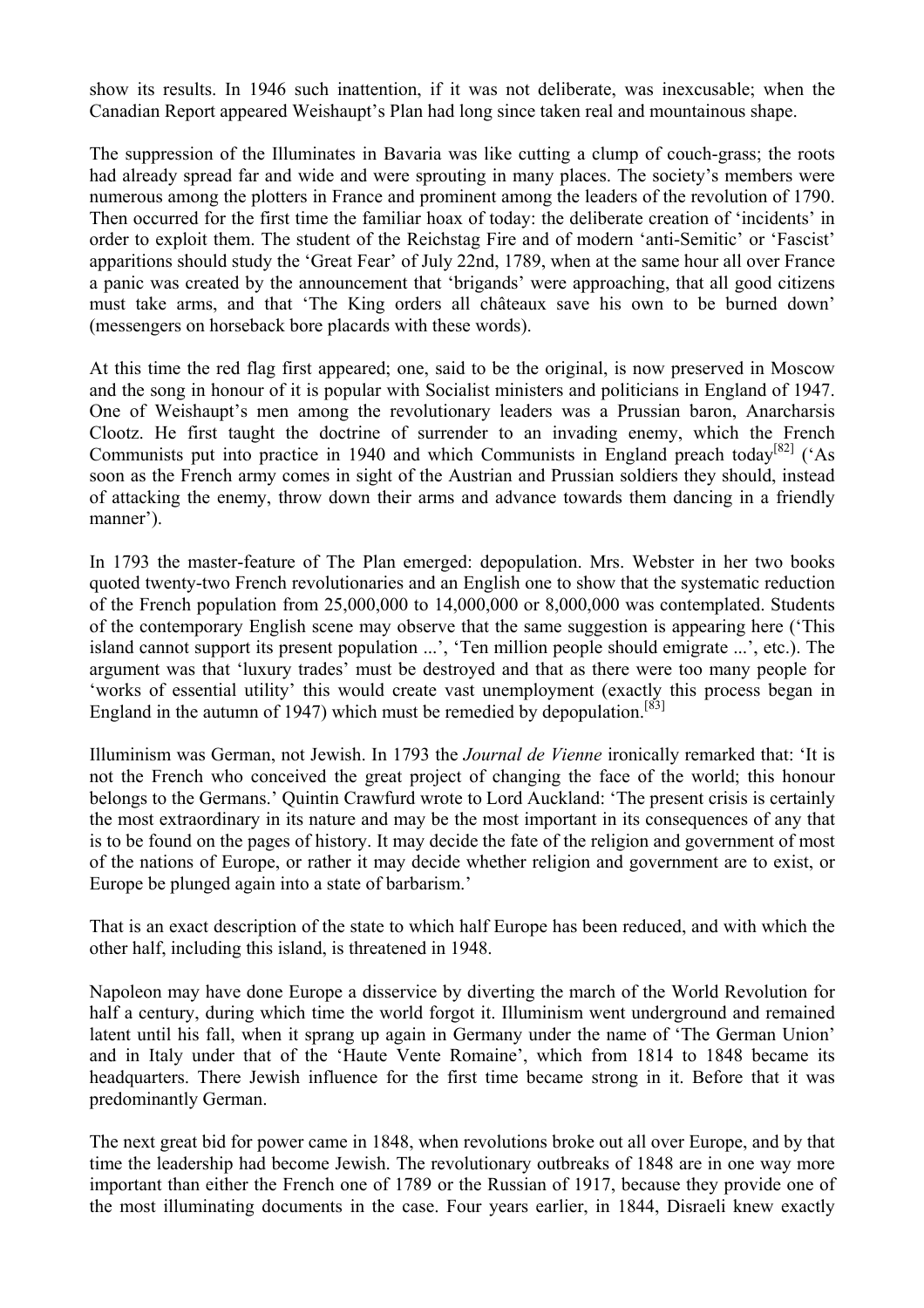what was coming! He put these words into the mouth of his Jewish hero of *Coningsby*: 'That mighty revolution which is at this moment preparing in Germany and ... of which so little is as yet known in England, is entirely developing under the auspices of the Jews, who almost monopolise the professorial chairs of Germany ... So you see, my dear Coningsby, that the world is governed by very different personages from what is imagined by those who are not behind the scenes.'

The 1848 revolution failed, however. Perhaps the memory of the French revolution was too recent for the masses to be ready to imperil their freshly-won liberties; perhaps men were wiser or better educated a century ago. The forces of order, liberty, nationhood and progress held fast everywhere; the conspiracy fell back into Russia, there to carry on Weishaupt's teaching and to prepare the next attempts, the unsuccessful revolutions of 1880 and 1905 and the successful one of 1917.

The passage I have quoted, however, shows that Disraeli was privy to and understood the nature and aims of the conspiracy, whether he himself sympathised with or opposed them. The words I have quoted ring with the lofty superiority of the enlightened cosmopolitan over the ignorant, insular Gentile who does not know what is going on. Eight years later, when the revolution of 1848 had been attempted, Disraeli wrote words of 'unique revelation. If the passage I quoted above is a lightning-like flash of truth, the following one is a flash twice as brilliant and prolonged; it illuminates the whole dark landscape of our times and in its light the lurking conspirators, whose existence is ever denied, are clearly seen:

'The influence of the Jews may be traced in *the last outbreak of the destructive principle in Europe*. An insurrection takes place *against tradition and aristocracy, against religion and property*. Destruction of the Semitic principle, extirpation of the Jewish religion whether in the Mosaic or in the Christian form, the natural equality of men and the abrogation of property, are proclaimed by *the secret societies who form provisional governments, and men of Jewish race are found at the head of every one of them*. The people of God co-operate with atheists; the most skilful accumulators of property ally themselves with Communists; the peculiar and chosen race touch the hand of all the scum and low castes of Europe! And all this because *they wish to destroy that ungrateful Christendom which owes to them even its name, and whose tyranny they can no longer endure*' (*Life of Lord George Bentinck*, 1852).

This, to my mind, is the most important document of the whole series. It seems absurd to challenge the authenticity of such later documents, as for instance the Protocols, when the fact of the conspiracy, which they reveal, is vouched for by this unique authority; Disraeli was a Jew, a British Prime Minister, and the inheritor of a mind instinctively attuned to such secret affairs. 'The destructive principle', 'destruction of religion and property', 'secret societies with men of Jewish race at the head of every one of them', 'all this because they wish to destroy ungrateful Christendom': the picture he gives is that of Weishaupt's religion of destruction and his secret organisation, come under Jewish leadership.

How came Disraeli to state the case so frankly? I think the answer is clear, and is the measure of the progress of the conspiracy. In his day verifiable facts were published. In ours, the public prints would disguise the fact if, when 'secret societies' formed provisional governments', 'men of Jewish race were found at the head of every one of them'; any allusion to the matter would be suppressed or attacked as 'anti-Semitic'. In Disraeli's time the only thing to do was to admit the fact and possibly to change its shape by giving it a false interpretation. This, indeed, Disraeli did. Having previously appeared to deplore the Jewish part in the destructive process, he finally excused it by implying that 'the tyranny' of 'ungrateful Christendom' was too intolerable for patient men to endure. This was a twisted dialectical flourish; the Jews have complained even more of persecution by the pagan Egyptians, Assyrians and Persians than by the peoples of the Christian era.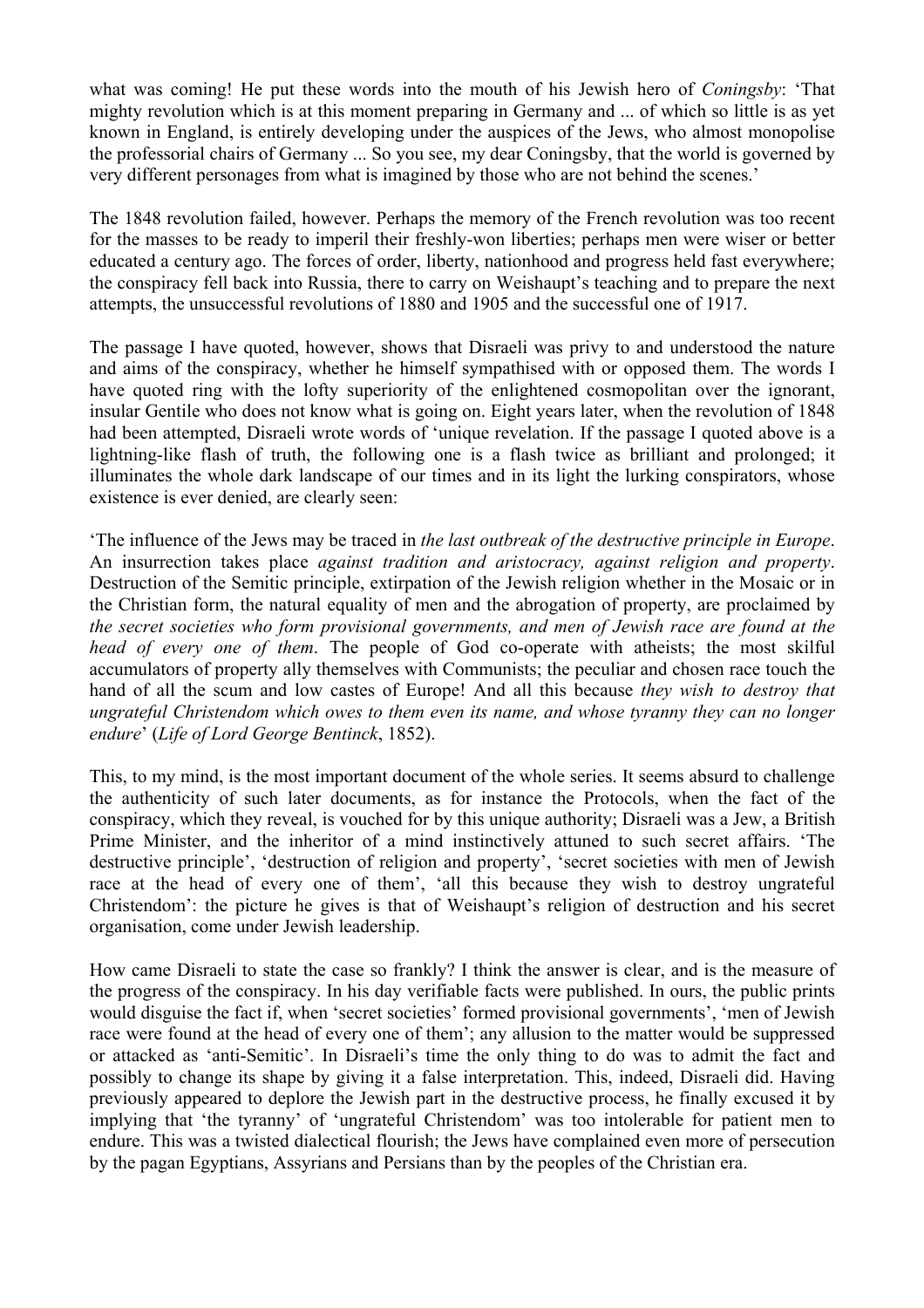Disraeli spoke in 1852 of 'secret societies who form provisional governments' and said 'men of Jewish race are found at the head of every one of them'. The provisional governments of 1848 did not endure. But the 'secret societies' which formed 'provisional governments' *a century later*, when the conspiracy had rested and recovered from the setback of 1848, completely fit his description. The first Bolshevist governments of 1917 and later in Moscow, as well as those shortlived ones of Bavaria and Hungary in 1918-19, were headed by Jews who emerged from 'secret societies'. The same thing happened in Poland, Rumania and Hungary in or after 1945. And in 1945 Mr. Henry H. Klein, another leading Jew, gave the same picture of a gigantic secret organisation with worldwide aims in his paper, *The Sanhedrin produced World Destruction*. He, too, sees the conspiracy as one ultimately aimed against Jew and Gentile alike.

The published papers of Weishaupt's Illuminates, Disraeli's revelations, the Protocols, the 'Theses and Statutes' of the Communist International, many of the papers of National Socialism, and the Canadian Report, all fit into the picture of a conspiracy which now has been growing from strength to strength during two centuries. Nobody who reads them can doubt the plot which Disraeli described.

After the collapse of the 1848 revolutions, the next inheritor of Weishaupt's Illuminism and of his organisation was Karl Marx, whose *Communist Manifesto* (1847) merely repeated Weishaupt's doctrines: the abolition of inheritance, of marriage and the family, of patriotism, of all religion, and the communal upbringing of children by the State. The *Communist Manifesto* has been represented as the bible of a new political faith, 'Marxism'. It is merely a *consommé* of the teachings of the earlier secret societies, beginning with Weishaupt's (just as the Protocols are a later version).

In 1864 a Russian noble, Michael Bakunin, founded a secret society on precisely the lines of Weishaupt; its first aim was the destruction of religion and the others were those I have previously described. By now the new name was 'Anarchism' (or chaos). The great Plan had by this time been handed down from secret society to secret society, for a hundred years. In Bakunin's and Netchaïeff's *Revolutionary Catechism* occurs the passage. 'The revolutionary must let nothing stand between him and the work of *destruction* ... Night and day he must have but one thought, but one aim - implacable *destruction* ... If he continues to live in this world it is only in order to *annihilate* it all the more surely.'

This is Bakunin's description of his partner Netchaïeff. 'In the name of the cause he must get hold of your whole person without your knowing it. In order to do this he will spy on you and try to get hold of your secrets, and for that purpose, in your absence, left alone in your room he will open all your drawers, read all your correspondence, and when a letter seems interesting to him, that is to say, compromising from any point of view for you or one of your friends, he will steal it and keep it carefully as a document against you or against your friend ... When convicted of this in a general assembly he dared to say to us, "Well, yes, it is our system. We consider as enemies, whom it is our duty to deceive and compromise, all those who are not completely with us..." All personal ties, all friendship are considered by them as an evil which it is their duty to destroy, because all this constitutes a force which, being outside the secret organisation, diminishes the unique force of the latter. Do not cry out that I am exaggerating; all this has been amply developed and proved by me.'

This is a photograph of Weishaupt's scientific method of gaining power through knowledge, concealment, deceit, blackmail, theft, perjury, and terror. It is clearly recognisable in the Canadian Report of  $1946^{[84]}$  $1946^{[84]}$  $1946^{[84]}$ 

The Bolshevist revolution of 1917 followed the teachings of Weishaupt in every point: the abolition of monarchy, patriotism (*Russian* patriotism was outlawed, save during the period 1941-45; *Soviet* patriotism is taught), private property, inheritance, religion and marriage. In actuality, marriage and religion cannot be abolished, but the first has been dealt blow after blow and the second has been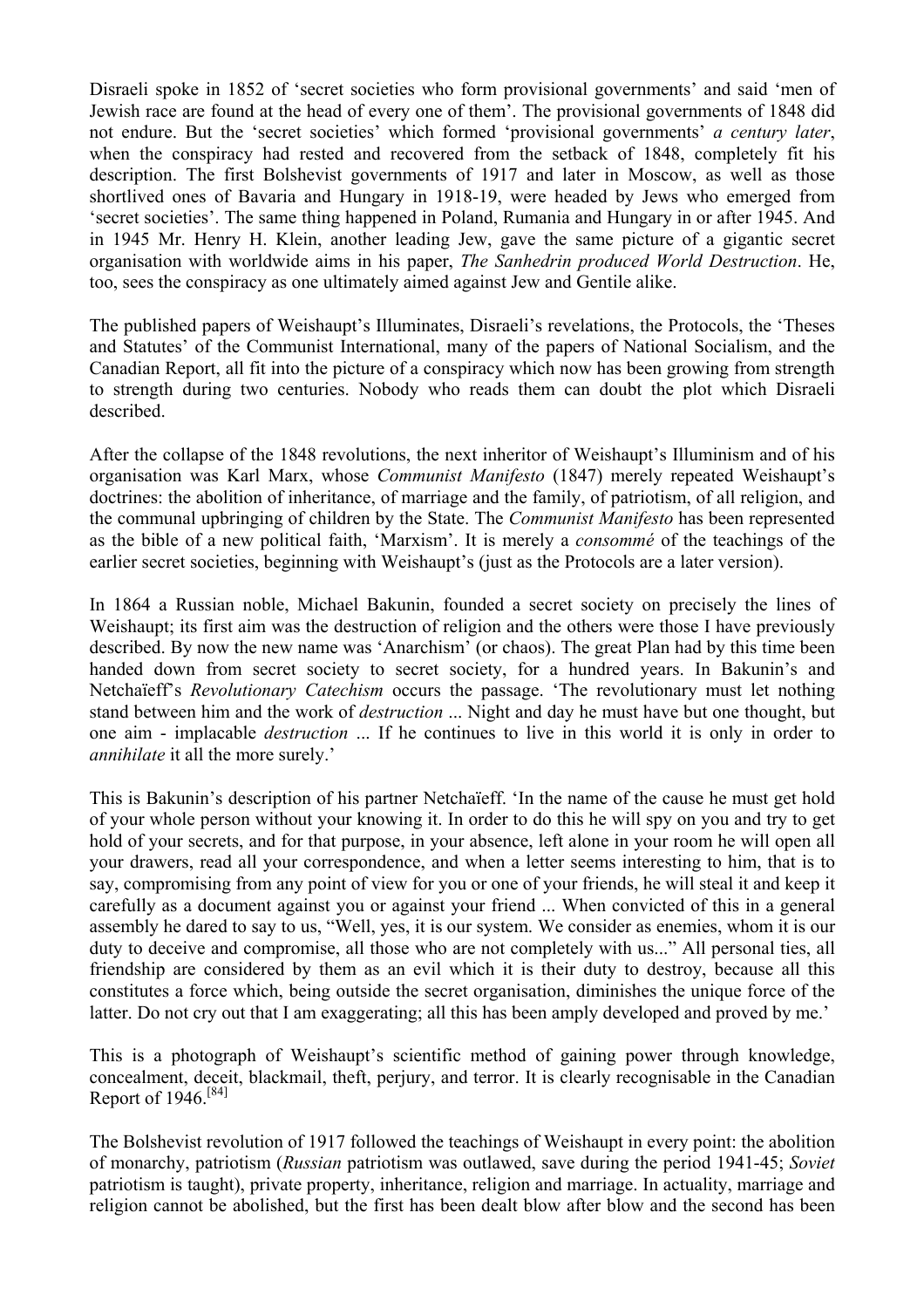driven underground as far as possible. Of the *wish* to abolish marriage no doubt exists: 'the official and open community of women' is laid down in Marx's *Communist Manifesto*.

The chain of events from the French revolution to the rise of the Communist Empire in half of Europe and the growing, though still hidden, Communist power in England is to my mind clear. Mrs. Webster's great service has been the publication of *documents* proving this chain of bequeathment-and-inheritance through the secret societies, and the proof that the Protocols are only part of a long literature.

Her comparisons are convincing. Similar phrases appear again and again, from Weishaupt in 1776, through Karl Marx's *Manifesto*, to the Protocols in 1897 and to the disclosures of the Canadian Report in 1946.

'Apply yourself to the art of counterfeit, to hiding and masking yourselves in observing others', says Weishaupt.

'He who wants to rule must have recourse to cunning and hypocrisy, we must not stop short before bribery, deceit and treachery, if these are to serve the achievement of our cause', say the Protocols.

'... The Communist parties must create a new type of periodical press for extensive circulation among the workmen; *first, legal publications, in which the Communists without calling themselves such and without mentioning their connection with the*  party,<sup>[\[85\]](#page-179-0)</sup> would learn to utilise the slightest possibility allowed by the laws as the Bolsheviki did at the time of the Czar after 1905 ...' (the 'Theses and Statutes', 1920).

'"Cover names" were used by the organisers ... Persons who were in a position to furnish secret information, or who might be used as contacts, and who had some inherent weakness, which might be exploited, were selected and studied ... Money payments were gradually broached to Canadian espionage agents; in other words, a financial incentive was only gradually introduced ... One purpose of the directors of the network in insisting on paying money, even in relatively small sums, to recruits, would be to further the moral corruption of the Canadians caught "in the net" and thus to assist in their further "development" ... It seems to be the general policy of the Communist Party to discourage selected sympathisers from joining that party openly. Instead these sympathisers are invited to join secret cells or study groups and to take pains to keep their adherence to the Party from the knowledge of their acquaintances who are not also members of the Communist Party ... This technique facilitates the achievement of a basic policy of the Communist Party, namely, to get control, through the election of secret members to the directing committees, of as many types of functional organisations as possible, including trade unions, professional associations and broad non-party organisations such as youth movements and civil liberties unions. Similarly, secret members or adherents of the Communist Party may be used to take the lead in organising new, broad, and ostensibly non-political organisations, after which they obtain for themselves and other secret adherents key positions on controlling committees of the organisation. By these means the technique of secret membership is calculated to facilitate essentially dishonest but not ineffective methods of propaganda in the interests of a foreign state' ... etc., etc. (The Canadian Report).

Mrs. Webster traces the comparisons from the documents of Weishaupt's Illuminates through the Haute Vente Romaine (1822-48), Bakunin's Social Democratic Alliance,(1864-69), to the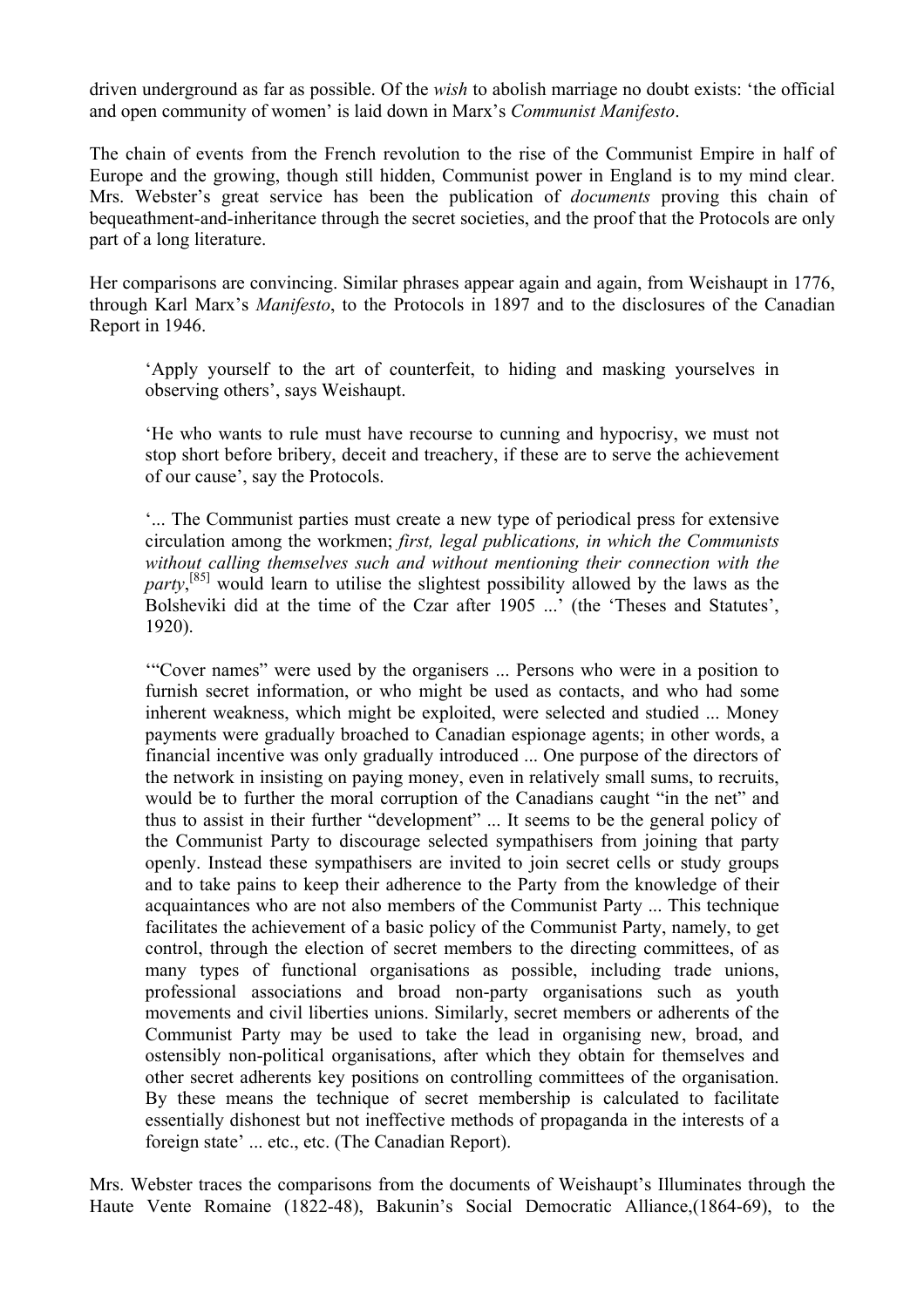Protocols (1905) and the manifestos of Bolshevism (1917 and onward). For nearly two hundred years, at least, there have been, as Disraeli showed, secret societies of growing power; they are those 'very different personages from what is imagined by those who are not behind the scenes' (Disraeli), and those 'unseen managers' behind 'the design' (Lord Acton); the documents of their religion of destruction may be studied and the twentieth century has seen them come near to their goal of destroying Christendom, nationhood and liberty.

The Canadian Report of 1946 appeared a quarter of a century after Mrs. Webster made her scientific investigation and published the results. It confirms her conclusions. The great importance of it is that it gives a photograph of people (in 1925-45) doing exactly what Weishaupt taught in 1771 and corrupting other people by the means he laid down. It is the conclusive document in the series; the positive print from the negative.

It is difficult to read these documents without a feeling of nausea. Victor Marsden, when he was translating the Protocols, said he could not work on the material for more than an hour at a time because it made him physically ill. Lord Sydenham, when he read them, wrote to the *Spectator*: 'What is the most striking characteristic of the Protocols? The answer is *knowledge* of a rare kind, embracing the widest field. The solution of the "mystery", if it is one, is to be found by ascertaining where this uncanny knowledge, on which prophecies now literally fulfilled are based, can be shown to reside.'

The student, not only of the Protocols, but of the whole chain of documents in which they are but a link, receives this feeling of all-embracing *knowledge*; all-embracing, that is, in its mastery of the weaknesses and wickednesses of human nature, and of the use to which these may be put by evil but enlightened men intent on power and destruction. It runs right through them, from the papers of Weishaupt's Illuminates to the Canadian Report. The reader has the feeling that he is in the presence of something uncleanly and deadly, as if he were locked in a dark room with a viper.

The answer to knowledge is knowledge. If this plan has gone so far, that is only because men do not know about it. Once indifference was explicable; the thing was too big and seemed too fantastic for the minds of men to grasp in 1786; and after 1793 Napoleon blotted it from their minds. But today indifference is culpable and the efforts to prevent public discussion of the existing literature, or disclosure of new documents, seem to me to point to the present strength of the secret societies, not to incomprehension.

There is, however, a great and growing public suspicion of the truth, and it may break through the stealthy bans. In October 1947 a placid meeting assembled at Brighton for the annual Conservative Party conference. The 'agenda' had been arranged by the organisers, in the usual manner, to avoid discussion of such matters as the threat to liberty in England and the two war situations abroad.<sup>[\[86\]](#page-179-0)</sup>

A curious thing happened, however. An unknown delegate from the floor, a Mr. Andrew Fountaine from Norfolk, demanded that the Tory Party should 'root out subversive activities'. He said that 'within living memory loyalty to the king, honour, patriotism and common decency has been defamed on every hand' (I doubt if he knew it, but he was quoting Weishaupt's teaching). 'On platforms, in schools, workshops and even from pulpits' (he said) 'the doctrines of pacifism, internationalism and socialism have been proclaimed with ever-increasing bitterness and blatancy, and the great Commonwealth is talked about as if it were something of which we should be a little ashamed.'

This produced among the managers on the platform the same symptoms of unease, embarrassment and reprobation which they had shown, ten years before, if any blurter proclaimed doubts about the peacelovingness of Hitler, the uselessness of feeding him with gifts of territory, or the unwisdom of neglecting this island's defences. At a Conservative conference, an 'intelligent foreigner' would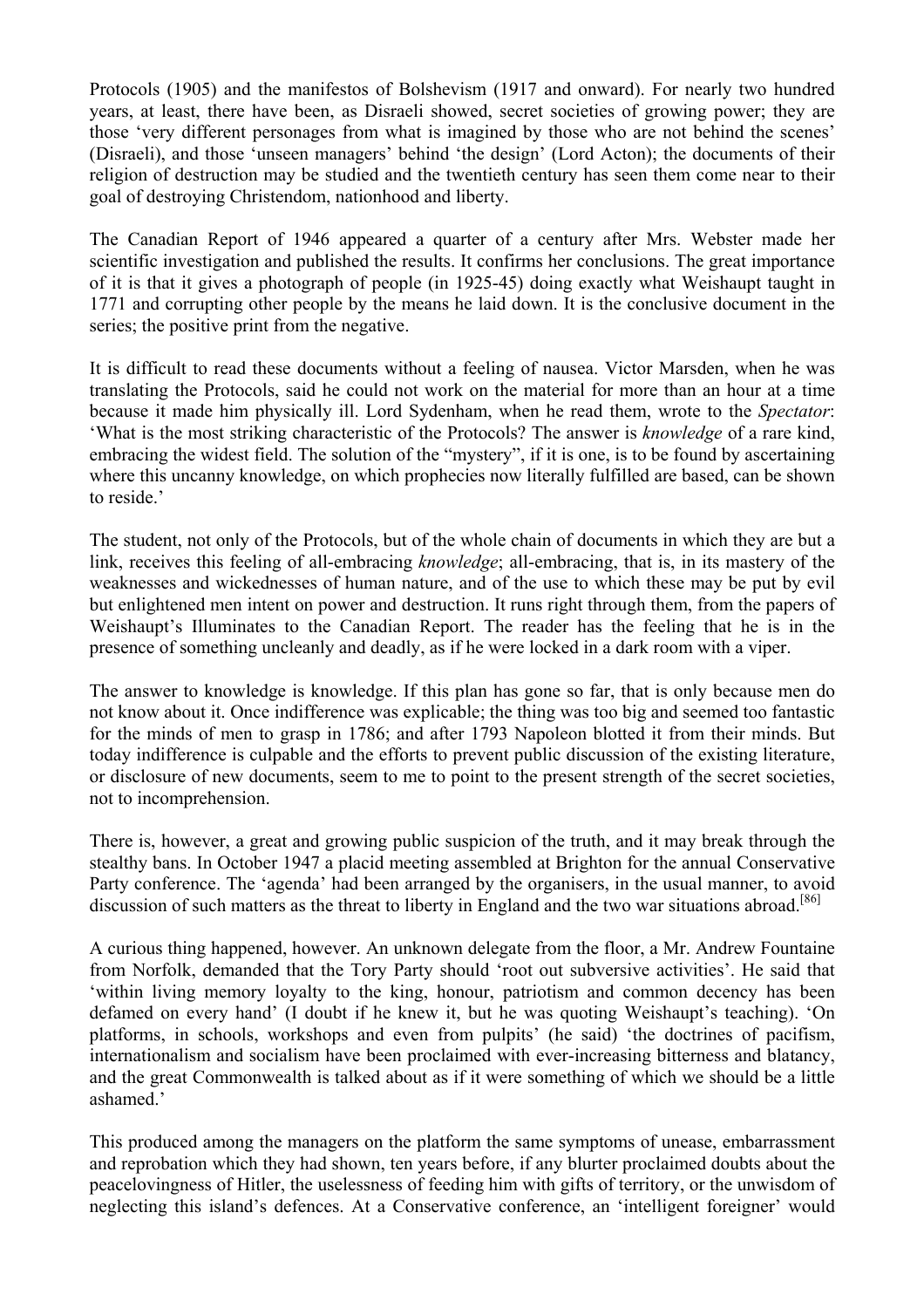have thought, the statement should have been natural if not platitudinous; it was received as a startling, unwelcome and dangerous interruption by the organisers (and forthwith the all-blanketing cry of 'anti-Semitism' went up). The mass of delegates, however, loudly insisted that the matter, which indeed was the one chiefly needing attention, should be urgently pursued. The organisers were forced to yield; by a great majority they were instructed to 'make public the evidence of subversive and anti-democratic activity in this country'.

Such matters are easily shelved between annual conferences, and I imagine great efforts will be made to avoid any informative publication, but they may again fail. Beyond a certain point, the wishes of The People cannot be entirely ignored or frustrated, and the rising sense of imminent danger in the masses of Conservative voters, and others, was becoming acute. It is possible, therefore, that public knowledge of the great Plot, or Plan, will spread, and this may be the only thing, I believe, which now can thwart its success, for it has gone very far.

If that happens, a little-known Mr. Fountaine from Norfolk may at a late instant have foiled one Adam Weishaupt, who launched the great Plan on May 1st, 1776, at Munich, and of his successors up to this day.

### *The Shape of the Fifties*

It seems to me the case is proved:

(1) The Black Religion and its organisation exists. Its literature is available and its teachings, during nearly two centuries, may now be compared with the pattern of events. Its initiates have become powerful in all countries and its ambitions alone have been promoted through the two twentieth-century wars. Hitler and Goebbels preached and achieved destruction, deportation, depopulation and death like Weishaupt, Bakunin, Marx, Lenin and Trotsky. The different name they wore was merely the alias or mask recommended by Weishaupt as the best means to the end (Weishaupt, incidentally, invented, or first used, the phrase, 'The end sanctifies the means').

(2) The secret society exists, in its innumerable forms and branches everywhere. Through success and the approach to power it has become half visible. Its peaks in their various shapes, now appear above the mist, but the mist still enshrouds the broad secret bases, and can only be dispersed by the spread of public knowledge. This, however, has diminished as the conspiracy has grown, and the greatest success of the conspirators has been this phenomenal success in concealment. Here Weishaupt's evil 'knowledge' has proved powerful in application. The corruption of 'the free press' in countries still outwardly free, by his insidious methods, has been not much less effective than total suppression in those openly enslaved. The reduction of independent newspapers and writers through purchase, 'smearing', derision or the mere weight of public infatuations has gone very far. The general line of Weishaupt's teaching, the defamation of monarchy, religion, legitimate government, country, nationhood, honour, patriotism, and common decency is explicit or implicit in a mass of current literature, plays, broadcasting and films.

(3) Now, in the middle of the twentieth century, that situation has been produced which is propitious for the completion of the revolution of destruction, with its attendant results of depopulation, deportation and death. Two volcanoes have been built, one in Europe and one in Arabia, which can be set in eruption at any time. The power of secret men over politicians has been repeatedly proved in the events leading to this situation. Now it extends to nations, or at any rate to those who claim to speak for them. The decision, by large majority vote, of 'The United Nations' to resume the armed invasion of Arabia is unique in history. It cannot in my judgment be further doubted that, if and when either or both of these eruptions are begun, different purposes will again be pursued, behind the flame and smoke, from those which would be publicly announced.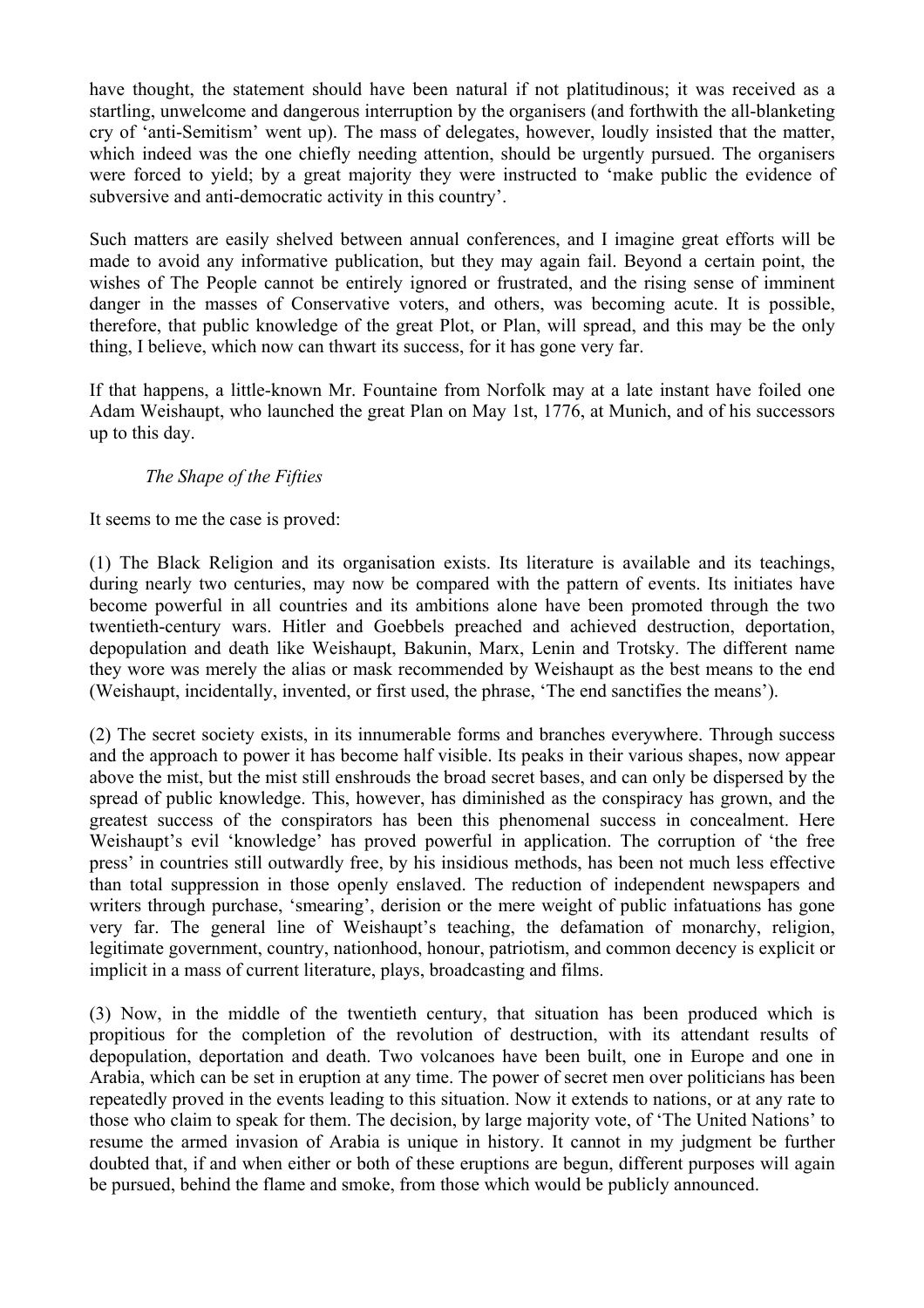What, then, is the shape of the Fifties? I think they will clearly see one of two things: either the exposure and defeat of the Plan, which would mean the restoration of free nationhood, religion and liberty everywhere; or its final triumph, which would mean (as Quintin Crawfurd wrote in the 1790s, when the Plan achieved its first success in France) that all Europe would be 'plunged again into a state of barbarism'.

The visible agents of the conspiracy are World Communism in the East, and the 'World Statesmen' (with their servants the atom bomb and the buried gold) in the West. Will they appear to strike at each other (as 'National Socialism' and 'Communism' did) for the purpose of The Plan? They both want the same thing: power over mankind. Through all the propaganda, with which we are incessantly deafened, for 'A World State' or 'World Government', runs the perceptible thread of Weishaupt's teachings; behind that smiling mask hides the deadliest dictator of all.

Is this, then, the false cause in which the fighting-war may be resumed? If a recommendation to uphold free nationhood, religion and liberty comes from *that* quarter, if the World Statesmen call on us to destroy 'Communist aggression', the hoax of the second war will be on the way to repetition. The World Statesmen are not to be trusted. In their ranks, if anywhere, Weishaupt's disciples are most likely to be found. Look at bread-rationing, at the proposal to set up Queen Ada as the scourge of the earth; look, above all, at the declaration of war on the Arabs! That cannot be squared with professions of love for humanity, for liberty, for 'democracy'.

Why, before all other questions, is there all this pother about Palestine? The Jews of the earth will not go there; they would need all Arabia to house them, not tiny Palestine. Some Jews are being *sent* there, obviously to prepare the new eruption. What is the secret lure of this speck on the earth's surface. Is there anything to interest the money-power? Yes: several things.

It is geographically the centre of the world, roughly speaking. Its natural, but undeveloped, wealth is beyond computation. The value of the chemical deposits of the Dead Sea may be estimated from an official British Report<sup>[\[87\]](#page-179-0)</sup> at more than that of all the gold stored at Fort Knox.

The exclusive right to extract these minerals, and to require the cancellation of existing concessions, was granted by the British Government in 1921, without the knowledge of Parliament, to Zionist financiers. The British Government had not the right to do this and in 1925 the International Court of justice at The Hague (including a British member who was a former Lord Chancellor) sharply declared its action illegal.<sup>[\[88\]](#page-179-0)</sup>

Nevertheless the Zionist group was placed in possession, began operations and in 1930 was confirmed in occupation. The official report of the Palestine Zionist Organisation for 1929 said: 'We Zionists will always remember that Great Britain is giving preference to the man who has our Jewish interests at heart ... Years may pass until the works on the Dead Sea are in full swing ... Had we lost this concession our whole future in Palestine might have been endangered.'

These facts suggest that Palestine has attractions not mentioned in its presentation as the natural 'National Home' for a homeless people, and that the reasons why 'the moral and if necessary the physical authority of the civilised world' (*The Times*) are to be used against it are not humane ones. They also throw a new light on the 'second Exodus', the undetectable 'secret organisation' behind it, the hands that financed it, and the part played by the unhappy human cargoes of the 'hell ships'. These people, like the British troops who conquered Palestine in the first war, or those who were used against the Arabs between the wars, knew nothing about the living wealth of the Dead Sea.

Its full exploitation obviously cannot begin until, in the name of finding a sanctuary for the victims of Hitler, Palestine has been handed to the Political Zionists. The wealth of this area is not limited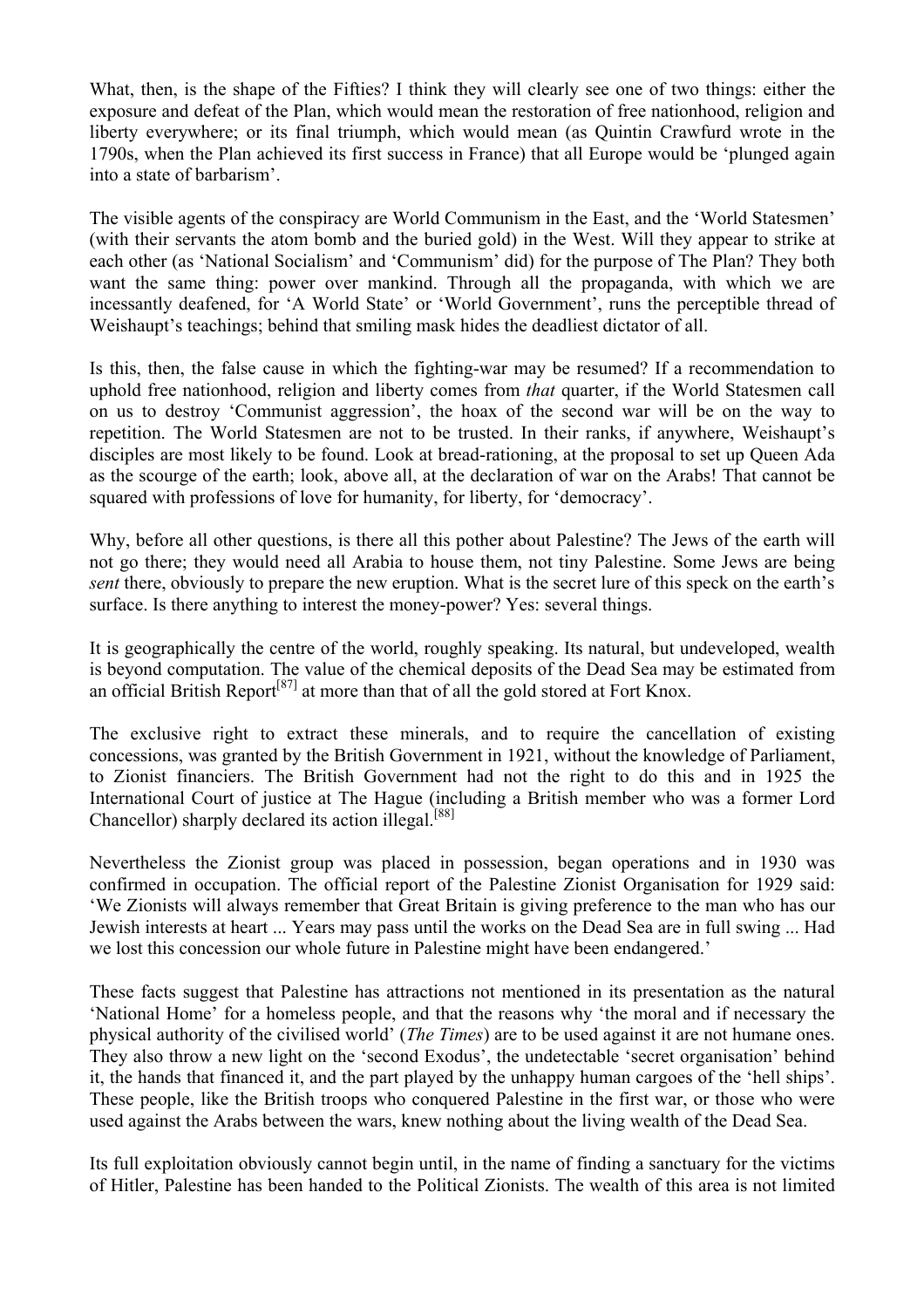to the Dead Sea deposits. Outside Palestine, but not far away, are immense sources of oil. War, once begun, always spreads.

The final shape of the Plan for the Fifties, therefore, seems to me to be this: behind the causes and aims initially displayed to the people, will come the attempt to establish some new State in Arabia, as a geographical centre of World Control, with New York as the centre of World Financial Control; and to subdue all nations to this thrall. Between Fort Knox and the Dead Sea there appears to be a clear chain. If British soldiers, or American ones, are used in Arabia, this is the purpose they will be found to have served. The World Statesmen will attempt their concluding coup.

If anything is unclear in the shape of the climacteric third act it is the part which the chief actor of the first two acts will play. Germany is cut in four, but the Germans are still there, and are numerous. Their obsessing motive will be to regain their own country; some will be prompted to see hope in this direction, and the others in that. In this matter, prearrangement by some master hand again seems discernible.

The only *organised* German force existing now is that of the great army which, by Hitler's curious actions, was left to surrender at Stalingrad. The Soviet Power, though it was so thirsty for the blood of its accomplices at Nuremberg, did not hang the commanders or ill-treat the men of that army. It cherished and reformed them; Field-Marshal von Paulus became a German Joyce, broadcasting regularly from Moscow; he and his generals encamped with a great force outside that city to await some new Day. I do not know if they were equipped with British or American arms and machines, but that is probable.

By the time this book appears that army may have become an important factor in shaping the new events. It is likely, I judge, to be sent to Germany and to become the real power, under Soviet control, of a Soviet Western Germany. The government under its sway will harp on the airs of German patriotism and hold out to the Eastern Germans the prospect of happy reunion in a United Germany (The Fourth Reich?) if only they will embrace Communism. Mr. John Strachey, when he was recommending Communism before the second war, foresaw that 'the centre of gravity of Communism may shift westward from Moscow to Berlin'. We approach that possibility, and would then revert to the situation before 1914 and 1939.

The bearing of the British and American governments in their parts of Germany is inexplicable to me, if they wish to avert such a development. Until now their actions have all gone to deprive the Germans of faith in the sincerity of 'The West', to destroy hope for the future, and to impel them, from embitterment, towards the religion of destruction.

For the rest, the shape of events to come in the momentous period that lies ahead is fairly clear. The formation of an advance headquarters of the Communist International at Belgrade (which is the result of that mysterious transaction in the war when British and American gold was sent to 'Tito') gives the clue. Unless some unexpected sign of British or American strength is given, we shall see Communist attempts to create chaos in Italy and France, and through chaos to strike for 'Soviet power'. If the desperate French call on General de Gaulle to save them from their traitors, he may well find himself fighting against British and American weapons: by another wartime transaction great quantities of these were dropped by parachute into the waiting arms of the French Communists, who still hold them.

#### *The Aged Rock*

In this great chaos of the mid-century, which must either be reduced to order or destroy us all, there seems to me to be one clear, strong shape to cling to: England. England is still inviolate, still unconquerable, still free if it wishes to be free. Its actions and its example will determine the result.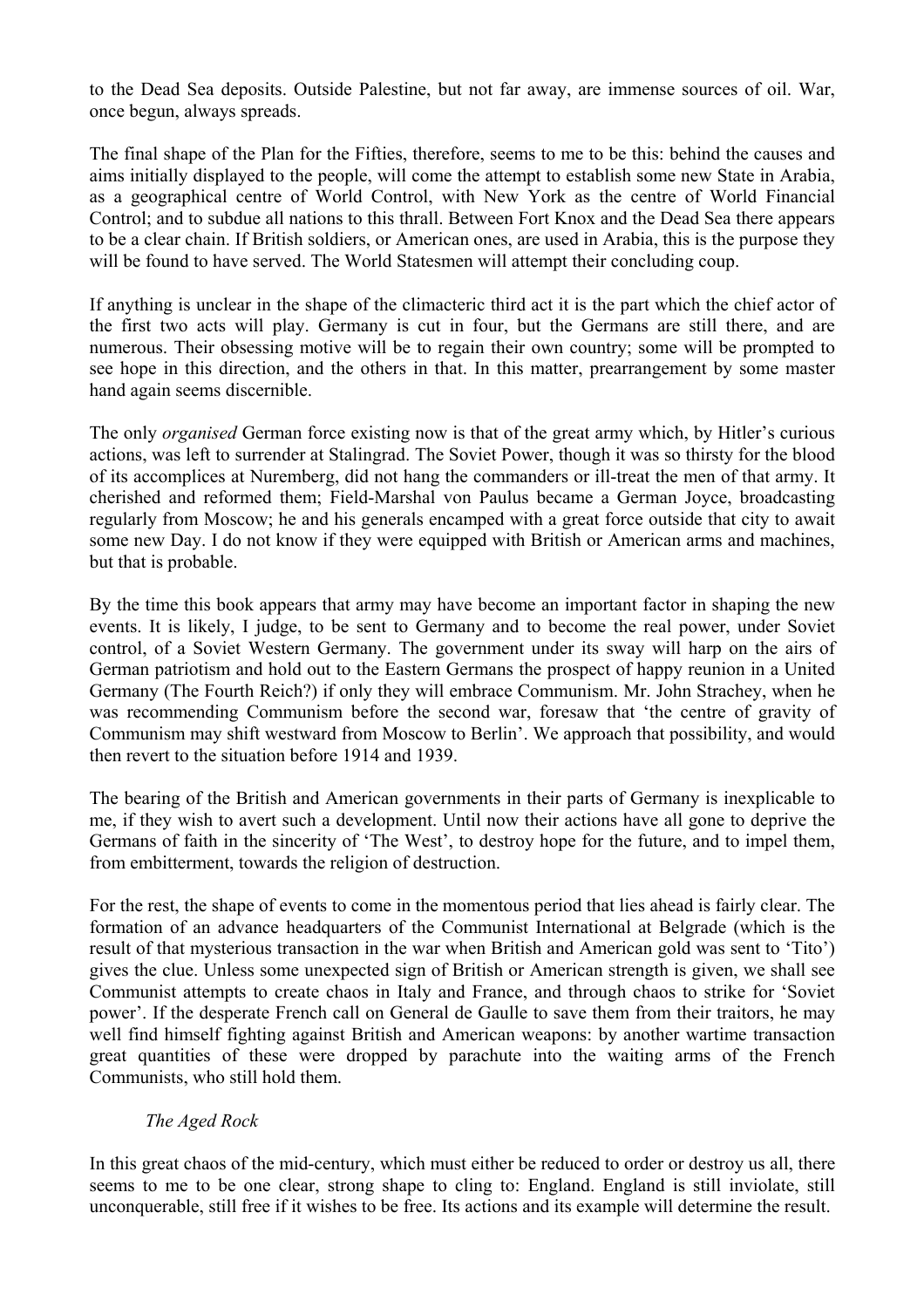It could bring order out of the chaos and clear the path to the future, which has remained blocked since 1914. The way to do so is to prevent the two war-situations, which I have described, from bursting into flame, behind which the greater plans for universal destruction would be pursued.

In the first one, the right action has been taken if it is followed through. We should undo the misdeed of 1917 by withdrawing from Palestine, or at least abstain from taking part in starting the new eruption by using force against the Arabs. If any is to do that, it should be somebody else and the guilt should be visibly theirs. I think they might shrink from it if we plainly condemned it. The British Government's decision of September 1947 (to withdraw from Palestine, and to take no hand in any further interventions there that are not 'inherently just' and approved by the Arabs) is the one good and rightful act in its history up to now, provided it is carried out in the spirit in which it was announced.

By that means the first eruption may be postponed and finally averted. The second war-situation is that in Europe.

The Communist Empire cannot stop at the bisection-line and can only spread further, as it spread so far, by war. If, for instance, by the time this book appears the Soviet power, under no matter what pretext, has invaded Greece or set up a puppet government in Prague, those will be acts of *war*, like Hitler's annexation of Czechoslovakia; the fighting would only be avoided through the withdrawal of resistance. Once Greece or Czechoslovakia fall, in such a way, the Communist Empire will spread by acts of war, with or without fighting, until this island is compelled to fight or to surrender without fighting.

It is important that the Communist Empire should not spread its dark area, since such expansion means war. To that end, Greece should be held and the bisection-line held. If that is firmly done, the hold of the Communist Empire on the countries that do not belong to Russia will weaken, for the peoples there loathe Communism. From what I saw and know of the Communist State, it is a giant with feet of clay, and if prevented from easy expansion would in time broaden down to, first, a more benevolent, and later a relatively free regime. The peoples it oppresses outside Russia and inside it, would in time regain liberty and a decent condition of life.

If the two eruptions are prevented, the enormously important *example* of England becomes once more decisive. Few people understand the power and radius of this invisible, spiritual force, which is mightier than any secret conspiracy. The restoration of liberty in England, and a clear renunciation of the road to serfdom, would save all Europe once again.

It has been difficult, during these two years, to hope for that in England. It still rises like a rock from its surrounding waters, but has been left by the second war creeping with licensed treason and masked treachery, riven with bewilderment, and undermined and honeycombed by those who desire its destruction. It has been fantastic to see that the great bulk of its people still think they are merely witnessing, or participating in, a struggle between 'Labour' and 'The Tories'.

Perhaps there is grandeur in this massive incomprehension; perhaps it is a deliberate refusal, not inability, to see the larger shape of danger; I cannot tell. Climax has frequently been anti-climax in England. The people have so often seen mortal peril approach, across the seas or in their own streets, and have averted it with so slight a tensing of their spiritual muscles, that they have grown a native habit of dogged indifference to it. The great ordeals have been overcome with so small a tremor that the people do not know they have survived ordeals. The British sometimes remind me of the acrobat who intentionally fails two or three times in a difficult feat in order to make its final performance more spectacular. In other simile, they remind me of the small boys who try to see how far they can lean over a bridge; the unhappy ending to that tale, however, is that one wins.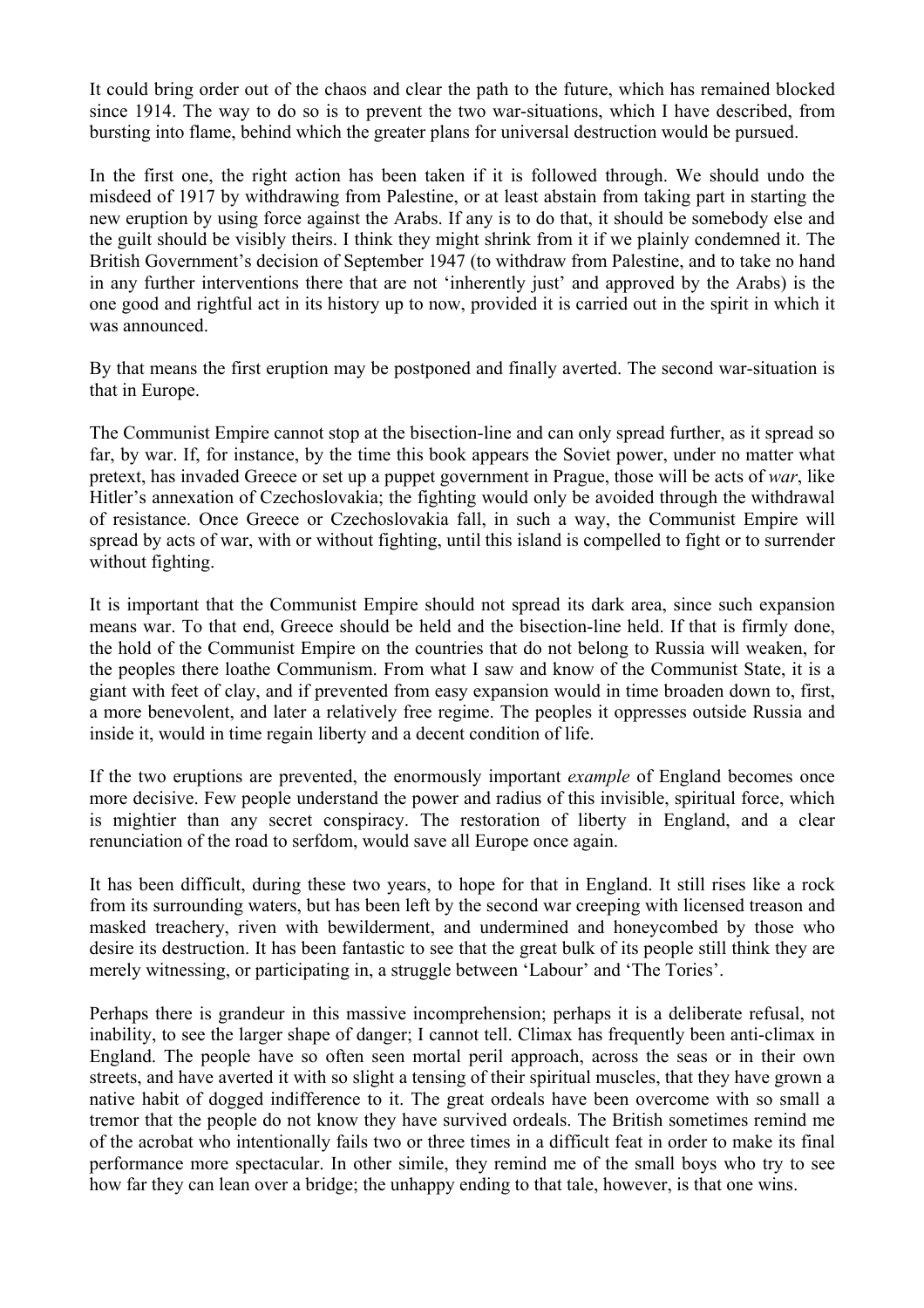These islanders, at all events, seem to me now to face a greater danger than the Armada, Napoleon, the two German wars, or the two domestic attempts of 1926 and 1931. The attack is now from without and within, and is stronger and more skilfully operated inside the gates than it ever was before. The obvious trend of governmental action in these two years, however good the intentions of the frontal ministers were, has been gradually to weaken our armed defences to a point where they would collapse under test, like the French ones in 1940; and, parallel with that, to break down those civic liberties which are the individual man's last protection inside his frontiers.[\[89\]](#page-179-0) As the policy of an invading or occupying power, all this would have been logical; as that of a British Government it appears to me incomprehensible.

Nevertheless, I take it that the British people will do what they always did until now: that they will awaken in time, feel the danger if they do not see it, and by some instinctive operation of their ancient constitutional and parliamentary machine, save themselves from it. All their instincts are against the destruction of their monarchy, of ordered government, of religion, of liberty, of the family and of property, however small. I imagine these instincts will yet, at one more eleventh hour, save them from the revolution of destruction.

If that is so, and we return at this belated instant from the evil path to the good one which we left in 1914, they will certainly never know what they missed.

\*\*\*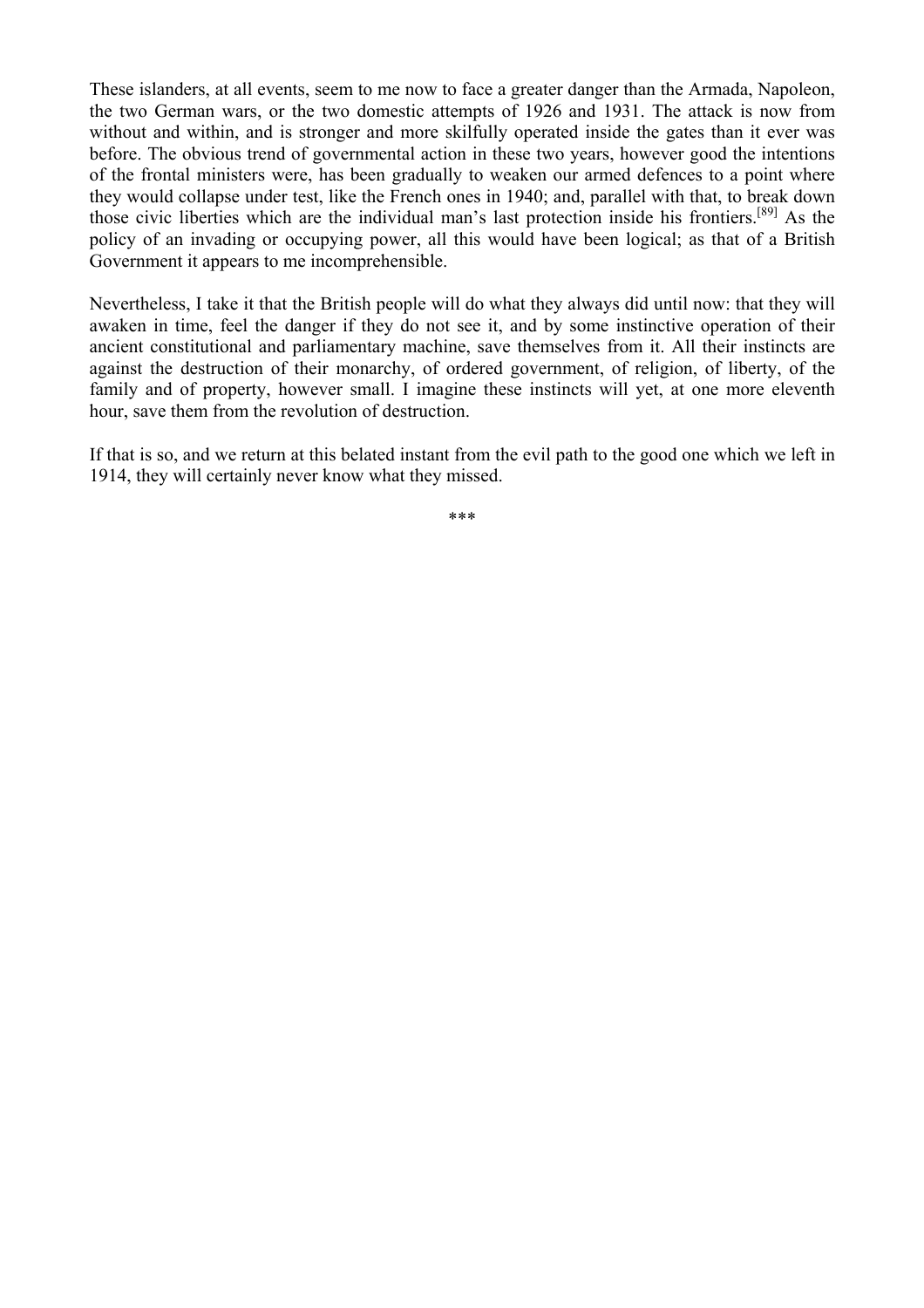# Epilogue

### TEN TIMES APRIL

Well, the ten Aprils have brought me from the ragman's cellar in Vienna to a sick bed in Natal. I was on my feet when I watched Hitler crash into Austria and wondered whether *Insanity Fair* would ever appear. Now that we have returned from the smoke to the smother I watch affairs for the nonce from my back, which is broken, and wonder, just as I wondered ten years ago, whether the publisher will be able to get the sequel out before the events come about which form its theme. Truly, for me, the more it changes the more it is the same thing. Shall I, in 1958, still be retailing the blindingly obvious to the incorrigibly blind?

We take our spines too much for granted. Unbidden, they do our every bidding; they bow to women, stoop to pick up their handkerchiefs, bend over oars, stiffen themselves in tight corners, flex themselves in romantic ones and perform us some new service at every moment of the day. Only when these faithful retainers break down, after growing old in our employ, do we realise how fully we depend on them, how helpless we are without them. It is a humbling moment for a man when he suddenly finds that that devoted valet, his vertebra, has left him at a second's notice. Then, if ever, should he be brought to a chastened mood; for this is the sharpest reminder he can receive of his own unimportance, fallibility and mortal weakness.

Now, if ever, then, ought I to recant any judgments offered in heat or haste, as I read the proofs of what I wrote last year. If they were crackbrained, my cracked back should help me perceive that. As a careful journalist I am relieved to find that I do not want to alter anything; that the shape of Insanity Fair looks the same to me from a horizontal position as from a vertical one; and that the events I foretold, when I was preparing this book in Chelsea in 1947, are beginning to happen now that I correct its proofs at an unexpected halting-place in South Africa in 1948.

If it was still unclear when I wrote the book, it is plain beyond denial now that the affairs of our planet are in the hands of Disraeli's 'people behind the scenes' who are able to arrange upheaval after upheaval for their ulterior ends and are now setting the scenes for the greatest commotion yet, which presumably will serve the greatest ambition. This has been shown (as I wrote that it would be shown) by the behaviour of that anonymous committee of a few score officials, located in some American suburb, which, God preserve us, is solemnly referred to on all hands as 'The United Nations'.

This body was set up to heal the wounds, mend the damage and right the wrongs of the second twentieth-century war. It has not even tried to do any of these things. After three years Germany, the largest country of Europe, remains a shambles; there is no sign of an attempt to set it on its legs or restore justice to it. The new aggressor, the Asiatic Soviet Union, sprawls over half of Europe like some great toad. These things might not exist for all the effort 'The United Nations' make to mend them.

On the contrary, the mechanism of that remote committee of officials appears to have been completely captured by those who pursue aims which have nothing to do with the welfare of Europe, or of the world. The 'United Nations' have been concerned solely to declare a new war, not to heal old wounds. The energies of these far-off committeemen, from the delegates of great Liberia and glorious Haiti to those of the United States and the Soviet Union, have been devoted to preparing an attack on the Arabs of Palestine, who must surely be among the most inoffensive peoples of the world, in the interest of the Zionist Jews.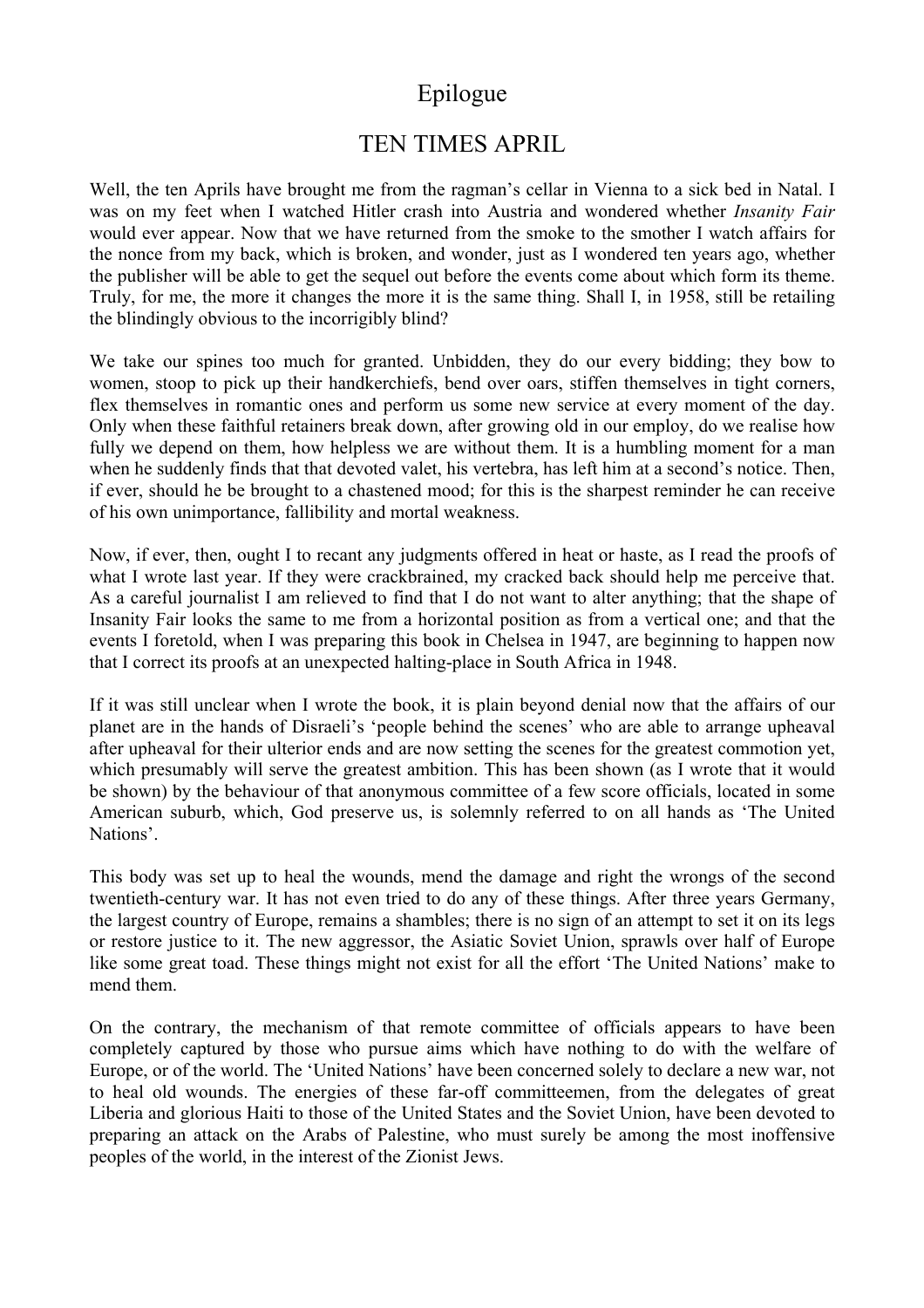On p. 269<sup>[\[go to\]](#page-140-0)</sup> of this book I showed the way in which the mechanism is controlled. In America there is an election, presidential or parliamentary, every two years; New York City is the key to success in any election and in New York City the Zionists hold the balance of power; American Presidents and American party-leaders (who like a Mr. Baldwin fear 'to lose an election') may thus be kept under unremitting pressure; America has the most powerful vote in the 'United Nations', which conveniently meets in America.

By such methods have the two twentieth-century wars been brought to yield, not peace or freedom in Europe, but 'the partition of Palestine' and the imminent threat of new war in Arabia. Only one decisive step now remains to be taken: it is that the United States of America, which so loudly and justly complains of Soviet aggression in Europe, should send American troops to invade Palestine. As I correct these very proofs the radio from London tells me that the United States, though it will never send troops to Palestine 'to enforce partition', might send them there 'to restore order'.

Ergo, those who desire American troops in Palestine need but produce *dis*order (as the Nazis fired the Reichstag). I commend readers to consider in this light any news of explosions and killings from Palestine.

We are apparently approaching the greatest upheaval of all, and it is being manufactured in New York. Those who deal in biblical prophecies (personally I confine myself to political forecasts) may find entertainment in studying the ones about the battle of the plains of Armageddon, in Palestine, which is foretold to be the decisive struggle. In one of the immense armies converging there (in the belief that they are upholding purposes of their own, but in truth lured there by the power of the devil) they may perhaps identify the American soldiers over whose heads the threat of this expedition now hangs.

A decisive moment clearly impends. Through the subservience of Gentile politicians in our generation the matter of Palestine has come to overcloud the whole future: at last the nigger fully emerges from the twentieth-century woodpile. It may be that the Zionists are approaching a success as great as that which they achieved 1948 years ago (for the condemnation of the Nazarene reformer must at the time have seemed to his enemies a great success, although it brought them no happiness in the sequel). The Gentile politicians of 1943, who have suffered 'The United Nations' to be put to this base purpose, are weaker men than Pontius Pilate himself.

There has been but one good thing in these years that followed the second war, years which in all else were more evil than the Thirties: the sudden withdrawal of the British Government from further complicity in the monstrous deed that is being hatched in Palestine. Were the American Government at the last moment to draw back from this abyss, the future would yet be safe. By the time *From Smoke to Smother* appears this question may have been answered once and for all.

These ten years, which have seen a devilish power grow much more powerful on earth, have been for me personally the happiest of my life; that is the unaccountable prank of an individual destiny. As the hope grew less, that the second war might have cleared the foul air of this century of blood and lies, so my own private happiness improved. For myself, I have no resentment against the times; they have been kinder to me than I ever dreamed of. The things I have written, in this sequel to *Insanity Fair*, are therefore not the complaints and misgivings of a mind become habitually rancorous; they are simply the comments, born in much experience, of a faithful reporter of these extraordinary years.

To them I want to add one word. I am not of the knowalls. I have tried, in exposing the deliberately evil intention which I perceive behind the chaos of our times, to set out many facts which are not widely known. On these I have based and offered my own opinions. But I do not think I know all or that I must be right. There is no absolute truth; look at the many colours which the colourless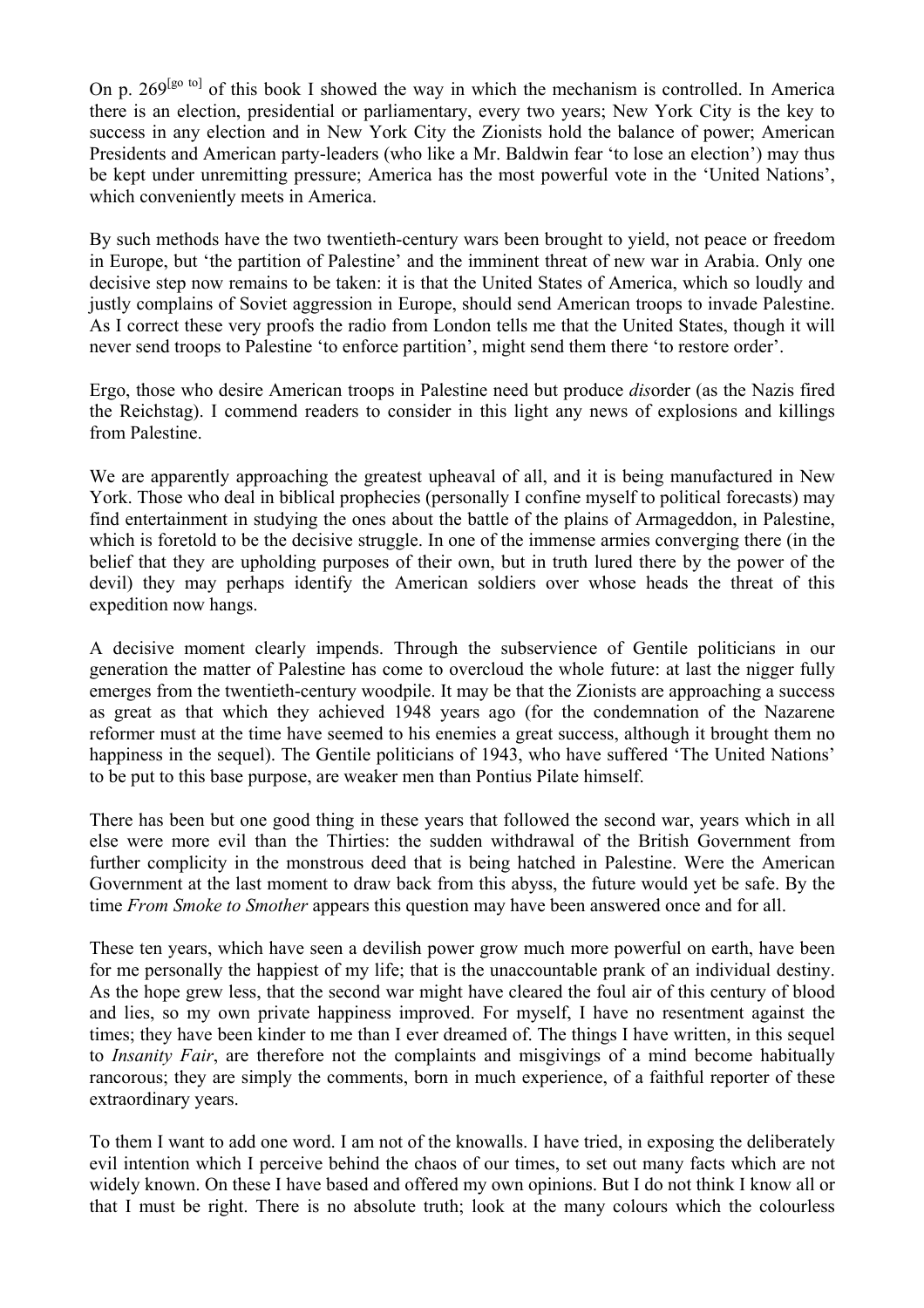diamond contains. I have probed as far as I can into the puzzles of our times and in offering the solution I have come to I append these words borrowed from an American writer, Mr. Henry Beston:

'Among the many things for which I remain profoundly grateful is the fact that so much of life defies human explanation. The unimaginative and the dull may insist that they have an explanation for everything, and level at every wonder and mystery of life their popgun formulas but, God be praised, their wooden guns have not yet dislodged the smallest star. It is well that this be so, for the human spirit can die of explanations ... which do not explain. A world without wonder, and a way of mind without wonder, becomes a world without imagination, and without imagination man is a poor and stunted creature. Religion, poetry, and all their arts have their sources in this upwelling of wonder and surprise. Let us thank God that so much will for ever remain out of reach, safe from our universe, inviolate from our touch.'

Holding that public knowledge is the defence against secretly wielded knowledge, I simply proffer a little information and a few opinions.

Pietermaritzburg, 1948

\*\*\*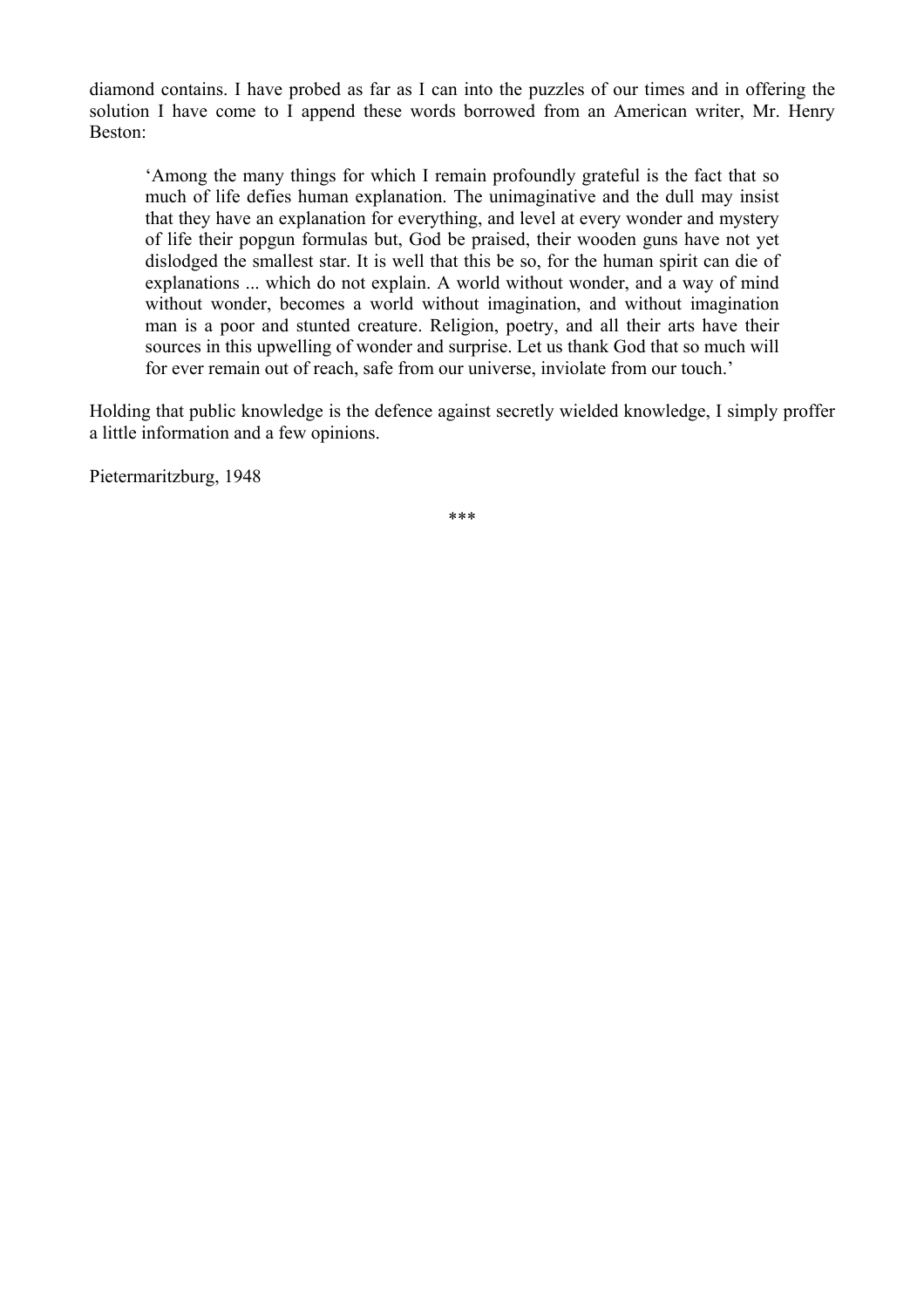### Postscript

In 1938, when *Insanity Fair* appeared on April 1st, Hitler just three weeks previously had confirmed the book's argument by invading Austria. The book was already between covers when that happened and extra chapters containing my own description of the invasion, and underlining the emphasis it gave to my argument, were separately printed and sent to those who had acquired the early editions.

In 1948 the processes of publication are somewhat slower and *From Smoke to Smother* will appear, not in April but in early summer. This enables me to include in the book itself, by postscript, some reference to the events, confirmatory of the book's argument, which have happened since it was written between April and October of 1947.

These recent months have been filled with a gigantic melodrama enacted partly in the full public gaze but mainly behind those scenes where (as Disraeli said) quite other people govern the world. These months and these events seem to me to have shown plainly that the recurrent calamities of our century are not a huge accident but the stages in a great plan (the apter word, I believe, is plot) for the final ruination of Europe and the transference of power in the world to new hands. This undertaking, already brought so far on the way to success, now appears to be approaching its climax. For the third act of the great melodrama the two war situations, one in Europe and one in Arabia, are essential, and these were duly prepared behind the smoke of the second war.

It has become clear, in my opinion, that the central aim of the great conspiracy lies in Palestine. Europe is only important to these planners as a place to be destroyed, a continent where wars may be brought about, under cover of which other aims may be pursued. In Palestine, or at any rate in the Near Eastern territories surrounding it, the seat of their might is to be set up when the great plan has been completed.

What open-eyed being can doubt that now? After this second war the victors leagued themselves in a body called 'The United Nations'. Deftly and effortlessly, with open contempt for the uncomprehending public multitude outside, the entire energies of this body were diverted to the conquest of Palestine - a matter quite remote from the aims or causes of the war, in the name of which these 'United Nations' claimed their power. The ruins of Europe and the purgatory of bewilderment and fear in which its millions live, might not exist for all the distant committee which called itself 'The United Nations' did to mend or dispel them. Not peace or freedom, but new aggression against a harmless folk was the obsessing preoccupation of this body.

Can wars be brought about by ulterior parties for ulterior aims? When I look back on the inexplicable Thirties, and the steady approach of the foreseeable war, I think the answer may be yes. That such wars, once begun, can be used by ulterior parties for ulterior aims, seems now beyond doubt and this plainly happened after 1918 and after 1945. The action of 'The United Nations' in declaring a new war (for that is what the vote to partition Palestine meant) was the climax of thirty abject years during which the word 'statesman' lost its meaning and the politicians of the great Western countries, Conservative, Liberal and Socialist, Republican and Democrat, became puppets dancing on a Zionist string.

It was heresy to say that fifteen, ten, even five years ago. Now the thing has been openly flaunted in the face of the world. 'The influence of the Zionist organisation reaches into the inner policymaking groups of nearly every government in the world - particularly into the Christian West. This influence causes these groups to adopt pro-Zionist policies which are often in conflict with the real interests of the peoples they govern. This condition exists in the United States. Its extent is so great in the present administration as to make it a threat to our future.' I quote these words from an American publication;<sup>[\[90\]](#page-179-0)</sup> they are applicable equally to the coalition British Government of 1917,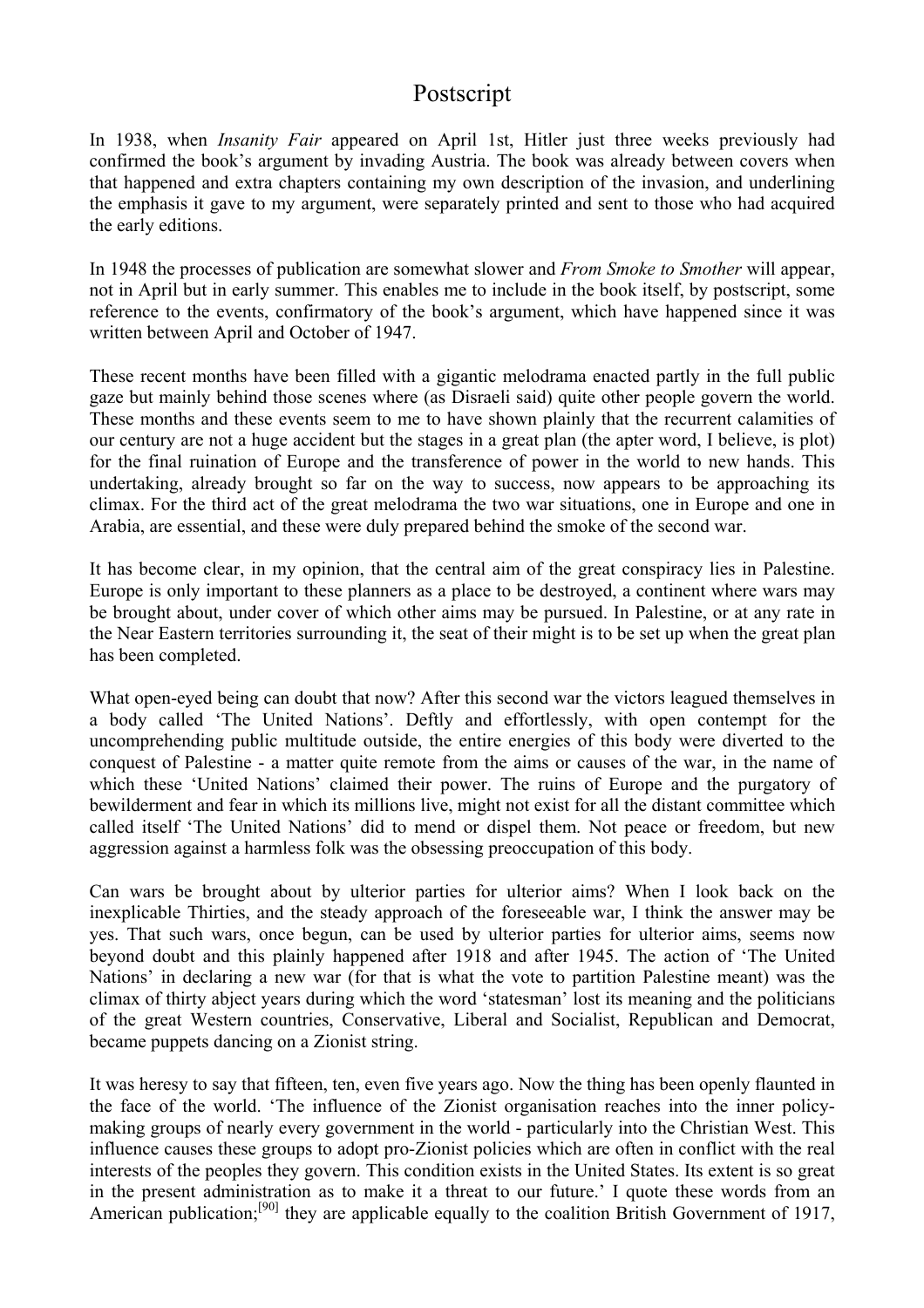which issued the Balfour Declaration, to many of its successors, and to governments in many foreign countries and some British Dominions.

That astounding 'vote' of 'The United Nations' meant, if it was put into effect, permanent war until the final aims of the ulterior parties were achieved. What they precisely are, I do not know. Clearly they go very far beyond the establishment of 'a National Home in Palestine'; that is merely the smokescreen behind which schemes for a central seat of World Government, or some such thing, are concealed. Whatever they are, the one staggering fact is clear: the governments of numerous countries, great and small, sublime or ridiculous, were brought at Lake Success to vote for a new World war![\[91\]](#page-180-0)

The thirty years from 1917-47, when the almost invisible, and publicly almost unknown, Zionists dominated the governments of great countries, in my view belong to the most astonishing of history. It seems incredible but may be true that the British and American politicians who made themselves the servants of Zionism during those three decades did not see the culminating disaster towards which they led their peoples and the world.

A new era, that of the revolt of the puppets, may have begun in 1947. Under the Foreign Ministership of Mr. Bevin the British Government of the day resolutely refused any further to play the tool's part in Palestine. In earlier British history we fought and won minor wars at less cost in British life and treasure than the thirty years of Zionist treachery and Arab resistance cost us in a cause that was neither ours nor righteous. Nevertheless, submission to Zionist demands became so automatic and universal during the thirty years that the British Government's belated refusal in 1947 startled a world bewildered and benumbed by the power of Zionist propaganda.

I look with horror on the Attlee Government's deeds in England; the cost of its ruinous measures is beyond estimate. But in this supreme matter abroad its action put the Coalition, Liberal, Conservative and Socialist Governments of 1917-45 to shame and revived hope for the future when it was nearly dead. Mr. Bevin won a victory which may prove as momentous as that of Waterloo. The way to final ruination in this century lies in further submission to the Zionist enterprise in Palestine; the only way out of this chaos is to break that bondage.

The next great moment in the melodrama came when America recanted its vote at the puppetassembly and announced that it would have no hand in partitioning Palestine. Mr. George Marshall, the American Foreign Secretary, stated (March 20th) that he himself had recommended President Truman to this recantation, and told the Foreign Relations Committee of the American Senate that partition would bring about another world war; 'it would be just like touching off a powder keg'.

That the Zionist ambitions in Palestine, if they were supported, would lead to war was the advice offered by competent British and American authorities *in* Palestine to their governments for most of the thirty years. The files of Washington and Whitehall are full of these warnings, which successive British Governments and American Presidents ignored. Mr. Marshall's announcement of March 1948 was akin to the public revelation that the distance from the top of a precipice to its foot is a long drop.

Nevertheless, two important men had now not only seen, but reported the red light. If the twentieth century is yet saved from crashing to the foot of that precipice, Mr. Bevin and Mr. Marshall will share the credit. Mr. Marshall looks and speaks like an American statesman of an earlier time; the present American President has at last a good 'adviser'. Moreover, Mr. Marshall was in favour of that earlier invasion of Europe which, as I have tried to show, would probably have prevented the fiasco of 1945-48 and have led to real victory in the second war.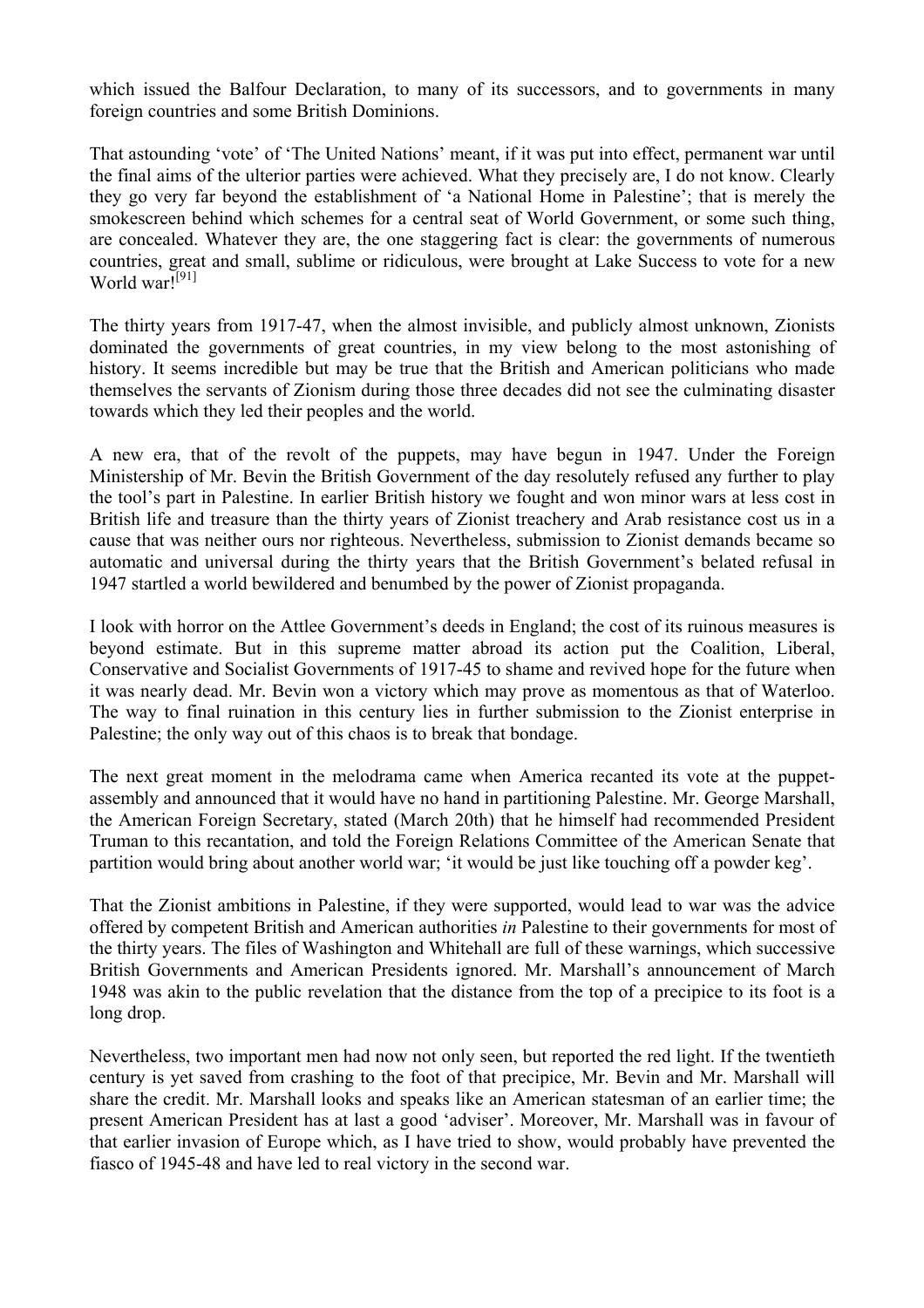There were Zionist demonstrations in New York against President Truman and Mr. Marshall; somewhat earlier than I foresaw, when I anticipated something of the kind in this book, America began to fill the villain's part (in which Britain had previously followed Germany and Russia) of persecutor of the Jews.

The great Plan suffered a setback just when it was on the edge of triumph. The Zionist scheme in Palestine means war, world war; and I wrote earlier in this book that the obvious intention was to embroil British and American troops in this new world war by having 'The United Nations' order them to go to Palestine and conquer it for the Zionists. With the British and American refusals, this hope collapsed, for the time being at all events.

Immediately a new scheme was hatched. If British or American troops would not do the job, then let 'international' ones do it. Let 'The United Nations' order that 'an international force' be sent to Palestine. If 'The United Nations', after the British and American demurrers, should prove reluctant to declare the new war in this form, then let them be given a face-saving pretext. The 'International Force' would be sent to Palestine, not to subdue the Arabs, God forbid that; but to 'protect the Holy Places' from both contestants.

Believe it or not, then, the new war is being promoted behind the scenes of the great outward melodrama, as I write, in the name of this new cause, of protecting the Holy Places. The powerful Zionists are sending cables and emissaries all over the world to enlist the aid of leading Gentiles in this hoax. The Archbishop of Canterbury himself announced that he had been asked to urge the British Government to leave British troops in Jerusalem for this purpose, and in South Africa, where I wrote this prospect, an urgent call had come to General Smuts to 'appeal for the provision of a token international force for Jerusalem'.

This (the canvassers behind the scenes urged when they approached leading politicians) was in the interest of 'the whole of Christendom', which was vitally concerned in 'the preservation of the Holy Places'. But in my view, which I shall with delight and curiosity compare with events a few years from now, 'the whole' of Christendom' and 'the Holy Places' alike will suffer ruinously if an international force or British or American troops are sent to Palestine in the service of un-Christian and anti-Christian enterprises.

It is quite clear why this tremendous energy is being spent, in the political ante-rooms and lobbies of the entire world, in getting British, American or 'international' troops sent to Palestine. Men alone are not enough to do the fighting there. Money for it is also needed, and not even Zionist wealth is equal to the cost of the new war which would begin there. The finances of the Gentile governments and their people must somehow or other be hitched to the Zionist star. There is no appeal in an exclusively Zionist-Arab war: the Zionists, after all, do not want to go to Palestine. The great nations of East and West must be embroiled on the plains of Armageddon, otherwise the whole scheme collapses like a house of cards.

Thus, between New York and Palestine, the twentieth century approaches its climax, its decisive third act. The whole weight of Zionist power will be brought to bear against the British and American politicians who have refused the part for which they were cast at this decisive moment. In America the President, who gave so much support to Zionism, apparently without realising the implications of this, will find, now that he has become more cautious, that a new candidate will be produced against him at the election and will be backed by the entire Zionist and Communist machine. Everything possible will be done to bring about the overthrow and removal of those politicians who broke loose from Zionism as they saw the abyss open before them.

The game is changing. For thirty years, it seems, politicians in every country supported Zionism, for the sake of a few votes, thinking it a good bargain to receive these in return for that which cost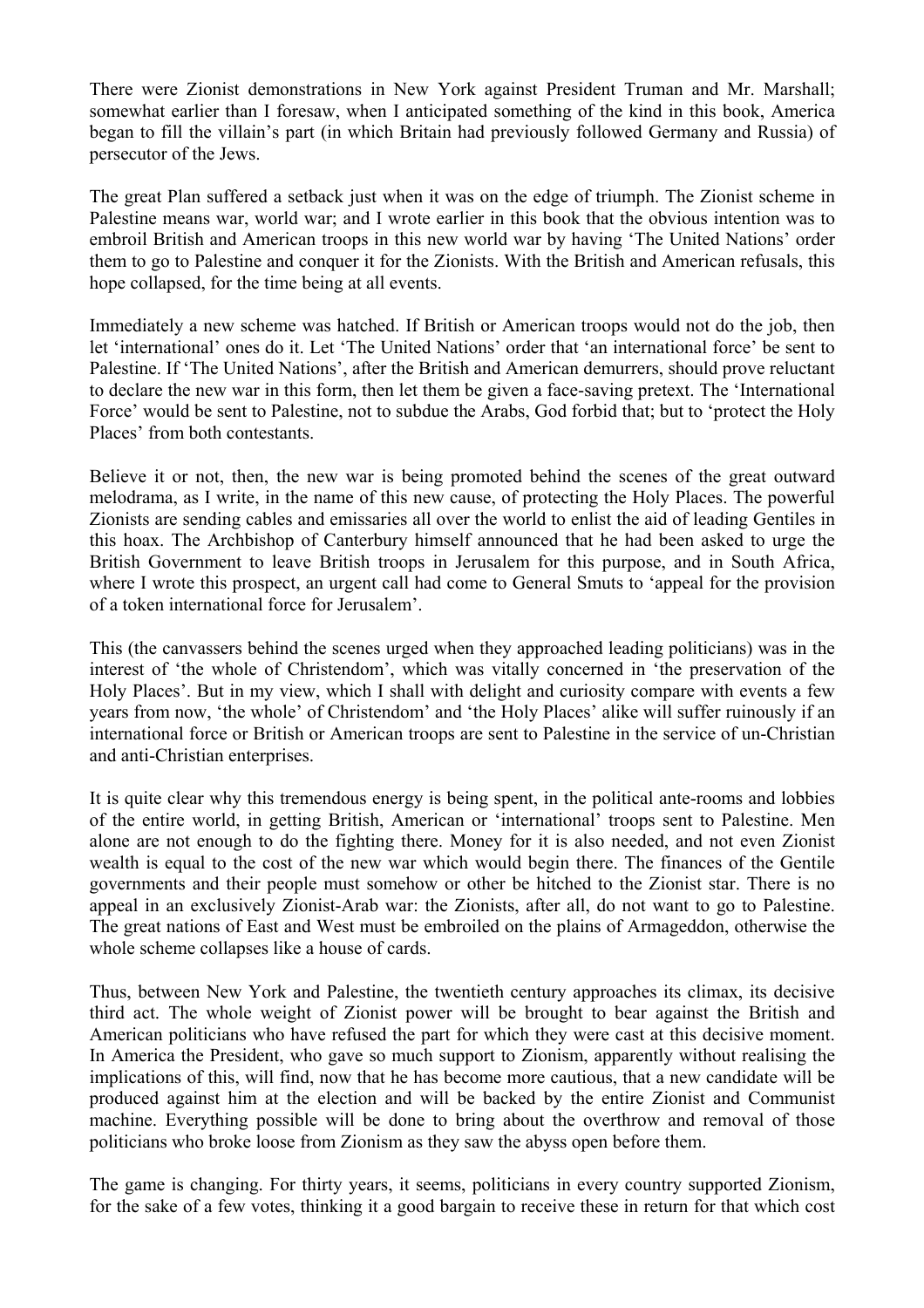them nothing: namely, the promise of other people's land. Now the foremost ones among them begin to see that the bargain was not so cheap; on the contrary, there was a price to be paid in British, American, Canadian, Australian or other life, treasure and subservience.

The moment of redeeming the bond has come and the next few months or years will show the result. The Zionists will seek to knock down the incompliant politicians and set up a new generation of compliant prime ministers and politicians. If they fail, they will try to re-establish their hold in some other way. Already, as I write, groups and coteries of dupes or infatuates in Britain and America are being prompted to clamour for the immediate establishment of 'World Government' as the only hope of preserving this planet.

The establishment of 'The United Nations', however, *was* 'World Government', and the declaration of war against the Arabs was the first act of such World Government. Those things have shown what World Government would mean, and what kind of use would be made of atomic weapons or British and American soldiers, were those placed under the orders of some committee of 'World Government'.

The events of the autumn of 1947 and spring of 1948 have shown, to my mind, that the crux and centre of this melodrama of the twentieth century lie in Palestine, and that the other war-situation, the one in Europe, is supplementary and complementary to it. I think it will only be allowed to erupt if and when it is thought helpful to the development of the great Plan in Arabia; for these months have also shown, more plainly than ever before, that Communism and Zionism support each other at each move in the game.

I think then that those who wish intelligently to follow their times and to read the signs of the future must watch events in Palestine (or more accurately, *about* Palestine and *in* New York and Lake Success) first, and those in Europe second. If they see that, under one false pretext or another, British or American troops are allowed to remain in or are sent to Palestine, or if forces called 'international' are ordered there by the committee in America, I think they may be sure that the rebellion among the puppets has been stamped out; that resistant politicians have been removed and plastic ones put in their place; that the further development of the great Plan is to be paid for in British and American life and treasure; and that the masses of these countries will be embroiled in the new war not for their own interests, but for an alien one.

If the British and American Governments remain resolutely aloof from this guilty enterprise in Arabia, and events move to a renewal of the fighting-war in Europe, this will in my judgment take the nature of a Communist and Zionist vengeance for Western and Gentile stubbornness. There seems to me no doubt that the two war-situations are linked together in the strategy of the great planners who (again, in my estimate) have brought them about.

Since I wrote this book, and while I have been correcting its proofs, there was great outcry about the Soviet Empire's almost noiseless annexation of Czechoslovakia. For the thousandth time in these twenty years I have asked myself, can it be really true that politicians are dumbfounded by these long-foreseeable events? From the moment that President Roosevelt and Mr. Churchill agreed to the bisection of Poland, as Hitler and Stalin had agreed on it, it was clear that this meant in fact the bisection of Europe, which would mean the new submergence of Czechoslovakia along with a dozen other countries.

Then why the sudden indignation? I recall now the astonishment with which I heard M. Benes, when he was in London during the war, congratulate himself, in conversation with me, on having come to an arrangement with Stalin in good time, whereas the Poles were still arguing and were clearly endangered. Did even he, with all his experience, I asked myself, think he could succeed in taming the tiger with currant-buns of appeasement? Apparently M. Benes did so deceive himself;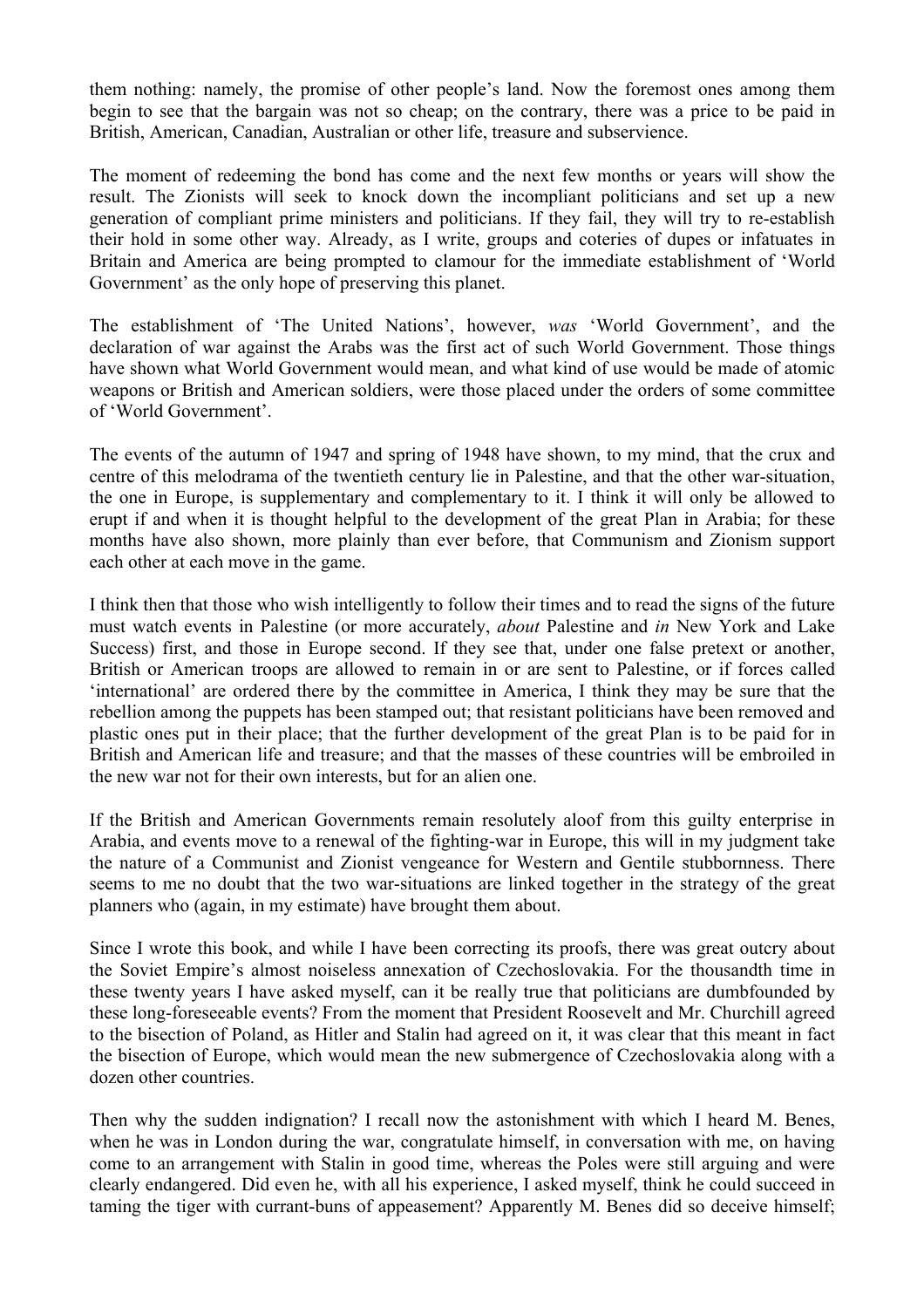the thing is almost beyond belief. He has merely, within ten years, exchanged one Bohemian German jailer, Adolf Hitler, for another, Klement Gottwald.<sup>[92]</sup>

The great 'crisis' of the spring of 1948, when a horrified world was suddenly told that the Soviet Empire was in aggressive mood, was in fact foreseeable from 1942 at the latest and the only mystery is, why British and American troops were withdrawn from Germany after 1945, if the intention ever existed to resist the Soviet advance into Europe. Anyway, this new 'crisis' was used to justify the reintroduction of conscription in the United States.

If the British and American Governments are now united in a resolve, even a belated resolve, either by the threat or the use of force to make the Soviet Empire withdraw to its natural frontiers, that would in my view be good and rightful. In that event, and provided they abstained from taking any further part in the attack on the Arabs in Palestine, the prospect of peace and freedom would return to Europe for the first time since 1914. In a straight encounter I believe the Soviet Empire would quickly dissolve, for its feet are of clay and are set among the hatred of the millions it oppresses.

If the fighting were renewed a second time, and if that were to be the shape of 'the third war', we should have nothing to fear and everything to hope for from it. But in 1948 it is all too clear that the wars of the twentieth century are not straight encounters for professed aims, but are used, if they are not made, by ulterior parties for ulterior purposes. In considering the American counter-moves to the Soviet annexation of Czechoslovakia, for instance, enlightened people should remember that (as I have written in this book and as a United States Senator, Mr. George Malone, remarked after hearing the President's conscription speech): 'This is still the same Administration that stopped General Patton outside Berlin and waited for the Russians to take over a large part of Germany. This is the same Administration that wrecked almost immediately after the close of hostilities the greatest military machine the world ever saw - it still does not make sense.'

In the language of honesty and patriotic national policies, it does not make sense. It might well make sense from the point of view of ulterior parties seeking ulterior ends. Who advised the helterskelter American withdrawal and demobilisation after 1945? Who advised the appeasement of Stalin by the partition of Poland in 1942-43? Who advised the appeasement of Hitler by the amputation of Munich in 1938? Who forms the policy of governments today, and has the shaping of it passed irrevocably into the hands of people who work behind the scenes for separate ends?

The time when these tormenting questions of the thirty years 1917-47 will be answered is drawing near. The planners and plotters must either succeed, and assume power in a ruined world through their 'World Government' with its political headquarters in Palestine and its gold in America; or the elected representatives of the peoples in the various countries will throw off this secret thrall and return to national interests. I think we shall see very soon now which of these things is to happen, and the clue lies in the Palestine affair: if the British and American Governments keep their hands clear of that, and keep 'The United Nations' out of it as well, the world will yet find the way out of Insanity Fair.

But if, with their own hands or wearing the gloves of 'The United Nations', Britain and America become embroiled in the Palestine plot, I think we shall before long see a renewal of the universal fighting-war both there and in Europe, and before it has been in progress very long it will have been turned against the aims (such as 'stopping Soviet aggression') which will be proclaimed at the start.

The real aim would be to complete the destruction of Europe; to set up some evil 'World Government', straddling the world from Fort Knox to Jerusalem; and to use the men and money of the last great states of Christendom for that purpose.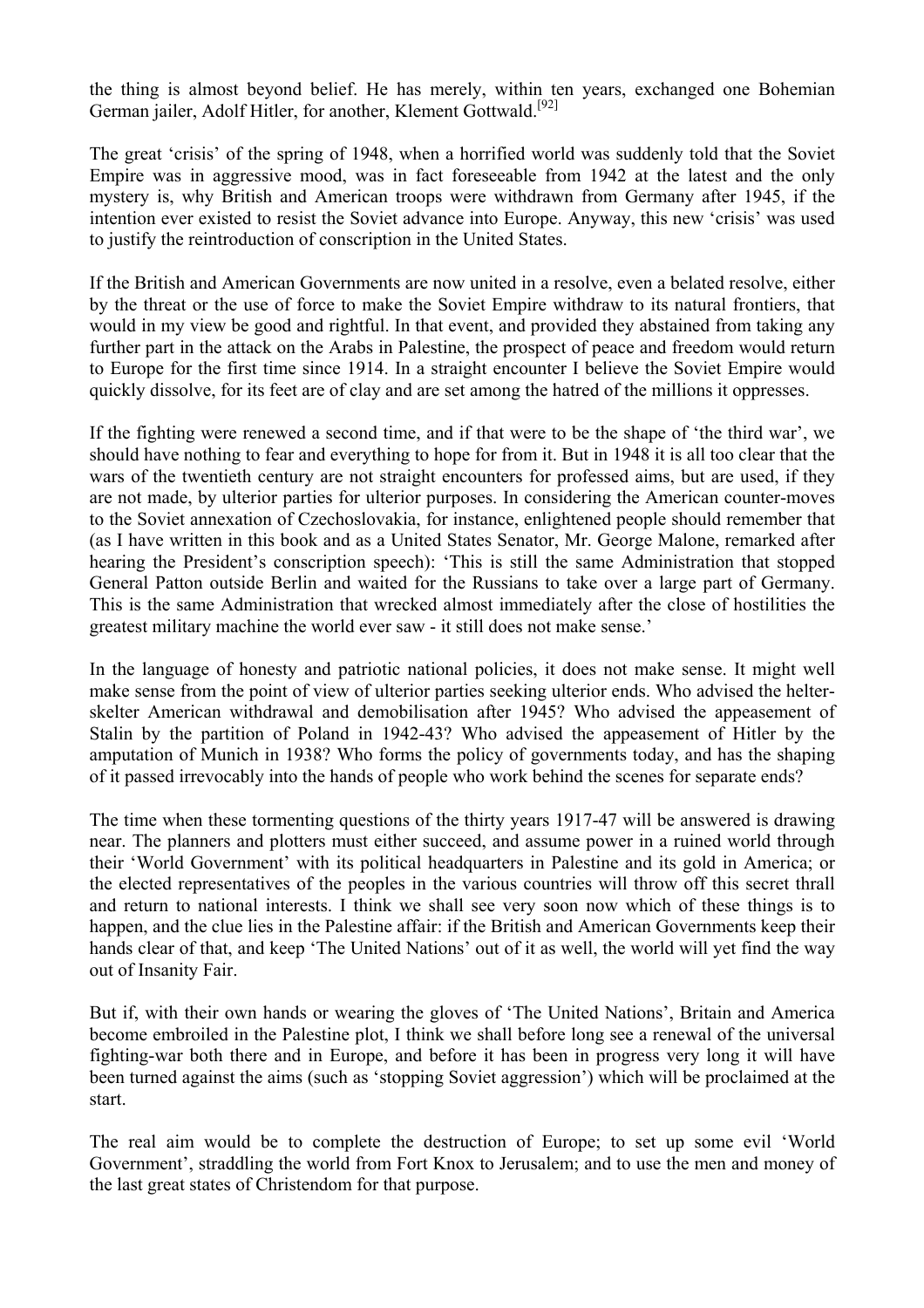## FOOTNOTES

1: *Since this was written the Czechoslovak Foreign Minister, Jan Masaryk, has died by falling from a window in the traditional city of 'defenestration', Prague; while President Benes, as I correct the proofs, is as much a Soviet captive as his successor in 1938, President Hacha, was a Nazi one. M. Benes thus in his turn followed the sorrowful path of vain appeasement trodden by nearly all politicians in this fantastic century. During the war, when the fate of Poland was already clear to foresee, he told me in tones of satisfaction that he had averted such calamities for his own country by coming to an arrangement with the Soviet State in good time*.

2: Observant readers may notice that the idea in 1947 began to appear in political speeches in this island, as a proffered solution for our future. Mr Churchill, in his historic warning of August 16th, 1947, pointed to it ('the dispersal or death of a large proportion of our population') as the obvious fate at the end of the road along which we were being led.

3: Today's rulers of Rumania, Bulgaria, Poland, Hungary and the Baltic countries similarly emerged, for the most part, from the obscurity of Communist training-schools in Russia. The Soviet grip on the eastern half of Europe, which in 1947 became the subject of loud American and a little British complaint, was in fact prearranged at the international conferences of the war period and received the support of the American and British spokesmen; if these had private expectations of Soviet withdrawal they were unaccountably ill-advised.

#### 4: *Measure for Measure*.

5: When I wrote this I merely chose what seemed an apt simile. Now that the book is ready for press, and I come to correct the proofs, I have suffered this misfortune and now write as an authority on the impossibility of walking through life with a broken spine.

6: I believe I first used the expression 'iron curtain' about the frontier of the Soviet-occupied area of Europe. It was much taken up, unfortunately, because indiscriminate use devalues a word. It is, however, not rhetorical, but exact, and I used it in its literal sense. The frontier between Soviet Russia and the outer world when I saw it (and I have just heard that the Soviet-Turkish frontier has been put in the same condition) was guarded by metallic barriers unbroken and impenetrable enough to be called 'an iron curtain'. There was a double line of thick barbed wire, the ground between being plowed fine, when it was not under snow, to show footprints. At frequent intervals were posted armed sentries, each within sight of the next, and there were numerous concrete blockhouses. The enormous length of the frontier should be borne in mind in considering this picture; the Chinese wall, alone, remotely compares with it, and that belongs to what was thought, even thirty years ago, to be dark antiquity.

7: Present developments in France may lend great interest to the fact that General de Gaulle's flag restores the Christian emblem to the French tricolour. It is becoming clear that the wars of the twentieth century, whatever names and causes are attached to them for the delusion of the masses when they begin, are in fact revolutionary ones with the common and continuing aim of destroying Christendom, nationhood and liberty everywhere, and that they derive in unbroken line from the French revolution of 1789, the unsuccessful European revolutions of 1848 and the Bolshevist ones of 1890 and 1905. It would be of the highest importance if the great awakening to their nature, and the resistance to the conspiracy, came from a reviving France, after 160 years of despondency and decline which seemed to have become chronic and incurable there.

8: *The Trial of Ley and Smith*, Jarrolds, 16s., is from this point of view enthralling to the student of twentieth-century politics.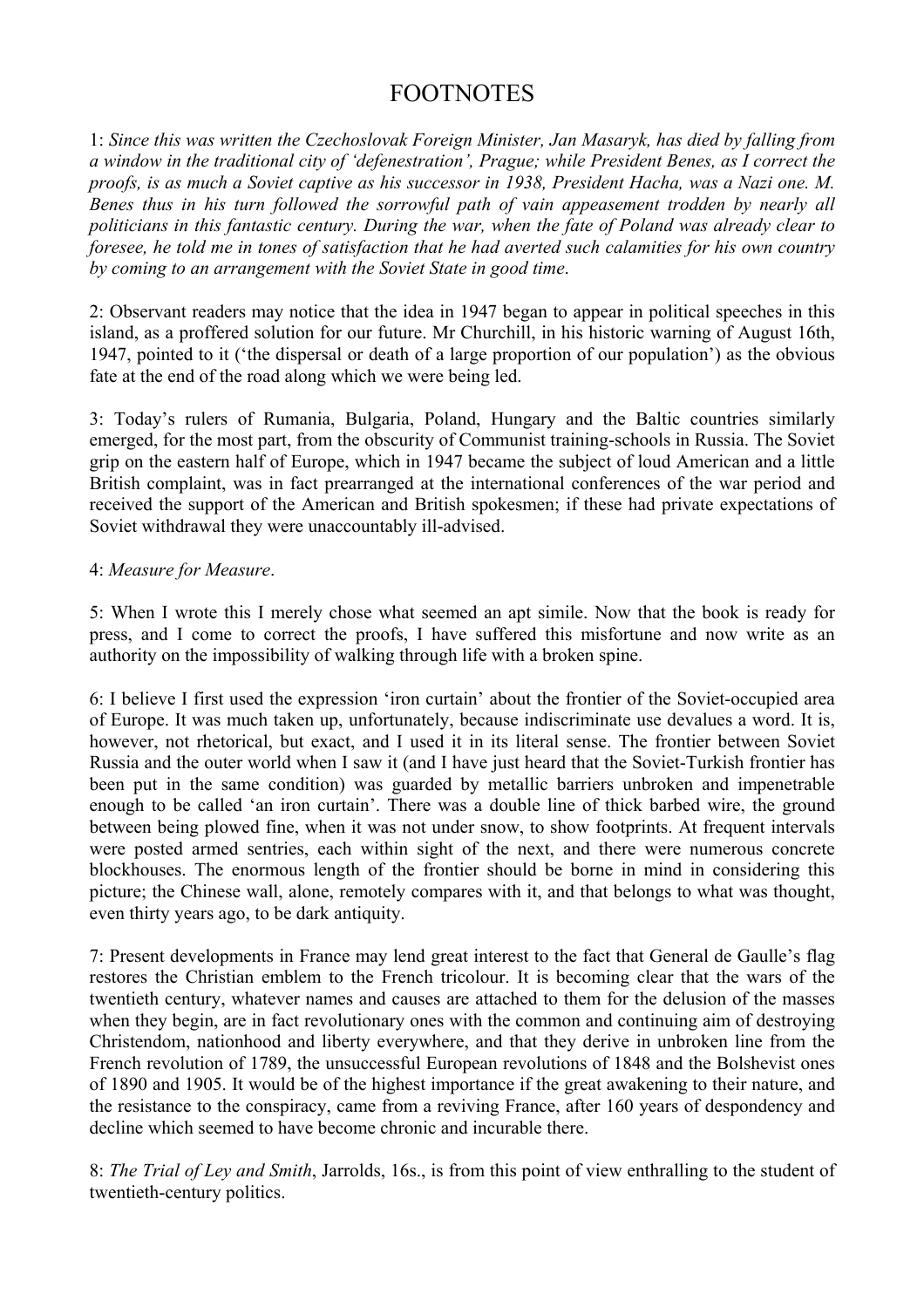9: President Roosevelt's policy culminated in a project which actually meant, in the post-war event, the bisection of Germany and the destruction of the German nation. More Germans than ever before were to be compressed, through repatriation from elsewhere, into shrunken German frontiers. Almost all the food-producing land was to be under Russian occupation and it was clear at the time to all informed observers that Russia would not allow food to move from there to the British-and-American half of Germany, so that the Germans there would either have to starve or be fed by the British and American taxpayer (which is now happening). At the same time German ruin in the British and American half was to be ensured by the forcible restriction of industrial output to a specified low level! This fantastic project, which must be unique in civilised history, was coupled with the name of a Mr. Morgenthau, one of President Roosevelt's advisers, and eventually took shape in the Potsdam Agreement, which, Mr. Roosevelt having died, was signed by President Truman. Mr. James Byrnes, who was American Foreign Secretary under President Roosevelt, in his book *Speaking Frankly* says that President Roosevelt, being reproached by Mr. Stimson with his support of the Morgenthau Plan, 'agreed' and said he 'did not know how he had initialled that particular language ... it must have been done, he said, without much thought'. Mr. William Henry Chamberlin says of the Potsdam Agreement (eventually signed by Messrs. Truman, Attlee and Stalin): 'The most charitable explanation of the behaviour of some of its signatories is profound and abysmal ignorance of what they were doing.'

The result of it (and of the still unexplained arrangement by which the Western armies were held back in order to allow the Soviet armies to advance to the middle of Germany) is the bisection of Germany and the formation, which apparently impends as I write, of rival German governments: A Soviet one east of Berlin and a Democratic one in the west, probably at Frankfurt. This is the ideal set-up for the resumption of fighting-hostilities.

10: I believe now that Stalin made impossible conditions for one, but that is not the point here; in this second case Stalin claimed to want an early invasion.

11: Victor Kravchenko, then a Red Army captain, in *I Chose Freedom* describes looting and panic in Moscow between October 13th and 18th, 1941, and says: 'The Germans could have taken Moscow during those days virtually without a struggle ... Why they turned back is a mystery only the Germans themselves can solve for history'.

12: An American writer, Mr. George Morgenstern, wrote a book, *Pearl Harbour: The Story of the Secret War*, which was ignored or derided by most reviewers but has attracted much public notice and an increasing sale. Of it the *American Journal of International Law* said gravely: 'Either Mr. Morgenstern is blazing a false trail, or else the war was planned by American officials who deceived their countrymen ... The evidence must be refuted or the conviction stands ... The author, knowing the sensational character of this story, has fortified himself by quotations from original sources. It is now the work of the defenders of the official saga to refute these.'

13: Baron von Hassel, who was executed in 1944, in his posthumous diary (*The Other Germany*, Switzerland, 1946) described the despair with which Hitler's enemies in Germany received this news. The best account of this and later attempts is given in *Germany's Underground* (Macmillan, 1947) by Mr. A.W. Dulles, an American diplomat who served in the U.S. State Department (Foreign Office) and in 1942 joined the Office of Strategic Services, an American Government organisation which worked in Switzerland and kept close contact with the anti-Nazi leaders. In May 1945, when Berlin fell, he became head of the O.S.S. mission to Germany and is thus a leading authority in this matter.

14: Captured German documents state that more than 4980 Germans were put to death after the final attempt to kill Hitler on July 20th, 1944.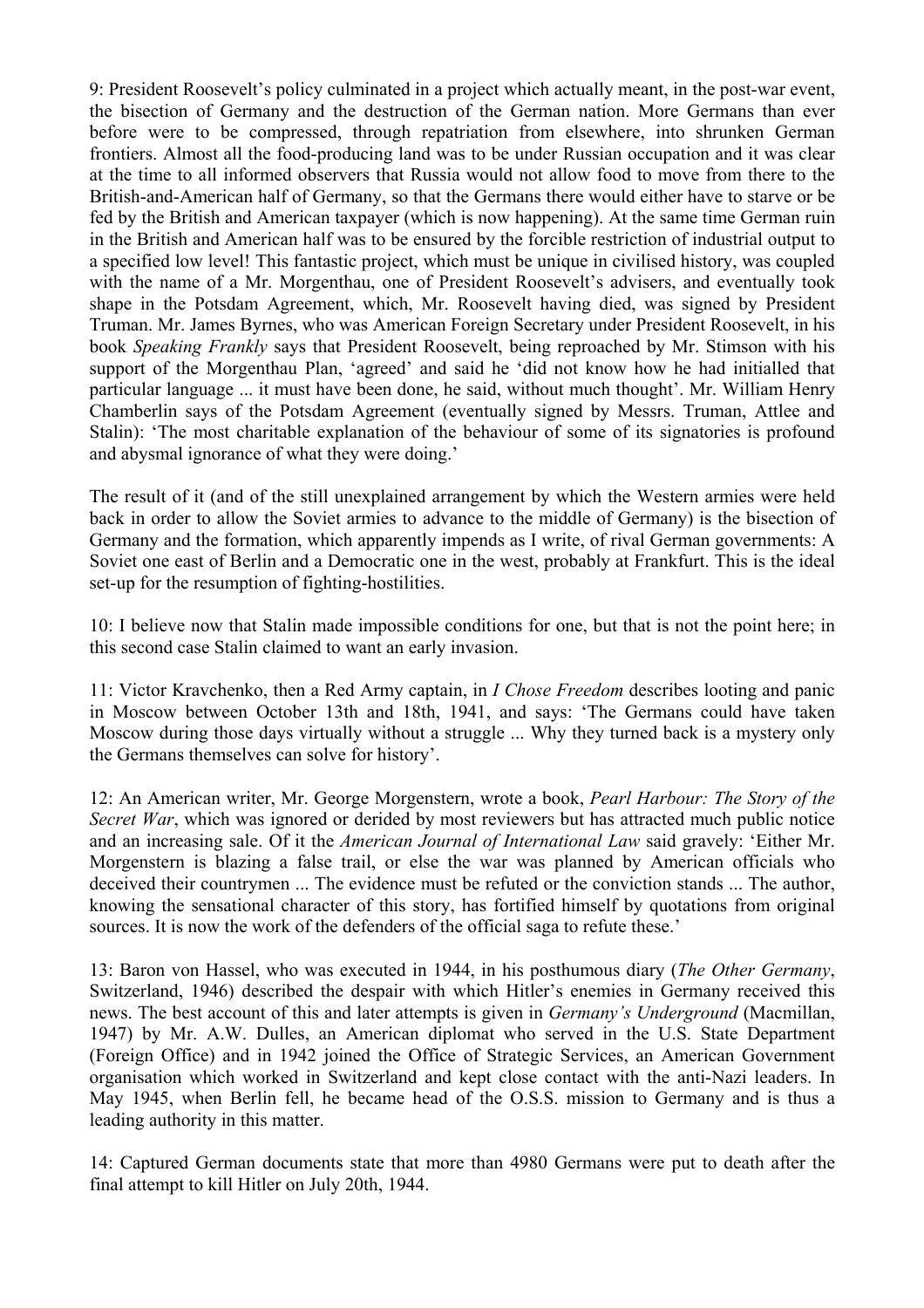15: In food, possibly the most important matter of all, this plan *has* been almost achieved. The primeval right of individual men and countries to obtain enough to eat, where they can, has been overruled and some distant, initialled committee now claims authority to inflict permanent foodcards on the peoples of Europe.

16: President Roosevelt's successor has refused a 'war investigations committee' of the U.S. Senate access to the papers of the Roosevelt dictatorship.

17: For instance, Professor Einstein, 'There is no secret and there is no defence'; Mr. Laski, 'Since we shall not survive an atomic war, let us cease to waste money making atomic weapons'; and a Mr. John Langdon Davies, quoting a mysterious 'Emergency Committee of Atomic Scientists' in America, 'There is no military defence against atomic bombs and none is to be expected ... Preparedness against atomic war is futile and, if attempted, will ruin the structure of our social order'.

18: The school of thought behind these plans is indicated by an article published in the *Washington Post* in August 1947, which suggested that the United States should take over this island as mandated territory and added, 'It goes without saying that dissident elements would not be tolerated and would be immediately suppressed by vigorous measures.' In one vital matter, that of the Englishman's daily bread, 'national sovereignty' seems already to have been surrendered to this World-State-in-embryo.

19: The *Daily Mail*, for instance, which on June 15th presented The Plan to its readers as a noble offer 'to destroy every existing bomb', on June 21st attacked the Soviet counter-proposal that all existing bombs *should* be destroyed: 'What M. Gromyko proposed was that the atom bomb should be abolished and that all atomic weapons should be destroyed within three months; this, of course, would be the ideal solution, but there is unfortunately a big difference between what is desirable and what is possible,' etc. etc.

20: 'House Document No 754' of the U.S. Senate, an authoritative paper based on official American information, put the number of concentration-camp workers at 14,000,000 in 1945, including many women.

21: The Headmaster of Harrow, on Speech Day 1947, said: 'Public schools are no longer a royal road or short cut to eminence and I do not regret the change.'

22: We need controls now to avoid a slump like the one after the 1918 war,' said Mr. Morrison; two years later, when they had produced a slump worse than anything within living British memory, he said: 'Our policy is one of less today for more tomorrow.' The policy actually pursued was, quite visibly, one of less today leading to less tomorrow.

23: The discerning may find the explanation in a statement included in the P.E.P. Report on the British Press published before the war: 'It is well known that many newspapers of the Right are staffed by Left-minded journalists.' This fact, which I can confirm from long personal knowledge, together with the extinction of the fully empowered independent and consistently 'Conservative' or 'Liberal', and for the otherwise inexplicable unanimity which *all* newspapers showed in supporting the decisive blows at British liberty. It was the triumph of 'infiltration' in the newspapers.

24: His book, *The Coming Struggle for Power*, Gollancz, 1937, contains some remarkable statements. He thought the Invergordon naval mutiny of 1931 revealed 'the true spirit of the British sailor'. He hoped for 'the success of Communism in Great Britain', and despised 'those trusted allies of the British capitalists, the members of the British Labour Party. He foresaw a war, but the wrong war; he thought 'British imperialists' would 'forestall the outbreak of war with a rival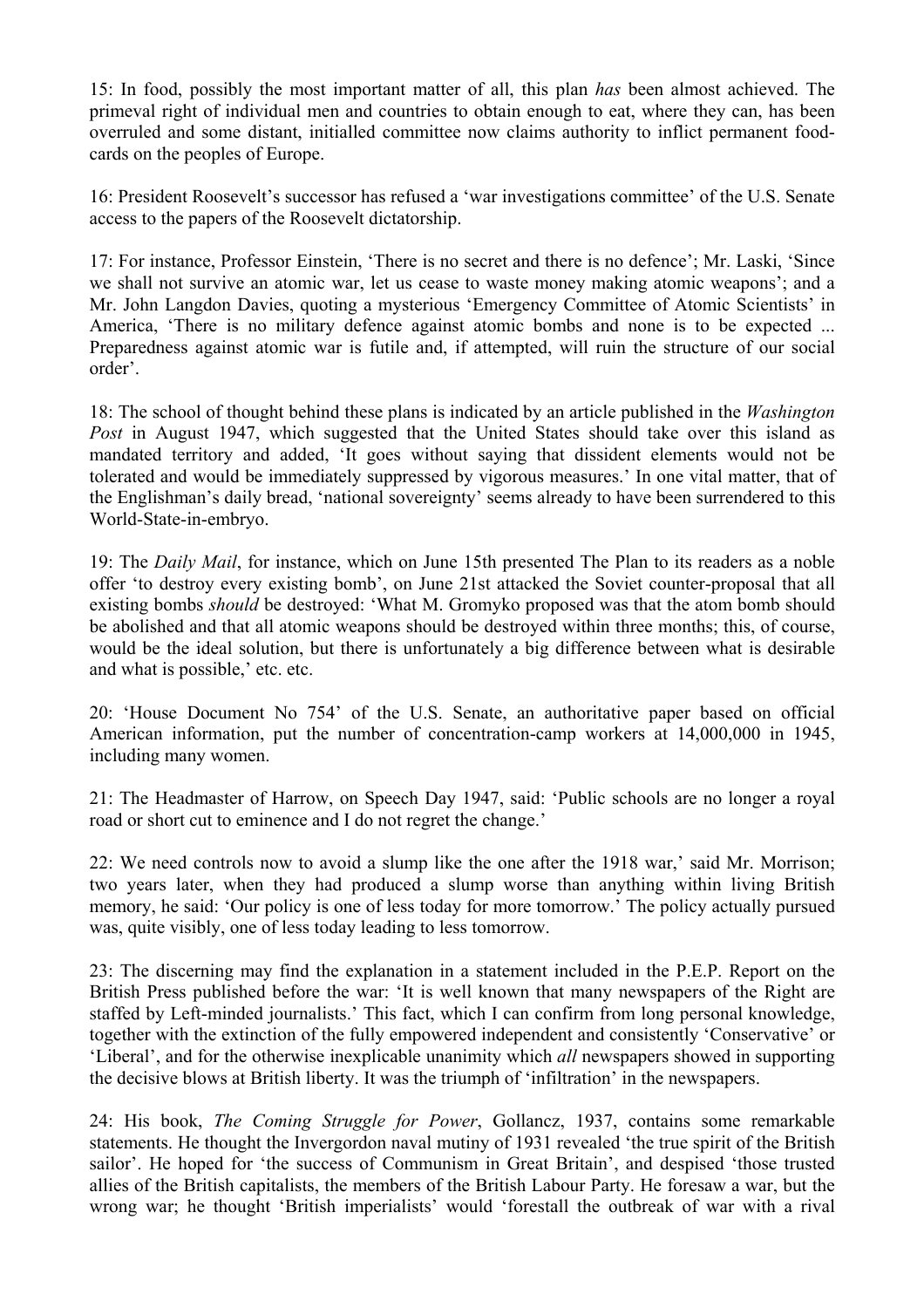empire by leading a joint attack on the Soviet Union' and in that event foretold 'revolutionary action by the British workers'. In the war he thus falsely envisaged, 'the chances of victory for Britain would be small and remote ... It would be very improbable that at all a high percentage of the population of these islands would survive such a conflict ... British men and women would certainly be perishing wholesale, some by fire, some by gas, some by starvation' (in the event the British islander came nearer to starvation after he began bread-rationing than during the war which occurred). Only one thing, he thought, could save this country: the organised force of its workers 'awakened to the necessity of overthrowing once and for all the rule of the capitalist class and taking power into their own hands'. Who, he asked, would exhibit true love of his country; The Englishman who followed blindly where his present rulers were leading until they had taken his country to certain destruction, or he who joined with that advance guard of the British workingclass which had already realised that the only possible future for Britain was as a free republic of an at first European and later world-wide Union of Soviet Republics?

25: 'I have seldom seen a Ministerial speech receive a more tumultuous welcome on the government back benches,' *News of the World*; 'A minister complimented in the House was Mr. John Strachey, whose performance in the bread debate roused Labour Members to enthusiasm,' *Manchester Guardian*.

26: In similar secrecy the right of the British Dominions to supply this island with food was apparently surrendered. In Australia a campaign was started to send food to 'hungry Britain' when report spread that the Australian Government was not free to do so and questions were asked in the Australian Parliament. The minister responsible answered: 'The I.E.F.C. allocates most foods exported from Australia other than meat, dairy products, dried and canned fruits.' The question why the Australian people were not informed that the Australian Government had accepted such obligations was not answered.

27: Even more dangerous to liberty is the increasing practice of ministers acting by administrative orders, most of which have never been discussed in Parliament' - the Archbishop of York, September 25th, 1947.

28: If this was a collective governmental act I presume another minister would not later have called it a 'mistake'.

29: At that very moment two German women, a doctor and a nurse, were being guillotined in Berlin on such charges, their plea that they were compelled to become State servants and carry out State orders being disallowed. They were forced into a 'National Health Service' and then had to execute Hitler's decree that certain human lives ('The State' decided which) were not worth prolonging. At the same period twenty-three German doctors and scientists were tried at Nuremberg for 'inhuman and unprofessional conduct'. Their victims were criminals condemned to death and those of the accused who actually made experiments on them pleaded that they 'would have died anyway'. The others were members of higher bodies (possibly 'Advisory Committees'), never saw the victims, and claimed that they merely obeyed governmental authority. London newspapers reported, with surprise, that these accused 'showed no sense of Nazi guilt'. Yet there seemed but a narrowing gap between the practice introduced under Hitler in Germany and that, revealed in the House of Commons, of the refusal of additional nutriment to patients by a distant unqualified minister on the ground that they 'would have died anyway'.

30: In October 1947 the following remarkable statement was published by the *News Chronicle*: 'Lord Nathan's private army of airport police continues to grow ... Lord Nathan has 650 policemen on his pay roll, most of them stationed at London Airport and Northolt. This is but a beginning. It is planned to have 1500.' Lord Nathan was 'Minister for Civil Aviation', another new ministry. This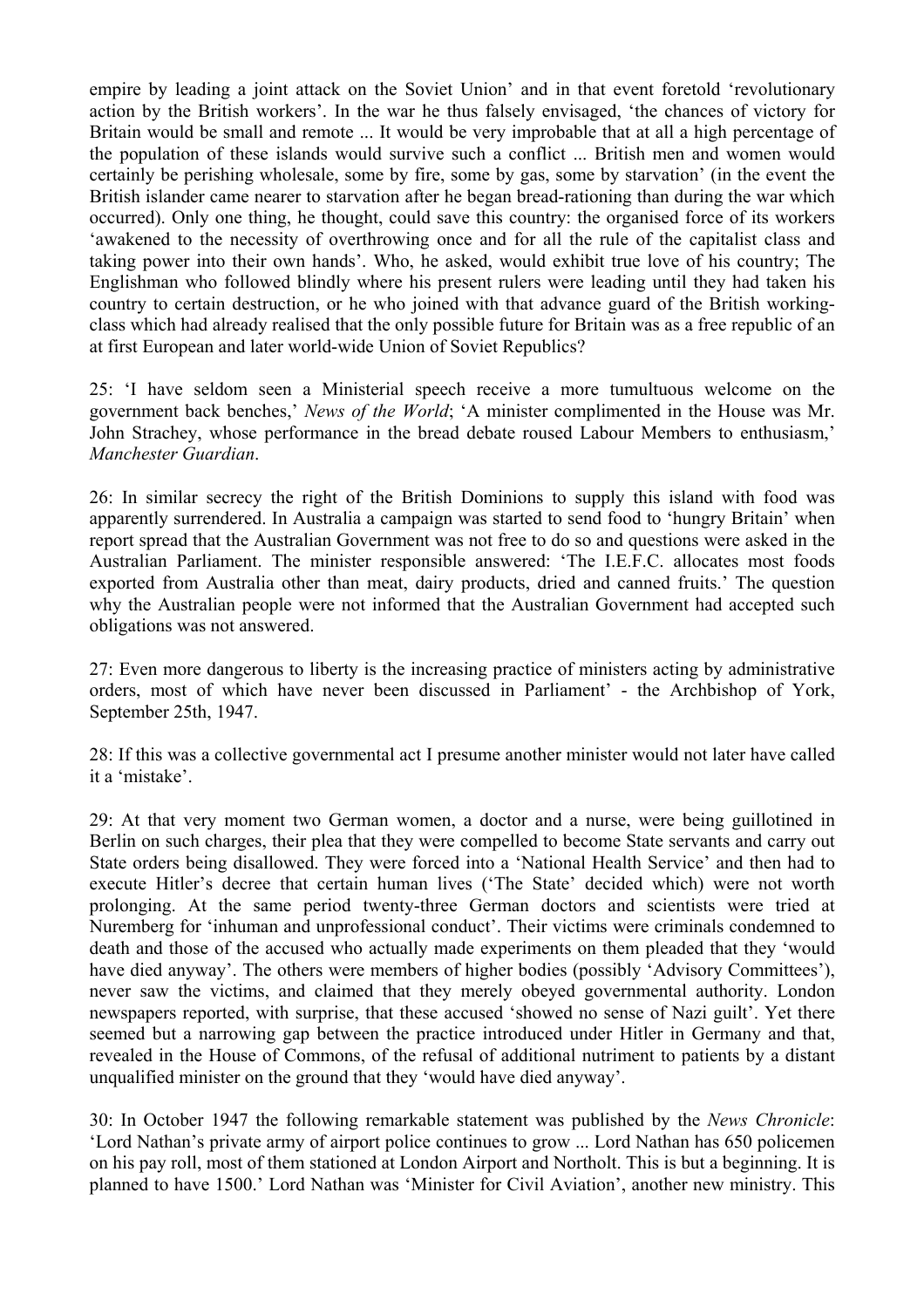information was printed without comment, in the manner of the day, but the newspaper added that these 'airport police' were 'formerly security police'.

31: One newspaper, the *Daily Telegraph*, later announced that these new intruders were *not* to have right of entry save in the company of police with a formal search-warrant, but the confusion existing under this regime of emergency powers is now so great that I have been unable to verify the report, and only coming experience can test it. If it is true, somebody in the Cabinet conclave won a rearguard action for the chilly Englishman in his crumbling castle.

32: A typical example of this confused thought was contained in a speech of the Archbishop of York at Scarborough on September 25th, 1947. He spoke gravely of 'the threat to freedom' and likened the island to 'Gulliver bound by the strings of Lilliput', but said also: 'Without a planned society we should not survive. If industry is not to be in chaos and mass unemployment is to be avoided planning is inevitable.' It was by this time beyond doubt that The Plan *was* 'a threat to freedom'; to say that 'planning is inevitable', therefore, was equal to saying that Gulliver ought to submit to the very bonds of which His Grace complained.

33: The 'centre of gravity', of which Mr. Strachey had written in 1937, might move from Moscow to Berlin; in that case the real Communist aim would be to envassal us to *Germany*.

34: 'The extent of the treasonable and spying activities of the American Communist Party during and since the war would make the disclosures of the un-American activities Committee pale into insignificance. But our government has not allowed the public even to peep into its bulging files and the general press has hardly scratched the surface of a condition which betokens a grievous malady in our body politic ... The malady had been forced deep into our bloodstream. A generation has grown up ... which professes loyalty to one country while secretly serving another. Treason has been made into an art and espionage into a science by the modern totalitarians.' These words, from *Plain Talk*, New York, 1947, are applicable in England. In America in 1947 an investigation was begun, with an endowment of 25,000,000 dollars, to detect and expel these agents from the U.S. Civil Service. In England, such new ministries as those of Food, Fuel and Power, and Health and Housing, having to be filled with new staffs from the bottom up, were particularly open to the planting of Communist agents.

35: This science and these methods are clearly explained in the 'Theses and Statutes of the Communist International' as adopted by the 'Second World Congress' of July-August 1920 in Moscow. This document, with other equally important ones, was published in Mr. W.H. Chamberlin's invaluable *Blueprint for World Conquests* (*Human Events*, Washington, 1946). It has never been modified and gives a photographic explanation of events in England between 1945-47; it is the operation-order of a battle since carried near to success in this island and other countries. Twenty-six years ago it may have seemed a rambling revolutionary essay, unlikely of fulfilment and difficult to understand. Current events, however, make it simple to comprehend and it is of the most vivid actuality.

36: For instance, an important trade union, the United Society of Boilermakers and Iron and Steel Shipbuilders, refused to accept the election to its national executive council of a branch secretary because he was a Communist. He appealed against this decision and a ballot was taken of the 86,000 members. Less than 4500 members troubled to vote, and of these 2255 voted for him and 1937 against, so that he became a member of the 'executive council', with an important voice in the choice of its delegates to the all-important 'Trade Union Congress'. The 2255 who voted for him represented the total strength of the Communists in this union of 86,000 members.

37: I merely draw the parallel and do not here argue for or against the theory of *military* conscription. The point is that it was inflicted, not for its military value, but as one more measure of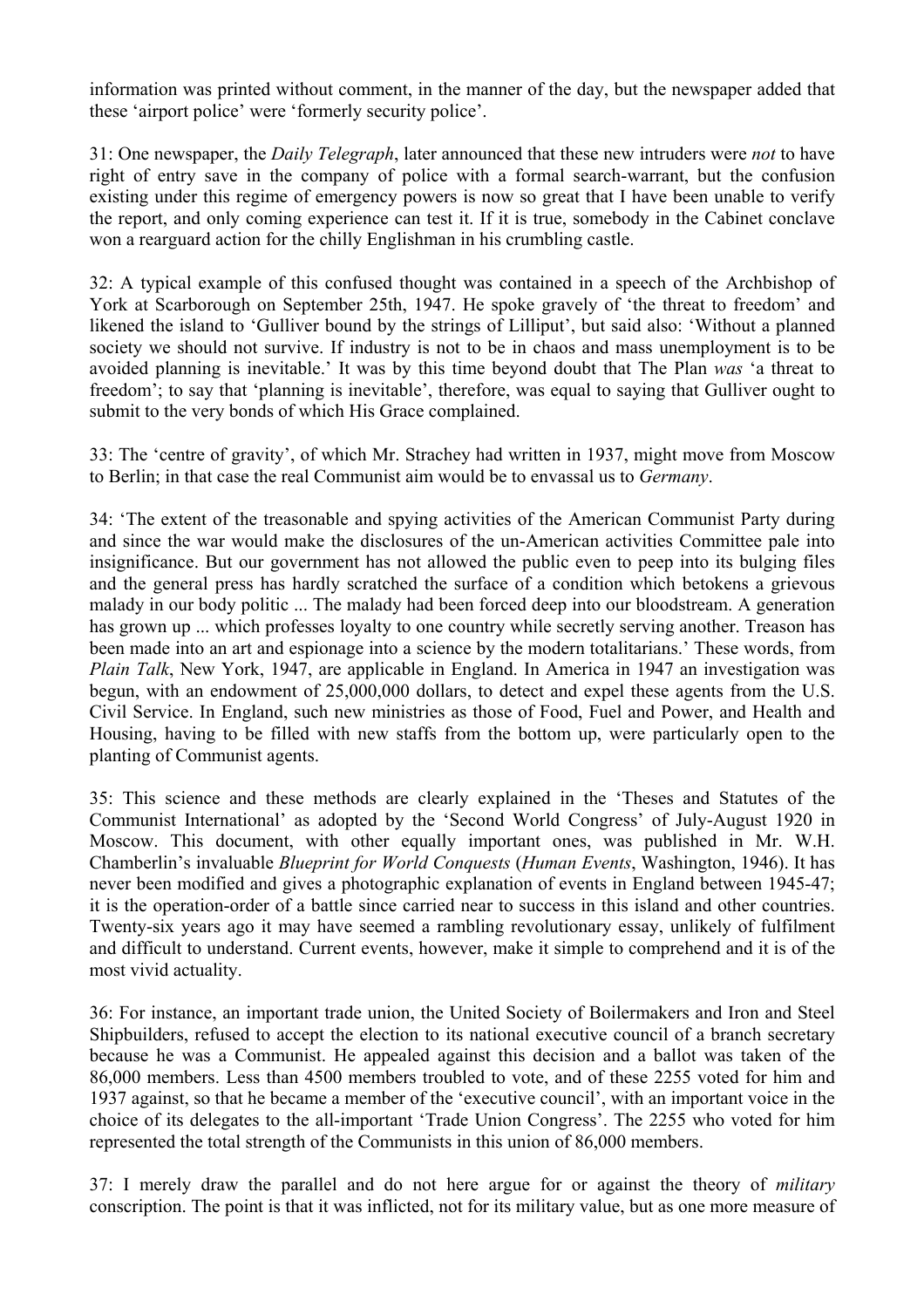compulsion. The Communists voted for it on that account, but in the interest of 'Soviet power' immediately began to clamour for 'cuts' in the conscript forces. They were so successful in prompting the government in this direction that by September 15th, 1947, the Military Correspondent of *The Times* wrote: 'Demands for retrenchment in the forces have upset forecasts and plans which were in some cases drawn up, with every appearance of finality, only a few months ago. Problem after problem has gone back into the melting-pot. The effect has been to create uncertainty about elements of British policy hitherto considered fundamental ... If equipment is allowed to grow obsolete and key stations are garrisoned inadequately or not at all, if resources are so far reduced that nothing can be made of what is left, then military policy ceases to exist. There is no form of expenditure that cannot be cut, but it is important that the consequences should be clearly understood.'

38: Among our worst losses in the war was the tradition of chivalry to a beaten enemy. Our leaders were less humane and enlightened than the Duke of Wellington, who wrote: 'When war is concluded, I am decidedly of opinion that all animosity should be forgotten and that all prisoners should be released.' As I write, two and a half years after the collapse of Germany, masses of German prisoners are still in this island, and if they are put to work, receive a slave's pittance of a few pence daily.

39: In October 1947 a Mr. E.W.R. Clark reported in a letter to the *Daily Telegraph* that, having received a letter from an old, non-Nazi friend in Germany who expressed 'a certain amount of alarm at the many similarities between your Socialist government and our lately departed regime', he replied observing that many Britons also viewed with alarm so many Fascist tendencies among our rulers. This letter was returned to him with a note saying that it was forbidden to discuss politics with Germans. To the best of my knowledge no announcement of any such ban was ever made, and I do not know any law under which one could be imposed. Under the anarchic system of government-by-emergency-power, however, all things are possible, and this is a good instance of the kind of thing that happens.

40: An early victim was the Hampshire farmer who, refusing to be evicted by such a committee from his home in 1940, wounded four besieging policemen before he was shot dead.

41: 'Parliament has chosen to make the tribunals masters of the situation and to leave the decision of these cases to them without appeal, assuming that they will act properly. We have no power of controlling them as we have in regard to other inferior courts' - Lord Chief Justice Goddard, stating his lack of authority to grant a writ against a decision of a local Rent Tribunal in March 1947.

42: Sir Hartley Shawcross was sent to Nuremberg to prosecute the German leaders for such acts as the suppression of justice in favour of People's Courts; he said there that 'individuals have duties which transcend the national duty of obedience imposed by the laws of their own States where to obey those laws would constitute a crime against the law of nations'. There is, however, no 'law of nations'. There is only the law of each nation, and the most civilised and prosperous ones of the world modelled theirs on the British law which this Attorney-General would by stages set aside.

43: The reference to 'Canadians' and 'Canadian Communists' seems to me slightly misleading. The two persons chiefly involved, a Canadian M.P., who was convicted and imprisoned and the leader of the Canadian Communist Perty, who disappeared, had plainly obtained Canadian *naturalisation* in order to disguise and facilitate their activities. They both came originally from Russia and were Jews. Again, another person involved was a British scientist, Dr. Alan Nunn May, who betrayed secrets of atomic research. In sentencing him to ten years imprisonment, Mr. Justice Oliver said: 'How any man in your position could have had the crass conceit, let alone the wickedness, to arrogate to himself a matter of this sort, when you yourself had given your written undertaking not to do it, and knew it was one of the country's most precious secrets, when you yourself had drawn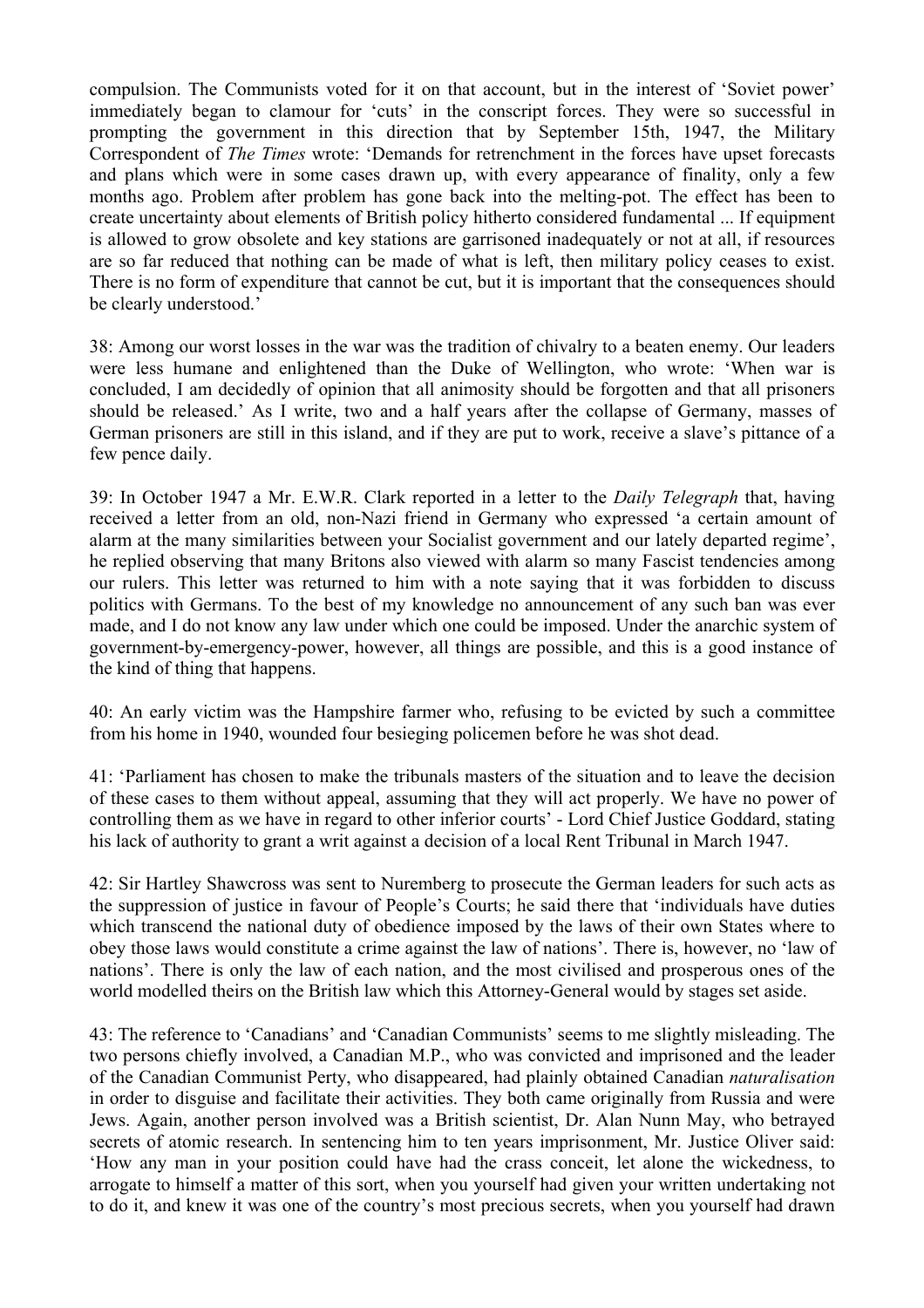and were drawing pay for years to keep your bargain with your country - that you could have done this is a dreadful thing. I think that you acted not as an honourable man but as a dishonourable man. I think you acted with degradation. Whether money was the object of what you did, in fact you did get money for what you did.' Dr. May received the trivial gifts customary in this organisation; the degradation of these perjured men was made more wretched by the petty bribes which, for their complete incrimination, were contemptuously pressed on them. Gouzenko's documents spoke of 700 dollars and two bottles of whisky going to Dr. May. He himself, in the dock, said: 'The man gave me some dollars, I forget how many, in a bottle of whisky, and I accepted these against my will<sup>'</sup>

44: The Jewish owner of the *New York Times* said he disliked the 'coercive methods' of Zionists in America, who used economic weapons to silence Jews of differing views. He added that he, an American of the Jewish faith, 'would probably get into trouble for making these views public'. My own experiences of getting into trouble for making my views public in this matter, incidentally, will make a most amusing book one day.

45: Lord Reading said in the House of Lords: 'I have seen many statements asking the Jews of this country to use their influence with the Palestine terrorists, but alas, they have not got that influence. I only wish that we had some influence that we could use, because it is not an attractive position for the Jews here.'

46: I rather like a remark which Miss Eve Curie, in *Journey among Warriors*, Heinemann, 1943, states that Mahatma Gandhi made to her about Sir Stafford Cripps: 'Sir Stafford has good intentions. But Satan uses honest people for his own ends.' This seems to me to apply also to many other members of the Socialist Government of 1945.

47: In that country such 'obsequiousness to foreigners' is officially discouraged; that is, its practice is a penal or capital offence. In August 1946 a M. Kovalev was put up to speak on 'Soviet national pride' to 'The All-Union Society for the dissemination of Political and Scientific Knowledge'. He warned it against 'obsequiousness to foreigners' and said: 'Soviet patriotism rests on the profound understanding of the superiority of the Soviet Socialist system over the bourgeois and all other class systems.' Obsequiousness before foreigners was a 'relic of the past'. The Soviet Government's *Pravda* menacingly reinforced his warning. 'Servility before foreign things', it said, 'is a most harmful survival of the past which can still be found among a certain section of our intellectuals and will be utterly destroyed.'

48: This un-English and meaningless phrase reads as if it had been literally translated from a German original, starting *Wir sind von dem Standpunkt ausgegangen* ... What was apparently meant is, 'We have assumed that ...'.

49: The authorship of this widely known and respected Report is still a close secret and not even the Commissioners' (in their search for hidden influences) 'will be allowed to meet the full team that wrote it', stated the *Evening Standard*.

50: I have earlier described the method by which this was achieved, and here give but one more of innumerable examples. A well-known writer, Mr. George Edinger, in the *Daily Telegraph* of September 29th, 1947, said,: 'The iniquitous resolution carried in the name of the National Union of Journalists at the Trade Union Congress in 1944, demanding that no trade union function should be reported by any journalist not a member of the N.U.J., was passed at a meeting of the Central London branch attended by less than 60 members out of 2500. The meetings of this branch are held at an hour which makes it quite impractical for most working journalists, and particularly for anyone out on a story, to attend them.'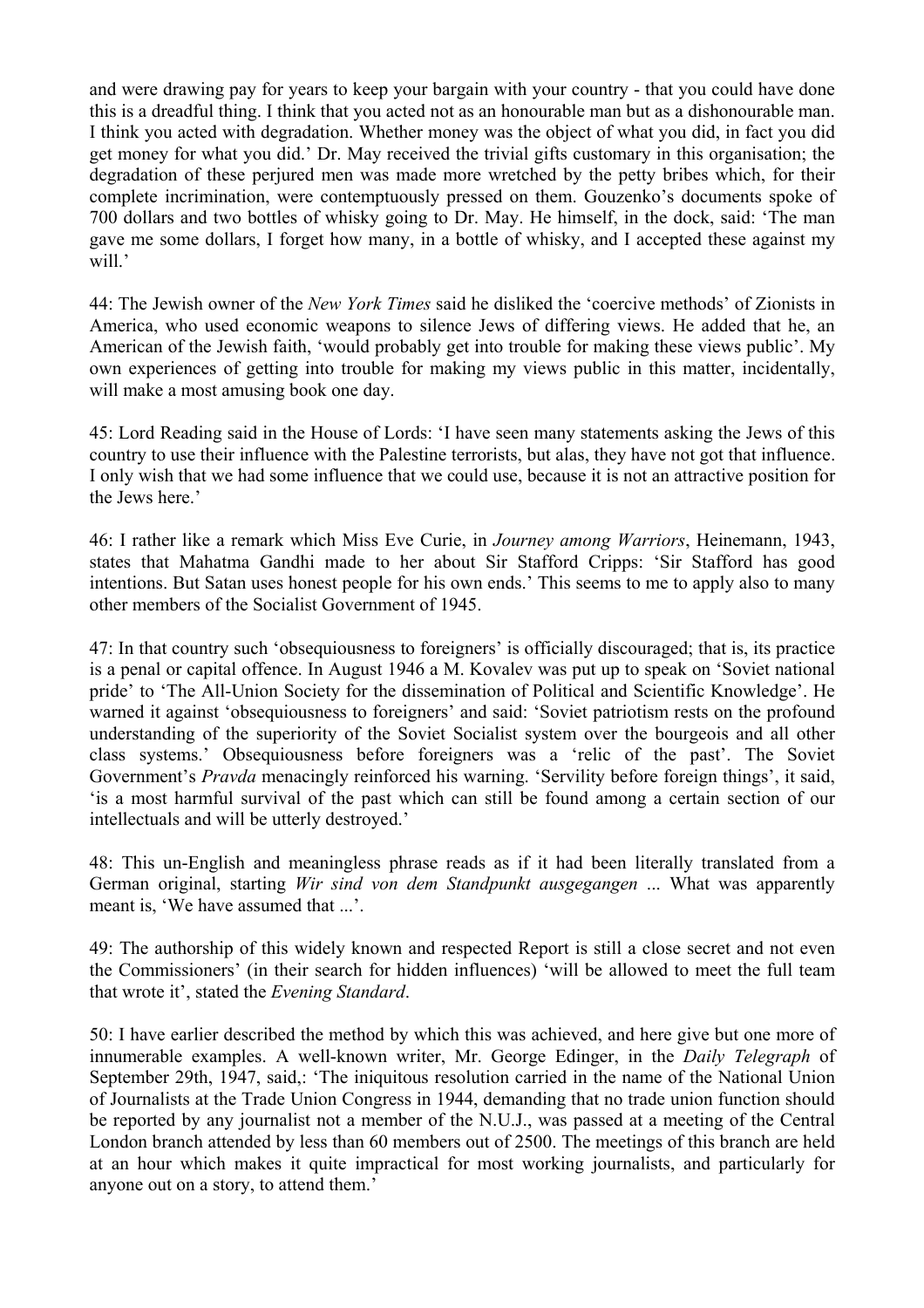51: For that matter, the great Liberal leader too. Mr. Lloyd George said in 1936, 'Hitler is a born leader; yes, a statesman. He is not in favour either of re-armament or conscription. He is the saviour of Germany.'

52: Mr. Brown was Parliamentary General Secretary of the Civil Service Clerical Association; he complained in Parliament that its executive committee attempted improperly to influence him in the exercise of his parliamentary duties and in September 1947 was 'placed on leave' by it until September 1949, when he was due to retire. Mr. Edwards stated that after his warning he was prevented from speaking at the Margate conference of the Labour Party (which nominally refused to accept Communists as members).

53: Mr. Horner was general secretary of the coalminers' union, and its president was nominally his superior. This Mr. Will Lawther reproved Mr. Horner, saying his statements were not authorised by the executive of the union and that in future such declarations would not be made by any of its officials without such approval. The reproof may have reassured the public; the sequel showed how empty it was.

54: An interesting point in this connection: the House of Lords, having a Conservative majority, could not be dismissed like the Commons and resolved to meet during the absence of the Commons to examine the government's actions. The Conservative leader was Lord Salisbury; William, Earl of Salisbury, was among the 'noble persons' on whose 'advice' King John signed Magna Charta.

55: In a later newspaper article Mr. Blackburn said he would not have presented himself as a Socialist candidate had he known the Socialist Party would introduce forced labour.

56: In October 1947 a decision to reduce the armed forces by 450,000 men was announced.

57: This ultimatum of September 1st, 1947, was renewed in terms of plain menace by Mr. Arthur Horner when he spoke to a Communist meeting at Manchester on October 5th, 1947. By this time the 'general secretary of the mineworkers' union' was addressing the Prime Minister of Britain very much as Cromwell spoke to the House of Commons. Mr. Attlee was making, or trying to make, big governmental changes. He appeared now to have realised the danger to the country represented by the new Ministries of Food, Fuel and Power, and Health and Housing, under the regime of unlimited powers, and it was credibly reported from many quarters that he wished to transfer the three ministers concerned (Mr. Strachey, Mr. Shinwell and Mr. Bevan) to other posts. At this point Mr. Horner intervened with his ominous public remark to a Communist meeting: 'I hope I shall not open the papers and find that certain ministers with mass support among the miners and other workers have been sacrificed....' He went on to threaten 'a great class battle' and referred to 'the possibility of a Communist Government'. Mr. Attlee found himself in the grip of the machine he and his frontal colleagues had created, as it seems, half-unwittingly. He had come very near to the point where ministers appointed by him would refuse to be displaced by him, and where he himself could be forced to surrender by a Communist trade-union secretary and a party with two members in Parliament.

The fate of England depends on the issue of this extraordinary battle of power-politics behind the scenes, of which the mass of the population understood and saw nothing. The changes which Mr. Attlee eventually made were the first major ones since those which included Mr. Strachey's appointment to the Food Ministry in the spring of 1946. A symbolic and significant move was the removal of Mr. Bellinger from the War Office: he was the solitary member of the Socialist Party in the 1939 Parliament who joined the fighting forces and saw action. Another of the frontal veterans of 'British Labour', Mr. Arthur Greenwood, was cavalierly displaced for 'a younger man'; the minister who took his place was, at 78, nine years older than himself. There was wide public feeling, and some hope, that after eighteen months of 'ration cuts' Mr. Strachey would be removed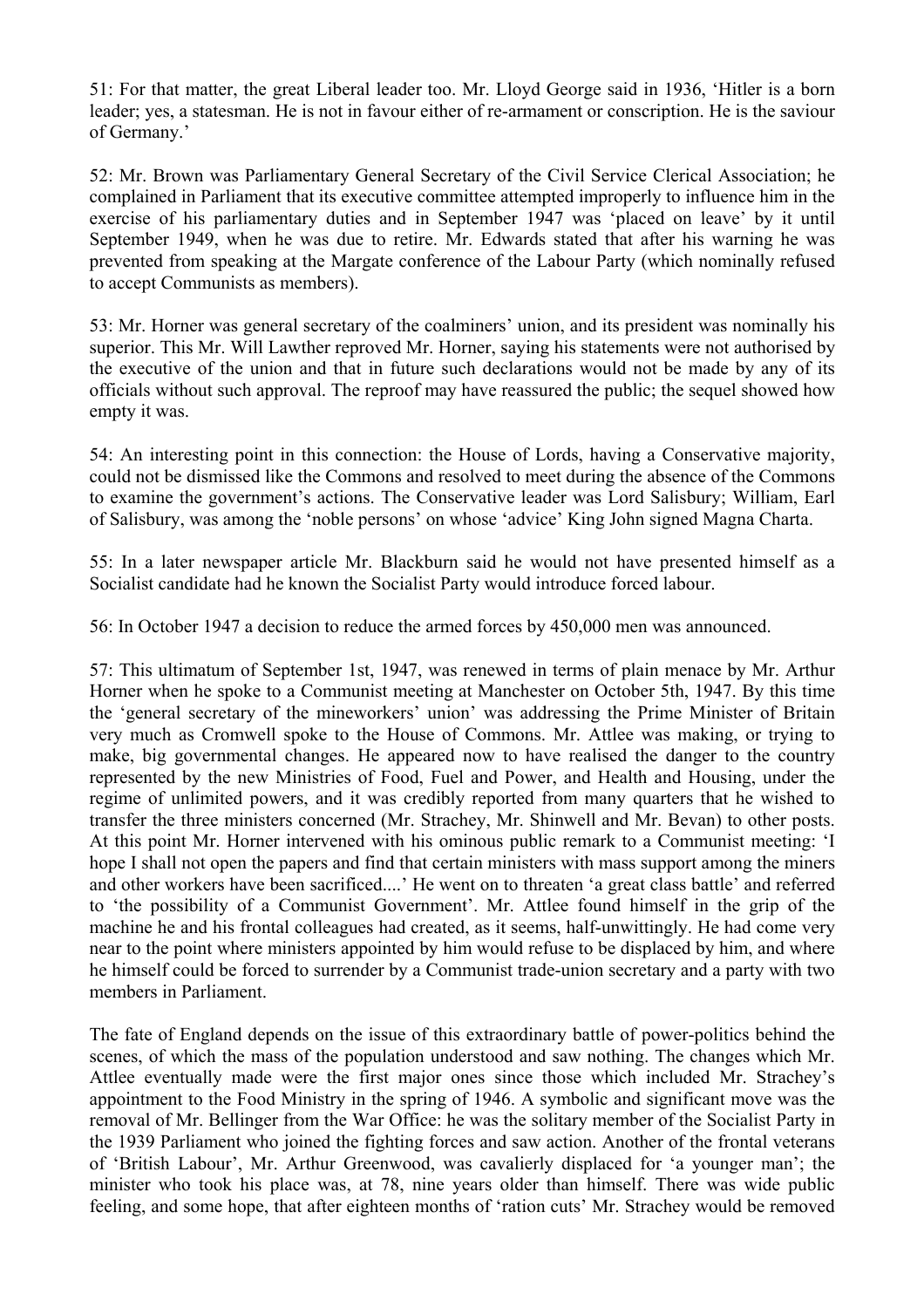from the Food Ministry; when he was not *The Times* remarked: 'There was never any compelling reason, *apart from possible promotion*, why Mr. Strachey should leave the Ministry of Food.' (The italics are mine.)

Within a few days of these changes Mr. Horner, speaking at Trealaw in Glamorganshire, demanded further 'changes in the government'.

58: Though the parent *Times* betrayed no concern about this, it's offspring, the *Literary Supplement*, remarked that 'In effect, what the Board of Trade and Treasury between them have done is to place the British reading public behind an iron curtain quite as effective, in its chosen field, as any political embargo by a totalitarian State ... The real magnitude of such a decision is perceived when it is realised that this additional ban completes an isolation never before achieved in a democracy.'

59: At this same time a Nottingham decorator told a court that he could not pay his divorced wife the increased allowance which she had applied for because his union would not let him work more than 44 hours a week. 'If I worked longer hours and earned more than the standard £5 10s., I might be suspended by my union and have no work at all.' The court accepted his statement and refused to increase the allowance.

60: The reader should bear in mind that once a government takes power, under any pretext or in any form, to imprison or disqualify political opponents, all the remaining consequences automatically follow. For instance, there might still be elections, but never again a genuine one; they would be falsified through this threat. Similarly the freedom of the spoken and written word would cease: even if hardy and independent writers remained, publishers and printers would be intimidated and coerced. This is the eternal importance of the undertaking King John was forced to sign at Runnymede: 'no freeman shall be taken, or imprisoned, or disseised, or outlawed, or banished, or any ways destroyed; nor will we pass upon him, or commit him to prison, unless by the legal judgement of his peers, or by the law of the land'. It is curious to reflect, in 1947, that only fifty years ago the memory and meaning of that act were living things in Englishmen, so that Jerome K. Jerome in 1889 paused on his lighthearted way upstream with two other men in a boat to look at Magna Charta island and summon vividly before him the picture of that day in 1215 when the great pavilion there, and the barons, awaited the reluctant king: 'Slowly the heavy, brightdecked barges work their ponderous way till, with a low grumble, they grate against the bank of the little island that from this day will bear the name of Magna Charta. And King John has stepped upon the shore, and we wait in breathless silence till a great shout cleaves the air and the great cornerstone in England's temple of liberty has, now we know, been firmly laid.'

Mr Attlee's words on the subject of elections (June 21st, 1947) are worth noting: 'Wherever you find devices such as having only one list of candidates, wherever you find a secret police or a government that cannot be removed by the method of the ballot-box, there is no true democracy, there is no true freedom.'

61: It appeared to me clear when I was writing this, as the reader will see, that the great fuss which was made about the 'British League of ex-Service Men' in the Jewish and Communist papers portended that fictitious anti-Semitic incidents might be attributed to it. Six months later a building was blown up in Ben Yehuda Street in Jerusalem. As Zionist terrorists had been dynamiting buildings for months, including the King David Hotel, and claiming the credit, there seemed nothing unusual about this until a sudden loud complaint was raised that this outrage was not a Jewish, but an *anti*-Jewish one. I leave the reader to guess, after reading this chapter, what body was charged with it.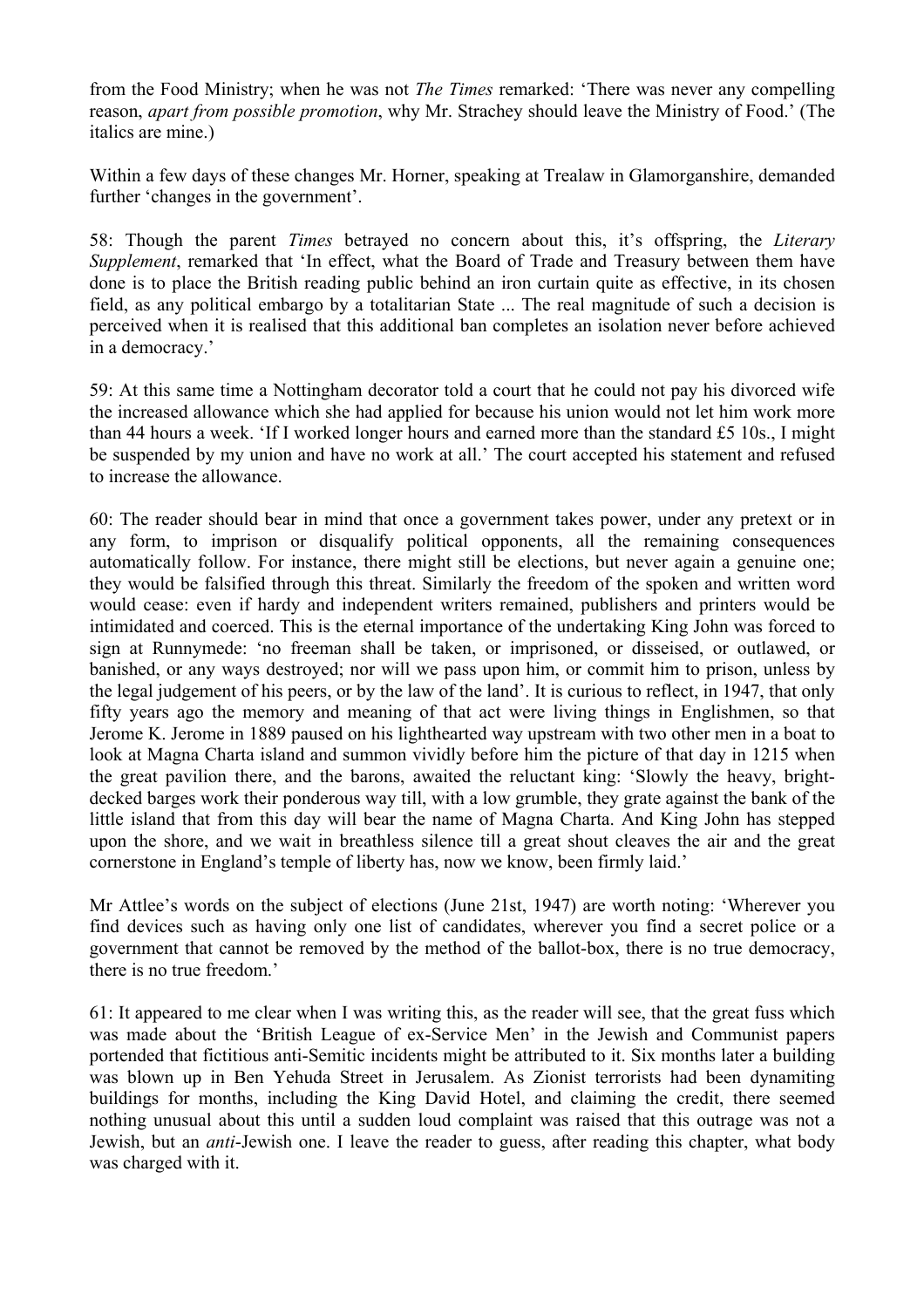62: One gathered, however, that Sir Stafford would only be permitted to use these great powers *against* the liberties of the British people, and that he would find himself powerless if he sought to uphold or protect these. I draw this inference from his statement, made a few weeks later and reported in the *News Chronicle* (October 29th, 1947): 'I am personally against conscription of labour.' His antagonism to it had no effect, and one is left again to wonder: who decided the government's policy, if the views of such foremost ministers did not? Who, whom?

63: There may be masochistic instincts in a nation, or masochistic moments in its life, when it responds with a curious satisfaction to scourging and threats of bitter want. This is a matter for students of the soul to discuss, but to the phenomena of this time belong the ruthlessly bleak intimations of Sir Stafford Cripps and their public acceptance without remonstrance. At this time, for instance, when the hoardings threatened the people, 'WE WORK OR WANT' in grim black letters, and the people might have answered, 'We want to work - but we can't get a permit', he spoke of the danger overhanging them as that of 'the starvation spiral'. He also remarked that 'It has never been worked out how far a donkey will walk after a carrot permanently held beyond its reach, but there must be a limit to that form of stimulation.' This exact description of the British islander's plight, had it been given by an independent writer, would have been reproached as a malicious attempt to show the situation 'worse than it is'.

64: And thereon one of the innumerable minor despots, the 'Hosiery Controller', announced that if stocking manufacturers could not sell their stockings abroad they would not be allowed to sell them at home, and might have their supplies of yarn stopped.

65: The strange workings of these leaders' minds were revealed when he answered another question: whether emigration would be restricted. No, he said, people would not be prevented from going abroad if they wanted to; it had been suggested that this country was to become a concentration camp, but it was not. *In any case emigration was almost automatically restricted by lack of transport*.

I ought to add here that one of the good results of the 1945 government's actions, though it was not intended, was the stimulus given to emigration, which in the comfortable Thirties had almost ceased. The strengthening of British blood in the Dominions and of the family ties between them was urgently necessary. Though some millions of people, probably, would emigrate today if they could, they cannot do so in practice because of 'the shipping shortage'. It should be remembered, also, that a *ban* on emigration is one of the Communist demands not yet conceded, and that continuing pressure to impose such a ban, in one form or another, is being brought on the government.

66: Mr. W.J. Brown, M.P., recorded this fact in the *Evening Standard*, November 6th, 1947.

67: Other Ministers who did not show themselves in the House during this debate of November 3rd, 1947, were Mr. Herbert Morrison, whose Economic Survey of February stated that the government ruled out industrial conscription; and Mr. Hugh Dalton, Chancellor of the Exchequer, who at the Labour Party Conference in May had warned his colleagues against anything that even 'smacked of direction of labour'.

68: As I correct the proofs of this book I am able to add to it one small and faintly reassuring item, which I hope may prove to be a straw borne on a good wind. The Attlee Government has modified its Hitleresque ban on foreign travel, and I think this must be the first of its myriad inflictions to be slightly relaxed. Presumably the obvious likelihood of retaliation by the Swiss and other governments caused this, but it may possibly have had something to do with the fact that the government, just previously, had lost its first by-election. If that is so, the reader may perceive that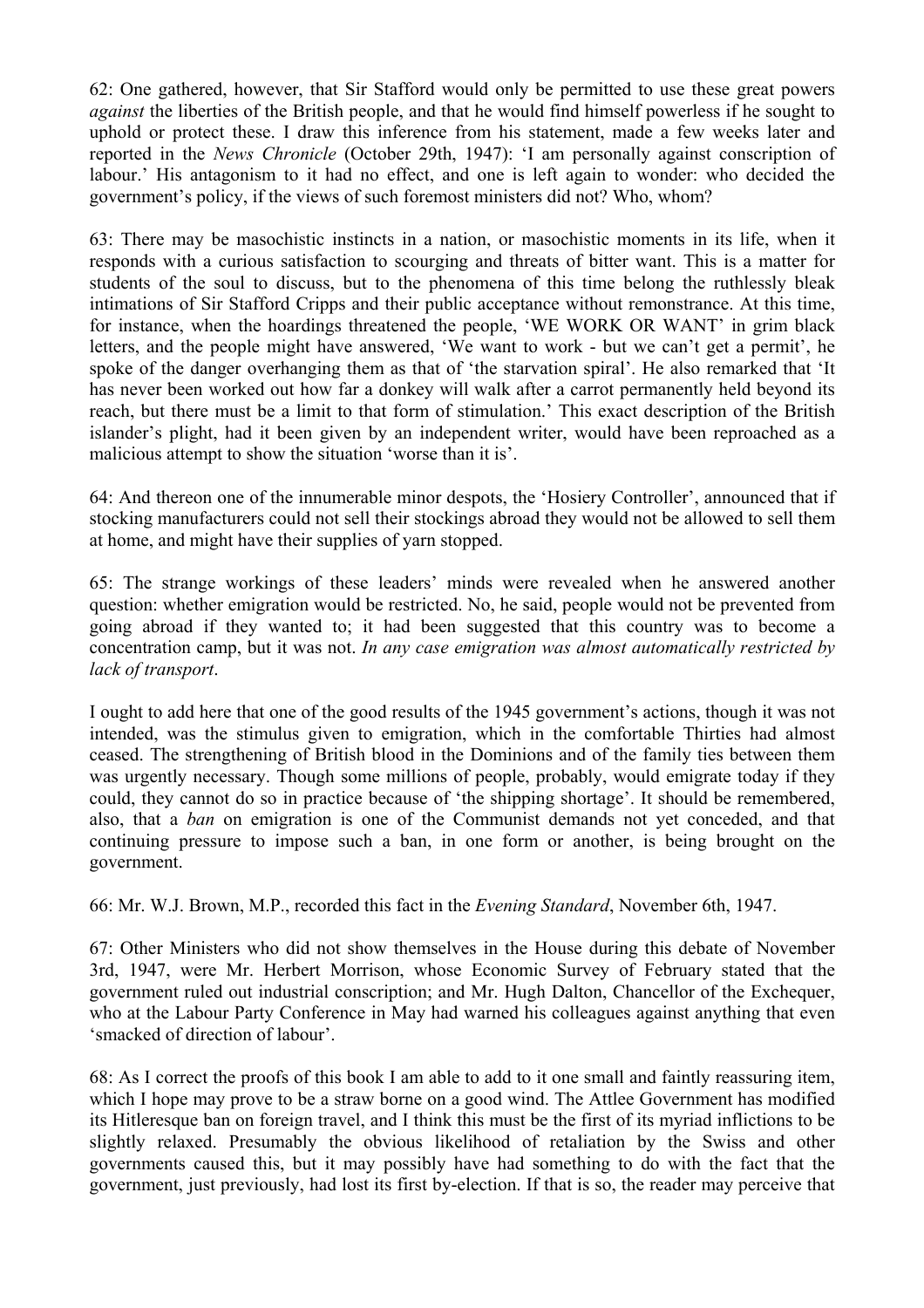under a democracy, even one so much impaired as ours, the way to self-salvation is always open. The dictators never modify bans.

69: The Attlee Government appeared to be determined to emulate the Cromwellian regime in every one of its domestic extravagances and inflictions; on October 22nd, 1947, it announced its intention to 'reform' the House of Lords. The presumable wish was to divert the islander's attention from his household privations by producing from the political cupboard, if its mouldering bones still hung together, the most ancient and time-dishonoured skeleton of all: 'The People against The Peers'. As I write it seems doubtful if the British islander can still be induced to forget bread-cards, food-cuts, crushing taxation, forced labour, petrol prohibitions and travel-bans by this hoary trick. Incidentally the 'battle with the House of Lords' was another pet notion of the Communists.

70: This is a favourite hallucination of American journalists. I know of some who gained renown forty years ago by reporting 'This is the collapse of England' and today, when they are old, still score their one 'scoop' by repeating a tale bred in them, did they know it, by the schoolbooks of their childhood.

71: I remember writing in *Insanity Fair*, 'I hope I am wrong, but I think Hitler will sit in Prague'. I hope I am wrong now, too. I was a little puzzled when, on September 26th, 1947, Soviet troops withdrew from Hungary, save for some ten thousand left on the Budapest-Vienna road. True, the most important patriotic politician in Hungary, M. Kovacs, had previously been abducted and apparently put to death, and the Soviet armies had set up a terrorist government of the tiny Communist Party under the rule of Moscow emissary, Rakosi, so that 'Soviet power' was well established. Nevertheless, if this withdrawal were repeated in other countries the whole shape of the future might change, for these countries would quickly throw off the puppet-governments. I cannot imagine that it will be. The Soviet Empire occasionally does things which, when they happen, are not easy to understand; for instance, as I write it has still left a nominal monarchy in Rumania (P.S. Since abolished. - D.R.).

72: The only three Nazi leaders who remained in Berlin and there disappeared, Hitler, Goebbels and Bormann, were declared and enlightened nihilists. The others, with the exception of Speer, who saw the truth in the last months of the regime, were in my judgement confused men and the instruments of purposes they did not understand (like many British Socialist Ministers today). In 1941 Bormann sent a revealing instruction to all Gauleiters: 'No human being would know anything of Christianity if it had not been drilled into him in his childhood by pastors. The so-called God Almighty in no wise gives any knowledge of his existence to young people in advance, but in an astonishing manner, in spite of his omnipotence, leaves this to the efforts of the pastors. If therefore in the future your youth learns nothing more of Christianity, whose doctrines are far below ours, Christ will disappear automatically.' This is purest nihilist and Communist doctrine and can be traced back through the documents of the Bolshevist and French revolutions.

73: On August 12th, 1947, Major Beamish, M.P. (Lewes), asked in the House of Commons if the British Government had made any investigation from the Polish Government as to the reasons for the exodus from Poland. He pointed out that three of the most powerful ministers in Poland were Jews. No information was given. Documents found in one of the 'hell ships' intercepted by the British Navy, showed that the American captain was to have been paid £45,540 (£10 a head) if he had landed his 'refugees' in Palestine. They were not published by the British Government.

74: 'The gulf that severed Western Europe from Russia during the latter half of the nineteenth century was dug and kept open chiefly by Jewish resentment of Russian persecution of the Jews' - *Through Thirty Years*, by Wickham Steed, 1924.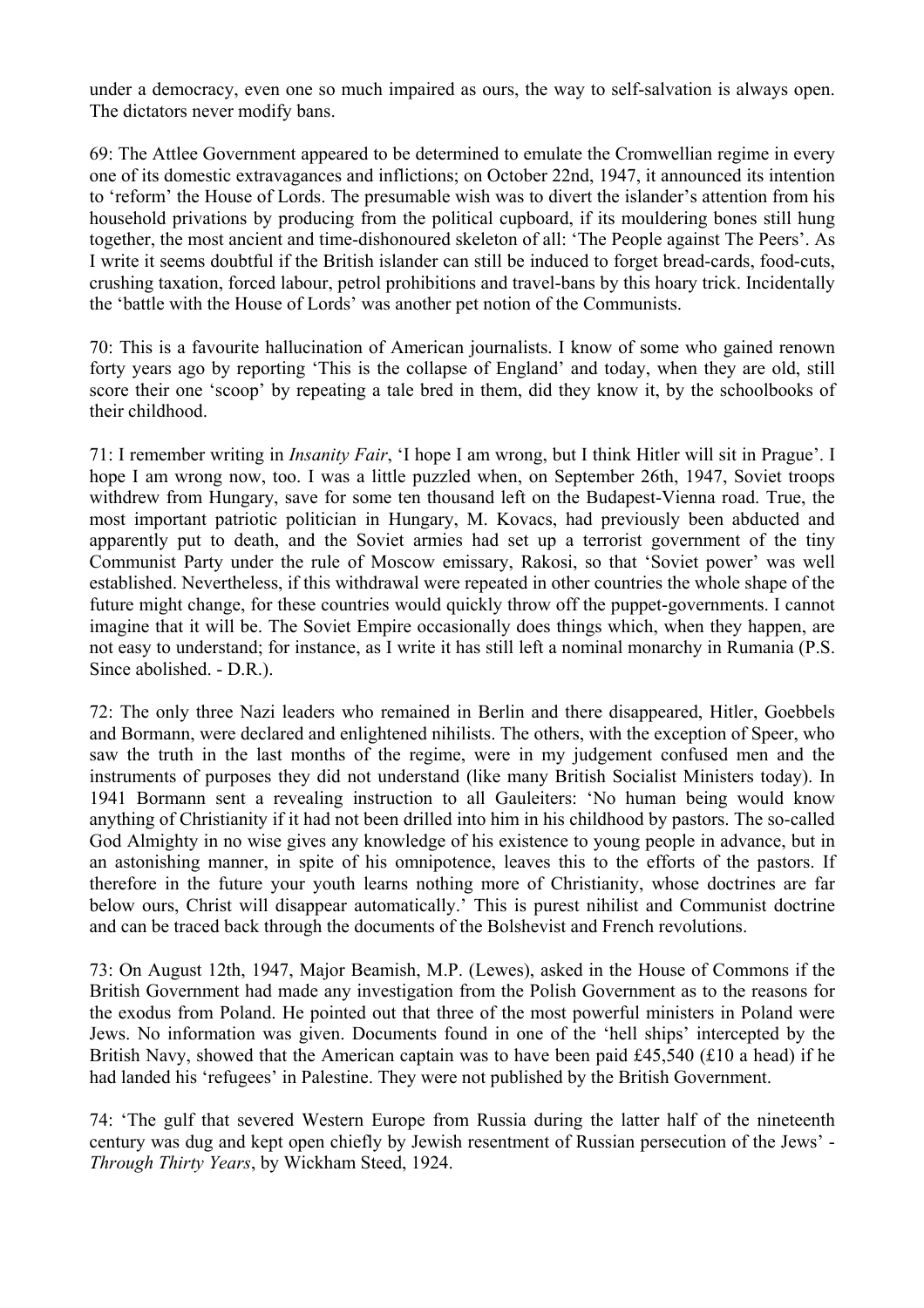<span id="page-178-0"></span>75: In this century the bulk of Jewry has been transferred from Russia to America: 'In the generation between 1880 and 1910 not less than 30 per cent of all Jews were on the road from one continent to another ... And today, 1940, the United States, with approximately five million Jews, has become by far the largest Jewish centre in the world (indeed the largest at any time in Jewish history)' - from an article by Benjamin Gebiner, in the jubilee number of the Jewish *Workmen's Circle Call*, Chicago. Since 1940 there has been a further large influx into America, and also the organised one from the Russian areas towards Palestine.

76: I have often pointed to the importance of articles in *The Times* as accurate indications of coming events, however little these are to be desired. The great cases in point are its recommendations for Austrian and Czechoslovak submission to Hitler, which were repudiated, but subsequently carried out, by the British Government; and its similar recommendation about the partition of Poland in favour of Russia, also reproved by, and equally fulfilled by, the next British Government. On May 14th, 1947, *The Times* wrote: 'Britain's reference of the dispute between Arabs and Jews to the United Nations imposes upon that body the duty of framing an award which can be enforced with the moral, and if necessary the physical authority of the civilised world.' These policies recommended by it, in respect of Poland and Palestine, appear to me certain to lead to the third war, as the earlier ones directly led to the second.

77: During the Battle of Britain the Communist *Daily Worker* refused all challenges to answer the question whether it supported armed resistance to a German invasion.

78: It is best told in Miss Frances Newton's *Fifty Years in Palestine*, Coldharbour Press, 1948, 8s. 6d., and Mr. J.M.N. Jeffries's *Palestine*, *The Reality*.

79: I treasure a letter from an Anglican clergyman who said he thought the Jews superior beings because they were civilised when we ran about in woad and skins; carrying the argument further, I suppose it gives the modern Egyptian or Chinese a still higher claim.

80: One must go back 600 years in English history for a parallel to the government's labourdirection measure; namely, to the Statute of Labourers of 1349, passed after the Black Death, when agricultural labourers were put back to the status of serfs. All history books denounce this Act as the most retrograde in the long history of the British island.

Incidentally, the future historian may chuckle over the following report from a British newspaper in October 1947: 'In Düsseldorf a Mr. W. Asbury, regional Commissioner of North Rhine-Westphalia, outlined the British Government's scheme for dismantling German factories to silent German officials. He remarked dryly: "I would point out that for the first time in the history of Britain there has been direction of labour, and this having been accepted, there can be no argument that it is unacceptable here."' Forced labour in peace was introduced 'for the first time in the history of Germany' by Hitler! This choice comment was equivalent to saying that the German worker could not possibly object to Hitlerist measures if they were inflicted on him by a foreign government which, having driven Hitler out as the devil, had imposed them on its own people. It would be entertaining to know what 'the silent German officials' thought.

81: The reader may note that these were the penalties foreseen by Mr. Churchill if the British island submitted to 'totalitarian compulsion and regimentation', and that they also represent the doctrine of the three *enlightened* Nazi leaders who disappeared in Berlin: Hitler, Goebbels and Bormann.

82: Compare Mr. Arthur Horner's statement about the coalfields stopping work in case of war with Russia.

83: Compare, again, with Mr. Churchill's warning.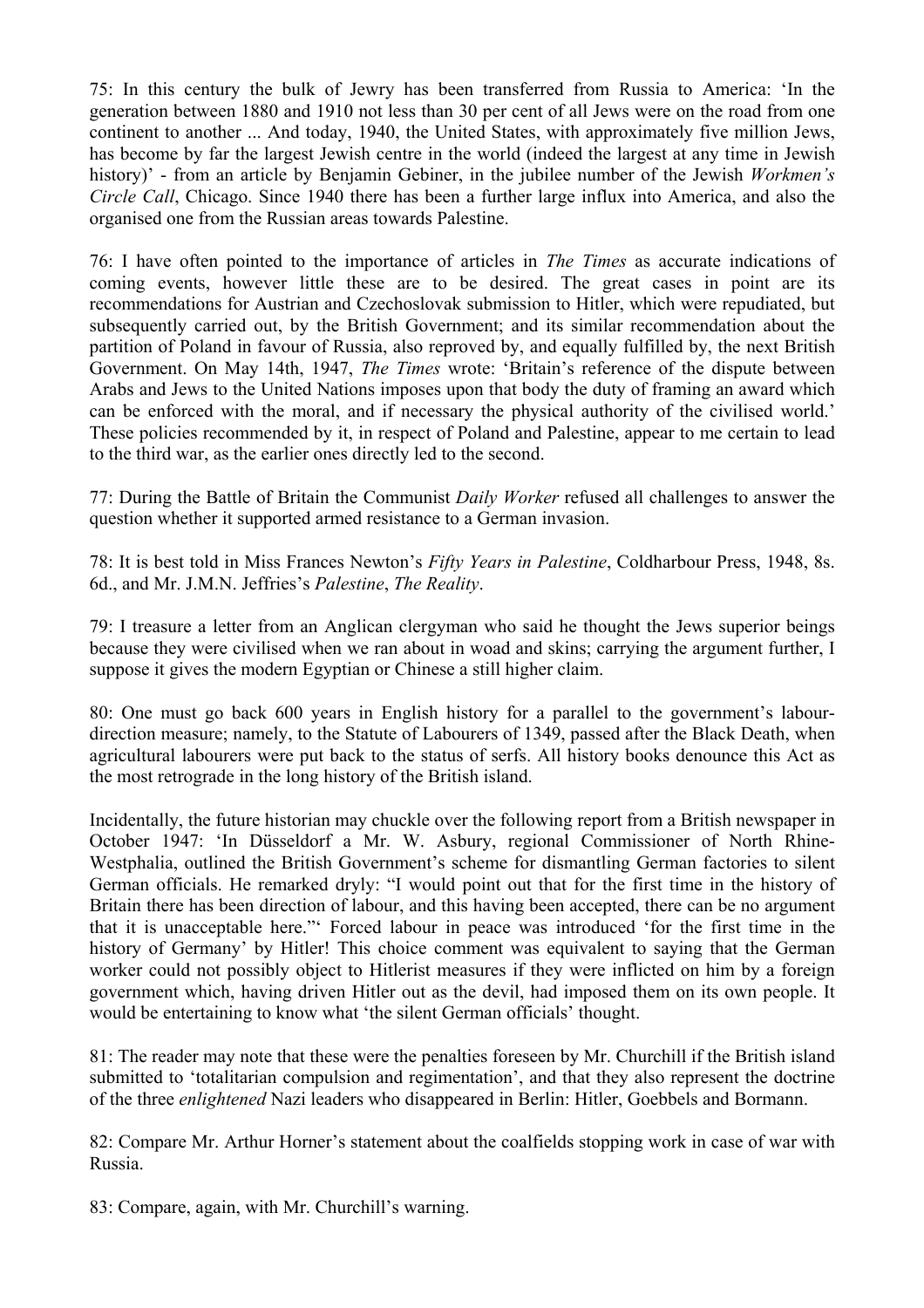<span id="page-179-0"></span>84: Bakunin's open organisation was the 'International Alliance of Social Democracy'; the real one was his secret 'Fraternal Alliance'. He belonged to the unsuccessful conspirators, as far as personal success is concerned. When France collapsed at Sedan in 1870 he leaped from the shadows (like Hitler and 'Tito'), and tried to take over the leadership of the revolution at Lyons, but this bid was a fiasco.

85: The passage I have italicised indicates the method by which the press is corrupted and such labels as 'Conservative' or 'Liberal' made meaningless. This is a matter in which I have particular knowledge and I can testify to the great success with which the method has been applied. It, too, derives straight from the teachings of Weishaupt ('We must take care that our writers be well puffed and that the reviewers do not depreciate them; therefore we must endeavour by every means to gain over the reviewers and journalists ... If a writer publishes anything that attracts notice, and is in itself just, but does not accord with our plan, we must endeavour to win him over or decry him' - 1776), which are renewed in the Protocols ('With the Press we will deal in the following manner ... we will harness it and will guard it with firm reins ... All news is received by a few agencies, in which it is centralised from all parts of the world. When we attain power these agencies will belong to us entirely and will only publish such news as we allow ... No one desirous of attacking us with his pen would find a publisher' - 1905). I have pointed to the secrecy surrounding the Press Commission now sitting in this country (a secrecy not intended or expected by those who called for it) and to the obvious danger that it may be used to promote such hidden control.

86: Mr. Derek Walker-Smith, M.P., wrote in the *Daily Telegraph*: 'An intelligent foreigner looking at the agenda would at once have said: "But the resolutions on foreign policy and Communism are not even included in the timetable! Has your party no view to express on the great struggle between freedom and bondage which fills the minds and clouds the happiness, but steels [ed: steals?] the spirit, of so many in the world today?" The fact was that these matters were uppermost in the minds of the great gathering on the floor, but the managers of the conference did not wish them discussed.'

87: Production of Minerals from the Waters of the Dead Sea, published by the Crown Agents for the Colonies in 1925.

88: 'The agreement, which threatened with annulment pre-existing concessions before the time of expiry, and which interfered with the rights of holders of such concessions to enjoy the benefits of the rights, affected the public interest and the national repute, and was not in conformity with the international obligations accepted by the Mandatory for Palestine.'

89: In this situation the safety of England turns once more, as between 1933 and 1939, on the devoted efforts of the heads of the three fighting Services to keep our defences strong in spite of successive cuts in men and funds and against political attack. A great part may be played by Field-Marshal Montgomery, whose displacement is a chief object of this hidden attack. He said on October 4th, 1947, at Coventry: 'It is my job as Chief of the Imperial General Staff to safeguard the Army and I shall do so and prevent our army being slashed about.' He added that, 'the present cabinet' had no dangerous designs. Though he did not emphasise the word 'present' it is obviously the key one in our situation today, since a new one, unless Mr. Attlee can ride the storm, might retire him. The unseen battle to preserve our defences against the peacetime attack from within is well described in Lord Chatfield's *It Might Happen Again* (Heinemann, 1947, 18s.). The most ominous news of the two years 1945-47 was the announcement of October 19th, 1947, that the British Government, without a word said to the people of this island, had reduced the Home Fleet to a condition as weak as, if it is not weaker than, that of 1940.

90: The *Economic Council Letter*, published by the National Economic Council New York, October 15th, 1947.